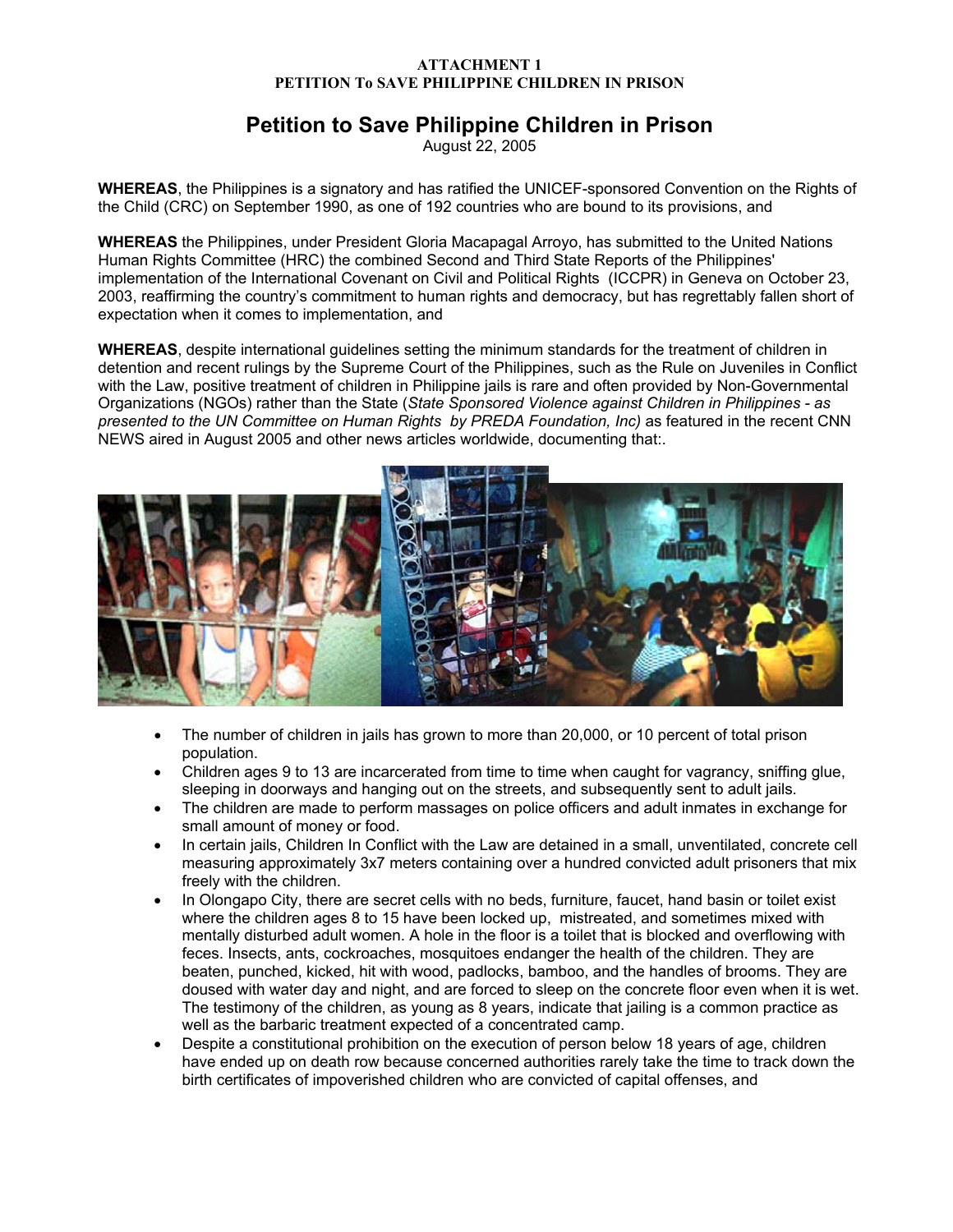**WHEREAS** Article 37 of the ICCPR prohibits the imposition of the death sentence for crimes committed by persons below 18 years of age, the worst form of human rights violation, and Philippine Republic Act 7659 providing for the reintroduction of the death penalty in the Philippines constitutes a gross violation of the Covenant, and

**WHEREAS**, President Gloria Arroyo lifted the suspension of Republic Act 7659, commonly known as the Death Penalty Act, in mid-2001 in response to pressure from anti-crime lobbyists and the business community. In late September 2002, President Arroyo suspended executions while a bill on abolition was before Congress. As of September 2003, there were seven children who were awarded death penalty. (*PHILIPPINES: Something hanging over me-child offenders under sentence of death, AI INDEX: ASA 35/014/2003, 3 October 2003)*. The imposition of the death sentence on children is not only a breach of Philippine law but also a flagrant violation of the Philippines' commitments under international law, and

**WHEREAS**, defects in the Philippine juvenile justice system continue to facilitate abuses, including torture and ill-treatment, and while the Philippine law lays down punitive measures for erring public officers, there has been no attempt to implement and enforce the law, and

**WHEREAS**, the UN Human Rights Committee concerns expressed in October 2003 at reports of cases of grave human rights violations that had not been investigated or prosecuted, remain unresolved *(UNITED NATIONS International covenant on civil and political rights HUMAN RIGHTS COMMITTEE, Seventy-ninth session: Summary Record of the 2138<sup>th</sup> Meeting, October 20, 2003)*, and

**WHEREAS** the Philippine government has failed to heed the UN Human Rights Committee's call for an effective system of monitoring of all detainees; prompt investigations of complaints by an independent authority; and for the guarantee in practice of free access to lawyers and doctors immediately after arrest and at all stages of detention, and

**WHEREAS**, the failure to implement House Bills on Juvenile Justice of national significance indicates that protecting the rights of Children In Conflict with the Law is a low priority for the Philippine Government Committee on Justice, and negates the statement by President-appointed Philippine Delegates at the *UN Convention on the Rights of the Child SUMMARY RECORD OF THE 1029th MEETING Held at the Palais Wilson, Geneva, on Wednesday, 18 May 2005*, that Philippine "legislation protected children from all forms of abuse, not only sexual abuse" , shows an obvious failure of government to improve the situation for children in the Philippines as mandated by the UN Convention, and indicates the inability of government to harmonize its legislation on children in conflict with the law, with the provisions of the Convention, and

**WHEREAS**, there is now a global awareness among overseas Filipinos of the critical and emergent need to push for human dignity by constructively addressing poverty, child abuse and government corruption, and

**WHEREAS**, this Declaration and Statement of Position is a demonstration of the values we share as a people concerned with human rights, and our desire for constructive and thoughtful resolution of crucial issues, rejecting violence, fear and hate, and helping Filipinos regain trust and confidence in their government,

**NOW THEREFORE** we, the undersigned organizations based in the Philippines and abroad, Filipinos residing in the Philippines, concerned Filipino-Americans, Filipinos working overseas, and non-Filipinos supporting the rights of children, of our own volition, and with no intent other than to improve the deteriorating social conditions in the Philippines, do hereby declare that we have united as a single voice to demand integrity, accountability, credibility and transparency from all elected public officials in addressing our concerns regarding Children In Conflict with the Law. , WE STRONGLY URGE:

1. That **President Gloria Macapagal-Arroyo, as Chief of State of the Republic of the Philippines, be held responsible and accountable** for the failure of government to protect the rights of Children in Conflict with the Law, as mandated by the UNICEF-sponsored Convention on the Rights of the Child (CRC).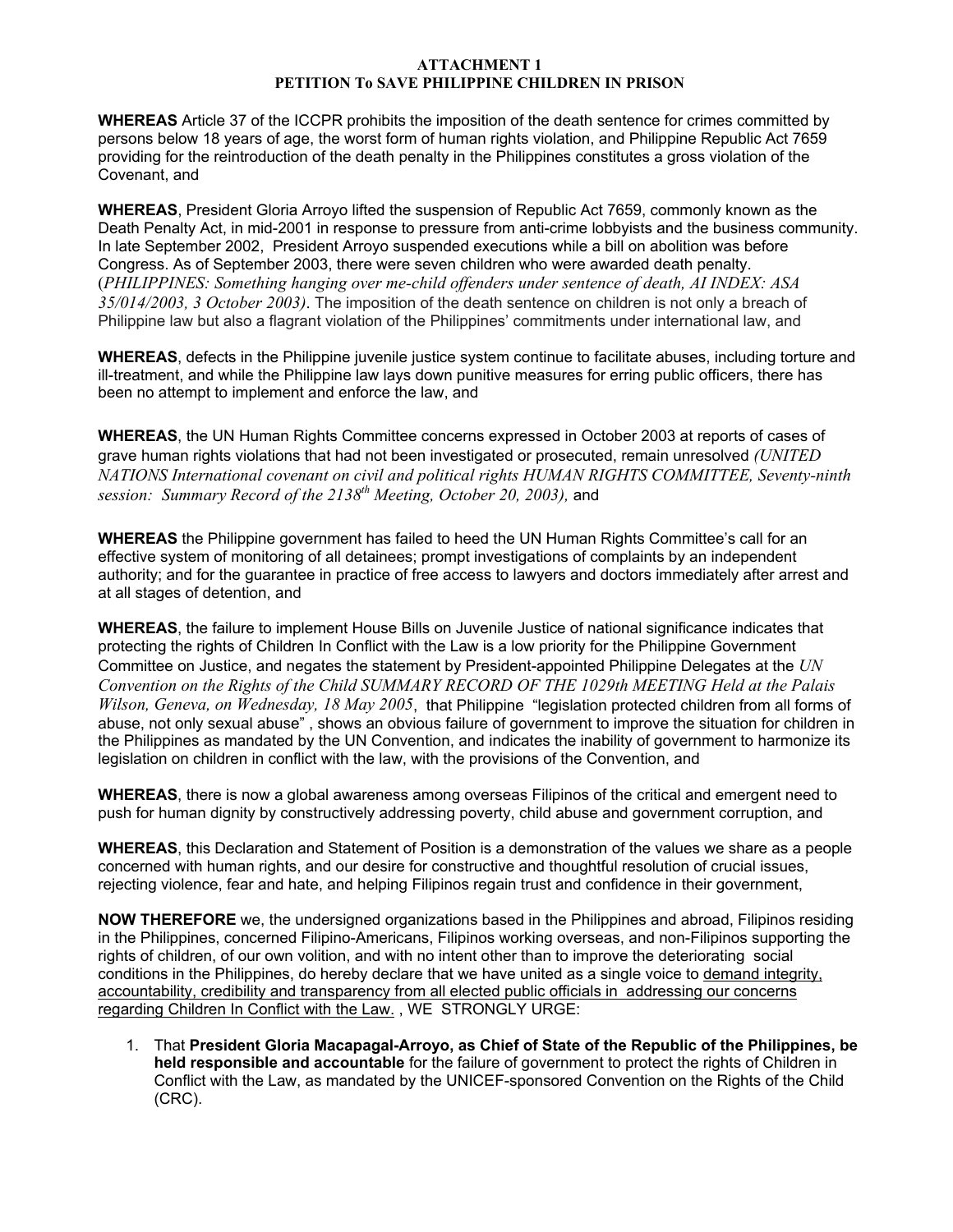- 2. That this urgent matter affecting Children in Conflict with the Law, be further investigated without delay and **all government officials responsible for overseeing and funding programs on juvenile justice be held accountable,** by a competent, independent and impartial authority or judicial body, including UNICEF, United Nations Commission Human Rights Committee, Amnesty International, Human Rights Watch, the 72-member US-Philippine Friendship Caucus and even the US State Department, in a fair hearing according to law.
- 3. That the United Nations Human Rights Committee take effective measures for immediate implementation, by the Philippines, of the UN Principles on the Effective Prevention and Investigation of Extrajudicial, Arbitrary and Summery Executions, **urging the government to pass legislations and provide appropriate funding** to protect the human rights of Children in Conflict with the Law.
- 4 That a FACT-FINDING COMMITTEE or *independent monitoring and investigative body* be created**,** composed of individuals with proven integrity and experience to conduct further investigation into these allegations of child abuse, **with full access to children and the facilities where children are held.**
- 5. That government administration, executive and legislative bodies have an **ongoing and active dialogue with grassroots community leaders**, both from the Philippines and from abroad, to help develop check and balance policies for oversight, as well as suggest, discuss, and provide workable and sustainable solutions on matters that concern public interest, protect the right of children, and help restore trust in government.

#### **SIGNED:**

|     | <b>Name</b>              | City/Country                  | Organization                                      |
|-----|--------------------------|-------------------------------|---------------------------------------------------|
| 1.  | Joy Bruce                | Miami, Florida                | NANAY, Inc.                                       |
| 2.  | Yuko Takei               | Tokyo, Japan                  | Crusade for Protection of Phil Interests in Japan |
| 3.  | <b>Ernesto Ramos</b>     | Pembroke Pines -- USA         | NaFFAA Florida Chapter                            |
| 4.  | Edgar Millan             | Vancouver, BC Canada          |                                                   |
| 5.  | Dr. Eddie del Rosario    | Misawa / Japan                | <b>OFWNET</b> Foundation                          |
| 6.  | Arnold de Villa          | Arlington Heights, Illinois   |                                                   |
| 7.  | Salvador Madlangbayan    | <b>USA</b>                    |                                                   |
| 8.  | Charles L                | Alameda, CA                   |                                                   |
| 9.  | Lila S Lee               | U.S.A.                        |                                                   |
| 10. | Ernesto Yu               | Miami, Florida, USA           |                                                   |
| 11. | Roberto H. Bruce         | Sacramento/California         | <b>NAIFA</b>                                      |
| 12. | R Sonny Sampayan         | Binalonan, Pangasinan         | Country First!                                    |
| 13. | RODEL E. RODIS           | SAN FRANCISCO, USA            | <b>NaFFAA</b>                                     |
| 14. | Don Clariza              | San Francisco, CA             | Gutom.org                                         |
| 15. | Linda Maria Nietes       | Rancho Palos Verdes, CA       | Philippine Expressions Bookshop                   |
| 16. | Evelyn H. Bruce          | Miami/USA                     | NANAY, Inc.                                       |
| 17. | Rozita V. Lee            | Las Vegas, NV USA             | (NaFFAA) Nevada                                   |
| 18. | Arabella Santos          | Vancouver, B.C.               | <b>HSA</b>                                        |
| 19. | Marilyn Z.O. Doromal     | Columbus, Georgia             | Fed of Phil.Am Org in Georgia                     |
| 20. | Amor L. Marcos           | California, USA               |                                                   |
| 21. | Dionesio Grava           | U.S.A.                        | Forum Asia Magazine                               |
| 22. | <b>Benedict Navarra</b>  | Butuan City, Philippines      |                                                   |
| 23. | Prosy Abarquez-Dela Cruz | Los Angeles, CA, USA          |                                                   |
| 24. | Linda Torres             | San Francisco, USA            |                                                   |
| 25. | Lilian Villas-Abelardo   | Jacksonville, Florida, U.S.A. |                                                   |
| 26. | Faith Ward               | Woodstock, GA                 |                                                   |
| 27. | Vicente C, de Jesus      | Malabon City, Philippines     | <b>Butuan Global Foundation</b>                   |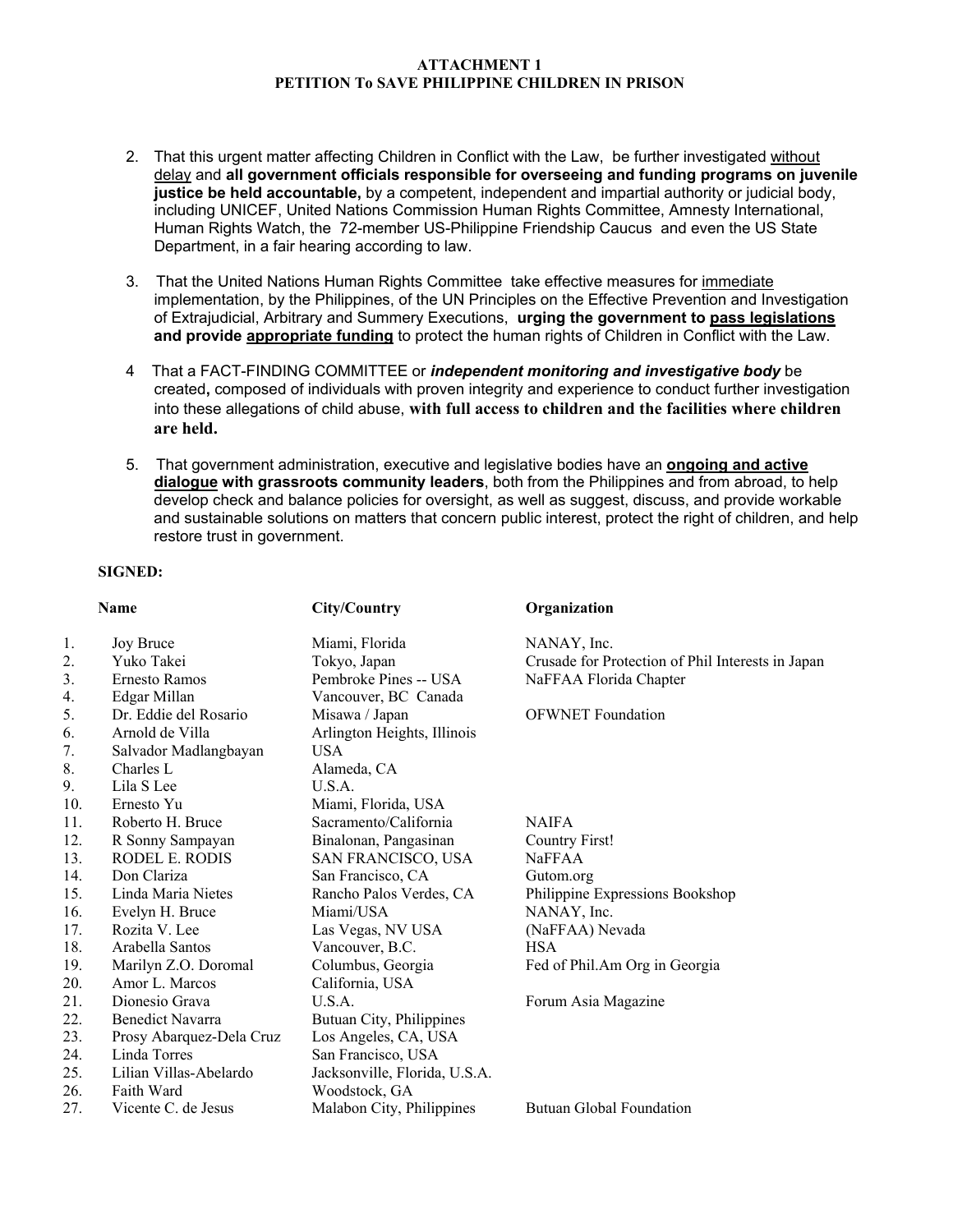| 28.<br>29. | Lanie Landas<br>Elisabeth Pechs | Laveen, AZ<br><b>USA</b>     |                                                |
|------------|---------------------------------|------------------------------|------------------------------------------------|
| 30.        | Helen C Romero                  | <b>USA</b>                   |                                                |
| 31.        | Geraldine Beltran               | $\ensuremath{\text{NY}}$     |                                                |
| 32.        | Ruschelle Tiangco               | San Francisco, USA           | Catholic Healthcare West                       |
| 33.        | Donna Diamzon                   | Oakland, CA USA              |                                                |
| 34.        | Hernan Pada                     | Cypress, CA USA              | San Gabriel Valley Christian Fellowship        |
| 35.        | <b>Bart Saucelo</b>             | South Bend, IN, USA          | Global Filipinos for Progress                  |
| 36.        | Darlyn Loarca Cobb              | San Mateo, USA               |                                                |
| 37.        | Marilen G. Gonzalez             | Antioch, CA, USA             |                                                |
| 38.        | DR. EVEL SARINGO                | Las Vegas, NV USA            | Filipino-American Victory Outreach             |
| 39.        | Ophelia Rosales                 | U.S.A.                       | Diocese of Phoenix                             |
| 40.        | Armida Calixto                  | San Francisco, CA USA        |                                                |
| 41.        | Enrique Ocampo                  | Fortworth, TX, USA           | Filipino Overseas Fund Corporation             |
| 42.        | Elisena Tatalo                  | Los Angeles                  |                                                |
|            | 43. Felipe A. Perez II          | Cavite, Philippines          | Wing Command Communications Ctr, Inc.          |
| 44.        | Myrna B. Evangelista            | Daly City, California        |                                                |
| 45.        | Picoy Fernandez                 | Anchorage, alaska            | Audax WWNetwork Corporation                    |
| 46.        | Jess Obias                      | St. lucia, West Indies       |                                                |
| 47.        | Regor C. Aguilar                | San Francisco USA            | <b>TALSIK Movement</b>                         |
| 48.        | Domingo J. Legario              | Philippines                  |                                                |
| 49.        | Lou V. Arsenio                  | Manila, Philippines          | Archdiocese of Manila Ecology Desk             |
| 50.        | Lily Orticio                    | <b>USA</b>                   |                                                |
| 51.        | Mario Laureta                   | California/USA               |                                                |
| 52.        | <b>ERNIE DELFIN</b>             | California, USA              | Katipunan-USA                                  |
| 53.        | Karen Custodio                  | Las Vegas NV USA             |                                                |
| 54.        | Perlita Tiro                    | Singapore                    | Tiro Consulting / Rotary Club of Singapore     |
| 55.        | Dexter Panganiban               | Saudi Arabia                 |                                                |
| 56.        | Art C. Domingo                  | <b>USA</b>                   | Filipino American Development nitiatives, Inc. |
| 57.        | Eduardo B. Guico                | Pangasinan, Philippines      |                                                |
| 58.        | Aurora S. Cudal                 | Chula Vista, CA              | NaFFAA Region 10                               |
| 59.        | Vicente F. Gambito              | Philippines                  | Consumer Complaints Center, Inc.               |
|            | 60. AMIE SILO                   | Riyadh-Saudi Arabia          | NaRS (Mga Pilipinong Narses Atbp sa Saudi      |
|            |                                 |                              | Arabia)                                        |
|            | 61. Carole Caparros             | <b>USA</b>                   | FADI, CWEN                                     |
|            | 62. OFELIA M.BAKKER             | Philippines                  | Friends of Overseas Filipinos, Inc. (FOFI)     |
|            | 63. Manuel A. Amora             | Riyadh, KSA                  | Kalipunanang Kaakabay ng Manggagawang Pilipino |
|            |                                 |                              | sa Saudi Arabia                                |
|            | 64. Anne-Marie                  | Philippines                  |                                                |
|            | 65. C Ching                     | London UK                    |                                                |
|            | 66. Henry Bakker                | The Hague                    |                                                |
|            | 67. Noril Pilpil                | Bahrain                      | <b>TIBC</b>                                    |
|            | 68. Chris Baker                 | London, United Kingdom       |                                                |
|            | 69. Aleksandar Dedovic          | Niksic/Montenegro            | <b>MCDP</b>                                    |
|            | 70. David Michael Murphy, M.D.  | Alfonso, Cavite, Philippines |                                                |
|            | 71. Wendy Murphy                | Broomfield, Colorado, USA    |                                                |
|            | 72. Ssan P. Fujita              | Sapporo, Hokkaido Japan      |                                                |
|            | 73. Edwin Dominado              | Palm Beach, Fl. USA          |                                                |
|            | 74. Jennifer Sherman            | Olalla, United States        |                                                |
|            | 75. Lou Palileo                 | San Mateo, CA                |                                                |
|            | 76. Maiqui Hertzog              | Henderson/Nevada             |                                                |
|            | 77. A. Paul Dalde               | Houston, TX, USA             | COMBOSAC, FACOST, NCPACA & TSPACPA             |
|            | 78. Jean Marie P. Osorio        | Quezon City, Philippines     |                                                |
|            | 79. Patricia Macaraeg-Vicente   | Hayward , CA U.S.A.          |                                                |
|            | 80. Elsa Bayani                 | Arkansas, US                 | Nanay, Inc.                                    |
|            | 81. Tim Bayani                  | Arkansas, US                 | Nanay, Inc.                                    |
|            |                                 |                              |                                                |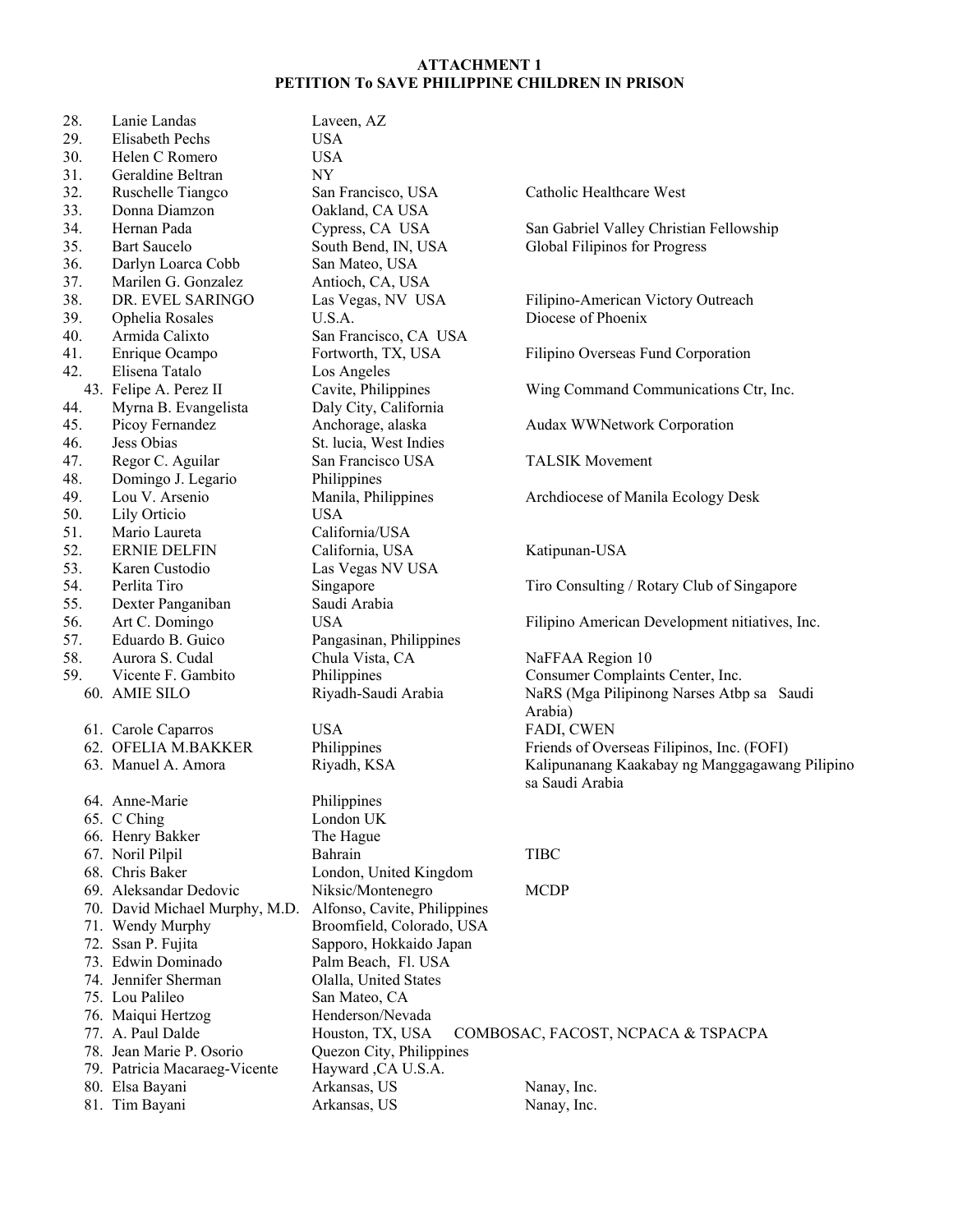82. Ruby Bayani Ancheta Gardena, CA, US World Financial Group 83. Leonora Perron Panama City, Florida Bisayan Connection, Inc. 84. Estrella Garcia Vancouver, Canada 85. Christine R Childs Westminster, CO, USA 86. Erlinda B. Juliano Voorhees, NJ, USA 87. Miss Fanny Abordo London, England 88. Marvin Bionat U.S. U.S. Talsik, PhilippineUpdate.com 89. Judith Mesnard USA 90. Evangeline H. Bruce San Francisco, USA QBIS Group, Inc. 91. Ren Arrieta California USA 92. Mercy Valgomera Philippines 93. Nerissa Fernandez Burlingame, CA 94. Mireille Tolentino San Francisco, CA USA 95. Vicente Romano III Philippines eLagda 96. Henni Espinosa United States of America 97. Martin Mari Philippines LBC Mundial 98. Eligio Q. Abellera Fairburn, Ga. U.S.A. 99. Jene A. Canlas Makati City, Philippines Filipino Migrant Workers Group 100.Jun S. Aguilar Makati City, Philippines Filipino Migrant Workers Group 101.Sol T. Vivo Makati City, Philippines Filipino Migrant Workers Group<br>102. Charity L. Briones Makati City, Philippines Filipino Migrant Workers Group 102. Charity L. Briones Makati City, Philippines Filipino Migrant Workers Group 103.Meng C. Villafranca Makati City, Philippines Filipino Migrant Workers Group 104.Cloyd R. Briones Pasig City, Philippines Filipino Migrant Workers Group 105.Josefina Carol T. Soliven Muntinlupa City, Philippines Filipino Migrant Workers Group 106.Alex Lucman Riyadh, Saudi Arabia Filipino Migrant Workers Group 107.Tony Urgel Riyadh, Saudi Arabia Filipino Migrant Workers Group 108.Elso Cabangon Riyadh, Saudi Arabia Filipino Migrant Workers Group 109. Cesar A. Raiz Toronto, Canada Filipino Migrant Workers Group 110. Weegee Aragon Minnesota, USA Filipino Migrant Workers Group 111. Cesar Torres Richmond, California, USA Acting Chair, Pamana-United Way 112. Paul Murphy Salt Lake City, UT/ USA 113. Archie B. Armada Quezon City, Philippnes Philippine Foundation for Science & Technology 114. Maricar Ann Lozano Philippines 115. Dr. Jane Abao Philippines 116. Rachelle C. Garcia Philippines 117. Dr. Jane Abao Philippines Church of God, International 118. cynthia paguntalan tendencia BSB, Brunei TALSIK 120. Mr. June R. Estonido Quezon city, philippines 121. Gilbert Clarete Liberal/US 122. Hiedda Papelliras Baghdad,Iraq Catholic Youth Org. 123. George Gange San Jose, USA 124. Grace Abella-Zata Philippines Corporate Executive Search Inc. 125. Christine Wuthrich Manila, Philippines LBC Mundial 126. Irenee A.V. Cimacio Philippines Powerlifting Association of the Philippines 127. Daniel Aguilar Philippines 128. Arlindo V. Gaviola Maasin City, Philippines 129. Miguel Vecin Manila, Philippines 130. Ryan Legario Baghdad, Iraq 131. Rex Joseph M. Legario Philippines 132. Reydhom M. Legario Sampaloc, Manila, Philippines 133. Elsbeth Gregorio Philippines AFSJ 134. Ma. Elena M Estares Manila Girl Scout of the Philippines – Manila 135. Celeste Michelle Alba LIM Manila, Philippines WLF Interactive Development Centre 136. Josefina Laurel Manila, Philippines 137. Lorna I. Buntichai Lawrenceville , GA, USA Phil;ippine Nurses of Georgia

119. Roni Buenaventura Lawrenceville, GA 30043 Philippine American Chamber of Commerce of GA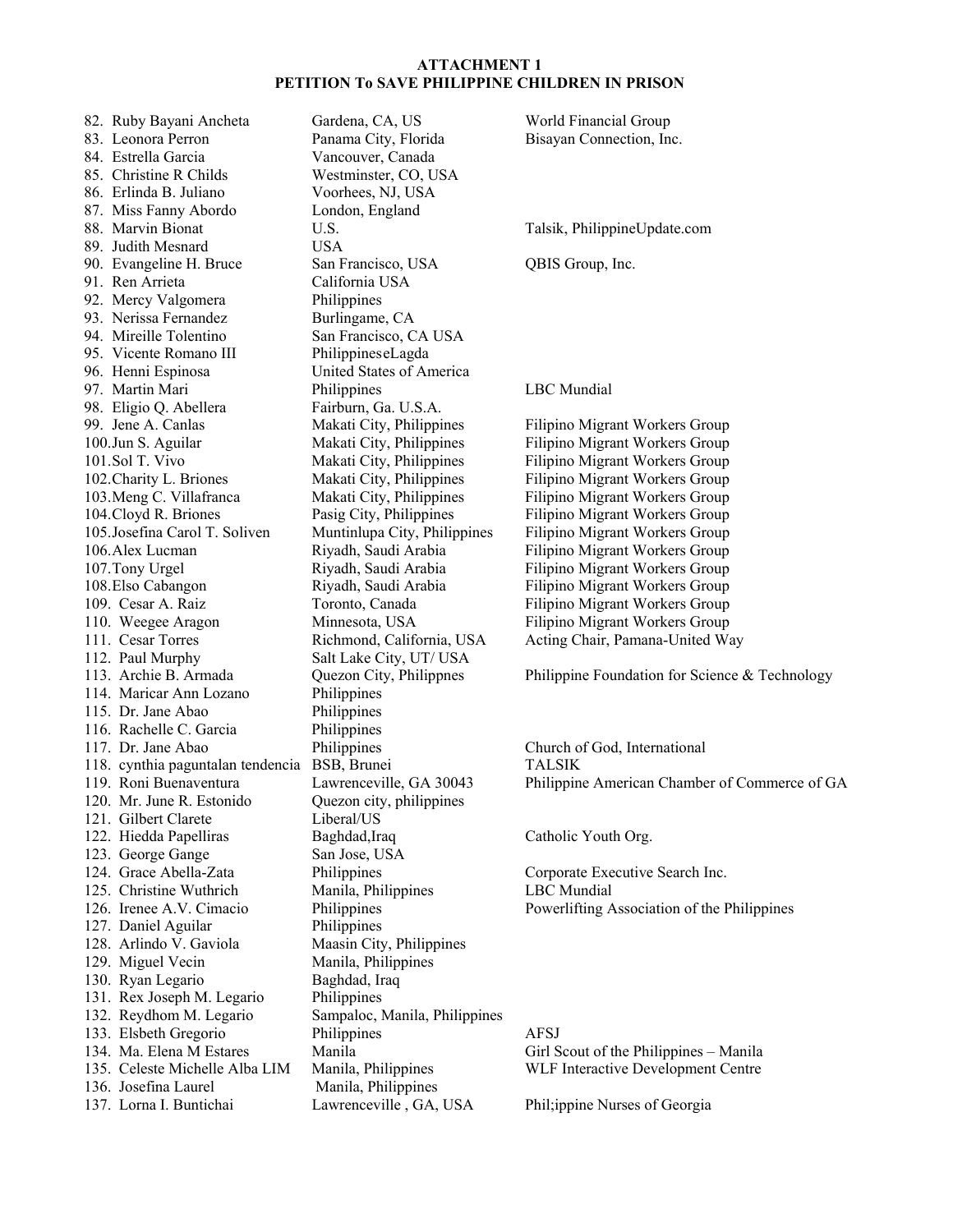| 138. Imelda M. Nicolas          | Philippines                         | <b>AWARE</b>                                                   |
|---------------------------------|-------------------------------------|----------------------------------------------------------------|
| 139. Anelen A. Gelacio          | Philippines                         |                                                                |
| 140. Reyne M. Legrio            | Tanauan City, Batangas, Philippines |                                                                |
| 141. Diana Jose                 | Sarasota, Florida, USA              |                                                                |
| 142. Susan H. Caballa           | Alpharetta, GA, USA                 |                                                                |
| 143. Socrates Cardoso           | San Pedro, Laguna, Philippines      | ALPHA PHI OMEGA INTERNATIONAL<br>FRATERNITY ALUMNI ASSOCIATION |
| 144. Armando Simbulas           | Tokyo, Japan                        |                                                                |
| 145. Carlos Roco                | Clifton, NJ                         |                                                                |
| 146. Gemma Alvarez              | <b>USA</b>                          | eLAGDA                                                         |
| 147. Gilda Maducdoc             | Toronto/Canada                      |                                                                |
| 148. Virgilio Villa             | Los Angeles, CA / USA               |                                                                |
| 149. Eugenie Panganiban         | Skokie, IL, USA                     |                                                                |
| 150. Ira James Castro, MD       | <b>USA</b>                          | ALPHA PHI OMEGA                                                |
| 151. Olivia Gonzaga             | <b>USA</b>                          |                                                                |
| 152. Alice Ignacio              | Chesapeake VA                       |                                                                |
| 153. Josel M. Hizon             | Atlanta, GA USA                     |                                                                |
| 154. Jesse Lao                  | Renton, Washington, USA             |                                                                |
| 155. Gemma Reyes                | Vancouver, B.C. Canada              |                                                                |
| 156. Jevie P. de Guzman         | Pangasinan, Philippines             | Agno Valley College                                            |
| 157. Ed Pe                      | London                              |                                                                |
| 158. Julius Lizardo             | Pennsylvannia, USA                  | eLagda                                                         |
| 159. Maria Reyes                | Virginia, USA                       |                                                                |
| 160. Marlu Canlas               | Canada<br><b>CGI</b>                |                                                                |
| 161. Salvador V. Reyes          | Quezon City/Philippines             |                                                                |
| 162. Mercedes Massey            | Richmond, VA                        |                                                                |
| 163. Enrico Dee                 | Philippines                         |                                                                |
| 164. Eden Garcia                | Burbank, CA (US)                    |                                                                |
| 165. Maria Luisa J. Andrews     | Yuma, AZ, USA                       |                                                                |
| 166. Michelline Suarez          | Philippines                         |                                                                |
| 167. Grace D. Monteiro          | Paranaque City, Philippines         |                                                                |
| 168. May Suzette                | Philippines                         |                                                                |
| 169. Margo M. Bullock           | Atlanta, GA USA                     |                                                                |
| 170. Mary Joyce C. Cabañero     | Philippines                         |                                                                |
| 171. Maria C Herrera            | Seattle, WA USA                     | Public Health-Seattle&King County                              |
| 172. Reynaldo G. Hernandez, Jr. | Paranaque City, Philippines         |                                                                |
| 173. Rachel Delino              | Philippines                         |                                                                |
| 174. Rommel P. Pangan           | Somerset, NJ USA                    |                                                                |
| 175. Nicaster Uy                | Las Vegas, NV - USA                 |                                                                |
| 176. Jose E. Limjap             | <b>USA</b>                          |                                                                |
| 177. Thelma Ramos               | Singapore                           |                                                                |
| 178. Janice A. Gimenez          | Iloilo City, Philippines            |                                                                |
| 179. Angelo Sievert             | Canada                              |                                                                |
| 180. Patricia Calling           | NJ, USA                             |                                                                |
| 181. Cristina M Pe Benito       | Brampton, Ont. Canada               | Filpino Athletic Association of Brampton                       |
| 182. Joanna A. Giuttari         | Brooklyn, NY, USA                   |                                                                |
| 183. Ramie Flores               | <b>USA</b>                          |                                                                |
| 184. Telesforo A. Rodica        | Dallas, Texas                       |                                                                |
| 185. Agnes Gacayan              | San Francisco, California, USA      |                                                                |
| 186. Edgardo Pe Benito          | Brampton, Ont. Canada               | Filipino Athletic Association of Brampton                      |
| 187. ROD ALMARIO                | SAN DIEGO, USA                      |                                                                |
| 188. Bernadette Morales Gaskin  | Washington, DC, USA                 |                                                                |
| 189. Maria L. Detrick           | Dixon, IL . USA                     | <b>SAVAIPA</b>                                                 |
| 190. Radda Aguilar              | Philippines                         |                                                                |
| 191. Conrad Pinili              | Manila/Philippines                  |                                                                |
| 192. Rasheed Abou-Alsamh        | Saudi Arabia                        |                                                                |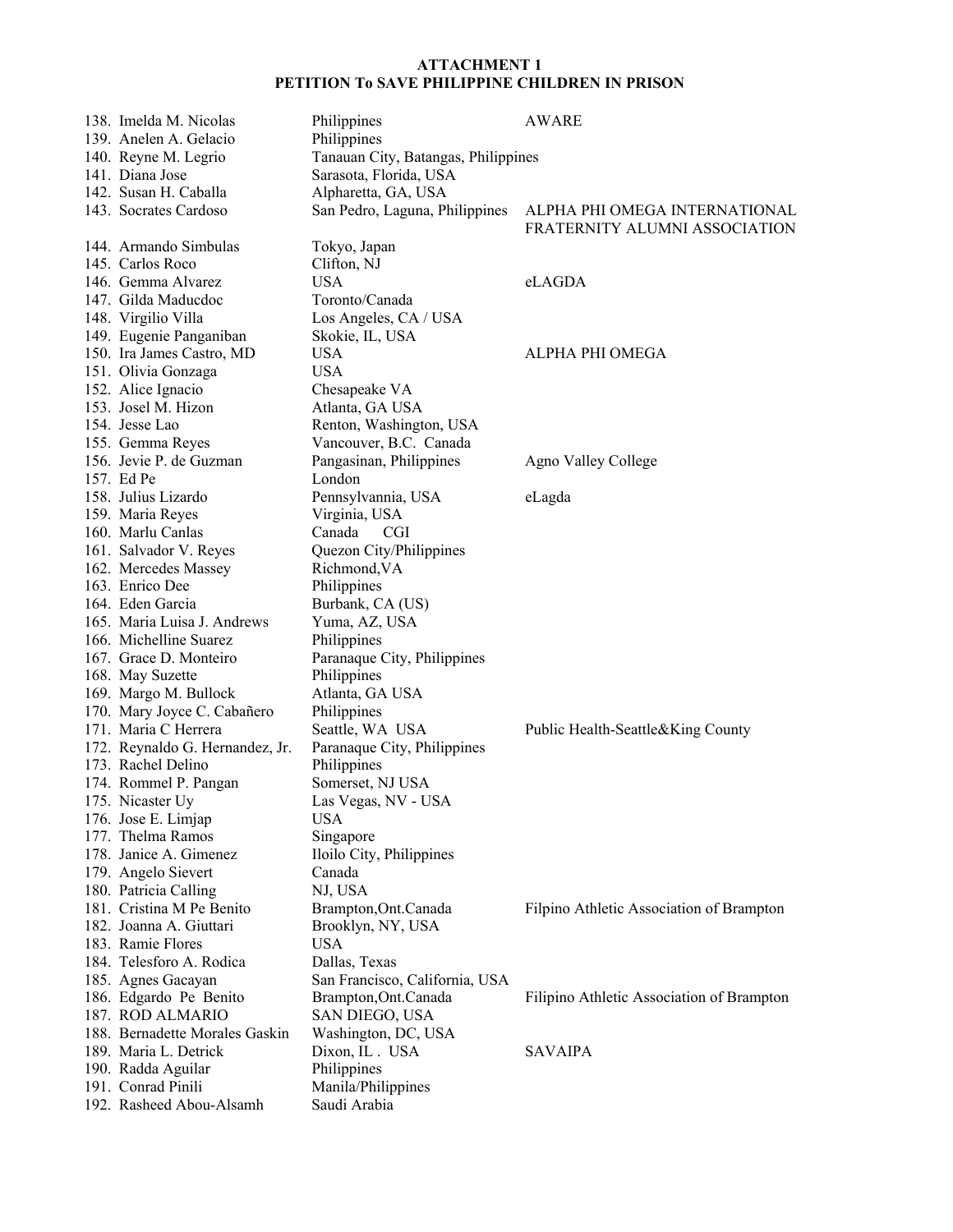| 193. Sieglinda Dawson                                     | Oakland CA/USA                  |                                 |
|-----------------------------------------------------------|---------------------------------|---------------------------------|
| 194. Thelma Santos                                        | Seattle, WA USA                 |                                 |
| 195. Lewis Tecson                                         | San Jose, California USA        | Bytes and Notes                 |
| 196. Roberto C. Santiago                                  | Caloocan City, Philippines      | <b>DMN</b> Installation Limited |
| 197. Vincent Trinidad                                     | <b>USA</b>                      |                                 |
| 198. Ninj Abay                                            | Quezon City, Philippines        |                                 |
| 199. Michelle Tan                                         | NJ, USA                         |                                 |
| 200. Maria Ante                                           | Virginia, USA                   |                                 |
| 201. Jerry Floro                                          | Pasig City, Philippines         | Rotary Int., BLD                |
| 202. Alexander Ante                                       | Virginia, USA                   |                                 |
| 203. Joseph A. Miras                                      | Philippines                     |                                 |
| 204. Cecile L. Motus                                      | <b>USA</b>                      |                                 |
| 205. Alfredo J. Jancinal                                  | Yanbu Al-Sinaiyah, Saudi Arabia |                                 |
| 206. Vivian M. Trinidad                                   | <b>USA</b>                      |                                 |
| 207. Corazon Inacay-Jancinal                              | Yanbu Al-Sinaiyah, Saudi Arabia |                                 |
| 208. Vincent B. Trinidad                                  | <b>USA</b>                      |                                 |
|                                                           |                                 | <b>FCCY</b>                     |
| 209. So, Jectoffer T.                                     | Philippines                     |                                 |
| 210. Alona Subong<br>211. Jenina Ramirez-Garrett          | Milton Keynes, United Kingdom   |                                 |
|                                                           | Los Angeles, CA USA             |                                 |
| 212. Maria Esmeralda G.Takahashi Sapporo, Hokkaido, Japan |                                 |                                 |
| 213. Fatima Anicete                                       | Malaysia                        |                                 |
| 214. Mark Trinidad                                        | San Jose, CA                    |                                 |
| 215. Nick Pasco                                           | SF, USA                         |                                 |
| 216. Catherine B. Emery                                   | Chicago, IL                     |                                 |
| 217. Zenia E. Dacio-Mesina                                | New York City, USA              |                                 |
| 218. Sellyna DeLaPaz                                      | New York, USA                   |                                 |
| 219. Nilo Banaag                                          | U.S.A                           |                                 |
| 220. Lily R. Ruiz                                         | Glendale, CA                    |                                 |
| 221. Michiko Yamamoto                                     | Philippines                     |                                 |
| 222. Rayri T. Paclibar                                    | Bacolod City, Philippines       |                                 |
| 223. Flor Liza Obana                                      | Denver, Colorado USA            |                                 |
| 224. Elpidio Mendoza                                      | Los Angeles, California, USA    |                                 |
| 225. Robert Steel                                         | Dixon, Illinois, USA            | <b>SAVAIPA</b>                  |
| 226. R Reyes- Jimenez                                     | Acton Ma USA                    | BKP, Inc                        |
| 227. Manuel E. Hechanova                                  | San Jose, California, USA       |                                 |
| 228. Rica Arevalo                                         | Philippines                     |                                 |
| 229. Clarence S. Basa                                     | Iloilo City, Philippines        |                                 |
| 230. Angela De Asis                                       | Woodridge, IL                   |                                 |
| 231. Desiree Alcopra Zandi                                | Canada                          |                                 |
| 232. Pete Dedace                                          | Sacramento, CA USA              |                                 |
| 233. Robert Rouse                                         | Lawrenceville, GA, USA          |                                 |
| 234. Tina Colagiovanni                                    | Sarasota, FL                    |                                 |
| 235. Carminia Banares                                     | Poughkeepsie, NY, US            |                                 |
| 236. Jonathan Hiponia                                     | Hayward, CA                     |                                 |
| 237. Phyllis Zaballero                                    | Manila Philippines              | <b>AWARE</b>                    |
| 238. Victoria Villar-Demmer                               | Frankfurt, Germany              |                                 |
| 239. Ferdinand Conil                                      | Kuwait City/Kuwait              |                                 |
| 240. Richard Lozada                                       | Westmont, USA                   |                                 |
| 241. Marichu Zuelke                                       | Natick, MA USA                  |                                 |
| 242. Louie Berrei                                         | Newport Beach, CA, USA          |                                 |
| 243. Daniel Huang                                         | Manila, Philippines             |                                 |
| 244. Maria Asuncion Boncan                                | <b>United States</b>            | Ignatius Press, San Francisco   |
| 245. Mon Abdon                                            | <b>PHILIPPINES</b>              |                                 |
| 246. Elizabeth dela Cerna                                 | Cebu City (Philippines)         |                                 |
| 247. Heather Roco                                         | College Park/USA                |                                 |
| 248. ALIW ROMERO                                          | <b>SEATTLE, USA</b>             |                                 |
|                                                           |                                 |                                 |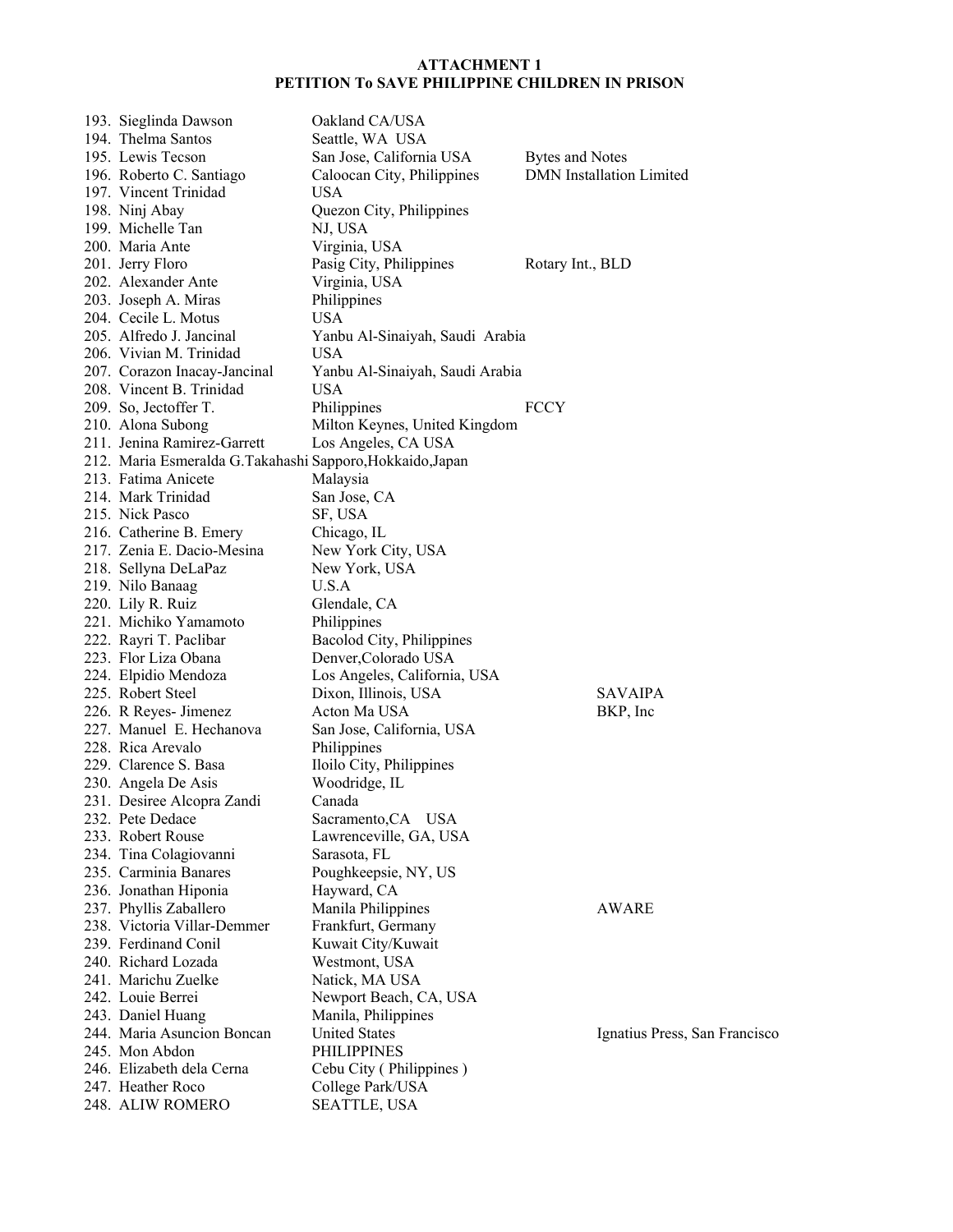|  | 249. Ronald Villanueva                              | Toms River, NJ - USA       |                                       |
|--|-----------------------------------------------------|----------------------------|---------------------------------------|
|  | 250. Elizabeth Freeman                              | Wakefield, MA              | <b>RPCV</b>                           |
|  | 251. OFELIA M. BAKKER                               | The Netherlands            |                                       |
|  | 252. Ma. Lourdes Villanueva                         | Bakersfield, CA, USA       |                                       |
|  | 253. Edilynne Millan                                | San Jose USA               |                                       |
|  | 254. Dennis San Buenaventura                        | <b>USA</b>                 |                                       |
|  | 255. Darryl Molina                                  | Los Angeles, CA            |                                       |
|  | 256. Howard Davies                                  | Atlanta, GA, USA           |                                       |
|  | 257. Anna Liza A. Velasco                           | Muntinlupa/Philippines     |                                       |
|  | 258. Olivia Zalameda-Kiefer                         | Sacramento, California USA |                                       |
|  |                                                     |                            |                                       |
|  | 259. Larry A. Barbosa                               | Philippines                |                                       |
|  | 260. Arlene B. Barbosa                              | Philippines                |                                       |
|  | 261. David M. Matayabas                             | Waltham, MA/USA            | Air America Place                     |
|  | 262. Melanie Calip Collick                          | United Kingdom             | Apoukaa                               |
|  | 263. Chris Collick                                  | England                    |                                       |
|  | 264. Sanrio de Leon                                 | Metro Manila, Philippines  |                                       |
|  | 265. Bill Collick                                   | United Kingdom             |                                       |
|  | 266. Denise Lento                                   | Woburn, MA USA             |                                       |
|  | 267. Jeannie Abaya                                  | New York                   |                                       |
|  | 268. Christine Dacumos                              | Vallejo, CA USA            |                                       |
|  |                                                     |                            |                                       |
|  | 269. Stephen Noll                                   | Valley Stream, NY, USA     |                                       |
|  | 270. Chari Ong                                      | San Diego, CA USA          |                                       |
|  | 271. Fr. Jess Escala,sdb                            | Papua New Guinea           | Salesians of Don Bosco                |
|  | 272. Wm Deutsch                                     | Harmon, IL USA             |                                       |
|  | 273. Roberto A. Andrey                              | Pacifica, California, USA  |                                       |
|  | 274. Efren D. Tongol                                | Sacramento, CA, USA        | Elagda                                |
|  | 275. Lerie Canlas                                   | Canada                     |                                       |
|  | 276. Bruno Thomas                                   | Porto Alegre/Brazil        |                                       |
|  | 277. Esmeralda Munoz                                | <b>USA</b>                 |                                       |
|  | 278. Rhoniel Espiritu                               | Pasadena, CA, USA          |                                       |
|  | 279. Wing Torres                                    | Philippines                |                                       |
|  | 280. Lynn Lopez                                     | Quezon City, Philippines   |                                       |
|  |                                                     | <b>United States</b>       |                                       |
|  | 281. Salvatore D'Agostino                           |                            |                                       |
|  | 282. Marilou Guerrero-Lee                           | California, USA            |                                       |
|  | 283. Barbara V. Deutsch                             | Harmon, Illinois USA       |                                       |
|  | 284. Nathan Lozada                                  | <b>United States</b>       |                                       |
|  | 285. Dan Kenney                                     | De Kalb USA                |                                       |
|  | 286. Gerardo Felizardo                              | Toronto, Canada            |                                       |
|  | 287. Mary Lourdes N. Daval-Santos Castro Valley, CA |                            |                                       |
|  | 288. David C. Martinez                              | Los Angeles / U.S.A.       |                                       |
|  | 289. Almira Ang                                     | Chicago, Illinois USA      |                                       |
|  | 290. Evelyn & Ante Pinili                           | <b>USA</b>                 |                                       |
|  | 291. Linda Alvano                                   | Virginia, USA              |                                       |
|  | 292. Edna UyBarreta                                 | <b>USA</b>                 |                                       |
|  | 293. Nathan Shepard                                 | St. Louis, USA             | Sovereign Imperial Kingdom of Natopia |
|  | 294. Lenn Mahiya                                    | Houston, TX                |                                       |
|  |                                                     |                            |                                       |
|  | 295. Dr. Precy V. Cabrera                           | Nairobi, Kenya             | UNFPA Kenya                           |
|  | 296. Bill Eagle                                     | St. Helens, Oregon USA     |                                       |
|  | 297. Ricky Cuenca                                   | Canada                     | Couples for Christ                    |
|  | 298. Tasneem Chowdhury                              | Grand Rapids/USA           |                                       |
|  | 299. Bro. Bernard S. Oca, FSC                       | Philippines                | Salle Green Hills                     |
|  | 300. Elsie Erese                                    | Sugarland, Tx, USA         |                                       |
|  | 301. Pansy Jimenez                                  | Henderson, NV, USA         |                                       |
|  | 302. Cecille Jones                                  | Manila, Philippines        |                                       |
|  | 303. Joseph G. Spear                                | Wakefield, MA, USA         |                                       |
|  | 304. adelamar alcantara                             | <b>USA</b>                 |                                       |
|  |                                                     |                            |                                       |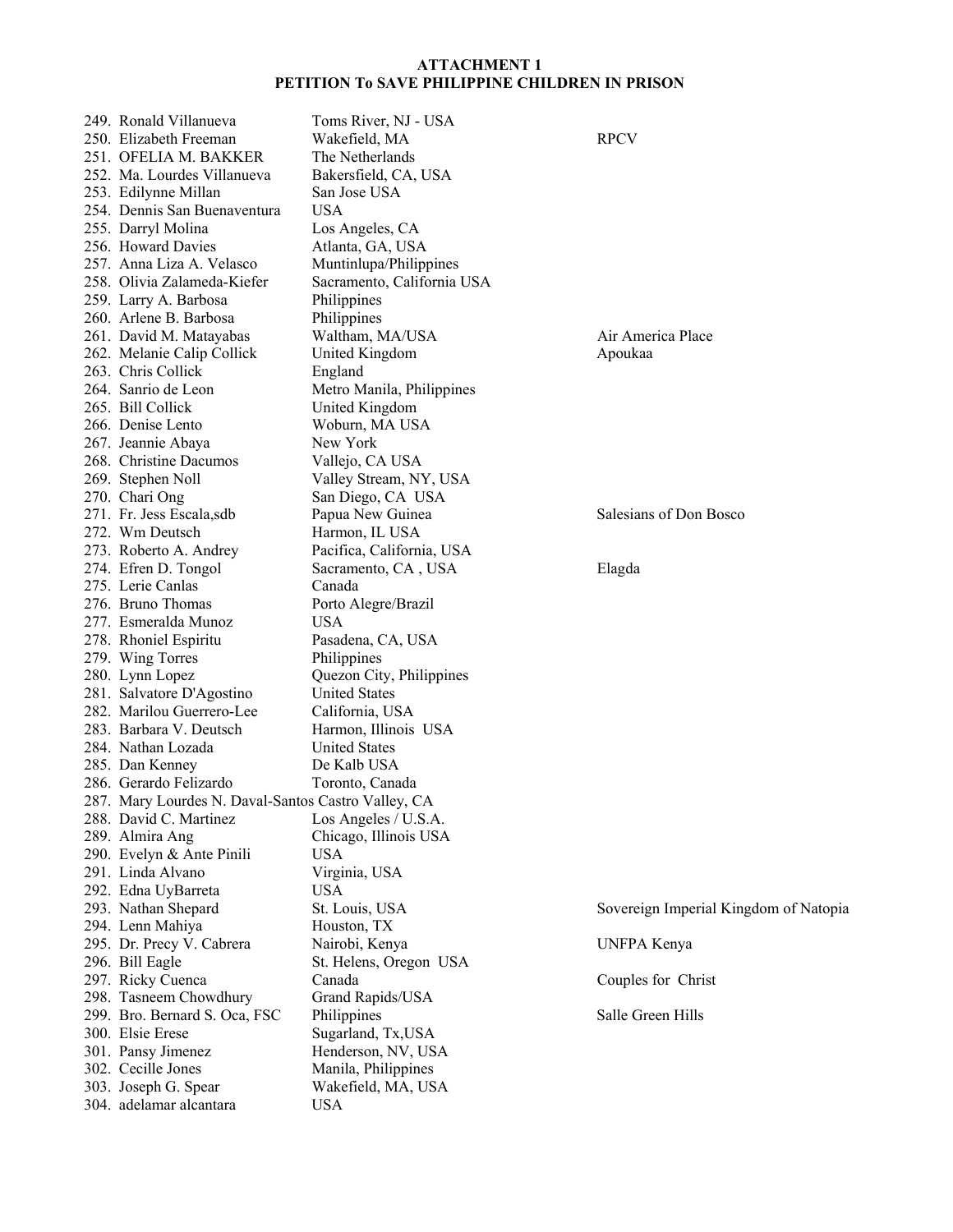|                                | 305. Elizabeth and Fred Colagiovanni - Saunderstown, RI 02874, USA |                                           |
|--------------------------------|--------------------------------------------------------------------|-------------------------------------------|
| 306. Antonina R. Del Rosario   | Rancho Cucamonga, California, USA                                  |                                           |
| 307. Angeles R. Carandang      | Skokie, IL, USA                                                    | Philippine Week Committee                 |
| 308. Luis P. Jimenez           | Nevada, USA                                                        |                                           |
| 309. Aurora Misa               | Daly City, California                                              | Radisson Hotel                            |
| 310. Sonny Alforque            | Sacramento, Ca, U.S.A                                              |                                           |
| 311. Horacio Borromeo          | Makati City, Philippines                                           | Asian Institute of Management             |
| 312. Lu Fangonil               | Los Angeles, USA                                                   |                                           |
| 313. Buena Ignacio             | So. SF, CA, USA                                                    |                                           |
| 314. John Kitosch Manuel       | Ontario, Canada                                                    |                                           |
| 315. Adrian D. Salaver         | Philippines                                                        | Kiwanis Club of Boracay                   |
| 316. Oliver Mendoza            | Philippines                                                        |                                           |
| 317. Antonio Jalandoni         | Sydney, Australia                                                  |                                           |
| 318. Dario Ricafranca          | Los Angeles, California                                            |                                           |
| 319. Didi G. Lucindo           | Marikina City, Philippines                                         |                                           |
| 320. Lyle M. Arcaya            | Philippines                                                        |                                           |
| 321. Lazaro, Retsiel L.        | Philippines                                                        |                                           |
| 322. Antonio M. Lucindo        | Marikina City, Philippines                                         | DLSC EF'70                                |
| 323. Peachy Bittong            | Orlando, Florida, USA                                              |                                           |
| 324. Maridel Menguito Anama    | Chicago                                                            | UP Alumni                                 |
| 325. John Saballa              | Batangas, Philippines                                              | Fluor Daniel Shanghai                     |
| 326. Felix Eduardo R. Punzalan | Paranaque Philippines                                              |                                           |
| 327. John Glenn Kilayko        | Philippines                                                        |                                           |
| 328. Kimberly Bellemore        | Saunderstown, RI, USA                                              |                                           |
| 329. ARSENIA R. JOAQUIN        | Quezon City, PHILIPPINES                                           | Alpha Omega Seniars Intl Foundation, Inc. |
| 330. Anna Liese Roque          | Paranaque City, Philippines                                        |                                           |
| 331. Percival A. Guiuan        | Makati City/Philippines                                            | National Statistical Coordination Board   |
| 332. Gie Villareal             | Philippines                                                        |                                           |
| 333. Sarah Boyer               | Champaign/United States                                            |                                           |
| 334. Federico N. Carlos        | Philippines                                                        |                                           |
| 335. Ed Celis                  | Murrieta, CA                                                       |                                           |
| 336. Ed Chavez                 | Philippines                                                        | Couples for Christ                        |
| 337. Janette Victorio          | Los Angeles, CA                                                    |                                           |
| 338. Robert Torres             | Los Angeles, CA                                                    |                                           |
| 339. Andres Bautista           | Philippines                                                        |                                           |
| 340. Arianna Lomas Gomez       | Santo Domingo/Dominican Republic                                   |                                           |
| 341. Dominador C. Fonacier     | Las Piñas City, Philippines                                        |                                           |
| 342. Maria Rosa Ortega         | Quezon City/Philippines                                            |                                           |
| 343. Bob Guanzon               | Joppa. MD USA                                                      |                                           |
| 344. Joann Aday                | Philippines                                                        | <b>WOW Phils</b>                          |
| 345. Raymunda P. Ortega        | Quezon City/Philippines                                            | Senior Citizens of GSIS Village           |
| 346. Michael Tanangkingsing    | Taipei                                                             |                                           |
| 347. Rustico A. Sahagun        | Manila, Philippines                                                |                                           |
| 348. Patricio M. Matias, Jr.   | Diffun, Quirino, Philippines                                       |                                           |
| 349. Albert Bael               | Dipolog/Philippines                                                |                                           |
| 350. Rosalie A. Asuncion       | Manila/Philippines                                                 |                                           |
| 351. Jose Rodriguez            | United States of America                                           | Families in Christ Jesus                  |
| 352. Baldwin Quibuyen          | Dededo/GUAM                                                        |                                           |
| 353. Reynaldo R. Arucan        | Manila, Philippines                                                | Fluor Daniel Inc. - Phil.                 |
| 354. Tess Naval                | Philippines                                                        |                                           |
| 355. Stig Reinert M. Santiago  | Philippines                                                        |                                           |
| 356. Teodorico S. Micua, Jr.   | Manila, Philippines                                                |                                           |
| 357. Renato L. Dygico          | Pasig City/Philippines                                             |                                           |
| 358. Agnes Isidro              | Philippines                                                        |                                           |
| 359. Olive Padilla             | Philippines                                                        |                                           |
| 360. Luis G.Matias             | Zamboanga, Philippines                                             |                                           |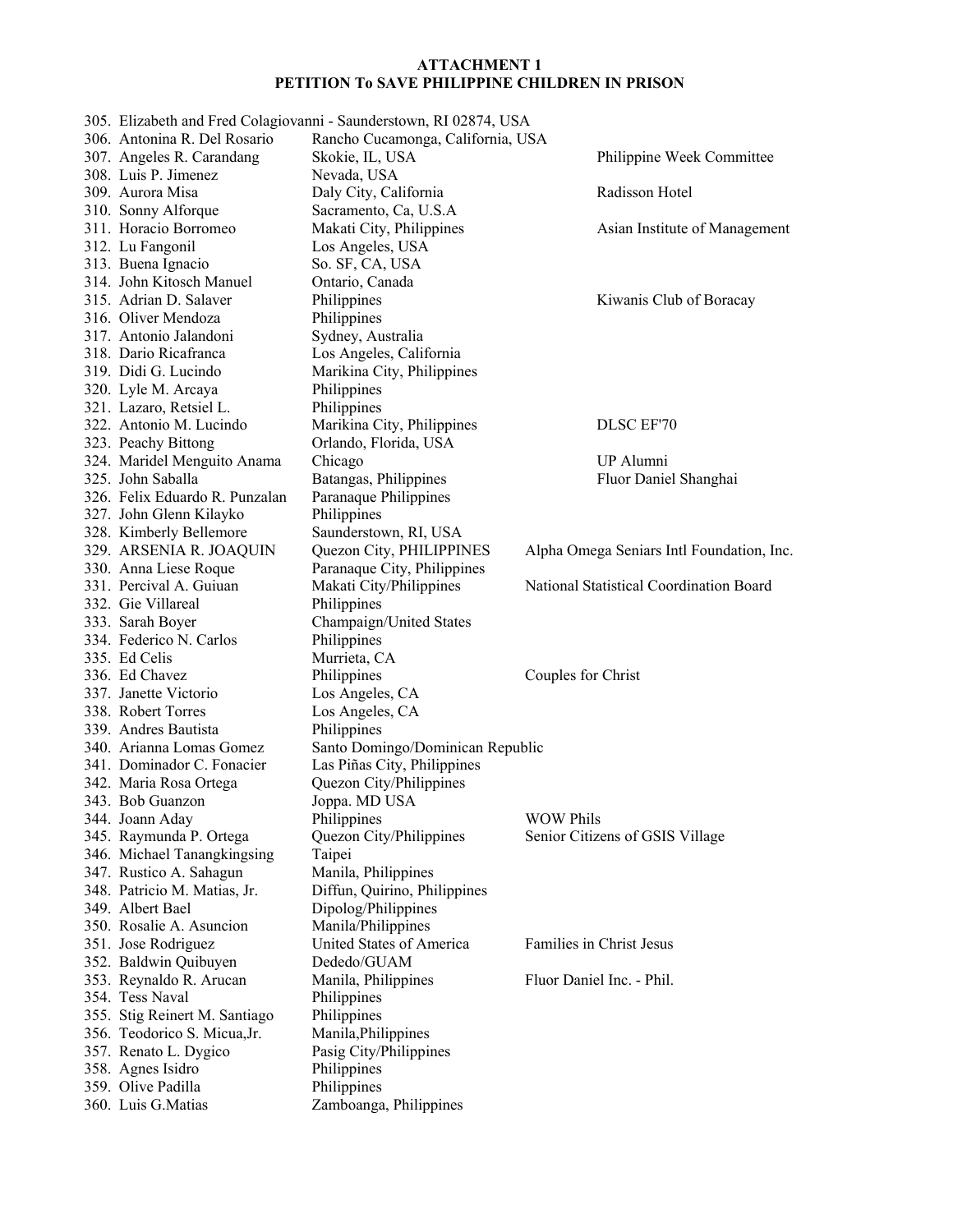| 361. Sylvia M. Campos          | Bacolod City, Philippines   |                                              |
|--------------------------------|-----------------------------|----------------------------------------------|
| 362. Sherwin S. Reyes          | Dili, East Timor            | <b>BAFET</b>                                 |
| 363. Freddie S. Cruz           | Paranaque City, Philippines |                                              |
| 364. Peggy Pilapil-Lasa        | Philippines                 | Ligaya ng Panginoon                          |
| 365. ELSIE B. CAPILI           | Philippines                 | Unocal Philippines, Inc.                     |
| 366. Sixto S. Gaddi            | MAnila/Philippines          |                                              |
| 367. Joseph I. B. Gonzales     | Philippines                 |                                              |
| 368. Zenaida Rodriguez         | Metro Manila, Philippines   |                                              |
| 369. Carla Mayo                | Quezon City, Philippines    |                                              |
| 370. Rick Reyes                | Pasig, Philippines          | University of Asia & the Pacific             |
| 371. Fr. Dante N. Funelas, SSS | Tabaco City, Philippines    |                                              |
| 372. Florfida L. Buitre        | Antipolo city, Philippines  |                                              |
| 373. Julius D Villareal        | Pasig City, Philippines     |                                              |
| 374. Erik Villanueva           | Quezon City, Philippines    | PROKOOP/Philippine Co-op Party               |
| 375. Maria Lourdes Ortega      | Quezon City/Philippines     |                                              |
| 376. Rosario S. dela Rosa      | Philippines                 | Philippine National Bank                     |
| 377. Nancy Ventura             | Cainta, Philippines         |                                              |
| 378. Irene Barcelon            | Philippines                 |                                              |
| 379. Judy Rola                 | Davao City, Philippines     |                                              |
| 380. Liezl C. Jose             | Quezon City / Philippines   |                                              |
| 381. Randy S. Castillo         | Philippines                 | Colegio de San Juan de Letran - Manila       |
| 382. Farrah Madrid             | Santa Ana, California/US    |                                              |
| 383. Evelyn S. Rosales         | Philippines                 |                                              |
| 384. W. Francisco              | Imus, Cavite, Philippines   | elagda                                       |
| 385. Marcelino S. Loyola       | Quezon City, Philippines    |                                              |
| 386. Rafael T. Andres          | Philippines                 |                                              |
| 387. Rolando Masula            | Philippines                 |                                              |
| 388. Leah R. Lana              | Philippines                 | CFC-Las Piñas                                |
| 389. Jan Vincent P             | Philippines                 | Shuffle Union                                |
| 390. Landel D. Demegillo       | Philippines                 | <b>INSCEI</b>                                |
| 391. Elizabeth Ybanez          | Philippines                 |                                              |
| 392. Domingo Uy                | Baccor, Cavite, Philippines |                                              |
| 393. Karina Mendoza            | Philippines                 |                                              |
| 394. Ramon Francisco           | Philippines                 |                                              |
| 395. Riza Ramirez              | <b>USA</b>                  |                                              |
| 396. Jiji Mendoza              | Surrey, BC, Canada          |                                              |
| 397. Darwin Lazatin            | Chicago/USA                 |                                              |
| 398. John Robbe                | Dallas, TX USA              | Air America Place                            |
| 399. Jefferson Tan             | Melbourne, Australia        |                                              |
| 400. Araceli Patricio          | Philippines                 |                                              |
| 401. Vynna Malumay             | Guam                        |                                              |
| 402. Pedro G. Valencia Jr      | Paranaque City, Philippines |                                              |
| 403. Rina Robles               | QC, Philippines             |                                              |
| 404. Rancap, Rosemarie         | Philippines                 | <b>FAMILIA</b>                               |
| 405. Tom de Guzman             | Santa Rosa, CA, USA         |                                              |
| 406. Anone Maglaya             | Quezon City, Philippines    |                                              |
| 407. Jerry Cogtas              | Cebu City, Philippines      | RESBAC (REsponsible Solo Bikers Active Club) |
| 408. Steve Mark T. Mondala     | Philippines                 |                                              |
| 409. NERISSA M. MCLELLAN       | CALIFORNIA, USA             |                                              |
| 410. Sylvie R. Maghirang       | Philippines                 |                                              |
| 411. Rafael M. Sanchez         | Los Baños/Philippines       | <b>PICE</b>                                  |
| 412. Ernesto Hernandez         | Philippines                 |                                              |
| 413. Caparas, Jose             | Philippines                 | University of Asia and the Pacific           |
| 414. Jun Javier                | Manila, Philippines         |                                              |
| 415. Butch Cairo               | Philippines                 |                                              |
| 416. Nerissa M. McLellan       | Sacramento, CA, USA         |                                              |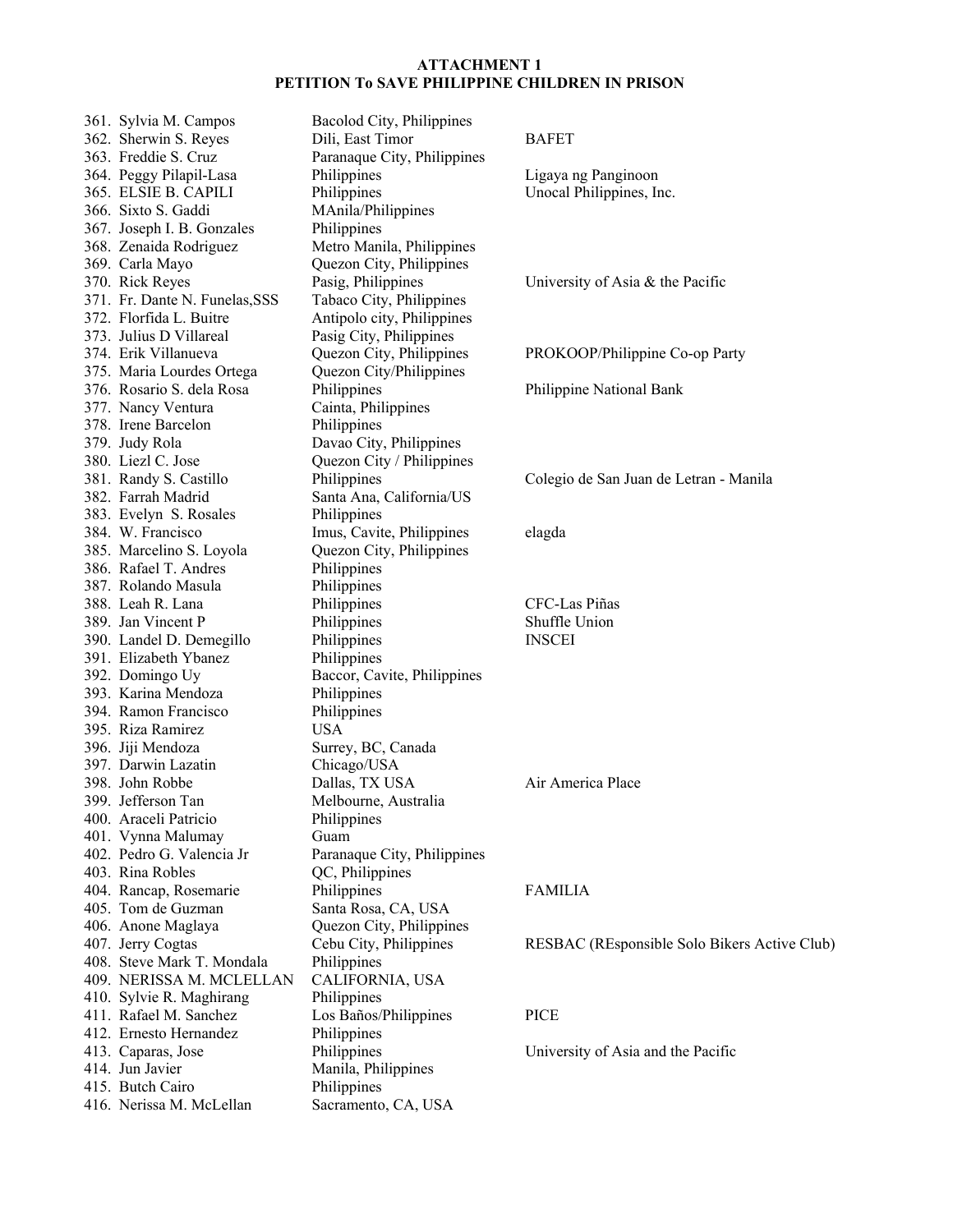| 417. Jennifer T. Macalawa     | Imus, Cavite, Philippines         |                                            |
|-------------------------------|-----------------------------------|--------------------------------------------|
| 418. Rhodora Householder      | Janghowon, Korea                  |                                            |
| 419. Carlito D. Abanil        | Las Pinas City, Philippines       | Asian Development Bank                     |
| 420. Noel Em sadicon          | Philippines                       |                                            |
| 421. Carol H. Arellano        | Manila, Philippines               |                                            |
| 422. Israel Sioson            | Manila, Philippines               |                                            |
| 423. Lira Baldomar            | Philippines                       |                                            |
| 424. Reynaldo B. Santiago     | Las Pinas City/ Philippines       |                                            |
| 425. James E Bentz Jr.        | Saugus/Massachusetts/USA          |                                            |
| 426. Annie Guerrero           | Valley Stream NY                  |                                            |
| 427. Earlene Gerenia          | Cebu City, Philippines            |                                            |
| 428. Ma. Elena L. Eloriaga    | Quezon City/Philippines           |                                            |
| 429. Reynante G. Alarcon      | Philippines                       |                                            |
| 430. Herman G. Tabin          | Mandaluyong City/Philippines      |                                            |
| 431. Jeriel G. Militar        | Iloilo City, Philippines          | Central Philippine University              |
| 432. Sam Guerrero             | Valley Stream NY USA              |                                            |
| 433. Laila D. Distor          | Makati, Philippines               |                                            |
| 434. Meldred I Santos         | Manila, Philippines               | <b>CFC</b>                                 |
| 435. Rica Tabulug             | Manila                            |                                            |
| 436. Janet Garcia             | Quezon City, Philippines          |                                            |
| 437. Ludovina R. Balicanot    | Manila, Philippines               |                                            |
| 438. Rufina Janice G. Cruz    | Pasig City, Philippines           |                                            |
| 439. Josephine P. Mata, FAS   | Philippines                       | FAS                                        |
| 440. Vera Fe M. Antonio       | Makati, Philippines               |                                            |
| 441. Janette Lim Begata       | Manila/Philippines                | CFC Singles for Christ                     |
| 442. Sheila Marie I. Aquino   | Philippines                       |                                            |
| 443. Dina C McCarthy          | New Zealand                       |                                            |
| 444. C. Nyhria Gregorio Rogel | Los Baños, Laguna, Philippines    |                                            |
| 445. Hasib Ahmed              | Manila / Philippines              |                                            |
| 446. Ma Elena Abella          | Philippines                       |                                            |
| 447. Erika Briones            | Manila, Philippines               |                                            |
| 448. Aileen M. Aguilar        | Quezon City/Philippines           |                                            |
| 449. Ricardo R. Bongat, Jr.   | Manila. Philippines               |                                            |
| 450. Romarico Galvez          | Singapore                         |                                            |
| 451. Mary Taylor              | Boston, USA                       |                                            |
| 452. Narciso D. Bernardo      | Jakarta, Indonesia                |                                            |
| 453. Asuncion Sia             | Philippines                       |                                            |
| 454. Francine Racho           | Philippines                       |                                            |
| 455. Willie B. Angeles        | Balanga City, Bataan, Philippines |                                            |
| 456. Marcelyn Sangalang       | Quezon City, Philippines          |                                            |
| 457. Mariza Bartolome         | Quezon City/Philippines           |                                            |
| 458. Jessaine Soraya C. Sugui | Philippines                       |                                            |
| 459. Salvador R Fabregas      | Philippines                       | Christian Legal Society of the Philippines |
| 460. Dona Baybin              | Manila, Phils.                    |                                            |
| 461. Olga Caday               | Philippines                       |                                            |
| 462. Claire Bagunu            | Philippines                       |                                            |
| 463. Nerinda Villones         | Philippines                       |                                            |
| 464. Dalis C. Huelgas         | Philippines                       |                                            |
| 465. Cecilia Montino          | Mandaluyong City, Philippines     |                                            |
| 466. Mariz Igaya              | Manila, Philippines               |                                            |
| 467. CHONA R. AHORRO          | Philippines                       | Vedruna Foundation                         |
| 468. Luz Morales              | Philippines                       |                                            |
| 469. Katherine Paragas        | Canada                            |                                            |
| 470. UCHIDA, Haruko           | Metro Manila, Philippines         | Kyoto University                           |
| 471. Becki Hechanova          | Philippines                       |                                            |
| 472. Coleen Mae R. Algarme    | Bacolod City, Philippines         |                                            |
|                               |                                   |                                            |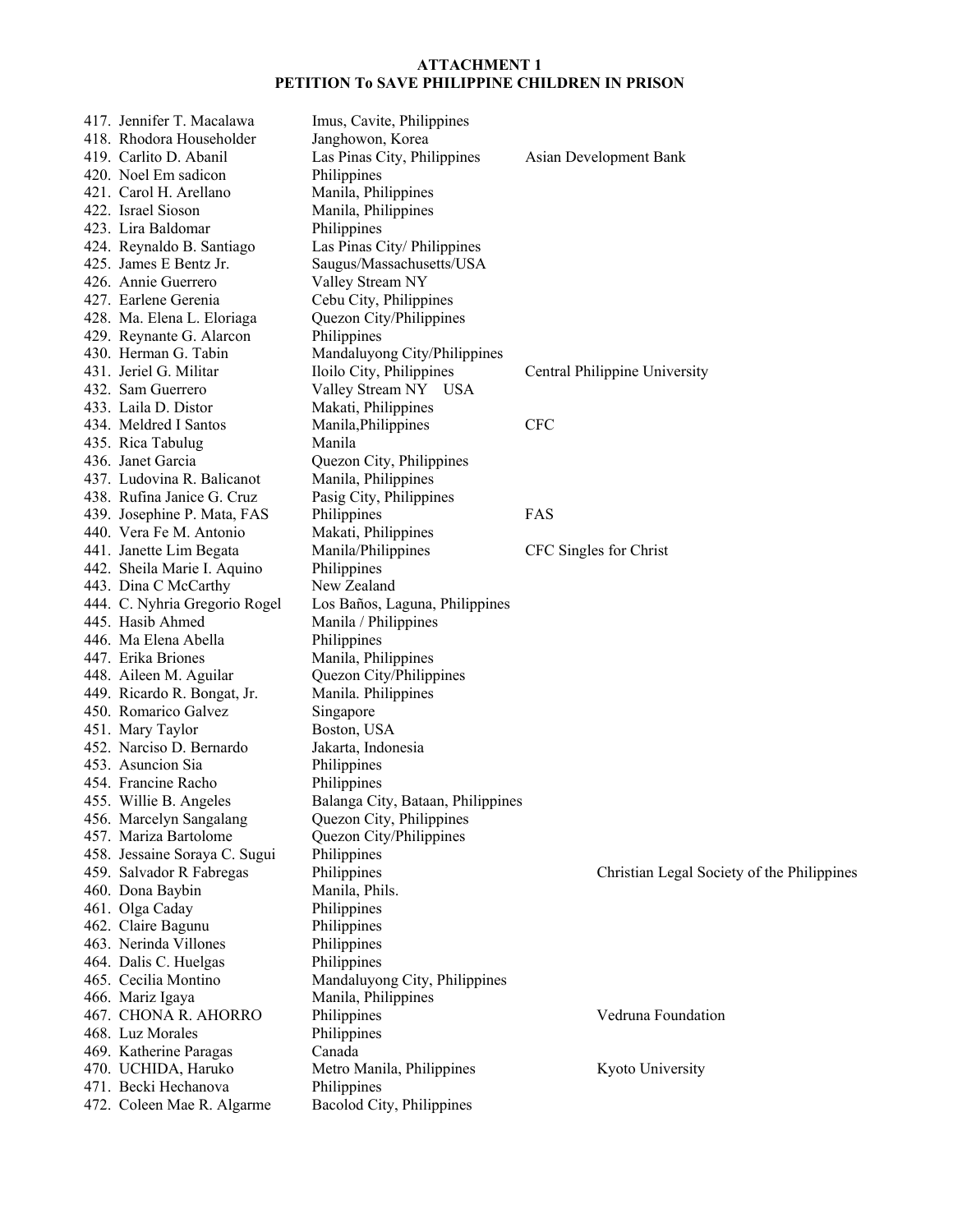| 473. Cirio S. Kabamalan<br>474. Rina Manuel | Philippines<br>Philippines        | UP Oikos Alumni Association,                                          |
|---------------------------------------------|-----------------------------------|-----------------------------------------------------------------------|
|                                             |                                   |                                                                       |
| 475. Robby Patrick Cafe                     | Pasig City, Philippines           |                                                                       |
| 476. Ian Paul Empig                         | Makati City, Philippines          | Society of St. Paul (SSP)                                             |
| 477. Eunice A. Akilit                       | Sto. Tomas, Batangas, Philippines |                                                                       |
| 478. OLEGARIO LUKE MONREAL                  | <b>SINGAPORE</b>                  |                                                                       |
| 479. Sally Sulit                            | Ontario, Canada                   |                                                                       |
| 480. Maria Matayabas                        | Waltham, Massachusetts, USA       |                                                                       |
| 481. Ian Paul Empig                         | Makati City, Philippines          | Society of St. Paul (SSP)                                             |
| 482. ERIC MANALANG                          | <b>PHILIPPINES</b>                | <b>COUPLES FOR CHRIST/BANGON</b>                                      |
|                                             |                                   | <b>PILIPINAS</b>                                                      |
| 483. Eulinia Tongol                         | Philippines                       |                                                                       |
| 484. Joyce Secular                          | El Paso, Texas, U.S.A             |                                                                       |
| 485. Loreto SM Bueza, Jr.                   | Makati City, Philippines          |                                                                       |
| 486. Agnes Perez                            | Quezon City, Philippines          |                                                                       |
| 487. Pilar de Borja                         | Philippines                       |                                                                       |
| 488. Cynthia Mallari-Reyes                  | Cavite, Philippines               |                                                                       |
| 489. Regina Sibal                           | Metro Manila, Philippines         |                                                                       |
| 490. Connie Ruth Jimenez-Tomada Philippines |                                   |                                                                       |
| 491. ROLLY TARRA                            | <b>PHILIPPINES</b>                |                                                                       |
| 492. Jing Concepcion-Bustamante Philippines |                                   |                                                                       |
| 493. Celso Godilano                         | Makati City, Philippines          | Society of St. Paul                                                   |
| 494. Emmy Huang                             | Philippines                       |                                                                       |
| 495. Mitzi Hilado                           | Philippines                       |                                                                       |
| 496. Dr. Domiline Coniconde                 | Laguna, Philippines               | Mu Sigma Phi Sorority                                                 |
| 497. Richard Fanlo                          | Quezon City, Philippines          |                                                                       |
| 498. Raul Herrera                           | Philippines                       |                                                                       |
| 499. Cynthia N. Capili                      | Brititsh Indian Ocean Territory   | U.S. Navy Support Facility                                            |
| 500. Rosario                                | Philippines                       |                                                                       |
|                                             |                                   |                                                                       |
| 501. Joan Lacson                            | Quezon City, Philippines          |                                                                       |
| 502. Althea Joyce T. Aragon                 | Philippines                       | Southeast Asian Regional Center for<br>Graduate Study and Research in |
|                                             |                                   | Agriculture                                                           |
| 503. Zeny Toledo                            | Makati, Philippines               |                                                                       |
| 504. Edgar T. Galang                        | City of San Fernando              | Kabalikat                                                             |
| 505. Bhong Ricafort                         | Philippines                       |                                                                       |
| 506. Fe Jagna                               | Philippines                       |                                                                       |
| 507. Rachelle Guinto-Lambuson               | Makati/ Philippines               | <b>IBP</b>                                                            |
| 508. Carla M. Pacis                         | Mandaluyong City/Philippines      |                                                                       |
| 509. Cynthia Marie H. Dioquino              | Makati City, Philippines          |                                                                       |
| 510. Crissy Ancheta                         | Makati, Philippines               |                                                                       |
| 511. Romel Caranguian                       | Philippines                       |                                                                       |
| 512. Myrna M. Espiritu                      | Manila, Philippines               |                                                                       |
| 513. Carousel Datiles                       | Australia                         |                                                                       |
| 514. Carlos Aguilar                         | Philippines                       | PiFers                                                                |
| 515. Flor Vargas                            | Philippines                       |                                                                       |
| 516. ONOFRE BAGANG                          | Bataan, Philippines               |                                                                       |
| 517. Sheryl Nazaret                         | Manila, PHILIPPINES               |                                                                       |
| 518. Regina Caluag                          | Philippines                       |                                                                       |
| 519. Susan Incierto                         | Manila Philippines                |                                                                       |
| 520. Bonifacio R. Guevarra II               | Philippines                       |                                                                       |
| 521. Jed Soriano                            | Philippines                       |                                                                       |
| 522. Tasha Nepomuceno                       | Philippines                       |                                                                       |
| 523. Tara Nepomuceno                        | Philippines                       |                                                                       |
| 524. Maria Rosario Nepomuceno               | Philippines                       |                                                                       |
| 525. Merly J. Nonoy                         | Philippines                       |                                                                       |
|                                             |                                   |                                                                       |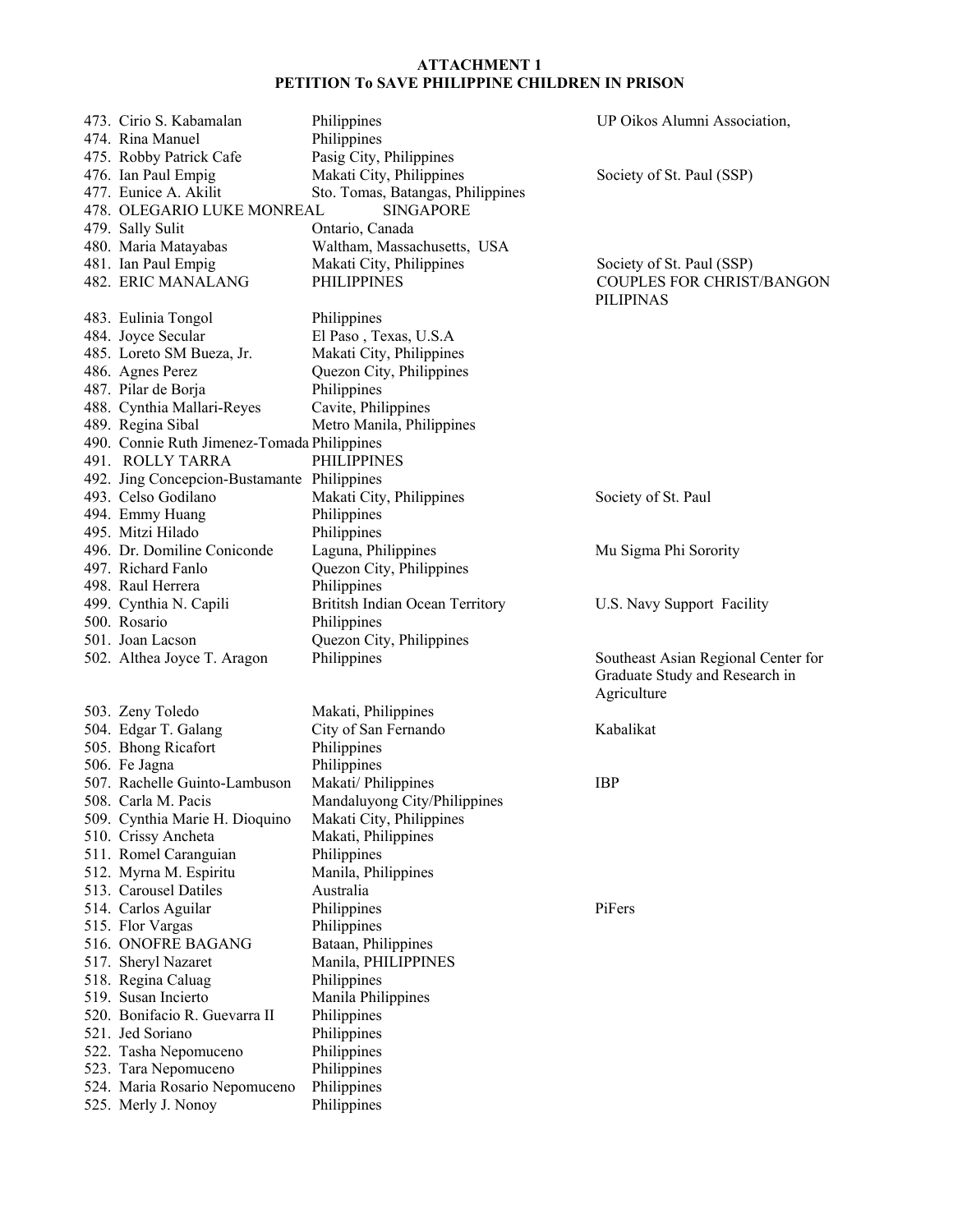| 526. JOSEFINA M. DOMANTAY Cainta, Rizal, Philippines |                                |                                              |
|------------------------------------------------------|--------------------------------|----------------------------------------------|
| 527. Editha Santos                                   | Mandaluyong, Philippines       |                                              |
| 528. JOSEFINA M. DOMANTAY Cainta, Rizal, Philippines |                                |                                              |
| 529. Cristine H. Jagwani                             | Silver Spring, MD, USA         |                                              |
| 530. Anicia Rullan                                   | Philippines                    |                                              |
| 531. Jesus L. Ventura                                | QC/Philippines                 |                                              |
| 532. Edwin Angeles                                   | Manila, Philippines            |                                              |
| 533. Blesilda C. de Guzman                           | Mandaluyong, Philippines       |                                              |
| 534. Rowena Soriano                                  | Philippines                    |                                              |
| 535. Lotis Ira                                       | Philippines                    |                                              |
| 536. Gemma C. Naviza                                 | Manila, Philippines            |                                              |
| 537. Jan Andrew D. Zubiri                            | Philippines                    | <b>UP Oikos</b>                              |
| 538. Krista Lucero                                   | Philippines                    | Citigroup                                    |
| 539. Klaus Hutmacher                                 | Philippines (Makati)           |                                              |
| 540. Eduardo L. Garcia                               | Philippines                    | Brotherhood of Christian Businessmen         |
|                                                      |                                | and Professionals                            |
| 541. Jet Darisan                                     | Philippines                    |                                              |
| 542. Ma. Loreca Camba                                | Quezon City/Philippines        |                                              |
| 543. Joven B. Roberto                                | Quezon City/Philippines        |                                              |
|                                                      |                                |                                              |
| 544. Mercedes T. Nanquilada                          | <b>PHILIPPINES</b>             |                                              |
| 545. Emmalou A. Guillarte                            | Philippines                    | Asian Development Bank                       |
| 546. Mario Fernandez                                 | <b>USA</b>                     | Datu Group                                   |
| 547. Katrina Aliman                                  | Philippines                    | Aboiotiz & Co., Inc.                         |
| 548. Lina B. Ledesma                                 | Philippines                    |                                              |
| 549. Mina T. Malabed                                 | Quezon City, Philippines       |                                              |
| 550. Adrienne M. Vergara                             | Quezon City, Philippines       |                                              |
| 551. Sr. Marieris C. Llasos, mnda                    | ,Quezon City,Philippines       | Missionary Srs. of Our Lady of the<br>Angels |
| 552. Liberty N. Dizon                                | Philippines                    |                                              |
| 553. Cynthia Militar                                 | <b>USA</b>                     |                                              |
| 554. Lai-Lynn Angelica B. Barcenas Philippines       |                                |                                              |
| 555. Roberto Corrales                                | Philippines                    |                                              |
| 556. Brican R. Talavera                              | Cavite/Philippines             |                                              |
| 557. Jose Enrique A. Jimenez, Jr.                    | Manila, Philippines            | McKinsey & Co.                               |
| 558. Genaro M. Santiago                              | Philippines                    | Essilor Mfg. Phil. Inc.                      |
| 559. Virginia T. Cabalhug                            | Cebu, Philippines              |                                              |
| 560. Jessie Lozada                                   | Philippines                    |                                              |
| 561. ALFREDO Y PECKSON                               | Mission Viejo, Ca USA (Baguio) |                                              |
| 562. Remigio dela Cruz Jr.                           | Philippines                    |                                              |
| 563. Susan Espeleta                                  | Manila                         | IT                                           |
| 564. Marissa Topacio-Call                            | San Ramon, CA USA              |                                              |
| 565. Loven Ramos                                     | Siem Reap, Kingdom of Cambodia |                                              |
| 566. Danielle Connolly                               | Philippines                    | Missionary Sister Our Lady of the Angels     |
| 567. Althea Lucero Quicho                            | Manila, Philippines            |                                              |
| 568. Marite Damsani                                  | Philippines                    |                                              |
| 569. Rocky Sanchez Tirona                            | Quezon City, Philippines       |                                              |
| 570. Rodel Desabille                                 | Philippines                    |                                              |
| 571. Bobby Fernandez                                 | Philippines                    |                                              |
| 572. Nieves Salanga                                  | Philippines                    |                                              |
| 573. Helen G. Kranzel                                | Weston, Florida                | Phil American Association of South           |
|                                                      |                                | Florida                                      |
| 574. Dianne Siozon                                   | Makati, Philippines            |                                              |
| 575. Gil Cu Unjieng                                  | Philippines                    | Aksyon Agad Foundation                       |
| 576. Amirah Gutoc                                    | Philippines                    |                                              |
| 577. Joel Valtiendas                                 | Las Pinas, Philippines         |                                              |
|                                                      |                                |                                              |
| 578. Elvie Geronimo                                  | Philippines-                   |                                              |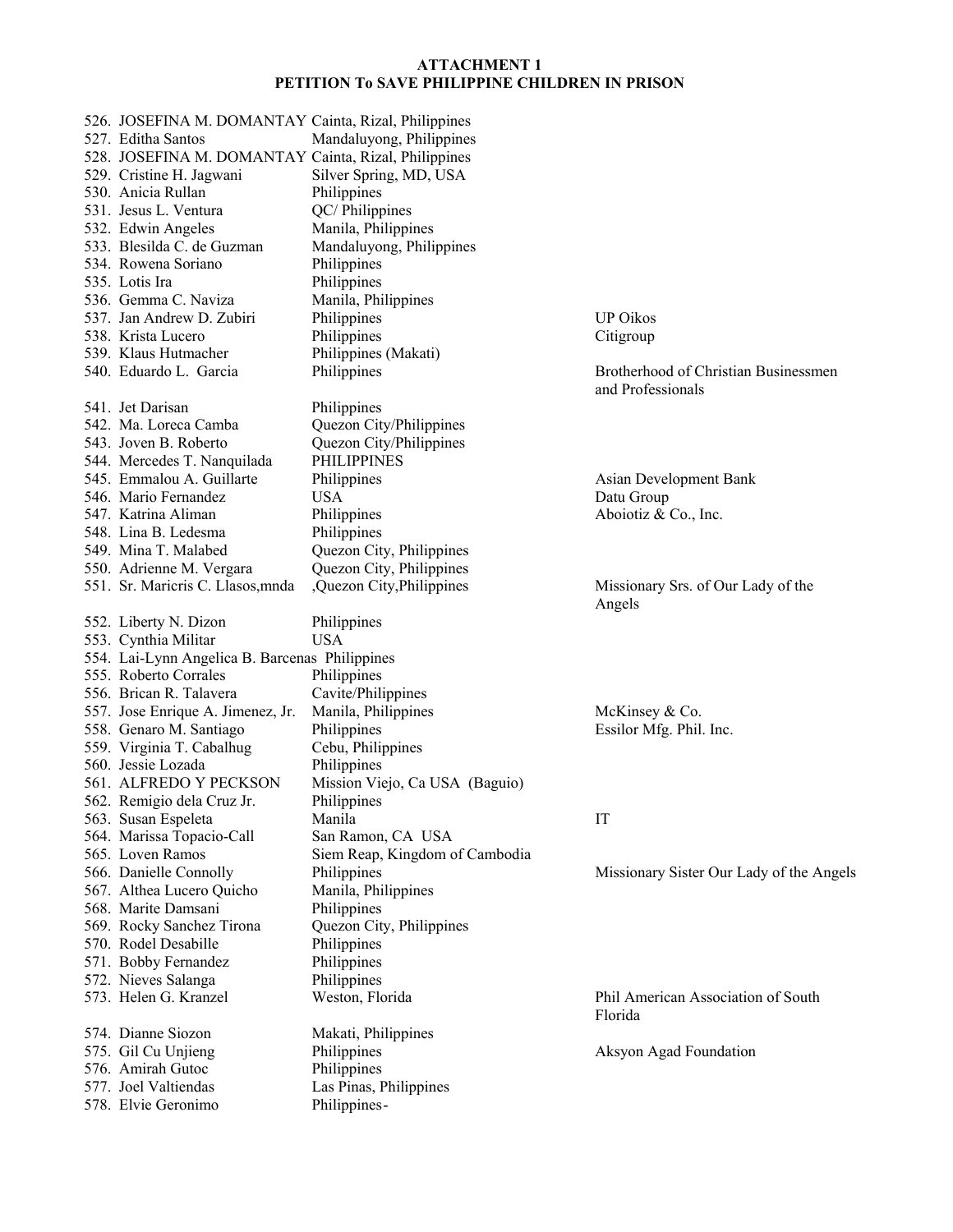| 579. Hilda Binyahan                                       | Baguio City, Philippines                                    | Missionary                      |
|-----------------------------------------------------------|-------------------------------------------------------------|---------------------------------|
| 580. Marla Bartolome                                      | Manila, Philippines                                         |                                 |
| 581. Sunny Benitez                                        | Quezon City, Philippines                                    |                                 |
| 582. CORITO REYES                                         | Philippines                                                 |                                 |
| 583. Jonathan P. Ong                                      | Philippines                                                 |                                 |
| 584. Myra Tan                                             | Davao City, Philippines                                     |                                 |
| 585. Japhet Lee von Stauffenberg                          | Cebu City, Philippines                                      | Cebu Institute of Medicine      |
| 586. Alexander Abano                                      | Manila/ Philippines                                         |                                 |
| 587. Yvette Denoga                                        | Singapore                                                   |                                 |
|                                                           | 588. Monina Tolentino-De GuzmanMandaluyong City/Philippines |                                 |
| 589. Ma. Clarissa Oben EvangelistaPasig City, Philippines |                                                             |                                 |
| 590. Rafael Lara                                          | Mandaluyong, Philippines                                    |                                 |
| 591. Nelda O. Gravador                                    | Philippines                                                 |                                 |
| 592. May Antoniette Ajero                                 | Philippines                                                 |                                 |
| 593. Romeo Magallanes Yatar                               | Pharr, Texas, USA                                           |                                 |
| 594. Arj Magtibay                                         | Philippines                                                 | <b>Greenlight Events</b>        |
| 595. HERBERT GLIANE                                       | <b>PHILIPPINES</b>                                          |                                 |
| 596. Jun Albert Lumabas                                   | Philippines                                                 |                                 |
| 597. Lanie Francisco                                      | Singapore                                                   |                                 |
| 598. Dan Lulu                                             | Philippines                                                 |                                 |
| 599. Arnold M. Zaraspe                                    | Batangas City, Philippines                                  |                                 |
| 600. Millet Pineda                                        | NYC, USA                                                    |                                 |
| 601. Matey Alberto                                        | Philippines                                                 |                                 |
| 602. Jaime B. Dizon                                       |                                                             |                                 |
| 603. Rex R. San Pedro                                     | Manila, Philippines<br>Mandaluyong City, Philippines        |                                 |
| 604. Valentino Cua                                        | Philippines                                                 | <b>PICPA</b>                    |
|                                                           |                                                             |                                 |
| 605. Shaina Patricia M. Pineda                            | Philippines                                                 |                                 |
| 606. DENNIS GLIANE                                        | Philippines                                                 |                                 |
| 607. John J. Jalbuena                                     | Manila/Philippines                                          |                                 |
| 608. Nina T. Serrano                                      | Philippines                                                 | FIIA, Manila Girl Scout Council |
| 609. Eden Beata G. Molina                                 | Philippines                                                 |                                 |
| 610. Jeremy Bautista                                      | Chicago, IL, USA                                            |                                 |
| 611. Ricky Andaya Velasco                                 | Manila, Philippines                                         | Pinoy Flyers International      |
| 612. EMMA M. CIABAL                                       | Quezon City, Philippines                                    |                                 |
| 613. Marlene Mateo                                        | California                                                  | River City Christian Fellowship |
| 614. Susan Pena                                           | San Francisco, USA                                          |                                 |
| 615. Joanne Jett A. Galindo                               | Philippines                                                 | Jesuit Communications Creative  |
|                                                           |                                                             | Technologies                    |
| 616. Tony Black                                           | Cairo, Egypt                                                |                                 |
| 617. Mayra P.Tendencia                                    | BSB, Brunei                                                 | Couples for Christ              |
| 618. Fe Maligro Black                                     | Cairo, Egypt                                                |                                 |
| 619. Consolacion B. Villanueva                            | Quezon City, Philippines                                    | Phil. Ports Authority           |
| 620. Rizaldy F. Fernandez                                 | Philippines                                                 |                                 |
| 621. Tanya Gutang                                         | Philippines                                                 |                                 |
| 622. Maria Cecilia Baes                                   | Bangkok, Thailand                                           |                                 |
| 623. MYRNA C. HERNANDEZ                                   | Philippines                                                 |                                 |
| 624. Emily Flores                                         | Los Angeles, CA USA                                         |                                 |
| 625. Justina Magloyuan                                    | Manila, Philippines                                         |                                 |
| 626. BIBA CABUQUIT                                        | Philippines                                                 |                                 |
| 627. Ledenila T. Dalupang                                 | Philippines                                                 | <b>CHE Alumni Association</b>   |
| 628. Emy D. Liwag                                         | Philippines                                                 |                                 |
| 629. Jun S Arevalo                                        | U.S.                                                        | <b>COUPLES FOR CHRIST</b>       |
| 630. Gray Ramirez                                         | Manila, Philippines                                         | Tiwatiw                         |
| 631. Cirilo Sazon                                         | Philippines                                                 | <b>TCMI</b>                     |
| 632. Roy Jose J. Torrecampo                               | Philippines                                                 |                                 |
| 633. Joel Escobido                                        | Philippines                                                 |                                 |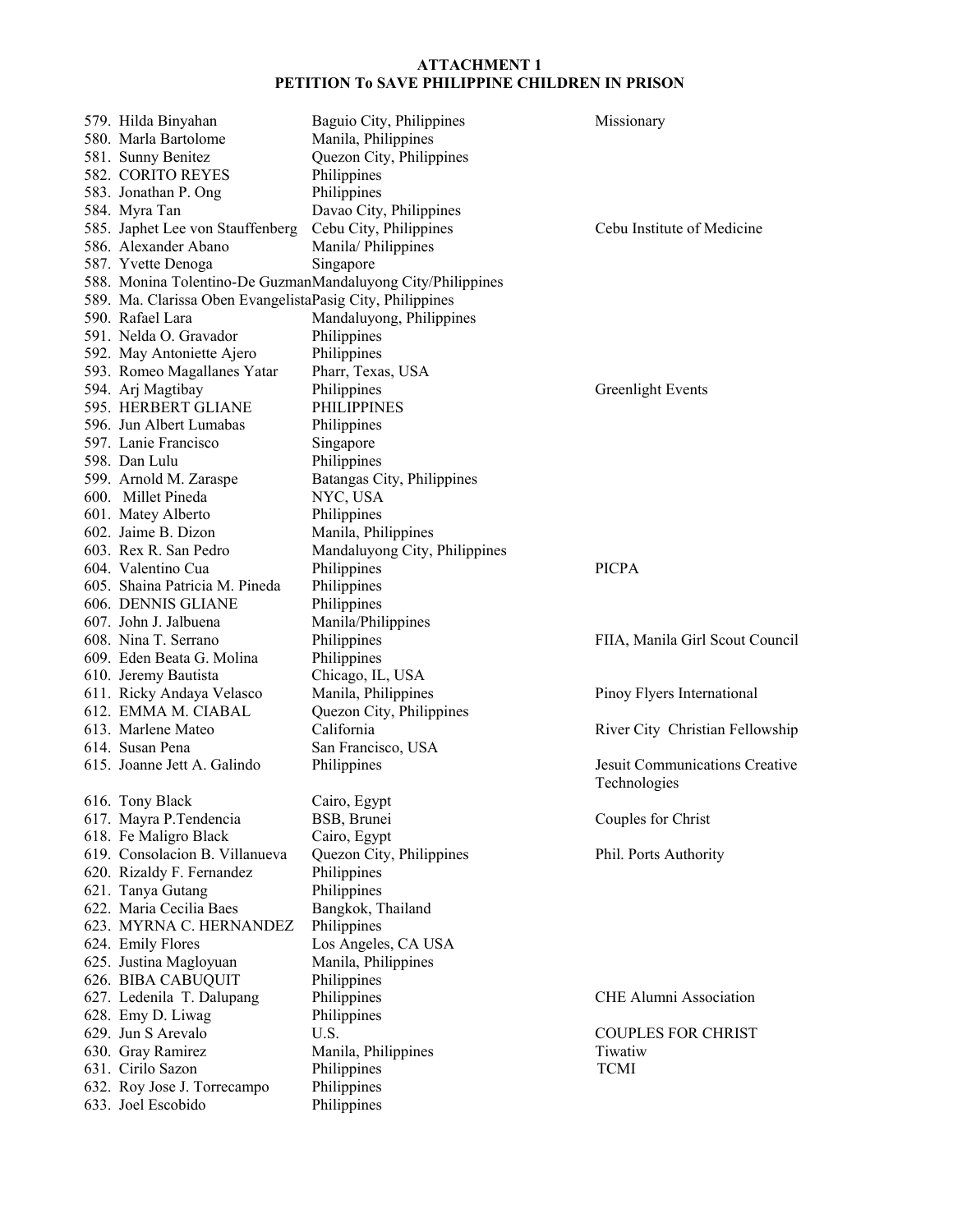| 634. Perla Garcia                                           | Canada                             |                                      |
|-------------------------------------------------------------|------------------------------------|--------------------------------------|
| 635. Dennis Calvan                                          | Philippines                        | Institute of Social Order            |
| 636. LFDomingo                                              | Diego Garcia                       |                                      |
| 637. Teresita R. Gomez                                      | M.V. United States of America      |                                      |
|                                                             |                                    |                                      |
| 638. Edith Rance                                            | Manila, Philippines                | Couples for Christ                   |
| 639. Adolfo Ortega                                          | Manila/Philippines                 |                                      |
| 640. Carmine Collera                                        | Manila, Philippines                | eLagda                               |
| 641. Melba T. Astudillo                                     | Hongkong                           |                                      |
| 642. Arnold E. Herradura                                    | Davao City                         | <b>BCBP</b>                          |
| 643. DELIA G. DUMAPIT                                       | Cabuyao/LagunaPhilippines          |                                      |
| 644. Yay Valenton                                           | Manila, Phiippines                 |                                      |
| 645. Nuni Alarcon                                           | Philippines                        |                                      |
| 646. Manny Cabuay                                           | Tracy California USA               |                                      |
| 647. Jessamine I. Cabuhat                                   | Cavite, Philippines                |                                      |
| 648. Edcel G. Merca                                         | Cavite, Philippines                |                                      |
| 649. Zheff                                                  | Singapore                          |                                      |
| 650. Jose P. Aquino                                         | Quezon City, Philippines           |                                      |
| 651. Vanessa Esther G. Manalo                               | Philippines                        |                                      |
| 652. Consolacion Sabijon                                    | Cebu                               |                                      |
| 653. Anabelle Pineda                                        | Iloilo City                        |                                      |
| 654. Marge Gross                                            | Torrance, CA                       | <b>ICOC</b>                          |
| 655. Nerissa R. Roraldo                                     | Quezon City, Philippines           |                                      |
| 656. Roberto Monroy                                         | Philippines                        |                                      |
| 657. Shasel Marie B. Arbues                                 | Antipolo City, Philippines         |                                      |
| 658. Jason Rey C. Santos                                    | Singapore                          | Institute for Infocomms Research, SG |
| 659. Jhen Ogalino                                           | Philippines                        |                                      |
| 660. D. Geronimo                                            | Pasay/Philippines                  |                                      |
| 661. Katherine Perez                                        | Las Pinas, Philippines             |                                      |
| 662. Agustin Infante                                        | Philippines                        |                                      |
| 663. Joel Lagman                                            | San Francisco USA                  |                                      |
| 664. Edna Aguirre Cogtas                                    | Cebu City, Philippines             |                                      |
| 665. Cindy Abiabi                                           | Canada                             |                                      |
| 666. Fe O. Ursolino                                         | Manila, Philippines                |                                      |
| 667. Irene URSUA                                            | Laguna, Philippines                |                                      |
| 668. Aleli Albaño                                           | Canada                             |                                      |
| 669. Michael C. Matayabas                                   | Saugus/Mass/USA                    |                                      |
| 670. Mercedita C. Joseph                                    | Manila, Philippines                |                                      |
| 671. Al Alegre                                              | Quezon City, Philippines           |                                      |
| 672. Jose Maria Oliveros Dimaandal Quezon City, Philippines |                                    | <b>Bantay ICT</b>                    |
| 673. Maria Teresa V. Collantes                              | Philippines                        |                                      |
| 674. Santiago V, Ascutia                                    | Manila, Philippines                |                                      |
| 675. Au Iguiz                                               | Manila, Philippines                |                                      |
| 676. Melanie Zoref                                          | Makati City Philippines            |                                      |
| 677. Corazon Atayde                                         | Philippines                        |                                      |
|                                                             | City of San Fernando, Philippines  |                                      |
| 678. Enrique L. Tayag, Jr.<br>679. Ruel L. Garcia           |                                    |                                      |
|                                                             | Las Pinas City, Philippines        |                                      |
| 680. Norma K. Villanueva                                    | Quezon City, Philippines           | IWCPI, QCYWCA, SICapitol Hills,      |
|                                                             |                                    | Handmaids of the Lord                |
| 681. Lenita S. Bartolazo                                    | Sta. Rosa City, Laguna/Philippines |                                      |
| 682. Enrique L. Tayag, Jr.                                  | City of San Fernando, Philippines  |                                      |
| 683. Orlando S. Abella                                      | Quezon City, Philippines           |                                      |
| 684. Rowena T. Erlano                                       | Manila, Philippines                |                                      |
| 685. Dana R. Ouano                                          | Cebu City, Philippines             |                                      |
| 686. Susan Salcedo                                          | Quezon City                        |                                      |
| 687. Jesusa C. Claridad                                     | Quezon City / Philippines          |                                      |
| 688. oni villanueva                                         | New Zealand                        |                                      |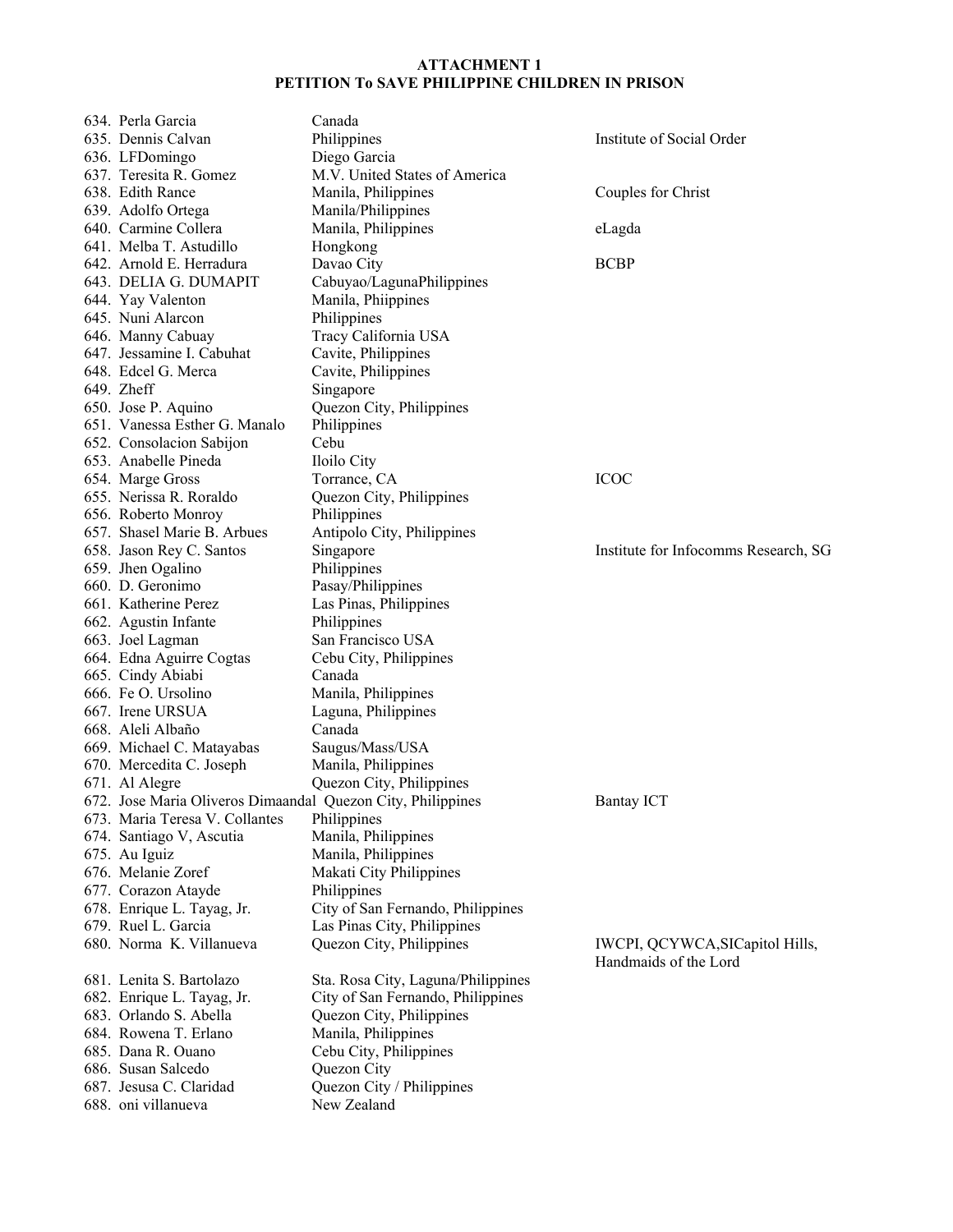689. Guillermo Arias Mexico Xaverian Missionaries 690. Ma. Luz V. Agbayani Zamboanga City, Philippines 691. Mel del Rosario Philippines 692. Nina Somera Philippines 693. Rose P. Calub Las Piñas City, Philippines 694. Matec Villanueva Makati City/Philippines 695. William Sanchez Bucu Quezon City Philippines AVT Inc., Global Savers Humanitarian Foundation 696. Amy M. Cosca Davao City, Philippines 697. Nesty alimon Philippines 698. Dr Shimeles Genna Addis Ababa, Ethiopia 699. Juan L. Roxas II Philippines WAVES 700. Marietta Alas Federal Way USA 701. Wadel S. Cabrera III Philippines 702. Sylvia Cantor Japan Missionary sisters of our lady of the Angels 703. Jocelyn Harn Fernan Altadena CA USA 704. Susan M. Quirino Manila, Philippines 705. Cesar Afli Calamba City Philippines AFLI-Safety,Health and Environment 706. Alexander L Lacson Philippines<br>707. Jesse Antonito B. Dedel Philippines 707. Jesse Antonito B. Dedel Philippines Master's Commission Philippines-Asia 708. Lydia Ingle Davao City, Philippines 709. Miguel Salcedo Manila, Philippines 710. Xilca Alvarez Philippines 711. Teodorico Pena Philippines Quidan\_Kaisahan,(solidarity of the nameles ones) 712. James C. Ylanan Cebu/Philippines 713. James Bond Philippines 714. Angelita Galang Philippines 715. Brenda C.Luz Manila 716. Edessa Ramos Niederhasli, Switzerland BRIDGES Intercultural Productions 717. Angelita Galang Philippines 718. Roxane M. Belardo Pasig City, Philippines 719. Lee Garcia Sepe Philippines Christ Commission Fellowship 720. Debbie Vente Philippines<br>721. Marc Peter G. Alvarez Pasig, Philippines 721. Marc Peter G. Alvarez 722. Princess Co Philippines 723. Riella Mae D. Baguio Cebu City, Philippines 724. Celly Carbonell Hayward, CA BAYANIHAN CULTURAL ORG. 725. Bimel A. Tabiongan Philippines 726. Jemily Uy Manila, Philippines 727. Jessymel Cruz Philippines 728. Lorelei P. Arceo 729. Ben Arvin dela Cruz Manila Philippines 730. Ben Leoncio Fremont, CA / USA 731. Sharon Cattleya Romero Bangkok,Thailand Asian Research Center 732. Pye Trinidad Manila, Philippines Bikram Yoga Makati 733. Patricia Academia-Hong Philippines 734. Daniel Tokyo, Japan 735. Evangeline Dizon Philippines AKBAYAN 736. G. Gamboa Manila, Philippines 737. Paul Malabanan USA 738. Evelyn T. Pe Antipolo, Philippines 739. Ruth C Lat Philippines 740. Marina Arcos Brunei 741. Roman A. Azanza Philippines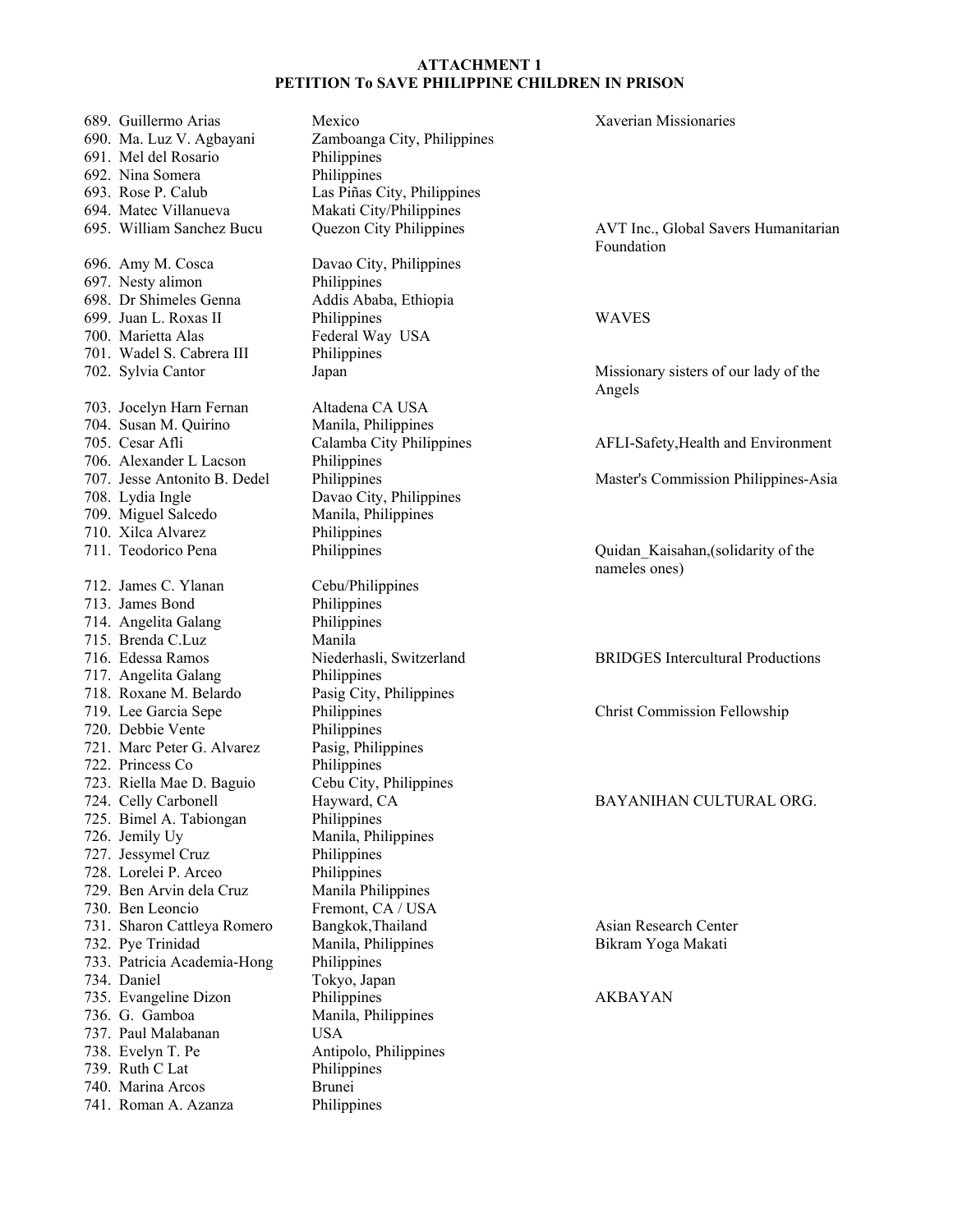| 742. Marilou M Velasco                                | Quezon City, Philippines     |                                        |
|-------------------------------------------------------|------------------------------|----------------------------------------|
| 743. Monchet Santiago                                 | Angeles City Philippines     | <b>AUF</b>                             |
| 744. Dante T. Cabrera                                 | Philippines                  |                                        |
| 745. Rizal P. Victoria                                | Heidelberg, Germany          | Philippinischer Club Heidelberg e.V.   |
| 746. Nono Felipe                                      | Philippines                  |                                        |
| 747. Ruben G. Sabellano                               | Las Pinas City, Philippines  |                                        |
| 748. Lulu M. Virtusio                                 | Quezon City, Philippines     |                                        |
| 749. Noriel P. Ureta                                  | Batangas, Philippines        |                                        |
| 750. Leslie L. Perez                                  | Philippines                  |                                        |
| 751. Mellissa Barre-Dückert                           | Frankfurt/Germany            |                                        |
| 752. Alia Vargas                                      | Paranaque, Philippines       |                                        |
| 753. Mellissa Barrera-Dückert                         | Frankfurt/Germany            |                                        |
| 754. Pross Capagas                                    | Naga City, Philippines       | JCIP-Naga                              |
| 755. Crispina C. Ampane                               | MA,USA                       |                                        |
| 756. CRISTINA M. MANZANILLA Malabon City, Philippines |                              |                                        |
| 757. Carmelo Limbaga                                  | Philippines                  |                                        |
| 758. Ramon A. Roco                                    | Philippines                  |                                        |
| 759. Shirley L. Saralcodin                            | Philippines                  |                                        |
|                                                       |                              |                                        |
| 760. Amihan A. Henry                                  | Boston, MA, USA              |                                        |
| 761. Florencia R. Castillo                            | Pasig City, Philippines      |                                        |
| 762. Lissa Gene Mata                                  | Philippines                  |                                        |
| 763. Hector E. Jorvina                                | Quezon City, Philippines     | PiFers International                   |
| 764. Junji Ilustre                                    | Philippines                  |                                        |
| 765. Alfred C. Tecson, Esquire                        | Alexandria, Virginia         |                                        |
| 766. Luchi Batislaong                                 | New Zealand                  |                                        |
| 767. Alexandra Staley                                 | Philippines                  | Student of DLSU-Canlubang              |
| 768. Catherine                                        | Philippines                  |                                        |
| 769. Kevin Connolly                                   | Philippines                  | Hope for Children, Philippines         |
| 770. Rene O. De Guzman                                | Quezon City, Philippines.    |                                        |
| 771. Rogelio D. Erestain, Jr.                         | Philippines                  |                                        |
| 772. Carlo Cu Unjieng                                 | Muntinlupa/Philippines       |                                        |
| 773. Rex Bingabing                                    | Manila, Philippines          |                                        |
| 774. Art Santiago                                     | Toronto, Canada              |                                        |
| 775. Gary Meades                                      | England                      |                                        |
| 776. Elizabeth R. Lat                                 | Quezon City/Philippines      |                                        |
| 777. TEZ A. CALVENTO                                  | <b>PHILIPPINES</b>           |                                        |
|                                                       |                              |                                        |
| 778. Katherine P. de los Reyes                        | Muntinlupa, Philippines      | Pag-ibig sa Diyos Catholic Charismatic |
|                                                       |                              | Community                              |
| 779. Manolito C. Munar                                | Taif, Saudi Arabia           | OFWCC/ Jeddah KSA                      |
| 780. Susan Suaza                                      | Los Angeles, California, USA |                                        |
| 781. Rosalyn Jimenez                                  | Cebu, Philippines            |                                        |
| 782. Wilfredo E. Ragos                                | <b>USA</b>                   |                                        |
| 783. Liza S                                           | Cebu, Philippines            |                                        |
| 784. Gary Pimentel                                    | Philippines                  |                                        |
| 785. Seiler Daniel                                    | Zurich Switzerland           |                                        |
| 786. Louie Bautista                                   | Philippines                  |                                        |
| 787. Francesca Mabanta                                | Manila, Philippines          | Winner Foundation                      |
| 788. Edgar Ramiscal                                   | Philippines                  |                                        |
| 789. Ayet Pandy                                       | Philippines                  |                                        |
| 790. Salwa Jabli                                      | Holland                      |                                        |
| 791. Ricky Munoz                                      | Philippines                  |                                        |
| 792. Jun Ely Gayosa                                   | Calamba, Philippines         |                                        |
| 793. Marie Sol Delantar                               | Philippines                  | Youth Alliance Philippines             |
|                                                       |                              |                                        |
| 794. Carl Roy Catalan                                 | Philippines                  |                                        |
| 795. Manuel Leano                                     | Ridgewood, NY                |                                        |
| 796. Alvin O. Prado                                   | Philippines                  |                                        |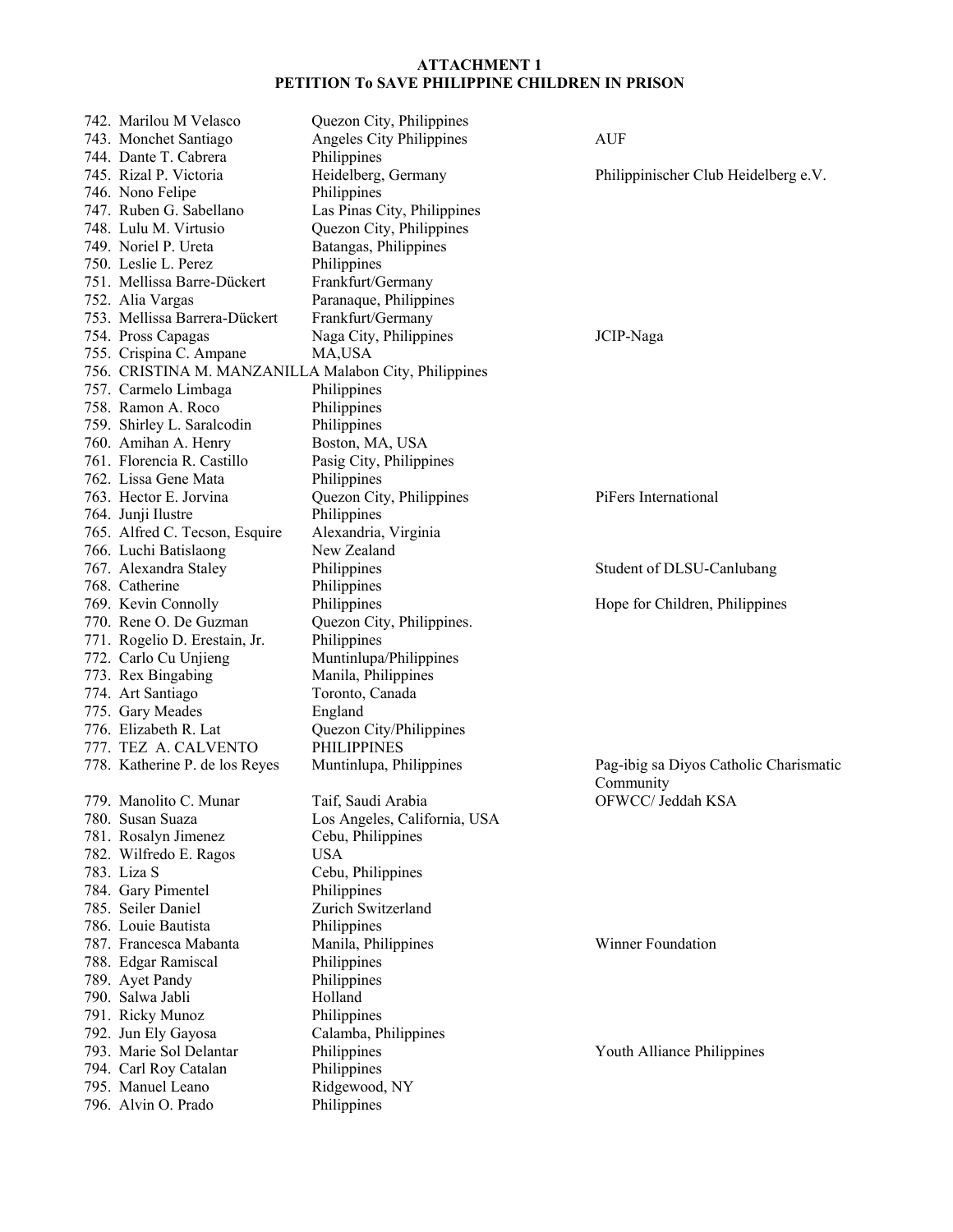| 797. MARILYN B. CIMATU                          | Las Pinas/Philippines                             |                                  |
|-------------------------------------------------|---------------------------------------------------|----------------------------------|
| 798. Sally Galvez                               | Davao City, Philippines                           |                                  |
| 799. Florian B. Travers                         | Quezon City, Philippines                          |                                  |
| 800. Rosabella Ongpin                           | Philippines                                       |                                  |
| 801. Medy de Leon                               | New Jersey, USA                                   |                                  |
| 802. Dawn Rodrigues                             | Cainta, Rizal                                     |                                  |
| 803. Mandy Felipe                               | Makati City, Philippines                          |                                  |
| 804. Adriana Kulczak                            | <b>USA</b>                                        |                                  |
| 805. Emig Garcia                                | Calamba/Philippines                               |                                  |
| 806. Choi Hipolito                              | Makati City, Philippines                          |                                  |
| 807. Cheche Saulog                              | Philippines                                       |                                  |
| 808. Me Ann Pineda-Gonzales                     | Philippines                                       |                                  |
| 809. Nerissa Salvador                           | <b>USA</b>                                        |                                  |
| 810. Ma. Roumayne Enriquez                      | Philippines                                       |                                  |
| 811. Badong Abesamis                            | Pasig City, Philippines                           | Couples for Christ               |
| 812. Gretel Dema-ala                            | Philippines                                       |                                  |
| 813. FREDDIE RIBOT                              | Philippines                                       |                                  |
| 814. Janet Durano                               | New York, USA                                     |                                  |
| 815. Abigail Hinto                              | Marikina, Philippines                             |                                  |
| 816. Cesar Reyes                                | <b>United States</b>                              |                                  |
| 817. Catherine R. Orbigo                        | Philippines                                       |                                  |
| 818. Federico Ortiz                             | Manila, Philippines                               | Philippine Air Force             |
| 819. Marlon Amaba                               | Wellington, New Zealand                           |                                  |
| 820. Joselito Gutierrez                         | Quezon City, Philippines                          |                                  |
| 821. Darwin B. Rodriguez                        | Manila, Philippines                               |                                  |
| 822. Cybele Garrucho                            | Philippines                                       |                                  |
| 823. RAMON CF CUERVO III                        |                                                   |                                  |
|                                                 | San Juan Metro Manila, Philippines<br>Philippines |                                  |
| 824. Narciso A. Eugenio Jr.                     |                                                   |                                  |
| 825. Benjamin A. Gonzales<br>826. Ana Guerrero  | Tabaco, City, Philippines                         |                                  |
|                                                 | Quezon City, Philippines                          |                                  |
| 827. Gene Arthur T. Go                          | Quezon City / Philippines                         | Entrepreneurs' Organization (EO) |
| 828. Ethel Octaviano<br>829. Ricardo R. Aldecoa | Philippines<br>Quezon City, Philippines           |                                  |
| 830. Alfredo B. Concepcion                      | Foxboro, Massachusetts                            |                                  |
|                                                 |                                                   |                                  |
| 831. MA. Cristina Teotico                       | Philippines                                       |                                  |
| 832. Jose Maria H. Cayton                       | Quezon City, Philippines                          |                                  |
| 833. MICHELLE CASTILLO                          | BAYONNE, NJ, USA                                  |                                  |
| 834. Ariel Lopez                                | Philippines                                       |                                  |
| 835. Howell Lim                                 | Singapore                                         |                                  |
| 836. Edna Simbulan                              | Houston, Texas, USA                               |                                  |
| 837. MT Queri                                   | California, USA                                   |                                  |
| 838. Roberto O. Manas                           | Manila, Philippines                               | Philippine Caving Society        |
| 839. Mary Ann Perez-Czech                       | Canada                                            |                                  |
| 840. Helen S. Rambacal                          | Toronto, Canada                                   |                                  |
| 841. Bob and Fran Tyler                         | Burlington, Ma, USA                               |                                  |
| 842. Maria Antonia D. Valencia                  | New York, USA                                     | Saudi Arabian UN Mission         |
| 843. Bryan Peter Garcia                         | Philippines<br><b>United States</b>               |                                  |
| 844. Alquin Gliane<br>845. Dang Yambao          | San Francisco, California                         | Orijinals                        |
| 846. Derek Izatt                                |                                                   |                                  |
|                                                 | Dumbarton, Scotland                               | Childlove Movement               |
| 847. Lorraine Uy<br>848. Lisa Lake              | New York, USA<br>Australia                        |                                  |
|                                                 |                                                   |                                  |
| 849. Harry W. Hommel                            | Olongapo Philippines                              |                                  |
| 850. Dawn Anama<br>851. Dawn Hudock             | Wheeling, IL USA                                  |                                  |
| 852. Teresa Rivadelo-Guanio                     | NewJersey, USA<br>Philippines                     |                                  |
|                                                 |                                                   |                                  |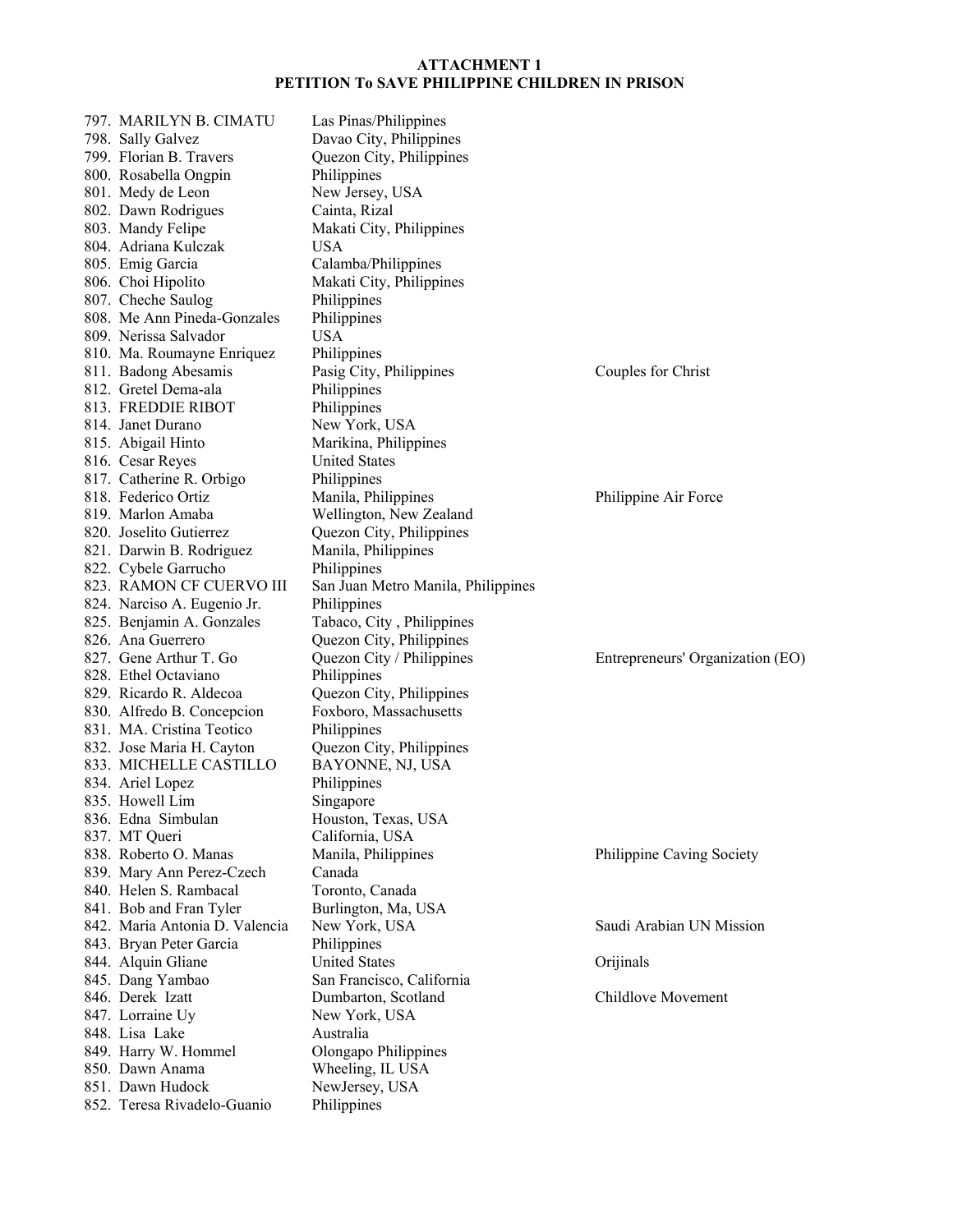| 853. Riza L. Castro                     | Philippines                                   |                                       |
|-----------------------------------------|-----------------------------------------------|---------------------------------------|
| 854. Monino Duque                       | Quezon City, Philippines                      |                                       |
| 855. Eric W. Lier                       | <b>USA</b>                                    |                                       |
| 856. CYNTHIA DRILON                     | NY/USA                                        |                                       |
| 857. Ralph Gliane                       | Toronto, Canada                               |                                       |
| 858. Maria Ella Eduarte                 | Manila, Philippines                           |                                       |
| 859. Sherry Patterson                   | Bridgeview, IL USA                            |                                       |
| 860. Katherine Aguas                    | Manila, Philippines                           |                                       |
| 861. Stephanie Rose P. Manhit           | Philippines                                   |                                       |
| 862. Charleen Ho                        | Manila, Philippines                           | DLSU-Mla, filipino-chinese catholic   |
|                                         |                                               | youth--SPAP                           |
| 863. Andreana Benitez                   | Quezon City, Philippines                      |                                       |
| 864. Ma. Steffi Manhit                  | Philippines                                   |                                       |
| 865. Ma. Theresa Isabel D. Barangan     | Quezon City/Philippines                       |                                       |
| 866. Bill Montenegro                    | <b>USA</b>                                    |                                       |
|                                         |                                               |                                       |
| 867. Erwin Lopez                        | Philippines                                   |                                       |
| 868. Marco Gomez                        | Dublin, California, USA                       |                                       |
| 869. Linda Ty-Casper                    | Framingham, MA                                | RSI, BAC, Birthright                  |
| 870. Edmund Orlina                      | Philippines                                   |                                       |
| 871. Leonard Casper                     | Framingham, MA 01701                          |                                       |
| 872. Eric W. Lier                       | <b>USA</b>                                    |                                       |
| 873. Yasmine tecson                     | Philippines                                   | PixelEyes Media Inc.                  |
| 874. Benson S. del Rosario              | Philippines                                   |                                       |
| 875. FRANKLIN ROMERO                    | New Jersey. USA                               |                                       |
| 876. J. Caesar Torres                   | Canada                                        |                                       |
| 877. Jose Nilo B. Bulao                 | Koronadal City, South Cotabato Philippines    |                                       |
| 878. Rey Taganas                        | Philippines                                   |                                       |
| 879. April Trinidad Chan                | U.S.A.                                        |                                       |
|                                         |                                               |                                       |
| 880. Marge Montemayor                   | Los Angeles, CA                               |                                       |
| 881. Sr. Graciela P. San Diego,         | <b>MNDA</b>                                   | Philippines Missionary Sisters of Our |
|                                         |                                               | Lady of the Angels                    |
| 882. Michelle Agustin                   | <b>USA</b>                                    |                                       |
| 883. Martin Gatchalian                  | Sammamish, USA                                |                                       |
| 884. Ana Hernandez                      | California, USA                               |                                       |
| 885. Emi N.                             | Nagoya/Japan                                  | <b>CASPAR</b>                         |
| 886. Ma. Theresa N. Anos                |                                               |                                       |
| 887. Eden Jacob                         | Philippines                                   |                                       |
| 888. Carlos Perez                       | Philippines                                   |                                       |
|                                         | Winnipeg, Canada                              | Couples for Christ                    |
| 889. Agnes Aquino                       | Philippines                                   |                                       |
| 890. Irma Bacani                        | U S A                                         |                                       |
| 891. Dorothy Colagiovanni               | Golden, CO USA                                |                                       |
| 892. Christine T. Santiago              | <b>USA</b>                                    |                                       |
| 893. Juanito Regadio                    | California, U.S.A                             |                                       |
| 894. JM Marquez                         | Skokie, IL, USA                               |                                       |
| 895. Alfonso Sy                         | Philippines                                   |                                       |
| 896. Reggie C. Labi                     | Singapore                                     |                                       |
| 897. Maribel Catala                     | Los Angeles, USA                              | Sigma Delta Phi                       |
| 898. Vangie Cortez                      | Thousand Oaks, California                     |                                       |
| 899. Marifel Calipjo                    | Philippines                                   |                                       |
| 900. Grace Brillante                    | California                                    |                                       |
| 901. Girlie Reyes                       | La Jolla, U.S.A.                              |                                       |
| 902. Marivic R. Manuyag                 | England                                       | <b>PNA</b>                            |
| 903. Girlie DeGuzman                    | San Diego County, U.S.A.                      |                                       |
| 904. Emet Martinez                      | <b>USA</b>                                    |                                       |
| 905. Rudy DeGuzman<br>906. Jean Tanghal | San Diego County, U.S.A.<br>Glendale, CA, USA |                                       |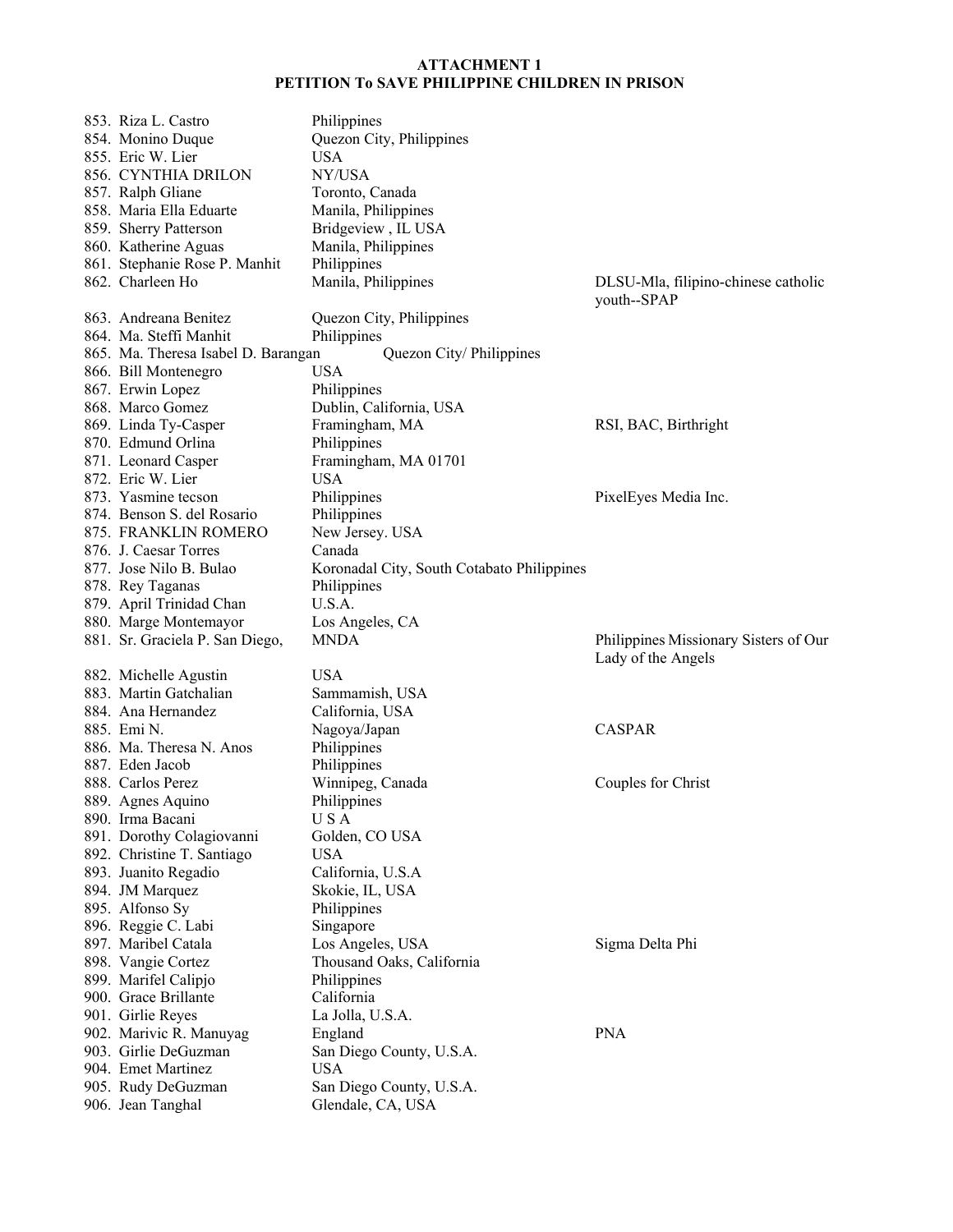| 907. Mike DeGuzman                   | Redwood City, CA, U.S.A.            |                                  |
|--------------------------------------|-------------------------------------|----------------------------------|
| 908. Rodrigo DeGuzman                | San Francisco, CA, U.S.A.           |                                  |
| 909. Marie O'Connor                  | Manila, Philippines                 |                                  |
| 910. Danilo M JImenez                | <b>USA</b>                          | PMAAA, Inc.                      |
| 911. Tita P. Rosales                 | Ventura, California                 |                                  |
| 912. Sr. Helen Ojario, O. Carm.      | New Orleans, Louisiana, USA         | Sisters of Mt. Carmel            |
| 913. Duane Magpali                   | Manila, Philippines                 | Youth for Christ                 |
| 914. Eileen Mae Berrei               | Manila                              |                                  |
| 915. Cecilia Gutierrez               | Anaheim, California                 |                                  |
| 916. Cynthia del Prado               | Morgan Hill, CA USA                 |                                  |
| 917. Beth Gonzales                   | CA/USA                              |                                  |
| 918. Enrico Curioso                  | Cincinnati Ohio USA                 |                                  |
| 919. Bess Pagatpatan                 | Los Angeles, California             |                                  |
| 920. J Pacheco                       | New York, NY                        |                                  |
| 921. Gene de Loyola                  | Montalban Rizal, Philippines        |                                  |
| 922. Jun Aguilar                     | Dallas, TX, USA                     |                                  |
| 923. Carmen Giron                    | Orange, USA                         |                                  |
| 924. Willie Henson                   | Santa Clara, CA, USA                |                                  |
| 925. Pilar S. Singian                | Manila, Philippines                 | AWARE                            |
| 926. Spencer B. Canfil               | Las Vegas/USA                       |                                  |
| 927. Nancy Patucan                   | Lincolnshire, England U.K.          |                                  |
| 928. SASHA ROME EASON                | LINCOLN, CA. USA                    |                                  |
| 929. Maricar Ballesca-Tejada         | Paranaque, Philippines              | eLagda                           |
| 930. Jim Gregorios                   | Boca Raton, FL USA                  |                                  |
| 931. Joven T. Bernaga                | San Jose, California                |                                  |
| 932. Raymund C. Johnson              | Hockenheim Germany                  |                                  |
| 933. Ligaya Carlos                   | Manila, Philippines                 |                                  |
| 934. Luciano Pascual                 | Arizona, USA                        |                                  |
| 935. Raffy Fuentes                   | Santa Ana, California               |                                  |
| 936. Langer, Ana Maria               | Vienna, Austria                     |                                  |
| 937. Daniel O. Escasa                | Pasig City, Philippines             |                                  |
| 938. Albert M Castillo               | California USA                      |                                  |
| 939. Rusola Banaga Atienza           | Los Angeles, CA USA                 | <b>MEFP</b>                      |
| 940. Honesto S. ReBueno              | Sugar Land, Texas USA               |                                  |
| 941. Bernadette Bueno                | CA, USA                             |                                  |
| 942. Emma Luna                       | Skokie, IL USA                      |                                  |
| 943. Dominador Virtusio              | Vancouver, British Columbia, Canada |                                  |
| 944. Jessie Supe                     | Huntington, NY                      |                                  |
| 945. Jade Roselle Ham                | Quezon City, Philippines            |                                  |
| 946. Juliet Virtusio                 | Canada                              |                                  |
| 947. Charo de Gorostiza              | <b>USA</b>                          |                                  |
| 948. Doris Cadag                     | San Jose, California                |                                  |
| 949. Ellen Daclan                    | Long Beach/USA                      |                                  |
| 950. Miguel Catala                   | Sun Valley Hills                    | <b>MEFP</b>                      |
| 951. Ma. Cecilia Latorre-Macarandang | Canada                              |                                  |
| 952. Jessie Macarandang              | Canada                              |                                  |
| 953. Nora Anquillano                 | U.S.A.                              |                                  |
| 954. Cynthia Gimeno                  | <b>USA</b>                          |                                  |
| 955. Danita Soriano                  | Los Angeles/California              |                                  |
| 956. Nita Maniego                    | Salinas, CA                         |                                  |
| 957. Maria Punsalan                  | <b>USA</b>                          |                                  |
| 958. Merrie Ivan Chua                | <b>USA</b>                          |                                  |
| 959. Robertson Cirineo               | Alabang, Philippines                |                                  |
| 960. Judeleine Guerrero              | Old Bridge, New Jersey, USA         |                                  |
| 961. Vena Pearl Bongolan             | Philippines                         | Illinois Institute of Technology |
| 962. Christine ann clemente          | Los Angeles, CA USA                 |                                  |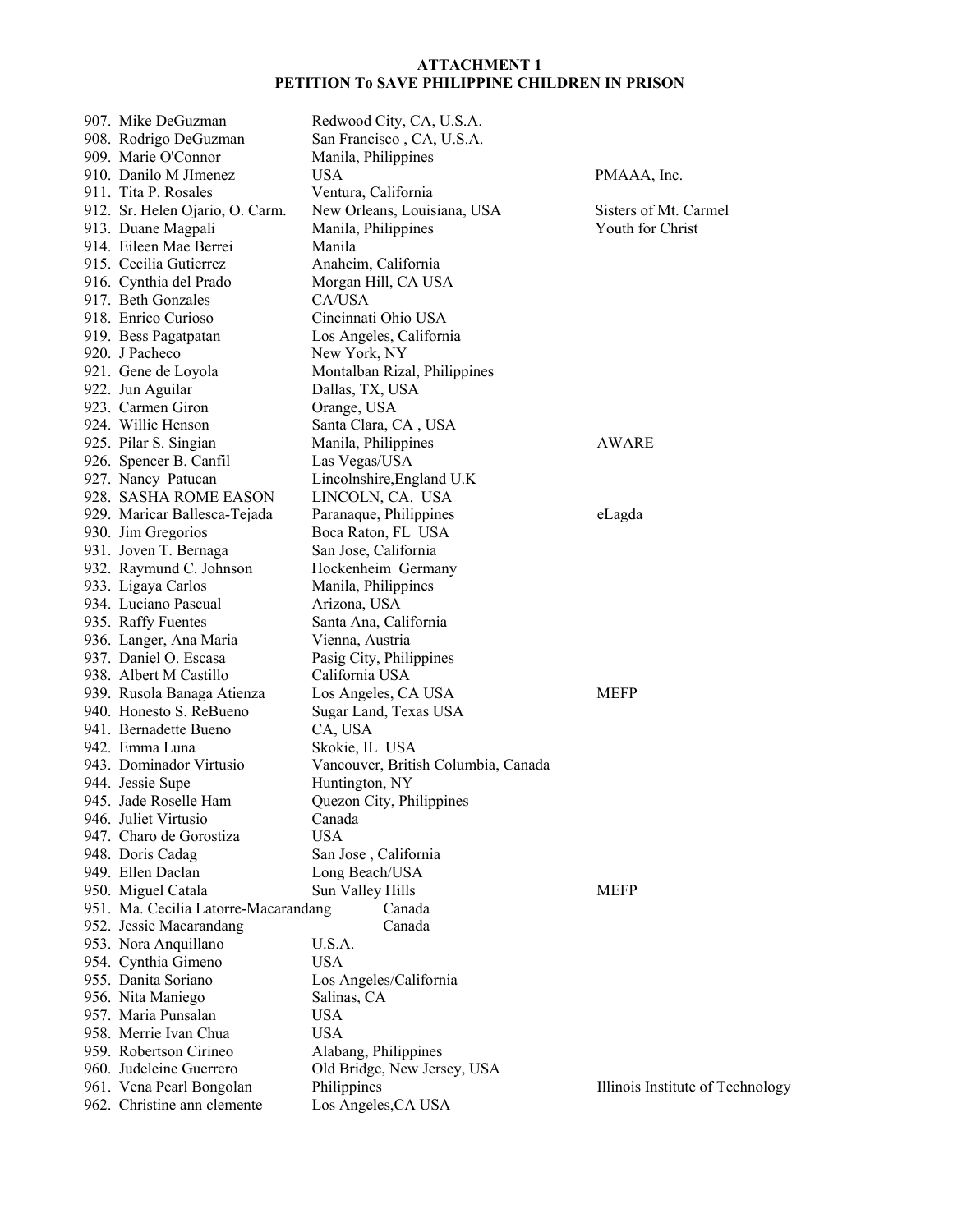| 963. Raul Navarro                                    | Jersey City, NJ USA         |                                   |
|------------------------------------------------------|-----------------------------|-----------------------------------|
| 964. Vyvyan Tenorio                                  | <b>USA</b>                  |                                   |
| 965. Juliet Dizon                                    | Cagayan de Oro, Philippines | <b>UP YFC</b>                     |
| 966. RAMON LUCAS                                     | Zamboanga                   |                                   |
| 967. Erlinda G. Gonzales                             | New York City               |                                   |
| 968. Mike Catala                                     | <b>USA</b>                  |                                   |
| 969. Cyril Lubaton                                   | Ciudad Quezon, Filipinas    | World Vision                      |
| 970. Martin Noble                                    | New York City/USA           |                                   |
| 971. Ana Villanueva                                  | Michigan, USA               |                                   |
| 972. Arnel Ligot                                     | Sun Valley, CA. USA         | <b>MEFP</b>                       |
| 973. Jose L Zumel                                    | Philippines                 |                                   |
| 974. Cora Lat O'Connor                               | Mississauga, Canada         | <b>Federated Group</b>            |
| 975. Laina Remer                                     | Germany                     |                                   |
| 976. Dario D. Villa                                  |                             | <b>FANHS</b>                      |
|                                                      | San Diego                   |                                   |
| 977. Victoria Cajipe                                 | CA, USA                     |                                   |
| 978. Miguel Rellita                                  | Jersey City, NJ, USA        |                                   |
| 979. Margie Quirim                                   | U.S.A.                      |                                   |
| 980. Judith P. Medina-Clapp                          | Kingsville, Texas, USA      |                                   |
| 981. Julie Foley                                     | Switzerland                 | <b>WHO</b>                        |
| 982. Judi Babcock                                    | Bedford, MA, USA            |                                   |
| 983. Tes Ngo                                         | Pasig City Philippines      |                                   |
| 984. VERONICA TORIBIO                                | CALIFORNIA, USA             |                                   |
| 985. MANUEL TORIBIO                                  | CALIFORNIA, USA             |                                   |
| 986. Rosalyn Sevilla-Sievert                         | Fairfax, VA, USA            |                                   |
| 987. Elsa M. Reyes                                   | Staten Island, NY 10306     |                                   |
| 988. Norma Y. Luansing                               | <b>USA</b>                  |                                   |
| 989. Risa Lansang-Reyes                              | Quezon City, Philippines    |                                   |
| 990. Maria Robleza                                   | <b>USA</b>                  |                                   |
| 991. Kiersten Yanni                                  | Pueblo, Colorado, USA       |                                   |
| 992. Stephanie Alberto                               | Long Beach, California      | <b>CFBC</b>                       |
| 993. Joe Connolly                                    | Ireland                     |                                   |
| 994. Ruby Jacob                                      | Miami, Florida, USA         |                                   |
| 995. Vicky Viray-Mendoza                             | Washington DC, USA          | IFC (World Bank Group)            |
| 996. Rupert Palisoc                                  | Chino Hills, U.S.A.         |                                   |
| 997. Clariz Mariano                                  | Philippines                 | <b>AIESEC</b>                     |
| 998. daisy castillo                                  | <b>USA</b>                  |                                   |
| 999. Bebet G. Gozun                                  | Philippines                 | Earth Day Network Philippines     |
| 1000. Randy Tuano                                    | Manila, Philippines         |                                   |
| 1001. Corazon C. Dioquino                            | Philippines                 | University of the Philippines     |
| 1002. Nadine Johnson                                 | Miami, Florida, USA         |                                   |
|                                                      |                             |                                   |
| 1003. Fabian M. Dayrit                               | Quezon City, Philippines    | Ateneo de Manila University       |
| 1004. Jonas Papasin                                  | Canada                      | Alumni of the Congregation of the |
|                                                      |                             | Mission, Philippines              |
| 1005. Joel Payawal                                   | <b>USA</b>                  |                                   |
| 1006. Joanne Parsons                                 | Mission Viejo, US           |                                   |
| 1007. Sonya A. Almendral                             | New York City, U.S.A.       |                                   |
| 1008. Junie de Veyra                                 | Apple Valley, CA, USA       |                                   |
| 1009. Elizabeth A. Garcia-Gray MD Louisville, KY USA |                             |                                   |
| 1010. Giselle Rushford                               | Westminster, Colorado, US   |                                   |
| 1011. Jocelyn Clancy                                 | Waupaca, USA                |                                   |
| 1012. Conneth-Joy A. Gabriel                         | San Jose, CA USA            |                                   |
| 1013. Marian Dulay                                   | San Diego, CA, USA          | <b>OFW</b>                        |
| 1014. Pen Teves                                      | Calgary, Alberta, Canada    |                                   |
| 1015. Br. Normandy Co Dujunco FSC Philippines        |                             |                                   |
| 1016. Margaret F. Pugeda                             | Philippines                 |                                   |
| 1017. Luis Ramos                                     | Cdad. Guayana, Venezuela    |                                   |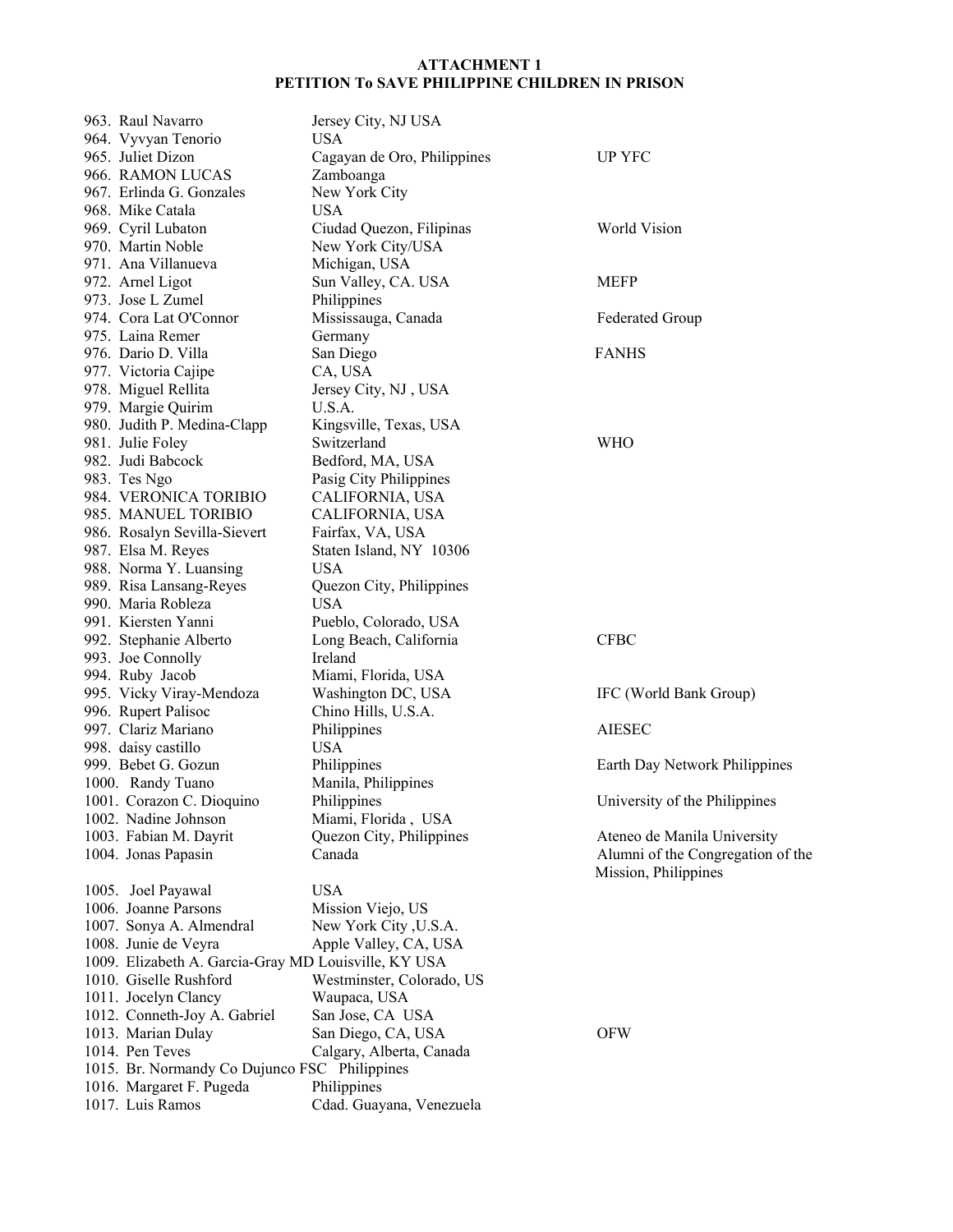| 1018. Lorraine Y. Sylianteng                          | Mandaluyong, Philippines        |                                         |
|-------------------------------------------------------|---------------------------------|-----------------------------------------|
| 1019. Daniel Rodriguez                                | Melbourne, USA                  |                                         |
| 1020. B. R. Delfin                                    | Orange County CA USA            |                                         |
| 1021. Gemma Miriam Guillermo                          | London, England, United Kingdom |                                         |
| 1022. Abigail Ann A. Pilao                            | Philippines                     |                                         |
| 1023. Angie Collas-Dean                               | Eugene, Oregon                  | Council of FilAm Ass'n.s                |
| 1024. Marlene C. Francia                              | Philippines Advocacy Videos     |                                         |
| 1025. Neil Romero                                     | Paranaque, Philippines          |                                         |
| 1026. Cressida Alvarez                                | Philippines                     |                                         |
| 1027. Ma. Danette Nubla - Sayo                        | Quezon City, Philippines        |                                         |
| 1028. Layla P. Toussi                                 | Philippines                     |                                         |
| 1029. Joseph R. Lacdan                                | <b>United States</b>            |                                         |
| 1030. Mercedes Gomez                                  | Manila, Philippines             |                                         |
| 1031. Nancy Magoon                                    | Georgia, USA                    |                                         |
| 1032. Diana Jean Reyes                                | Philippines                     |                                         |
| 1033. Rico P Hizon                                    | Los Angeles, USA                |                                         |
| 1034. Camilla Kim-Galvez                              | Quezon City, Philippines        |                                         |
| 1035. ED PASCUAL                                      | Los Angeles, CA                 |                                         |
| 1036. Elisa Nesossi                                   | Chiavenna/Italy                 |                                         |
| 1037. kennette lacsamana                              | England                         |                                         |
| 1038. Victor Bocaling                                 | Makati/Philippines              |                                         |
| 1039. Sr. Ma. Evelyn Anuncio                          | Quezon City, Philippines        |                                         |
| 1040. Herminia Leonard                                | Philippines                     | UP prep school class 63                 |
| 1041. Lito Geronimo                                   | Manila Philippines              |                                         |
| 1042. Joseph Carlo Dizon                              | Philippines                     |                                         |
| 1043. EVA P. ABAD                                     | SEATTLE, WA, USA                |                                         |
| 1044. Jamie gotangco                                  | Philippines                     |                                         |
| 1045. Gene Gatmaitan                                  | Los Angeles, CA                 | International Brotherhood of Electrical |
|                                                       |                                 | Workers Local 11                        |
| 1046. Josie G. Castillo                               | Philippines                     |                                         |
| 1047. Dante S. Soneja                                 | Pasay City / Philippines        |                                         |
| 1048. Kristine Limlingan                              | Quezon City                     |                                         |
| 1049. Zachary Flaugher                                | Alrodria: Alrodria              | The Empire of Alrodria                  |
| 1050. Delna N. Capalla                                | Rialto, CA.                     |                                         |
| 1051. Lennart Kullberg                                | Gastonia, NC                    |                                         |
| 1052. Celina Yuen                                     | Macau, China                    | Missionary Sisters of Our Lady of the   |
|                                                       |                                 | Angels                                  |
| 1053. Teresita Kullberg                               | Gastonia, NC                    |                                         |
| 1054. Fernando Manibog                                | Washington DC, USA              |                                         |
| 1055. Christopher S. del Monte                        | Davao City, Philippines         | Davao Association of Guidance           |
|                                                       |                                 |                                         |
|                                                       | Philippines                     | Counselor, Federalist Youth Forum       |
| 1056. Christine Abling                                |                                 |                                         |
| 1057. Sherrill Ballesteros                            | Jersey City/USA                 |                                         |
| 1058. Ramon Fernan III                                | Manila, Philippines             |                                         |
| 1059. SASCHA JEAN JANSEN                              | Vacaville, California USA       |                                         |
| 1060. Alex Richard O. Herrera                         | Quezon City/Philippines         | Philippine Jesuit Prison Service        |
| 1061. Antonette Alba                                  | Philippines                     |                                         |
| 1062. Charlene Uysipuo                                | Manila, Philippines             |                                         |
| 1063. Joanna Maria Paola T. Imson Manila, Philippines |                                 | Maximo T. Kalaw Institute for           |
|                                                       |                                 | Sustainable Development                 |
| 1064. Marites Balhon-Kelly                            | Quezon city, Philippines        |                                         |
| 1065. Edwin C. Lino                                   | Jeddah, K.S.A.                  | Al-jazirah Vehicles                     |
| 1066. Ricci Reyes                                     | Philippines                     |                                         |
| 1067. Mari Agnes B. Dasig                             | Paranaque City, Philippines     | elagda                                  |
| 1068. Sr. Dale Z. Saavedra, RGS<br>1069. Ermee Isla   | Cebu City/Philippines           |                                         |
|                                                       | Philippines                     |                                         |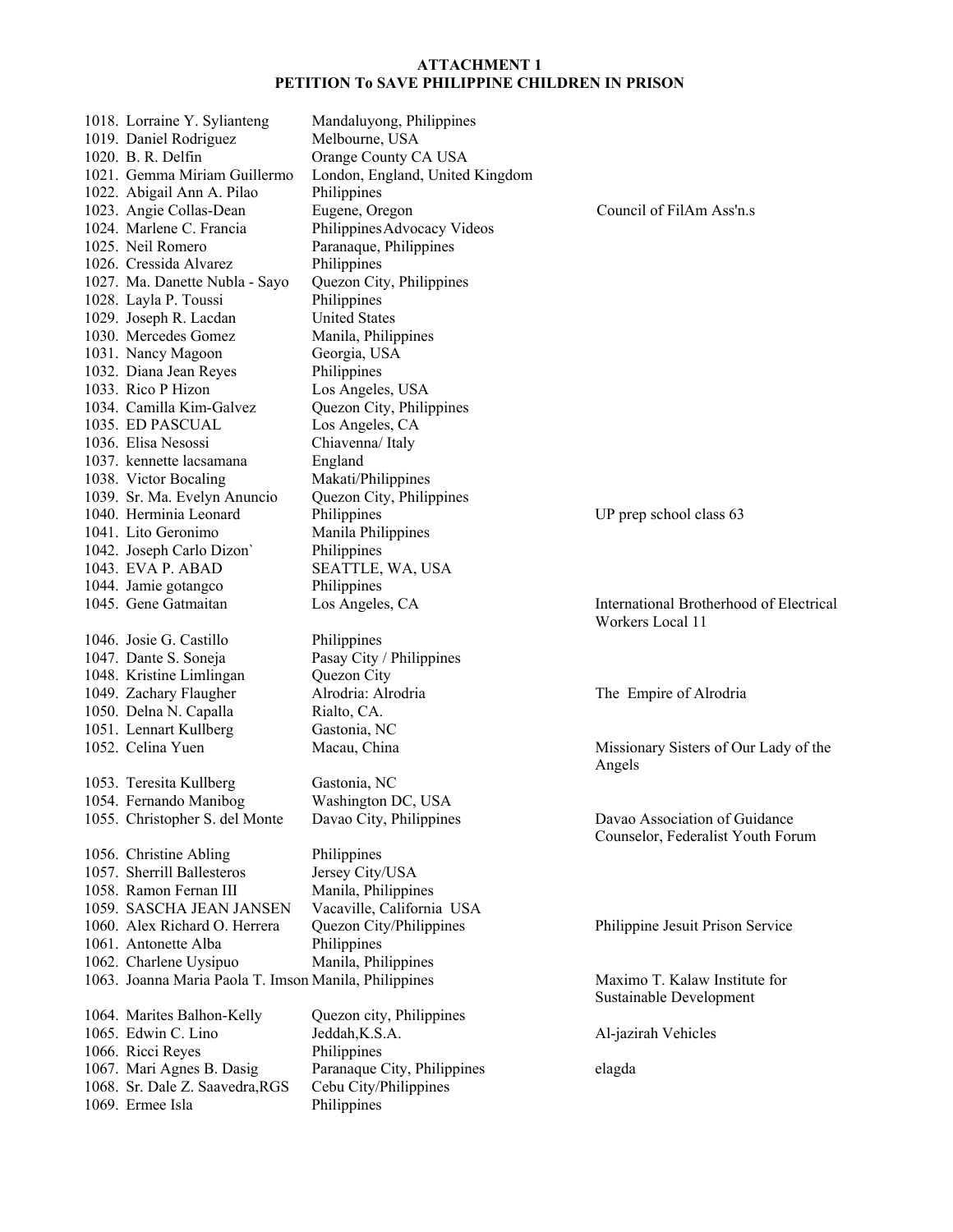1070. Ben Razon Manila, Philippines 1071. Isabelita Neal Cebu City, Philippines 1072. Camille Marie D. Rosella Philippines Philippine Jesuits Prison Service 1073. Wilma A. Tyson Los Angeles, Ca. USA 1074. Nancy Ragua Quezon City/Philippines 1075. Rosanna Jordana Philippines 1076. Jeanette Virly Manila, Philippines 1077. Elvin Uy Manila, Philippines 1078. Candice Patricia Yaw Mandaluyong/Philippines 1079. Santiago Difuntorum Jeddah, KSA 1080. NICANOR TOLENTINO riyadh, saudi arabia ofw, riyadh 1082. Matthew R. Weber Philippines Servants of Charity 1084. Margarita Sy Phlippines 1085. Roy San Buenaventura Bacoor, Cavite , Philippines 1086. Jose Miguel B. Curameng, MD Manila, Philippines The Zuellig Foundation 1087. Katsch Catoy **Manila, Philippines** Katschthelight 1088. Paul Pantig Riyadh, Saudi Arabia 1089. Lilibeth Anne P. Gahol Quezon City, Philippines<br>1090. Agustina Felisa R. Basco Quezon City, Philippines 1090. Agustina Felisa R. Basco Quezon City, Philippines BFAR-FRMP 1091. Mel M Reyes Los Angeles, California USA 1092. Dennis Datu Saudi Arabia BSU 1093. Jabeth Caricungan San Jose, CA USA 1094. Jedi Loraine **Philippines** Philippines Brokenshire College 1095. Rashidjun A. Sudaria Philippines Brokenshire College/United Church of 1096. Marivic Mailom QATAR 1097. LAARNI M. GARZO Philippines 1098. Liz Espinosa Quezon City, Philippines 1099. charina d. amores Philippines 1100. Geraldine Smith Victoria, Australia 1101. KC Decapia Quezon City, Philippines UP Association of Business 1102. Marie Roco USA 1103. Matt Starks Champaign/United States Sagefool Productions 1104. Marie Denise Owyong Philippines 1105. Jose Enrico Mangaser Quezon City, Philippines 1106. Winfred Villamil Philippines De La Salle University 1107. Liel Gonzalez Manila, Philippines 1108. Erica Santos Manila, Philippines 1109. Zak Yuson Philippines Children's International Summer Villages 1111. Nerissa Mendoza United Kingdom 1112. Agnes Wong Quezon City, Philippines 1113. Kristopher Jou Manila/Philippines Divine Institute of Chong Su 1114. Eddie Sevilla Alkhobar, Saudi Arabia 1115. Art Pambid Tagig City, Philippines 1116. Anna M ZenRuffinen Switzerland 1117. Lyra R. Verzosa Marikina City, Philippines Ateneo de Manila 1118. Prudence Gaspar La Jolla, California, USA 1119. Devi C. Ignacio-Paez Antipolo City, Philippines 1120. Amando Gaspar La Jolla, California, USA 1121. Virgilio Baratang Jr Philippines 1122. T. Javier P. Patag III Quezon City, Philippines 1123. Daniel de Castro Honolulu, Hawaii

1081. Bienvenido R. Torres Bataan, Philippines Rotary Club of Balanga, RI District 3790 1083. Bienvenido R. Torres Bataan, Philippines Rotary Club of Balanga, RI District 3790

Christ in the Phils.

Administration Majors

1110. Winlove A. Cudal USA United Filipino American Senior Citizens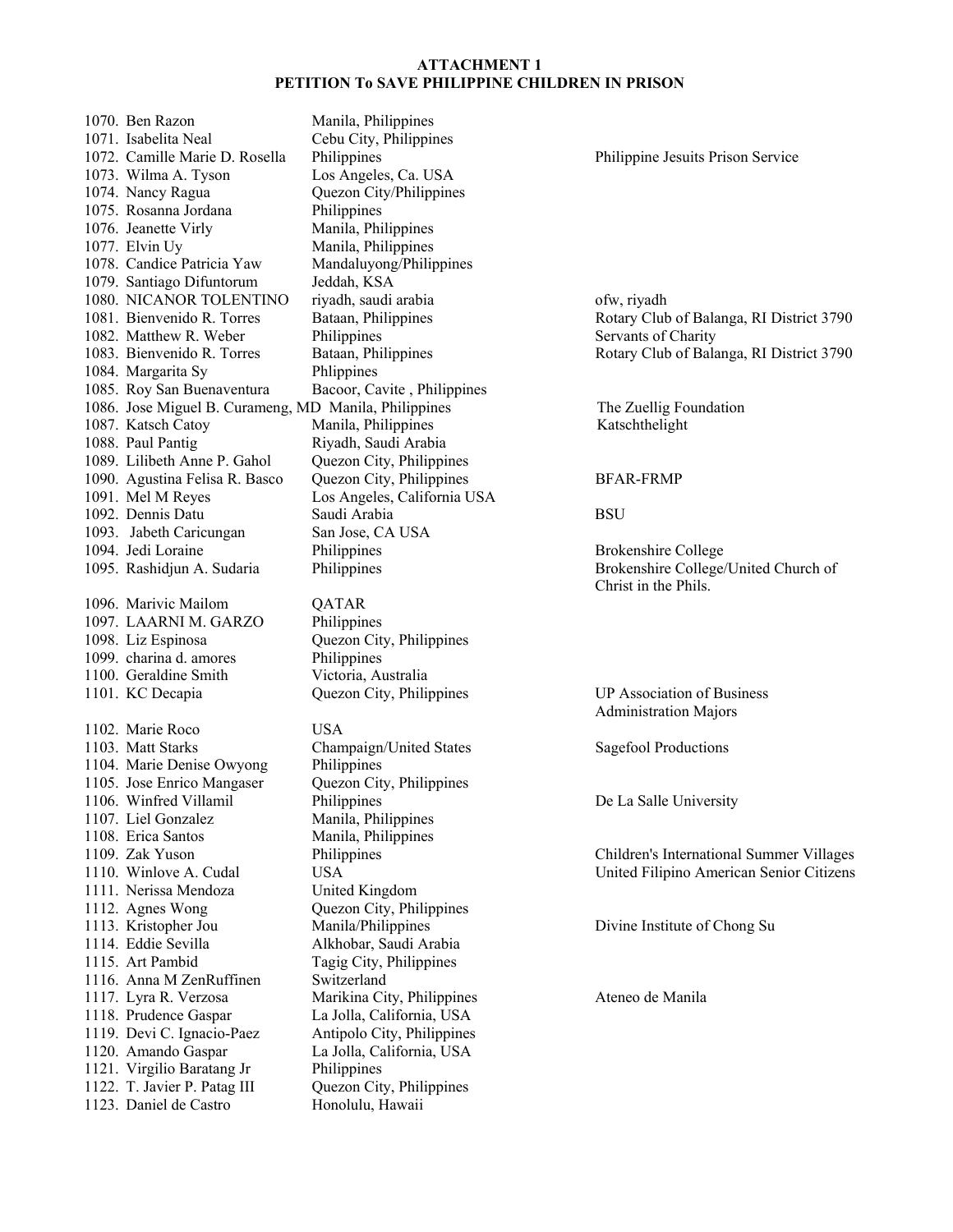1124. Elke Tatad Makati/Philippines 1125. Josefina De Silva New Zealand 1126. chai mislang philippines Days With the Lord; UP Sandigan 1127. Sandy Vicente Philippines Philippines De La Salle University 1128. Edgar Resulto Toronto,Canada Hanamaga 1129. Sr. Myra Lanceta, SCSA Rizal, Philippines 1130. Winefredo Rodriguez Quezon City, Philippines 1131. Nicky Tesoro Philippines 1132. John Villauer Los Banos/Philippines<br>1133. Irene Evangelista Manila, Philippines 1133. Irene Evangelista 1134. Vivian K. Anoran Philippines 1135. Ma. Khristelle DC Dealino Philippines 1136. Aileen Talara Philippines UV Campus Ministry/SFC 1137. Norberto S. Saranilla Palawan, Philippines Board of church and Society, The united 1138. Elrem Almero-Peña Philippines 1139. Leah S. Fontanilla Philippines 1140. Marcia Feria Miranda Philippines Punla sa Tao Foundation 1141. Mark Lavin Quezon City, Philippines 1142. Paterno R. Esmaquel II Quezon City, Philippines 1143. Luca Biason Leeds - United Kingdom 1144. Marilou G. Directo Philippines LLDA 1145. Reynaldo Reyes Philippines 1146. Marie Guard Wiehler Monrovia, MD, USA 1147. Julius Lim Philippines 1148. Rodrigues, Ann Frances Manila, Philippines 1149. Maria Cecilia P. Padilla Philippines 1150. Louie Zamora Marikina City ROOTS 1151. JAY A. PADILLA Manila, Philippines Barangay Councilor, Brgy 188, Z 17, 1152. Tim Robles Porvorim, India UN Volunteers 1153. Andres Hernandez Trakai, Lithuania Ciklopas 1154. Cari Mele P. Sanchez Abingdon,MD USA FAAUC 1155. Kim Gillum Monrovia/USA 1156. L. le Noble-Elagdon The Netherlands 1157. Ida Larrazabal Philippines 1158. Jromed Cheng Philippines 1159. Claudio Zaninotto Italy O.n.g. Anmthropos Onlus 1160. Christian Zaninotto Italy O.n.g. Anthropos Onlus 1161. Mariella Villani Italy Italy O.n.g. Anthropos Onlus 1162. Arsenio Ang Philippines 1163. Victoria A. Crisostomo Philippines 1164. Tina Tchou USA 1165. Saul D.Relano Kingdom of Saudi Arabia 1166. peter alphonsus razon viduya Philippines CCP Alumni Association Inc. 1167. Jerome Mationg Saudi Arabia-Philippines Min. of Defence and Aviation-(CID) 1168. Christine Ann D. Gonzaga Philippines 1169. Jerome Mationg Saudi Arabia-Philippines Ministry of Defence & Aviation-(CID) 1170. Judy Keiper Leesburg USA 1171. Anita Gennings Pasig City/Philippines TALSIK 1172. Raviearnest Sebastian India, Chennai BSDS 1173. Matteo Biason Pordenone Italia 1174. Oedipa Torregoza Baltimore, MD USA Baltimore City Public Schools 1175. Ma. Luz C. Vilches Philippines Philippines Ateneo de Manila 1176. Fr. Dohn L. Corre Philippines 1177. William M. Thomas Murfreesboro, Tennessee, USA

methodist church

Manila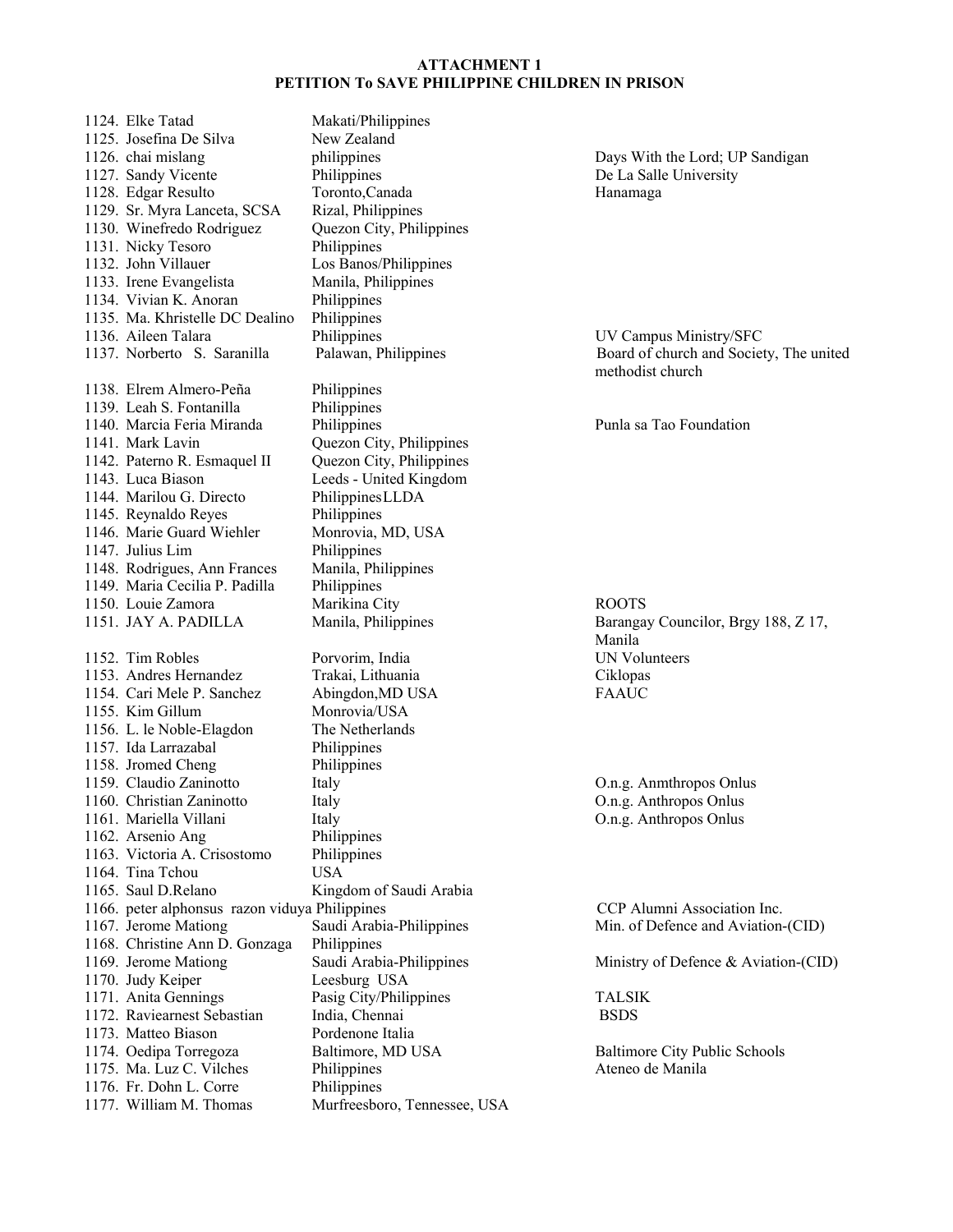| 1178. Jose Antonio R. Raya                                | Marikina                             |                                    |
|-----------------------------------------------------------|--------------------------------------|------------------------------------|
| 1179. Deena Larsen                                        | Denver, Colorado, USA                |                                    |
| 1180. Helen J. Hipolito                                   | Manila, Philippines                  | NPF, Inc.                          |
| 1181. Eefa Tabassum                                       | Philippines                          | De La Salle University             |
| 1182. Lilia Villanueva                                    | New York City, USA                   |                                    |
| 1183. Susie Barbieri                                      | Seoul, South Korea                   |                                    |
| 1184. Ayril Gonzales                                      | Parañaque                            |                                    |
| 1185. Emanuele Borelli                                    | Italy                                |                                    |
| 1186. Pedro Quintero                                      | Lansing, IL, USA                     |                                    |
| 1187. Danny P. Nacalaban                                  | The Woodlands, Texas, USA            |                                    |
| 1188. Dionisia Rpdriguez                                  | Los Angeles, USA                     |                                    |
| 1189. Lydia Marks                                         | New York, USA                        |                                    |
| 1190. Merlyn A Gray                                       | <b>United States</b>                 |                                    |
| 1191. Carl R Gray Jr                                      | <b>United States</b>                 |                                    |
| 1192. Carol Wright                                        | Boonsboro, MD/ USA                   |                                    |
| 1193. Raul M.Tanguilig                                    | San Nicolas/Tayug, Pangasinan, PHIL. | <b>R&amp;E Music Ministry</b>      |
| 1194. Pete Youngman                                       | Leicester, UK                        |                                    |
| 1195. Danny Hizon                                         | Jeddah, Saudi Arabia                 |                                    |
| 1196. Joseph Rommel Viernes                               | Manila/Philippines                   |                                    |
| 1197. Sr. Angela Fernando                                 | Philippines                          |                                    |
| 1198. Eachel Suason                                       | Philippines                          |                                    |
| 1199. Romel Suason                                        | Philippines                          |                                    |
| 1200. Trinidad Ponce de Leon                              | Gardiner, USA                        | The Summit Lighthouse              |
| 1201. MElinda Turner                                      | GReenville, NC USA                   | Phil. American Association of NC   |
| 1202. Cecilia Nicolai                                     | Milano, Italia                       |                                    |
| 1203. Jennilyn Chua                                       | Manila, Philippines                  |                                    |
| 1204. Vambi Tolentino                                     | Coconut Creek, FL/USA                |                                    |
| 1205. Leilani Lopez                                       | <b>USA</b>                           |                                    |
| 1206. Julian Owyong                                       | Indianna, USA                        |                                    |
| 1207. David C Lim                                         | Toronto/Canada                       |                                    |
| 1208. Norman Caramat                                      | Coconut Creek, FL/USA                |                                    |
| 1209. Marie Santos                                        | UK                                   |                                    |
| 1210. Arnel Alcober                                       | Rome                                 | <b>Claretian Missionaries</b>      |
| 1211. Triccia Sucgang                                     | Paranaque City, Philippines          | Youth For Christ                   |
| 1212. John Ginete                                         | Philippines                          |                                    |
| 1213. Darren (daz) Davies                                 | London/England                       |                                    |
| 1214. Jennifer Fernan                                     | San Francisco, CA                    |                                    |
| 1215. Mars S. Martinez                                    | Oklahoma City, Oklahoma USA          |                                    |
| 1216. Ellen Rivera                                        | Pompano Beach, Florida               | NANAY, INC                         |
| 1217. Rose Najarian                                       | San Diego, U.S.A.                    |                                    |
| 1218. Monique Sy                                          | Cebu, Philippines                    |                                    |
| 1219. Rey Fernandez                                       | Carson, USA                          |                                    |
| 1220. Alessandra Tosi                                     | Milano, Italy                        |                                    |
| 1221. Paolo Caesar Clemente R. Sales Canada               |                                      | Zellers                            |
| 1222. Frederick Gumaru                                    | Marikina, Philippines                |                                    |
| 1223. Marcelo C. Pasco Jjr.                               | Philippines                          |                                    |
| 1224. Paulita Maradei                                     | Phil\ippines.                        |                                    |
| 1225. Jocelyn Bordador                                    | Metro Manila, Philippines            | UP In-Christ Thrust for University |
|                                                           |                                      | <b>Students</b>                    |
| 1226. Ana Ramirez                                         | Manila, Philippines                  |                                    |
| 1227. Sonia Bowler                                        | Bensalem, PA, USA                    |                                    |
| 1228. Albert Angeles                                      | Pasadena, CA USA                     |                                    |
| 1229. Roi Alistair T. Comendador Quezon City, Philippines |                                      | Ateneo de Manila University        |
| 1230. Thelma Patagnan                                     | <b>USA</b>                           |                                    |
| 1231. Michael Ian Lomongo                                 | Angono, Rizal/Philippines            | Neo-Angono                         |
| 1232. Deanna Rose C. Santos                               | Manila, Philippines                  | <b>Business Sector</b>             |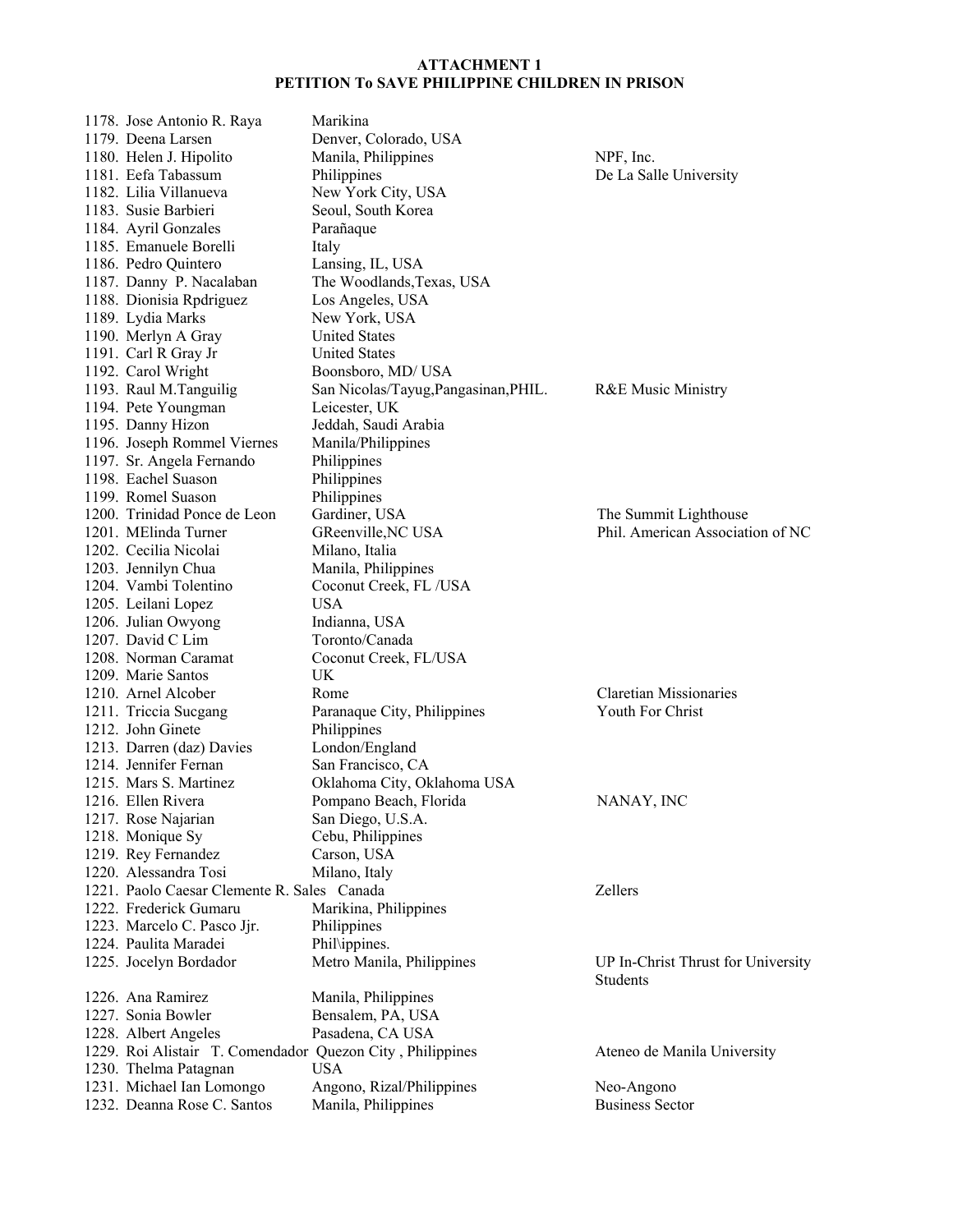1233. Sardanand Bhuruth Mauritius 1234. Jolina Alquillera Philippines 1235. Rosalie Quong Antipolo City 1236. Eli Perez Columbia, Missouri Fil-Am Assoc of Mid-Missouri 1237. Adonis Artigas Córdoba, Argentina Claretian Missionaries 1238. Margarita Casanova Frame Los Angeles, California 1239. Marilou Palenzuela Las Vegas, USA 1240. Nanette S. Nimedes Riyadh,Saudi Arabia Singles for Christ 1241. Cristina garcia rancho santa fe, california, USA Voices for Children<br>1242. Kent McNeill Sterling.IL/USA SAVAIPA 1242. Kent McNeill Sterling.IL/USA 1243. JASON P. ANTIQUERA CHICAGO, IL 60615 1244. Marion GL Faldas Miami Shores, FL 1245. Eric Soriano Manila, Philippines 1246. ROSITA DENNIS GRAND RAPIDS, MICHIGAN, USA 1247. Christine Ramirez San Diego, CA 1248. Nida Miller Midwest City Ok U.S.A 1249. Fred and Kay Turk Rock Falls, USA Sauk Valley Interfaith Peace Action<br>1250. Rosita Yap Lim, mmb Philippines Mercedarian Missionaries of Berriz 1251. Lily Cabuay Tracy, CA 95304 1252. Ma.Theresa Arao-Arao Philippines<br>1253. Anna Manauis Chicago, Iillinois 1253. Anna Manauis 1254. Karen Balauat Miami, Florida NANAY Inc. 1255. Farid De La Ossa Chicago/US Claretian Missionaries 1256. RJ Trinidad Miami, FLorida USA NANAY Inc. 1257. John Benjamin Balauat Miami, FL USA 1258. Michael Mohally Philippines Columban Fathers 1259. Ali Haron Kuwait Filipino Muslim League in Kuwait 1260. Cynthia Decial England, UK 1261. Greg Beeman USA CSSD/SC 1262. Julie Stuart United Kingdon 1263. Alvin M Villaluna Philippines 1264. Chris Peralta Toronto, Canada 1265. Mrs Dorothy M Williams England BA Action for Street Children 1266. Mary Ann G. Perez Florida, USA 1267. Mr J A C Williams England BA Action for Street Children 1268. Antonio Ablen Sydney, Australia AngelsOfGod 1269. Marion Hautea alpena/usa 1270. Junne Arcamo Marikina City, Philippines 1271. Noel Hermogeno Los Angeles, CA USA 1272. Lourdes T. Balauat Miami/USA Nanay, Inc 1273. Alessia Borin Italy 1274. Nida L. Recabo, M.S.W. Miami/U.S.A. NANAY, Inc. 1275. Evecar Cruz Manila 1276. Maria Finesa A. Cosico Philippines 1277. Denise Siy Manila, Philippines 1278. Nena C. Forte Miami, FL. USA 1279. Eldelfin L. Cuezon San Diego, CA 92128 CFC 1280. Josefina M. Cuezon San Diego, CA 92128 CFC 1281. Luigi Valencia Spring Valley, NY, USA 1282. Robert Coger Walnut, USA 1283. Marco Aldaba Makati/Philippines 1284. Joseph Donald Chee Quezon City, Philippines Ahead Learning Systems, Inc. 1285. Emily Buck Broomfield, Colorado, USA<br>1286. Melot Balisalisa Atillo Davao City, Philippines 1286. Melot Balisalisa Atillo<br>1287. Larah Ellen Galvante 1288. Christi Schurman Santa Clara, USA

Quezon City, Philippines

Philippines Mercedarian Missionaries of Berriz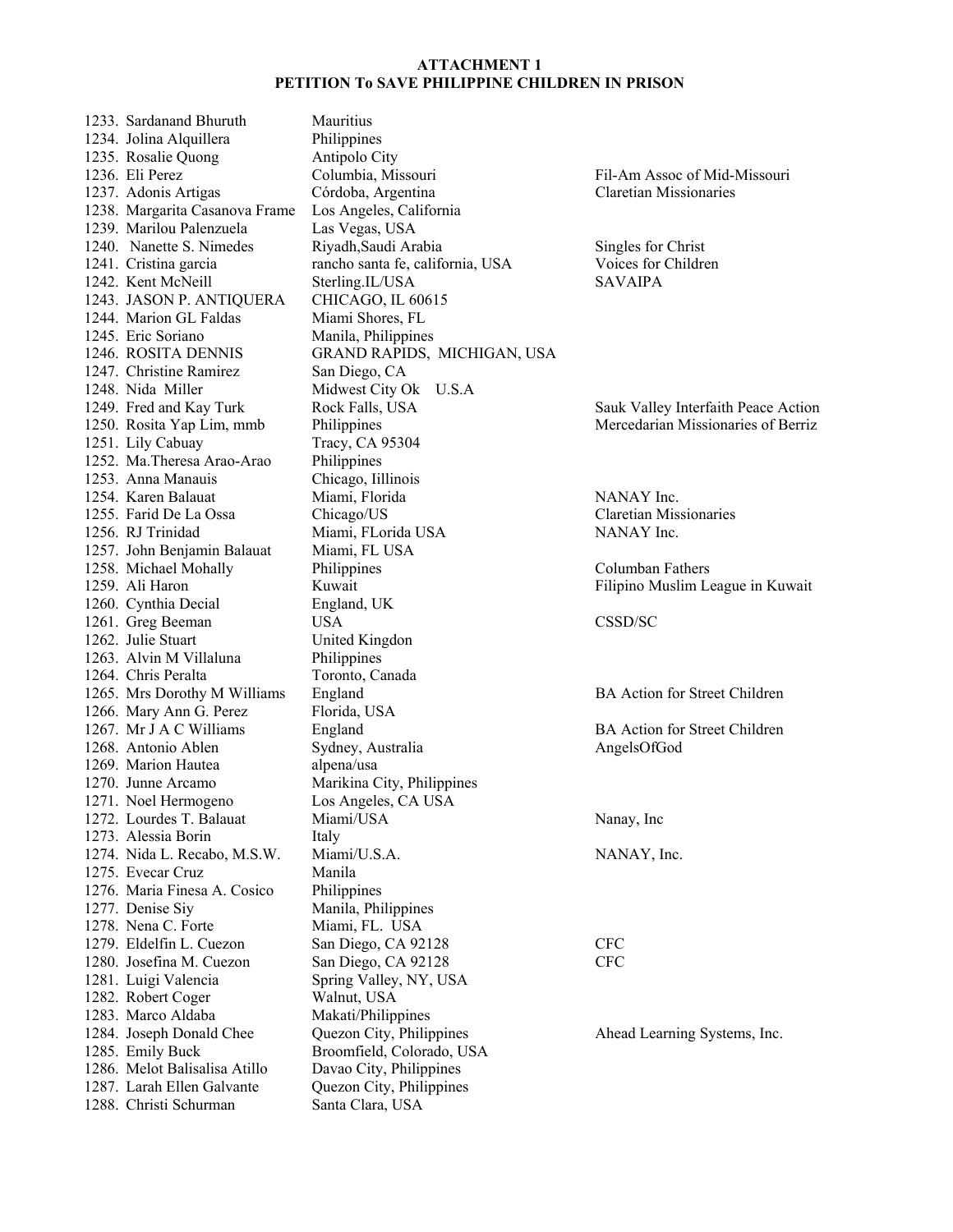| 1289. Carlos Caramanzana                              | East Meadow, New York                  | Cavite Association, USA             |
|-------------------------------------------------------|----------------------------------------|-------------------------------------|
| 1290. Jen Capulong                                    | Philippines                            |                                     |
| 1291. Roseana Porter                                  | <b>NY</b>                              |                                     |
| 1292. Marie Rose V. Reyes                             | Philippines                            |                                     |
| 1293. Rosalia R. Hidalgo                              | Philippines                            |                                     |
| 1294. Eugene Rivo                                     | Philippines                            |                                     |
| 1295. Mela Cabayan                                    | Quezon City/Philippines                |                                     |
| 1296. Gus Reyes                                       | Quezon City, Philippines               |                                     |
| 1297. Alma Utulo                                      | Moorpark, California                   |                                     |
| 1298. Amy Shroder                                     | North Hollywood, CA USA                |                                     |
| 1299. F. Callanta                                     | Philippines                            |                                     |
| 1300. Melva C Nath                                    | Philippines                            |                                     |
| 1301. Juan Jose Linao                                 | Quezon City, Philippines               |                                     |
| 1302. Roselle Cabacungan                              | Waipahu/USA                            |                                     |
| 1303. Mizielle Reonal                                 | Philippines Philippine Army            |                                     |
| 1304. Janine de Padua                                 | Philippines                            |                                     |
| 1305. Sheree Pulido                                   | Philippines                            |                                     |
| 1306. Dominic Barrios                                 | Philippines                            | Singles For Christ                  |
| 1307. Elaine Joyce R. Aban                            | Philippines                            |                                     |
| 1308. Maria Grazia Antonello                          | Paranaque City - Philippines           | Reparatrix Servants of Mary         |
| 1309. Liza Magtoto                                    | Philippines                            |                                     |
| 1310. Lisa Allen                                      | Boonsboro, MD                          |                                     |
| 1311. Oliver Dy                                       | Philippines                            |                                     |
| 1312. Camille Faylona                                 | Singapore                              |                                     |
| 1313. Arvine Fernandez                                | Philippines                            |                                     |
| 1314. Russell dela Cruz                               | Philippines                            |                                     |
| 1315. Mark Anthony Geguera                            | Manila, Philippines                    |                                     |
| 1316. Armando Cortez                                  | Canada                                 |                                     |
| 1317. Shannon Kinneman                                | River Falls, WI                        |                                     |
| 1318. Edgardo Mateo                                   | Houston, Texas, USA                    |                                     |
| 1319. Christopher Mules                               | New Rochelle / New York                |                                     |
| 1320. Ralph Fernan                                    | California, USA                        |                                     |
| 1321. Irene Victa                                     | Australia                              |                                     |
| 1322. Vida Torreon                                    | Philippines                            |                                     |
| 1323. ROLANDO R. RECTO                                | Philippines                            | MSEnverga University College of Law |
| 1324. Virgil F. Bonifacio                             | Philippines                            |                                     |
| 1325. Bing Magtoto                                    | New York, USA                          |                                     |
| 1326. Anna Spear                                      | Newmarket, NH                          |                                     |
| 1327. Ma. Lourdes Chiongbian                          | Muntinlupa, Philippines                |                                     |
| 1328. Marie Gonzales                                  | San Jose, CA/USA                       |                                     |
| 1329. Joan Katherine S. San Miguel Rizal, Philippines |                                        |                                     |
| 1330. Maan Rodriguez                                  | Philippines                            |                                     |
| 1331. Reynaldo M. Mariano                             | Doha, Qatar                            |                                     |
| 1332. Jon Tut                                         | Long Beach, CA. USA                    |                                     |
| 1333. Dan Pinto                                       | Philippines                            |                                     |
| 1334. ROMEO REYES BASA                                | <b>PHILIPPINES</b>                     |                                     |
| 1335. Ramon R. Esposo                                 | Quezon City/Philippines                |                                     |
| 1336. Karen Tiambeng                                  | Philippines                            |                                     |
| 1337. Nanette Fernandez                               | Kobe, Japan                            |                                     |
| 1338. Jessie P. Masbad                                | Sultanate of Oman                      |                                     |
| 1339. Deborah M. Villa                                | Quezon City, Metro-Manila, Philippines |                                     |
| 1340. Yasmin Sanchez                                  | Philippines                            |                                     |
|                                                       | Manila, Philippines                    |                                     |
| 1341. Svetlana Dalumpines<br>1342. Julie Duke         | Rialto, California U.S.A               |                                     |
| 1343. ROLANDO O. CALITIS                              | Riyadh, Kingdom of Saudi Arabia        | <b>SAUDI BASIC INDUSTRIES</b>       |
|                                                       |                                        | CORPORATION                         |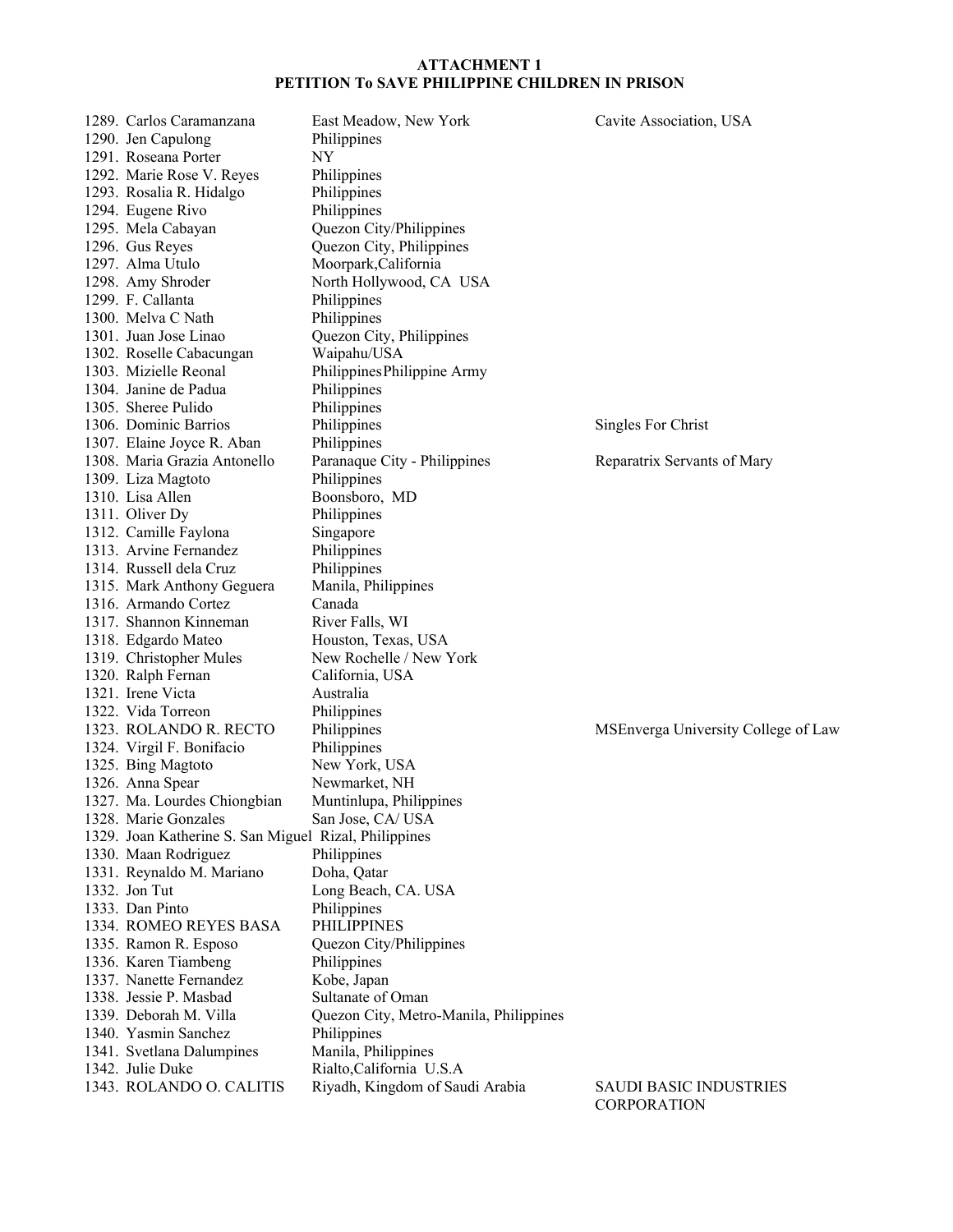| 1344. Wilfredo rellita tadia<br>1345. Maria Loreto Abad | Cebu City, Philippines<br><b>USA</b> |                                         |
|---------------------------------------------------------|--------------------------------------|-----------------------------------------|
| 1346. Oliver Quingco II                                 | Quezon City, Philippines             | Philippine Art Educators                |
|                                                         |                                      | <b>Association/Discover Philippines</b> |
|                                                         |                                      | Magazine                                |
| 1347. Ron LaRocque                                      | Canada                               |                                         |
| 1348. Kiel Navarroza Erida                              | Iloilo City, Philippines             |                                         |
| 1349. Angeli Roxas                                      | Philippines                          |                                         |
| 1350. Itoh, Maria                                       | Japan                                | Kuwana Friends, Kuwana city             |
| 1351. Genoveva Chien                                    | Taipei, Taiwan                       |                                         |
| 1352. Herico C. Bernardo                                | Philippines                          |                                         |
| 1353. Junjun de Guzman                                  | Philippines                          |                                         |
| 1354. Franklin Agsaway                                  | Manila, Philippines                  |                                         |
| 1355. Edwin D. Barcia                                   | Al-khobar Saudi Arabia               |                                         |
| 1356. Luis R. Avila                                     | Laguna, Philippines                  |                                         |
| 1357. Joanna Cristine Ang                               | Makati, Philippines                  |                                         |
| 1358. Marybob de Leon                                   | Mandaluyong City                     |                                         |
| 1359. Arnold B. Bernardez                               | Muscat, Sultanate of Oman            |                                         |
| 1360. Jennelyn Charme Ang                               | Makati, Philippines                  |                                         |
| 1361. Jaquelyn Cassey Ang                               | Makati, Philippines                  |                                         |
| 1362. Virgael Dimanlig                                  | Bulacan, Philippines                 |                                         |
| 1363. Carmelo M. Rios                                   | Makati City / Philippines            |                                         |
| 1364. Olaia Larruskain Mandiola                         | Markina-Xemein / Spain               |                                         |
| 1365. Cesar P. Maraan Jr                                | Philippines                          |                                         |
| 1366. Judith D. Gapasin, MD                             | Quezon City, Philippines             |                                         |
| 1367. Dante Susi                                        | Farwaniya, State of Kuwait           | (Filipino Action Shooting Team) FAST-   |
|                                                         |                                      | Pistoleros(Kuwait), Philippine Nurses   |
|                                                         |                                      | Association, Inc.                       |
| 1368. Felicity Tan                                      | Manila, Philippines                  |                                         |
| 1369. Nathaniel Rivera                                  | <b>USA</b>                           |                                         |
| 1370. Aveen Acuna-Gulo                                  | Cotabato City, Philippines           |                                         |
| 1371. Gerove S. Yanez                                   | Cagayan de Oro City, Philippines     |                                         |
| 1372. James Slama                                       | Long Beach, CA, USA                  |                                         |
| 1373. Pilar Navarro                                     | Philippines                          | Christian family Movement               |
| 1374. Christiane Medina                                 | Metro Manila/Philippines             |                                         |
| 1375. Antonio M. Bautista                               | Riyadh, Saudi Arabia                 | Filipino Community                      |
| 1376. Estrellita Ang                                    | Manila, Philipiines                  |                                         |
| 1377. Ruselo A.C. Tamayo                                | Urdaneta City, Philippines           |                                         |
| 1378. Joseph Cruz                                       | Philippines                          |                                         |
| 1379. Ariel Santos                                      | Saudi                                | Kodak                                   |
| 1380. Wyatt Johnson                                     | Santa Cruz                           |                                         |
| 1381. Mellany Brown<br>1382. Julian Fortuno             | Australia                            |                                         |
| 1383. Adelina Adiao-Hii                                 | New Zealand                          |                                         |
|                                                         | Australia                            |                                         |
| 1384. Eduardo L. Baluyot<br>1385. Rafael Paredes        | Jeddah, Saudi Arabia<br>Philippines  |                                         |
| 1386. Nathalie Ting                                     | Philippines                          |                                         |
| 1387. Erwin Zagala                                      | Philippines                          |                                         |
| 1388. Minnie Fong                                       | Quezon City/Philippines              |                                         |
| 1389. Melson Pabustan                                   | Australia                            |                                         |
| 1390. Jean Pabustan                                     | Australia                            |                                         |
| 1391. Edmund B. Tamayo                                  | Metro Manila / Philippines           |                                         |
| 1392. Sonia Fernando                                    | Bloomfield Hills, MI USA             |                                         |
| 1393. Lionel Oliver R. Juinio                           | Philippines                          |                                         |
| 1394. Lucia M. Lucas-Chavez                             | Philippines                          |                                         |
|                                                         |                                      |                                         |

1395. Each M. Edeas Chavez Thingpines<br>1395. Cyndy Tan - Jarabata Philippines Advocates for Youth Foundation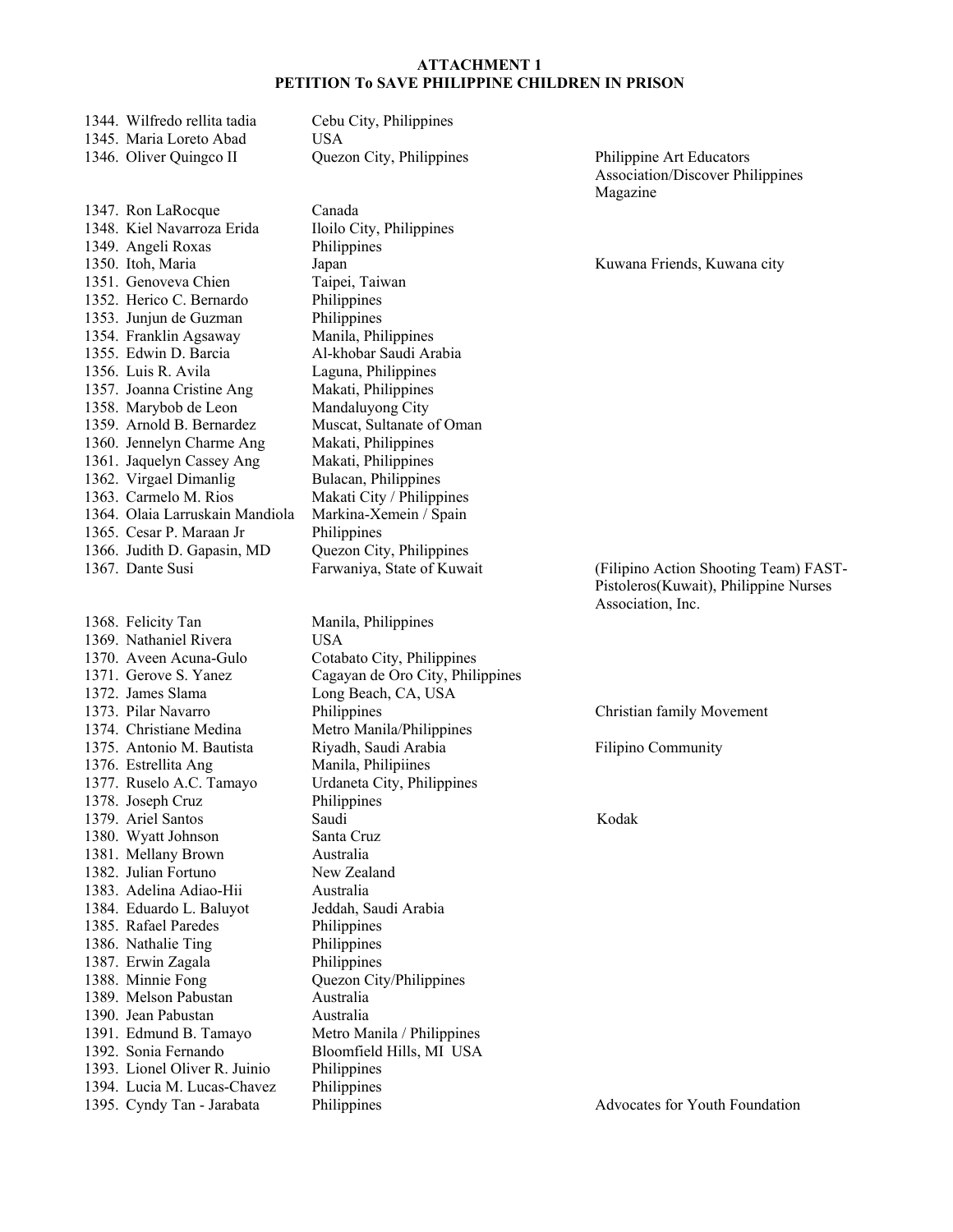| 1396. Gene V. Hizon                            | Philippines                   |                                        |
|------------------------------------------------|-------------------------------|----------------------------------------|
| 1397. Rona Ramirez                             | Cavite City, Philippines      |                                        |
| 1398. Redgynn Alba                             | Manila, Pihilippines          |                                        |
| 1399. Virginia Baccay                          | <b>USA</b>                    |                                        |
| 1400. Charleshenry Oti                         | Shanghai/P.R China            |                                        |
| 1401. Ruby Ann B. Bllasco                      | Philippines                   |                                        |
| 1402. Joy Zabala                               | Manila, Philippines           |                                        |
| 1403. Diana Marie Romero                       | Philippines                   |                                        |
| 1404. Miguelito Hagape                         | Pasig City, Philippines       |                                        |
| 1405. Iony Bornasal                            | United States of America      |                                        |
| 1406. Rhea Kristine Aguilar                    | Philippines                   |                                        |
| 1407. Julio Jose Malantic                      | Philippines                   |                                        |
| 1408. Levy Ebreo Ramirez                       | Doha, Qatar                   |                                        |
| 1409. Earl Sotelo                              | Philippines                   | UP Grand Order of the Eagles Alumni    |
|                                                |                               | Assoc. / Kiwanis Club of Biñan Royale  |
| 1410. Reynaldo Rito                            | Philippines                   |                                        |
| 1411. Franlie j. Bautista                      | Miami, FL USA                 | NANAY INC., PNASF                      |
| 1412. Jules Dasmarinas                         | New York, USA                 |                                        |
| 1413. CYNTHIA FERNANDEZ                        | Virginia, USA                 |                                        |
| 1414. Cecille Lao                              | Philippines                   |                                        |
| 1415. Jose Vicente T. Tarnate                  | Lipa City, Philippines        |                                        |
| 1416. Mary Joy Herrera                         | Kuwait, Kuwait                |                                        |
| 1417. Karon Simonton                           | Roosevelt, USA                | St. Helen Catholic Church              |
| 1418. Amalia S. Sevilla                        | Philippines                   |                                        |
| 1419. Laura Carolina                           | Italy                         |                                        |
| 1420. Noreen Velasquez                         | Manila, Philippines           |                                        |
| 1421. Donna Punzalan                           | Vietnam                       |                                        |
| 1422. Robert Brassell, Jr.                     | <b>United States</b>          |                                        |
| 1423. Reynaldo C. DeJesus                      | <b>USA</b>                    |                                        |
| 1424. Emmanuel A. Vargas                       | Philippines                   |                                        |
| 1425. Hershey Santos                           | Philippines                   |                                        |
| 1426. Marion Noe                               | Orange City / United States   |                                        |
| 1427. Nimfa Llazaro                            | Philippines                   |                                        |
| 1428. Cynthia Chuidian                         | Philippines                   |                                        |
| 1429. Joel Pedralba                            | Australia                     | Alpha Phi Omega                        |
|                                                |                               |                                        |
| 1430. Virginia Marie G. Sonico                 | Antipolo City                 | Kythe                                  |
| 1431. Lulu C. Corpus                           | Philippines                   |                                        |
| 1432. Mila Montemayor                          | Lambertville, New Jersey, USA |                                        |
| 1433. Reg Hernandez<br>1434. Carmelita T. Shah | Philippines                   | RockEd Philippines                     |
|                                                | Winthrop, IA USA              |                                        |
| 1435. John Klen Malificiar                     | Philippines                   |                                        |
| 1436. Ann A Guansing                           | Antwerp, Belgium              | Filipino Catholic Community of Antwerp |
|                                                |                               | Belgium                                |
| 1437. Jennifer Kelly                           | Philippines                   |                                        |
| 1438. Gus Lagman                               | Makati/Philippines            |                                        |
| 1439. Cathy Mae Favorito                       | Quezon CIty/Philippines       |                                        |
| 1440. Abigail Marie Torres                     | Philippines                   |                                        |
| 1441. Perla Daly                               | <b>USA</b>                    |                                        |
| 1442. Beth Shatto                              | Chicago, Iliinois USA         |                                        |
| 1443. Bess Emano-Walden                        | Brooklyn, NY                  |                                        |
| 1444. Jaime Favis                              | Philippines                   |                                        |
| 1445. Jessica S. Salacata                      | Philippines                   |                                        |
| 1446. Ida Joy R. Codia                         | Philippines                   |                                        |
| 1447. Tess Newman Macasaet                     | Marikina City, Philippines    |                                        |
| 1448. Denise Acedo                             | Quezon City, Philippines      | <b>ACIL</b>                            |
| 1449. Cristina Velasco-Rawe                    | Dortmund, Germany             |                                        |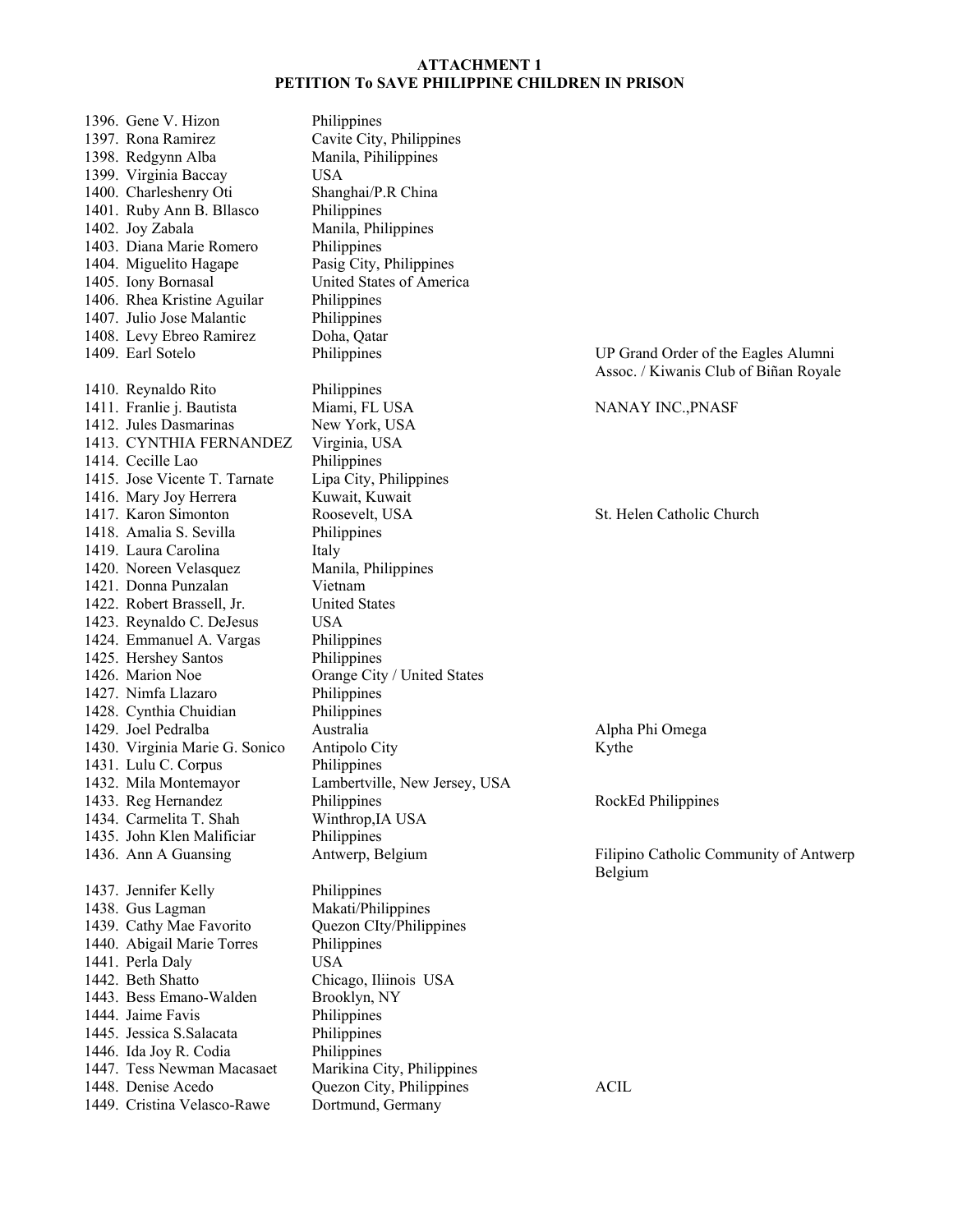| 1450. Jato Denis Mbako                 | Buea - Cameroon               |          |
|----------------------------------------|-------------------------------|----------|
| 1451. Bong Gabasan                     | USA.                          |          |
| 1452. Steve Willis                     | USA.                          |          |
| 1453. Fr. Martin M. Macasaet           | Makati City, Philippines      | Salesian |
| 1454. Mr. & Mrs. Ildefonso Go          | Canada                        |          |
| 1455. Eric F Concepcion                | Philippines                   | Philippi |
| 1456. Emerald Cruz                     | Philippines                   |          |
| 1457. Kristine Wee                     | Philippines                   |          |
| 1458. Gina Villanueva-Weinzierl        | Vienna, Austria               |          |
| 1459. Teofilo Mendoza                  | United Kingdom                |          |
| 1460. Danny Francia                    | USA.                          |          |
| 1461. Ramon Crespo                     | Canada                        |          |
| 1462. Angelyn Atienza                  | Quezon City, Philippines      |          |
| 1463. Carla Perez                      | Makati, Philippines           |          |
| 1464. Madelyn C. Cadang                | Paete, Laguna Philippines     | GMA N    |
| 1465. Ma. Theresa S. Katipunan         | Pasig City / Philippines      | GMA no   |
| 1466. L Caine                          | Ft Lauderdale, FL             |          |
| 1467. Bonita Roach                     | San Diego, CA                 |          |
| 1468. Henrietta Weiner                 | USA.                          |          |
| 1469. Abigail Orbeta                   | Quezon City, Philippines      |          |
| 1470. Jose Asido                       | Twentynine Palms, CA          |          |
| 1471. Jose Tungol                      | USA                           |          |
| 1472. Jose Gabriel Villareal TungolUSA |                               | Bates Co |
| 1473. Kenneth De Baets                 | Belgium                       | Student  |
| 1474. Jacqueline Gorospe               | Manila, Philippines           |          |
| 1475. Lydia S. Lota                    | West Covina, California, U.S. | Philippi |
|                                        |                               |          |

1476. Katrina Rittershofer Amherst, MA 1477. Jo Anne Del Pilar Villarosa Philippines 1478. Patricia Bucoy USA 1479. GABRIEL CRISTOBAL Manila, Philippines 1480. armandopedrini S.GIACOMO-FILIPPO ITALIA PER la PACE 1481. Lucia Effros Clifton, Virginia USA 1482. Janina Graves USA 1483. Celia Giacobbi Arlington,VA, U.S.A. 1484. David Roach San Diego CA USA 1485. Genette Celebre Philippines<br>1486. Mariorie Estevez-Snobel Palm Beach, FL USA 1486. Marjorie Estevez-Snobel 1487. Loreta Salazar New Zealand 1488. Mario G Gaerlan Lakeville, CT USA 1489. Victoria Dottavio Connecticut USA 1490. Don Yutuc Norwalk, California, US University of the Philippines Aguman 1491. Antoinette Falk U.S.A. Antoinette M. Falk, M.D. 1492. Jonalyn Scott Honolulu, HI 1493. Tess Ildesa Iloilo City, Philippines 1494. ALYSSA PLACINO Quezon City, Philippines 1495. Marita Basabas New Zealand 1496. Claire Espina United States 1497. Ranette L. Angot Philippines Company of Mary 1498. Vanessa Raizberg Atlanta, GA USA 1499. Ranette Angot Philippines Company of Mary 1500. Milette Luarca San Sebastián, Spain

Salesians of Don Bosco

Philippines Constructors Association

GMA Network GMA network inc.

Bates College

Philippine Women's University Alumni Assoc.; Philippine Press Club International; Filipino American Press Club of Los Angeles

Association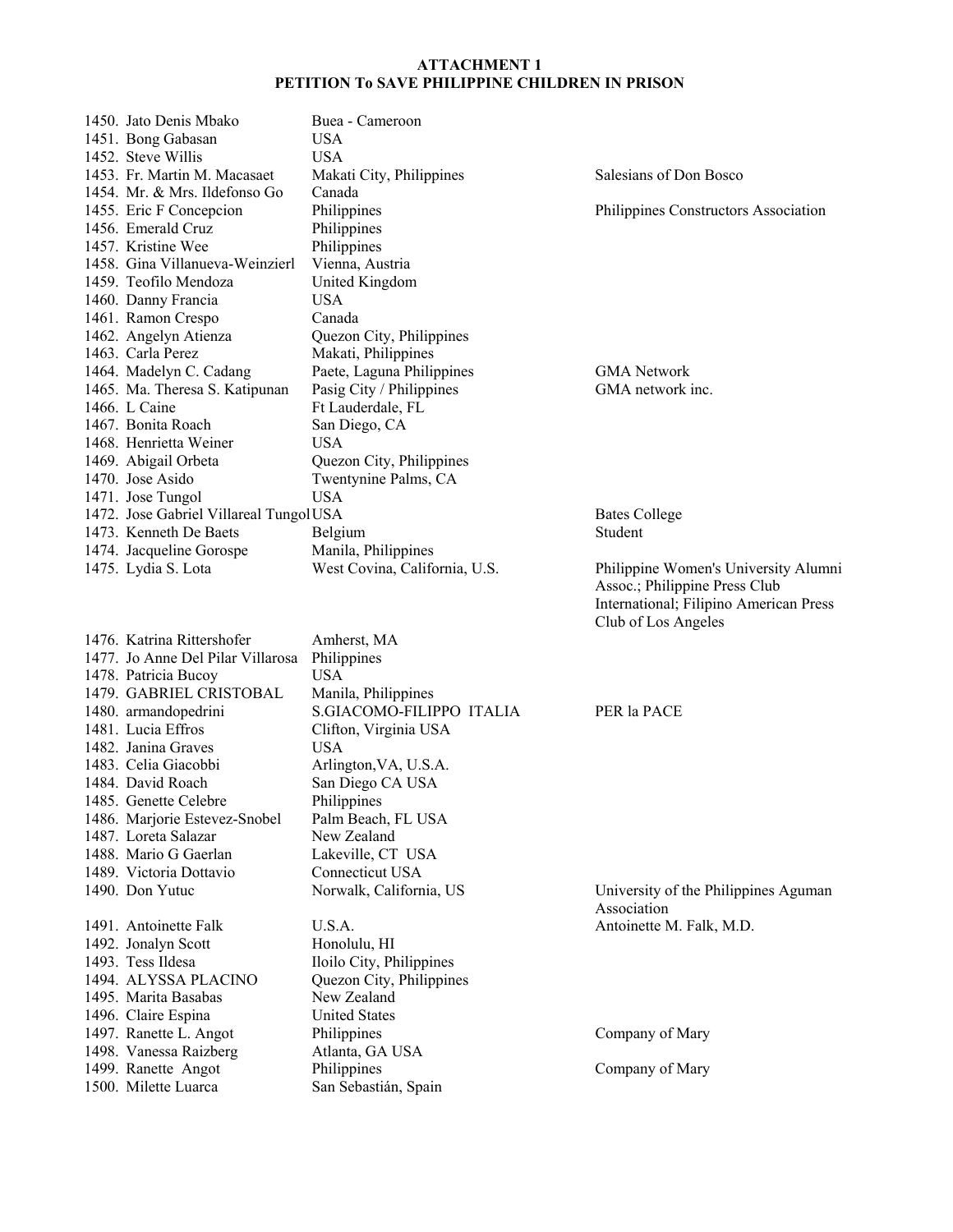1501. Raymund James M. Lachica Iloilo City, Philippines Humanitarian Legal Assistance Foundation 1502. Valerie Fortaleza Philippines 1503. Julieta C. Go Philippines 1504. Mii M Paris/France 1505. Fernando C. Quinto Pasig City/Philippines 1506. Jhun Torres Angeles City, Philippines 1507. Brendan Forde New Zealand 1508. Glicerio S. Abad Philippines Alan Bacani Abad Foundation<br>1509. Miko Abadilla Philippines 1509. Miko Abadilla 1510. Karmela E. Palma Philippines Ayala Young Leaders Alliance 1511. Monina A. Overholt Texas, USA 1512. Ma. Kristina C. Dumo Quezon City, Philippines 1513. Albert Roth Roseville Calif 1514. Alan Vasquez London,KY USA 1515. Jose Tagaro Darwin Australia 1516. DANIEL R. ANG Makati, Philippines JASHS Alumni Credit Cooperative (JASCredit) 1517. Michael Baterina Philippines 1518. Amy Pelina Howell, NJ, USA<br>1519. Marian Pastor Roces Philippines 1519. Marian Pastor Roces Philippines pagbabago@pilipinas 1520. Santiago Pe Aguirre Philippines 1521. Jesus Araneta London, United Kingdom 1522. Rhea Alarcon Manila, Philippines Children's Hour Philippines, Inc. 1523. Racquel Rodriguez Philippines Asian Development Bank 1524. Glynda Bathan Quezon City, Philippines 1525. Teresita Palacios California, USA 1526. Ramon Yazon Mandaluyong City/Philippines 1527. Maricar Sente Philippines 1528. Christopher Padilla Manila, Philippines 1529. Ricardo B. Valera Paranaque city, Philippines Couples For Christ / Kiwanis Club of Fort Bonifacio, Global City 1530. May Clarice A. Indiongco Philippines 1531. Caroline Puzon Canada 1532. Theodore Demaisip Pasig City, Philippines 1533. Mary Therese A. Disini-Pitogo Philippines GomBurZa and ELagda 1534. Budjie Abad Santos Makati City, Philippines 1535. Rolando Cura London, Canada 1536. JM Pantangco Makati, Philippines DDB Philippines 1537. Ardythe B. Santos Philippines Philippines Haribon-UPLB Chapter 1538. Jocelyn A. Arceo Philippines 1539. Marilou Hemady-Reyes Philippines 1540. Charis Cristina A Acuzar Batangas, Philippines 1541. Anson Keh Manila, Philippines De La Salle University 1542. Mona Valdes Manila/ Philippines 1543. Gillian Virata Alexandria, VA, USA 1544. Ma Teresa J Salandanan Philippines 1545. Chad Rosario Quezon City, Philippines 1546. Terri Alvarez Sydney, Australia 1547. Robert Joseph c. Torres Philippines AMCI 1548. Katherine Kaye Lopez Manila, Philippines Team David's Salon 1549. Joanne Sotocinal Philippines 1550. Maria Joycelin Bohun Philippines<br>1551. Dennis Florencio Philippines 1551. Dennis Florencio Philippines<br>1552. Elena Rivera Mirano Philippines 1552. Elena Rivera Mirano 1553. Lourdes Eguna Wellington, New Zealand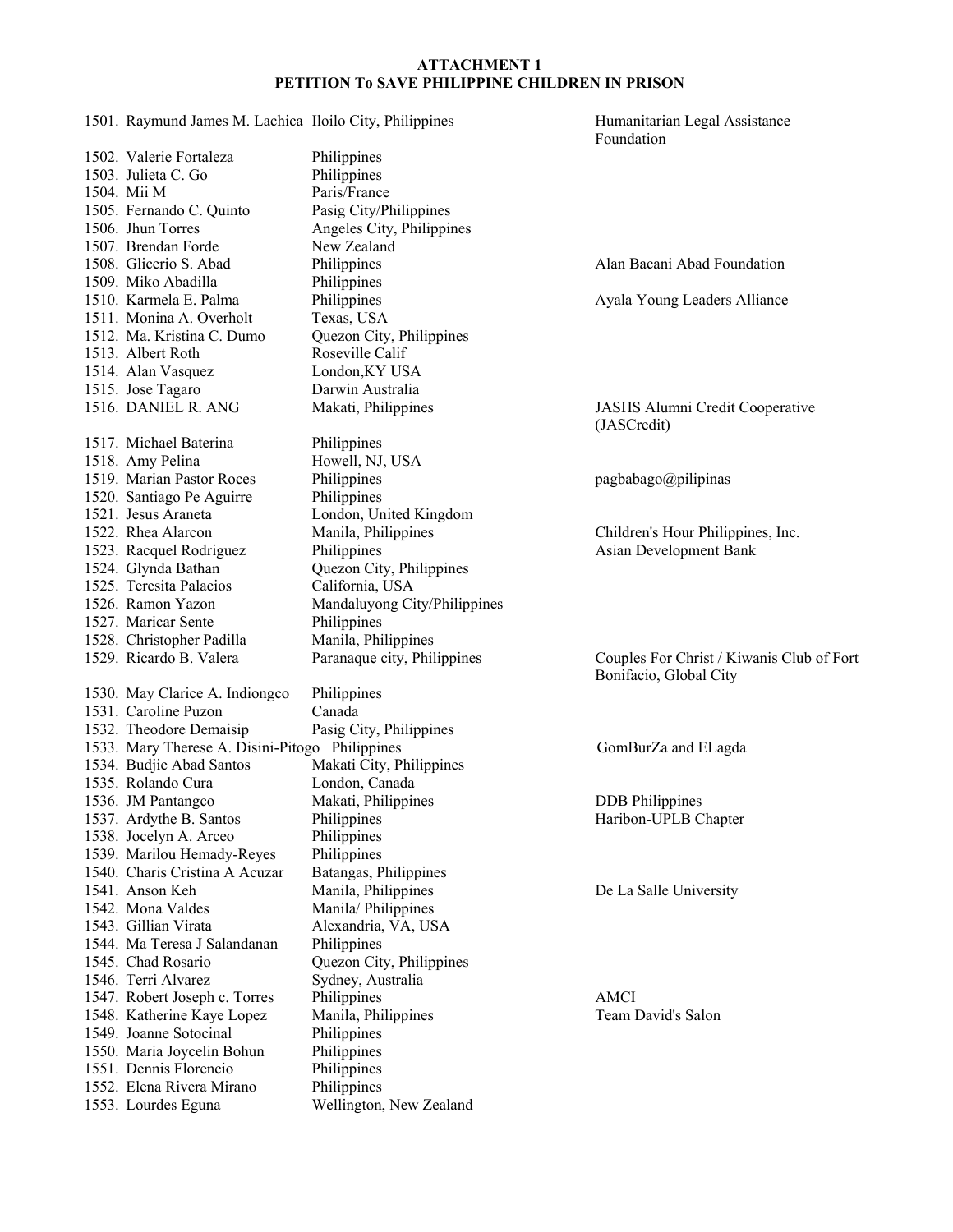| 1554. Cielo D. Sioting                         | Muntinlupa / Philippines     |                                           |
|------------------------------------------------|------------------------------|-------------------------------------------|
| 1555. Mariam Doria                             | New Zealand                  |                                           |
| 1556. Red Cruz                                 | Philippines                  | Rockwell Land Corp                        |
| 1557. Edgar Viterbo                            | Philippines                  | <b>Plan Philippines</b>                   |
| 1558. Evangeline Gubat                         | Makati City                  |                                           |
| 1559. Charisse G Chuidian                      | Philippines                  |                                           |
| 1560. Anna Lissa Ancheta                       | Makati, Philippines          |                                           |
| 1561. Coie C. Velasco                          | Philippines                  |                                           |
|                                                |                              | Couples for Christ (West B2 - Manila)     |
| 1562. Mary James Wilson                        | Philippines                  |                                           |
| 1563. Kristina M. Lim                          | Quezon City, Philippines     |                                           |
| 1564. Vicente T. Mills, Jr                     | Philippines                  |                                           |
| 1565. Jesy Flor Alejo                          | Malabon, Philippines         | The Reviewer Magazine                     |
| 1566. Mindy Grimes-Festge                      | Miami USA                    |                                           |
| 1567. Amelie Bisoc                             | Cebu/Philippines             |                                           |
| 1568. Nani C. Mallari                          | Philippines                  |                                           |
| 1569. Mara T. Bautista                         | Malolos City, Bulacan        | Bulacan Chamber of Commerce and           |
|                                                |                              | Industry                                  |
| 1570. arife Rosacay                            | Laguna, Philippines          |                                           |
| 1571. Edwin B. Pantig                          | Philippines                  |                                           |
| 1572. Mercelita morales                        | Mandaluong/Philippines       |                                           |
| 1573. Jerry Masocol                            | El Segundo/United States     | Alpha Phi Omega                           |
| 1574. Windi Tapawan                            | Philippines                  |                                           |
| 1575. Marina Chinanurakchart                   | Bangkok                      |                                           |
| 1576. Rosalyn Samulde                          | Philippines                  |                                           |
| 1577. Elizabeth Reyel                          | Australia                    |                                           |
| 1578. Rosemarie Sandrino                       | Philippines                  |                                           |
| 1579. Caren Carlos                             | Philippines                  |                                           |
| 1580. Jay Z Azucena                            | Philippines                  | Philrights                                |
| 1581. Denise Vergara                           | Australia                    |                                           |
| 1582. Cech Escaño                              | Philippines                  |                                           |
| 1583. DENNIS ALMENDRAL                         | U.S.A                        | SAN BEDA HIGH SCHOOL '62                  |
| 1584. John Del Gallego                         | Concord, CA, USA             |                                           |
| 1585. Tim Howard                               | Whangarei/New Zealand        | Northland Urban Rural Mission             |
| 1586. Christy Rosales                          | Philippines                  |                                           |
|                                                | Philippines                  |                                           |
| 1587. Sophia Suarez<br>1588. Salvador Revoltar |                              |                                           |
|                                                | Australia                    |                                           |
| 1589. David Jan Chan                           | Quezon City, Philippines     |                                           |
| 1590. Jocelyn F. Domingo                       | Paranaque City, Philippines  |                                           |
| 1591. Joena Abrenica                           | Philippines                  |                                           |
| 1592. Leah Fernandez                           | Zamboanga City, Philippines  | YFC                                       |
| 1593. Annie Racasa                             | Philippines                  |                                           |
| 1594. Nikki Along                              | Cagayan de Oro/ Philippines  |                                           |
| 1595. Evelyn Bohol                             | Philippines                  | Sacred Heart College                      |
| 1596. Lolita Sia Cueva                         | Makati City/Philippines      |                                           |
| 1597. Paul Moreno                              | Hong Kong                    | Jameson Jones International (JJI)         |
| 1598. Reena Ayuyao                             | Muntinlupa City, Philippines |                                           |
| 1599. Conchita Campos                          | New York, NY                 |                                           |
| 1600. Marie Ornedo                             | New York, NY                 |                                           |
| 1601. Gigi Magcamit                            | <b>USA</b>                   |                                           |
| 1602. Cristina de Jesus                        | Muntinlupa City, Philippines |                                           |
| 1603. Karen Austria                            | Australia                    | <b>HPA</b>                                |
| 1604. PEDRO L. TABETA JR.                      | Bangkok, Thailand            | <b>COUPLES FOR CHRIST-THAILAND</b>        |
| 1605. Jerry O. Ciocon, MD                      | Weston, FLorida USA          | Filipino-American Association of Florida, |
|                                                |                              | Inc                                       |
| 1606. amanta C. Legados                        | Quezon City, Philippines     |                                           |
|                                                |                              |                                           |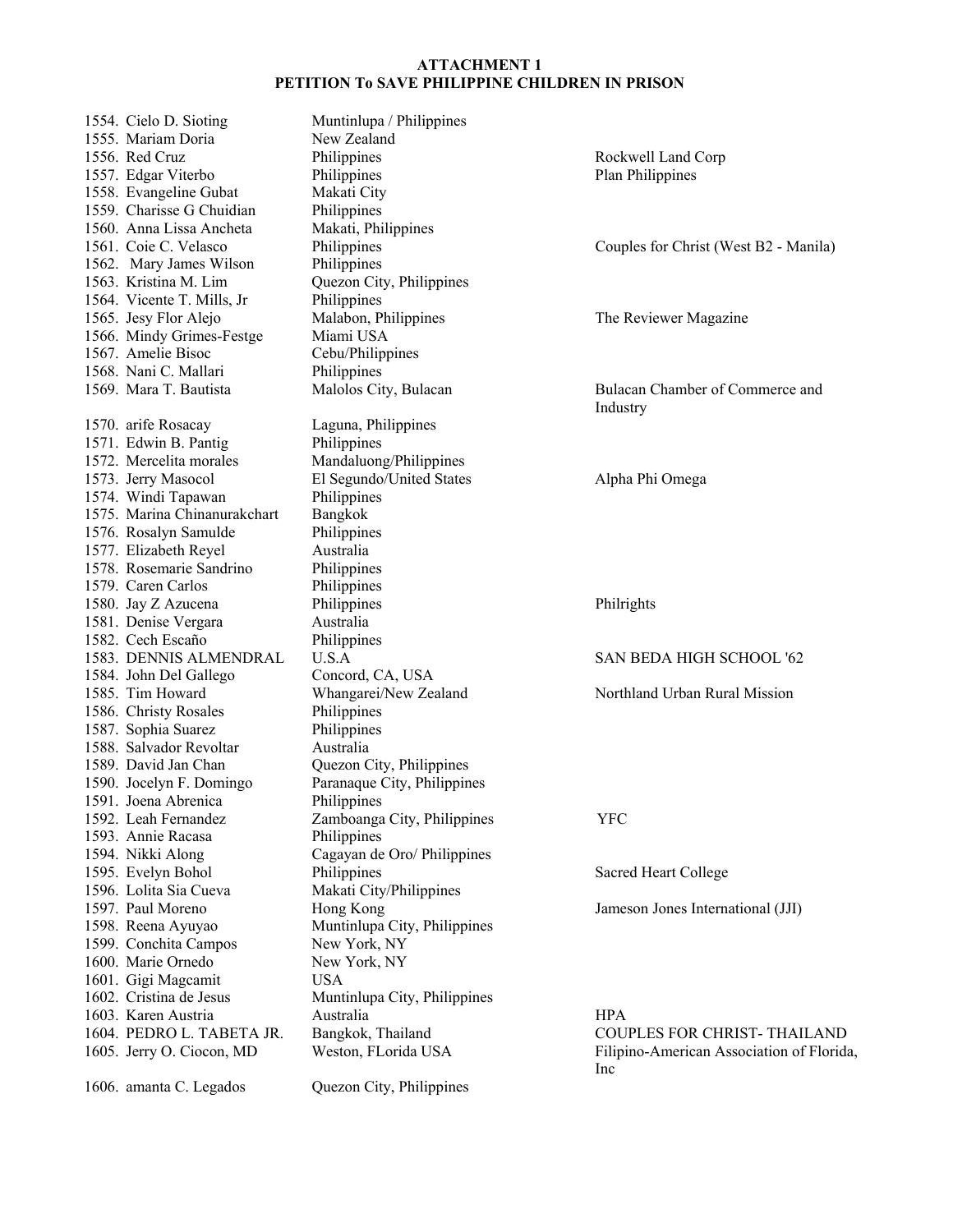| 1607. Shirley K. Chavez                                     | Laguna, Philippines        | Madecor Environmental Management<br>System Inc.          |
|-------------------------------------------------------------|----------------------------|----------------------------------------------------------|
| 1608. Daisy Galindo-Ciocon, PhD Weston, FLorida, USA        |                            | Filipino-American Association of Florida                 |
|                                                             |                            | Inc                                                      |
| 1609. Irene Atienza                                         | Philippines                | Asian Development Bank                                   |
| 1610. Richardson Lim                                        | Australia                  |                                                          |
| 1611. Napoleon Tecson                                       | Rio Vista, CA              |                                                          |
| 1612. Bong Saculles                                         | Philippines                |                                                          |
| 1613. Maria Ozaeta                                          | Frisco, Texas, USA         |                                                          |
| 1614. Darfrente T. Nibungco Jr.                             | Florida, USA               |                                                          |
| 1615. Glorina N. Villanueva                                 | Taytay, Rizal              |                                                          |
| 1616. Ellen Quezon                                          | Quezon city, Philippines   |                                                          |
| 1617. Krystle Kho                                           | Philippines                |                                                          |
| 1618. Nancy de Castro                                       | Makati City, Philippines   | New York Life Insurance                                  |
| 1619. Maria Celeste Marasigan                               | Philippines                |                                                          |
| 1620. Nancy Marie de Castro                                 | Philippines                | Philippine Association of Secretaries                    |
| 1621. Lourdes Reyes                                         | QC, Philippines            |                                                          |
| 1622. Mitz Osorio                                           | Quezon City, Philippines   |                                                          |
|                                                             | Philippines                |                                                          |
| 1623. Marc Fong                                             | Philippines                |                                                          |
| 1624. Carlo Andal                                           |                            |                                                          |
| 1625. Joelle Ruiz                                           | Quezon City, Philippines   |                                                          |
| 1626. Nikki Lirag                                           | Philippines                |                                                          |
| 1627. Carolle Chan-Agbulos                                  | Manila, Philippines        | <b>Conduit Management Services</b>                       |
| 1628. Margarita Zarate                                      | Philippines                | <b>UST</b>                                               |
| 1629. Sherwin O                                             | Quezon City, Philippines   |                                                          |
| 1630. M. Noelle, pddm                                       | Philippines                |                                                          |
| 1631. Rebecca Cancio                                        | Philippines                | PIID                                                     |
| 1632. Gene Lopez                                            | Auckland, New Zealand      |                                                          |
| 1633. Anais Silvestre                                       | Philippines                | UP IE Club                                               |
| 1634. Ina Eusebio                                           | Philippines                |                                                          |
| 1635. Helen Spencer                                         | Helendale, CA USA 92342    |                                                          |
| 1636. Renato Nazareno Javier, LSW                           | Hatboro, PA, USA           |                                                          |
| 1637. Mila Igat                                             | Philippines                |                                                          |
| 1638. Cesar M. Ventura                                      | Quezon City                | c/o Asian Development Bank                               |
| 1639. Jo Suarez                                             | Philippines                | Hands On Manila                                          |
| 1640. Gilbert S. Ramos                                      | Philippines                |                                                          |
| 1641. Atty. Perfecto Caparas                                | Philippines                | Coalition to Stop Child Detention                        |
|                                                             |                            | Through Restorative Justice                              |
| 1642. Rocel B. Alba                                         | Philippines                | Asian Development Bank                                   |
| 1643. Simon Villalon                                        | Makati, Philippines        | Creative Carnival Publications Inc.                      |
| 1644. Pamela Ong                                            | Australia                  |                                                          |
| 1645. Ting Yupangco                                         | Manila, Philippines        |                                                          |
| 1646. Yvette Ty                                             | Manila, Philippines        |                                                          |
| 1647. Jessica Reyes-Ting                                    | Metro Manila, Philippines  | Full Gospel Businessmen's Fellowship-<br>Ortigas Chapter |
| 1648. Laila Q. Deles                                        | Philippines                |                                                          |
| 1649. Sherwin Lucas                                         | Philippines                |                                                          |
| 1650. Saraiel Sanghaya Carbonell                            | Quezon City, Philippines   |                                                          |
| 1651. Glenda Suarez                                         | Quezon City/Philippines    |                                                          |
| 1652. Marydel S. Santiago                                   | Marikina City, Philippines | Hands On Manila                                          |
| 1653. Kristine Sy                                           | Philippines                |                                                          |
| 1654. Bernise Cheng                                         | Canada                     |                                                          |
| 1655. Leo Angelo C. Salinel                                 | Marikina, Philippines      | Sigma Rho Fraternity                                     |
| 1656. Rochelle Genevieve Col-longMarikina City, Philippines |                            |                                                          |
| 1657. Genesis L. Mallanao                                   | Philippines                |                                                          |
| 1658. Reginne Tang                                          | Philippines                |                                                          |
|                                                             |                            |                                                          |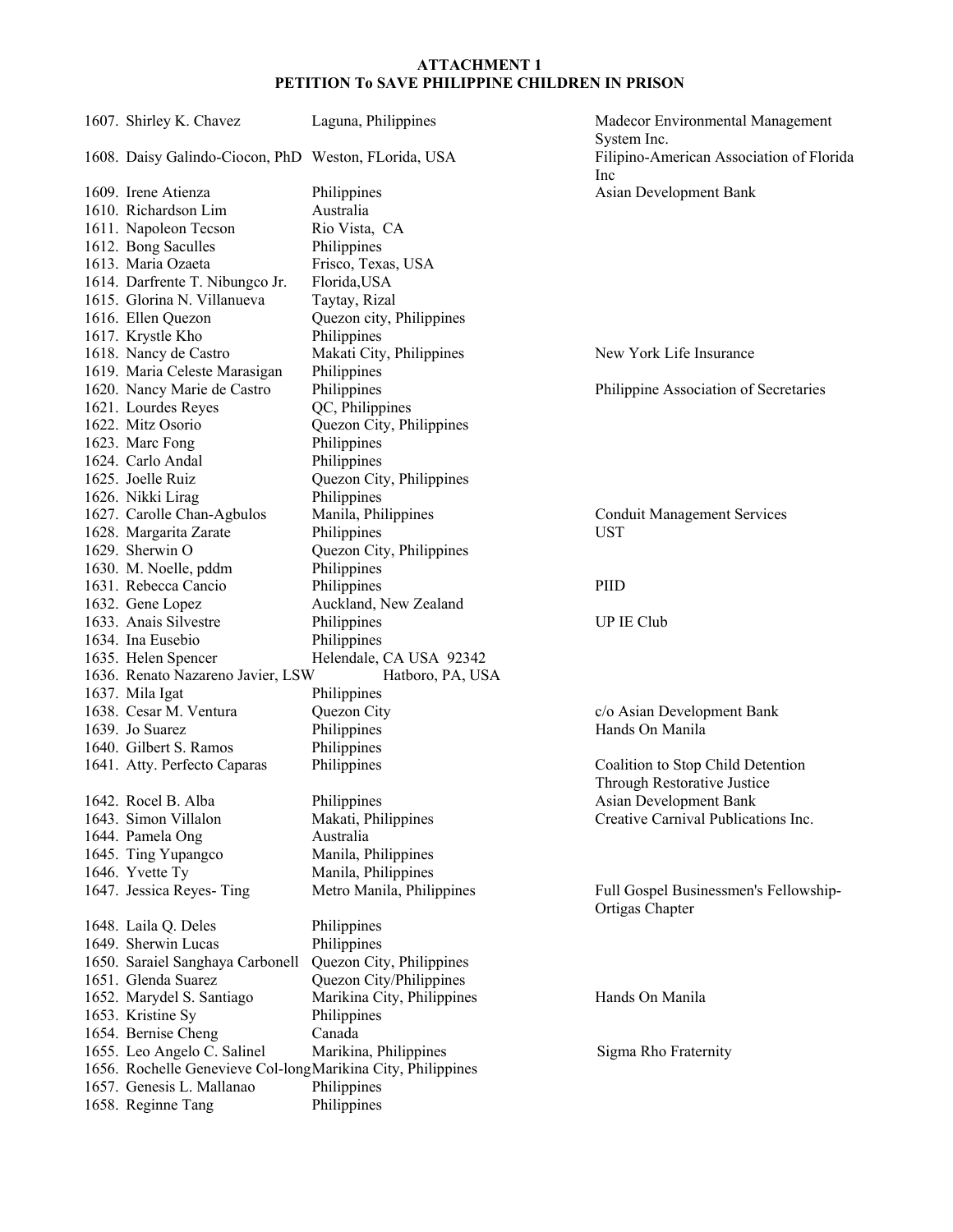| 1659. June I. Jancinal          | Manila/Philippines         |                                          |
|---------------------------------|----------------------------|------------------------------------------|
| 1660. James S. Mangulad         | Philippines                |                                          |
| 1661. Abby Salacata             | Philippines                |                                          |
| 1662. Hindy Tantoco             | Makati, Philippines        |                                          |
| 1663. Gippy Tantoco             | Makati, Philippines.       |                                          |
| 1664. Maria Carla D. Coliat     | Philippines                |                                          |
| 1665. Felou Cubacub             | Pampanga, Philippines      |                                          |
| 1666. Sandra Sulit              | San Juan, Philippines      |                                          |
| 1667. Rachelle Santos           | Philippines                |                                          |
| 1668. Nina Somera               | Philippines                | <b>Foundation for Media Alternatives</b> |
| 1669. Leo Blanco                | Philippines                |                                          |
| 1670. Teresa Pison              | Pasig, Philippines         | <b>Citrus Productions</b>                |
| 1671. Dennis E. Concepcion      | Metro Manila, Philippines  |                                          |
| 1672. Maria C. Bautista         | San Diego, CA, USA         |                                          |
| 1673. Josephine S. Junio        | Philippines                |                                          |
| 1674. Len Dinglasan             | Manila, Philippines        |                                          |
| 1675. Jerome Octaviano          | Makati, Philippines        |                                          |
| 1676. Julie Mendoza             | Fort wayne, IN, USA        |                                          |
| 1677. Marian Erika Duque        | Marikina/Philippines       |                                          |
| 1678. Samantha Tan              | Philippines                |                                          |
| 1679. Ann Lorraine P. Famatigan | Paranaque City/Philippines | Youth for Christ                         |
| 1680. Maria Luisa G. Ventura    | Philippines                |                                          |
| 1681. Jon Lantin                | Manila, Philippines        |                                          |
| 1682. Bambie Carlos             | Philippines                |                                          |
| 1683. Bettina Melchor           | Philippines                |                                          |
| 1684. Carlo Antonio Cruz        | Philippines                |                                          |
| 1685. Patricia Bionat           | Philippines                |                                          |
| 1686. Vanessa V. Manuel         | Pasay City, Philippines    |                                          |
| 1687. Gerard Montino            | Philippines                |                                          |
| 1688. Annie Zabala              | Pasig City, Philippines    | Ondeo Services Phils., Inc.              |
| 1689. Rosario G. Sabido         | <b>USA</b>                 |                                          |
| 1690. NIMPHA AQUINO             | Manila, Philippines        |                                          |
| 1691. Mei Guanzon               | Philippines                |                                          |
| 1692. Karen Joyce Caballes      | Cebu City, Philippines     | Sukyo Mahhikari                          |
| 1693. Bangge Lopez              | Quezon City, Philippines   | National Confederation of Cooperatives   |
| 1694. Bing Magsila              | Manila/Philippines         |                                          |
| 1695. Charmaine Alcantara       | Philippines                |                                          |
| 1696. Ricky Chavez              | Makati, Philippines        |                                          |
| 1697. Roberto Pascual           | Singapore                  |                                          |
| 1698. Ana Katrina Villareal     | Philippines                |                                          |
| 1699. Chiko Lara                | Philippines                |                                          |
| 1700. Melanie Mae C. Torres     | Makati, Philippines        |                                          |
| 1701. Aileen Diaz               | Makati Philippines         |                                          |
| 1702. Dan Lapid                 | Quezon City, Philippines   |                                          |
| 1703. Vilma R. Gorospe          | Manila, Philippines        |                                          |
| 1704. Ramon Tanwangco           | Las Pinas/Philippines      |                                          |
| 1705. Cornelia Dagdag           | Manila, Philippines        |                                          |
| 1706. Jimmy Tan                 | Philippines                |                                          |
| 1707. Maddy Bandera             | Philippines                |                                          |
| 1708. Edna A. de Castro         | Pasig City, Philippines    |                                          |
| 1709. Meg Ramoso                | Philippines                |                                          |
| 1710. Marco G. Eduque           | Manila, Philippines        |                                          |
| 1711. Rayna Vihuela Reyes       | Makati City, Philippines   |                                          |
| 1712. Gary Reyes                | Makati, Philippines        |                                          |
| 1713. Nisa Ablan                | Philippines                |                                          |
| 1714. Sharmila Parmanand        | Manila City, Philippines   |                                          |
|                                 |                            |                                          |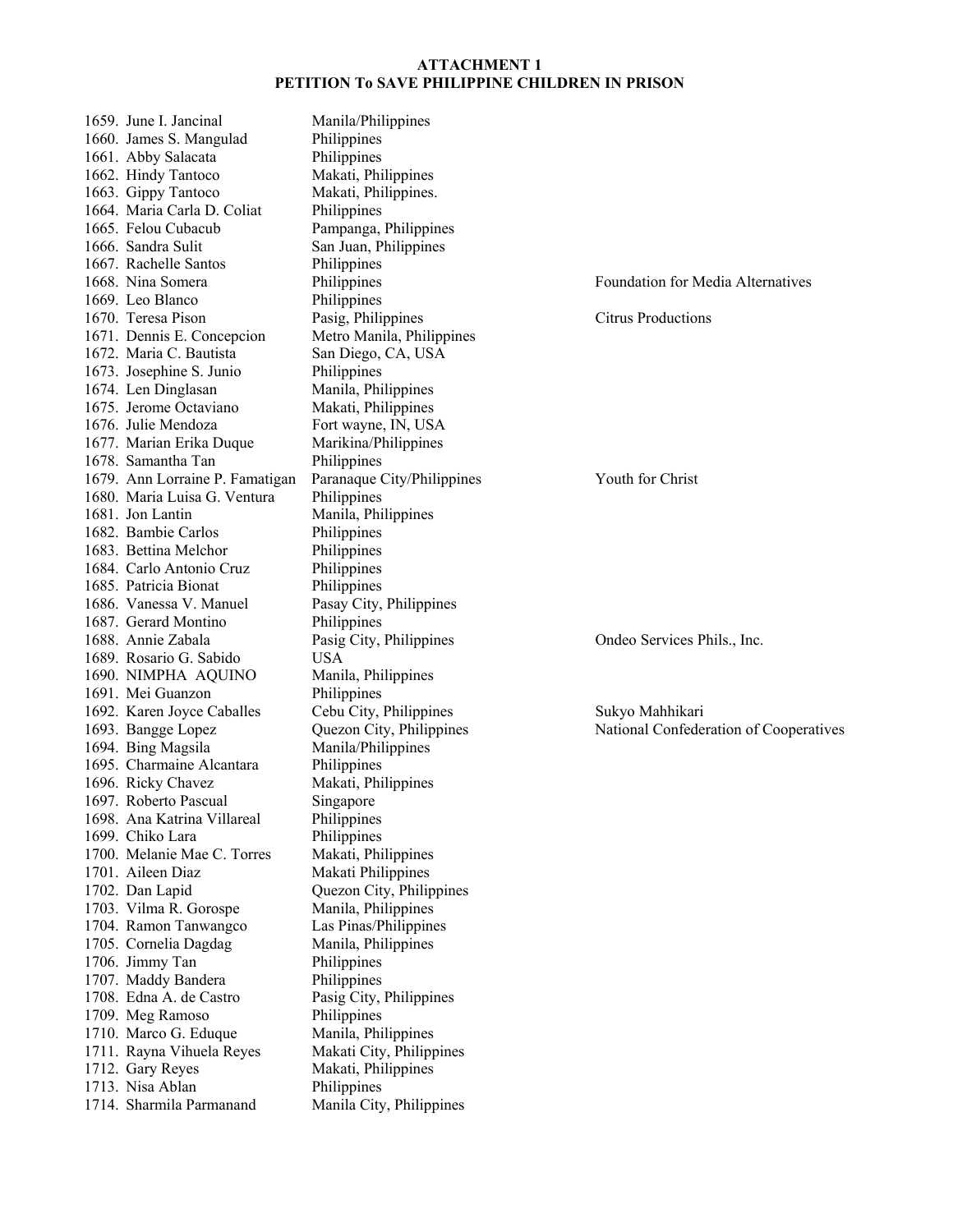| 1715. Francia Avila                         | Quezon City, Philippines       |                                     |
|---------------------------------------------|--------------------------------|-------------------------------------|
| 1716. Mark Joseph F. Parrenas               | Quezon City, Philippines       |                                     |
| 1717. Venice H. Segarra                     | Philippines                    |                                     |
| 1718. Carlo Manotok                         | Philippines                    |                                     |
| 1719. Tony Barretto                         | Quezon City, Philippines       |                                     |
| 1720. Rowena Cacas                          | Cebu City, Philippines         |                                     |
| 1721. Benjamin C. Salvosa III               | Quezon City, Philippines       | Ateneo de Manila University         |
| 1722. Carlos Verga                          | Argentina                      | Misioneros Claretianos              |
| 1723. Norlyn Arnad                          | Quezon City, Philippines       |                                     |
| 1724. Charisse Borromeo                     | Quezon City, Philippines       |                                     |
| 1725. Barbs Lim                             | Manila, Philippines            |                                     |
| 1726. Vanessa Liwanag                       |                                |                                     |
|                                             | Manila, Philippines            | World Vision Development Foundation |
| 1727. Cathy S. Babao Guballa                | Philippines                    | Migi's Corner Foundation, Inc.      |
| 1728. JOCELYN TANTOCO                       | Makati City, Philippines       |                                     |
| 1729. Debbie Uy                             | Philippines                    |                                     |
| 1730. Paige Garcia                          | Pasig City, Philippines        |                                     |
| 1731. Tenylle King                          | Quezon City, Philippines       |                                     |
| 1732. Patricia Sanchez-Cansino              | Vallejo, California            |                                     |
| 1733. Leo N. Niro                           | Philippines                    |                                     |
| 1734. Phebe Meisenheimer                    | Kaiserslautern, Germany        | Philippine Maharlika F. T. K. e. V. |
| 1735. John Clenor Sadiwa                    | Philippines                    |                                     |
| 1736. Carol chua                            | Makati, Philippines            |                                     |
| 1737. Jade Bacamante                        | Vienna, Austria                |                                     |
| 1738. Krystle Lee                           | Philippines                    |                                     |
| 1739. L. Lao                                | Austria                        |                                     |
| 1740. Jhoana Mutiangpili                    | Philippines                    |                                     |
| 1741. Nora Ramos                            | Vienna, Austria                |                                     |
| 1742. Pamela M. Urminita                    | Pasig City, Philippines        |                                     |
| 1743. Emelina G. Regis                      | Philippines                    | <b>INECAR</b>                       |
| 1744. Rey F. Bargas                         | Philippines                    |                                     |
| 1745. Michael Paul Bolante                  | Glendale, Arizona, USA         |                                     |
| 1746. Anna Gonzales                         | Philippines                    | <b>ISS</b>                          |
|                                             |                                |                                     |
| 1747. Hector P. Guballa                     | Quezon City, Philippines       |                                     |
| 1748. Maria Carmela M. Guinhawa Quezon CIty |                                |                                     |
| 1749. Nancy Olea                            | Vienna, Austria                |                                     |
| 1750. Angela Aquinde                        | Antipolo City, Philippines     |                                     |
| 1751. Geff Oberio                           | Makati City, Philippines       |                                     |
| 1752. Anastacia M. Waitzbauer               | Vienna, Austria                | <b>IAEA</b>                         |
| 1753. Gerrard "eBoy" Paez                   | Makati, Philippines            |                                     |
| 1754. Maria Victoria B. Martinez            | Paranaque City, Philippines    |                                     |
| 1755. Beatriz Quiambao                      | Quezon City/Philippines        |                                     |
| 1756. Ritz Sanchez                          | Austria                        |                                     |
| 1757. Rafael Carrasco Barrena               | Jerez de los Caballeros/España | Discípulo                           |
| 1758. Sr. Tarcila Abano, RGS                | France                         | Good Shepherd.org                   |
| 1759. David C. Migallos                     | Makati city, Philippines       |                                     |
| 1760. Steve Andrew Ladan                    | Philippines                    | <b>CERSA</b>                        |
| 1761. Ma. Cristina C. Sarmiento             | Vienna, Austria                |                                     |
| 1762. Sheila Alinsangan                     | Cainta, Philippines            |                                     |
| 1763. Zenaida Aquino                        | Austria                        |                                     |
| 1764. Millie Ann Agregado                   | Corte Madera, California USA   |                                     |
| 1765. Edith Biag                            | Manila, Philippines            |                                     |
| 1766. Ma. Teresita O. De Guzman             | Makati City, Philippines,      |                                     |
| 1767. Gerald Hope Pedrera, cmf              | Philippines                    | <b>Claretian Missionaries</b>       |
| 1768. Fides Reyes                           | Philippines                    |                                     |
| 1769. BARBARA Q. BIGAY                      | Makati, Philippines            |                                     |
|                                             |                                |                                     |
| 1770. Allan Perez                           | Quezon City, Philippines       |                                     |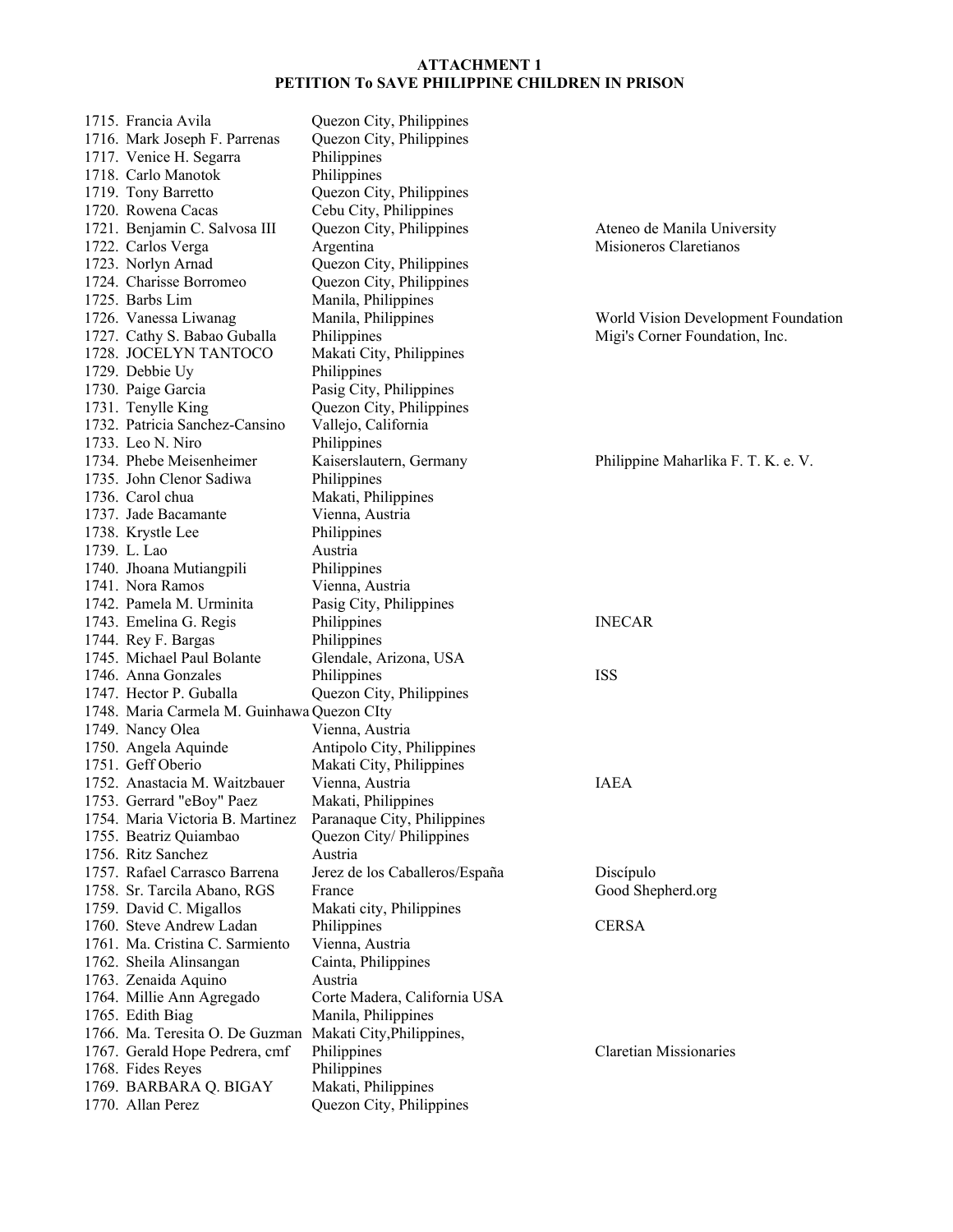1771. Reynaldo P. Garcia Pasig City/Philippines Rotary Club of Pasay West 1772. Rosalie J. Crisanto Philippines e-mandirigma (e-lagda e-group) 1773. Mark Allives Vienna, Austria 1774. Rosalinda OLEA Austria 1775. Janina Florendo Manila,Philippines 1776. RAYDA C. AUDENCIAL Makati City/Philippines 1777. Chiara Camillo Xi'an P.R.China 1778. Pao Songco Pasig, Philippines 1779. Cocoy R. Sarte Makati, Philippines 1780. Jim Chavez Vienna, Austria 1781. Irene Bollozos Vienna, Austria 1782. E. NIESNER Vienna, Austria (Europe) 1783. Ginell N. Montemayor Philippines 1784. J. C. Noriega Pasig/Philippines 1785. Abby Bacani Philippines 1786. POCHOLO GONZALES PHILIPPINES VOICE OF THE YOUTH NETWORK 1787. Nilda Ortega Vienna/Austria IAEA 1788. Elizabeth Cruz Vienna/Austria 1789. Alessandra Mucerino Milan/Italy 1790. Eileen Lim Thailand 1791. Clarissa Martin Philippines 1792. Anna Marie L. Igama Philippines 1793. Katherine Annwen D. de Guzman Metro Manila/Philippines 1794. Edith Batalla **Philippines** Philippines Albay Tourism Council 1795. Francine Go Philippines 1796. Percival Eescrupolo Philippines 1797. Betsy Balisi Vienna, Austria 1798. Maite Aseginolaza Basque Country 1799. Jennifer Umali Philippines 1800. Jose Palala Quezon City, Philippines 1801. J Pangilinan Manila/Philippines 1802. Emil Enrique Tamayo Philippines 1803. Dario B. Tibay Manila, Philippines Hinge Inquirer Publications 1804. Deanna Clarin Las Vegas Nevada 1805. Ruby John Austria 1806. Ariel Arias Makati, Philippines 1807. Mauro Castro USA 1808. Frances Alcaraz Quezon City, Philippines Ang Ilustrador ng Kabataan 1809. Annie Fuentes Makati City/Philippines 1810. Donna Sales Manila 1811. Sibyl Jade Pena, M.D. Germany 1812. Pamela M. Centeno Philippines **Ang Lingkod ng Panginoon** 1813. Ma. Juana L.Dimayuga Philippines 1814. Christine Velayo Makati City, Philippines 1815. Tara Gayle Yao Sy Valenzuela City, Philippines 1816. Deborah Navarro Philippines 1817. Donal mac Donald Dublin Ireland 1818. Mia Mangahas Philippines 1819. Vivien Ivy Tan Makati City, Philippines 1820. Ma. Delia Maderazo Philippines 1821. Therese Borra Manila/Philippines 1822. Christine Maza Philippines 1823. Anna de Guzman Pasig City/Philippines 1824. Linda Jimenez Day Hong Kong 1825. Annielynn Bernice Chua Cebu City, Philippines De La Salle University - Manila 2004 1826. Virgilio Pocholo de la Cruz Manila, Philippines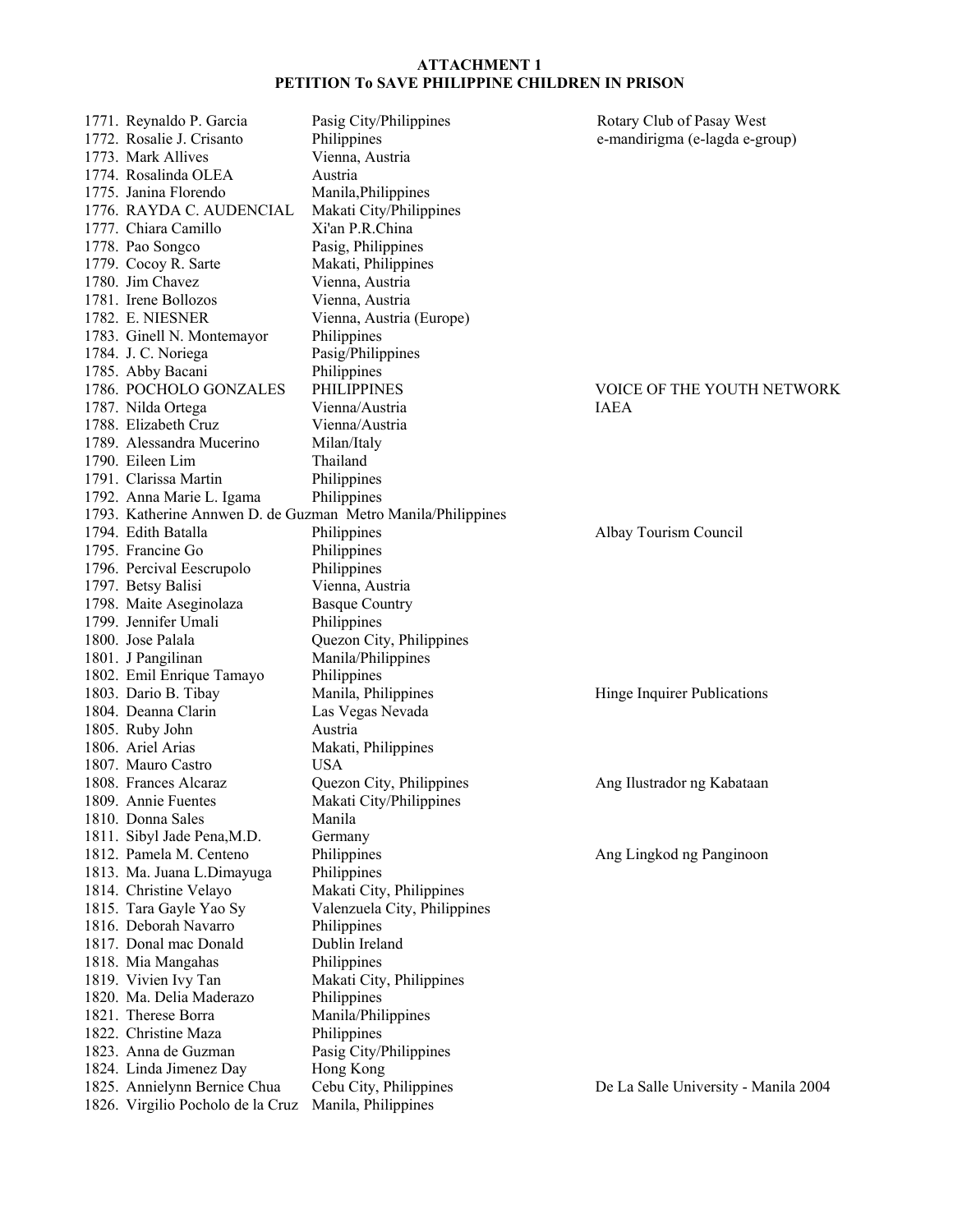| 1827. Kristine San Diego                                    | Manila, Philippines         |                                                                |
|-------------------------------------------------------------|-----------------------------|----------------------------------------------------------------|
| 1828. JM Relosa                                             | Philippines                 |                                                                |
| 1829. Joy Reyes                                             | Quezon City, Philippines    |                                                                |
| 1830. Amina Tamano                                          | Philippines                 | <b>Advertising Agency</b>                                      |
| 1831. Maria Theresa D. Ujano-                               | <b>Batangan Philippines</b> | Department of Psychology, Univ. of the<br>Philippines          |
| 1832. Rebecca Soriano                                       | Staten Island, NY           |                                                                |
| 1833. Cristalle Henares                                     | Philippines                 | Youth of San Antonio                                           |
| 1834. Giorgio Rigoni                                        | Italy                       |                                                                |
| 1835. Roselle Miranda                                       | Philippines                 |                                                                |
| 1836. Leonardo M. Jose                                      | Manila, Philippines         |                                                                |
| 1837. Caloy Diaz                                            | Cainta Philippines          |                                                                |
| 1838. Jose Agoncillo                                        | Philippines                 | Rotary international District 3810                             |
| 1839. Michael Wage                                          | Quezon City, Philippines    |                                                                |
| 1840. Bryce Zialcita                                        | Philippines                 |                                                                |
| 1841. Samantha Uy                                           | Davao City, Philippines     |                                                                |
| 1842. Michael Pascual                                       | Manila, Philippines         |                                                                |
| 1843. Carmie Locsin                                         | Manila, Philippines         |                                                                |
| 1844. Aisa Locsin                                           | Manila, Philippines         |                                                                |
| 1845. Emmar Benjoe Panahon                                  | Lipa City, Philippines      | Jesuit Volunteers of the Philippines                           |
| 1846. Sonia Zerrudo                                         | Berlin, Germany             |                                                                |
| 1847. Drexel Camacho                                        | Imus, Cavite, Philippines   |                                                                |
| 1848. Russell A                                             | Philippines                 |                                                                |
| 1849. Lyn Stephanie Woo                                     | Philippines                 |                                                                |
| 1850. Emely Tuason                                          | Philippines                 |                                                                |
| 1851. Evelyn Araneta                                        | Philippines                 |                                                                |
| 1852. Leonard Dizon Umali                                   | Philippines                 | Jesuit Volunteers Philippines Foundation,<br>Inc.              |
| 1853. Cecil Gonzalez                                        | Manila, Philippines         |                                                                |
| 1854. Mary Rose A. Sajo                                     | Makati City, Philippines    |                                                                |
| 1855. Eleanor V. Jacoba                                     | Paranaque City, Philippines |                                                                |
| 1856. Imelda Santiago                                       | Philippines                 | MCHS '68                                                       |
| 1857. Susie Tsoi                                            | Philippines                 |                                                                |
| 1858. Olivia Limson Ventura                                 | Philippines                 |                                                                |
| 1859. Aira Enrique                                          | Philippines                 |                                                                |
| 1860. Ma. Jonna Bernadette Baldres Philippines              |                             |                                                                |
| 1861. Jason Endaya                                          | Philippines                 | Jesuit Volunteers Philippines; Pathways to<br>Higher Education |
| 1862. Adie Isidro                                           | Philippines                 |                                                                |
| 1863. Maria Andrea Balce                                    | Philippines                 |                                                                |
| 1864. Cora Myers                                            | New York, U.S.A.            |                                                                |
| 1865. Fonsella Choa                                         | Philippines                 |                                                                |
| 1866. Ela Gutierrez                                         | Quezon City.Philippines.    |                                                                |
| 1867. Jjosue Robertson Reyes                                | Bacoor/ Cavite, Philippines | Interact club                                                  |
| 1868. Luis Cheng                                            | Philippines                 |                                                                |
| 1869. Jewellyn Dizon                                        | Makati, Philippines         |                                                                |
| 1870. Mabel David                                           | Quezon City, Philippines    |                                                                |
| 1871. Eraile Digi M. Pilla                                  | Philippines                 |                                                                |
| 1872. Miguel Aurelius C. Domingo Caloocan City, Philippines |                             |                                                                |
| 1873. Melissa Tagum                                         | Philippines                 |                                                                |
| 1874. Erika Ileto Catral                                    | Philippines                 |                                                                |
| 1875. Maricor Baytion                                       | Quezon City, Philippines    |                                                                |
| 1876. Gerardo L. Eloriaga III                               | Philippines                 |                                                                |
| 1877. Joni Orda                                             | Toronto, Canada             |                                                                |
| 1878. Kate Williams                                         | England                     | <b>BA Action for Street Children</b>                           |
| 1879. Bel Pampliega                                         | Manila, Philippines         |                                                                |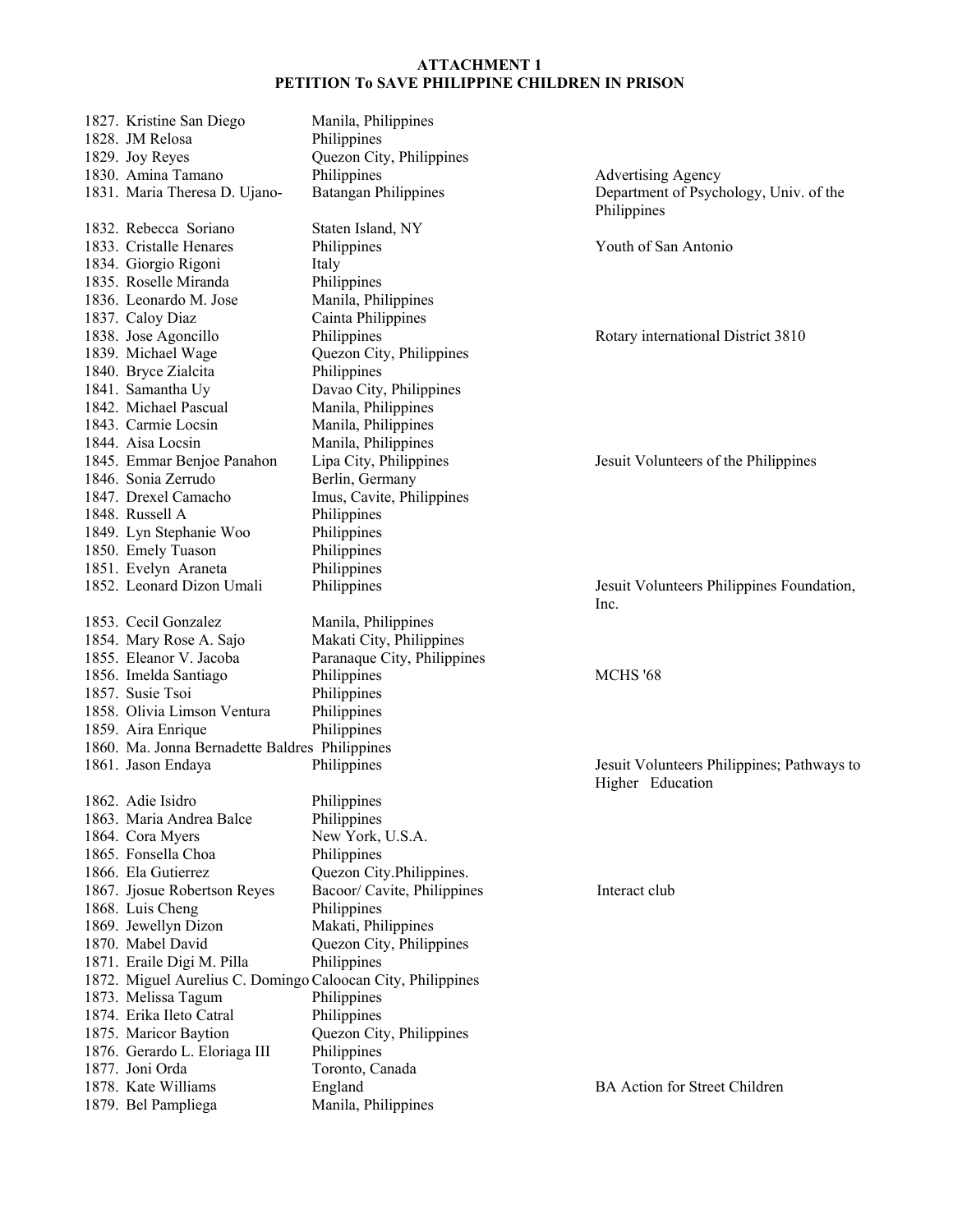| 1880. Gemma Lomibao                                     | Philippines                   |                                        |
|---------------------------------------------------------|-------------------------------|----------------------------------------|
| 1881. Jewella Jamnia V. Vinson                          | Laguna, Philippines           |                                        |
| 1882. Francesca Bahena                                  | Philippines                   |                                        |
| 1883. Joseph Emmanuel De Jesus Uy Zamboanga City        |                               | RockEd Philippines                     |
| 1884. Liza Canlas                                       | Japan                         |                                        |
| 1885. Mara Carmela Alonzo                               | Antipolo/Philippines          |                                        |
| 1886. Romel John L. Marañon                             | Philippines                   |                                        |
| 1887. Jennifer Sotto                                    | Philippines                   |                                        |
| 1888. Grace Santos                                      | Makati City, Philippines      | Ayala Foundation                       |
| 1889. Mary Lordnes T. Caceres                           | Philippines                   |                                        |
| 1890. Esterlita R. Bonus                                | Arlington, VA 22201, USA      | PCC High 63                            |
| 1891. Dexter Quismorio                                  | <b>United States</b>          |                                        |
| 1892. Veronica L Tallo                                  | Philippines                   |                                        |
| 1893. Edwin Tan                                         | Sta. Cruz, Laguna PHILIPPINES | Masonry                                |
| 1894. Myradel Reyes                                     | Manila, Philippines           |                                        |
| 1895. Jill Arwen Posadas                                | Quezon City, Philippines      |                                        |
| 1896. SONIA ANABELLE LIM                                | <b>USA</b>                    |                                        |
| 1897. Bernadine R. Nacua                                | Quezon City, Philippines      |                                        |
| 1898. Justin Robles                                     | Quezon city, Philippines      |                                        |
| 1899. Carmelita Mangilit                                | <b>USA</b>                    |                                        |
| 1900. Mikki Montenegro                                  | Philippines                   |                                        |
| 1901. Shawn Yao                                         | Manila, Philippines           |                                        |
| 1902. Jocelyn C. Prachayasatierkul North MIami, Florida |                               | <b>NANAY</b>                           |
| 1903. Jebereanu Marius                                  | Romania                       |                                        |
| 1904. Carmen Jones                                      | Washington, D.C., USA         |                                        |
| 1905. Nini Barachina                                    | Encino, CA, USA               |                                        |
| 1906. Ma. Aileen Arcega                                 | Philippines                   |                                        |
| 1907. Joanne Tanedo                                     | Pasig, Philippines            |                                        |
| 1908. Aleli B. Marcelino                                | Manila, Philippines           | <b>SARILAYA</b>                        |
| 1909. Sang-youn Lee                                     | Makati/philippines            | ads(ateneo debate society)             |
| 1910. Fr. John La Raw                                   | Myanmar                       | a catholic priest                      |
| 1911. Aiza Hung                                         | Philippines                   |                                        |
| 1912. Jeffrey G. Chan                                   | Marikina City, Philippines    |                                        |
| 1913. Daniel Batto                                      | Washington DC (Metro), USA    | TNP House of the Lord Catholic Servant |
|                                                         |                               | Community                              |
| 1914. Trissa Laurice S. Tismal                          | Philippines                   | SASSI                                  |
| 1915. Alexander Smon                                    | Philippines                   |                                        |
| 1916. Carmencita B. Clay                                | Springfield, VA, U.S.A.       |                                        |
| 1917. Claire Keyser                                     | Aurora, IL USA                |                                        |
| 1918. Sherry Mae S. Tismal                              | Philippines                   | University of the Philippines-Diliman  |
| 1919. Irene J. Wei                                      | Monroe Township NJ USA        |                                        |
| 1920. Otilia Nadora                                     | U.S.A.                        |                                        |
| 1921. Peggy Weisberg                                    | <b>USA</b>                    |                                        |
| 1922. Veronica Lavarro                                  | Jersey City, NJ, USA          |                                        |
| 1923. Jacqueline Austine U. Uy                          | Quezon City/Philippines       | St. Luke's College of Medicine         |
| 1924. Rodel Ragasa                                      | Long Island City, New York    |                                        |
| 1925. Angelica Chua Uy                                  | Manila/Philippines            |                                        |
| 1926. Michelle R. Maala                                 | Baghdad, Iraq                 |                                        |
| 1927. Courtney Patterson                                | NY/USA                        | CGPGroup.com                           |
| 1928. Joy Salamat                                       |                               |                                        |
| 1929. Corazon Montilla                                  | Baghdad, Iraq                 |                                        |
|                                                         | Canada                        |                                        |
| 1930. Rebecca Arcega                                    | Philippines                   |                                        |
| 1931. AMYFIL SUNGA                                      | New York, USA                 | United Nations Population Fund         |
| 1932. Evert Gandarosa                                   | Quezon City/Philippines       |                                        |
| 1933. Joel F. Dayrit                                    | Pasig, Philippines            |                                        |
| 1934. Pete Villa                                        | Los Angeles, CA / U.S.A.      |                                        |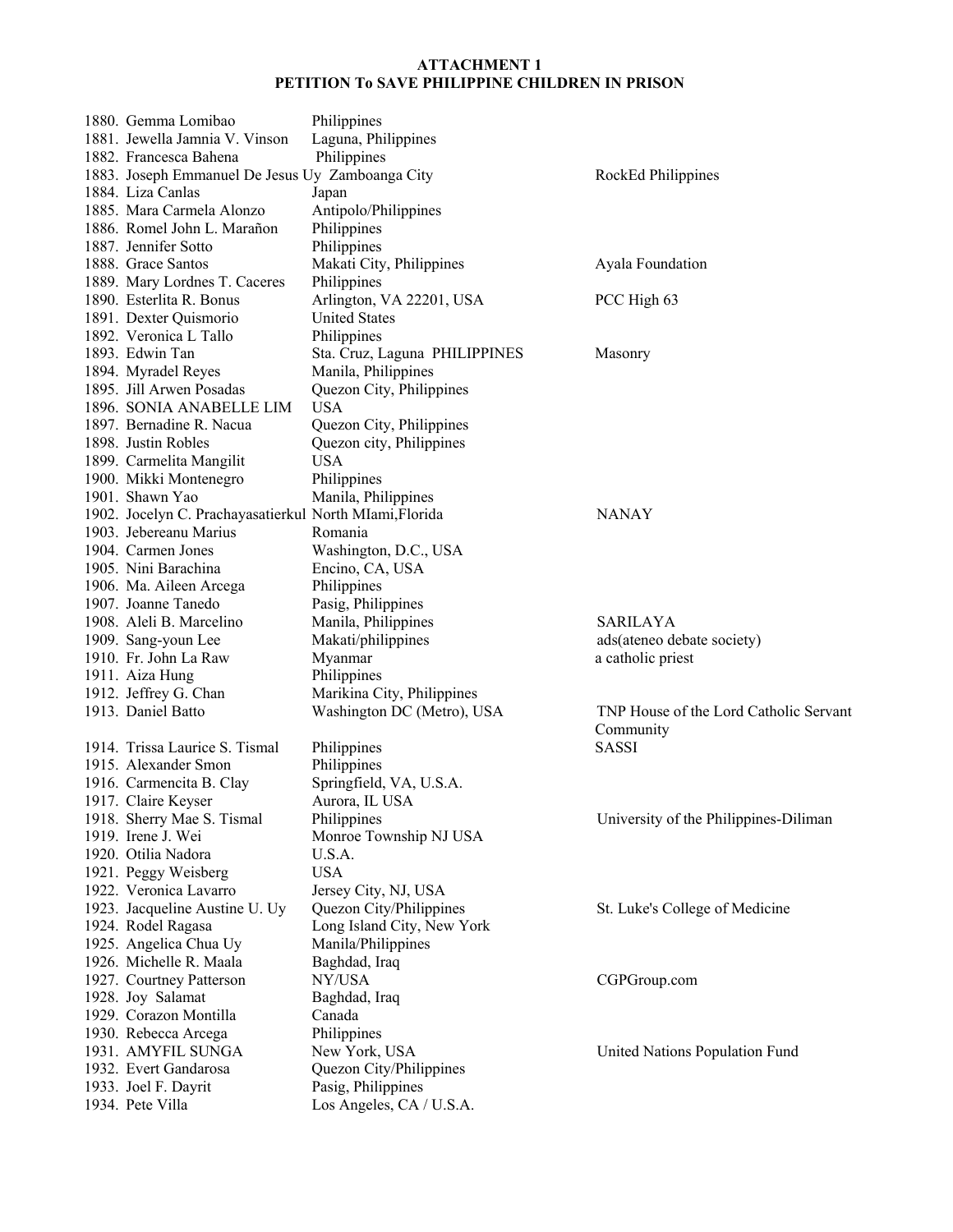| 1935. Oscar m. Holgado                                   | Richland, WA, USA              |                                 |
|----------------------------------------------------------|--------------------------------|---------------------------------|
| 1936. Jamie Ravelo                                       | Miami, FL USA                  |                                 |
| 1937. Aggie Flavier                                      | Manila, Philippines            |                                 |
| 1938. Linnet Aguirre                                     | Paranaque, Philippines         |                                 |
| 1939. AnnaLisa Viray                                     | Geneva, Switzerland UNOPS      |                                 |
| 1940. Broderick Arcilla                                  | Quezon City, MM, Philippines   | Ateneo de Manila University     |
| 1941. Jennifer R. Lai                                    | New York, USA                  |                                 |
| 1942. R. de Jesus                                        | Chicago, IL/USA                |                                 |
| 1943. Cristina Castillo                                  | Makati City/Philippines        |                                 |
| 1944. Andrea Co                                          | Quezon City/ Philippines       |                                 |
| 1945. Golden Adkins                                      | Nashville, TN, USA             |                                 |
| 1946. Jorge Molina                                       | Miami, FL USA                  | <b>MOLINA Advertising Group</b> |
| 1947. Guillermo Buntag                                   | Cebu/Philippines               |                                 |
| 1948. Michelle Sia                                       | Philippines                    |                                 |
| 1949. Rico Edillor                                       | San Diego CA USA               |                                 |
| 1950. Mary Anne Carina L. Villalon Philippines           |                                | <b>Assumption College</b>       |
| 1951. G.V. Abejuela                                      | Philippines                    |                                 |
| 1952. Brent Weedman                                      | Gallatin, TN 37066 USA         |                                 |
| 1953. Nonita A. Cerillo                                  | Canada                         |                                 |
| 1954. Jeanne Adler                                       | Miami, Fl, USA                 |                                 |
| 1955. Lolita Munsayac                                    | U.S.A.                         |                                 |
| 1956. LOURDES BENDIJO                                    | LOS ANGELES, CALIFORNIA        |                                 |
| 1957. Eriberto Christian A. Trinidad Manila, Philippines |                                |                                 |
| 1958. Shirlee Conwell                                    | Dixon, IL                      |                                 |
| 1959. Francine A. Pagsibigan                             | Falls Church, USA              | WB Group                        |
| 1960. Mary Joyce Gonzalvo                                | Vancouver, Canada              |                                 |
| 1961. Beth Martinez                                      | Diamond Bar, California USA    |                                 |
| 1962. Oman Santos                                        | Philippines                    |                                 |
| 1963. Osric Chua                                         | <b>United States</b>           |                                 |
| 1964. ROBERTO RICAFORT                                   | USA                            |                                 |
| 1965. Abraham Walker                                     | Glendale/USA                   |                                 |
| 1966. Catherine Anne Chua                                | Philippines                    |                                 |
| 1967. Rachael Littaua                                    | Los Angeles, California USA    |                                 |
| 1968. Susan Fleming                                      | Los Angeles, CA.               |                                 |
| 1969. Michael Murphy                                     | Bronx, New York, United States |                                 |
| 1970. JAMES TELAN                                        | MONTEREY, CA. USA              | <b>SEABEES,USN</b>              |
| 1971. Marichelle Nepomuceno                              | New Jersey, USA                |                                 |
| 1972. Adrian B. Cunanan                                  | San Francisco, USA             | QBIS Group, Inc.                |
| 1973. Scott Templeton                                    | Clemson USA                    |                                 |
| 1974. Rod Nepomuceno                                     | Manila                         |                                 |
| 1975. Hope S. Tinga                                      | <b>United States</b>           |                                 |
| 1976. Monica Sebial                                      | Philippines                    |                                 |
| 1977. D. Astras                                          | <b>Upstate New York</b>        |                                 |
| 1978. Eliseo Jereza                                      | Skokie, Illinois, U.S.A.       |                                 |
| 1979. Joanne Marie V. Balita                             | Cavite, Philippines            |                                 |
| 1980. Edith Despabiladeras                               | Spain                          |                                 |
| 1981. Karl A. Iniego                                     | San Mateo, Rizal Philippines   |                                 |
| 1982. Cris Roxas                                         | Canada                         |                                 |
| 1983. Joy Cansino                                        | California, U.S.A.             |                                 |
| 1984. Ads Mabalot                                        | Philippines                    |                                 |
| 1985. R. Neefe                                           | Fresno, CA U.S.A.              |                                 |
| 1986. Ilene Jacob Garcia                                 | Miami, Florida                 |                                 |
| 1987. Susan Molina                                       | Phoenix, AZ, USA               |                                 |
| 1988. NEL REGLOS                                         | SKOKIE, IL                     |                                 |
| 1989. Barbara Wein                                       | San Francisco, CA USA          |                                 |
| 1990. Sr. Jean G. Amar                                   | Faisalabad, Pakistan           | <b>Medical Mission Sisters</b>  |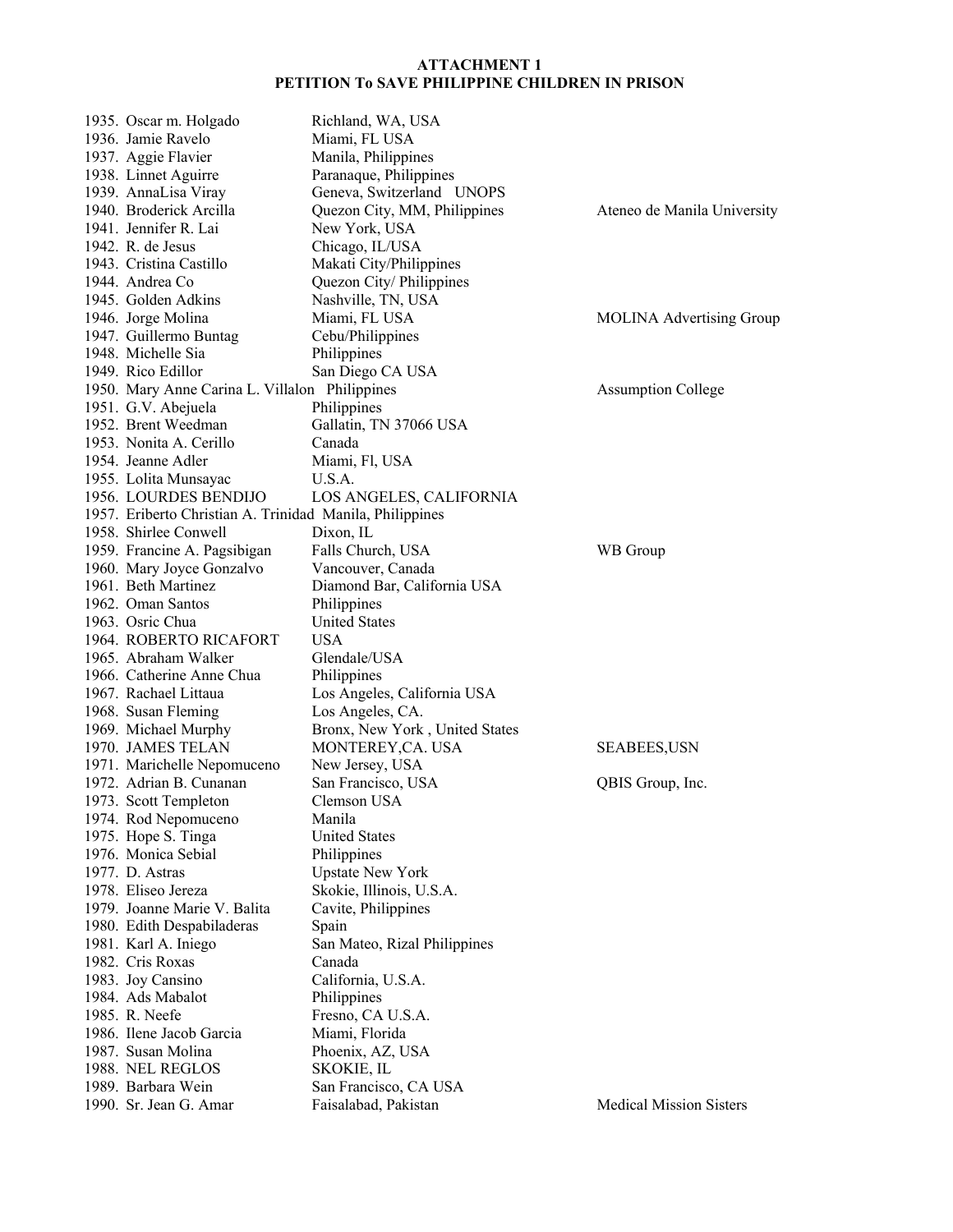| 1991. M. Pacheco                        | <b>USA</b>                                                       |                                         |
|-----------------------------------------|------------------------------------------------------------------|-----------------------------------------|
| 1992. Joey Uy                           | U.S.A.                                                           | Christian Fellowship Bible Church       |
| 1993. Jose Carreon                      | <b>USA</b>                                                       |                                         |
| 1994. Ceej Grau                         | Philippines                                                      |                                         |
| 1995. Benson Yap                        | Mandaluyong City, Metro Manila                                   | <b>DLSU</b>                             |
| 1996. Mabel Mallari-Eadie               | Granite Falls, WA USA                                            |                                         |
| 1997. Nerita E. Ulep                    | Silver Apring, MD                                                |                                         |
| 1998. C. Zagala                         | Thousand Oaks, CA                                                |                                         |
| 1999. Vanessa Villavicencio             | Glendale, US                                                     |                                         |
| 2000. Ernesto C. Noche                  | <b>USA</b>                                                       |                                         |
| 2001. John Martin de Leon               | Manila/Philippines                                               |                                         |
| 2002. Araya Silpikul                    | San Jose, CA, USA                                                |                                         |
| 2003. Editha Pableo                     | Ventura, Calif., U.S.A.                                          |                                         |
| 2004. Getulio Pableo                    | Ventura, Calif. U.S.A.                                           |                                         |
| 2005. Clarissa Chan                     | Maryland USA                                                     |                                         |
| 2006. D.Castillo                        | Calgary, Canada                                                  |                                         |
| 2007. Malagoli, O.J.                    | Osasco-São Paulo-Brasil                                          |                                         |
| 2008. Amadeo XII count of Savoya Russia |                                                                  |                                         |
| 2009. Jake Cheng                        | Canada                                                           |                                         |
| 2010. Noel Dunne                        | Alamosa, C olorado USA                                           | Immigrant Resource Center, Alamosa.     |
| 2011. Kristine Del Rosario              | Daly City, United States                                         |                                         |
| 2012. Marianne Dunne                    | Alamosa, Co 81101                                                | Sacred Heart Catholic Church            |
| 2013. Jaime M Alcantara                 | Chicago, Iillinois USA                                           |                                         |
| 2014. Joy Cayobit                       | Portland, OR                                                     | Fil-Am Assoc. of Portland & Vicinity    |
| 2015. Atilano Lacson                    | Oldsmar, FL, USA                                                 |                                         |
| 2016. Lavin Mansukhani                  | India                                                            |                                         |
| 2017. May Gadima                        | Nyack/USA                                                        |                                         |
| 2018. Josephine R. Esguerra             | San Francisco, USA                                               | QBIS Group, Inc.                        |
| 2019. RUTH JONES                        | LOS ANGELES CA USA                                               |                                         |
| 2020. Dulce Obias-Manno                 | Great Falls, VA                                                  |                                         |
| 2021. Phil Alapati                      | Daly City, USA                                                   |                                         |
| 2022. Evan R. Esguerra                  | Daly City, USA                                                   |                                         |
| 2023. Tom Zuniga                        | Key Biiscayne, USA                                               | <b>DSG Community Marketing Services</b> |
|                                         |                                                                  | <b>LLC</b>                              |
| 2024. Gil Padua                         | <b>USA</b>                                                       |                                         |
|                                         | 2025. Christine Abigail Caluza Vallar Marikina City, Philippines |                                         |
| 2026. Dolores Roxas Cabagnot            | Modesto, Ca, USA                                                 |                                         |
| 2027. EVARINA MAGTALAS                  | Toronto. On, Canada                                              |                                         |
| 2028. Ruth de la Concepcion             | Silver Spring, MD - USA                                          |                                         |
| 2029. Natalie C. Blake                  | Kennesaw/USA                                                     |                                         |
| 2030. Marco Pretelli                    | Venice, Italy                                                    |                                         |
| 2031. Alex Sembra                       | Atlanta, Ga. USA                                                 |                                         |
| 2032. Nida Winnett                      | Miami, Fl USA                                                    | Philippine American Foundation          |
| 2033. Stacey Gilbert                    | Washington DC/United States                                      |                                         |
| 2034. Chrisantie Santos                 | Los Angeles, CA                                                  |                                         |
| 2035. Charito Carag-Balao               | Philippines                                                      | UP Sigma Delat Phi                      |
| 2036. Zelda Tangonan                    | New York, USA                                                    |                                         |
| 2037. FE SANDOVAL                       | ROUND ROCK, TEXAS U S A                                          |                                         |
| 2038. Maria Talastas                    | Pasig City, Philipines                                           |                                         |
| 2039. Bethany Adkins                    | Nashville, United States                                         |                                         |
| 2040. Ricky Nuguid                      | Toronto, Canada                                                  |                                         |
| 2041. Alex Mendoza                      | West Covina, California, USA                                     |                                         |
| 2042. Cecile Nuguid                     | Toronto, Canada                                                  |                                         |
| 2043. Christopher Bazinet               | Canada                                                           |                                         |
| 2044. Maria V. de Leon                  | Las Vegas, Nevada                                                | <b>HSN</b>                              |
| 2045. Nicole Co                         | Philippines                                                      |                                         |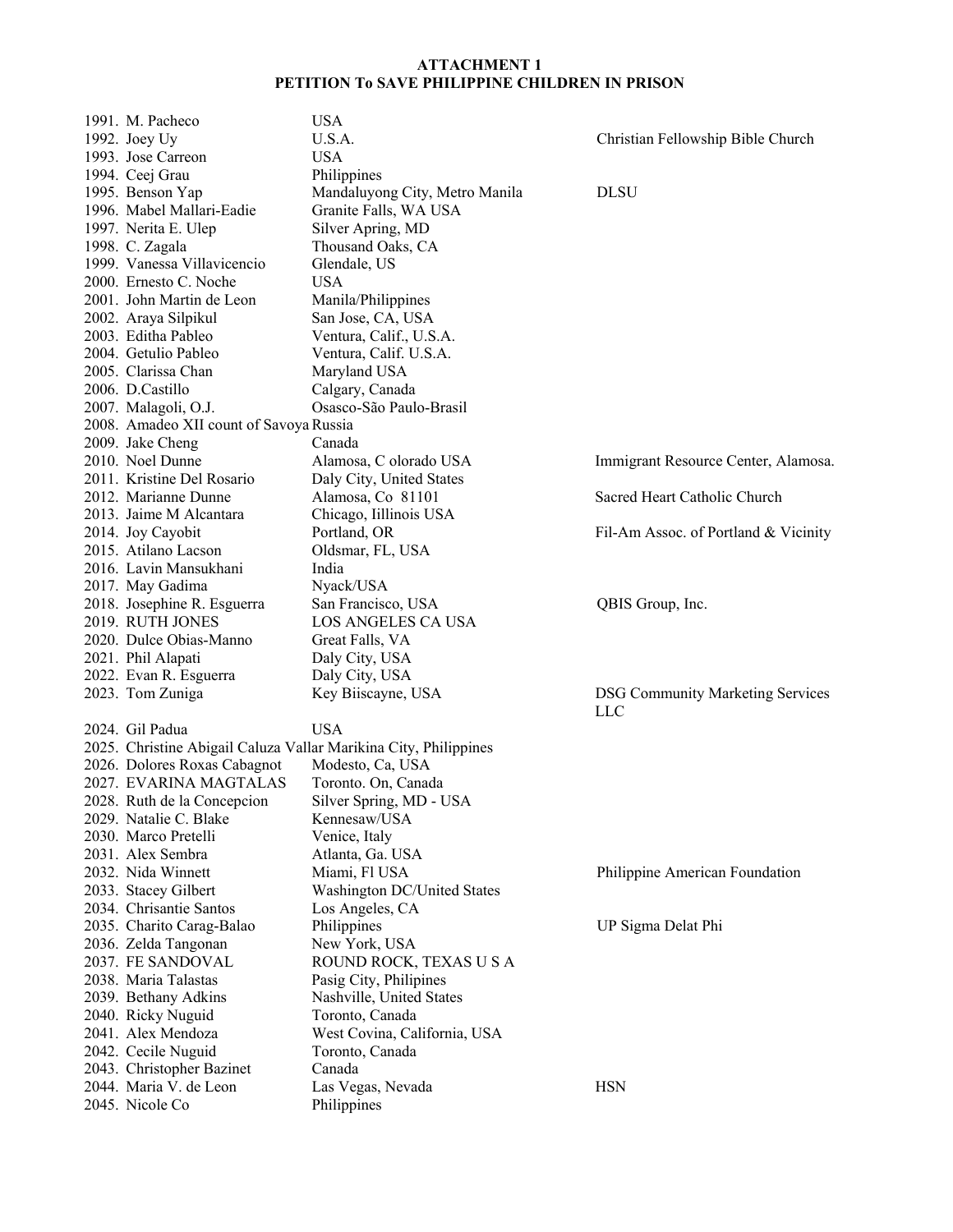2046. Lorna Barit Auckland New Zealand 2047. Donald Becker Canada 2048. Rowena Andal Santa Clarita, California USA 2049. Rachinee Pugh Germantown Maryland USA 2050. Ramon Galang New York City, USA 2051. Jan Carlo Tuclaud Philippines 2052. MARIA D.GARALDE Ireland 2053. Dennis Batangan Philippines 2054. Faricris B. Dacumos Baltimore, MD USA 2055. Elizabeth A Moore Kendall/US 2056. Carmen Q. Trio Paranaque, Philippines 2057. Amaia Larruskain Spain 2058. Reynaldo A. Dumaguina Jeddah, Saudi Arabia Ministry of Water & Electricity 2059. Marie Brotonel Miami,USA 2060. Christopher Dy Miami, FL , USA 2061. Johnny Liao Philippines 2062. Lynol Fulgencio Philippines 2063. Elizabeth Truman United States of America 2064. Patria Bertolano Chung San Francisco, Ca USA Acres of Gold Foundation - President 2065. John Patrick Mulhall Manila, Philippines 2066. Ofelia E. Concepcion Philippines 2067. Rev Mr Pete Pelimiano South San Francisco, Ca Archdiocese of San Francisco 2068. Jay Homer Panganiban Antipolo City/ Philippines 2069. Hayde Talorong Manila, Philippines 2070. Donabella L. Besmonte Muntinlupa City/Philippines 2071. Doris Enriquez USA 2072. Loida Nicolas Lewis NYC, USA National Federation of Filipino American Associations 2073. Christine Terziev Norcross, GA, USA 2074. Carmen L. Villaseñor Quezon City, Philippines 2075. Shirly Fajarito Philippines 2076. Merlita A. Velasquez Houston, Texas, USA 2077. Drew Fernandes Philippines Philippines Ateneo de Manila University 2078. Cesar L. Chaingan South Pasadena, CA USA 2079. Nida S San Pedro Australia 2080. OAD Mission Cebu, Philippines Order of the Discalced Augustinians 2081. Rubie Guerrero Los Angeles, CA 2082. Romeo Guerrero Los Angeles, CA 2083. Fredelita E. de Mesa Paranaque/Philippines dlsu 2084. Ma. Kathreena Del Rosario Philippines 2085. ROSARITA V. DALISAY Philippines SEDIP-Department of Education 2086. Tin Sumagaysay Philippines jesuit volunteers philippines 2087. Aran Homer San Juan Philippines 2088. Maria Luz Bondoc USA 2089. Eloisa Almazan Philippines 2090. Jennie Aguirre-Mateo Quezon City, Philippines 2091. Tita Parks United States 2092. NENA POLINAR Tagbilaran City - Philippines 2093. Ma. Corazon G. Fajardo Mandaluyong City, Philippines 2094. Ella Matias Rizal, Philippines 2095. Grace Tantoco Makati Philippines 2096. Editha H. Santibanez Manila, Philippines 2097. Angela Asuncion USA 2098. Ma. Rowena Reca G. Marquez Philippines 2099. Gerald James Y. Ebal Philippines<br>2100. Cristina Limlingan Philippines 2100. Cristina Limlingan 2101. Mae de la Cruz Manila, Philippines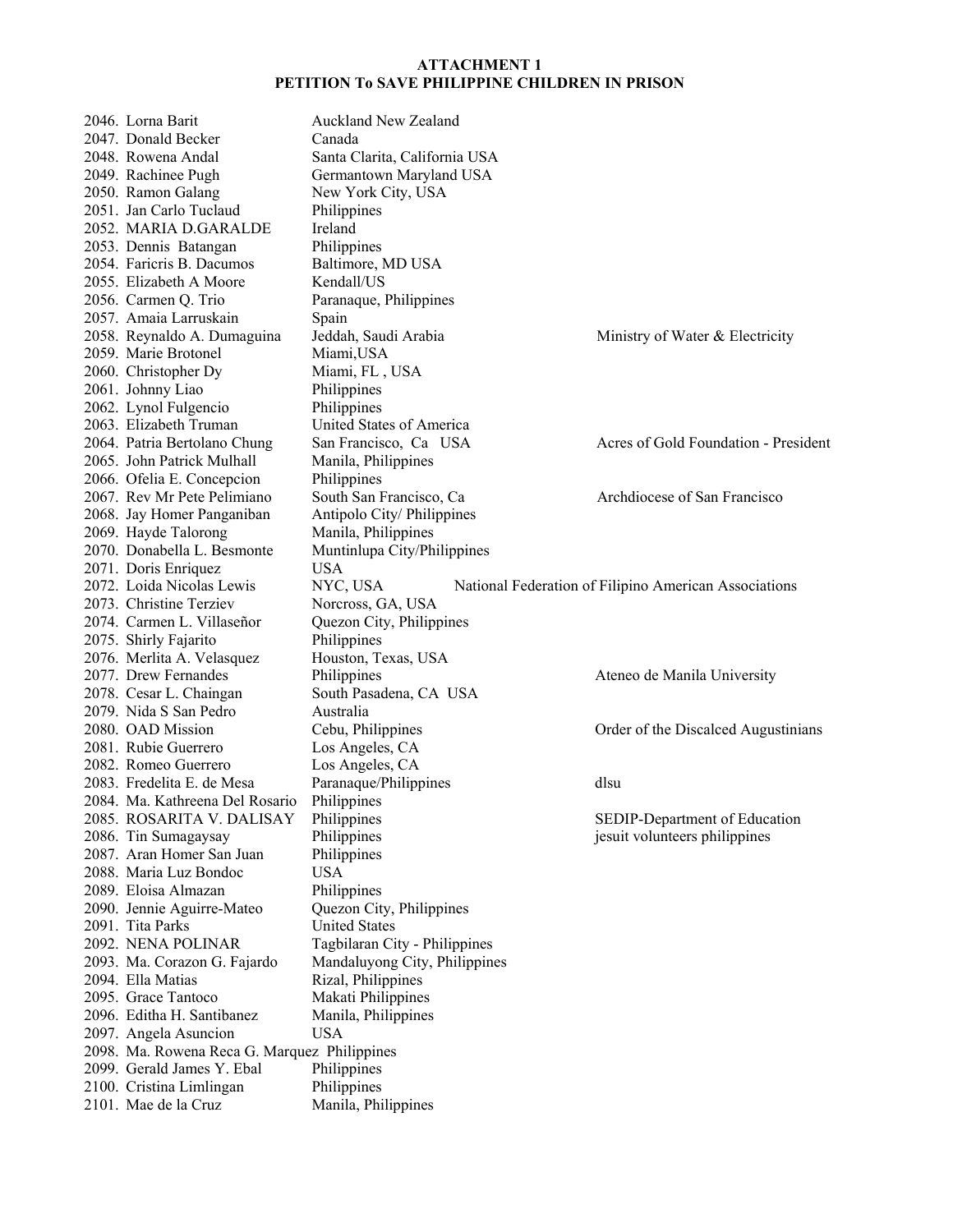2102. George Religioso Jersey City, NJ, United States 2103. Angela Chamberlain Wisconsin, United States 2104. Millet Cordero Philippines 2105. Joyce Reyes Philippines 2106. Giovanni T. Platero Philippines 2107. Des San Juan Pasig, philippines 2108. Monica Wright Cypress, USA 2109. Evangeline M. Leduna Philippines 2110. LUIE R GULINAO Hayward, Ca USA 2111. Josephine P. Perez Quezon City, Philippines GZO Peace Institute 2112. Emmnanuel Barcena Philippines Bankers Institute of the Philippines 2113. Nonoy Lagoc Paranaque, Philippines 2114. Jennifer Sia Malabon, Philippines 2115. Joanna Ruiz Quezon City, Philippines 2116. Susan Dizon Philippines PNG 2117. Jaynee Victoria Philippines Loyola Mountaineers 2118. Gods Lanuza Philippines 2119. Unica R. Umali Batangas City/Philippines 2120. Bro. Crispin P. Betita, FMS Gen. Santos City, Philippines Marcellin Foundation 2121. Teresa Bernal Paranaque/Philippines 2122. Lorna Grace Mendoza Pasig City/ Philippines 2124. ANALYN AUSTRIA PHILIPPINES eMANDIRIGMAS 2125. Jefferson B. Calderon Makati City/Philippines 2126. Bernalyn Salvador Philippines 2127. Kathryn S. Recinto Philippines 2128. Richard Ducharme Florida, U.S.A. 2129. Francisco E. Gementiza Philippines Knights of Columbus 2130. Donna Manlangit Philippines 2131. Francis Mabagos Philippines 2132. Mau Victoriano Philippines 2133. Wilbert A. Mariano Philippines 2134. Noelle Hilario Quezon City Philippines 2135. Charisma S. Estandarte Mandaluyong City, Philippines 2136. Aris Cebrero Manila, Philippines 2137. Ruben Carlo O. Asuncion Philippines 2138. Elizur Militar Philippines DENR Region 6 2139. Isabelle Murphy Macau S.A.R. 2140. Milagros Malaya Philippines De La Salle University 2141. Warren Hartung Brisbane Australia Social Justice Daisy Hill 2142. Dennis G. Catolos Philippines 2143. Cesar Monastrial Jr. Pasay City, Philippines 2144. Louie Cale Philippines Chikka Asia, Inc. 2145. Patricia Anne J. Santos Pasig City, Philippines 2146. Alvin M. Tecson Quezon City/Philippines 2147. Art C. Libao Philippines 2148. Reynaldo R. Sy Philippines 2149. Irene Pajaro Marikina, Philippines 2150. Windy Goffe Pasig City, Philippines Phil. Nursing Ass. 2151. Josephine Noguera Laguna,Philipines 2152. Jennifer Disini Philippines 2153. Katherine Nell Ng Quezon City/ Philippines 2154. Cristina Williams<br>
2155. Leah C. Alejandro Makati/ Philippines 2155. Leah C. Alejandro

2123. CECILE C. PASCASIO Manila, Philippines Social Development Research Center, De La Salle University- Manila

2156. Sr. Marjorie R. Garcia Zamboanga City, Philippines Mercedarian Missionaries of Berriz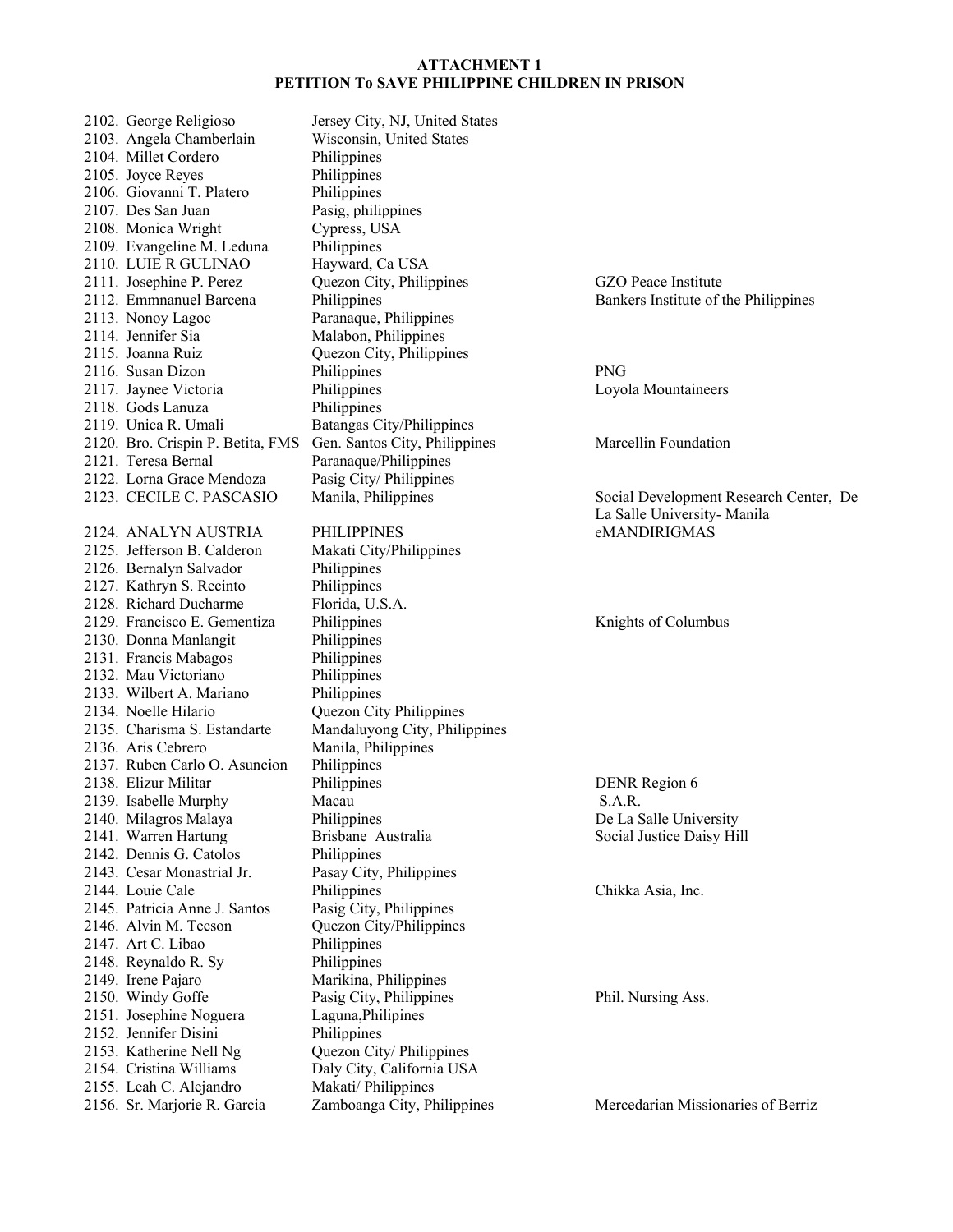| 2157. Ofelia E. Padilla                                      | Laguna, Philippines                                             |                                |
|--------------------------------------------------------------|-----------------------------------------------------------------|--------------------------------|
| 2158. Kathleen Viloria                                       | Philippines                                                     |                                |
| 2159. Carlos C. Tabunda, Jr.                                 | Metro Manila, Philippines                                       |                                |
| 2160. Christopher Marlon Abastar Zamboanga city, Philippines |                                                                 |                                |
| 2161. Henree Bicera                                          | Manila, Philippines                                             |                                |
| 2162. Katrina Navarro                                        | Philippines                                                     |                                |
| 2163. May Ann Rosales                                        | Philippines                                                     | Foreign Service Institute      |
| 2164. Narciso F. Diongzon                                    | Philippines                                                     |                                |
| 2165. Mayne Galarpe                                          | Philippines                                                     |                                |
| 2166. Boom Enriquez                                          | Philippines                                                     |                                |
| 2167. Cynthia A. Villafranca                                 | Philippines                                                     |                                |
| 2168. Carmen Feliciano                                       | Manila, Philippines                                             |                                |
| 2169. Lotus Postrado                                         | Philippines                                                     |                                |
|                                                              |                                                                 |                                |
| 2170. Ferdinand G. Reyes                                     | Makati/ Philippines.                                            |                                |
| 2171. Mara Juliano Aniceto                                   | Tokyo, Japan                                                    |                                |
| 2172. John McKiernan                                         | San Diego, USA                                                  |                                |
| 2173. Mark Adrian M. Abiog                                   | Muntinlupa City, Philippines                                    | Ateneo De Manila University    |
| 2174. Ramon Padilla                                          | Edison/USA                                                      |                                |
| 2175. Ma. Gina T. Manaligod                                  | Manila, Philippines                                             | De La Salle University         |
| 2176. Cecilia Ng                                             | Philippines                                                     |                                |
| 2177. Winston Ejan                                           | Huntington Park, CA, USA                                        |                                |
| 2178. Jessica Yap                                            | Philippines                                                     |                                |
| 2179. Simon C. Mossesgeld                                    | Metro Manila, Philippines                                       |                                |
| 2180. Nannette Ong                                           | Singapore                                                       |                                |
| 2181. Kathleen Santiago                                      | Paranaque/Philippines                                           |                                |
| 2182. Victoria Nobles                                        | Santa Cruz, California, USA                                     |                                |
| 2183. Marilyn Go Lim                                         | Philippines                                                     |                                |
| 2184. Roy Platon                                             | Manila, Philippines                                             |                                |
| 2185. Dennis L. Gorres, Jr.                                  | Silver Spring, MD. USA                                          |                                |
| 2186. Kenneth Fadri                                          | Philippinesotakuzine                                            |                                |
| 2187. Aileen Murillo                                         | Manila, Philippines                                             |                                |
| 2188. Mannette Verona                                        | Philippines                                                     |                                |
|                                                              | 2189. Sr. Maria Sheila Undang, O. Carm.Quezon City, Philippines |                                |
| 2190. Corazon Icasas                                         | Manila, Philippines                                             | <b>United Nations</b>          |
| 2191. Dadette O. Policarpio                                  | Manila, Philippines                                             |                                |
| 2192. Rolando B. Pacana, Jr.                                 | Philippines                                                     | Couples for Christ             |
| 2193. Nonie Tobias                                           | Makati City, Philippines                                        |                                |
| 2194. Jocelle Reyes                                          | <b>USA</b>                                                      |                                |
| 2195. Adolfo M. Pinlac                                       | Manila, Philippines                                             | Seeds for National Dev't, Inc. |
| 2196. Jennifer T. Aguilar                                    | Las Pinas City, Philippines                                     |                                |
| 2197. Reg Romanillos                                         | Philippines                                                     |                                |
| 2198. Melchor C. Pajo, Jr.                                   | Philippines                                                     |                                |
| 2199. R. P. Ereneta                                          | Philippines                                                     | Galing Pook Foundation         |
|                                                              | Australia                                                       |                                |
| 2200. Lip Teck Seet<br>2201. Jennifer Boerner                | Tucson/USA                                                      |                                |
| 2202. Josie Asban                                            |                                                                 |                                |
|                                                              | Quezon City/Philippines                                         |                                |
| 2203. Leilani Gempesaw                                       | Makati City, Philippines                                        |                                |
| 2204. Sofia Genato                                           | Manila, Philippines                                             |                                |
| 2205. Lee M. Aruelo                                          | Philippines                                                     | <b>SALIGAN</b>                 |
| 2206. Juliet A. Saldua                                       | Batangas City, Philippines                                      |                                |
| 2207. Erika Grino                                            | Philippines                                                     |                                |
| 2208. Jasmin Nario-Galace                                    | Quezon City/Philippines                                         | Center for Peace Education     |
| 2209. Jose R. Rapadas III                                    | Philippines                                                     | Diocesan Clergy of Ipil        |
| 2210. Mabel Fuellas                                          | Philippines                                                     |                                |
| 2211. Cai Shafer                                             | Knoxville, Tn. USA                                              |                                |
| 2212. Marites Pascual                                        | Manila Philippines                                              |                                |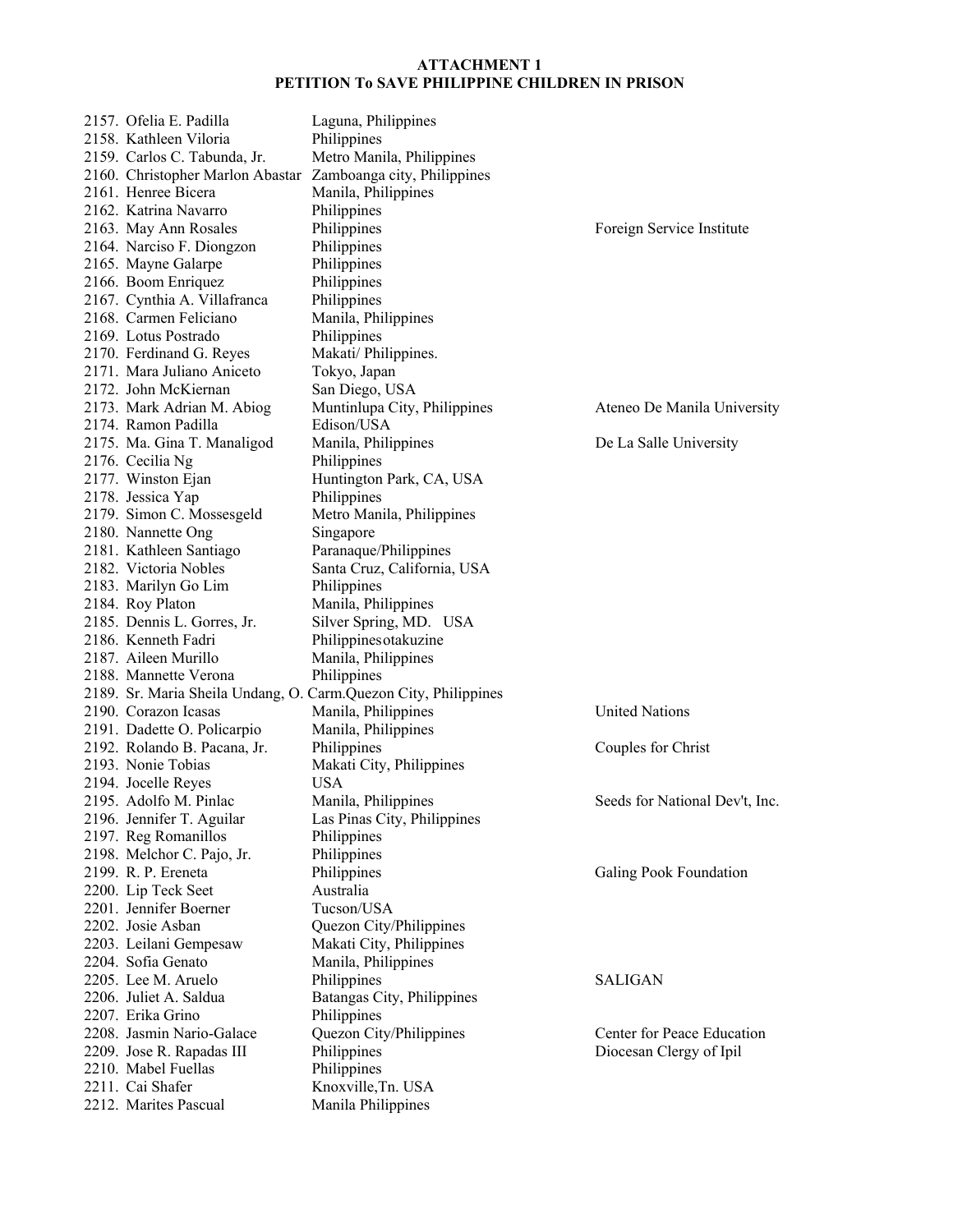| 2213. Julieta Legaspi                                      | Sydney, Australia                      |                                            |
|------------------------------------------------------------|----------------------------------------|--------------------------------------------|
| 2214. Maria Regina G. Fetalino                             | Philippines                            |                                            |
| 2215. Charina Clemente                                     | Manila, Philippines                    |                                            |
| 2216. Rudy Asercion                                        | San Francisco, California, USA         | American Legion War Memorial<br>Commission |
| 2217. Iya Caronongan                                       | Philippines                            | <b>TGS</b>                                 |
| 2218. Monalisa Cayanan                                     | Pampanga, Philippines                  |                                            |
| 2219. Ma. Luisa A. Chua                                    | Manila, Philippines                    |                                            |
| 2220. Adolfo Palacio                                       | Long Beach, CA, USA                    |                                            |
| 2221. Claire Yusingco                                      | CA, USA                                |                                            |
| 2222. Denise Lim                                           | Philippines                            |                                            |
| 2223. Babette Ancheta-Torres                               | Downey, CA U.S.A.                      |                                            |
| 2224. Kristine Mariette L. Bernarte Philippines            |                                        |                                            |
| 2225. Sheila Sobejana                                      | Philippines                            |                                            |
| 2226. Gerard A. Sanvictores II                             | Philippines                            |                                            |
| 2227. Ria Mateo                                            | Philippines                            | UP Dil.                                    |
| 2228. Lai-Lani Angelita B. Barcenas Philippines            |                                        |                                            |
| 2229. Sampaguita Quijano-Adapon Metro Manila, Philippines  |                                        |                                            |
| 2230. ALEJANDRO DIMAYA JR. Manila, Philippines             |                                        |                                            |
| 2231. ROMEO A. DE GUZMAN Dubai, UAE                        |                                        |                                            |
| 2232. Mariecar dela Cruz                                   |                                        |                                            |
| 2233. Novie Beramo                                         | Pasig City, Philippines<br>Philippines |                                            |
| 2234. Nans Tiongson                                        | Philippines                            |                                            |
| 2235. Br. Rafael S DonatoFSC                               | Manila Philippins                      |                                            |
|                                                            | Manila, Philippines                    | e La Salle Brothers Philippines            |
| 2236. Rita Domingo                                         |                                        |                                            |
| 2237. Marou Celestial                                      | Philippines                            |                                            |
| 2238. Gemma Heaton                                         | Philippines                            | Dataline, Gawad Kalinga, SFC               |
| 2239. Jen Mayuga                                           | Manila, Philippines                    | Singles' Apostolate of SJRM                |
| 2240. Bernice Jacinto                                      | Philippines                            |                                            |
| 2241. Joey M. Demillo                                      | Makati/Philippines                     |                                            |
| 2242. Michelle U. Perez                                    | Philippines                            |                                            |
| 2243. Jimmie Sober                                         | <b>USA</b>                             | Samahan Filipino American Heritage         |
| 2244. Eleanor Quinto Sober                                 | <b>USA</b>                             | San Diego Executive Lions Club             |
| 2245. Martin Palacio, 111                                  | Long Beach, California 90803           | <b>Medical Support Services</b>            |
| 2246. Magnolia Holivia Aquino                              | Makati City, Philippines               | <b>PICPA</b>                               |
| 2247. Hermund M. Rosales                                   | Philippines                            |                                            |
| 2248. Joselito Haos                                        | Philippines                            |                                            |
| 2249. Karren Villanueva                                    | Philippines                            |                                            |
| 2250. Amihan Meneses-Salvador                              | New York, USA                          |                                            |
| 2251. Carlo David                                          | Quezon City, Philippines               |                                            |
| 2252. Martin R. Palacio                                    | Cerritos/California/USA                | <b>Excel Staffing Resource</b>             |
| 2253. Ashley Broughton                                     | Atlanta, GA, USA                       |                                            |
| 2254. Bea Mamon                                            | Makati, Philippines                    |                                            |
| 2255. MONICA JOY CAMACHO PHILIPPINES                       |                                        |                                            |
| 2256. Sharon Jade Mallari                                  | Pasig, Philippines                     |                                            |
| 2257. Eleonor Castillo                                     | Philippines                            |                                            |
| 2258. Manny Martinez                                       | Philippines                            | arrison communications                     |
| 2259. Maria-Pilar Gonzalez-Franco Fair Oaks Ranch, CA, USA |                                        | Paulinian Alumni International             |
| 2260. Edna B. Santos                                       | Philippines                            |                                            |
| 2261. Alexis D. Pineda                                     | Metro Manila, Philippines              |                                            |
| 2262. Mitzi Marie A. Reyes                                 | Philippines                            | Ang Illustrator ng Kabataan (Ang I.N.K.)   |
| 2263. Roderick Orilla                                      | Makati, Philippines                    |                                            |
| 2264. Charles V Nubla                                      | San Francisco, CA, USA                 |                                            |
| 2265. KurtZion Pala                                        | Philippines                            | NEDA <sub>7</sub>                          |
| 2266. Maan Salcedo                                         | Batangas City, Philippines             |                                            |
| 2267. Aimee Deveraturda                                    | Philippines                            | Kiwanis Club of Muntinlupa South           |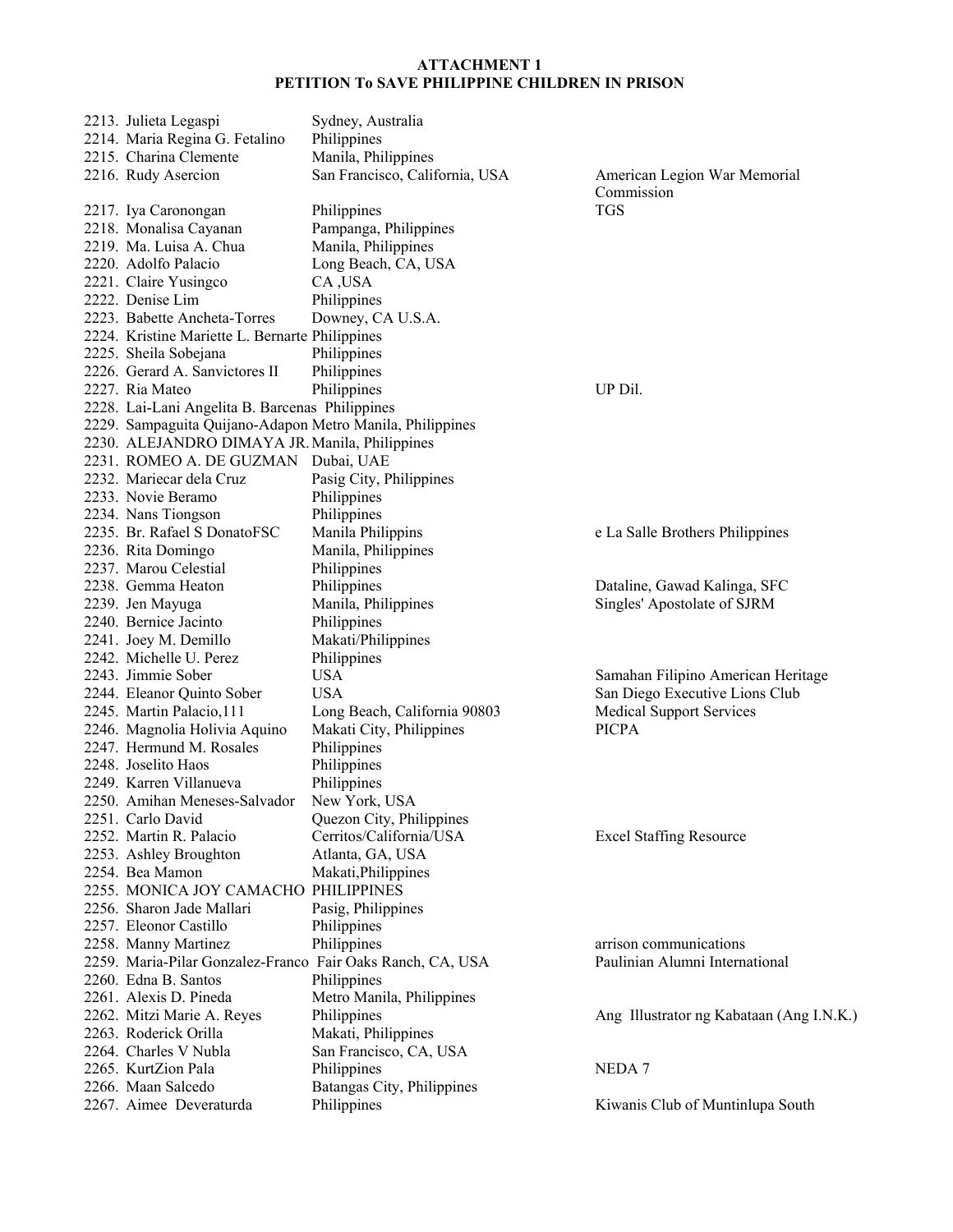| 2268. Paul Graves Jr                      | Columbus, Ohio                 | PositivesDating.com                     |
|-------------------------------------------|--------------------------------|-----------------------------------------|
| 2269. Chatt G. Sonico                     | Philippines                    |                                         |
| 2270. Iman M. Bartolo                     | Kissimmee, Florida             | Knights of Rizal                        |
| 2271. Marison R. Dy                       | Philippines                    |                                         |
| 2272. Erwin A. Lizarondo                  | Pasig City, Philippines        | Agimat                                  |
| 2273. Ginilda Lucban                      | Caloocan City, Philippines     |                                         |
| 2274. Joyce P. Castaneda                  | Philippines                    |                                         |
| 2275. Edrian P. Montealegre               | Philippines                    | NYPAA, Spectrum                         |
| 2276. Myra Villaroman                     | Tarlac City, Philippines       |                                         |
| 2277. Grace Valenzuela                    | Manila, Philippines            |                                         |
| 2278. Je de Asas                          | Philippines                    |                                         |
| 2279. Rezvie Feliciano Navallo            | Angeles City, Philippines      |                                         |
| 2280. Anita P Salvador                    | Baguio City, Philippines       | Brotherhood of Christian Businessmen    |
|                                           |                                | and Professionals                       |
| 2281. Antonio T. Bautista, M.D.           | Baguio City, Philippines       | Baguio-Benguet Medical Society          |
| 2282. Pia Domingo                         | Philippines, Mandaluyong City  |                                         |
| 2283. Rachel Lastimosa                    | San Francisco, USA             |                                         |
| 2284. MERCIDYL THURFJELL                  | Huskvarna, Sweden              |                                         |
| 2285. Joy Teus                            | Manila, Philippines            |                                         |
| 2286. Nikki Gomez                         | Manila, Philippines            |                                         |
| 2287. Teresita Teus                       | Manila, Philippines            |                                         |
| 2288. Joven Teus                          | Manila, Philippines            |                                         |
| 2289. Buding Teus                         | Manila, Philippines            |                                         |
| 2290. Loida Ada                           | Manila, Philippines            |                                         |
| 2291. Joyce A.Uri                         | Philippines                    |                                         |
|                                           | Philippines                    |                                         |
| 2292. EM Seguerra<br>2293. Aileen Mallion |                                |                                         |
|                                           | Philippines, Manila            | Singles Encounter Apostolate            |
| 2294. Raquel Castro So                    | Singapore                      |                                         |
| 2295. Judith Zamora                       | Manila, Philippines            |                                         |
| 2296. Francis Cinco                       | Makati, Philippines            |                                         |
| 2297. Margarito C. Cabadsan               | Cebu City/Philippines          |                                         |
| 2298. Harold A. Frejas                    | Philippines / Makati City      | <b>Peanut Creatives</b>                 |
| 2299. Nona Rust                           | Stamford, CT USA               |                                         |
| 2300. Pamela Joy M. Mariano               | Mandaluyong City, Philippines; | Ateneo de Manila University             |
| 2301. Christian B. Manaloto               | Angeles City, Philippines      |                                         |
| 2302. Marius C. Villaroman                | Cabanatuan City, Philippines   |                                         |
| 2303. Monica Deakin                       | Manila, Philippines            |                                         |
| 2304. Stephanie Wong                      | Manila, Philippines            | Alyansang Tapat sa Lasallista           |
| 2305. Tessa Guadalquiver                  | Makati, Philippines            |                                         |
| 2306. Immaculate Ching                    | Philippines                    |                                         |
| 2307. Nina Ann Jacob-Soliven              | Philippines                    |                                         |
| 2308. Raquel J. Aranilla                  | Philippines                    |                                         |
| 2309. Dr Thomas Elstner                   | Austria                        | Hospital Rosenhuegel (Child psychiatry) |
| 2310. Axcel Inacay                        | Philippines                    |                                         |
| 2311. Vanny de leon                       | Makati City/Philippines        |                                         |
| 2312. Linie Cortez                        | Philippines                    |                                         |
| 2313. Bambie Picazo                       | Manila, Philippines            | <b>HYMNO</b>                            |
| 2314. Sabrina Stacey D.P. Lim Uy          | Quezon City, Philippines       |                                         |
| 2315. Pamela Tongco                       | Philippines                    |                                         |
| 2316. astrid figuracion                   | Quezon City, Philippines       |                                         |
| 2317. ELISABET TA                         | Italia                         | nessuna                                 |
| 2318. Lyle Prijoles                       | Daly City, CA, USA             | Bindlestiff Studio, League of Filipino  |
|                                           |                                | Students- SFSU                          |
| 2319. Bryan Ocampo                        | Manila/Philippines             |                                         |
| 2320. L ynette L. Suguitan                | Makati City/Philippines        |                                         |
| 2321. ALEXIS DAVID                        | <b>United States</b>           | SAN FRANCISCO STATE                     |
|                                           |                                |                                         |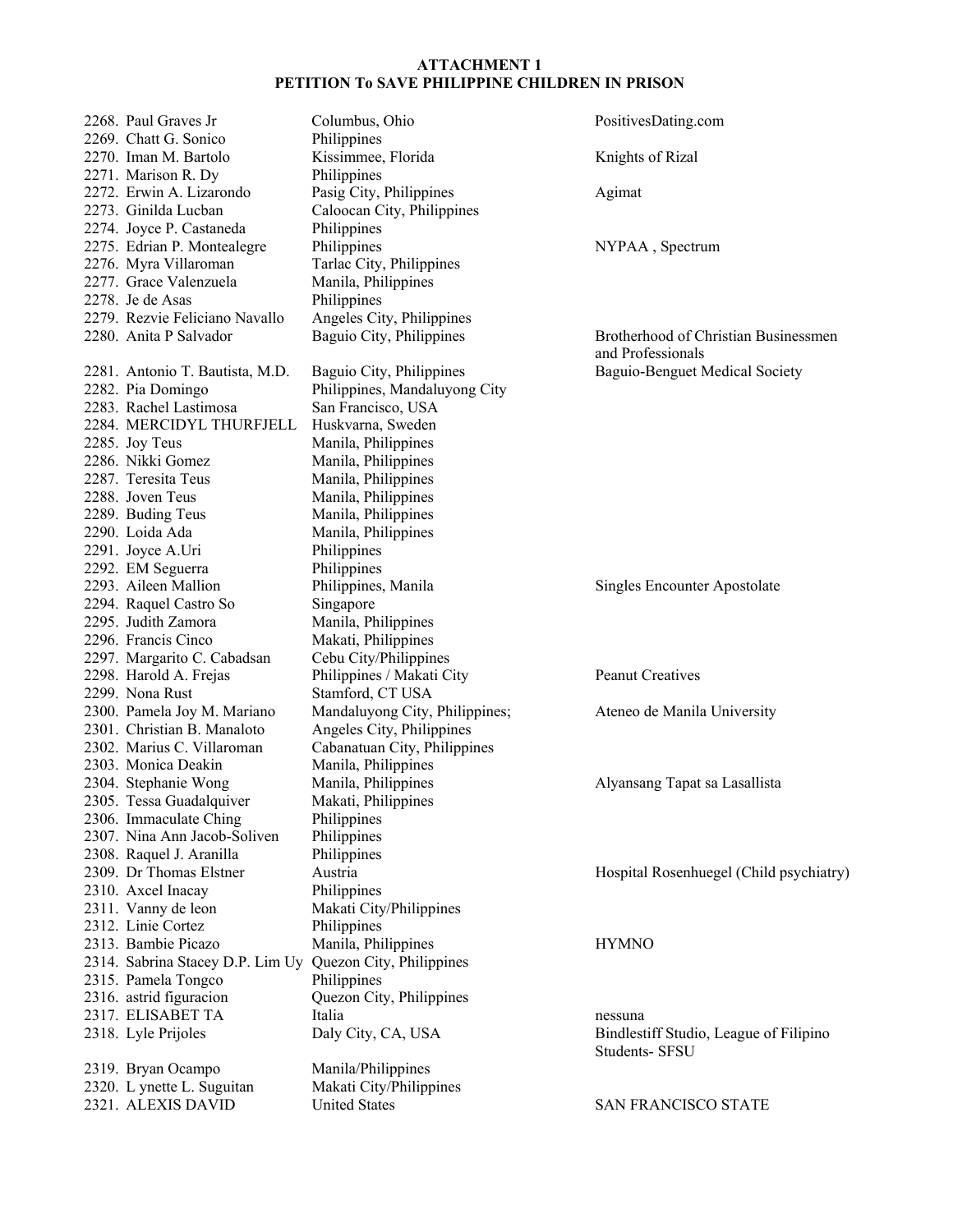2322. Nedie Landayan Philippines 2323. Atty. Oberlin L. Pastores Philippines Beta Sigma Lambda, Inc. 2324. Raini Err Manila; Philippines DLSU CWTS 2325. Virginia V. Guariin Philippine apc-fdm 2326. Jennifer Jayme San Francisco/USA 2327. Jonathan Yoshida San Francisco/USA 2328. Christine Jayme San Francisco/USA 2329. Kristine Anne S. Singson Philippines 2330. Blossom Perez Quezon City/Philippines 2331. Maria Margarita V. Lopez Calapan City, Or. Mindoro 2332. Leonardo Enriquez Qatar 2333. Jenny de Jesus Manila/Philippines 2334. Joyce D. Rasay Philippines 2335. Maria Jennifer Stilling Denmark Philippine Cultural Guild in Denmark 2336. JOSEPHINE A. EVANGELIO PHILIPPINES 2337. Jigger Sucaldito Doha, Qatar Overseas Bechtel Incorporated 2338. Philip Katipunan Pasig City, Philippines 2339. Lyma Balderama Australia 2340. Chamba Marasigan Manila, Philippines 2341. Cynthia R Zaide Manila, Philippines<br>2342. Ma. Yolanda B. Albao Quezon City, Philippines 2342. Ma. Yolanda B. Albao Quezon City,Philippines (Volunteer) NGO 2343. Regina M. Ordonez Makati, M Manila, Philippines Quantum Learning Institute 2344. Elmer Alagar Philippines 2345. Alona Jumaquio-Ardales Philippines 2346. Janelyn Tuliao Philippines Philcomgenshanghai 2347. Elsa I. La Valle Manila, Philippines 2348. Knelle Reyes Pasig City, Philippines 2349. Hwei L Lim Kuala Lumpur / Malaysia 2350. Allan Mascenon Philippines AFP 2351. Theresa Marie P. Cruz Manila, Philippines 2352. Gloria Garcia Ramos Vienna, Austria 2353. Nabs Ponce de Leon Pasig City, Philippines 2354. Emy Perez Philippines Philippines Maximo T. Kalaw Institute for 2355. Lea Jurilla Mandaluyong City/Philippines 2356. Aprille Anne R. Agura Philippines 2357. Christine Mallion Philippines St. James Renewal Movement 2358. Sy Renato Quezon City, Philippines 2359. Ma. Melvin Joves Philippines Dept. of Trade and Industry, Philippines 2360. Gliceria Gatus Philippines Dept. of Trade and Industry, Philippines 2361. Yanna Villalon Philippines 2362. Lilet Tuason Philippines Philippines Dept. of Trade and Industry, Philippines 2363. Grace Juan Philippines Dept. of Trade and Industry, Philippines 2363. Grace Juan Philippines Dept. of Trade and Industry, Philippines 2364. Maria Vingco Philippines 2365. Jane C. Odulio Philippines 2366. Carlo Seletaria Hercules, CA, USA 2367. Mark Sarmiento Philippines 2368. Theresa Wong Philippine 2369. Elizabeth Villanueva Makati City, Philippines Rotary club of makati san lorenzo 2370. Virgielie Villamor Cebu, Philippines<br>2371. Albert Froilan G. Gaerlan Philippines 2372. EuniceSinon Philippines 2373. Michelle N. de Guzman Philippines 2374. Kim Cruz Philippines 2375. Oliver D. Abrenilla Manila, Philippines 2376. Miyako Gumaru Paltu-ob Paranaque City/Philippines

Sustainable Development

Philippines National Bureau of Investigation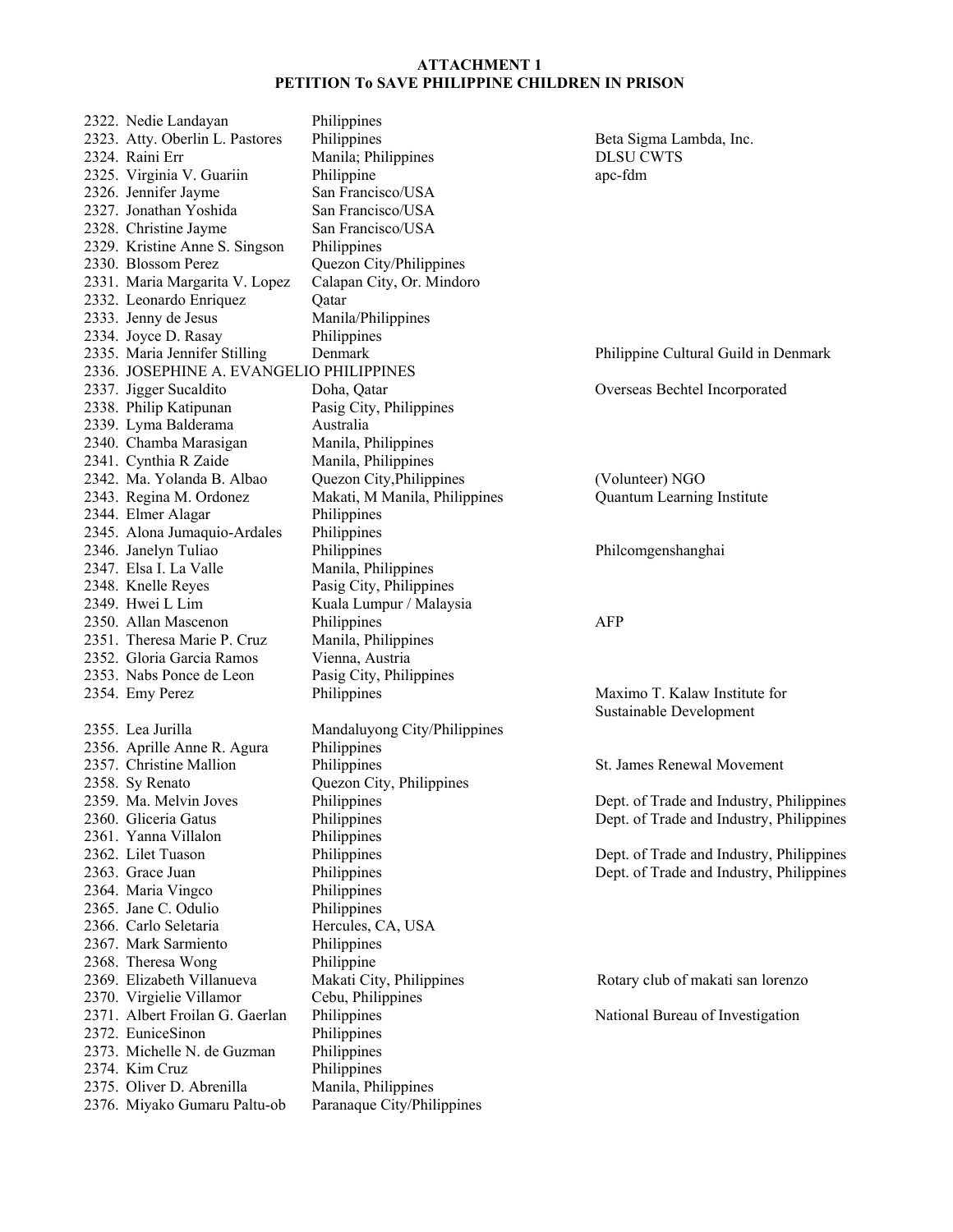| 2377. Karina Apostol                    | Philippines                 |                     |
|-----------------------------------------|-----------------------------|---------------------|
| 2378. Karissa Santiago-Consunji         | France                      |                     |
| 2379. Sister Vilma Puzon, SSpS          | Manila, Philippines         | Missior             |
|                                         |                             | Spirit              |
| 2380. Kristoph Cles Aban                | Philippines                 | Ateneo              |
| 2381. Ichiro Bulanon                    | Cebu/Philippines            |                     |
| 2382. Evan Mae B. Cavizo                | Quezon City, Philippines    | GMA N               |
| 2383. Ma. Fides L. Paje                 | Quezon City, Philippines    |                     |
| 2384. Fionna Jessa Vibares              | Dumaguete City Philippines  | Gamma               |
|                                         |                             | sorority            |
| 2385. Florianne Thea Vibares            | Dumaguete City Philippines  |                     |
| 2386. Ryan Leano<br>2387. Wilianne Chua | Daly City, CA               |                     |
|                                         | Philippines                 |                     |
| 2388. Teresita Palonga                  | Philippines                 |                     |
| 2389. Gerard Bryan D. Dimaculangan      | Philippines                 |                     |
| 2390. BJ Galinato                       | Philippines                 | HCI                 |
| 2391. Gerard Bryan D. Dimaculangan      | Philippines                 | Ateneo              |
| 2392. Jeanine Chua                      | Quezon City, Philippines    |                     |
| 2393. edmund erguiza                    | Quezon City/Philippines     | Ateneo              |
| 2394. Tet Bachini                       | Manila, Philippines         |                     |
| 2395. Marissa Mariano                   | Philippines                 |                     |
| 2396. Albert Rosete                     | Philippines                 |                     |
| 2397. Cynthia A. Caguillo               | Philippines                 |                     |
| 2398. Esperanza Santos                  | Philippines                 | Sarilaya            |
| 2399. Edelwisa C. Roman                 | Philippines                 |                     |
| 2400. Mary Joy Corpuz                   | Philippines                 |                     |
| 2401. Aileen Tiongson                   | Philippines                 |                     |
| 2402. Shelan Teh                        | Philippines                 |                     |
| 2403. Jose Clutario                     | Vienna, Austria             |                     |
| 2404. Joseph Lapuz                      | Philippines                 | IMX                 |
| 2405. Klaribelle Obsum                  | Philippines                 |                     |
| 2406. Marie Matias                      | Philippines                 |                     |
| 2407. Anna Groves                       | Philippines                 |                     |
| 2408. Alfredo T. Dizon, Jr.             | Pasig City, Philippines     |                     |
| 2409. Rachel Villanueva                 | Makati/Philippines          |                     |
| 2410. Loricris Dacanay                  | Philippines                 |                     |
| 2411. Alfredo Maputol                   | Manila/Philippines          |                     |
| 2412. Dominic Wong                      | Zamboanga City, Philippines |                     |
| 2413. Rodel Bellosillo                  | Riyadh, KSA                 |                     |
| 2414. Glorietta Mercado                 | Metro Manila, Philippines   |                     |
| 2415. Rowena Beltran                    | Biñan, Laguna, Philippines  | Global <sup>'</sup> |
|                                         |                             | Philippi            |
| 2416. Maria Alzena v. Galvez            | Philippines                 |                     |
| 2417. Judith L. Eng-enga                | Baguio City, Philippines    |                     |
| 2418. Claudio Bottussi                  | Udine/Italy                 |                     |
| 2419. Adelaida Caranto                  | Paranaque Philippines       |                     |
| 2420. Araceli Es. C. Carbonell          | Hayward, CA                 | <b>BAYA</b>         |
| 2421. Elvin Salindo                     | Philippines                 | Ateneo              |
| 2422. Jorge Gabriel Ang                 | Manila, Philippines         |                     |
| 2423. Rey Abella                        | Quezon City/Philippines     |                     |
| 2424. Leni Valeriano                    | Philippines                 | Student             |
|                                         |                             | Philippi            |
| 2425. Rev. Fr. Quezon Juan              | Nueva Vizcaya, Philippines  | Clergy              |
| 2426. Manda Guiam                       | Philippines                 |                     |
| 2427. Valentina Favaretto               | Italy                       |                     |
| 2428. Pilar Recto                       | Paranaque City/Philippines  |                     |
|                                         |                             |                     |

Missionary Sisters Servants of the Holy Spirit Ateneo mathematical society, ateneo

GMA New Media

Gamma Sigma Epsilon- fraternity and sorority

Ateneo DSWS

Ateneo de Manila University

Sarilaya Inc.

Global Turbine Services, Inc. -Philippines

BAYANIHAN CULTURAL ORG. Ateneo de Manila University

Student Christian Movement of the Philippines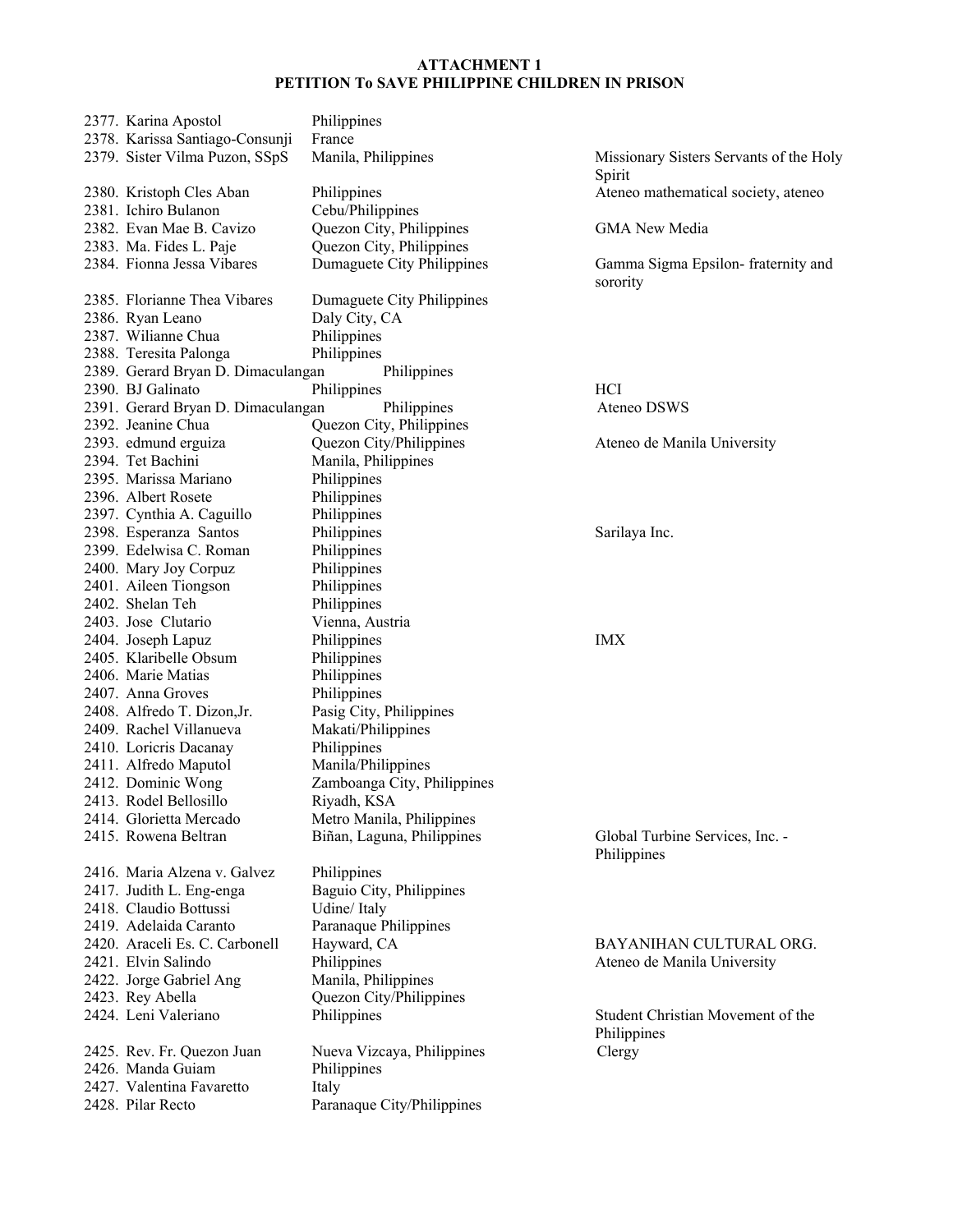| 2429. Toni Daya                                         | Roswell, GA                         | PANIG (Pilipino Americans Networking)<br>in $GA$ ) |
|---------------------------------------------------------|-------------------------------------|----------------------------------------------------|
| 2430. Imma Oani                                         | Davao City, Philippines             |                                                    |
| 2431. Teodoro Flores                                    | Philippines                         | Caritas Limay                                      |
| 2432. Nestor S. German                                  | Jeddah - Saudi Arabia               |                                                    |
| 2433. Arek Binert                                       | Chojnice/Poland                     |                                                    |
| 2434. Bertho Boman                                      | Fort Lauderdale, USA                |                                                    |
| 2435. Edryan Paul Colmenares                            | Iloilo City/Philippines             |                                                    |
| 2436. Arantza Lerchundi                                 | Madrid / Spain                      |                                                    |
| 2437. Mary Grace Jo Iki                                 | Japan                               | Filipina Circle for Advancement and                |
|                                                         |                                     | Progress (FICAP)                                   |
| 2438. Leslie Huang                                      | Makati/Philippines                  |                                                    |
| 2439. ARLENE R. MONTALBO                                | San Ildefonso, Bulacan, Philippines |                                                    |
|                                                         | Philippines                         |                                                    |
| 2440. Jhainnie Agtay                                    | Phnom Penh, Cambodia                |                                                    |
| 2441. Steve Gourley<br>2442. Welsie F. Flores           |                                     |                                                    |
|                                                         | Davao City/Philippines              |                                                    |
| 2443. DEVILLE POIX                                      | Paris, FRANCE                       |                                                    |
| 2444. Andy Banson                                       | Philippines                         |                                                    |
| 2445. Maria Maida Aguinaldo                             | Davao City, Philippines             | Reef Check - Philippines                           |
| 2446. Irene Grace R. Valones                            | Manila/Philippines                  |                                                    |
| 2447. Edith Tismal                                      | Philippines                         |                                                    |
| 2448. Arch. Kristoffer A. de Castro Manila, Philippines |                                     |                                                    |
| 2449. GALVEZ, Esther Marie V.                           | Philippines                         |                                                    |
| 2450. Keit Yee                                          | Manila, Philippines                 |                                                    |
| 2451. Carlito V. Manalo                                 | Philippines                         |                                                    |
| 2452. Ding Recuenco                                     | Philippines                         |                                                    |
| 2453. Dermot Dorgan                                     | Brisbane, Australia                 | Romero Centre                                      |
| 2454. Erin Batac                                        | Philippines                         |                                                    |
| 2455. Jay San Jose                                      | Philippines                         |                                                    |
| 2456. Joana Marie LANDICHO                              | Geneva, Switzerland                 |                                                    |
| 2457. Emerita M. Zornosa                                | Manila, Philippines                 |                                                    |
| 2458. Mellie V. Monasterio                              | Las Pinas City, Philippines         |                                                    |
| 2459. Rodelia H. Fontanilla                             | NJ, USA                             |                                                    |
| 2460. Sheiryl Viñas                                     | Cebu Philippines                    | <b>PICPA</b>                                       |
| 2461. Otap Tiongco                                      | Philippines                         |                                                    |
| 2462. Francis Abanilla                                  | New York                            |                                                    |
| 2463. C. Janette Manlangit                              | Philippines                         |                                                    |
| 2464. Adrian G. Alcaraz                                 | Philippines                         | Vianney Circle                                     |
| 2465. Christine Lauren L. Talabucon                     | Philippines                         |                                                    |
| 2466. Elisabetta Carraro                                | Italy                               |                                                    |
| 2467. Catherine Robis-Mariano                           | Northern Samar, Philippines         |                                                    |
| 2468. Bonn Tipontipon                                   | Athens, Greece                      | <b>CCC</b>                                         |
| 2469. Susanne Immer                                     | Switzerland                         |                                                    |
| 2470. Vanessa Page                                      | U.K                                 |                                                    |
| 2471. Gian Nogales                                      | Philippines                         |                                                    |
| 2472. Ester J. Magat                                    | Philippines                         |                                                    |
| 2473. E.J. Adriano                                      | Geneva, Switzerland                 |                                                    |
| 2474. Maryam Farooq                                     | Georgia, USA                        |                                                    |
| 2475. Julius D. Baricaua                                | Philippines                         |                                                    |
| 2476. Rogel Dela Torre                                  | Sydney/Australia                    |                                                    |
| 2477. Jaime Umali                                       | Geneva / Switzerland                |                                                    |
| 2478. Jessica Eucogcan                                  | Philippines                         |                                                    |
| 2479. Farah N Toor                                      | Atlanta, GA USA                     |                                                    |
| 2480. Wilfredo Dayo                                     | Frankfurt, Germany                  |                                                    |
| 2481. Pablo M. Duray                                    | Coconut Creek, FL, USA              |                                                    |
| 2482. Lillian DePalmer                                  | Glenville, PA                       |                                                    |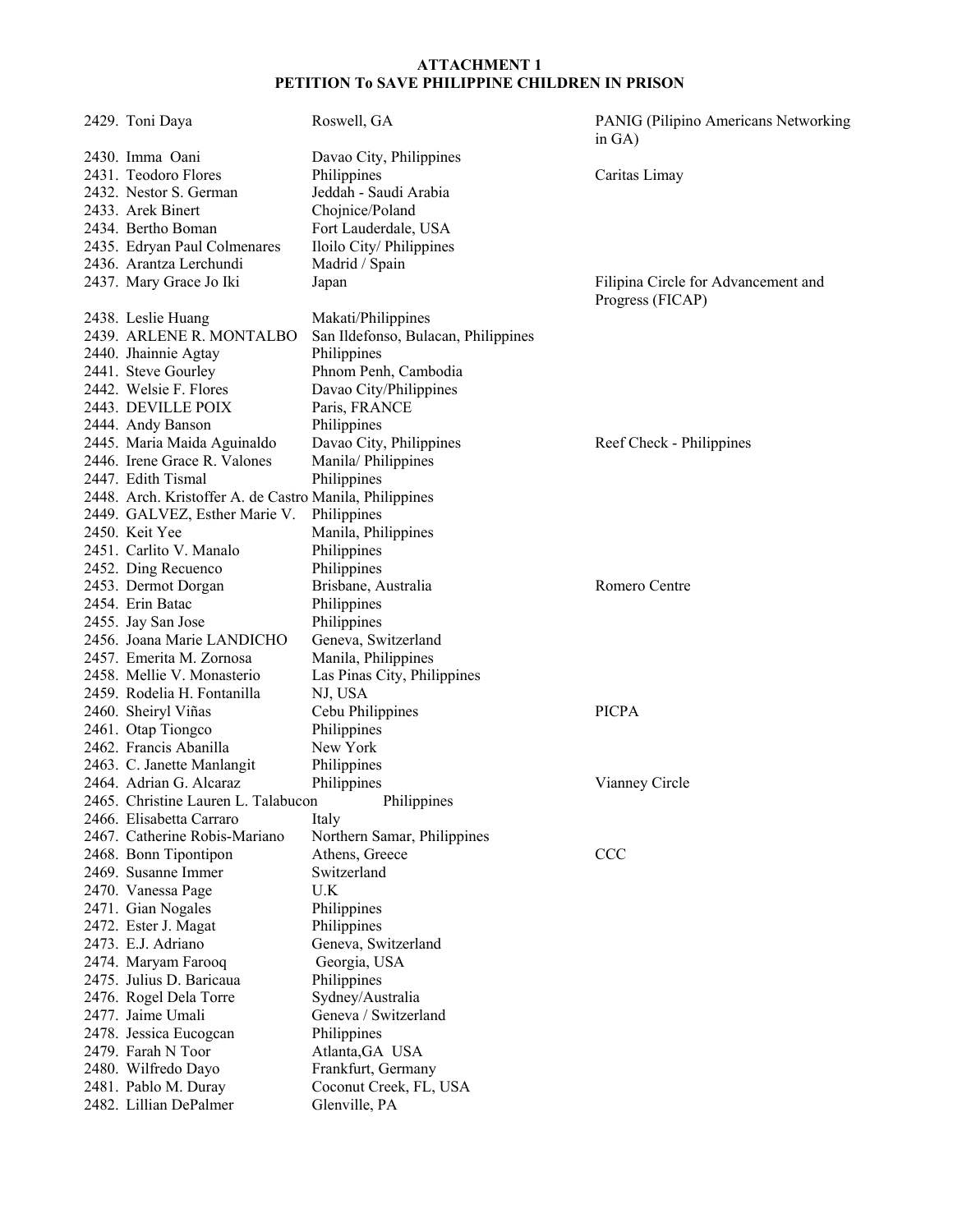| 2483. Reena Moreno               | Manila, Philippines          |                                       |
|----------------------------------|------------------------------|---------------------------------------|
| 2484. Bernadette Reyes           | Marikina City, Philippines   |                                       |
| 2485. Mark Jayson C. Brosas      | Manila, Philippines          | Psychological Association of the      |
|                                  |                              | Philippines                           |
| 2486. Annette A. Ferrer          | Philippines                  |                                       |
| 2487. Mark Lester Fortunado      | Manila, Philippines          | <b>Adamson University</b>             |
| 2488. Sonia S. Mendoza           | Quezon City/Philippines      | Mother Earth Foundation               |
| 2489. Chita Coucill              | United Kingdom               |                                       |
| 2490. Cheryl Alberto             | United States of America     |                                       |
| 2491. Alexander Gasmena          | Philippines                  | Copylandia Office Systems Corporation |
| 2492. F. Cruise                  | United Kingdom               |                                       |
| 2493. Clariza C. Cantos          | Philippines                  | UP Sigma Delta Phi Sorority           |
| 2494. Hyza Gonzales              | New Jersey, USA              |                                       |
| 2495. Oscar Chiong Jr.           | Zamboanga City /Philippines  |                                       |
| 2496. Joan Gordon                | Coconut Grove, Florida, USA  |                                       |
| 2497. Bea Santiago               | Philippines                  |                                       |
| 2498. May Camacho                | Muntinlupa City, Philippines | San Beda College Alabang              |
| 2499. Martin R. de Guzman        | Metro Manila, Philippines    |                                       |
| 2500. Paquito Ignacio            | Orange, California           |                                       |
| 2501. Catherine Michelle Aguilar | Makati City, Philippines     |                                       |
| 2502. Bettina Obias-Gancayco     | Maryland, USA                | The World Bank, Feed the Hungry       |
| 2503. Debbie Karol Butay         | Philippines                  |                                       |
| 2504. Ruby Ilustrisimo           | Cebu City Philippines        |                                       |
| 2505. Annette B. Favila          | Manila, Philippines          |                                       |
| 2506. Judy Ribaya-Mercado        | Boston, Massachusetts, USA   |                                       |
| 2507. Ube Geron                  | Batangas, Philippines        |                                       |
| 2508. Nancy Cu Unjieng           | Philippines                  | <b>CARA</b>                           |
| 2509. Ivie P. Melegrito          | Kensington, MD, U.S.A.       |                                       |
| 2510. Christine Mar              | Manila, Philippines          |                                       |
| 2511. Nick Tongson               | <b>USA</b>                   |                                       |
| 2512. Shirley S. Famatigan       | Portland/USA                 |                                       |
| 2513. Irrisse Sison              | Philippines                  |                                       |
| 2514. Julius Hipa                | Quezon City/Philippines      | <b>CFC-PHILS</b>                      |
| 2515. Sherry May Ilagan          | Burlington, WA; USA          |                                       |
| 2516. Teresita Mendoza           | Tinley Park, IL., USA        |                                       |
| 2517. Rald Ampong                | Casablanca, Morocco          | Katilingbang Bisaya Worldwide         |
| 2518. Paz H Diaz                 | Philippines                  | University of the Philippines Open    |
|                                  |                              | University                            |
| 2519. Maria Teresa Amador        | Pittsburg, CA, USA           |                                       |
| 2520. Gilbert Sembrano           | Philippines                  |                                       |
| 2521. Christine Espejo           | Sunrise, FL USA              |                                       |
| 2522. Aileen Jo Cua              | Philippines                  |                                       |
| 2523. Sherleen Jo Cua            | Philippines VCF              |                                       |
| 2524. Alex Espejo                | Sunrise, FL USA              |                                       |
| 2525. Bernard Chuachun           | Philippines VCF - Alabang    |                                       |
| 2526. Fely Manalaysay            | Sunrise, FL USA              |                                       |
| 2527. Tiffany Ng Chong           | Philippines                  |                                       |
| 2528. Pooja Keswani              | Philippines                  |                                       |
| 2529. Jojo Nery                  | Corona, USA                  |                                       |
| 2530. Bong Banzon                | Philippines                  | <b>IBP</b>                            |
| 2531. Pam Miras                  | Philippines                  |                                       |
| 2532. Paul Jeffrey Ang           | Manila, Philippines          |                                       |
| 2533. Dominique                  | Cebu City, Philippines       |                                       |
| 2534. Alda Brotonel              | Miami, Florida               |                                       |
| 2535. Deanna Bajar               | Philippines                  |                                       |
| 2536. Mich Malana                | <b>PHILIPPINES</b>           |                                       |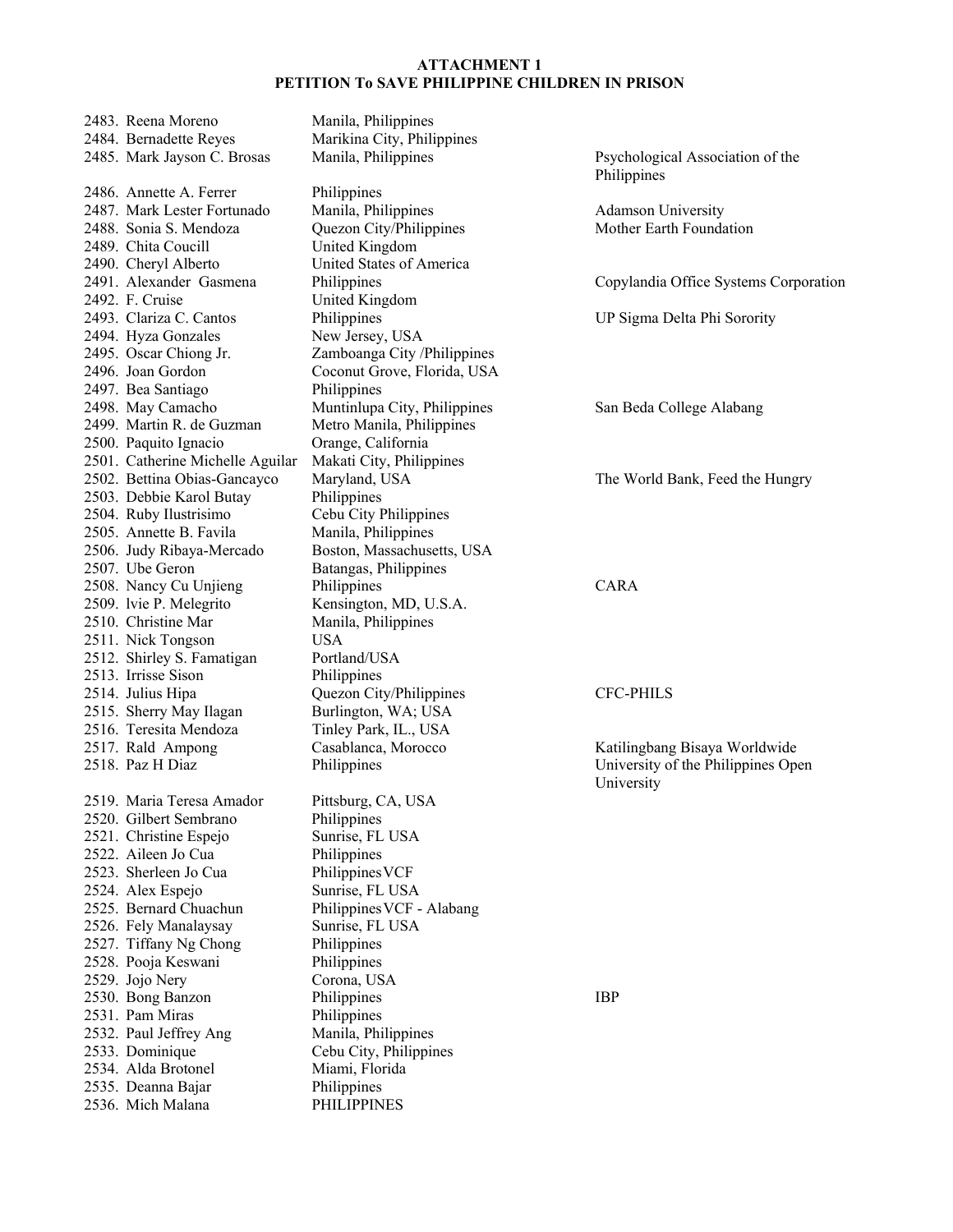| 2537. Mario Pelimiano         | San Diego, California                |                                |
|-------------------------------|--------------------------------------|--------------------------------|
| 2538. Daisy Ciocon            | Weston, Florida                      | <b>NANAY</b>                   |
| 2539. Eduardo De Rivera       | Orangeburg, NY, USA                  |                                |
| 2540. Celia C. Mayer          | <b>USA</b>                           |                                |
| 2541. FERDINAND LUZON         | UNITED KINGDOM NORTHUMBRIA NHS TRUST |                                |
| 2542. Mia Klar                | <b>USA</b>                           |                                |
| 2543. Diana Ong               | Philippines                          |                                |
| 2544. Jeffrey Parisoff        | Glendale, Arizona, Usa               | <b>USAF</b>                    |
| 2545. Allan KLar              | Illinois, USA                        |                                |
| 2546. Eugene Abadilla         | Twentynine Palms, CA                 | U.S. Navy                      |
| 2547. Maria C Huet-Graham     | Fort Worth TX USA                    |                                |
| 2548. Ligaya Bruce-Badilla    | Daly City, CA/San Mateo County       |                                |
| 2549. Cleo Rabelas            | San Mateo, CA                        |                                |
|                               | Concord/USA                          |                                |
| 2550. Elizabeth Choy          |                                      |                                |
| 2551. Gina Garcia Zagors      | Hanover Psrk, Illinois               |                                |
| 2552. Steven E Zagors         | Hanover Park, Illinois               |                                |
| 2553. Melissa Laurel          | Philippines                          |                                |
| 2554. Michael Taker           | Philippines                          |                                |
| 2555. Ferry Sioson            | San Francisco, CA                    |                                |
| 2556. Caroline Agagon         | Los Angeles, CA USA                  |                                |
| 2557. Honeylene Ramirez       | Ohio, USA                            |                                |
| 2558. Medy Martir             | Frankfurt, Germany                   | CFC Hold unit coordinator      |
| 2559. LEONARDO LAXA           | <b>USA</b>                           |                                |
| 2560. Melvin C. Gonzales      | Wuppertal, Germany                   | <b>CFC</b>                     |
| 2561. Nadia Leonor            | Geneva, Switzerland                  |                                |
| 2562. Brandon Sander          | Massillon, OH, United States         |                                |
| 2563. Francis Burton Laurisen | Melbourne Australia                  |                                |
| 2564. Jeff Saez               | Makati/Philippines                   | Youth of San Antonio           |
| 2565. Becky Obidos            | Philippines                          |                                |
| 2566. Veejay Pilapil          | Philippines                          |                                |
| 2567. Paps Pesayco            | San Jose, California, U.S.A.         |                                |
| 2568. J Tuazon                | Canada                               |                                |
| 2569. Chev Pacson             | Canada                               |                                |
| 2570. Sandra Gacayan          | San Francisco                        | Kappa Psi Epsilon              |
| 2571. Elena Wong              | San Francisco, USA                   |                                |
| 2572. Justin Perez            | <b>USA</b>                           |                                |
| 2573. Jubert Perez            | <b>USA</b>                           |                                |
| 2574. Dulce Galindo Goddard   | Pembroke pines, Fl USA               | Fil-Am South Florida org.      |
| 2575. Rosalina Perez          | Woodside, NY USA                     |                                |
| 2576. Brenda Landicho         | <b>USA</b>                           |                                |
| 2577. Luina Dawn Capalla      | Los Angeles, CA, USA                 |                                |
| 2578. Renato Enclona          | <b>PHILIPPINES</b>                   |                                |
| 2579. Aida David              | Toronto, Canada                      |                                |
| 2580. Maria Olaguera          | Vancouver, Canada                    |                                |
| 2581. Noel Villamor           | Davao City, Philippines              |                                |
| 2582. Rosie Brenches          | KONTICH (antwerp) BELGIUM            |                                |
|                               |                                      |                                |
| 2583. Audrey Cruz             | Philippines                          |                                |
| 2584. Tom and Tita Bonzon     | <b>USA</b>                           |                                |
| 2585. Elenita Montero         | Toronto, Ontario, Canada             |                                |
| 2586. Katharine Wiegele       | DeKalb, Illinois USA                 |                                |
| 2587. Rosella Marques         | Philippines                          |                                |
| 2588. Diana Lee Francis       | Brisbane, CA, USA                    |                                |
| 2589. Susan Echiverri         | <b>USA</b>                           |                                |
| 2590. Patricia Hidalgo        | Pelham, New York, USA                |                                |
| 2591. Victoria Pena           | Montgomery Village, USA              |                                |
| 2592. Raymond Simon MSSP      | Pakistan                             | Missionary Society of St. Paul |
|                               |                                      |                                |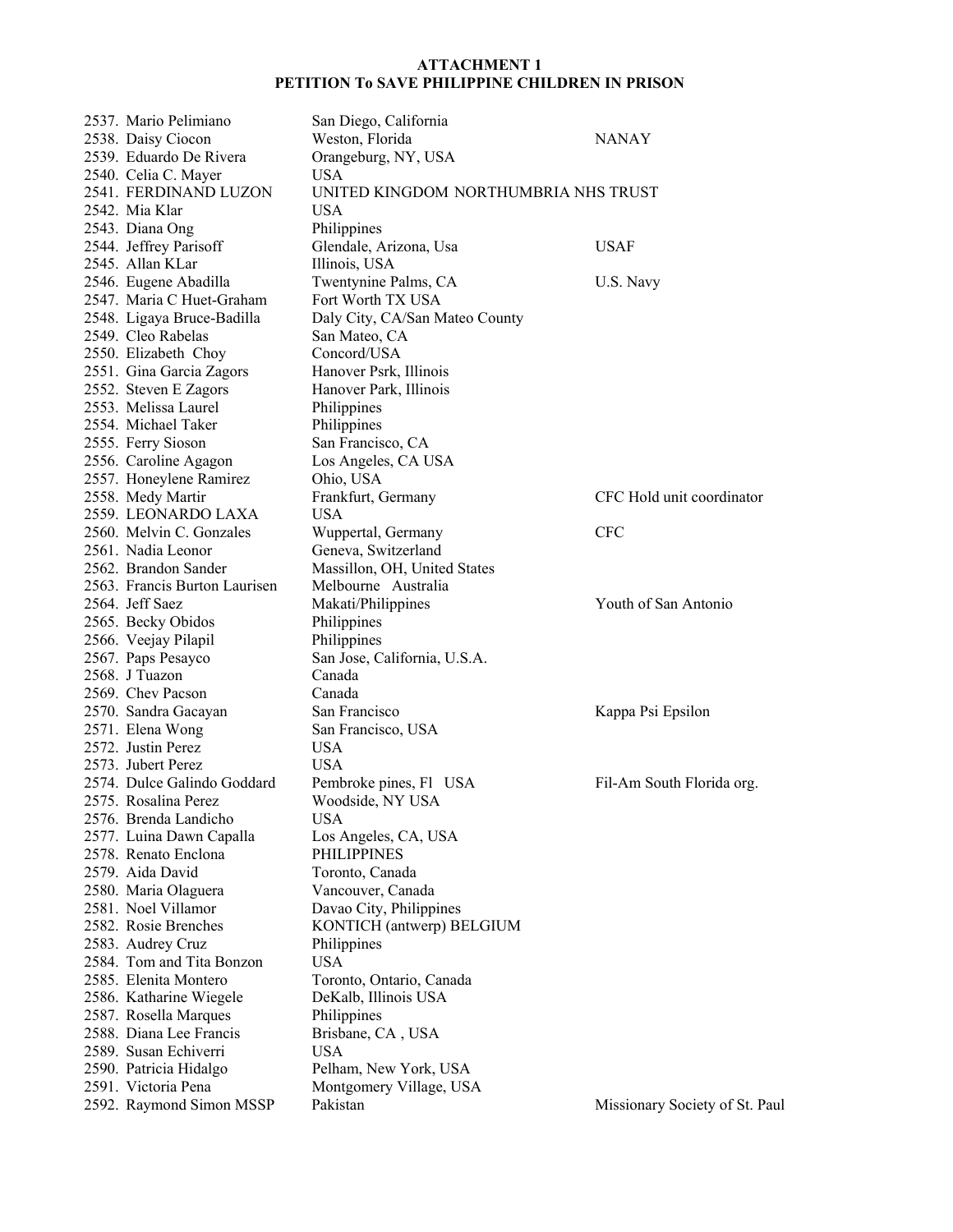| 2593. June Villa Brotonel     | North Miami, Florida, USA              |                                     |
|-------------------------------|----------------------------------------|-------------------------------------|
| 2594. Iraia Arabaolaza        | Aretxabaleta - Basque Country (Spain)  | <b>UNICEF</b>                       |
| 2595. Cindy P.                | <b>USA</b>                             |                                     |
| 2596. Ameen Farooq            | Atlanta, USA                           |                                     |
| 2597. Jeanette Cefre-Dolphin  | Miramar, Florida                       | <b>NANAY</b>                        |
| 2598. Arman Jose              | San Francisco, U.S.A.                  |                                     |
| 2599. Fernando Trinidad Yabut | Bergenfield, USA                       |                                     |
| 2600. Theresa Alviar          | <b>United States</b>                   | <b>Emory University</b>             |
| 2601. Dennis Ruane            | Draper Utah, USA                       |                                     |
| 2602. Christine Matayabas     | USA                                    |                                     |
| 2603. Janice Steffen          | Kansas City, KS                        |                                     |
| 2604. Leonalee S. Pinto       | Daly City USA                          |                                     |
|                               | Dubai UAE                              |                                     |
| 2605. Josevic Bantigue        |                                        |                                     |
| 2606. Mary Ann Brendler       | Ossining, USA                          |                                     |
| 2607. HONORIO SANTOS          | LADERA RANCH, CA, USA                  |                                     |
| 2608. Marilou Hemenway        | Palo Alto, CA                          |                                     |
| 2609. Ivy Sta.Maria           | Laguna, Philippines                    |                                     |
| 2610. Traci Tay               | Malaysia                               |                                     |
| 2611. James Cooper            | Martinsburg, WV, USA                   |                                     |
| 2612. Reynato Camoras         | San Diego, CA, USA                     |                                     |
| 2613. A. Prince               | Leeds, United Kingdom                  |                                     |
| 2614. Vic Julius Veluz        | Havertown, Pennsylvania                | ORO Records Corporation             |
| 2615. Eileen Adriano          | Geneva Switzerland                     | The nuance group                    |
| 2616. Kim de los Reyes        | Daly City, CA, USA                     |                                     |
| 2617. Florida Barron          | Pomona, CA, USA                        |                                     |
| 2618. Ferdinand J. Barron     | Los Angeles, CA                        |                                     |
| 2619. M I Cuna-Bustamante     | Annapolis, MD, USA                     |                                     |
| 2620. Mervin Nicolas          | Santa Clara, CA, USA                   |                                     |
| 2621. Sterling Somes          | San Francisco, CA USA                  |                                     |
| 2622. Bert Mones jr.          | Huntington Beach, CA                   | <b>FAAOC</b>                        |
| 2623. Carmel de Leon-Ligon    | Philippines                            |                                     |
| 2624. Valerie Palapas         | San Francisco/United States of America |                                     |
| 2625. Lorena Ann D. Sandiego  | Cupertino, California, USA             |                                     |
| 2626. Paulyn Laforteza        | Canada                                 |                                     |
| 2627. Eden Olonan             | Switzerland                            |                                     |
| 2628. Roeul Custodio          | Daly City, CA                          | <b>PACE</b>                         |
| 2629. Victoria Wilke          | Nanoose Bay, B.C. Canada               |                                     |
| 2630. Nelyn May M. Obod       | Philippines                            |                                     |
| 2631. Carol Laurente          | <b>United States</b>                   |                                     |
| 2632. Blitznel J. Clores      | New Jersey/U.S.A.                      |                                     |
| 2633. Tad Bouska              | Atlanta USA                            |                                     |
| 2634. Cheryl L. Fincher       | Athens, GA                             | International Social Club of Warner |
|                               |                                        | Robins                              |
| 2635. Bambi Umali             | <b>USA</b>                             |                                     |
| 2636. Lourdes Waggoner        | Los Angeles CA USA                     |                                     |
| 2637. Michael Dolar           | <b>USA</b>                             |                                     |
| 2638. Nora Perron             | Panama City, Fl                        | Bisayan Connection, Inc.            |
| 2639. Anna See                | Philippines                            |                                     |
| 2640. Carolyn Brooks          | Queanbeyan NSW Australia               |                                     |
| 2641. Ann Reginio             | San Jose                               |                                     |
| 2642. Alan David              | Daly City, CA                          | LFS, PEP                            |
| 2643. Carmelita Belanigue     | Philippines                            |                                     |
| 2644. Rosanna Balba           | San Francisco, CA USA                  | <b>PACE</b>                         |
| 2645. Shiela Bugarin          | North Bruswick, NJ, USA                |                                     |
| 2646. Nonah R. Maffit         | Los Angeles, CA, USA                   |                                     |
| 2647. Cecile B. Gutierrez     | Philippines                            |                                     |
|                               |                                        |                                     |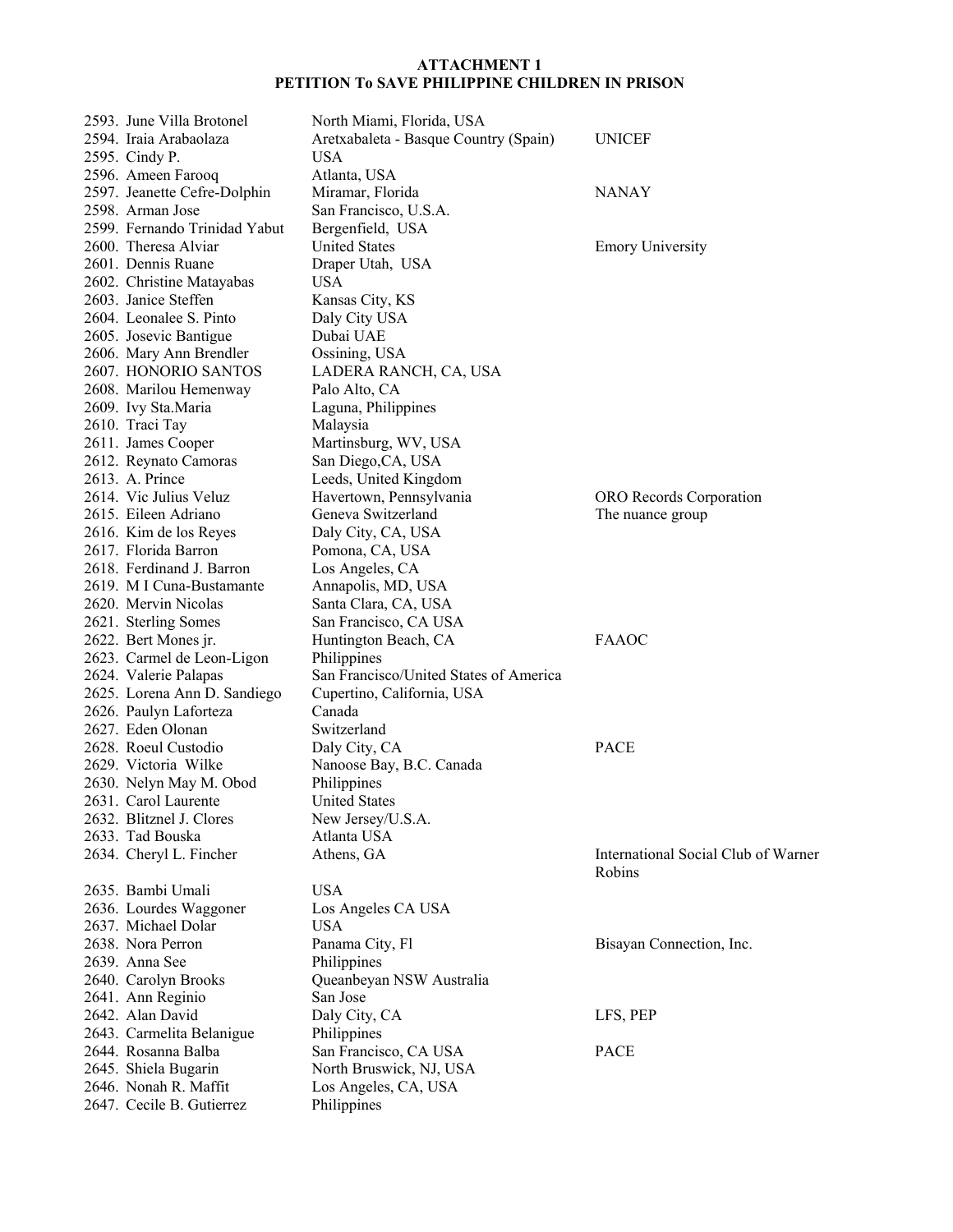2648. Elaine Bonite Philippines 2649. Kat Azanza Philippines 2650. Rebecca Abellana San Francisco, USA 2654. Maita Toral Philippines 2655. Titong Feria New York, USA 2656. Jon Lingad San Francisco, USA 2657. Avril Geroche Makati, Philippines 2659. Tet Ligon Philippines 2660. Purita B. Tuason Philippines 2661. Veronica Raymundo Colonia, NJ, USA 2663. Tap Camacho USA 2666. Maria Luz A. Cabegin Philippines 2667. M. Marcelino NJ, USA 2668. TonTon Clemente Pasig/Philippines 2669. Francisco Quintana Mandaluyong City, Philippines 2670. PERFECTA S. NG Makati, Philippines 2671. Peejay Lauren O. Soriano Cavite, Philippines 2672. Aubrey Magno San Francisco, USA 2673. Ronalyn Medina Valenzuela, Philippines 2676. P. de Guzman CA, U.S.A. 2677. Oscar Abeleda Philipppines 2678. Aya de Leon Philippines 2679. Cristina Amurao Taguig City, Philippines 2680. Clifson S. Damian Muntinlupa, Philippines 2681. Jun Mortero Philippines 2682. Dolores C. Manio PHILIPPINES 2683. Maria Jamir Rowland Heights/USA 2684. Garfield M. Espejo Marikina City Philippines 2685. James Van Eaton Burbank, CA United States 2686. Paulo Ocampo Philippines 2687. Susan Ocampo Philippines 2688. Sheila Sto. Tomas Philippines 2689. Jorinna Bautista Marikina, Philippines 2690. Gilda Regina Mendoza Manila, Philippines 2693. Jennifer C. Lim Philippines 2694. Angelina Maria Frey Greenbrae, California, USA 2695. Ariston M.Cebrero Cagayan de Oro, Philippines 2696. Angelica Austria Philippines 2697. Rina Rafael Parañaque City, Philippines 2698. Elen Quitco Malabon/Philippines 2699. Mark Alvin Bautista Malabon/Philippines 2700. Ferdinand Alcala Pasay City,Philippines 2701. Brian Tan Seng Makati City/Philippines

2651. Ernesto S. Famatigan Pasig City, Metro Manila, Philippines 2652. ROM PARANI ORLANDO, FLORIDA KNIGHTS OF RIZAL 2653. Josefina Aligada Manila, Philippines ICS 2658. Laarni Salanga Philippines Kabalikat 2662. Cherise Bulosan San Francisco, CA, United States of America 2664. Jerick A. Gempesaw Pasig/Philippines International Order of DeMolay 2665. Adele Van Eaton Burbank, California St. Robert Church 2674. Breezy Wong Makati City, Philippines eMandirigma 2675. Gilbert I. Onida Philippines PETA, Philippine Playhouse Inc.,

2702. FIDENCIO S. FERRER PHILIPPINES adn-csi-cyber66

METTA

2691. Nancy Mendoza U.S.A. UP Sigma Delta Phi Sorority (So. Cal) 2692. Mabel Villarica-Mamba Philippines Junior Chamber International-Philippines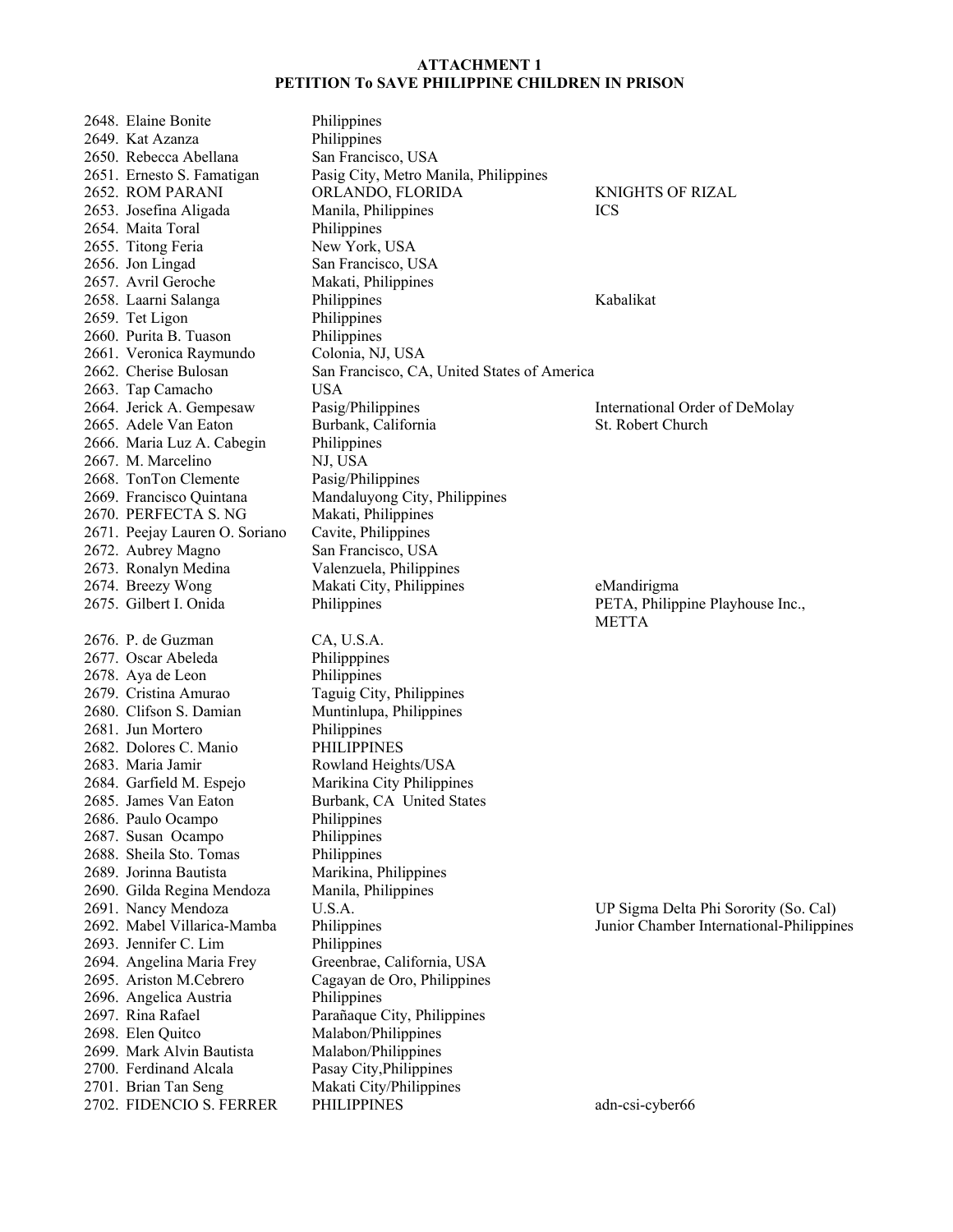| 2703. Maricar C. Rivera                                       | Philippines                                                         |                                                      |
|---------------------------------------------------------------|---------------------------------------------------------------------|------------------------------------------------------|
| 2704. Mundzer Abdulsabur                                      | United Kingdom                                                      |                                                      |
| 2705. Daisy Alcedo                                            | Quezon city, Philippines                                            |                                                      |
| 2706. Rouen R. Astillero                                      | <b>Bauan Batangas Philippines</b>                                   |                                                      |
| 2707. Christina Peralta                                       | Los Banos, Laguna                                                   | <b>International Rice Research Institute</b>         |
|                                                               |                                                                     | (IRRI)                                               |
| 2708. Ed Flores                                               | Philippines                                                         |                                                      |
| 2709. Florence Medoza                                         | Philippines                                                         |                                                      |
| 2710. Maricel G. Malacaman                                    | Tokyo, Japan                                                        |                                                      |
| 2711. Evita Florendo                                          | USA Lexington MA                                                    | Iskwelahang Pilipino                                 |
| 2712. Rowena S. Disini                                        | Manila, Philippines                                                 |                                                      |
| 2713. Bernard Aurelio                                         | Muntinlupa, Philippines                                             |                                                      |
| 2714. Jeffrey S. Ledesma                                      | Manila, Philippine                                                  | Humanitarian Legal Assistance<br>Foundation          |
| 2715. Maria Victoria C. Cortes                                | Quezon City, Philippines                                            |                                                      |
| 2716. Maricel L. Cabahug                                      | Philippines                                                         |                                                      |
| 2717. Theresa Suson                                           | Los Angeles, CA U.S.A.                                              |                                                      |
| 2718. Aurora G. Javier                                        | Philippines                                                         |                                                      |
| 2719. Lorenzo Ma. Guerrero III                                | Manila, Philippines                                                 |                                                      |
| 2720. Jon C. Ortiz                                            | Philippines                                                         |                                                      |
| 2721. Benj Ochoa                                              | Manila, Philippines                                                 |                                                      |
| 2722. ANA MARIE L BALBIN                                      | ANAHEIM, CA, USA                                                    |                                                      |
| 2723. Evelyn Juteau                                           | Philippines                                                         |                                                      |
| 2724. MAYUMI B. MABINI                                        | Makati City/Philippines                                             |                                                      |
| 2725. Emmanuel Carbonell                                      | Quezon City Philippines                                             |                                                      |
| 2726. Ma. Teresa V. de Leon                                   | Philippines                                                         | Peace Advocates Zamboanga Foundation,<br>Inc.        |
| 2727. Michael R. Dumlao                                       | Pangasinan, Philippines                                             |                                                      |
| 2728. Ramon P. Gonzalez                                       | New York City USA                                                   | Our Planet Management Institute, Ltd.                |
| 2729. Juan Carlos Nunez                                       | New York City USA                                                   | Our Planet Mangement Institute, Ltd.                 |
| 2730. Arsenia M. Moran                                        | Port of Spain/Trinidad & Tobago                                     | <b>UNDP/UNV Medical Officer</b>                      |
| 2731. Jaimie Jane Go                                          | Mandaluyong City, Philippines                                       |                                                      |
| 2732. Rheza Joy A. Gabriel                                    | Philippines Ayala Foundation                                        |                                                      |
| 2733. Marly Chan                                              | Australia                                                           |                                                      |
| 2734. Terry Hizon                                             | Philippines                                                         |                                                      |
| 2735. Merle Rivera                                            | Shanghai, China                                                     |                                                      |
| 2736. Roberto Jose S. Da Silva, Jr. Marikina City/Philippines |                                                                     |                                                      |
| 2737. James Chiong                                            | Mandaluyong, Philippines                                            |                                                      |
| 2738. Paris Ayon                                              | Philippines                                                         | Philippine Fisheries Development<br>Authority        |
| 2739. Tin Samson-Santos                                       | Manila, Philippines                                                 |                                                      |
| 2740. Ma Aurora O Quilala                                     | Manila, Philippines                                                 |                                                      |
| 2741. Chino Jayme                                             | Manila Philippines                                                  |                                                      |
| 2742. Patricia Villarica                                      | Canada                                                              |                                                      |
| 2743. Antonio Yang III                                        | Manila, Philippines                                                 | Ateneo de Manila University Alumni                   |
|                                                               | 2744. Sr. Luzviminda G. Mojica, FdCC City of Malaybalay Philippines |                                                      |
| 2745. Juan Carlos T. Cuna                                     | Manila, Philippines                                                 |                                                      |
| 2746. Ed Paez                                                 | Los Angeles, CA. USA                                                |                                                      |
| 2747. Nedilyn Pabustan                                        | Philippines                                                         |                                                      |
| 2748. Christine Michelle Sadiasa                              | Philippines                                                         | UP Delta Lambda Sigma Sorority                       |
| 2749. Sr. Ila J. Pavia, MMB                                   | Philippines                                                         | Mercedarian Missionaries of Berriz<br>(Congregation) |
| 2750. Normelyn A. Cruzado                                     | Manila Philippines                                                  |                                                      |
| 2751. Lena Watrous                                            | Scottsdale, AZ USA                                                  |                                                      |
| 2752. Divine Galarpe                                          | Philippines ADB                                                     |                                                      |
| 2753. Kat Gonzales                                            | Philippines                                                         |                                                      |
|                                                               |                                                                     |                                                      |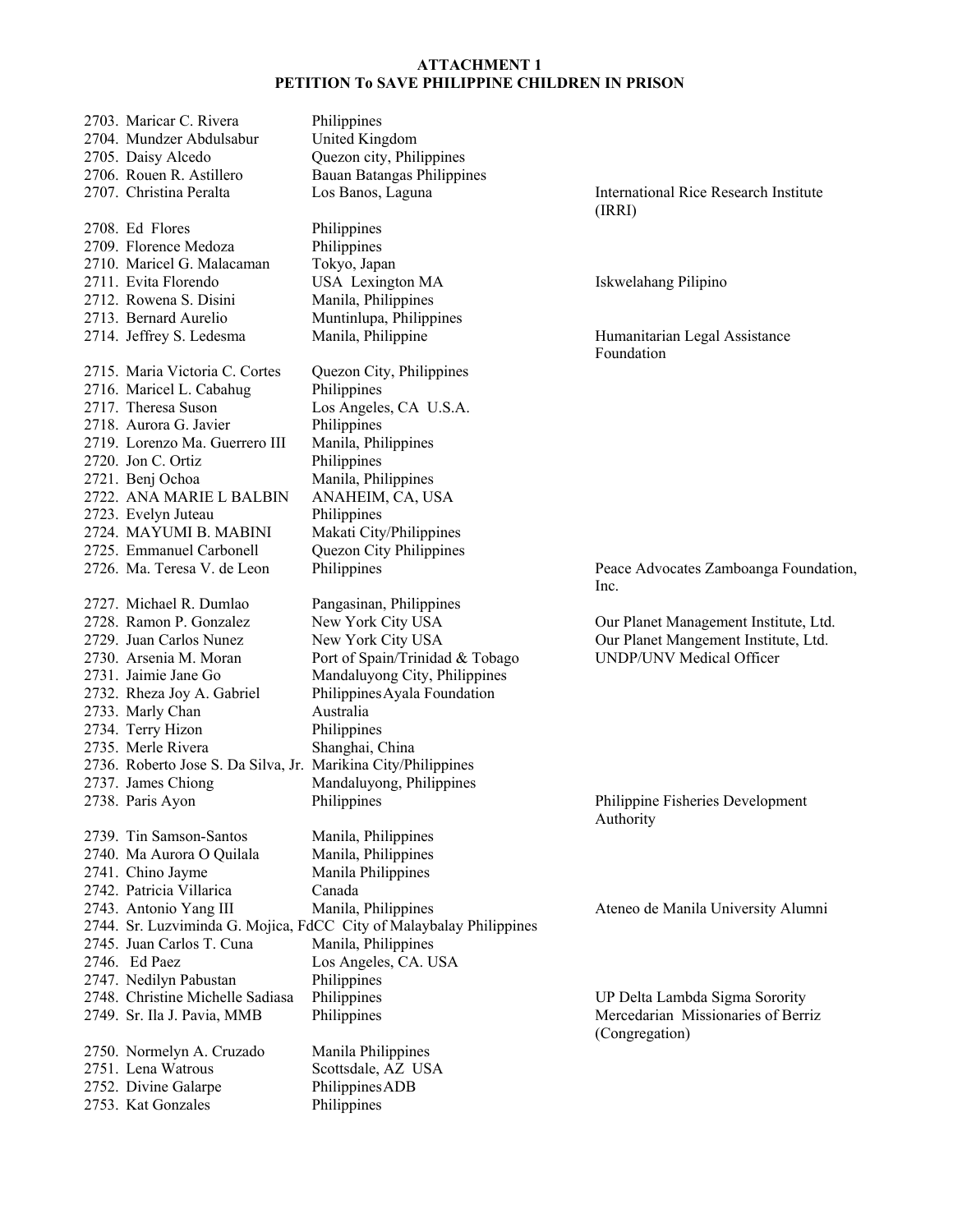| 2754. Danielle Aragon                                | Las Piñas, Philippines              |                                                                  |
|------------------------------------------------------|-------------------------------------|------------------------------------------------------------------|
| 2755. Rosanna Maria Isabel Lopez Manila, Philippines |                                     |                                                                  |
| 2756. Kristine Legaspi                               | Antipolo City, Philippines          |                                                                  |
| 2757. Tricia M. Contreras                            | BayanTel                            |                                                                  |
| 2758. Vanessa Alberto Lim                            | Hong kong                           |                                                                  |
| 2759. Jocelyn Secarro                                | Philippines                         |                                                                  |
| 2760. Emeline Abay                                   | USA                                 |                                                                  |
| 2761. Yvonne O. Salcedo                              | Philippines                         | Harrison Communications, Inc.                                    |
| 2762. Cecile B. Simbajon                             | Philippines                         |                                                                  |
| 2763. Hernando Betita                                | Philippines                         | Ateneo de Manila University                                      |
| 2764. Chona Maria Cuna Flannery                      | Chevy Chase, MD USA                 |                                                                  |
| 2765. Nancy Jose                                     | Philippines                         |                                                                  |
| 2766. Arvin Chester Abreu                            | Philippines                         |                                                                  |
| 2767. Rockie Teo                                     | Philippines                         |                                                                  |
| 2768. Marylyn A. Lopez                               | Greenville, Il USA                  |                                                                  |
| 2769. Ma. Theresa B. Laviña                          | Quezon City, Philippines            | Brotherhood of Christian Businessmen<br>and Professionals (BCBP) |
| 2770. Percy Mariano                                  | Quezon City, Philippines            |                                                                  |
| 2771. Mott de Larrazabal                             | Philippines                         |                                                                  |
| 2772. Clavelyn Draculan                              | Philippines                         |                                                                  |
| 2773. Jeffrey Espina                                 | Quezon City/Philippines             | Timang                                                           |
| 2774. Mercy M. Huvalla                               | Philippines                         |                                                                  |
| 2775. Nikko Laviña                                   | Philippines                         | <b>ADMU</b>                                                      |
| 2776. Belle Cohen                                    | San Francisco, USA                  |                                                                  |
| 2777. Ver Pineda                                     | Doha, Qatar                         |                                                                  |
| 2778. Rodrigo B. Desiatco                            | Doha, Qatar                         | Doha Petroleum                                                   |
| 2779. Samantha Renee It                              | San Bruno CA (formerly from Manila) |                                                                  |
| 2780. Wilma C. Desiatco                              | Doha, Qatar                         | Qship                                                            |
| 2781. Nathallie Trixie C. Desiatco                   | Doha, Qatar                         |                                                                  |
| 2782. Rouwi Vennice C. Desiatco                      | Doha, Qatar                         |                                                                  |
| 2783. Jan Valerie Liad                               | Philippines                         |                                                                  |
| 2784. Vivian R. Pope                                 | San Diego, California, USA          |                                                                  |
| 2785. Ariel Halili                                   | Philippines                         |                                                                  |
| 2786. Linda Salvador                                 | Dublin, CA, USA                     |                                                                  |
| 2787. Precious Anne L. Taliwaga                      | Philippines                         |                                                                  |
| 2788. Vincenzo M. Ocampo                             | Philippines                         |                                                                  |
| 2789. Reyshell Garcia                                | Philippines                         |                                                                  |
| 2790. Pamela Ocampo                                  | Philippines                         |                                                                  |
| 2791. Charlie Rancudo                                | Phillipines                         |                                                                  |
| 2792. Maria Amparo R. Ventura                        | Makati city, Philippines            | Department of Education-Bureau of                                |
| 2793. Caroll Rivera                                  | <b>USA</b>                          | Secondary Education                                              |
| 2794. Danilo B. Beramo                               | Philippines                         | Knights of Columbus 9189, Pacita. SPL                            |
| 2795. Maria Victoria Monedero                        | Parañaque / Philippines             |                                                                  |
| 2796. Mari Escano                                    | Manila, Phil                        |                                                                  |
| 2797. Fely Ocampo                                    | Orange County, CA USA               |                                                                  |
| 2798. Pamela Tan                                     | Makati/Philippines                  |                                                                  |
| 2799. Ervin Ola                                      |                                     |                                                                  |
|                                                      | Parañaque/Philippines               |                                                                  |
| 2800. Maylene Medina                                 | Las Pinas City, Philippines         |                                                                  |
| 2801. Benjz Dimaunahan                               | Frankfurt, Germany                  | <b>CFC HOLD</b>                                                  |
| 2802. Froilan Renato A. Briones                      | Manila, Philippines                 |                                                                  |
| 2803. Lidia Jacobson                                 | San Francisco, CA USA               |                                                                  |
| 2804. Leah T. Llamera                                | General Santos City, Philippines    | <b>CFC</b>                                                       |
| 2805. Emmanuel & Esther Tagunicar Makati/Philippines |                                     |                                                                  |
| 2806. Annie P. Naval                                 | Philippines<br>QC, Philippines      |                                                                  |
| 2807. Doris Torres                                   |                                     |                                                                  |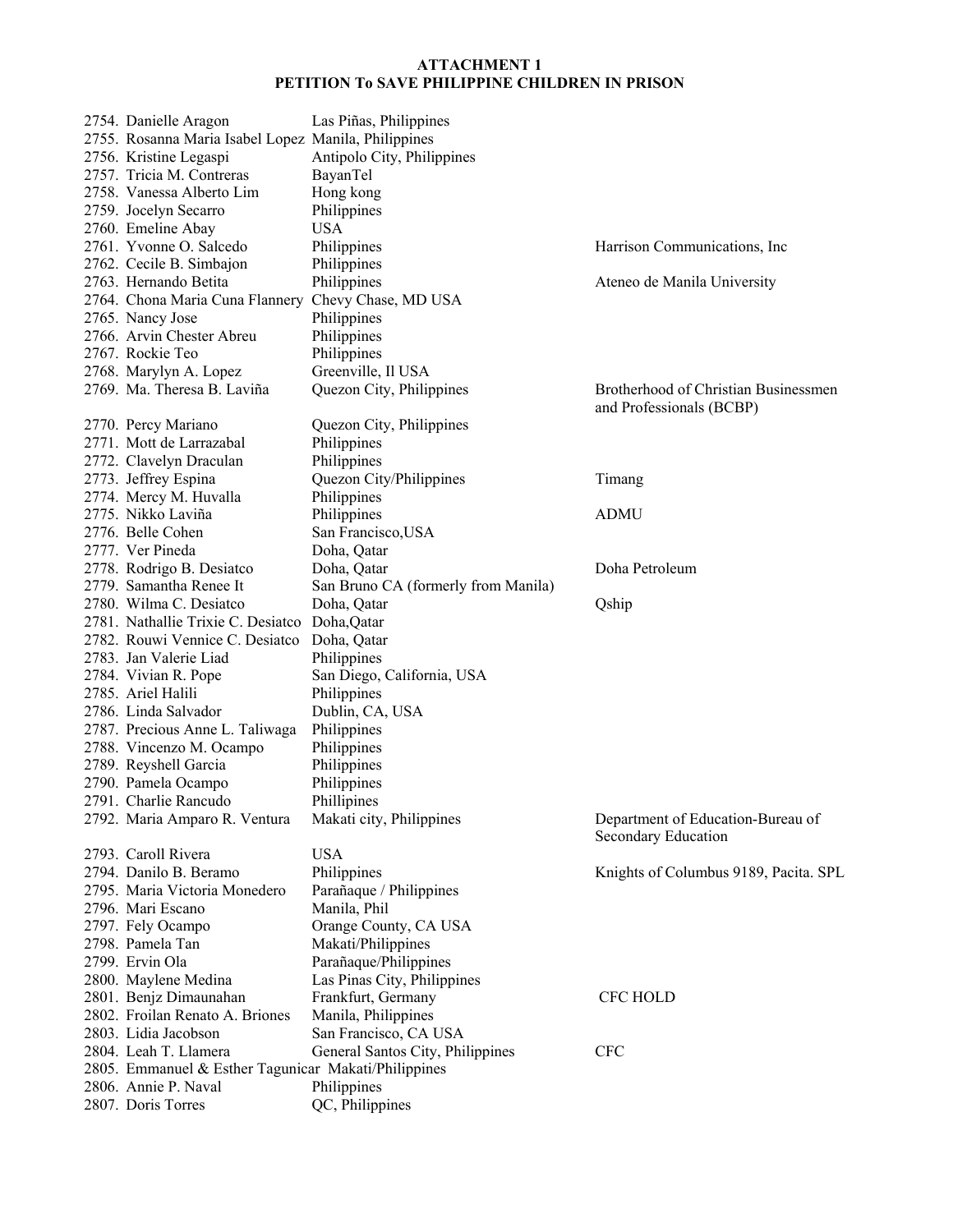| 2808. Isa Mathay                             | Quezon City/Philippines           |                                          |
|----------------------------------------------|-----------------------------------|------------------------------------------|
| 2809. Jennifer Ann Awat Salvador Philippines |                                   |                                          |
| 2810. Ma. Rosario R. Peña                    | Pasig City, Philippines           |                                          |
| 2811. ALMA Q. KERN                           | BELLEVUE, WA. U.S.A.              | <b>NaFFAA</b>                            |
| 2812. Miriam N. Ong                          | Marikina City, Philippines        |                                          |
| 2813. Emily Jane Guerra                      | Manila City, Philippines          |                                          |
| 2814. Gio F. Corpuz                          | Philippines                       |                                          |
| 2815. Gina Sales                             | Manila, Philippines               |                                          |
| 2816. Faith Valerinne Tan                    | Philippines                       |                                          |
| 2817. Erland D. Navarro                      | Marikina City, Philippines        |                                          |
| 2818. GRACE M. MAANO                         | Philippines Kiwanis International |                                          |
| 2819. Farah dela Cruz                        | Quezon City/Philippines           |                                          |
| 2820. Paz Hortinela-Baquiran                 | Manila, Philippines               |                                          |
| 2821. Arlene Alfonso                         | Quezon City, Philippines          |                                          |
| 2822. Eduardo Tan                            | Taoyuan/Taiwan                    | Hope Workers Center                      |
| 2823. Lionel Joseph Hung                     | Malabon City/Philippines          |                                          |
| 2824. Kimberly Ngo                           | QC, Philippines                   |                                          |
| 2825. Mi-Anne Kuetter - de la Costa Germany  |                                   |                                          |
| 2826. Marivic V. Manalo                      | Manila, Philippines               |                                          |
| 2827. Wendy Allen                            | Geneva                            |                                          |
| 2828. Maria Arleene Catapang                 | Philippines                       |                                          |
| 2829. Pia Donna Rombaoa                      | Marikina City, Philippines        | social worker                            |
| 2830. Emily Traviña                          | Philippines                       | Philippine National Bank                 |
| 2831. Ginger Lopez                           | Quezon City, Philippines          |                                          |
| 2832. Jan Dayro Jr.                          | Quezon City / Philippines         |                                          |
| 2833. Grace Maralit                          | Makati City, Philippines          |                                          |
| 2834. Maria Lora Tupas                       | Iloilo City, Philippines          |                                          |
| 2835. Luliza Daniel                          | Philippines                       |                                          |
| 2836. Paz G.Corsino                          | Philippines                       | National Statistics Office               |
| 2837. Cristina Chao                          | Makati City/Philippines           |                                          |
| 2838. Jean Ong                               | Makati, Philippines               |                                          |
| 2839. Stephanie Chua                         | Quezon City, Philippines          |                                          |
| 2840. Ging Maligaya Abadillos                | Philippines                       | Photocircuits                            |
| 2841. Ma. Teresa T. Chong                    | Philippines                       | neda v                                   |
| 2842. Maria Gertrudez S. Bombase Philippines |                                   | Mercedarian Missionaries of Berriz Laity |
| 2843. Virna Zenda Cañete                     | Philippines                       |                                          |
| 2844. Pura Flor D. Isleta, M.D.              | Manila/Philippines                | UP College of Medicine                   |
| 2845. Sylke-monina Müller                    | Ronneburg/Germany                 |                                          |
| 2846. Art Pineda II                          | Manila, Philippines               |                                          |
| 2847. Efren Bolisay                          | Yardley, PA                       |                                          |
| 2848. Zenaida M. Sumalde                     | Los Baños, Laguna, Philippines    | University of the Philippines Los Baños  |
| 2849. Cecilia V. Reyes                       | Malolos City/Philippines          |                                          |
| 2850. Lizette M. Lim                         | Philippines                       |                                          |
| 2851. Jeanilyn Guarnes                       | Philippines                       |                                          |
| 2852. Aurita R. Hernandez                    | Philippines                       |                                          |
| 2853. Lito Gallo                             | Sta. Rosa, Philippines            |                                          |
| 2854. Lourdes G. Yogore                      | Philipppines                      | <b>Assumption College</b>                |
| 2855. Rowena T. Solon                        | Manila, Philippines               |                                          |
| 2856. Bernardo Atienza                       | Germany                           |                                          |
| 2857. Ryan Ocampo                            | London, UK                        |                                          |
| 2858. Mayeen Alunan                          | Quezon City, Philippines          |                                          |
| 2859. Jose Ramirez                           | Mexico                            | Helping Hands Foundation                 |
| 2860. Regina Irene Gaza                      | Philippines                       | Advocate of Philippine Fair Trade, Inc.  |
| 2861. Tintin Gonzales                        | Philippines                       |                                          |
| 2862. Mary Grace                             | Philippines                       | Philippine National Red Cross            |
| 2863. Roy D. Calleja                         | Quezon City, Phillippines         |                                          |
|                                              |                                   |                                          |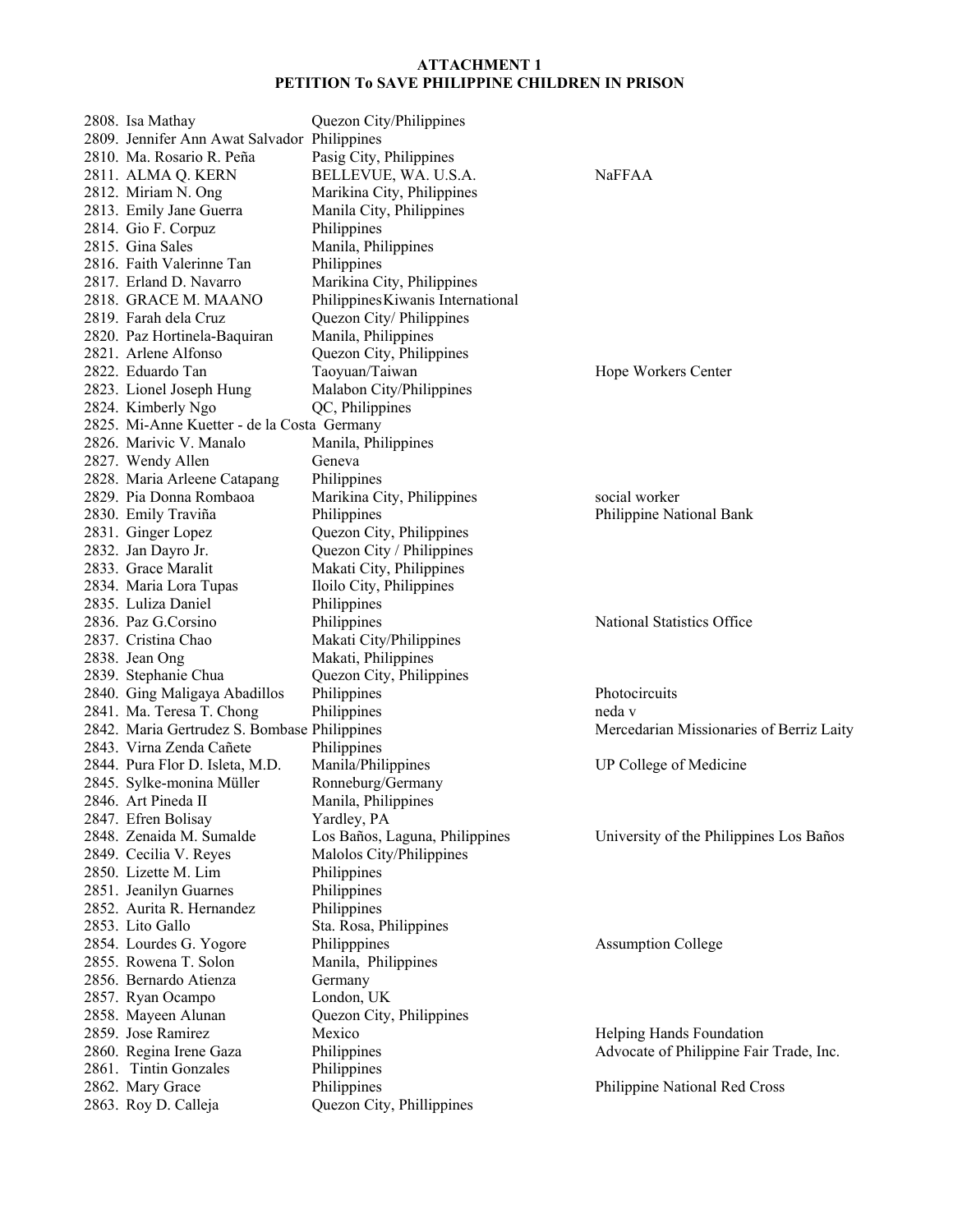| 2864. Leslie Fiestan                                 | Riyadh                             |                                                            |
|------------------------------------------------------|------------------------------------|------------------------------------------------------------|
| 2865. Anna Marinelle T. Castro                       | Philippines                        |                                                            |
| 2866. Melchor Cordova                                | Quezon City, Philippines           |                                                            |
| 2867. BENMOUSSA Soumeya                              | France                             |                                                            |
| 2868. Martina Ledesma                                | Philippines                        |                                                            |
| 2869. Santiago C. de Guzman ii                       | Philippines                        | SGV & Co.                                                  |
| 2870. Ingrid Inocencio                               | Quezon City, Philippines           |                                                            |
| 2871. Romina Disu                                    | Philippines                        | Heart of Worship MNL, Inc.                                 |
| 2872. Heide Vega                                     | Philippines                        |                                                            |
| 2873. Emilie-June Calonge                            | Marikina City/ Philippines         |                                                            |
| 2874. Karren Lopez                                   | Philippines                        | Ateneo de Manila University                                |
| 2875. Liezel C. Longboan                             | Baguio City, Philippines           | University of the Philippines - Baguio                     |
| 2876. Moje Ramos-Aquino                              | Philippines                        | Rotary Club of Quezon City North                           |
| 2877. Jet C. Boncodin                                | Cavite City/ Philippines           |                                                            |
| 2878. Bambi Harper                                   | Makati, Philippines                |                                                            |
| 2879. Lyn N. Capistrano                              | Metro Manila/Philippines           | <b>PCWS</b>                                                |
| 2880. Josie Grajeda                                  | Quezon City, Philippines           | music ministry, Our Lady of Perpetual                      |
|                                                      |                                    | Help Parish                                                |
| 2881. Corazon Q. Centeno                             | Quezon City, Philippines           |                                                            |
| 2882. Louie Bersano                                  | Philippines                        |                                                            |
| 2883. Katrina Luisa S. Araneta                       | Philippines                        |                                                            |
|                                                      | <b>USA</b>                         |                                                            |
| 2884. Rachel Gregorio<br>2885. Maria Luisa S. Moguel |                                    | Rotary Club of Manila Bay, Zonta Greater                   |
|                                                      | Mandaluyong, MM, Philippines       | Rizal                                                      |
|                                                      |                                    |                                                            |
| 2886. Yza Dizon                                      | Naga, Philippines                  |                                                            |
| 2887. Lovella Sambo                                  | Las Piñas City, Manila Philippines |                                                            |
| 2888. Jap Paredes                                    | Philippines                        | Ateneo                                                     |
| 2889. Jennifer G. Ferrer                             | Manila, Philippines                |                                                            |
| 2890. Keri Stevenson                                 | <b>United States</b>               |                                                            |
| 2891. Irene Oliveri                                  | Italy                              |                                                            |
| 2892. Therese Anne                                   | Philippines                        |                                                            |
| 2893. Jose Coscolluela                               | Quezon City, Philippines           | TRLV, ADMU 198                                             |
| 2894. Lendi Joyce Palaje                             | Philippines                        | UP Student Catholic Action (UPSCA)                         |
| 2895. Paulyn May Duman                               | Makati/Philippines                 | Issues Quorum / Y-Family                                   |
| 2896. Joan Ador Dionicio                             | Manila, Philippines                | <b>UP Student Catholic Action</b>                          |
| 2897. Noetah Clarke                                  | London, England                    |                                                            |
| 2898. Adrian Pereira                                 | Malaysia                           |                                                            |
| 2899. Janice Valenzuela                              | Philippines                        |                                                            |
| 2900. Harmony Stephanie Ang                          | Manila, Philippines                |                                                            |
| 2901. Daphne Lee                                     | Philippines                        |                                                            |
| 2902. Dennis A. Santos                               | Valenzuela City, Philippines       |                                                            |
| 2903. Lulu Mendoza                                   | Aiken, South Carolina, USA         |                                                            |
| 2904. Hervic Calo                                    | Philippines                        |                                                            |
| 2905. Shannon Capati                                 | Quezon City, Philippines           | Cradle of JOY Center for Learning                          |
| 2906. Aylyn Yu                                       | Sydney, Australia                  | Couples for Christ                                         |
| 2907. Ma. Rosario Maravive                           | Manila, Philippines                |                                                            |
| 2908. Steve Lackovic / Venture Consulting, Inc. USA  |                                    | Helping Hands Foundation for Habitat &<br>Humanity (HHFHH) |
| 2909. Martin John Manuson                            | Taytay, Rizal, Philippines         |                                                            |
| 2910. Fe Manalo                                      | Rome, Italy                        |                                                            |
| 2911. Karen Ong                                      | Manila, Philippines                |                                                            |
| 2912. Edgar M. Franco                                | Quezon City, Philippines           |                                                            |
| 2913. Brandon lee                                    | San Francisco, CA, USA             |                                                            |
| 2914. Lizette Baclig                                 | Philippines                        |                                                            |
| 2915. Vernilo Yu                                     | Philippines                        |                                                            |
| 2916. Charito Modina                                 | London, UK                         |                                                            |
|                                                      |                                    |                                                            |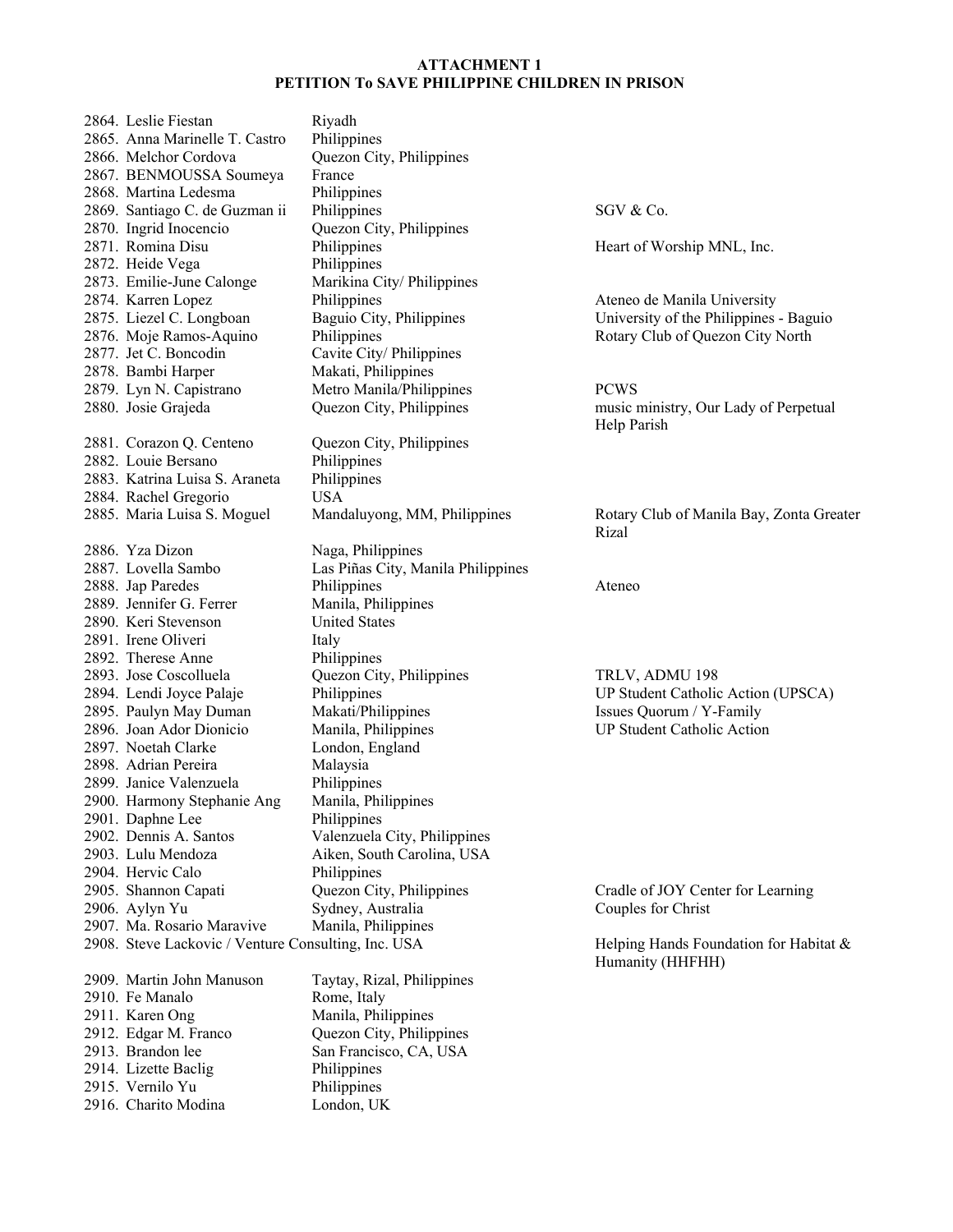2917. Tess Boman Fort Lauderdale, Florida, USA 2918. Teresita S. Breva Makati City Philippines 2919. Evelyn Santiago-Martinez West New York, NJ, USA 2920. Joanna Barker 2921. Nina Manreza Philippines 2922. BONIFACIO DAYAO JR DUARTE,CALIFORNIA 2923. Fred Schick Edinburgh 2924. Sanggam Mauli Tampubolon Pekanbaru/Indonesia international movement catholic student (imcs) indonesia 2925. Pamela Loanzon Philippines 2926. Kathryn Abaño Madrid, Spain 2927. Sal & Karen Santos North Bendale, Ontario Concerned Filipinos 2928. Marifel Malacara Uvalde, Texas, USA 2929. Tracey Agbayani Philippines 2930. Julia Ragragio Philippines 2931. Chad Oliver V. Lucas Philippines 2932. Rocheil Ann D. Wabe Phillipines 2933. David L. Esparza San Francisco, CA USA 2934. Aguedo Danilo C. Flores Singapore 2935. Elmer Casa Albacete Muntinlupa City/Philippines Department of Education 2936. Gertrude Cruz New York City 2936. Gertrude Cruz 2937. Victoria Villegas Quezon City, Philippines 2938. Sr. Daisy A. Carmona Antipolo City Philippines Camillian Sisters<br>2939. Divine Grace S. Leano Quezon City/Philippines 2939. Divine Grace S. Leano 2940. Carmela Deang Philippines 2941. Sarah Revilla Philippines 2942. Maria Rasmussen New Jersey, USA 2943. Nitoy Lopez Richmond, Virginia, USA 2944. Marie Salcedo Atlanta, GA 2945. Emmanuel B. Cancio Quezon City/Philippines Couples for Christ 2946. Jeanmarie C. Salvador Davao City / Philippines Zonta Club of Davao 2947. Fawziyyah Maridul Philippines 2948. Nikos Yagubov Greece 2949. Aira Bulosan San Francisco, CA 2950. Francis X. Ma. Guerrero Dasmarinas, Cavite, Philippines 2951. Vanessa Plagata Philippines 2952. Feliza Brown Henson Sun Valley, CA Filipino American Council of St. Charles Borromeo Parish Church 2953. John Paul Solatorio Philippines 2954. Ann Marie Morales Quezon City/Philippines 2955. Michael Garney Minneapolis, MN USA 2956. Teresita DelaCruz California, USA 2957. Pamela Araneta Paranaque City, Philippines 2958. Bernadette T. Mendoza Philippines 2959. Martha Otero Sacramento, CA 2960. Chit Schweizer-Anes CH-1202 Geneva, Switzerland DuPont de Nemours International S.A. 2961. Patricia Sales Quezon City, Philippines 2962. Chit Schweizer-Anes CH-1202 Geneva, Switzerland 2963. Nian Suministrado Philippines 2964. Patricia Benares San Diego, CA, USA 2965. GRACE DRAPER SAN MATEO, CA. USA 2966. Cecil D Delos Reyes San Diego, CA USA 2967. Eric Monzon U.S.A 2968. Ma. Carousel S. Enriquez United Kingdom 2969. ELSA ENRIQUEZ USA 2970. Rick T. Abanador Canada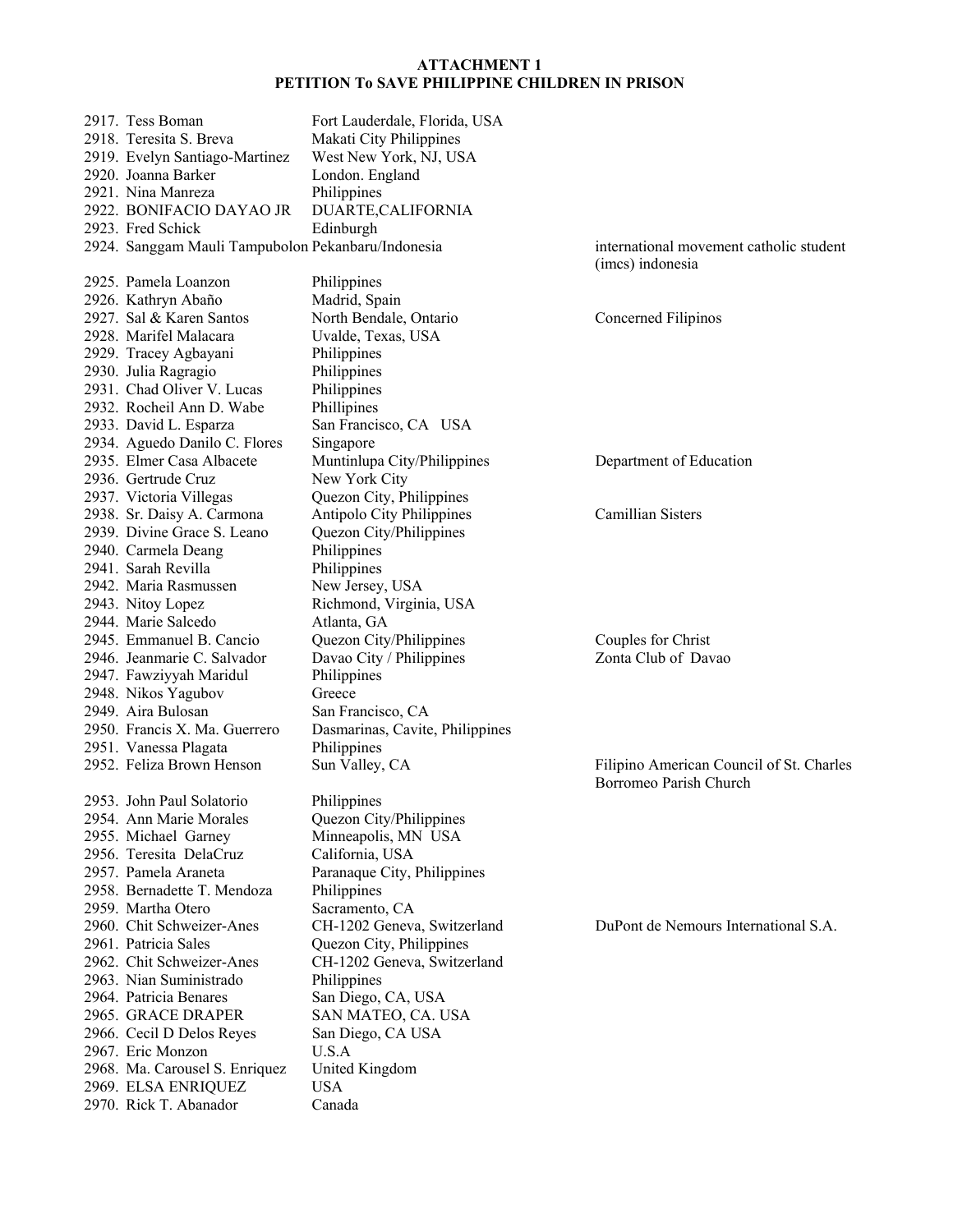|  | 2971. Cindy Boggs                | Monrovia, MD USA             |                                        |
|--|----------------------------------|------------------------------|----------------------------------------|
|  | 2972. Eunice Groner              | New York, USA                |                                        |
|  | 2973. Jennifer Wutzke            | Las Vegas/USA                |                                        |
|  | 2974. Robert Pati                | Philippines                  |                                        |
|  | 2975. Rosanna Henares Angeles    | Manila, Philippines          | Breastmilk Bank, Philippines           |
|  | 2976. Ramon Salvo                | Griffith IN/USA              |                                        |
|  | 2977. Mark Quibulue              | Philippines                  |                                        |
|  | 2978. Marivic Reighard           | Carlisle, PA 17013 USA       |                                        |
|  | 2979. May M. Avila               | Newark, USA                  |                                        |
|  | 2980. Delia A. Tyrie             |                              |                                        |
|  |                                  | Philippines                  |                                        |
|  | 2981. GARNET G. DAVID            | Makati, Philippines          |                                        |
|  | 2982. Aristel Delacruz           | San Francisco, CA USA        |                                        |
|  | 2983. Noel Reyes                 | Dublin, California, USA      |                                        |
|  | 2984. Manolito L. Arias          | North Hollywood, US          | St. Charles Fil Am Council             |
|  | 2985. Anna F. Okol               | Henderson, Nevada            |                                        |
|  | 2986. Peque Ladao                | Henderson, Nevada            |                                        |
|  | 2987. Edilberto R. Perdido       | Laguna, Philippines          |                                        |
|  | 2988. Joseph JV Lumanog          | Manila/Philippines           | <b>KAISA</b>                           |
|  | 2989. Allain Therese Tan         | Singapore                    |                                        |
|  | 2990. Rui Gouveia                | Portugal                     |                                        |
|  | 2991. Eileen Guerrero            | Ontario, Canada              |                                        |
|  | 2992. Beatriz Ortoll-Manahan     | The Hague, The Netherlands   |                                        |
|  | 2993. Bernadette Tuazon          | TX, USA                      |                                        |
|  | 2994. Maria Guerrero             | Fremont, USA                 |                                        |
|  | 2995. Elfrido Paulate            | New Jersey, USA              |                                        |
|  | 2996. Kitty Arce                 | Quezon City, Philippines     | MyZoo Volunteer Group Foundation, Inc. |
|  | 2997. Joel Magsaysay             | Philippines                  |                                        |
|  | 2998. John Paul T. Olivares      | Philippines                  | Far Eastern University                 |
|  | 2999. Joanna Abiog               | Manila, Philippines          |                                        |
|  | 3000. Fuentebella Marmy          | Rome, Italy                  |                                        |
|  | 3001. Junie Fernandez            | Calamba City/Philippines     |                                        |
|  |                                  |                              |                                        |
|  | 3002. Rhoda Gallo-Crail          | Dekalb, USA                  |                                        |
|  | 3003. Willie Atienza             | Chino Hills, CA. U.S.A.      |                                        |
|  | 3004. Luchie Pentinio            | Vienna, Austria              |                                        |
|  | 3005. Ehmy C. Quilloy            | Moscow, Russia               |                                        |
|  | 3006. Ed Rayos                   | San Francisco, USA           |                                        |
|  | 3007. David Cortez de Medalla    | Bracknell, Berkshire England | Founder & Director of the London       |
|  |                                  |                              | Biennale                               |
|  | 3008. Priscilla E. Navarro       | Philippines                  |                                        |
|  | 3009. Josefina Quinto Estrabillo | Hamilton, Ontario, Canada    |                                        |
|  | 3010. Josephine Torrejos         | Makati City Philippines      |                                        |
|  | 3011. Rlyn Gelbo                 | <b>USA</b>                   |                                        |
|  | 3012. Jonnalyn Espina            | Makati City, Philippines     |                                        |
|  | 3013. Luchie Zeta                | Vancouver, WA USA            |                                        |
|  | 3014. Filomena T. Faner          | U.S.A.                       |                                        |
|  | 3015. Karen Ando Balleza         | Cupertino, CA USA            |                                        |
|  | 3016. Filomena T. Faner          | U.S.A.                       |                                        |
|  | 3017. Julie Ann Dublin           | Hayward/USA                  |                                        |
|  | 3018. Joanna Marie               | Jacksonville, FL             |                                        |
|  | 3019. Craig Martin Wood          | Copenhagen, Denmark          | Clamshake                              |
|  | 3020. MariandyFricke             | Berlin Hannover              | Rotary                                 |
|  | 3021. Tessie De Guzman           | Lakewood, CA, USA            |                                        |
|  |                                  |                              |                                        |
|  | 3022. Vanessa Atienza            | San Francisco/USA            |                                        |
|  | 3023. DAHLIA ROSARIO             | Scarborough, Ont. Canada     |                                        |
|  | 3024. Jocelyn Chadwick           | Ohio, USA                    |                                        |
|  | 3025. Rolando Guerra             | Sydney, Australia            |                                        |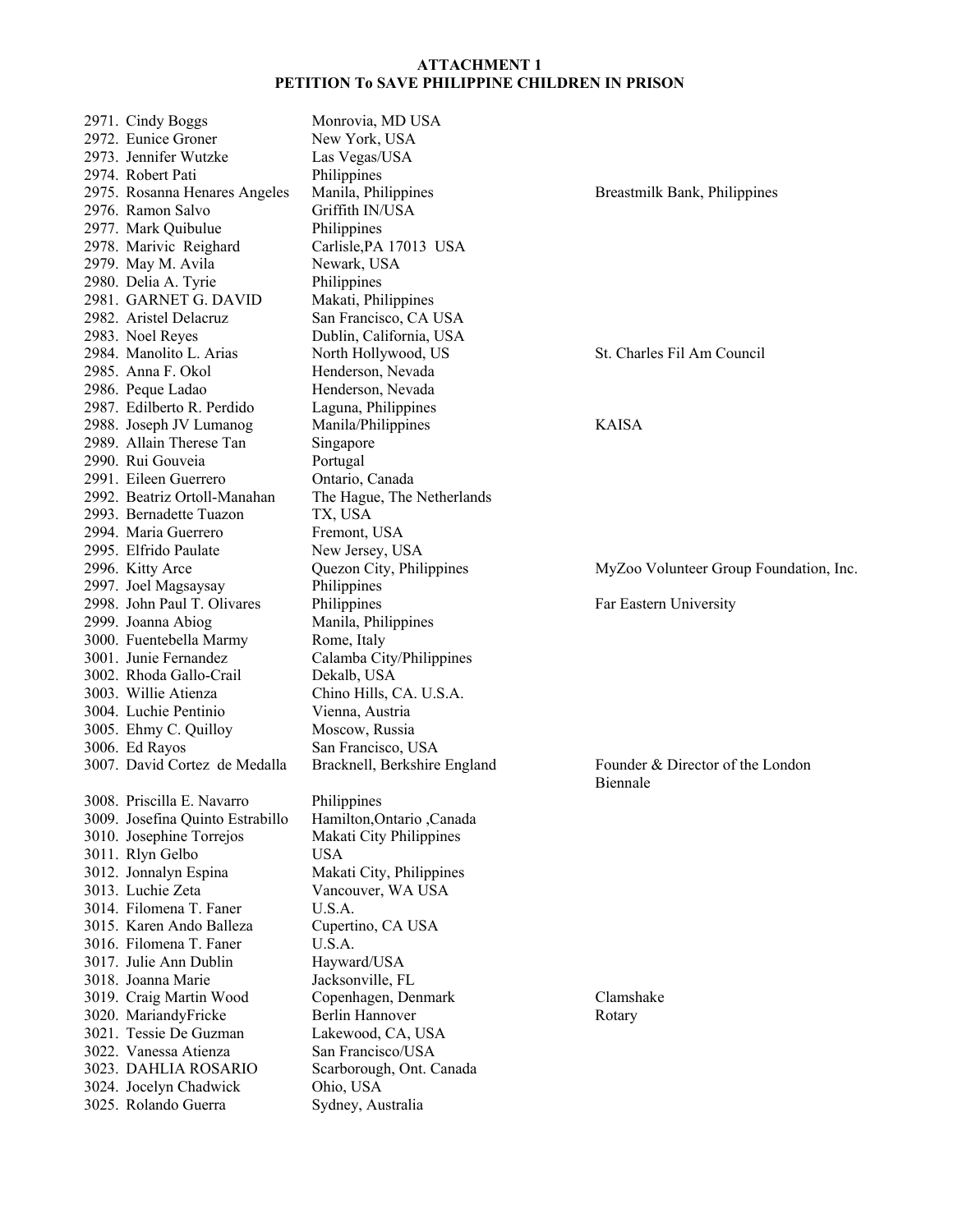3026. karen del rosario Paranaque/Philippines 3027. Nor Domingo Manila, Philippines PETA(Philippine Educational Theater 3028. Arvi Alferez Makati, Philippines 3029. Lisa Beech Wellington, New Zealand 3030. Madeleine Lynch. Dublin, Ireland 3030. Madeleine Lynch. 3031. Alan Silva San Ramon, Ca. U S A 3032. Ifleda R. Cao Scottsdale, USA 3033. JULIET SCHULTZ BLUE ISLAND ,USA 3034. Ernie N. Guinto Mississauga, On. Canada Magnificat Charismatic Prayer 3035. Wilbert C. Chong Philippines 3036. Gilda Bares United States of America 3037. Vic Ferrer Sask, Canada 3038. Andre Gasiorowski Caesarea / Israel 3039. Tammy Lackovic USA 3040. Lee Evangelio Ohio, USA 3041. Joanna Ycasiano Philippines 3042. Naomi Macias Villa Quezon City, Metro Manila Philippine Vipassana Meditation Society 3043. Mary Ann Gina Valderrama Quezon City, Philippines Lutz, Florida NaFFAA Region IV 3045. Bill Ick Lutz, Florida NaFFAA Region IV 3046. Anna Cecilia Alejo Manila, Philippines Y-FAM 3047. Patricia Q. Davis CT, USA 3048. Tess Flores Philippines 3049. Mary Grace Nava-Gervacio Philippines 3050. Rachelle Martinez Zamboanga City, Philippines 3051. Richelda Salamero Philippines 3052. Karl Scott Dineros Philippines 3053. Audrey Enriquez Makati City, Philippines 3054. Diana Cincogrono Southbury CT/USA 3055. Ron and Mildred Mariano Mississauga, Ontario, Canada 3056. Ernesto M. Cabral Philippines 3057. Melissa Margarita A. de los Santos Buena Park, CA USA 3058. S. Hall CT 3059. Bea Dalma Las Pinas City, Philippines 3060. Kathrinne Anne Yap Manila, Philippines 3061. Arnel S. Ninobla Philippines 3062. Melissa Borja Pasig City, Philippines 3063. Nonie Reyes Canada 3064. Leah Parungao Philippines 3065. Melinda T. Palo Philippines 3066. Christopher E. Yap Philippines CFC 3067. Ma. Rita A. Gonzales Philippines 3068. kris John suñga Muntilupa, Philippines 3069. Geety Oscar M. Reyes II Nyack, NY / USA 3070. Antonio B. Umali, Sr. Philippines 3071. Isabel dela Cruz Quezon City, Philippines 3072. Rene Andrew A. Bucu Philippines 3073. Clarissa Fuentebella Quezon City, Philippines 3074. Brian Manalo Taguig City, Philippines 3075. Luigi Mapa Makati/Philippines 3076. Ma.Alicia C. Pamilar Toronto,Canada 3077. Richard Heredia Manila, Philippines 3078. Ken Himmelrick Denver/USA 3079. Vicky Guillermo Makati, Philippines

Association)

Community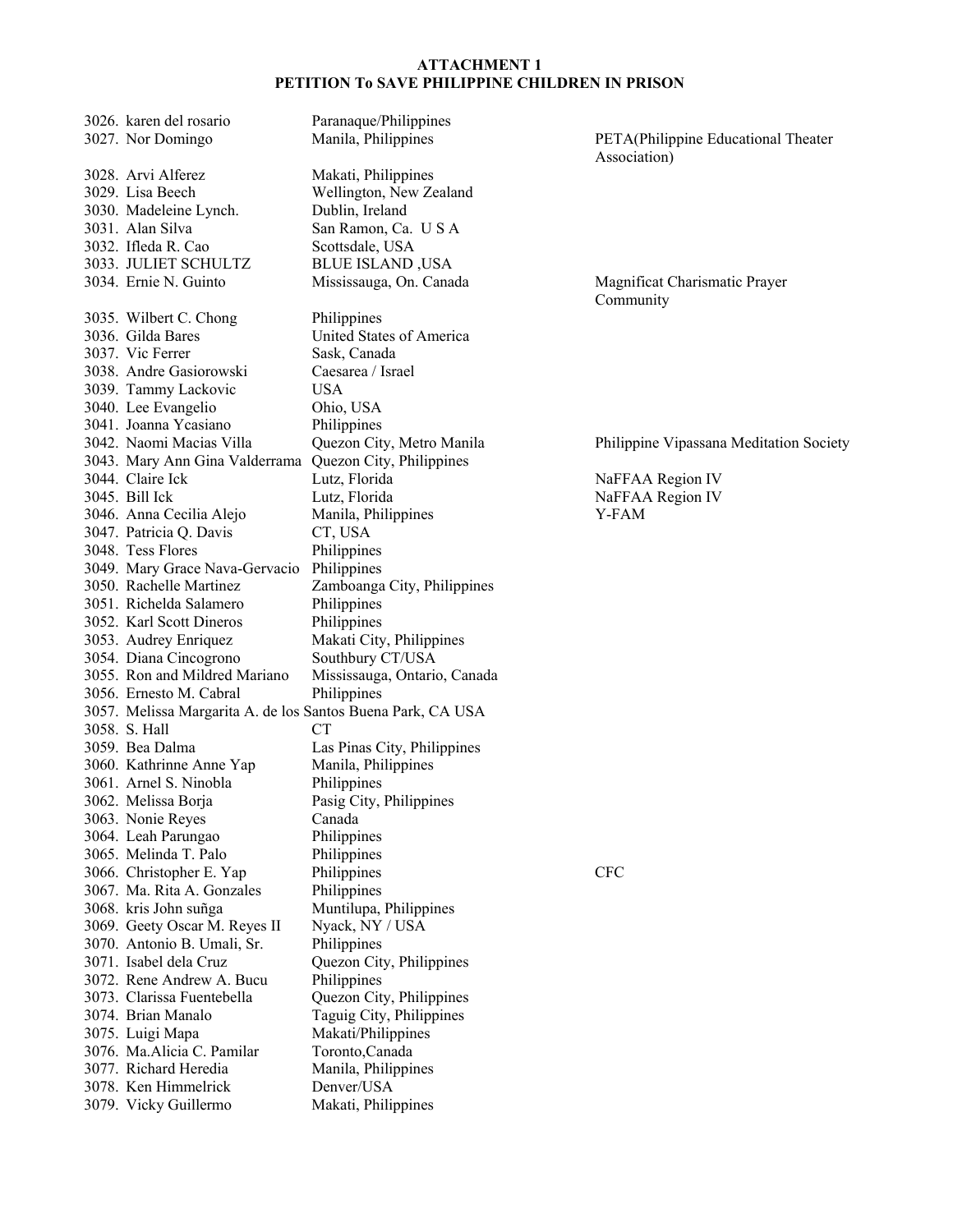|  | 3080. Alma D. Porciuncula                     | Philippines                  |                  |
|--|-----------------------------------------------|------------------------------|------------------|
|  | 3081. John F Kremer                           | Las Vegas, Nevada            | UCLL Na          |
|  | 3082. Maria Carla S. Salandanan               | Philippines                  | Society of       |
|  | 3083. Josefina Coscolluela                    | <b>USA</b>                   | <b>CALIF Co</b>  |
|  |                                               |                              | Independe        |
|  | 3084. Kathryn E.                              | Staten Island, USA           |                  |
|  | 3085. Gloria Robles                           | Quezon City, Philippines     |                  |
|  | 3086. Milena Ocampo                           | Los Angeles, CA, USA         |                  |
|  | 3087. Cybil A. Fresnido                       | Manila, Philippines          |                  |
|  | 3088. Jennylyn Reyes                          | Philippines                  | <b>UP Kalipu</b> |
|  |                                               |                              | sosyolohiy       |
|  | 3089. Kristopper J. Cruz                      | Manila, Philippines          |                  |
|  | 3090. Gina Guerrero                           | Philippines                  |                  |
|  | 3091. Greg Quijano                            | Philippines                  |                  |
|  | 3092. Vanesa N. Asis                          | Parañaque, Philippines       |                  |
|  | 3093. Joan Mendoza                            | Philippines                  |                  |
|  | 3094. Rex Dasig Aguilar                       | Quezon City, Philippines     | Illustrador      |
|  | 3095. Lara Nunes                              | Pensacola, Florida USA       |                  |
|  | 3096. Precious Ang                            | Philippines.                 |                  |
|  | 3097. Michelle Concepcion                     | Philippines                  |                  |
|  | 3098. Esperanza Vitug                         | Philippines                  |                  |
|  | 3099. Gregorio B Basilio                      | Las Vegas, Nevada USA        |                  |
|  | 3100. Rhodora V. Ong                          | Manila, Philippines          |                  |
|  | 3101. Jacqueline Gray                         | Wilmington, NC, USA          |                  |
|  | 3102. Jane Guillermo                          | Toronto Canada               |                  |
|  | 3103. Ascon Caceres                           | Philippines                  |                  |
|  | 3104. Decial, Aileen M.                       | Bohol, Philippines           | Mercedari        |
|  | 3105. Rhea Rabin                              | Philippines                  |                  |
|  | 3106. Christine Ortaliz                       | Los Angeles, California USA  | Columban         |
|  | 3107. Jonathan Wagner                         | New York / United States     |                  |
|  | 3108. Melissa Smith                           | Atoka/USA                    |                  |
|  | 3109. Nicole Sutherland                       | USA                          |                  |
|  | 3110. Mariane Agena                           | Philippines                  |                  |
|  | 3111. Fr. Eamon Sheridan SSC                  | Taiwan                       | Columban         |
|  | 3112. Teresa P. Aguirre                       | Quezon City, Philippines     |                  |
|  | 3113. Julia Garcia                            | Manila, Philippines          |                  |
|  | 3114. Beng Mallari                            | Makati City / Philippines    |                  |
|  | 3115. V Dy                                    | Philippines                  |                  |
|  | 3116. Arjun Altomonte                         | Philippines                  |                  |
|  | 3117. Christina Lacaba                        | Philippines                  |                  |
|  | 3118. Isidro B. Abante                        | Winfield/Illinois            |                  |
|  | 3119. Alfredo Mahusay                         | Australia                    |                  |
|  | 3120. Cherry Boston                           | Quezon City, Philippines     |                  |
|  | 3121. Miren Guerrero                          | Paranaque, Philippines       |                  |
|  | 3122. Ann Adeline M. Culala                   | Makati City, Philippines     |                  |
|  | 3123. Joy Diaz                                | Philippines                  |                  |
|  | 3124. Carmen V. Bonavente                     | Philippines                  | The Specia       |
|  | 3125. Shiva Mehrabi                           | Manila Philippines           |                  |
|  | 3126. Maria Velarde                           | Australia                    |                  |
|  | 3127. Jaimeelee Diano                         | Miami, USA                   |                  |
|  | 3128. Jeanne Michelle L. Bayhonan Philippines |                              | University       |
|  | 3129. Sr. Fe S. Santos, cs                    | Philippines                  |                  |
|  | 3130. Esperanza P. Bueno                      | Quezon City, Philipines      |                  |
|  | 3131. Grace B. Redito                         | Makati City, Philippines     |                  |
|  | 3132. Luigi Manzi                             | Muntinlupa city, Philippines |                  |
|  | 3133. Lolit Paraoan                           | Manila Philippines           |                  |
|  |                                               |                              |                  |

ational Lab retired St. Vincent de Paul ommunities Actively Living ent and Free

unan ng mga mag-aaral ng ya

r ng Kabataan (INK)

ian Missionaries of Berriz

Lay Mission

Missionaries

ial Little Place

y of the Philippines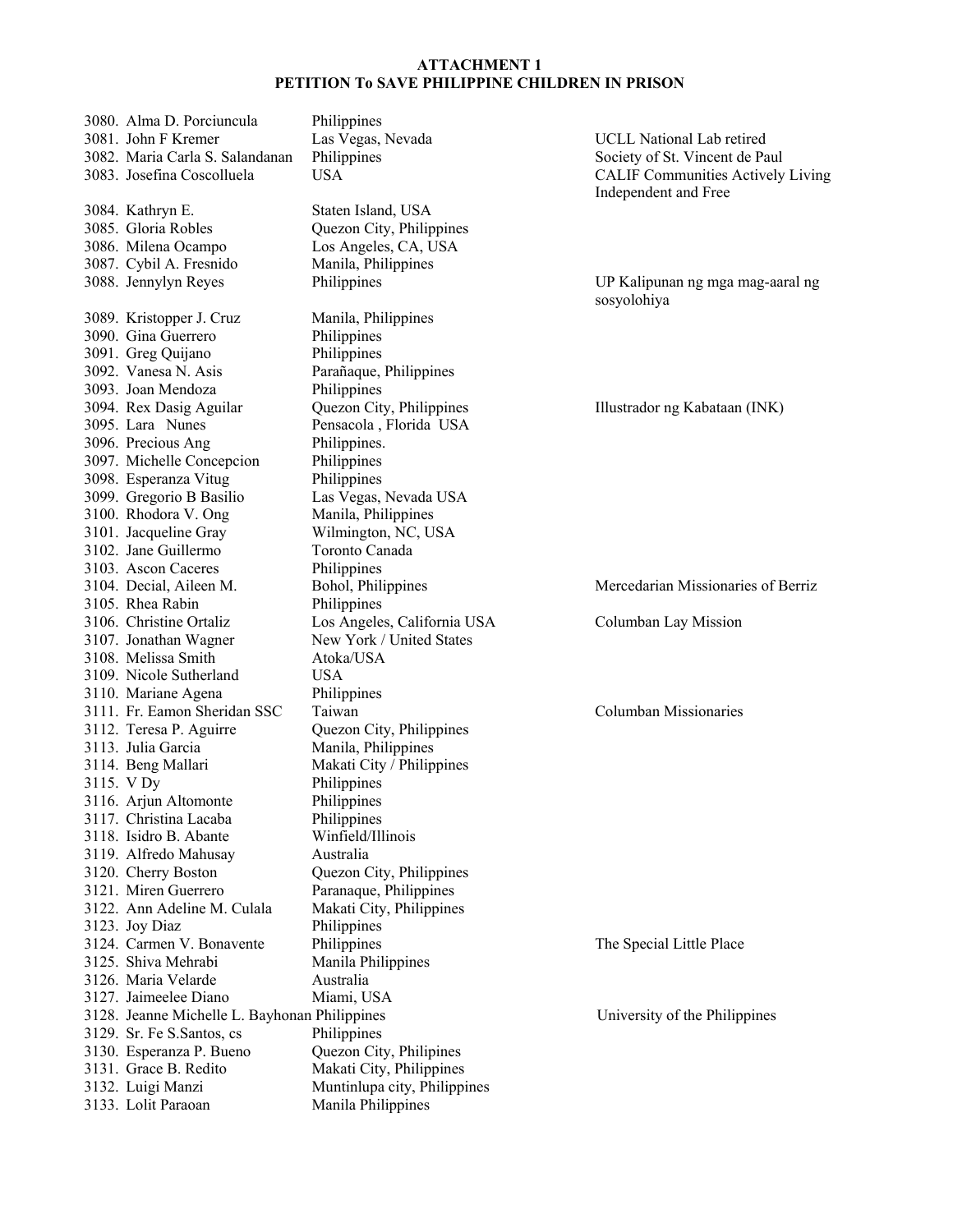| 3134. Patrick Palma                                  | Philippines                   |                                         |
|------------------------------------------------------|-------------------------------|-----------------------------------------|
| 3135. KHAMRI KATANG                                  | <b>MALAYSIA</b>               |                                         |
| 3136. Zelda L'amour                                  | Philippines                   |                                         |
| 3137. Teresa Jamero                                  | South Cotabato, Philippines   |                                         |
| 3138. Jan Michael Cabral                             | Philippines                   | Youth For Christ                        |
| 3139. AR Prakkash                                    | Malaysia                      |                                         |
| 3140. Joel L. Baclit                                 | Paranaque, Philippines        |                                         |
| 3141. Nolan Bautista                                 | <b>USA</b>                    |                                         |
|                                                      |                               |                                         |
| 3142. Evelyn David                                   | Edmonton, Canada              |                                         |
| 3143. Charlene W. Ceriales                           | Philippines.                  |                                         |
| 3144. Renee Bulosan                                  | San Francisco, CA             |                                         |
| 3145. Nelia Creus                                    | Philippines                   |                                         |
| 3146. Norman Gonzaga                                 | Paranaque/Philippines         | <b>UP</b> Diliman                       |
| 3147. Les Syson                                      | Philippines                   |                                         |
| 3148. Mayette Zarate                                 | Philippines                   |                                         |
| 3149. Czarina P.                                     | Manila, Philippines           |                                         |
| 3150. Mary Ann N. Anos                               | Mandaluyong City, Philippines |                                         |
| 3151. Myla Villavicencio                             | Philippines                   |                                         |
| 3152. Katherine Yu                                   | Metro Manila, Philippines     |                                         |
| 3153. Idham                                          | Singapore                     |                                         |
| 3154. Shiegred P. Rosario                            | Naga City, Philippines        |                                         |
| 3155. Carla Isabel M. Paredes                        | Pasig, Philippines            | Ateneo de Manila University             |
| 3156. Mitch San Juan                                 | Philippines                   | Couples for Christ                      |
| 3157. Oyit Villarica                                 | Philippines                   |                                         |
| 3158. Yolanda Manapat Shemenski Tucson, Arizona, USA |                               |                                         |
| 3159. Anna Krissa Fulo Jimenez                       | Philippines                   |                                         |
| 3160. Nannette Alcantara                             | Australia                     |                                         |
| 3161. Florangel Rosario Braid                        | Quezon City, Philippines      | Asian Institute of Journalism &         |
|                                                      |                               | Communication                           |
| 3162. Agustin Fernando B. Pablo                      | Quezon City                   |                                         |
| 3163. Alvin Salvador                                 | Australia                     |                                         |
|                                                      |                               |                                         |
| 3164. Amiel Santiago                                 | Q.C. Philippines              |                                         |
| 3165. Cecille Tan                                    | Philippines                   |                                         |
| 3166. Carlos Paredes                                 | Philippines                   |                                         |
| 3167. J. Caluducan                                   | Philippines                   |                                         |
| 3168. Adrienne M. Vergara                            | Quezon City, Philippines      |                                         |
| 3169. Jessie Avecilla                                | Zamboanga City, Philippines   |                                         |
| 3170. Danny Uson                                     | Makati City/Philippines       |                                         |
| 3171. Steven J. Goncalves                            | Apopka                        |                                         |
| 3172. Vida Amor T. Hequilan                          | Taiwan, R.O.C.                | Society of Saint Columban               |
| 3173. Raymond R. Carreon                             | Taiwan, R.O.C.                |                                         |
| 3174. Grace Roska                                    | Makati, Philippines           |                                         |
| 3175. Kate Gile                                      | Australia                     |                                         |
| 3176. Ludwig V. Fuentebella                          | Manila, Philippines           | www.encenada.com                        |
| 3177. Ernesto R.Adraneda sr                          | Hamilton, Canada              |                                         |
| 3178. Gemma Rita R. Marin                            | Quezon City, Philippines      |                                         |
| 3179. Julie Ann Dumlao                               | Philippines                   | Government                              |
| 3180. Zenaida Ta-a                                   | Modesto, CA USA               |                                         |
| 3181. Trina Mariano                                  | <b>USA</b>                    |                                         |
| 3182. Laica Turingan                                 | Philippines                   | OgilvyOne Worldwide                     |
| 3183. Karen G. Pantua                                | Manila/philippines            | University og\f the philippines-diliman |
| 3184. D. Respall                                     | Philippines                   |                                         |
| 3185. Aileen S. Realeza                              | Quezon City                   | Government                              |
| 3186. Joelle Cuna                                    | Manila, Philippines           |                                         |
| 3187. Eva B. Zamora                                  | Makati City, Philippines      |                                         |
| 3188. Elizabeth C. Reyes                             | Quezon City, Philippines      |                                         |
|                                                      |                               |                                         |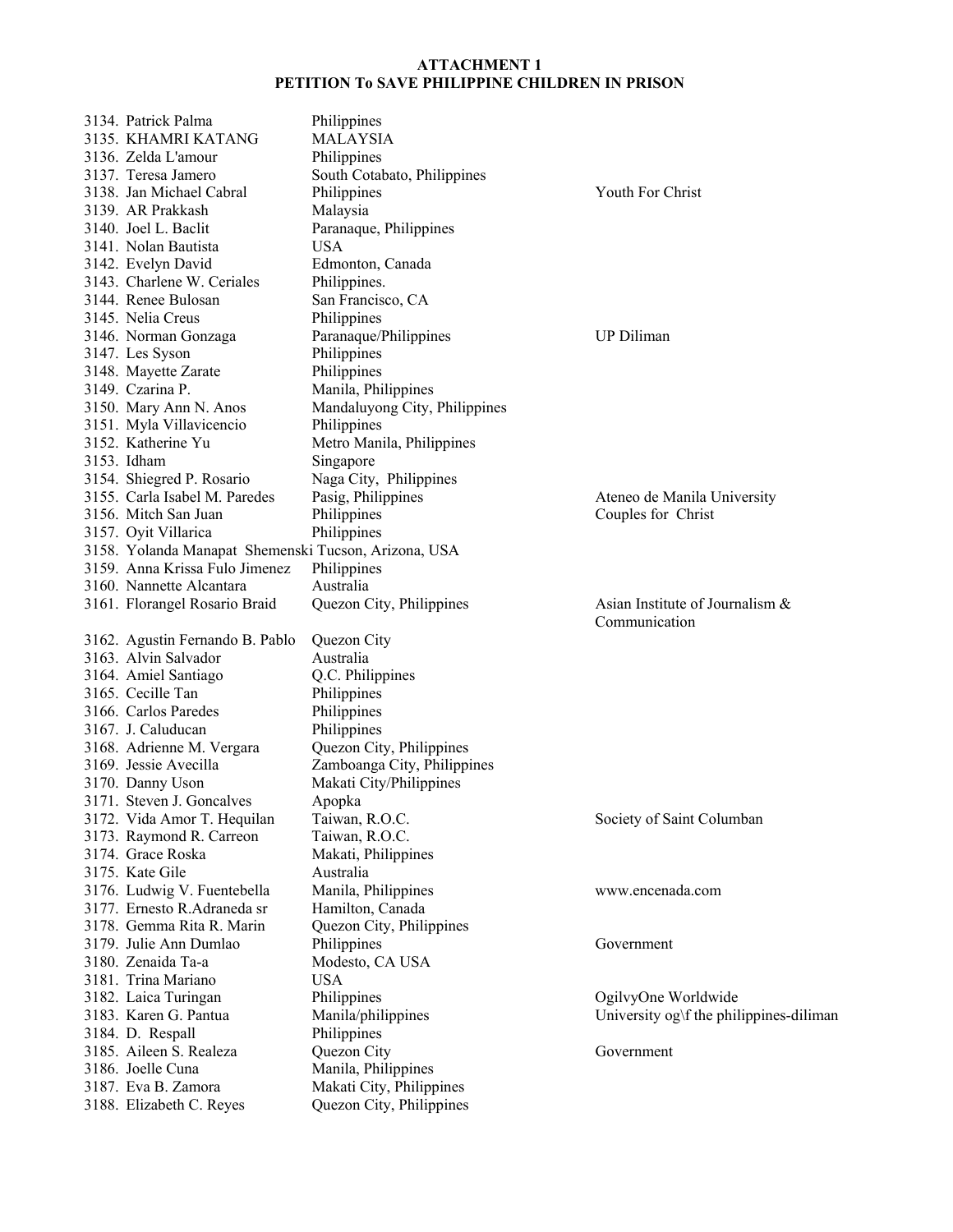|  | 3189. Irene Marie K. Alcantara               | Cebu City, Philippines        | <b>UP Student Catholic Action</b>         |
|--|----------------------------------------------|-------------------------------|-------------------------------------------|
|  | 3190. Gabriel Ma. Guerrero                   | Metro Manila, Philippines     |                                           |
|  | 3191. Li Yi Ling                             | Shanghai, China               |                                           |
|  | 3192. Gabriel Ma. Guerrero                   | Metro Manila, Philippines     |                                           |
|  | 3193. Paul Geronimo                          | Manila/Philippines            | Organization of New Orleands Master       |
|  |                                              |                               | Fishers                                   |
|  | 3194. Juan Azote Jr.                         | Oceanside, USA                |                                           |
|  | 3195. Catherine Delfino                      | Philippines                   |                                           |
|  | 3196. Reynaldo Maniwang                      | Philippines                   | <b>PCCHS Class '63</b>                    |
|  | 3197. Marly R. Basco                         | Manila, Philippines           |                                           |
|  | 3198. Bingo Guerrero                         | Philippines                   | Phils., Int'l                             |
|  | 3199. Boma de leon                           | Philippines                   |                                           |
|  | 3200. Aileen S. Tarnate                      | Philippines                   |                                           |
|  | 3201. Carlo Ventosa                          | Makati City, Philippines      | ALPHA PHI OMEGA                           |
|  | 3202. Maria Theresa Perez                    | Philippines                   |                                           |
|  | 3203. Rica Yulo                              | Makati, Philippines           |                                           |
|  | 3204. Joanne Marie Cabrera                   | United States of America      |                                           |
|  | 3205. Amaury Ricardo Vasquez, Jr Philippines |                               | The Risen Lords Vineyard                  |
|  | 3206. J'ven Marc A. Makilan                  | Quezon City / Philippines     |                                           |
|  | 3207. Evelyn E. Ganzon                       | Philippines                   |                                           |
|  | 3208. Peter Carcereny                        | Makati/ Philippines           | Tepeyac Hill Corp                         |
|  | 3209. M. Cristina S. Astudillo               | Quezon City/ Philippines      |                                           |
|  | 3210. Maria Victoria E. Cervantes            | Philippines                   |                                           |
|  | 3211. Elizabeth M. Colcol                    | Antipolo City, Philipppines   | Partners in Research, Training & Com.     |
|  |                                              |                               | Org (PARTCO)                              |
|  | 3212. Jesse sinio                            | Pasig City philippines        |                                           |
|  | 3213. Shali Salomon                          | Manila                        |                                           |
|  | 3214. Lilibeth Sabado                        | Taiwan                        | Columban Lay Mission                      |
|  | 3215. Regine Ann Pasion                      | Philippines                   |                                           |
|  | 3216. Jesus Laureno                          | Cebu City/Philippines         | Couples for Christ                        |
|  | 3217. Najee Chua                             | Philippines                   |                                           |
|  | 3218. Jefrie Dorlones                        | Manila, Philipphines          |                                           |
|  | 3219. Trisha Ocampo                          | Los Angeles, CA               |                                           |
|  | 3220. Lauritz Eugene L. Baclig               | Philippines                   | Council for the Welfare of Children       |
|  | 3221. Jefrie Dorlones                        | Manila, Philippines           |                                           |
|  | 3222. Ellen Menor                            | Mandaluyong City, Philippines |                                           |
|  | 3223. MONCHIE CLARIDAD                       | Quezon City, Philippines      |                                           |
|  | 3224. Eli Razon                              | Kabul                         | Red Sea Housing Services                  |
|  | 3225. Rafael R. Sevilla                      | Quezon City, Philippines      |                                           |
|  | 3226. Jimmy D. Austria                       | Manila City, Philippines      | National Coalition of Youth Association   |
|  | 3227. Elsa L. Mapua                          | Philippines                   |                                           |
|  | 3228. Genaro Santos                          | Valenzuela City               | ueknightsinc.                             |
|  | 3229. Ma. Cristina R. Mina                   | San Juan, Philippines         | Club Miro (for the future of the Filipino |
|  |                                              |                               | Child)                                    |
|  | 3230. Leonides Saguisag                      | Parañaque City/ Philippines   |                                           |
|  | 3231. Peps Halili                            | Philippines                   | A-Star Foundation, Inc. (NGO)             |
|  | 3232. Michaella Angeli Ortega                | Palawan, Philippines          |                                           |
|  | 3233. Nova C. Patalinghug                    | Cebu, Philippines             | <b>MEPZ</b>                               |
|  | 3234. Ma. Lourdes B. Miado                   | Philippines                   | <b>NEDA</b>                               |
|  | 3235. Hope Tornilla                          | Pasay City, Philippines       |                                           |
|  | 3236. Rogel SJ Corral                        | Antipolo City, Philippines    | F&AM                                      |
|  | 3237. Blythe Digma                           | Philippines                   |                                           |
|  | 3238. Marilyn Tenorio                        | Philippines                   |                                           |
|  | 3239. Manuel Alega                           | Cebu City, Philippines        |                                           |
|  | 3240. Shella De Jesus                        | Parañaque, Philippines        |                                           |
|  | 3241. Shane Moore                            | Halifax NS Canada             |                                           |
|  |                                              |                               |                                           |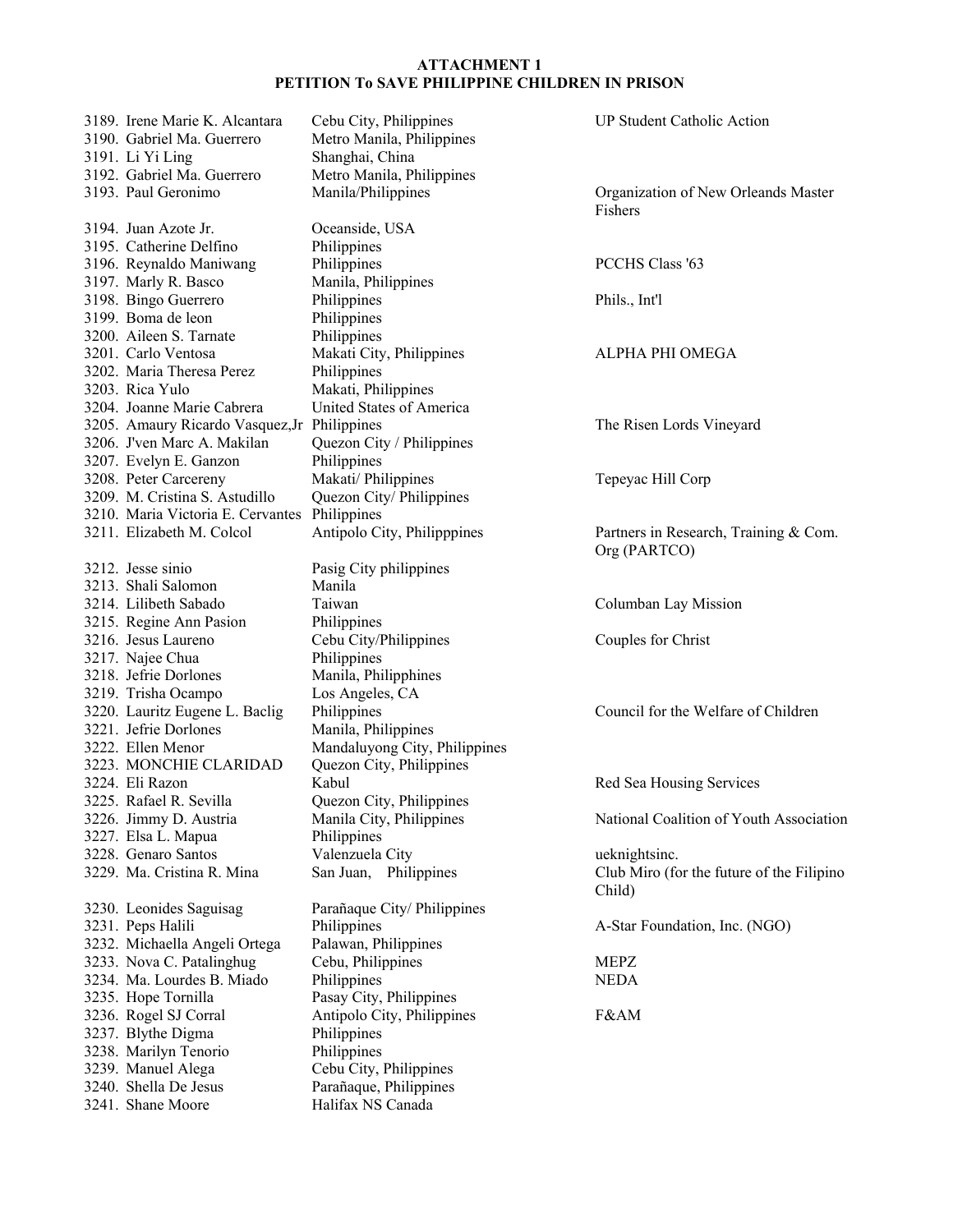| 3242. Anafe Mangalindan                                   | Philippines                   |                                    |
|-----------------------------------------------------------|-------------------------------|------------------------------------|
| 3243. Daniel T.                                           | Metro Manila, Philippines     |                                    |
| 3244. Karlo Santos                                        | Vancouver, Canada             |                                    |
| 3245. Carmen A. Salvador                                  | Philippines                   | Ligaya ng Panginoon                |
| 3246. Ma. Theresa B. Añonuevo                             | Legazpi City, Philippines     |                                    |
| 3247. Varda Cardema                                       | Las Pinas, Philippines        |                                    |
| 3248. Verna Nina                                          | Philippines                   |                                    |
| 3249. Dorika Ensomo                                       | Philippines                   |                                    |
| 3250. Diane Viray                                         |                               |                                    |
|                                                           | Makati City, Philippines      |                                    |
| 3251. Atty. Myra San Buenaventura Makati City/Philippines |                               |                                    |
| 3252. SHERWIN GUILLERMO                                   | <b>MADRID, SPAIN</b>          | KNIGHTS INTERNATIONAL              |
| 3253. Deo F. Bautista                                     | Philippines                   |                                    |
| 3254. Jorge C. Salao                                      | Manila, Philippines           |                                    |
| 3255. Mary Anne CP Castaneda                              | Paranaque/Philippines         |                                    |
| 3256. Allan Dilla                                         | Manila, Philippines           |                                    |
| 3257. Shiveena Parmanand                                  | Philippines                   |                                    |
| 3258. Ruth Paner                                          | Davao City Philippines        |                                    |
| 3259. Ryan Sicad                                          | Philippines Rotaract          |                                    |
| 3260. Ricardo Garcia                                      | Weston, Florida               | PhilAm Federation of South Florida |
| 3261. Maan Santos                                         | Philippines                   |                                    |
| 3262. LOIDA OCTAVIANO                                     | Philippines                   | God's Special Children Inc.        |
| 3263. Gianne Carla K. Ligon                               | Manila, Philippines           |                                    |
| 3264. Iris Belle Cokieng                                  | Philippines                   |                                    |
| 3265. Evelyn Sucgang                                      | Manila, Philippines           |                                    |
| 3266. Ems Adriano                                         | Philippines                   |                                    |
| 3267. Maria Amor                                          | Philippines                   | RICE inc.                          |
| 3268. Irene L. Artigas                                    | Philippines                   |                                    |
| 3269. Richelda Olivera-Divina                             | Muntinlupa City, Philippines  |                                    |
|                                                           |                               |                                    |
| 3270. Teresita Labastida-Clarke                           | London, England               |                                    |
| 3271. Karen Salandanan                                    | Quezon City, Philippines      |                                    |
| 3272. Noel Clarke                                         | London, England               |                                    |
| 3273. P Mendoza                                           | Australia                     |                                    |
| 3274. Bernadette Bonete-Mallari                           | Manila, Philippines           |                                    |
| 3275. Janice Ortanez                                      | Philippines                   |                                    |
| 3276. RB A. ANDRES                                        | San Mateo, Rizal, Philippines |                                    |
| 3277. G. B. Cuna, M.D.                                    | Maryland, U.S.A.              |                                    |
| 3278. Ma. Lourdes Oliveros                                | Quezon City, Philippines      | He Cares Foundation Streetchildren |
|                                                           |                               | Caring Center                      |
| 3279. Irene Padasas                                       | Manila                        | <b>UP Student Catholic Action</b>  |
| 3280. Muriel-Victoria Bataclan                            | Berlin/Germany                | Virlanie                           |
| 3281. Carmen C. Morales                                   | Philippines                   |                                    |
| 3282. Jose Lemuel S. Arenas                               | Quezon City, Philippines      |                                    |
| 3283. Nonette Perlas                                      | West Hills, CA, USA           |                                    |
| 3284. Arvin Carandang                                     | Manila, Philippines           | Busko91                            |
| 3285. Jose Demoy                                          | Vienna, Austria               | Filipinio catholic community       |
| 3286. Joanne Rebullida                                    | Philippines                   |                                    |
| 3287. Angela Fruto                                        | Manila, Philippines           |                                    |
| 3288. Pedro Angelo Florendo                               | United Arab Emirates          | eLagda, OFWNet Foundation          |
| 3289. Celestine Tan                                       | Philippines                   |                                    |
| 3290. Richmond S. Cabunilas                               | Philippines                   |                                    |
| 3291. Maria L Weiss                                       |                               |                                    |
|                                                           | Somerset, Ma USA              |                                    |
| 3292. Kamille del Rosario                                 | Parañaque City, Philippines   |                                    |
| 3293. Angela Thakur                                       | Makati, Philippines           |                                    |
| 3294. Manuel G. Quiambao, M.D. Philippines                |                               |                                    |
| 3295. Tatjana Mirkov                                      | Beograd/Serbia and Montenegro |                                    |
| 3296. Carlo Cabrera                                       | Paranaque, Philippines        |                                    |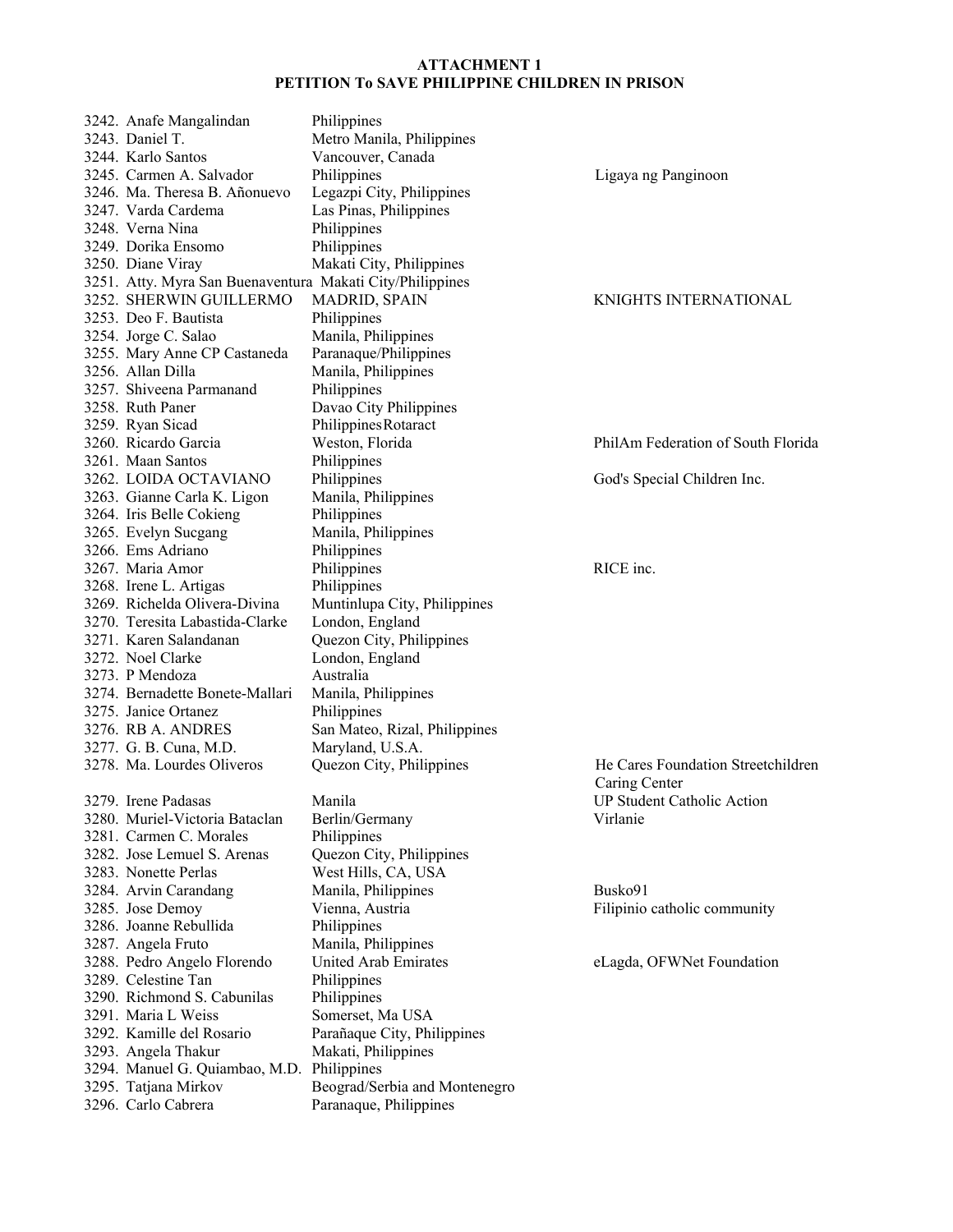| 3297. Ma. Lauren M. Ello                      | Makati City, Philippines                |                                        |
|-----------------------------------------------|-----------------------------------------|----------------------------------------|
| 3298. Carol Solis                             | Cainta, Rizal, Philippines              |                                        |
| 3299. Manuel C. Jadraque Jr.                  | Hsinchu City, Taiwan                    |                                        |
| 3300. Jocelyn L. Luna                         | Philippines/Manila                      |                                        |
| 3301. Regina P. Junio                         | Zamboanga City                          | Social Awareness and Community Service |
|                                               |                                         | Involvement Office (SACSI), Ateneo de  |
|                                               |                                         | Zamboanga University                   |
| 3302. Mike Dagñalan                           | Philippines                             | <b>BITAW</b>                           |
| 3303. Omar Mitchelle Kintanar Tan Philippines |                                         |                                        |
| 3304. Dante Villacorta                        | Woodbridge, VA, USA                     | Fairfax County Gov't.                  |
| 3305. Edgardo Pena                            | Australia                               |                                        |
| 3306. Mark Bon Yu                             | Zamboanga City, Philippines             | <b>SACSI</b>                           |
| 3307. Fatou Sanyang                           | London                                  |                                        |
| 3308. JENNIFER POLICARPIO                     | Philippines                             |                                        |
| 3309. Rafael B. Rodriguez                     | Quezon City, Philippines                |                                        |
| 3310. Wes A Rollolazo                         | Malvar, Batangas                        |                                        |
| 3311. Joey Sosa                               | North Miami, FL                         |                                        |
| 3312. Joanne Tugano                           | Philippines                             |                                        |
| 3313. Cherry Sauro                            | Philippines                             |                                        |
| 3314. Joy Benedict                            | Philippines                             |                                        |
| 3315. Philip Mercado                          | Manila, Philippines                     |                                        |
| 3316. Maria Deleon                            | Maryland, USA                           |                                        |
| 3317. Saint-Jamê V. Hernandez                 | Switzerland                             |                                        |
| 3318. Karen Tanchanco-Caballero               | Philippines                             | ISIS International                     |
| 3319. GRACE BAJA                              | PHILIPPINES                             |                                        |
| 3320. Noel Rodriguez Malicay                  | Valenzuela City, Philippines            |                                        |
| 3321. Nicole Gabaldon                         |                                         |                                        |
|                                               | Makati City, Philippines<br>Philippines |                                        |
| 3322. Marian Gamboa-Zapanta                   |                                         | <b>Terran Properties</b>               |
| 3323. Noemi Alinsangan                        | Cainta, Philippines                     |                                        |
| 3324. Severo Alinsangan                       | Cainta, Philippines                     |                                        |
| 3325. Mara Roxas                              | Minnesota, USA                          |                                        |
| 3326. Joseph Alex                             | Australia                               |                                        |
| 3327. Margaret Leung Arundell                 | France                                  |                                        |
| 3328. Maureen Tanedo                          | Manila, Philippines                     |                                        |
| 3329. Nian Kathleen De Mesa                   | Manila/Philippines                      |                                        |
| 3330. Tracy LeBrasseur                        | <b>USA</b>                              |                                        |
| 3331. Jankeh Sanyang Sambou                   | Watford, England                        |                                        |
| 3332. Gian Caluag                             | Philippines                             | Youth For Christ                       |
| 3333. Daniel Ma. Guerrero                     | Murrieta, CA., USA                      |                                        |
| 3334. Bianca Montenegro                       | Philippines                             |                                        |
| 3335. Sr. Fedelyn N. Bueno, OP                | Quezon City, Philippines                |                                        |
| 3336. Evelyn Suva                             | Hamilton, Ont. Canada                   |                                        |
| 3337. Tonette Velasco                         | Philippines                             |                                        |
| 3338. Alfonso Vicente C. Obre                 | Philippines                             |                                        |
| 3339. Tracey Nguyen                           | Glendale, AZ, USA                       |                                        |
| 3340. Anna Kupniewski                         | Australia                               |                                        |
| 3341. Ma. Jasmine B. Yap                      | Hsinchu City, Taiwan                    | Columban Society                       |
| 3342. Andy Joseph                             | Pelham/US                               |                                        |
| 3343. Rachel Santos                           | Menlo Park, CA USA                      |                                        |
| 3344. Ronald Manuel                           | Gent/Belgium                            |                                        |
| 3345. Love Gregorie M. Perez                  | Philippines                             | Families and Children for Empowerment  |
|                                               |                                         | and Development Foundation             |
| 3346. Virginia B. Viray                       | Philippines                             | Puyat Jacinto & Santos Law Offices     |
| 3347. Genivieve Hwan                          | Quezon City, Philippines                |                                        |
| 3348. Michelline c. montero                   | Surrey, BC                              | <b>BLD</b>                             |
| 3349. Andrea Marchosky                        | Mexico                                  |                                        |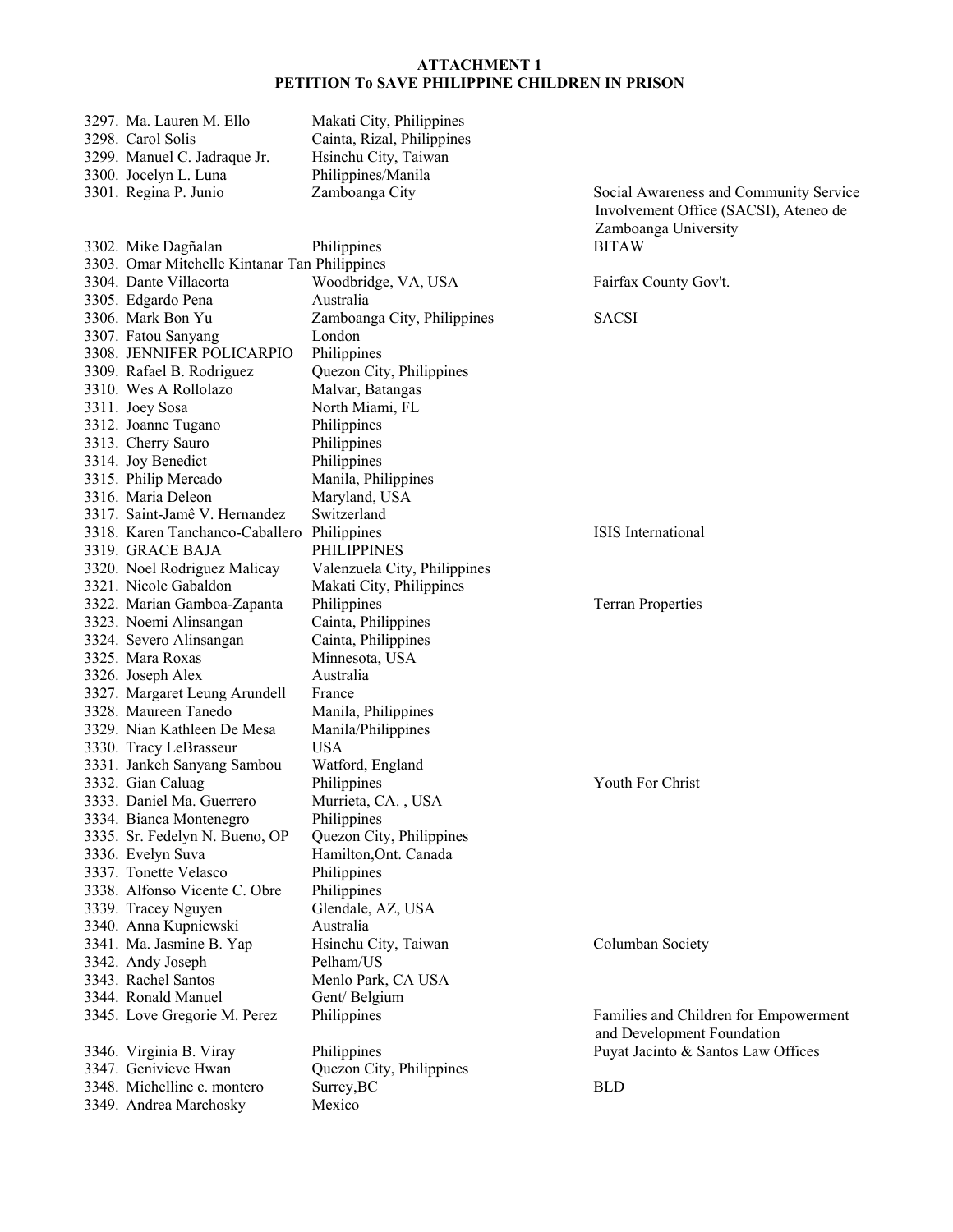| 3350. Mercedita Almodovar                               | Vancouver, Canada             |                                          |
|---------------------------------------------------------|-------------------------------|------------------------------------------|
| 3351. Eda Labrador                                      | London, England               |                                          |
| 3352. Milagros Rivera                                   | Manila/Philippines            | <b>IRH</b>                               |
| 3353. Ana Monica Pascual                                | Makati, Philippines           |                                          |
| 3354. Noel Cezar T. Segovia                             | Philippines                   |                                          |
| 3355. Jo-Ann Q. Maglipon                                | Quezon City, Philippines      |                                          |
| 3356. Angelo Bernardo                                   | Philippines                   |                                          |
| 3357. Carla Eusebio                                     | Philippines                   |                                          |
| 3358. May Fernandez                                     | Philippines                   | Lay Missionary                           |
| 3359. Alevzandre Gurtiza                                | Quezon City, Philippines      |                                          |
| 3360. Maye Padilla                                      | Philippines                   |                                          |
| 3361. Anna Maria Cuaresma                               | <b>US</b>                     |                                          |
| 3362. Maxwell Pontenila                                 | Sydney, Australia             |                                          |
| 3363. Emma Pontenila                                    |                               |                                          |
|                                                         | Sydney, Australia             |                                          |
| 3364. Erica Borbon                                      | Groton, USA                   |                                          |
| 3365. Vising Benavidez                                  | Dublin, Ireland               |                                          |
| 3366. Lisa Mozo                                         | Canada                        |                                          |
| 3367. Maria Perpetua S. dela Rea                        | Delta, B.C., Canada           |                                          |
| 3368. Karl Riley                                        | London, England               |                                          |
| 3369. Henry Lopez-Dee                                   | Vancouver, Canada             |                                          |
| 3370. Janice Draper                                     | London                        |                                          |
| 3371. Jonathan Lyons                                    | Lake Villa IL. USA            | Republican                               |
| 3372. Carmelito D. Buan                                 | Mandaluyong City, Philippines | <b>UNKAB</b>                             |
| 3373. Noy Mar                                           | Philippines                   |                                          |
| 3374. Rene Diguangco                                    | <b>CANADA</b>                 |                                          |
| 3375. Edgar Manuel                                      | <b>USA</b>                    |                                          |
| 3376. Diane Maquilan                                    | Quezon City/Philippines       |                                          |
| 3377. Fiona Edgar                                       | Glasgow, Scotland             |                                          |
| 3378. Robert Lowry                                      | Edinburgh, Scotland           |                                          |
| 3379. Janice Burniston                                  | Glasgow, Scotland             |                                          |
| 3380. Johannes Bayot                                    | Portland Oregon USA 97233     | Fil Am Portland                          |
| 3381. Andorinha Cuna                                    | Rockville, MD, USA            |                                          |
| 3382. Lilia C.Fernandez                                 | La Mesa, CA, USA              |                                          |
| 3383. Vanessa C. Manese                                 | Manila, Philippines           |                                          |
| 3384. Francisco T. Estrada Jr.                          | Tampa, Florida USA            | <b>PCFI</b>                              |
| 3385. Amy D. Estrada                                    | Tampa, Florida USA            | PCFI                                     |
| 3386. John Lindayen                                     | Alliston, Canada              |                                          |
| 3387. Michael Collins                                   | <b>United States</b>          | TRI                                      |
| 3388. Mary Cris                                         | UK.                           |                                          |
| 3389. Maria Teresa Tayag-Tabakov Honolulu, Hawaii       |                               |                                          |
| 3390. E.G. Hammond                                      | Cumming, GA USA               |                                          |
| 3391. DEVILLEPOIX isabelle                              | <b>FRANCE</b>                 |                                          |
|                                                         | Cebu City/Philippines         | Etelecare                                |
| 3392. Angel Alvarez                                     |                               |                                          |
| 3393. Elizabeth Pagtakhan                               | Vancouver, Canada             |                                          |
| 3394. Antonio Pagtakhan                                 | Vancouver, Canada             |                                          |
| 3395. Samantha Pinpin                                   | Vallejo, CA USA               |                                          |
| 3396. Marilen Ojeda                                     | San Francisco, CA, USA        |                                          |
| 3397. Katrina Lehmann                                   | Australia                     |                                          |
| 3398. Rafael Alejandro L. Solis                         | City of Antipolo, Philippines | University of the Philippines in Diliman |
| 3399. Kenneth Richards                                  | San Diego / USA               |                                          |
| 3400. Noel Pareja                                       | Philippines                   | Marian Missionaries of the Holy Cross    |
| 3401. Elizabeth Reyes                                   | <b>USA</b>                    |                                          |
| 3402. Erlinda Fuentebella-Gilman                        | Antwerp, Belgium              |                                          |
| 3403. DOODYeGRANADA                                     | Quezon City, Philippines      |                                          |
| 3404. Frank R de la Cruz, cia, cisa Litchfield Park, AZ |                               | Order Of DeMolay                         |
| 3405. Rafael Lim                                        | Philippines                   | <b>ADMU</b>                              |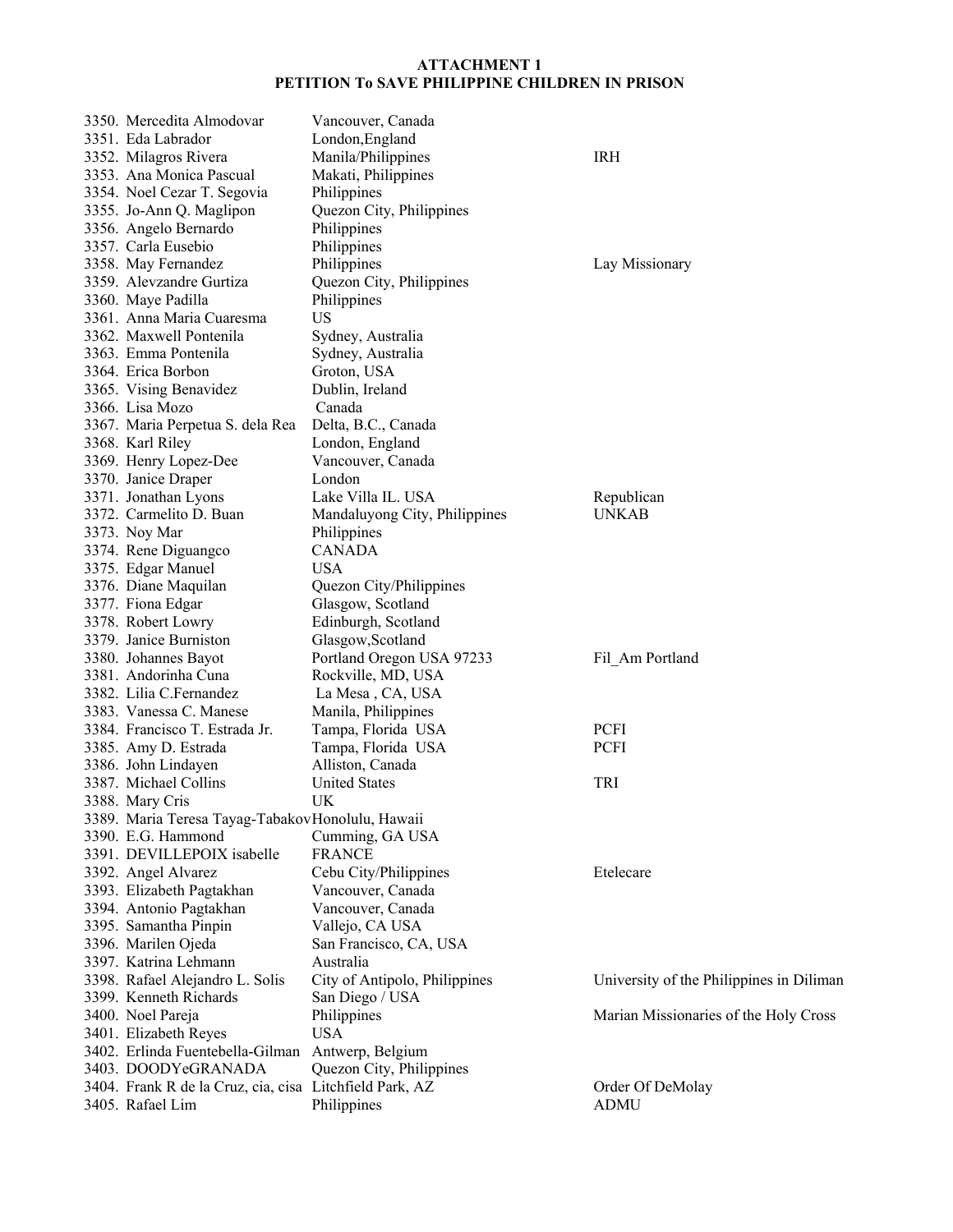3406. DON Y. DIA Paranaque, Philippines 3407. Leoncia B. del Mar Philippines 3408. Maria Jesusa Zano VA, United States of America 3409. Juanito A. Tinsay, Jr. Muntinlupa City / Philippines 3410. Ma. Eldy Philippines 3411. Jane R. Generalo Makati City, Philippines 3412. Jason Galang Daly City, CA USA 3413. Myrna Bustamante Winter Park, FL, USA 3414. Ma. Patricia Lim Mandaluyong City Asian Development Bank 3415. Lee L. Zamora Philippines 3416. Roselle Gonzales Philippines 3417. Marita Valenzuela Philippines 3418. Angelito Neluna Garfield Hts., U.S.A. 3419. Adeline Grimares Manila, Philippines PEP Coalition 3420. Carmela Castillo Philippines 3421. Robinson Chan Manila, Philippines 3422. Beatrice Joan C. Dy Philippines 3423. Christine Legaspi Philippines 3424. Erik Gomez Philippines 3425. Gerardo C. Batallones Paranaque, Philippines 3426. Donna Cuna Pita Philippines 3427. Miriam C. Aleno Paranaque City/Philippines 3428. Andrea B. Agillon Philippines UP Horticultural Society 3429. Loida F. Tasis Manila, Philippines 3430. Tanya Gomez Winnipeg, Canada 3431. Charmaine Salvador Philippines 3432. Leah Eriguel Quezon City, Philippines 3433. Bernie Bagaman Quezon City, Philippines Couples for Christ 3434. Nilda van Tilburg Dallas, Texas USA 3435. Aurea Marasigan Philippines 3436. angeline limsico USA 3437. Etzel Hernando Philippines 3438. Calvin Wong Duarte, California USA 3439. Christine Gudoy United States 3440. AMADO DE JESUS Philippines 3441. Yolanda Ador Pedersen Sweden 3442. Mary Ann Tabuena Quezon City/Philippines 3443. Guillermo R. Manrique, Jr. Philippines 3444. Catherine Mae Andaya Philippines 3445. Olive Candari Philippines 3446. Ludy Adrao Philippines 3447. Kaye Catral Pasig City PHILIPPINES NAPPYCAKES 3448. Richard Catral Pasig City PHILIPPINES ABS CBN Bayan Foundation 3449. Alexa Amber Rei Catral Pasig City PHILIPPINES 3450. Nilary B. Kuan Iloilo city, Philippines Mindscope 3451. Albert Magalang Philippines OIKOS Society-CFC 3452. Maximilian K. Torrecampo Philippines 3453. Melanie Rizo-Benigno Sta. Rosa City, Laguna, Philippines 3454. Angelito Alontaga Bacolod City, Philippines 3455. Dianne Sadorra Quezon City, Philippines Junior Social Workers Association of the Philippines (JSWAP) 3456. Shayne Ganalon Philippines/ Las Pinas 3457. Abigail Tamsi Philippines 3458. Robert Emmanuel R. Francisco Makati City, Philippines KPMG 3459. Veronica C. Dela Serna Quezon City , Manila 3460. Fiona Cali Quezon City/Philippines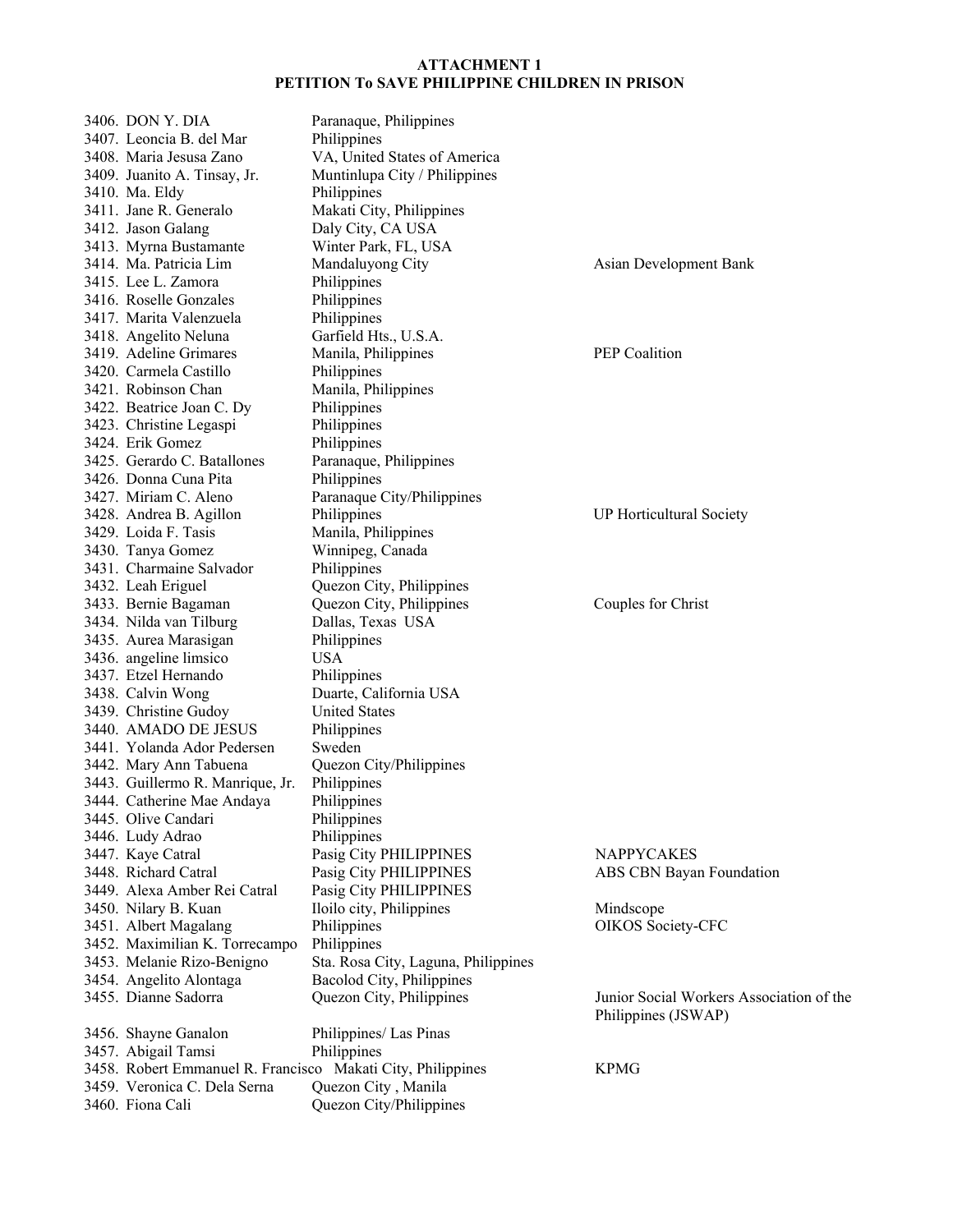| 3461. Ruth O. del Rosario                           | Manila, Philippines           |                                         |
|-----------------------------------------------------|-------------------------------|-----------------------------------------|
| 3462. Concepcion R. Cinco                           | Manila, Philippines           |                                         |
| 3463. Karen Manalili                                | Manila, Philippines           |                                         |
| 3464. Rose Mendoza                                  | Philippines                   |                                         |
| 3465. Kristina Kraljevic                            | Australia                     |                                         |
| 3466. Ruel Tillah                                   | Philippines                   |                                         |
| 3467. Marigrace Manansala                           | Philippines                   | Kabataang Pangarap ni Rizal (Dream      |
|                                                     |                               | Youth of Rizal)                         |
| 3468. Michael Ramones                               | <b>USA</b>                    |                                         |
| 3469. Chaveli Labrador                              | Philippines                   |                                         |
| 3470. Pedro Dacunos Jr                              | Manila, Philippines           |                                         |
| 3471. Bernie Cheng                                  | Quezon City, Philippines      |                                         |
|                                                     |                               |                                         |
| 3472. Catherine Panganiban                          | Makati City/ Philippines      |                                         |
| 3473. Red Mostajo                                   | Philippines                   |                                         |
| 3474. Lucy R. Putong                                | Manila/Philippines            |                                         |
| 3475. Angela Comsti                                 | Philippines                   |                                         |
| 3476. Mine lim                                      | Manila, Philippines           |                                         |
| 3477. Joselle C. Dongon                             | Philippines                   |                                         |
| 3478. Anna Aimir R. Españo                          | Quezon CIty, Philippines      | <b>AMDU</b>                             |
| 3479. Amado S. Acupan                               | Vanouver, B.C., Canada        |                                         |
| 3480. Barbara Gualvez                               | Philippines                   |                                         |
| 3481. Muhammad Adnan Masood Pakistan                |                               | Market Committee, Faisalabad            |
| 3482. Shey Salanguit                                | Philippines                   |                                         |
| 3483. Maria Cecilia Mendoza                         | Manila, Philippines           |                                         |
| 3484. Daniel G. Dino                                | Quezon City/Philippines       |                                         |
| 3485. Eloisa Pamatmat                               | Makati City, Philippines      | Phil. Institute for Development Studies |
| 3486. Luis Antonio J. Chuidian                      | Manila, Philippines           |                                         |
| 3487. Rexon Cerbas                                  | Philippines                   | Kabataang Pangarap ni Rizal (Dream      |
|                                                     |                               | Youth of Rizal)                         |
| 3488. \Gwendalyn S Tolentino                        | Philippines                   |                                         |
| 3489. Sheila Mari Angelu J. Manansala               | Philippines                   |                                         |
| 3490. Mary Kathryn G. Sison                         | Quezon City, Philippines      |                                         |
| 3491. Barry Reid-Hart                               | New York/USA                  |                                         |
|                                                     |                               |                                         |
| 3492. Virginia V. Anthony                           | Boca Raton/USA                | NaFFAA Region 4                         |
| 3493. Luz Acedo                                     | Philippines                   |                                         |
| 3494. Ma. Teresa G. Bissonnette, MD Brooksville, FL |                               |                                         |
| 3495. Jo Garcia                                     | Marikina, Philippines         |                                         |
| 3496. Judith A. Lacandalo                           | Zamboanga City, Philippines   | Peace Advocates Zamboanga Foundation    |
|                                                     |                               | Inc.                                    |
| 3497. Bernardino F. Isip                            | Philippines                   |                                         |
| 3498. Leonard L. Bissonnette, MD Brooksville FL USA |                               |                                         |
| 3499. Kathrina Yarza                                | Philippines                   |                                         |
| 3500. Lalaine Zulita                                | Canada                        |                                         |
| 3501. Ronoel Vitalicio                              | Philippines                   | <b>TFCA</b>                             |
| 3502. Noemi for issa                                | Mandaluyong City, Philippines |                                         |
| 3503. Janeth Quintanar                              | Philippines                   |                                         |
| 3504. Rose Marie Cornejo                            | Metro Manila/Philippines      |                                         |
| 3505. Lowie B. Calimag                              | Pasig City, Philippines       |                                         |
| 3506. Lalaine Grace V. Co.                          | Manila, Philippines           |                                         |
| 3507. Geraldine Gentozala                           | Manila, Philippines           |                                         |
| 3508. AMORMIA R.V. JACOBA                           | Makati, Philippines           | Ang Ligaya ng Panginoon Community       |
| 3509. Mariwilda I. Noriega                          | Manila, Philippines           | Far Eastern University                  |
| 3510. Viviana verna                                 | Bologna/Italy                 |                                         |
| 3511. Madelyn Cruz                                  | Philippines                   |                                         |
| 3512. Michelle Mercado                              | Philippines                   |                                         |
| 3513. Joao Miranda                                  | Quezon City / Philippines     |                                         |
|                                                     |                               |                                         |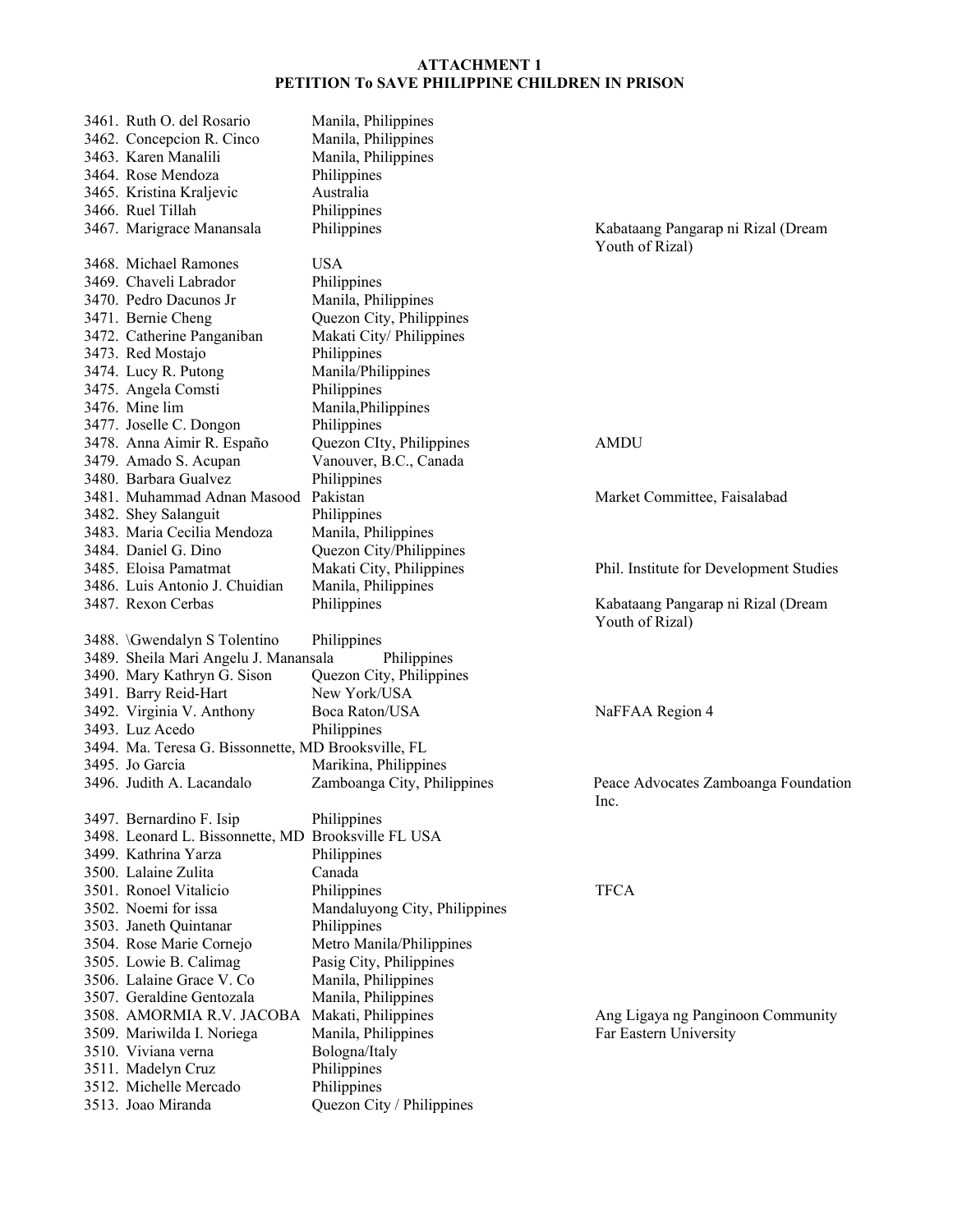| 3514. K. Emmanuel Fuentebella                                | <b>NYC</b>                                           | nispop                               |
|--------------------------------------------------------------|------------------------------------------------------|--------------------------------------|
| 3515. Glenn Barte                                            | Philippines                                          |                                      |
| 3516. Sr. Merle I. Salazar, fdnsc                            | Manila, Philippines                                  |                                      |
| 3517. Bubbles Beverly Asor                                   | Quezon City, Philippines                             |                                      |
| 3518. Joan Bautista                                          | <b>USA</b>                                           |                                      |
| 3519. Kimberly Anne Soberano                                 | <b>USA</b>                                           |                                      |
| 3520. Cynthia Pascual                                        | Philippines                                          |                                      |
| 3521. Mercedes Isabel Naguiat                                | Quezon City, Philippines                             |                                      |
| 3522. Joy Cabal                                              | Sudan                                                |                                      |
| 3523. Mario Cascato                                          | Sudan                                                | UN                                   |
| 3524. John Cabal Jr.                                         | Vietnam                                              |                                      |
| 3525. Jonalyn David-Gorgon                                   | Macau                                                | Couples For Christ - Macau           |
| 3526. Noreen Grace L. Roa                                    | Philippines                                          |                                      |
| 3527. Kati Köstner                                           | Welzow/ Germany                                      |                                      |
| 3528. Shanky Solito                                          | Quezon City/Philippines                              | Bureau of Soils and Water Management |
| 3529. Honeygrace M. Bacani                                   | Las Piñas City, Philippines                          |                                      |
| 3530. Ma.Iwojima T. Caparino                                 | Philippines                                          |                                      |
| 3531. GloriaL. Bernardo                                      | Manila, Philippines                                  |                                      |
| 3532. Myra Badidles                                          | Philippines                                          |                                      |
| 3533. Raquel Mirasol                                         | United Kingdom                                       |                                      |
| 3534. Divine Love Salvador                                   |                                                      |                                      |
| 3535. Dean Alexandra C. Saltarin                             | Quezon City, Philippines<br>Quezon City, Philippines |                                      |
| 3536. Ma. Julia Golloso                                      | Netherlands                                          |                                      |
|                                                              |                                                      |                                      |
| 3537. mila bernardo                                          | Manila Philippines                                   |                                      |
| 3538. Edgar Gustilo                                          | Pasay City/Philippines                               | <b>DOST</b>                          |
| 3539. Mariejean de Castro                                    | Auckland, New zealand                                |                                      |
| 3540. John Ramos Tacorda                                     | Macau                                                | Couples for Christ - Macau           |
| 3541. Edgardo Garnace                                        | Philippines                                          |                                      |
| 3542. Dave Manalo                                            | Los Banos, Laguna, Philippines                       |                                      |
| 3543. Leslie Ann P. Dimaapi                                  | Philippines                                          |                                      |
| 3544. Josephine D. G. Tagpis                                 | Philippines                                          |                                      |
| 3545. Santos R. Musa                                         | <b>MACAU</b>                                         | <b>FEASMAC</b>                       |
| 3546. Joseph Jusayan                                         | Philippines                                          |                                      |
| 3547. Elizabeth Palacios                                     | Pasay City, Philippines                              |                                      |
| 3548. Lani Enriquez                                          | Philippines                                          |                                      |
| 3549. Antonio Scotto                                         | Italy                                                |                                      |
| 3550. Ramonito B. Pamintuan                                  | Philippines                                          | <b>MTTCI</b>                         |
| 3551. Sarah Lynne Daway                                      | Quezon City/Philippines                              |                                      |
| 3552. Rachel R. Villareal                                    | Philippines                                          |                                      |
| 3553. TUESDAY AGUINALDO                                      | Philippines                                          |                                      |
| 3554. Bea Bravo                                              | Philippines                                          |                                      |
| 3555. Betty Dela Pena                                        | Philippines                                          |                                      |
| 3556. Carlo Bravo                                            | Philippines                                          |                                      |
| 3557. Michael Bravo                                          | Philippines                                          |                                      |
| 3558. Siegredo A. Bravo                                      | US                                                   |                                      |
| 3559. Mariah Aguilar                                         | <b>GA</b><br>Atlanta                                 |                                      |
| 3560. Shirley Sugay                                          | Cambodia                                             |                                      |
| 3561. Eunicia Rica S. Mediodia                               | Philippines                                          | Writers' Guild, Ley La Salle         |
| 3562. Micahel Harold Pagsuyuin                               | Philippines                                          |                                      |
| 3563. Jose Pet                                               | Philippines                                          |                                      |
| 3564. Anwar Sumawang                                         | Philippines                                          |                                      |
| 3565. John Peter Loh                                         | Sta. Rosa                                            |                                      |
| 3566. Ding Panganiban                                        | Paris                                                |                                      |
| 3567. Coline Esther Cardeno                                  | Quezon city/ Philippines                             |                                      |
| 3568. Eugenio Antonio T. Tabuena II Quezon City, Philippines |                                                      |                                      |
| 3569. Katrina Kay S. Agustin                                 | Quezon City/Philippines                              |                                      |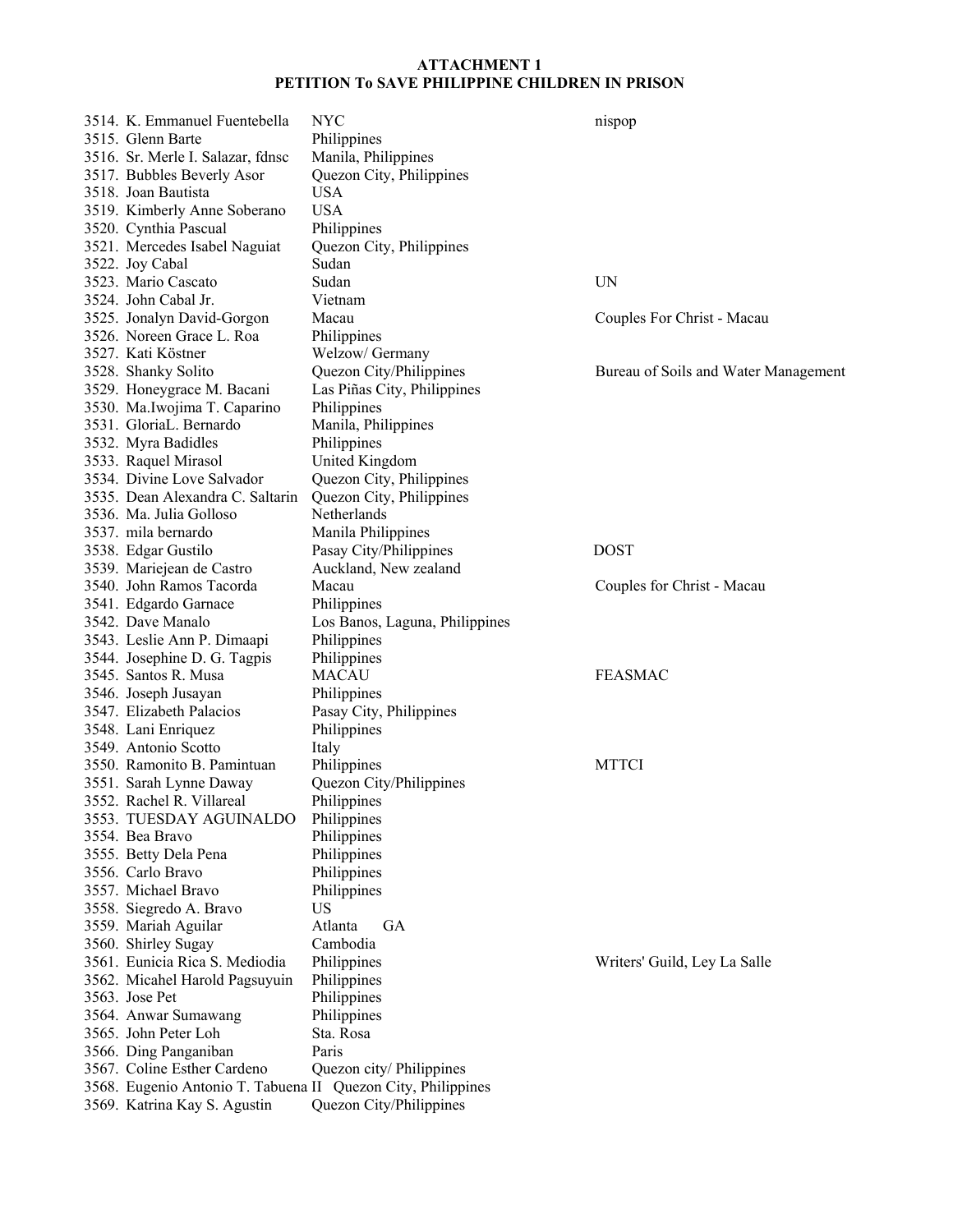3570. VIRGILIO P. VEHEMENTE OLNEY, MARYLAND, USA 3571. Reynaldo Faraon Chatham Ontario Canada Jasc Demolay 3572. Pretchell P. Tolentino Dinagat, Surigao del norte, Philippines Doctors to the Barrios 3573. Alice Aquino Conway Irving, Texas, USA Dallas Filipino Lions Club 3574. Zenaida Ponce Philippines 3575. Sr. Rosemarie H. Regalario, DW Philippines 3576. Abby Angel Philippines 3577. Sr. Maria Leonora Santos, dw Manila, Philippines 3578. Marko Enriquez Phillipines 3579. Vida Mae S. Quilala Philippines 3580. Hazel B. Consolacion Cebu City/Philippines 3581. Pepper Feria Philippines 3582. Maria Hizon Singapore DP Design 3583. Joana Casas New York, N.Y 3584. Jannet Johnson USA 3585. Roselee Lehrer Astoria, NY USA 3586. Aussy Aportadera Philippines 3587. Mia Macapagal Philippines 3588. Maria Lourdes Valor Kanata, Ontario Canada 3589. Julienne Raboca Philippines 3590. Joyce Raboca Philippines 3591. Brenda Mercado California, USA 3592. Belinda Santos-Orpilla Vallejo / USA 3593. Evangeline O'Dowd Holly Springs,NC,USA 3594. Margarita Vecin Muntinlupa City, Philippines 3595. Roger Rivera New York, USA 3596. Alona Lara Santos Italy 3597. Silverio B Moulic Edison, NJ USA St. matthew's philippine american assoc 3598. Liezl Chiang Calgary/Canada 3599. Pete / Rosie Romey Vancouver, B.C. Canada 3600. Aris Talapian Manila/Philippines Shell 3601. Luz Ramos Paranaque City, Philippines 3602. Florence E. Sambilad Philippines 3603. Gereon Pineda Philippines 3604. Diana Aricheta Buena Park/USA 3605. Delia Luz Virginia Co Leiden, the Netherlands 3606. Frederic J. Pare Québec / Canada 3607. Lajos Baranji Gaithersburg 3608. Male Nievera Philippines 3609. Jemmilaine A. Carmona Rodriguez Rizal/Philippines 3610. Anita L. Amurao, M.D. Wilmington, Delaware, USA American Academy of Child and Adolescent Psychiatry, Delaware Chapter 3611. Alberto T. Manahan Arlington, TX, USA UPMASA TX 3612. DULCISIMA L. BACAY dlbacay@yahoo Philippines Rotary Club of Cubao South-RI Dist. 3780 3613. Tin Pineda Philippines 3614. Tintin D.Aguda Philippines 3615. Anton Taylor London 3616. Lindyberg Ticong Vancouver, Canada 3617. Bernadette Tan Manila, Philippines 3618. Alfred Karlo Ampuan Manila Philippines International Order of DeMolay Fraternity 3619. Elvira Lim Lubbock, TX/USA 3620. Leann Marie Valenzuela Philippines 3621. Richard Licas Tracy, CA, USA 3622. Tara S. Parvey U.S.A. 3623. Marou Sarne Philippines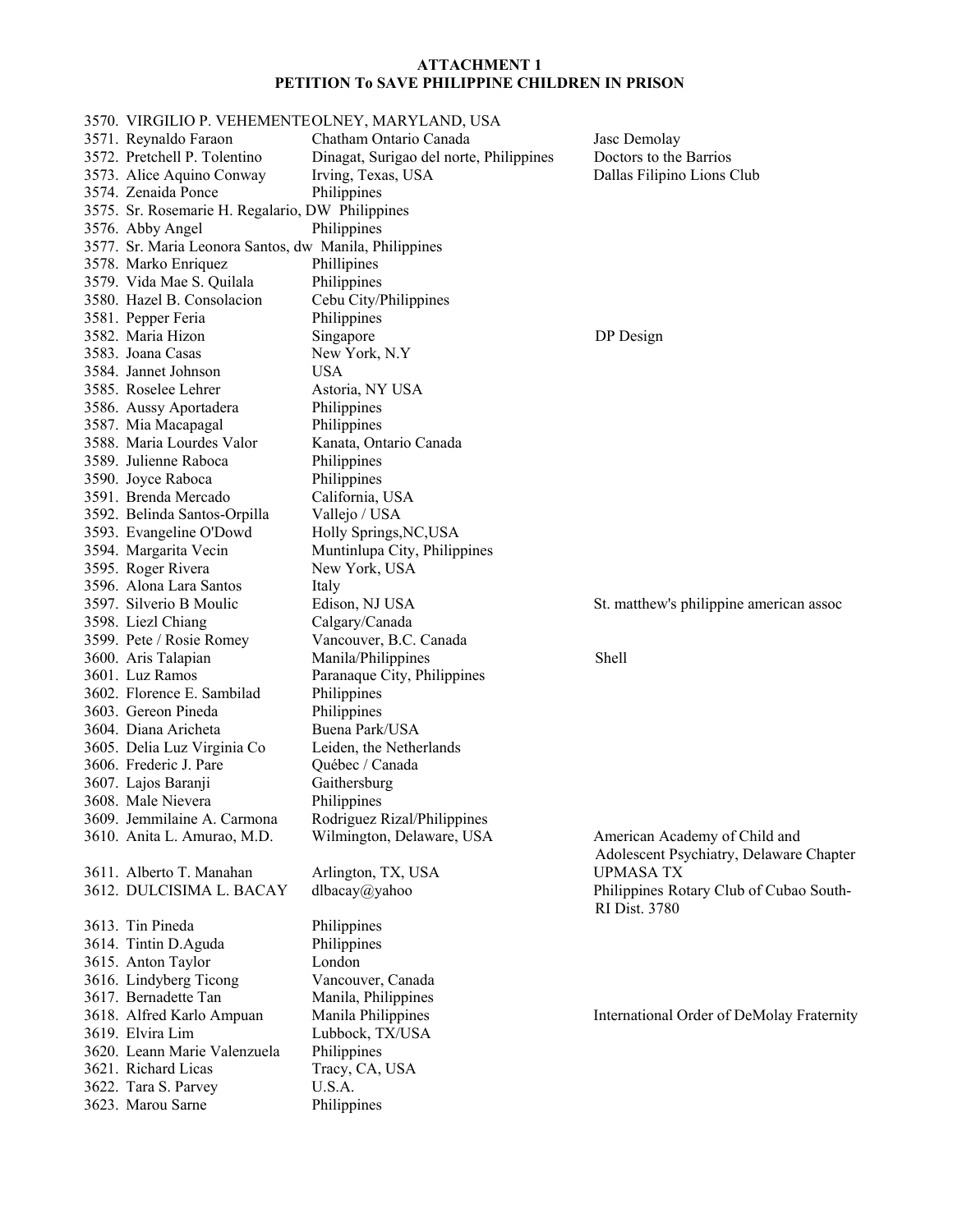| 3624. Ben G Caturay Jr            | Grand Prairie, Texas                                         | Pediatric & Adolescent Ctr of Grand<br>Prairie - Arlington |
|-----------------------------------|--------------------------------------------------------------|------------------------------------------------------------|
| 3625. Jackie Ruble                | Tracy CA                                                     |                                                            |
| 3626. Rommel Maquito              | Pasay, Philippines                                           |                                                            |
| 3627. Patrick Delos Angeles       | Philippines                                                  | ASEP                                                       |
| 3628. Msgr. Jerry V. Bitoon       | Philippines                                                  | <b>ATIKHA</b>                                              |
| 3629. Patrick Delos Angeles       | Makati, Philippines                                          | <b>PICE</b>                                                |
| 3630. Elaine Dianko               | Richmond, BC, Canada                                         |                                                            |
| 3631. Kathleen M Thomsen          | Aarhus Denmark                                               |                                                            |
| 3632. Maria Garcia                | <b>USA</b>                                                   |                                                            |
| 3633. Alfonso L jimenez           | North Royalton, Ohio USA                                     |                                                            |
| 3634. Cristopher Cumlat           |                                                              |                                                            |
| 3635. Froilan P. Jamlang          | England<br>Philippines                                       |                                                            |
| 3636. Elaine Mendoza              |                                                              |                                                            |
|                                   | Chino Hills, U.S.A.                                          |                                                            |
| 3637. Armie Nunez                 | Philippines                                                  |                                                            |
| 3638. Jazminn Lapid               | Pasig City, Philippines                                      |                                                            |
| 3639. Grace Thompsong             | Dallas, TX                                                   |                                                            |
| 3640. Geraldine Abella            | San Jose, CA, USA                                            |                                                            |
| 3641. Angela Werrell              | San Jose, CA USA                                             |                                                            |
| 3642. Marisol A. Licas            | Tracy, California U.S.A.                                     |                                                            |
| 3643. Jeanette Otto               | Sweden                                                       |                                                            |
| 3644. Louella Irene Zaragoza      | <b>USA</b>                                                   |                                                            |
| 3645. Anthony de la Cruz          | Spain                                                        |                                                            |
| 3646. Angelito Patubo             | Philippines                                                  |                                                            |
| 3647. Mary Rivera                 | Manila, Philippines                                          |                                                            |
|                                   | 3648. Menchu Valenzuela - Rubin Wallingford Connecticut/ USA | Yale University, School of Medicine                        |
| 3649. Carlos Moya                 | San Francisco / U.S.A.                                       | City and County of San Francisco                           |
| 3650. Mark Gutierrez              | Philippines                                                  |                                                            |
| 3651. November Tan                | San Francisco/USA                                            |                                                            |
| 3652. Cherie Sumalinog            | <b>USA</b>                                                   |                                                            |
| 3653. Cenon Obispo Palomares      | Quezon City, Philippines                                     |                                                            |
| 3654. Aileen Gargoles             | Kitchener, Ontario Canada                                    |                                                            |
| 3655. Ador Colmenar               | San Diego, CA                                                | Pi Sigma Fraternity                                        |
| 3656. Carmela Casas               | West Orange, NJ                                              |                                                            |
| 3657. Geraldine Solarte           | New Jersey, USA                                              |                                                            |
| 3658. Fides Camino                | Mandaluyong, Philippines                                     | Colegio San Agustin                                        |
| 3659. Desiree G. Sarmiento        | Philippines                                                  |                                                            |
| 3660. Leonor Garmsen              | Manila, Philippines                                          |                                                            |
| 3661. Dr. Evelyn Aro-Esquejo      | Quezon City, Philippines                                     | <b>Agricultural Training Institute</b>                     |
| 3662. Rose Marie V. Benitez       | Philippines                                                  |                                                            |
| 3663. Sr. Emelita S. alvarez, spc | Philippines                                                  |                                                            |
| 3664. Cecilia Tenorio             | New York/USA                                                 |                                                            |
| 3665. Nicole A. Noguera           | Philippines                                                  | <b>UP</b> Ictus                                            |
| 3666. Dolores B. Rubia            | Manila, Philippines                                          |                                                            |
| 3667. Jasper L. Diaz              | Quezon City/Philippines                                      |                                                            |
| 3668. Felicia Caramat             | Lorton, USA                                                  |                                                            |
| 3669. Jemy Toribio                | Zamboanga, Philippines                                       |                                                            |
| 3670. Sheila R. de Ocampo         | Quezon City, Philippines                                     |                                                            |
| 3671. Jose Ma. A. Suguitan        | Paranaque/Philippines                                        |                                                            |
| 3672. Trisha Joy Gotinga          | Philippines                                                  | <b>SFC</b>                                                 |
| 3673. Dek Alegre                  | Philippines                                                  | Opismeyts                                                  |
| 3674. Sr. Emma Delgado, OP        | Zamboanga / Philippines                                      | <b>PAZ</b>                                                 |
| 3675. Alex Allan A. Tagaban       | Philippines                                                  |                                                            |
| 3676. Andrew Sobrevega            | Phillipines                                                  |                                                            |
| 3677. Robert C. Tenorio           | Los Angeles, CA                                              |                                                            |
| 3678. Carlo Franco Bunyi          | Philippines                                                  |                                                            |
|                                   |                                                              |                                                            |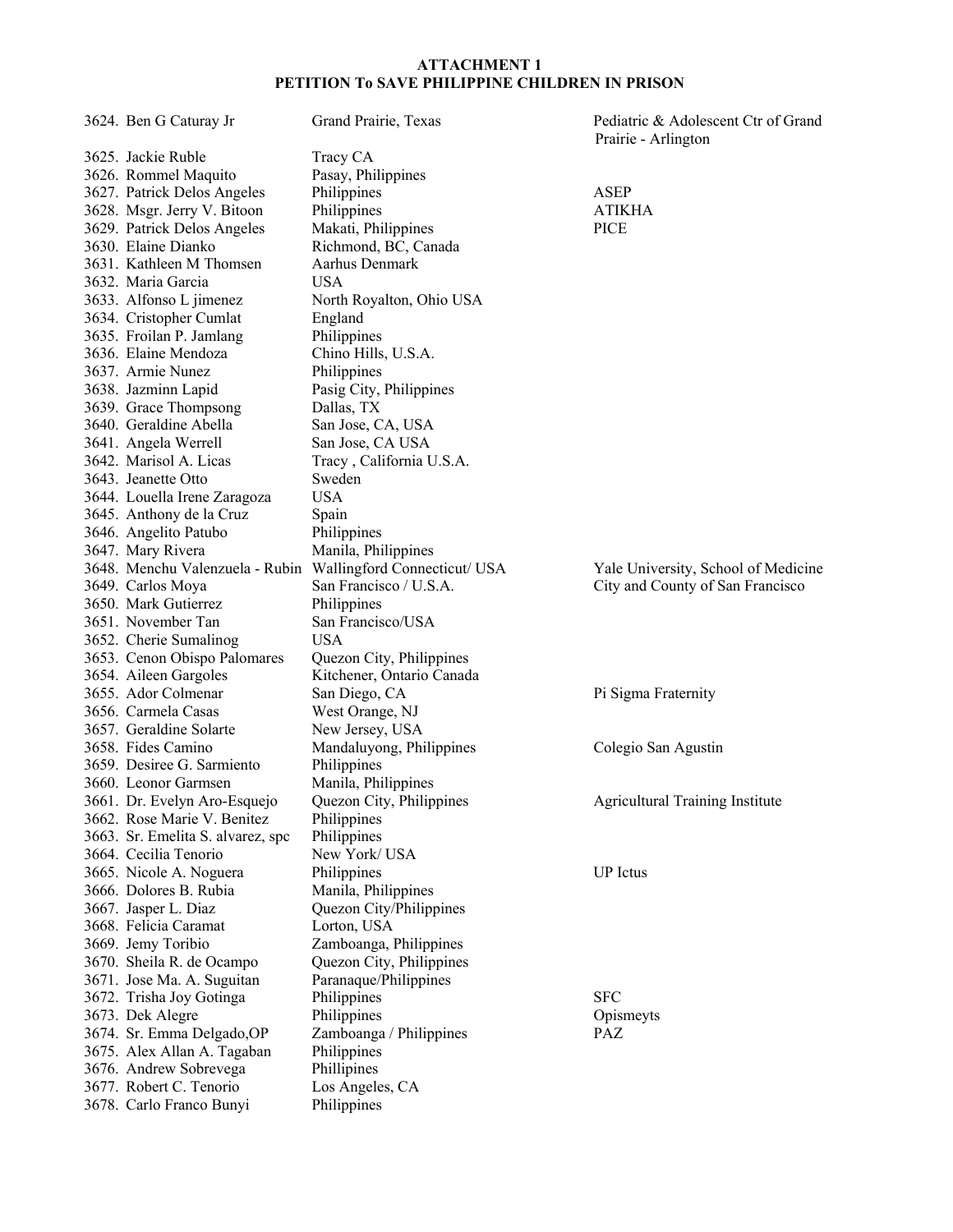| 3679. Emmanuel Romero                                       | Daly City, USA                                                |                                              |
|-------------------------------------------------------------|---------------------------------------------------------------|----------------------------------------------|
| 3680. Joy Bacelonia                                         | Philippines                                                   |                                              |
| 3681. Ernie Duterte Gravina                                 | Baltimore, Maryland, USA                                      |                                              |
| 3682. Gloria S. Tiglao                                      | Makati City, Philippines                                      |                                              |
| 3683. Jeromey Lange                                         | Richardson                                                    |                                              |
| 3684. MICHELLE L KREMER                                     | Las Vegas NV. USA                                             | <b>VFW</b>                                   |
| 3685. Arthur Tongson                                        | Cainta, Philippines                                           |                                              |
| 3686. Leila Luna - Cacanindin                               | Makati/Philippines                                            |                                              |
| 3687. Marilyn Tarrayo                                       | Manila / Philippines                                          |                                              |
| 3688. Sharon Villaflores                                    | Manila, Philippines                                           | Ang Ligaya ng Panginoon Community            |
| 3689. Rowena C. Soriano                                     | Philippines                                                   |                                              |
| 3690. Maureen Llamas                                        | Manila Philippines                                            |                                              |
| 3691. Hannah Theresa M. Sia                                 | Philippines                                                   |                                              |
| 3692. Melinda Velasquez                                     | Makati, Philippines                                           |                                              |
| 3693. Genny G. Bandoles                                     | Laguna, Philippines                                           |                                              |
| 3694. Benjamin Pineda                                       | Makati City, Philippines                                      |                                              |
| 3695. Sr. Anna Cielo G. Barza, FDNSC                        | Philippines                                                   | Daughters of Our Lady of the Sacred<br>Heart |
| 3696. Evelyn Lopez                                          | Quezon City, Philippines                                      |                                              |
| 3697. Aimee Nnava                                           | Philippines                                                   |                                              |
| 3698. Elaine Joyce P. Duaman                                | Manila, Philippines                                           | Rotary Club of Manila San Miguel             |
| 3699. Joy Watford                                           | Huntingdon/United Kingdom                                     |                                              |
| 3700. Sheila Bulaong                                        | Philippnes                                                    |                                              |
| 3701. Carol del Rosario                                     | Paranaque, Philippines                                        |                                              |
| 3702. Francis de la Cruz                                    | Philippines                                                   |                                              |
| 3703. Ma. Jasmin R. Abejuela                                | Dubai / UAE                                                   |                                              |
|                                                             | 3704. Maria Corazon Katrina V. Lim Zamboanga City/Philippines |                                              |
| 3705. Diane V. Lim                                          | Zamboanga City/Philippines                                    |                                              |
| 3706. Abeejay D. Balatbat                                   | Zamboanga City/Philippines                                    |                                              |
| 3707. Katrina Festejo                                       | Manila/Philppines                                             |                                              |
| 3708. Chie Paras                                            | <b>KSA</b>                                                    |                                              |
| 3709. Ja Aquinde                                            | Philippines                                                   |                                              |
| 3710. Frank S. Marin Jr                                     | Quezon City, Philippines                                      |                                              |
| 3711. Mary Ann Casas                                        | Philippines                                                   |                                              |
| 3712. John Paulo Florendo                                   | Hongkong                                                      | shepherds voice                              |
| 3713. Marilou Fronda                                        | Philippines                                                   |                                              |
| 3714. Romy Fronda                                           | Philippines                                                   |                                              |
| 3715. Elizabeth G. Santos                                   | Hongkong                                                      |                                              |
| 3716. Leah Comia                                            | Philippines                                                   |                                              |
| 3717. Monica Manaig                                         | Philippines                                                   |                                              |
| 3718. scott sproule                                         | singapore                                                     |                                              |
| 3719. Genevieve Cura                                        | Pasig City                                                    |                                              |
| 3720. Audrey Cortez                                         | Zamboanga City, Philippines                                   |                                              |
| 3721. Mina Flores                                           | Philippines                                                   |                                              |
| 3722. Gio Ray T. Mangaya-ay                                 | Zamboanga City, Philippines                                   |                                              |
| 3723. Jackie Belgira                                        | Philippines                                                   |                                              |
| 3724. Rodriguez, Ma Socorro                                 | Philippines                                                   |                                              |
| 3725. Cristina Alcantara                                    | Singapore                                                     |                                              |
| 3726. Troy Celestial                                        | Singapore                                                     |                                              |
| 3727. Rev. Fr. Jose Vernon C. Ilano Laoag City, Philippines |                                                               | Laoag Clergy / Legion of Mary                |
| 3728. Jan Abbey Macpagal                                    | Philippines                                                   |                                              |
| 3729. Winston V. Ferrer                                     | Philippines                                                   |                                              |
| 3730. Ronceval Arcilla                                      | Jersey City/USA                                               |                                              |
| 3731. Cherie Maryse Alcantara                               | Philippines                                                   |                                              |
| 3732. Gwen Gotangco                                         | Las Vegas, NV USA                                             |                                              |
| 3733. Brandon Arcilla                                       | Missouri City/USA                                             |                                              |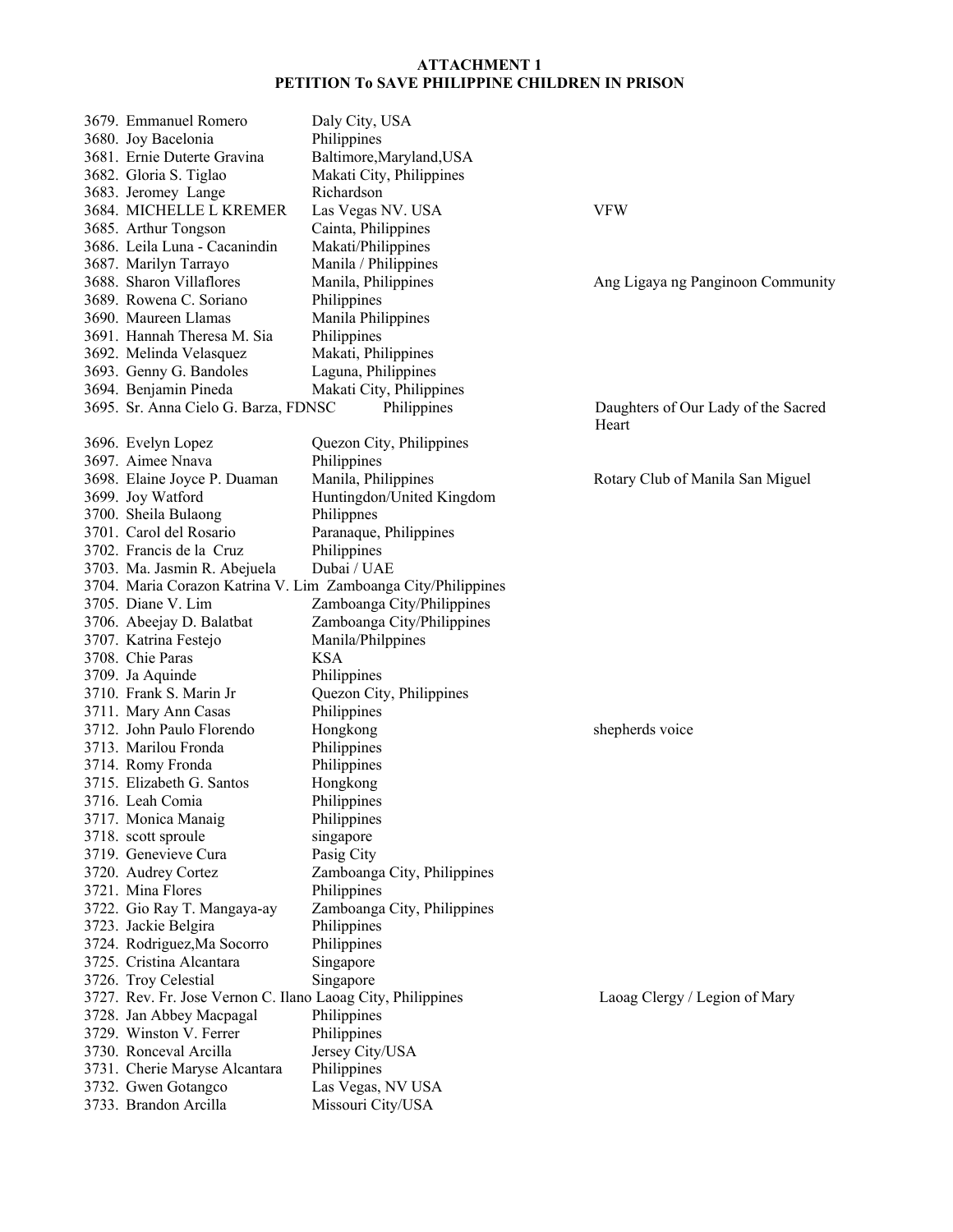3734. Lyn Lyn Zamboanga City, Philippines 3735. Pamela Arellano Philippines 3736. Bruce Patras Lake Tahoe, Nevada, USA Carlsbad Science Foundation 3737. Grace Guerrero General Santos City, Philippines 3738. Richel Baclay Philippines UP CSSP Student Council 3739. Carol Anne Tansingco Philippines 3740. Herbert Ortega Laguna, Philippines 3741. Norjamin Delos Reyes Zamboanga City, Philippines 3742. Lorena Palacio Vancouver Canada 3743. Ellaine Legaspi Cavite City, Philippines Sigma Delta Pi Sorority/UP Manila 3745. Maria Guico TX, USA 3746. Miriam Lacaba manila, philippines 3747. Kristine Reyes Muntinlupa City, Philippines 3748. Rebekah Anna Sterling Irmo, SC USA 3749. Meaghan Kincaid USA 3750. Justina Pangilinan Philippines 3751. Edward Melone Phoenix AZ /USA 3752. Carlos C Ramos Las Vegas, NV, USA 3753. Mitch Maggio USA 3754. Louis Consuegra Daly City, CA USA 3755. Maria Patawaran USA 3756. Doinks Quinan Bayonne, USA 3757. Clarette Ramirez Cebu City, Phhilippines 3758. Paul Panichelli Atlanta, GA USA 3759. Mari j Barias New York City, USA 3760. Veronica Cruz Hayward, US 3761. Liza L. Mahusay Philippines 3762. Antonino A. Hormillosa Philippines Royal Niños 3763. Arnold B. Bañares Philippines Philippines Rotary Club of Makati Uptown 3764. Kayla Partridge Mesa, Arizona, USA 3765. Susana P. Canlas Philippines Loyola House of Studies 3766. Diahann Dy Cebu City, Philippines 3767. Bing Ponceca Sta. Rosa, Laguna Philippines 3768. Adel Ting Philippines 3769. James William Goodman Campbell River, BC Canada Compassion Club 3770. Maria Luisa vc. Moral Philippines 3771. Mercedes V. Maranan Las Pinas, Philippines 3772. Kurt Ejercito USA 3774. Pauline Marie Gairanod Philippines 3775. Kaye Rodriguez Manila Philippines 3776. Mona Lisa V. Lagdameo Jersey City, New Jersey USA 3777. Mirei Ong Philippines 3778. Adrian Lagoy Anaheim, U.S.A. 3779. Heewon Chang Seoul/Korea San Safe Network<br>3780. Alisa Damaso Seoul/Korea Salifornia State Safe California State 3781. Catherine Gloria Canada 3782. Ikumi Saito Sapporo Japan Go! Fly! Wheelchairs 3783. Ted Richardson Guam/USA 3784. Nancy Richardson Guam/USA 3785. Sr.Marygold H. Cahilig, CS AntipoloCity/Philippines Religious 3786. Julianna Camus Los Angeles, California

3787. Michiyo Yoshida Sapporo, Japan Go!Fly!Wheelchairs

3744. Jeena Cruz Marikina City, Philippines CFC Singles for Christ EB4 Chapter

3773. Rowena G. Tan Philippines Emmanuel Catholic Charismatic Community

> Northridge, California California State University, Northridge Filipino American Student Association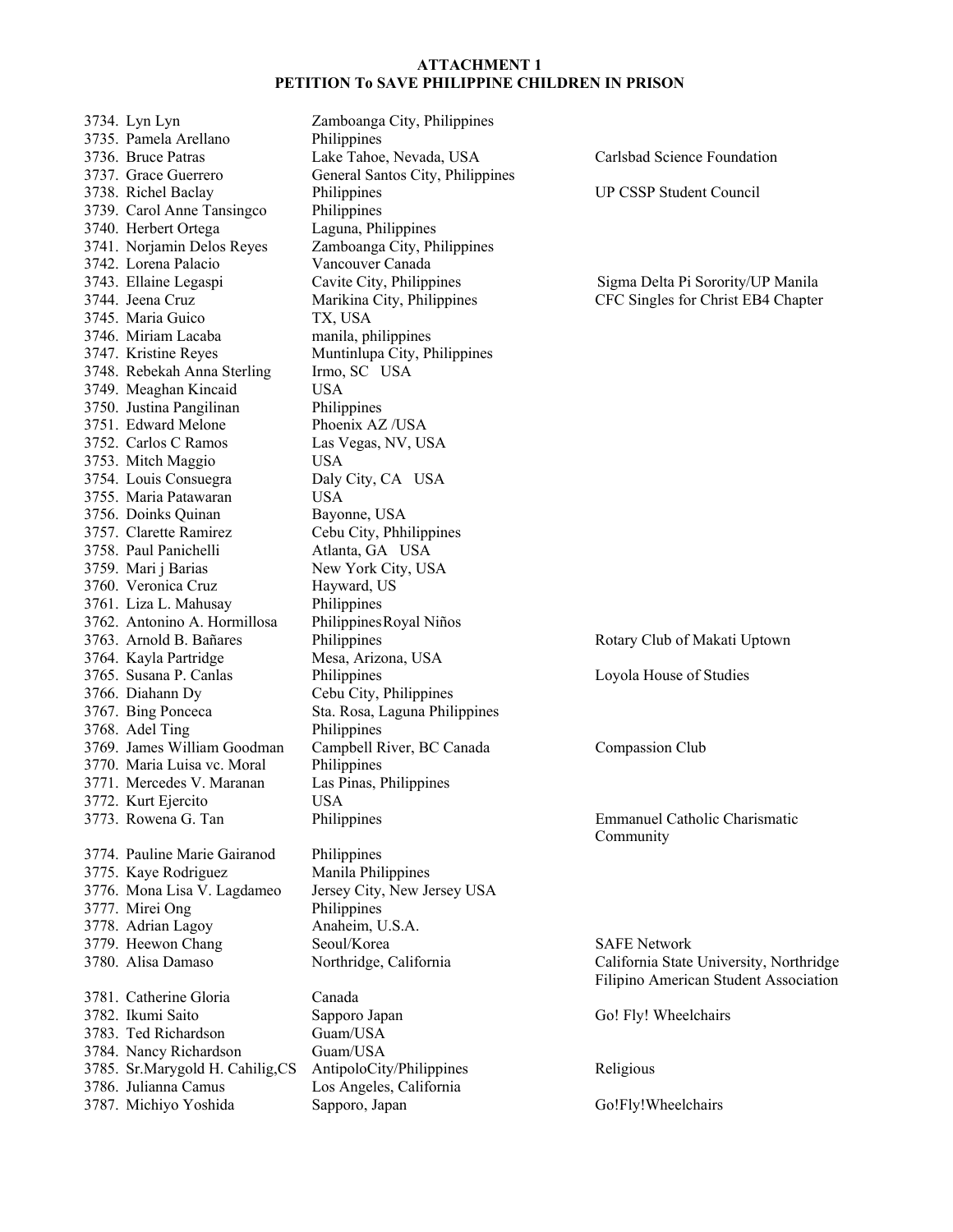3788. Rabbi A. Morata Cebu City Philippines Kalinangan Youth Foundation, Inc. 3789. Anna Marie B. Ortega Laguna, Philippines SFC 3790. Ma Criselda Therese B. Nufable Philippines De La Salle-College of Saint Benilde 3791. Arend V. Arugay Philippines Philippine Medical Association 3792. Myra Dasmarinas Philippines 3793. Lina Marie de Jesus Alexandria 3794. William Campero San Francisco, USA 3795. Mylah Dandan Manila, Philippines 3796. Marilen Oliva Quezon City FMM 3797. CECILIA MENGUITO Nederland, TX, USA 3798. Stephanie Paez Los Angeles, United States 3799. Michael Basa Los Angeles, United States 3800. Jocelyn S. Castor Philippines 3801. Maria Antonia B. Cirujales Quezon city, Philippines 3802. Helen Mendoza Chino Hills, California,USA 3803. Rowena Pico McAllen, Texas, USA 3804. Joselito J. Bantugan Philippines scintilla juris fraternity 3805. Ria Katrina Ixara Instrella Las Piñas City, Philippines Youth for Christ 3806. Daniel Lagdameo Australia 3807. Ma. Francesca L. Ferrer Quezon City, Philippines 3808. Roger Calfoforo Quezon City pandayan para sa sosyalistang pilipinas 3809. Perla Casundo North York, Ontario, Canada 3810. Mica Santos Philippines Philippines Ateneo Musicians' Pool, COSA 3811. Karen Matienzo Philippines 3812. Milani Alberto Koeln - Germany 3813. Ms. Junko Ishizawa Kyoto, Japan 3814. Ruchel M. Munoz Pangasinan, Philippines 3815. Dino Bawalan, MD Philippines 3816. Abigail Babasa Philippines 3817. Elmer D. Hernandez Lipa City, Philippines 3818. April Joy S. Macadangdang Davao/Philippines 3819. ANTONIO B. DONESA, M.D. Fort Wayne, Indiana 3820. Danica F. Reyes Manila, Philippines 3821. Bernice Bautista Philippines 3822. Michael Ryan Perth, Australia 3823. Sabrina Oliveros Manila, Philippines 3824. Cora Oliveros Manila, Philippines 3825. Fernando Piedad Mandaluyong/Philippines Physician 3826. Claire Eldridge Australia 3827. Rhyza Domingo Makati/Philippines 3828. Tony Santos Manila, Philippines 3829. Jennifer Malgapo Philippines 3830. Princess Tolentino Philippines 3831. Maria Antonette Balajadia Lipa City, Philippines 3832. Lara M. Garcia Paranaque City/Philippines Y-Fam 3833. Effat Ansama Philippines 3834. Jessica De Borja Philippines 3835. Youko Oku Sapporo Japan 3836. Roy Macaraig Pasig/Philippines 3837. Vanna Lim Manila, Philippines Sangguniang Kabataan 3838. Theresa Shane E. Male Mandaluyong City, Philippines 3839. Dinah L. Ledda Negros Occidental,Philippines University of St. La Salle 3840. Hector T. Villegas Jr. Philippines SAVE ME Movement 3841. Patricia Abanilla New York, New York 3842. Russel A. Camua Philippines AMHOP

Student Council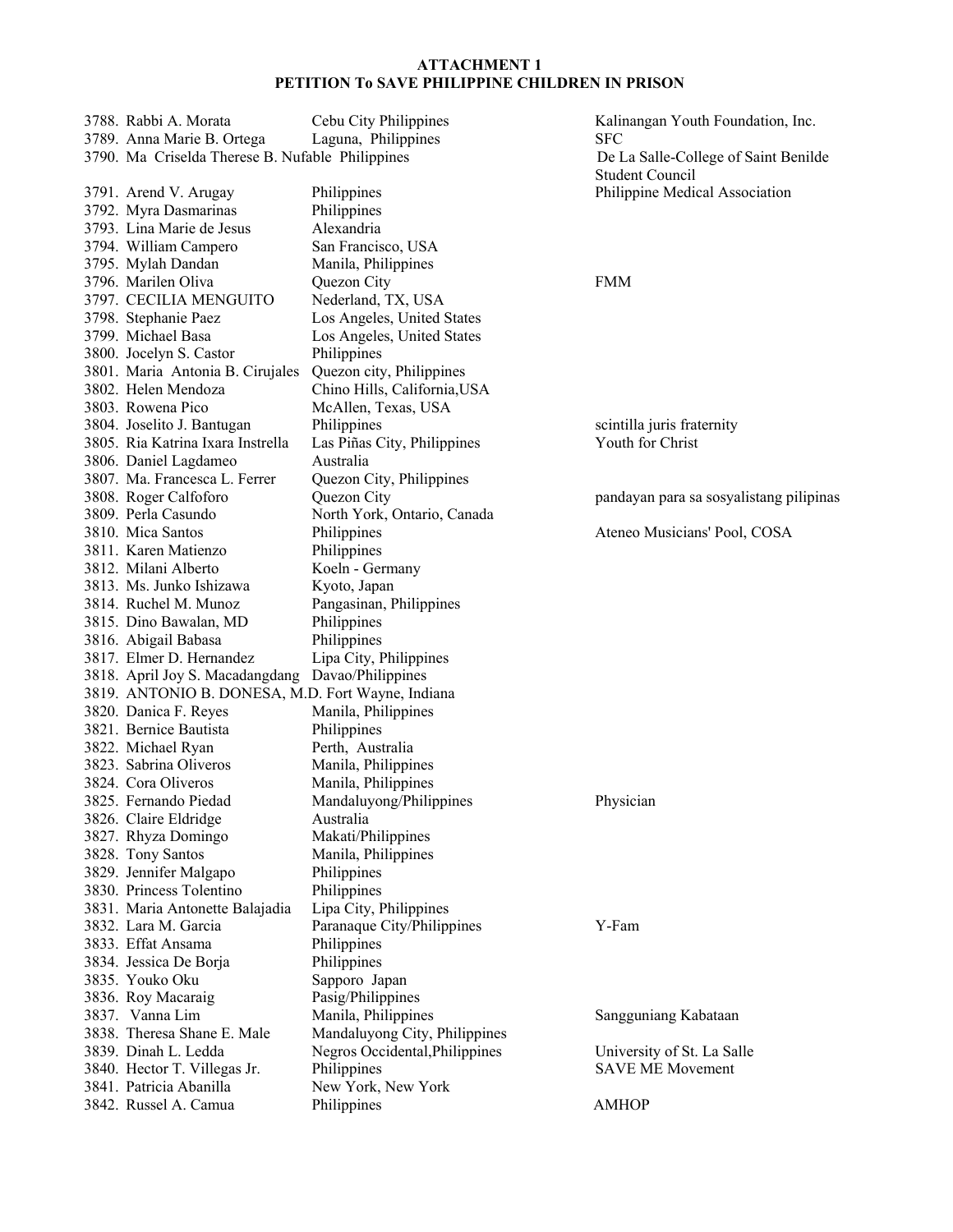| 3843. Reynaldo Nicolas                                          | Manila, Philippines           |                                                |
|-----------------------------------------------------------------|-------------------------------|------------------------------------------------|
| 3844. Ford Garcia                                               | Quezon City, Philippines      |                                                |
| 3845. Michel Miloda                                             | Switzerland                   |                                                |
| 3846. Olivia Oliva Fanaeian                                     | Edmonton, Alberta             |                                                |
| 3847. Rhodora G. Anas                                           | Iloilo, Philippines           |                                                |
| 3848. Domingo R. Rayco, Jr.                                     | Dubai, United Arab Emirates   | Executive Development & Management<br>Advisory |
| 3849. Ervin Nacu                                                | Manila, Philippines           |                                                |
| 3850. Francis Bautista                                          | Philippines                   |                                                |
| 3851. Abegaile Salvador                                         | Cebu City, Philippines        |                                                |
| 3852. Raz de la Torre                                           | Philippines                   | Star Cinema/ABS-CBN Film Productions,<br>Inc.  |
| 3853. Megan O'Sullivan                                          | London                        |                                                |
| 3854. Julian Phillips                                           | <b>Ilford</b>                 |                                                |
| 3855. Parnitia Lonmail                                          | Lithuania                     |                                                |
| 3856. Michael Simpao                                            | Davao City, Philippines       | Ateneo de Davao                                |
| 3857. Rosabelle Fontelera                                       | Quezon City, Philippines      |                                                |
| 3858. Lubna Nassif                                              | Paranaque, Philippines        |                                                |
| 3859. Eileen Fausto                                             | Marikina City/Philippines     |                                                |
| 3860. Mariel Lao Diya                                           | Quezon City, Philippines      |                                                |
| 3861. Charles Beard                                             | <b>USA</b>                    |                                                |
| 3862. Sr. Betty A. Baroo, fdnsc                                 | Surigao City - Philippines    | <b>OLSH</b>                                    |
| 3863. Sr.Regina M. Arguelles, fdnscSurigao City - Philippines   |                               | <b>OLSH</b>                                    |
| 3864. Sr. Rodanita de la Cruz, fdnsc Surigao City - Philippines |                               | <b>OLSH</b>                                    |
| 3865. Maria Josefina D.Gonzalez USA                             |                               |                                                |
| 3866. Maria Corazon Abarca                                      | United Arab Emirates AH-Dubai |                                                |
| 3867. Mary Ann Fria                                             | Manila, Philippines           |                                                |
| 3868. Icelle Uychinco                                           | Makati City/Philippines       |                                                |
| 3869. Charlene Yao                                              | Philippines                   |                                                |
| 3870. Henry Cabatana                                            | Butuan City, Philippines      |                                                |
| 3871. Valynne Tantuco                                           | Metro Manila                  |                                                |
| 3872. Michelle Ancheta                                          | Philippines                   |                                                |
| 3873. Karla Vanessa Redor                                       | Manila, Philippines           |                                                |
| 3874. Allison Stillwell                                         | Franklin, TN                  |                                                |
| 3875. Denise Roco                                               | Philippines                   |                                                |
| 3876. Ria Rose Sorita                                           | Manila Philippines            |                                                |
| 3877. Arnel C. Nunez                                            | Pasig City, Philippines       |                                                |
| 3878. Elizabeth Howarth                                         | Aberdeen, Scotland            |                                                |
| 3879. Ben Martinka                                              | Makati City, Philippines      |                                                |
| 3880. Abel Frederick Sta. Sna                                   | Makati, Philippines           |                                                |
| 3881. Christian Alcala                                          | Paranaque City Philippines    |                                                |
| 3882. Raquel Espain                                             | Porto/Portugal                |                                                |
| 3883. Oben Oliva                                                | Quito                         |                                                |
| 3884. Ben Martinka                                              | Makati City, Philippines      |                                                |
| 3885. Ingo Harms                                                | Lübeck Germany                | Keine Organization                             |
| 3886. Maria Carmen Vidarte                                      | Philippines                   |                                                |
| 3887. Valerie Anne Sanchez                                      | Philippines                   |                                                |
| 3888. Lexter Santos                                             | Manila, Philippines           | airfagev                                       |
| 3889. Maria Campbell                                            | Philippines                   |                                                |
| 3890. Donald S. Campbell                                        | <b>USA</b>                    |                                                |
| 3891. Eddie Silverio                                            | Philippines                   | <b>BNC</b> eXtreme Edition                     |
| 3892. Nina Gustavsson                                           | Sweden                        |                                                |
| 3893. Kirk Wessman                                              | New Orleans                   |                                                |
| 3894. Lalaine Aquino                                            | Philippines                   | <b>UP Diliman</b>                              |
| 3895. Jake P. Sevilla                                           | Pasay City, Philippines       |                                                |
| 3896. Ruehl Bulan                                               | San Francisco, CA USA         |                                                |
|                                                                 |                               |                                                |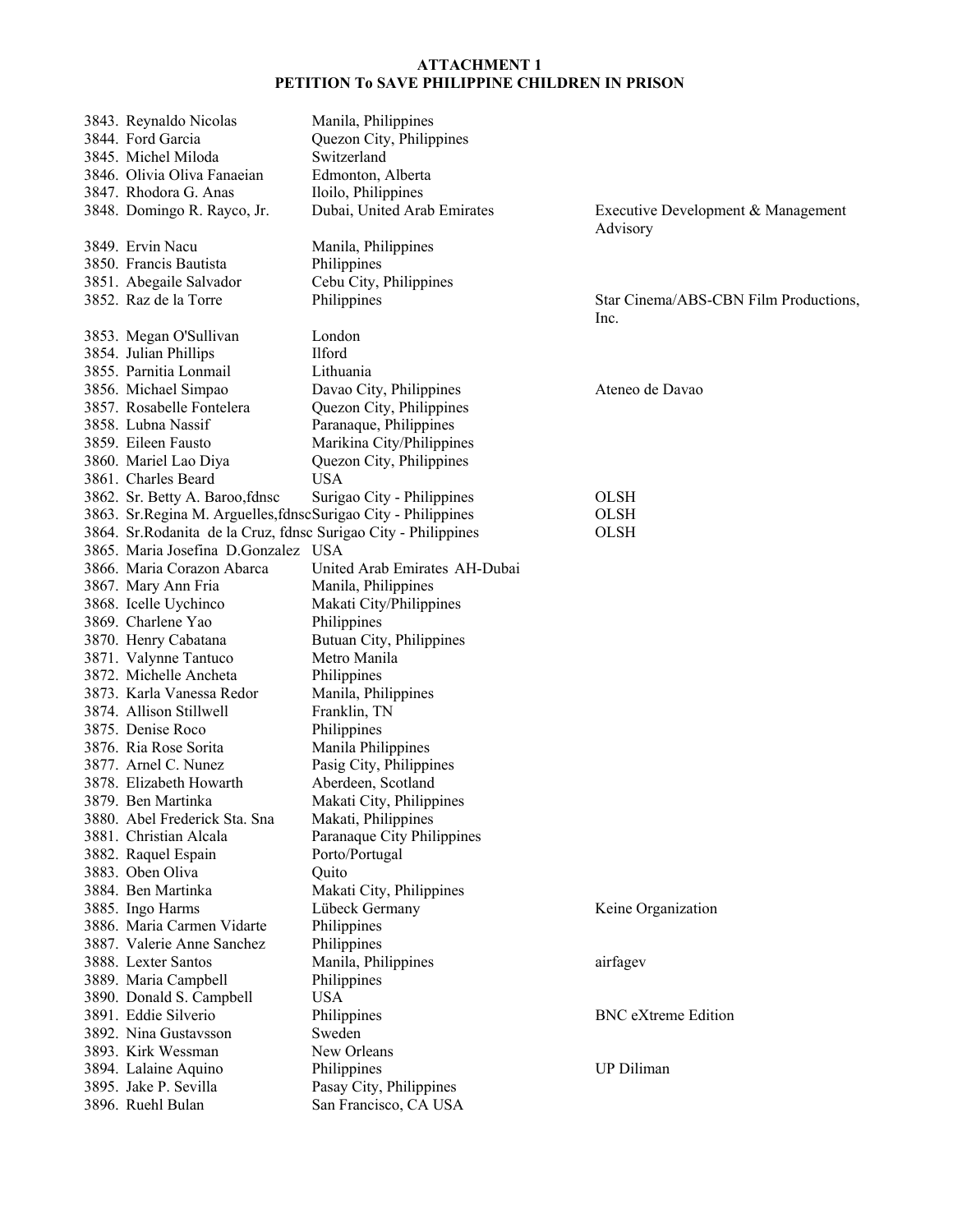3897. Anna Liza G. Almario Philippines 3898. Arlene Joan G. Almario Philippines 3899. Mirella G. Clarete Quezon City, Philippines The Learning Universe, Inc. 3900. Lolito P. De Jesus Jr. Philippines BLD Covenant Community 3901. Marlo Del Rosario Philippines 3902. Francesca Silvestre Quezon City, Philippines 3903. Marichelle P. Carullo Manila, Philippines SFC 3904. Paolo Ven B. Paculan Philippines Ateneo de Manila University 3905. Joseph Tabaco Ronkonkoma, NY, USA tabacofamily.com 3906. Emma Leister Philippines 3907. Atty. Rowel S. Barba Philippines 3908. Marissa C. Esquivel Makati/Philippines 3909. Ma. Jenina Angela Esguerra-Paculan Philippines 3910. Emelita R. Nuyda Manila, Philippines ERDA TECH 3911. Augustus Magno Philippines and Asian Development Bank 3912. Grace Lyn Pabellan Philippines DIWA Scholastic Press Inc 3913. Evira Tumala Manila, Philippines 3914. Darwin Calingo Philippines 3915. Edna Jaurigue Philippines 3916. Mercedes Isleta Las Pinas, Philippines 3917. Ailyn s. Mejia Philippines 3918. Ramon Paulino Philippines 3919. Jefferson Trono Quezon City, Philippines 3920. Anna Teresa Custodio Philippines Bukas-Loob sa Diyos Community 3921. Yuri Nakamura Sapporo Japan 3922. Dan Ledesma Philippine Philippine Airlines 3923. Lorenz Ledesma Philippines 3924. Marites Carmona Philippines Youth for Christ 3925. Charlie Candon Philippines 3926. Jeff Chapman Los Angeles/USA 3927. Sr. Norma S. Que, SPC Cagayan Valley, Philippines St. Paul University Philippines 3928. Ellen T Cababaro San Jose, CA, USA 3929. Dr. Joyce E. Lasam Philippines 3930. Nimfa Raquel V. Loriega Paranaque City/Philippines Bgy. Marcelo Green Lupon 3931. aye Fernandez Manila, Philippines 3933. Christian Abellaneda Manila, Philippines 3934. Ian Alfred D. Orozco Philippines 3935. Carla Guiao Philippines 3936. Luanne Damiao Quezon City, Philippines 3937. Joana Mesyl Saligumba Philippines 3938. Marilyn Bremen Osma Singapore Airfagev 3939. Adoracion Mondala Canada 3940. Emily Ramirez Philippines 3941. Antonio V. Villanueva Pasay City, Manila, Philippines 3942. Ann Mendoza Los Angeles, CA 3943. Elaine Magalona New York, USA 3944. Almor Dayoan New York, USA 3945. Czarina Izza Tan Pasig City, Philippines 3946. Charmaine Trinidad Philippines 3947. Loida B. dela Cruz Manila, Philippines Christian Children's Fund, The Philippine 3948. Rina Encarnacion Philippines HCI 3949. Herald George dela Cruz Pasig City/Philippines 3950. Perry Cabo Laguna, Philippines

Naga City, Philippines Sororitas Astrum Scientis of University of the Philippines

**Office**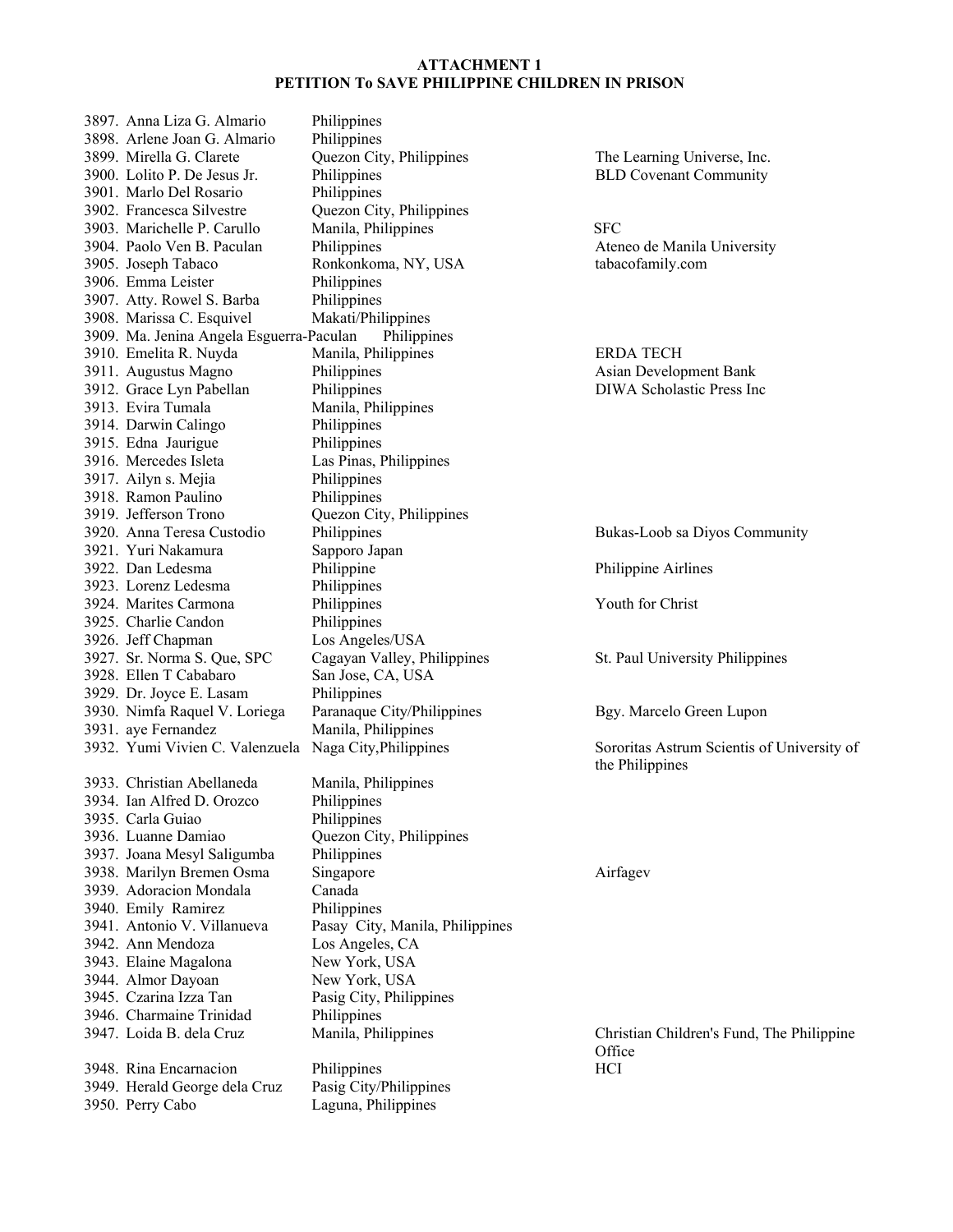| 3951. Maria Villafuerte                                    | Australia                                                    |                                         |
|------------------------------------------------------------|--------------------------------------------------------------|-----------------------------------------|
| 3952. Mary Jane Monsanto                                   | Cebu City, Philippines                                       |                                         |
| 3953. Amy S. Colayco                                       | Muntinlupa City, Philippines                                 |                                         |
| 3954. John Bernie Paulo                                    | Philippines                                                  |                                         |
| 3955. Aces Jasmine Dubouzet Ballesteros Philippines        |                                                              |                                         |
| 3956. Aimee Lissa Gile                                     | Quezon City, Philippines                                     |                                         |
| 3957. Lindsay Pereira                                      | LaSalle/QC, Philippines                                      |                                         |
| 3958. Thea Flor Gile                                       | Quezon City, Philippines                                     |                                         |
| 3959. Stefano Mittempergher                                | LaSalle/QC, Philippines                                      |                                         |
| 3960. Rem Bunda                                            | Philippines                                                  |                                         |
| 3961. Stephanie R. Chavez                                  | Muntinlupa/Philippines                                       |                                         |
| 3962. Carmen A. Alfon                                      | Toulon, Illinois, USA                                        | Catholic Charities; Red Cross Peoria    |
|                                                            |                                                              | Chapter                                 |
| 3963. Abigail Co                                           | Philippines                                                  |                                         |
| 3964. Roger Lorio                                          | Philippines                                                  |                                         |
| 3965. Roderick Roy                                         | Dagupan City                                                 | Rotary Club                             |
| 3966. Angelyn Bautista                                     | Philippines                                                  |                                         |
| 3967. Tiffany Moon                                         | Paranaque, Philippines                                       |                                         |
| 3968. Flor Garcia                                          | Philippines                                                  |                                         |
| 3969. Melody l. Ong                                        | Angeles city/Philippines                                     |                                         |
| 3970. Therese Chan                                         | Makati City, Philippines                                     |                                         |
| 3971. Joey Pastor                                          | Philippines, Quezon City                                     | <b>RMH</b> Teleservices                 |
| 3972. Fr. Eduardo L. Guarin, SVD Legazpi City, Philippines |                                                              | Divine Word College of Legazpi          |
| 3973. Adelaida C. Fronda                                   | Philippines                                                  | Far Eastern University                  |
| 3974. Eva A. Hidalgo                                       | Philippines                                                  |                                         |
| 3975. Mary Grace Hizon                                     | Philippines                                                  |                                         |
| 3976. Rachel V. Polestico                                  | Philippines                                                  | <b>SEARSOLIN</b>                        |
| 3977. Indira Dayupay                                       | Philippines                                                  | indira padolina dayupay charitable      |
|                                                            |                                                              | assn.inc.                               |
| 3978. Jhon Apawan                                          | philippines                                                  |                                         |
| 3979. ANTONIO S. PERALTA                                   | GLOBAL CITY, TAGUIG, PHILIPPINES ALPHA PHI OMEGA, FRATERNITY |                                         |
|                                                            | 3980. ALE CHRISTIAN A. PERALTA IMUS, CAVITE, PHILIPPINES     | LA SALLE UNIVERSITY,                    |
| 3981. Gloria M. Bacani                                     | Manila, Philippines                                          |                                         |
| 3982. NIDA A. PERALTA                                      | IMUS, CAVITE, PHILIPPINES ALPHA PHI OMEGA, INT'L.            |                                         |
|                                                            |                                                              | <b>FRATERNITY &amp; SORORITY</b>        |
| 3983. Patricia Cabanos                                     | Philippines                                                  | <b>VCS</b>                              |
| 3984. Christine Icarangal                                  | Philippines                                                  | <b>VCS</b>                              |
| 3985. Mika Claudio                                         | Philippines Musmos                                           | Ateneo                                  |
| 3986. Wilma D. Ligot                                       | Manila, Philippines                                          | All Ways Graphics and Printing Services |
| 3987. Almeetra Ceriales                                    | Makati City, Philippines                                     | UP Sigma Alpha Sorority                 |
| 3988. Joel L. Cunanan                                      |                                                              |                                         |
|                                                            | Philippines                                                  |                                         |
| 3989. Lito Ortiz<br>3990. MIRIAM T. SABADO                 | Manila, Philippines                                          | CHRISTIAN CHILDREN'S FUND, INC.         |
|                                                            | Philippines                                                  |                                         |
| 3991. Louise Marie Camus                                   | Makati City, Metro Manila, Philippines                       |                                         |
| 3992. Edgardo V. Ramos                                     | San Juan, Philippines                                        |                                         |
| 3993. Regina Legaspi                                       | Bulacan, Philippines                                         |                                         |
| 3994. Tes Tabanda                                          | Philippines                                                  |                                         |
| 3995. Kathryn P. Trinidad                                  | Pampanga, Philippines                                        |                                         |
| 3996. Manuel P. Santiago                                   | Manila, Philippines                                          |                                         |
| 3997. Raymond Ordoveza                                     | Philippines                                                  | Ateneo de Manila University             |
|                                                            |                                                              |                                         |
| 3998. Karen Magbanua                                       | Paranaque City, Philippines                                  |                                         |
| 3999. Julie Ann Soriano                                    | Philippines                                                  |                                         |
| 4000. Fer Liwanag                                          | Okinawa, Japan                                               |                                         |
| 4001. Sherry Anne                                          | Manila/Philippines                                           |                                         |
| 4002. Eric Guazon<br>4003. Honey Lette Saunar              | Philippines<br>Sta. Rosa, Laguna, Philippines                |                                         |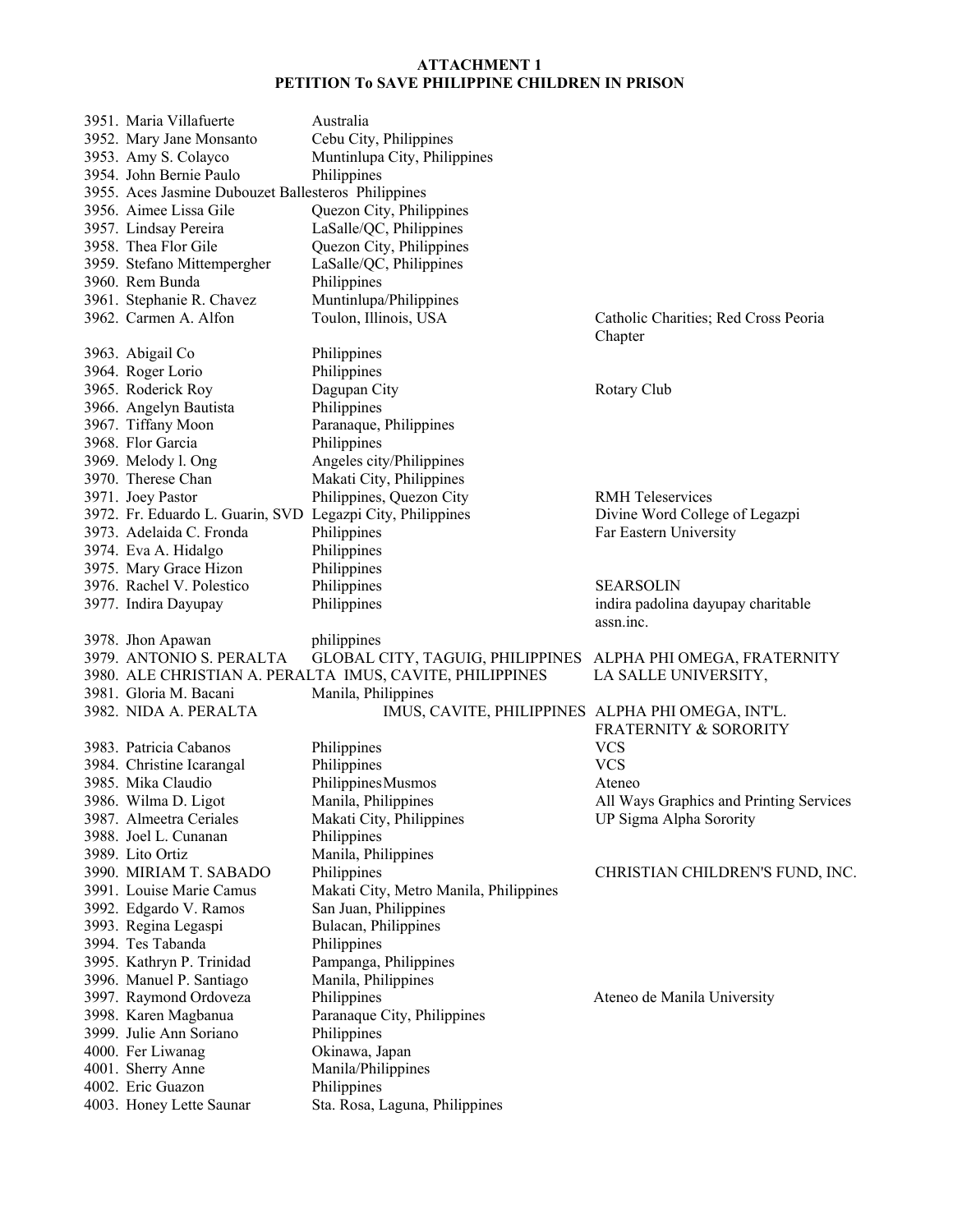|                                               | 4004. Marie Gianina Concepcion S. Decano Puerto Princesa City, Palawan, Philippines |                                                            |
|-----------------------------------------------|-------------------------------------------------------------------------------------|------------------------------------------------------------|
| 4005. Roy Verdolaga                           | Philippines                                                                         |                                                            |
| 4006. Maileenita A. Penalba                   | Philippines                                                                         | University of the Philippines                              |
| 4007. John Lingatong                          | Makati City, Philippines                                                            | Center for Social Involvement,                             |
|                                               |                                                                                     | <b>Assumption College</b>                                  |
| 4008. Ludette Q. Rosales                      | Paranaque City, Philippines                                                         |                                                            |
| 4009. Ana da Costa                            | Pasig City, Philippines                                                             |                                                            |
| 4010. Danica Ira T. Oxina                     | Philippines                                                                         |                                                            |
| 4011. Maricel M. Oquendo                      | Quezon City/Philippines                                                             |                                                            |
| 4012. Froilan Grate                           | Philippines                                                                         |                                                            |
| 4013. Harold Fepositar                        | Quezon City, Philippines                                                            | <b>PNP</b>                                                 |
| 4014. Henry Van Tilborg                       | The Netherlands                                                                     | Mill Hill Missionaries                                     |
| 4015. Marie-Ann Bañaga                        | Philippines                                                                         |                                                            |
| 4016. Stephanie Ongsiyping                    | Philippines Ateneo de Manila University                                             |                                                            |
| 4017. Angeli Agatha Ko                        | Philippines Ateneo de Manila University                                             |                                                            |
| 4018. Ces Marquez                             | Manila Philippines                                                                  |                                                            |
| 4019. Janice Jacobe                           | Manila, Philippines                                                                 |                                                            |
| 4020. JB Pacis                                | Philippines                                                                         |                                                            |
| 4021. Gigi V. Libby                           | Philippines                                                                         | AFADA, Inc. (Asso. of Families Against                     |
|                                               |                                                                                     | Drug Abuse)                                                |
| 4022. JASMIN ASIS                             | <b>ENGLAND</b>                                                                      |                                                            |
| 4023. Allan Jay Q. Martirez                   | Manila/Philippines                                                                  | Kamalayan/Liga ng mga Sosyalistang                         |
|                                               |                                                                                     | Kabataan                                                   |
| 4024. Grichelle I. Meñez                      | Philippines                                                                         | De La Salle University-Manila                              |
| 4025. Nicole Nicolas                          | Philippines                                                                         | Kuting                                                     |
| 4026. Maria Luisa O. Frayna                   | Sorsogon City, Philippines                                                          |                                                            |
| 4027. Erik Sheridan                           | Thailand                                                                            |                                                            |
| 4028. Reynaldo B. Carino                      | Philippnes                                                                          | Teknika Group Services                                     |
|                                               |                                                                                     |                                                            |
| 4029. Josephine Martin Santiago               | Brussels, Belgium                                                                   |                                                            |
| 4030. Mariapaz Trinidad                       | Philippines                                                                         |                                                            |
| 4031. Greta I. Menez                          | Philippines                                                                         |                                                            |
| 4032. Cilette Liboro Co                       | Manila, Philippines                                                                 |                                                            |
| 4033. Veronica J. Anaya                       | Manila, Philippines                                                                 |                                                            |
| 4034. Lucila Boschitsch-Bron                  | Austria                                                                             |                                                            |
| 4035. Michael M. Mendoza                      | Quezon City, Philippines                                                            | United Architects of the Philippines                       |
| 4036. Steve Joynes                            | England                                                                             |                                                            |
| 4037. Dolly da Costa                          | Makati City, Philippines                                                            |                                                            |
| 4038. Bianca Narciso                          | Philippines                                                                         |                                                            |
| 4039. Rolando L. Tan                          | Paranaque, Philippines                                                              |                                                            |
| 4040. Lisa Yap                                | Philippines                                                                         |                                                            |
| 4041. Maria Louisa Galvez-Matibag Philippines |                                                                                     |                                                            |
| 4042. Gretchen Sur Wilwayco                   | Quezon City, Philippines                                                            |                                                            |
| 4043. Tami C. Almario                         | Philippines                                                                         |                                                            |
| 4044. Emma Ruth Tiong                         | Philippines                                                                         |                                                            |
| 4045. Tomas L. Morato                         | Philippines                                                                         | DIver's Network                                            |
| 4046. Marie Clarisse Valera                   | Quezon City / Philippines                                                           |                                                            |
| 4047. Eduardo Navarra                         | Bloomfield Hills/Michigan/USA                                                       | NaFFAA Region 3                                            |
| 4048. Kat Reambillo                           | Philippines                                                                         |                                                            |
| 4049. Noa Joy D. Sunga                        | Singapore                                                                           |                                                            |
| 4050. Jeanira Godio-Okubo                     | Baguio City, Philippines                                                            | Cordillera Parents Federation, inc                         |
| 4051. Cristina Regino                         | Wellington, Fl. USA                                                                 | Philippine American Society of Palm<br><b>Beach County</b> |
| 4052. Jerry Clarito                           | Skokie, IL USA                                                                      |                                                            |
| 4053. Glenda Jao - Hobart                     | Plantation/Florida/USA                                                              |                                                            |
| 4054. Dinah R. Rasdas                         | Philippines                                                                         |                                                            |
| 4055. Ma. Francesca C. Tingcungco Philippines |                                                                                     |                                                            |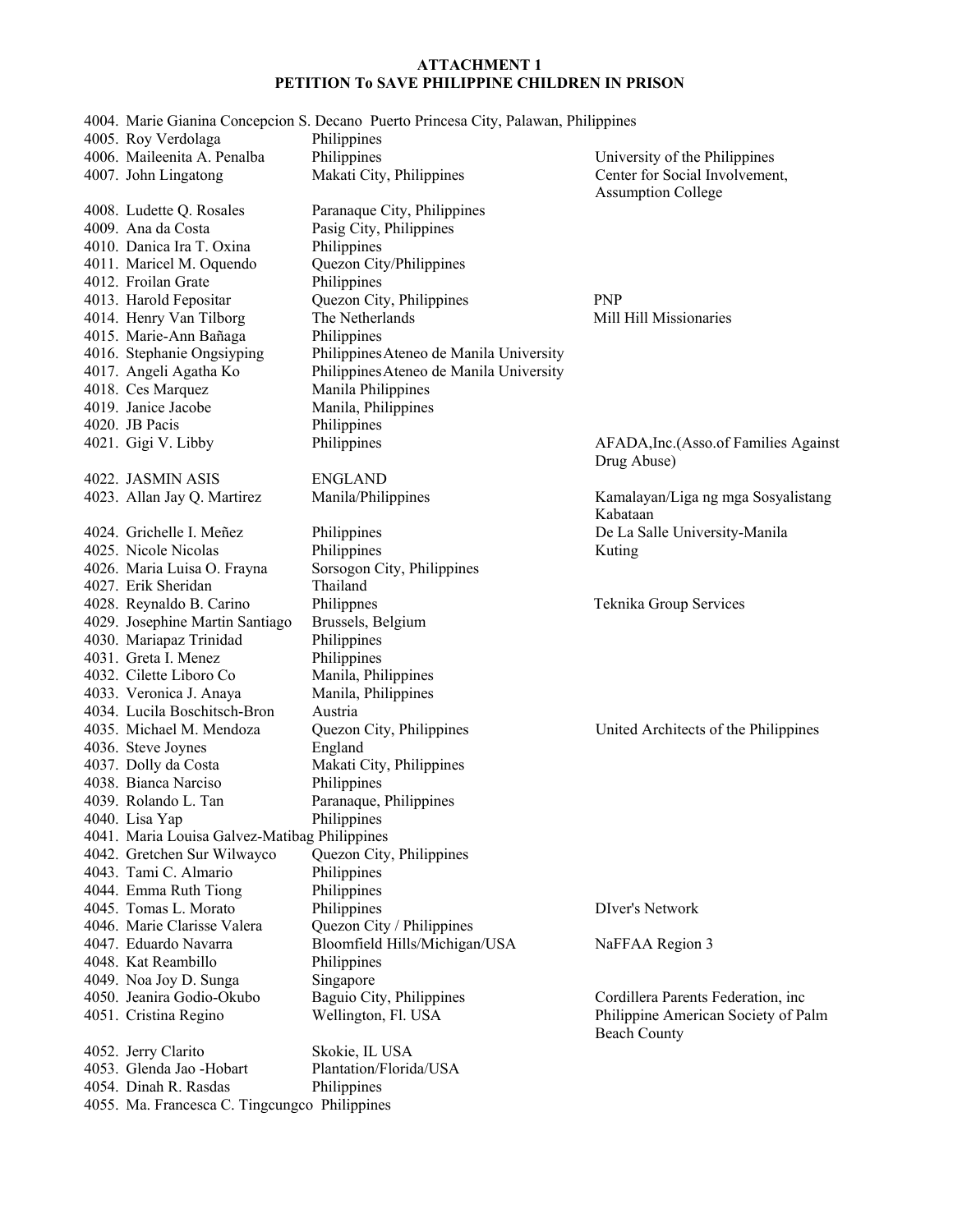| 4056. Lea Wynetta Dizon                                     | Philippines                  |                           |
|-------------------------------------------------------------|------------------------------|---------------------------|
| 4057. Shatresha Fullmore                                    | Oakland, USA                 |                           |
| 4058. Alex Sarah Raymundo                                   | Quezon City/Philippines      |                           |
| 4059. Marvy Marbida                                         | Quezon City, Philippines     |                           |
| 4060. Pascal Amagba                                         | Rome - Italy                 |                           |
| 4061. Donna Marie Musngi                                    | Philippines                  |                           |
| 4062. Nina Arella Gutierrez Berdijo Davao City, Philippines |                              |                           |
| 4063. Hans Juergen Cruz Tittel                              | Philippines                  |                           |
| 4064. Grace Tesorero                                        | San Leandro, CA              |                           |
| 4065. Ning Clariza                                          | Daly City, CA                |                           |
| 4066. Anne Beatrice                                         | Malaysia                     | <b>Student Group</b>      |
| 4067. Monina G. Bangit                                      | Quezon City, Philippines     | <b>PETA</b>               |
| 4068. Tony Pena                                             | Philippines                  |                           |
| 4069. Penny A. Aguila                                       | San Jose, California 95121   | <b>CRABS</b>              |
| 4070. Mary Ann Beverly                                      | San Jose, California 95112   | <b>CRABS</b>              |
| 4071. Victor Nakamoto                                       | San Jose, California 95008   | <b>CRABS</b>              |
| 4072. Lamberto A. Domingo                                   | San Jose, California 95112   | <b>CRABS</b>              |
|                                                             | San Jose, California 95112   | <b>CRABS</b>              |
| 4073. Daryl J. Muyano                                       |                              | <b>CRABS</b>              |
| 4074. Irene A. Domingo                                      | San Jose, California 95112   |                           |
| 4075. Lillian Clark                                         | Canada                       | School                    |
| 4076. Cristina Maaba                                        | San Diego CA                 |                           |
| 4077. Gemini Cataylo                                        | Philippines                  |                           |
| 4078. Mirian Hanninen                                       | Canada                       |                           |
| 4079. Sr. Diane Capozzi                                     | New York, USA                | Daughters of Wisdom       |
| 4080. Bernadette Marion                                     | Canada                       |                           |
| 4081. Bobby Catahan                                         | Philippines                  |                           |
| 4082. Philip C. O'Keefe Jr.                                 | Canada                       |                           |
| 4083. Ed Lim                                                | San Diego, CA, USA           | Teacher                   |
| 4084. Eleanor D. Estacio                                    | Alpharetta, GA, USA          |                           |
| 4085. Ma. Zoila Carandang                                   | Manila, Philippines          |                           |
| 4086. Rebecca Misa                                          | Philippines                  |                           |
| 4087. Winnie Tang                                           | Miami, USA                   |                           |
| 4088. Rey Refran                                            | Philippines                  |                           |
| 4089. Jocelyn L. Mata                                       | New York, USA                |                           |
| 4090. Ariston Estiandan Jr.                                 | Carrollton, Texas. USA       |                           |
| 4091. Patricia B. Patenia                                   | Suisun City, California, USA |                           |
| 4092. Sandra C. Militar                                     | Quezon City, Philippines     |                           |
| 4093. Mel Guzman                                            | <b>USA</b>                   |                           |
| 4094. Fatima E. Loretizo                                    | Cainta, Rizal, Philippines   |                           |
| 4095. Jon Shackelford                                       | Fort Myers, Florida, USA     |                           |
| 4096. Thelma E. Shackelford                                 | Fort Myers, Florida, USA     |                           |
| 4097. Claire Lim                                            | Philippines                  |                           |
| 4098. Connie Arevalo                                        | Philippines                  |                           |
| 4099. Carmen Espinas                                        | Fremont.Calif USA            |                           |
| 4100. Ma. Amora Manabat                                     | Makati, Philippines          |                           |
| 4101. Tes Mercado                                           | Philippines                  | Children and Peace Phils. |
| 4102. Mary Dominguez                                        | Philippines                  |                           |
| 4103. Evangeline Carlson                                    | Waukesha, WI                 |                           |
| 4104. Raphael Mark M. Rafael                                | Quezon City/Philippines      |                           |
| 4105. Maria Emma Catherine Abu Batangas City/Philippines    |                              |                           |
| 4106. LORNA SANTILLAN                                       | Philippines                  |                           |
| 4107. Violeta Valladolid                                    | Philippines                  | Couples for Christ        |
| 4108. Nora Wolf                                             | Houston, Texas               |                           |
| 4109. Clarice Lu Fong                                       | Quezon City, Philippines     |                           |
| 4110. Neneth B. Cabo                                        | Philippines                  |                           |
| 4111. Jesusa Bonafe Tee                                     | Pleasanton, California, USA  |                           |
|                                                             |                              |                           |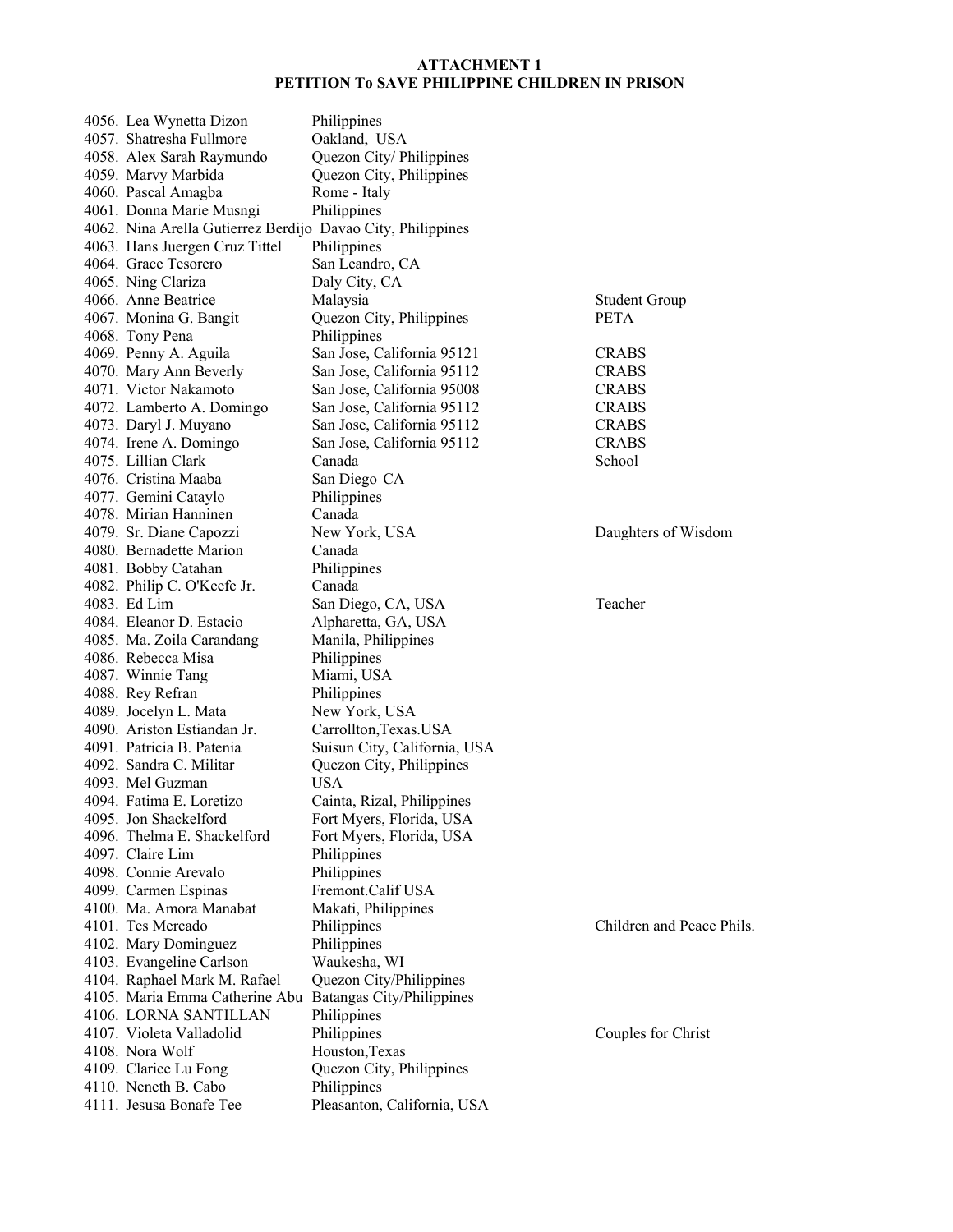| 4112. Pat Behan                              | Staten Island, NY USA                                                                                                                                                                                                                                                                                                                                                                                                                                                                                                                                                                                                                                |                                                                                                                                                                                                                                                                                                                                                                                                                                                                                                                                                |
|----------------------------------------------|------------------------------------------------------------------------------------------------------------------------------------------------------------------------------------------------------------------------------------------------------------------------------------------------------------------------------------------------------------------------------------------------------------------------------------------------------------------------------------------------------------------------------------------------------------------------------------------------------------------------------------------------------|------------------------------------------------------------------------------------------------------------------------------------------------------------------------------------------------------------------------------------------------------------------------------------------------------------------------------------------------------------------------------------------------------------------------------------------------------------------------------------------------------------------------------------------------|
| 4113. Lourdes Gardose                        | Cape Coral, FL                                                                                                                                                                                                                                                                                                                                                                                                                                                                                                                                                                                                                                       |                                                                                                                                                                                                                                                                                                                                                                                                                                                                                                                                                |
|                                              |                                                                                                                                                                                                                                                                                                                                                                                                                                                                                                                                                                                                                                                      |                                                                                                                                                                                                                                                                                                                                                                                                                                                                                                                                                |
|                                              |                                                                                                                                                                                                                                                                                                                                                                                                                                                                                                                                                                                                                                                      |                                                                                                                                                                                                                                                                                                                                                                                                                                                                                                                                                |
|                                              |                                                                                                                                                                                                                                                                                                                                                                                                                                                                                                                                                                                                                                                      |                                                                                                                                                                                                                                                                                                                                                                                                                                                                                                                                                |
|                                              |                                                                                                                                                                                                                                                                                                                                                                                                                                                                                                                                                                                                                                                      | Catholic Students Society, Malaysia                                                                                                                                                                                                                                                                                                                                                                                                                                                                                                            |
|                                              |                                                                                                                                                                                                                                                                                                                                                                                                                                                                                                                                                                                                                                                      | ADZU                                                                                                                                                                                                                                                                                                                                                                                                                                                                                                                                           |
|                                              |                                                                                                                                                                                                                                                                                                                                                                                                                                                                                                                                                                                                                                                      |                                                                                                                                                                                                                                                                                                                                                                                                                                                                                                                                                |
|                                              |                                                                                                                                                                                                                                                                                                                                                                                                                                                                                                                                                                                                                                                      | Beta Lambda Kappa/Amnesty                                                                                                                                                                                                                                                                                                                                                                                                                                                                                                                      |
|                                              |                                                                                                                                                                                                                                                                                                                                                                                                                                                                                                                                                                                                                                                      | International                                                                                                                                                                                                                                                                                                                                                                                                                                                                                                                                  |
|                                              |                                                                                                                                                                                                                                                                                                                                                                                                                                                                                                                                                                                                                                                      |                                                                                                                                                                                                                                                                                                                                                                                                                                                                                                                                                |
|                                              |                                                                                                                                                                                                                                                                                                                                                                                                                                                                                                                                                                                                                                                      |                                                                                                                                                                                                                                                                                                                                                                                                                                                                                                                                                |
|                                              |                                                                                                                                                                                                                                                                                                                                                                                                                                                                                                                                                                                                                                                      |                                                                                                                                                                                                                                                                                                                                                                                                                                                                                                                                                |
|                                              |                                                                                                                                                                                                                                                                                                                                                                                                                                                                                                                                                                                                                                                      | San Beda Law                                                                                                                                                                                                                                                                                                                                                                                                                                                                                                                                   |
|                                              |                                                                                                                                                                                                                                                                                                                                                                                                                                                                                                                                                                                                                                                      | <b>JOMEX</b>                                                                                                                                                                                                                                                                                                                                                                                                                                                                                                                                   |
|                                              |                                                                                                                                                                                                                                                                                                                                                                                                                                                                                                                                                                                                                                                      |                                                                                                                                                                                                                                                                                                                                                                                                                                                                                                                                                |
|                                              |                                                                                                                                                                                                                                                                                                                                                                                                                                                                                                                                                                                                                                                      |                                                                                                                                                                                                                                                                                                                                                                                                                                                                                                                                                |
|                                              |                                                                                                                                                                                                                                                                                                                                                                                                                                                                                                                                                                                                                                                      |                                                                                                                                                                                                                                                                                                                                                                                                                                                                                                                                                |
|                                              |                                                                                                                                                                                                                                                                                                                                                                                                                                                                                                                                                                                                                                                      |                                                                                                                                                                                                                                                                                                                                                                                                                                                                                                                                                |
|                                              |                                                                                                                                                                                                                                                                                                                                                                                                                                                                                                                                                                                                                                                      |                                                                                                                                                                                                                                                                                                                                                                                                                                                                                                                                                |
|                                              |                                                                                                                                                                                                                                                                                                                                                                                                                                                                                                                                                                                                                                                      | Accenture                                                                                                                                                                                                                                                                                                                                                                                                                                                                                                                                      |
|                                              |                                                                                                                                                                                                                                                                                                                                                                                                                                                                                                                                                                                                                                                      |                                                                                                                                                                                                                                                                                                                                                                                                                                                                                                                                                |
|                                              |                                                                                                                                                                                                                                                                                                                                                                                                                                                                                                                                                                                                                                                      |                                                                                                                                                                                                                                                                                                                                                                                                                                                                                                                                                |
|                                              |                                                                                                                                                                                                                                                                                                                                                                                                                                                                                                                                                                                                                                                      |                                                                                                                                                                                                                                                                                                                                                                                                                                                                                                                                                |
|                                              |                                                                                                                                                                                                                                                                                                                                                                                                                                                                                                                                                                                                                                                      |                                                                                                                                                                                                                                                                                                                                                                                                                                                                                                                                                |
|                                              |                                                                                                                                                                                                                                                                                                                                                                                                                                                                                                                                                                                                                                                      |                                                                                                                                                                                                                                                                                                                                                                                                                                                                                                                                                |
|                                              |                                                                                                                                                                                                                                                                                                                                                                                                                                                                                                                                                                                                                                                      |                                                                                                                                                                                                                                                                                                                                                                                                                                                                                                                                                |
|                                              |                                                                                                                                                                                                                                                                                                                                                                                                                                                                                                                                                                                                                                                      |                                                                                                                                                                                                                                                                                                                                                                                                                                                                                                                                                |
|                                              |                                                                                                                                                                                                                                                                                                                                                                                                                                                                                                                                                                                                                                                      | DLSU-Manila                                                                                                                                                                                                                                                                                                                                                                                                                                                                                                                                    |
|                                              |                                                                                                                                                                                                                                                                                                                                                                                                                                                                                                                                                                                                                                                      | Singles for Christ; Knights of Columbus                                                                                                                                                                                                                                                                                                                                                                                                                                                                                                        |
|                                              |                                                                                                                                                                                                                                                                                                                                                                                                                                                                                                                                                                                                                                                      | SBC law                                                                                                                                                                                                                                                                                                                                                                                                                                                                                                                                        |
|                                              |                                                                                                                                                                                                                                                                                                                                                                                                                                                                                                                                                                                                                                                      |                                                                                                                                                                                                                                                                                                                                                                                                                                                                                                                                                |
| 4141. Yio Salvador                           | Philippines                                                                                                                                                                                                                                                                                                                                                                                                                                                                                                                                                                                                                                          |                                                                                                                                                                                                                                                                                                                                                                                                                                                                                                                                                |
|                                              | 4142. Rev. Fr. Julius Perpetuo S. Heruela Dumaguete City. Philippines                                                                                                                                                                                                                                                                                                                                                                                                                                                                                                                                                                                | Diocese of Dumaguete                                                                                                                                                                                                                                                                                                                                                                                                                                                                                                                           |
| 4143. Meryl Yap                              | Philippines                                                                                                                                                                                                                                                                                                                                                                                                                                                                                                                                                                                                                                          |                                                                                                                                                                                                                                                                                                                                                                                                                                                                                                                                                |
| 4144. Rosalie T. Quilicol                    | Quezon City, Philippines                                                                                                                                                                                                                                                                                                                                                                                                                                                                                                                                                                                                                             |                                                                                                                                                                                                                                                                                                                                                                                                                                                                                                                                                |
| 4145. Tanya K.Corcuera                       | Muntinlupa City, Philippines                                                                                                                                                                                                                                                                                                                                                                                                                                                                                                                                                                                                                         |                                                                                                                                                                                                                                                                                                                                                                                                                                                                                                                                                |
| 4146. Dwight Garry Carillo                   | Cebu City, Philippines                                                                                                                                                                                                                                                                                                                                                                                                                                                                                                                                                                                                                               |                                                                                                                                                                                                                                                                                                                                                                                                                                                                                                                                                |
| 4147. Bernadette Aquino                      | Houston/USA                                                                                                                                                                                                                                                                                                                                                                                                                                                                                                                                                                                                                                          |                                                                                                                                                                                                                                                                                                                                                                                                                                                                                                                                                |
| 4148. Carlito Adriano                        | Cavite, Philippines                                                                                                                                                                                                                                                                                                                                                                                                                                                                                                                                                                                                                                  |                                                                                                                                                                                                                                                                                                                                                                                                                                                                                                                                                |
| 4149. Maryrose Estacio                       | Sydney, Australia                                                                                                                                                                                                                                                                                                                                                                                                                                                                                                                                                                                                                                    |                                                                                                                                                                                                                                                                                                                                                                                                                                                                                                                                                |
| 4150. Michelle lois Bugante                  | Zamboanga City, Philippines                                                                                                                                                                                                                                                                                                                                                                                                                                                                                                                                                                                                                          |                                                                                                                                                                                                                                                                                                                                                                                                                                                                                                                                                |
| 4151. Cristina B.de Castro                   | Makati, Philippines                                                                                                                                                                                                                                                                                                                                                                                                                                                                                                                                                                                                                                  |                                                                                                                                                                                                                                                                                                                                                                                                                                                                                                                                                |
| 4152. Shinichiro Nakatani                    | Tokyo Japan                                                                                                                                                                                                                                                                                                                                                                                                                                                                                                                                                                                                                                          |                                                                                                                                                                                                                                                                                                                                                                                                                                                                                                                                                |
| 4153. Michelle Rances                        | Metro Manila, Philippines                                                                                                                                                                                                                                                                                                                                                                                                                                                                                                                                                                                                                            |                                                                                                                                                                                                                                                                                                                                                                                                                                                                                                                                                |
| 4154. Rhea G. Vicente                        | Manila, Philippines                                                                                                                                                                                                                                                                                                                                                                                                                                                                                                                                                                                                                                  |                                                                                                                                                                                                                                                                                                                                                                                                                                                                                                                                                |
| 4155. Giacomo Vernengo                       | Italy                                                                                                                                                                                                                                                                                                                                                                                                                                                                                                                                                                                                                                                | Magis                                                                                                                                                                                                                                                                                                                                                                                                                                                                                                                                          |
|                                              | Mandaluyong City, Philippines                                                                                                                                                                                                                                                                                                                                                                                                                                                                                                                                                                                                                        | Asian Development Bank                                                                                                                                                                                                                                                                                                                                                                                                                                                                                                                         |
| 4156. Nelia V. Layco                         | Malacca/Malaysia                                                                                                                                                                                                                                                                                                                                                                                                                                                                                                                                                                                                                                     | Student                                                                                                                                                                                                                                                                                                                                                                                                                                                                                                                                        |
| 4157. Raymond Lopez<br>4158. Marilyn Baligod | Manila                                                                                                                                                                                                                                                                                                                                                                                                                                                                                                                                                                                                                                               |                                                                                                                                                                                                                                                                                                                                                                                                                                                                                                                                                |
| 4159. Necitas P. Nazareno                    | Tehran, Iran                                                                                                                                                                                                                                                                                                                                                                                                                                                                                                                                                                                                                                         |                                                                                                                                                                                                                                                                                                                                                                                                                                                                                                                                                |
| 4160. Boy Bravo                              | Italy                                                                                                                                                                                                                                                                                                                                                                                                                                                                                                                                                                                                                                                |                                                                                                                                                                                                                                                                                                                                                                                                                                                                                                                                                |
| 4161. Glenda So                              |                                                                                                                                                                                                                                                                                                                                                                                                                                                                                                                                                                                                                                                      |                                                                                                                                                                                                                                                                                                                                                                                                                                                                                                                                                |
| 4162. Gerry Bautista                         | Philippines<br>Nasvhille, USA                                                                                                                                                                                                                                                                                                                                                                                                                                                                                                                                                                                                                        |                                                                                                                                                                                                                                                                                                                                                                                                                                                                                                                                                |
| 4163. EPIFANIA D ANFONE                      | Cavite/Philippines                                                                                                                                                                                                                                                                                                                                                                                                                                                                                                                                                                                                                                   | DLSU-D                                                                                                                                                                                                                                                                                                                                                                                                                                                                                                                                         |
| 4164. Dianne Viloria                         |                                                                                                                                                                                                                                                                                                                                                                                                                                                                                                                                                                                                                                                      |                                                                                                                                                                                                                                                                                                                                                                                                                                                                                                                                                |
| 4165. Nina Robledo                           | Philippines<br>Philippines                                                                                                                                                                                                                                                                                                                                                                                                                                                                                                                                                                                                                           |                                                                                                                                                                                                                                                                                                                                                                                                                                                                                                                                                |
|                                              | 4114. Pamela S. Adriano<br>4115. Keisha Mayuga<br>4116. Sonia Kline<br>4117. Beatrice Emma.<br>4118. Ghaz Taupan<br>4119. Angie Moore<br>4120. June Lozano<br>4121. Joehanna Ngo<br>4122. Bryan Cesar Asiatico<br>4123. Carlo Cruz<br>4124. Karmela Jorvina<br>4125. George S. Gunay<br>4126. Donna Rebagoda<br>4127. Eddie C. Laforteza<br>4128. Ann Jewel Lagrimas<br>4129. Vissia Carrasco<br>4130. Katrina Tobias<br>4131. Dante Algabre<br>4132. Kristine Labra<br>4133. Roaniver Madrid<br>4134. Mildred Voon<br>4136. Una Grunfeld<br>4137. Jared Astillero<br>4138. Louie Checa Montemar<br>4139. Randy M. Hernandez<br>4140. Tina Regondola | Manila, Philippines<br>Philippines<br>Capon Bridge, West Virginia<br>Malaysia<br>Philippines<br>New York/USA<br>Quezon City/Philippines<br>Philippines<br>QC Philippines<br>Natick, MA USA<br>Manila/Philippines<br>Gen. Santos City, Philippines<br>Quezon City<br>Manila, Philippines<br>Philippines<br>Miami, FL<br>Makati, Philippines<br>Philippines<br>Manila, Philippines<br>Makati<br>Malaysia<br>4135. Nancy Fe Bernales Micayabas Makati, Philippines<br>Ireland<br>Hoboken/USA<br>Philippines<br>Philippines<br>Manila, Philippines |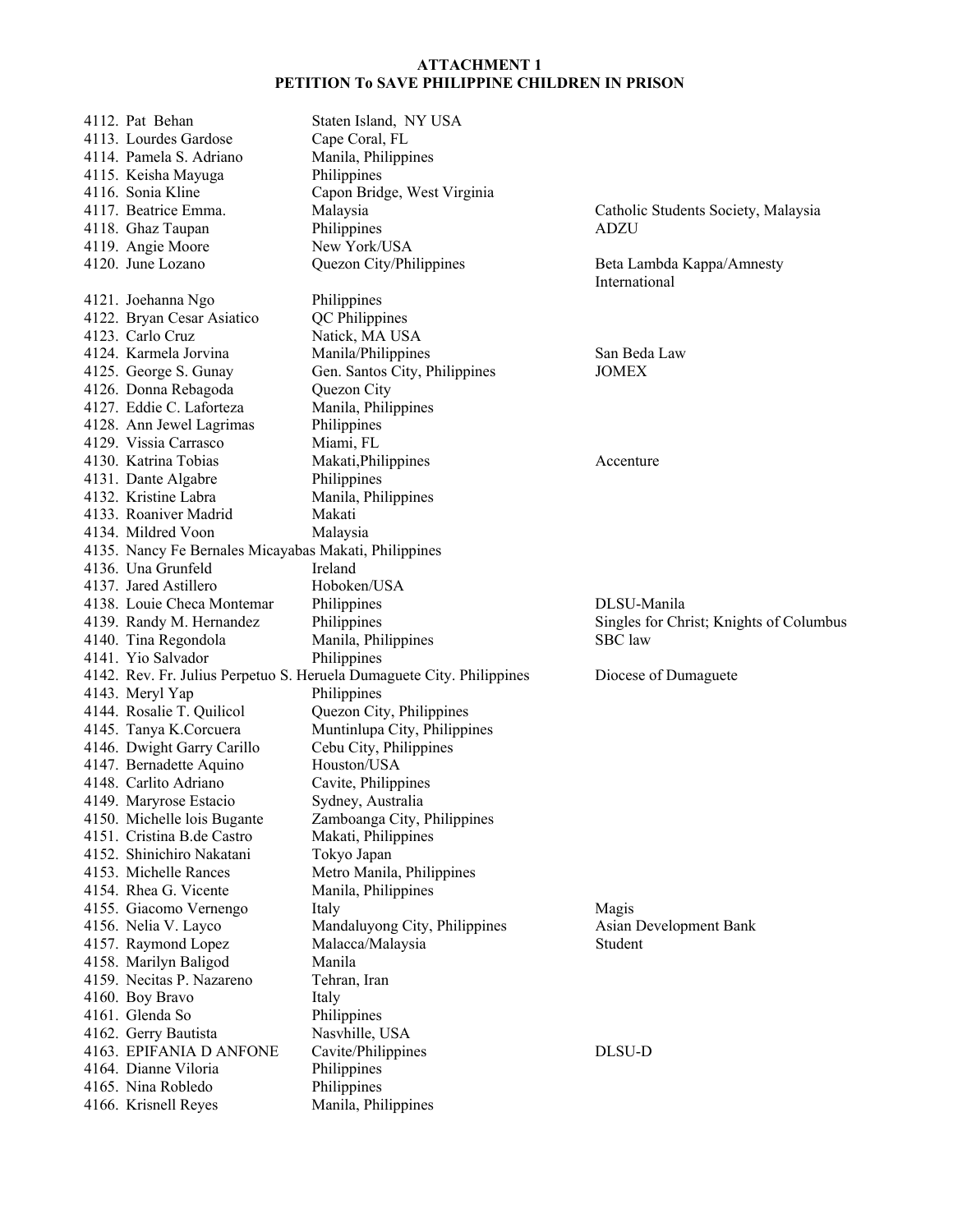| 4167. Danilo B. Gutierrez<br>4168. Mervin Concepcion<br>4169. Nydia Garin                                                                                                                                                                                                                                                                                                                                                                                                                                 | Manila, Philippines<br>Tokyo, Japan<br>Philippines                                                                                                                                                                                                                                                                                                          |                                                                     |
|-----------------------------------------------------------------------------------------------------------------------------------------------------------------------------------------------------------------------------------------------------------------------------------------------------------------------------------------------------------------------------------------------------------------------------------------------------------------------------------------------------------|-------------------------------------------------------------------------------------------------------------------------------------------------------------------------------------------------------------------------------------------------------------------------------------------------------------------------------------------------------------|---------------------------------------------------------------------|
| 4170. Joy G Paller                                                                                                                                                                                                                                                                                                                                                                                                                                                                                        | Philippines                                                                                                                                                                                                                                                                                                                                                 | Kanlungan Sa ER-1<br>(Center for Childre                            |
| 4171. Anna Marie Marcos<br>4172. Shmuel Yerushalmi<br>4173. Kathleen Alamon<br>4174. J. Serrano                                                                                                                                                                                                                                                                                                                                                                                                           | Philippines<br>Israel<br>Philippines<br>Philippines<br><b>USA</b>                                                                                                                                                                                                                                                                                           | poet and peace acti                                                 |
| 4175. Nayana M. Campos<br>4176. Sr. Ricella A. Llanto<br>4177. Mitchell Doren                                                                                                                                                                                                                                                                                                                                                                                                                             | Novaliches Quezon City<br>Metro Manila, Philippines                                                                                                                                                                                                                                                                                                         | <b>Blessed Sacrament</b><br><b>UGSAD</b> Editorial a<br>Association |
| 4178. Felix Cara<br>4179. Gemma Yalao<br>4180. Imelda D. Primus<br>4181. Celeste F. Raba<br>4182. Kristine Robles<br>4183. Tina Delos Santos                                                                                                                                                                                                                                                                                                                                                              | Australia<br>Philippines<br>Papar, Sabah, Malaysia.<br>Philippines<br>Philippines<br>Philippines                                                                                                                                                                                                                                                            |                                                                     |
| 4184. Lagman Cresendo Llurca<br>4185. Gill Grant<br>4186. Gladys Quizon<br>4187. Binia Scherrer                                                                                                                                                                                                                                                                                                                                                                                                           | Singapore<br>United Kingdom<br>Philippines<br>Switzerland                                                                                                                                                                                                                                                                                                   | Horizon Churck In                                                   |
| 4188. Romeo B. Capucao, Jr.<br>4189. Christine Fuchs<br>4190. Elaine Manalo                                                                                                                                                                                                                                                                                                                                                                                                                               | Philippines<br>Hongkong<br>Pasig City, Philippines                                                                                                                                                                                                                                                                                                          | e.a.r.i.s.t.                                                        |
| 4191. Araceli M.Layog                                                                                                                                                                                                                                                                                                                                                                                                                                                                                     | Davao City, Philippines                                                                                                                                                                                                                                                                                                                                     | Phil. Ass'n. of Soci<br>Chapter                                     |
| 4192. Jessamyn Victoria B. Tinio<br>4193. Peony Sarmiento<br>4194. Margarita Maranan<br>4195. Maria Irma B. Tan<br>4196. Maria Irma B. Tan<br>4197. Chin Cabsaba<br>4198. Bernadette Ann Tang<br>4199. Denise Llanos Dee<br>4200. Jarveen Ho<br>4201. Lorraine Balagtas<br>4202. Fe B. Garcia<br>4203. Rose M. Mendoza<br>4204. Roselle Candelaria L. Basas<br>4205. Pip Bucio<br>4206. ELLEN O. PALENCIA<br>4207. Rachel Mandia-Cornet<br>4208. Rhodie Dacanay<br>4209. Karen Pura<br>4210. Junji Escaño | Taguig, Philippines<br>Philippines<br>Philippines<br>Las Pinas City, Philippines<br>Las Pinas City, Philippines<br>Philippines<br>Philippines<br>Philippines<br>Philippines<br>Balagtas, Bulacan, Philippines<br>Chicago, USA<br>Philippines<br>Iloilo City, Philippines<br>Philippines<br>Toronto, Canada<br>Belgium<br>Singapore<br>Canada<br>Philippines |                                                                     |
| 4211. S. Uthaman<br>4212. Jayne Ocampo<br>4213. Ryan Ocampo                                                                                                                                                                                                                                                                                                                                                                                                                                               | India<br>London, UK<br>London, UK                                                                                                                                                                                                                                                                                                                           | <b>Eternal Associates</b>                                           |
| 4214. Cecilia Reyes<br>4215. Jill Ragos Tan<br>4216. Nancy Ramos                                                                                                                                                                                                                                                                                                                                                                                                                                          | Secaucus, NJ, USA<br>Philippines<br>Malabon City, Philippines                                                                                                                                                                                                                                                                                               | United Nations Dev                                                  |
| 4217. Joanna Lao<br>4218. Evelyn Ascough<br>4219. Ciara Juan                                                                                                                                                                                                                                                                                                                                                                                                                                              | Philippines<br><b>USA</b><br>Philippines                                                                                                                                                                                                                                                                                                                    | <b>ADMU</b>                                                         |

Sa ER-MA Ministry, Inc. Children-In-Need)

eace activist

acrament Sisters ditorial and Visual Arts  $\mathbf n$ 

hurck Int'l Ministries

1. of Social Workers,Davao

tions Development Programme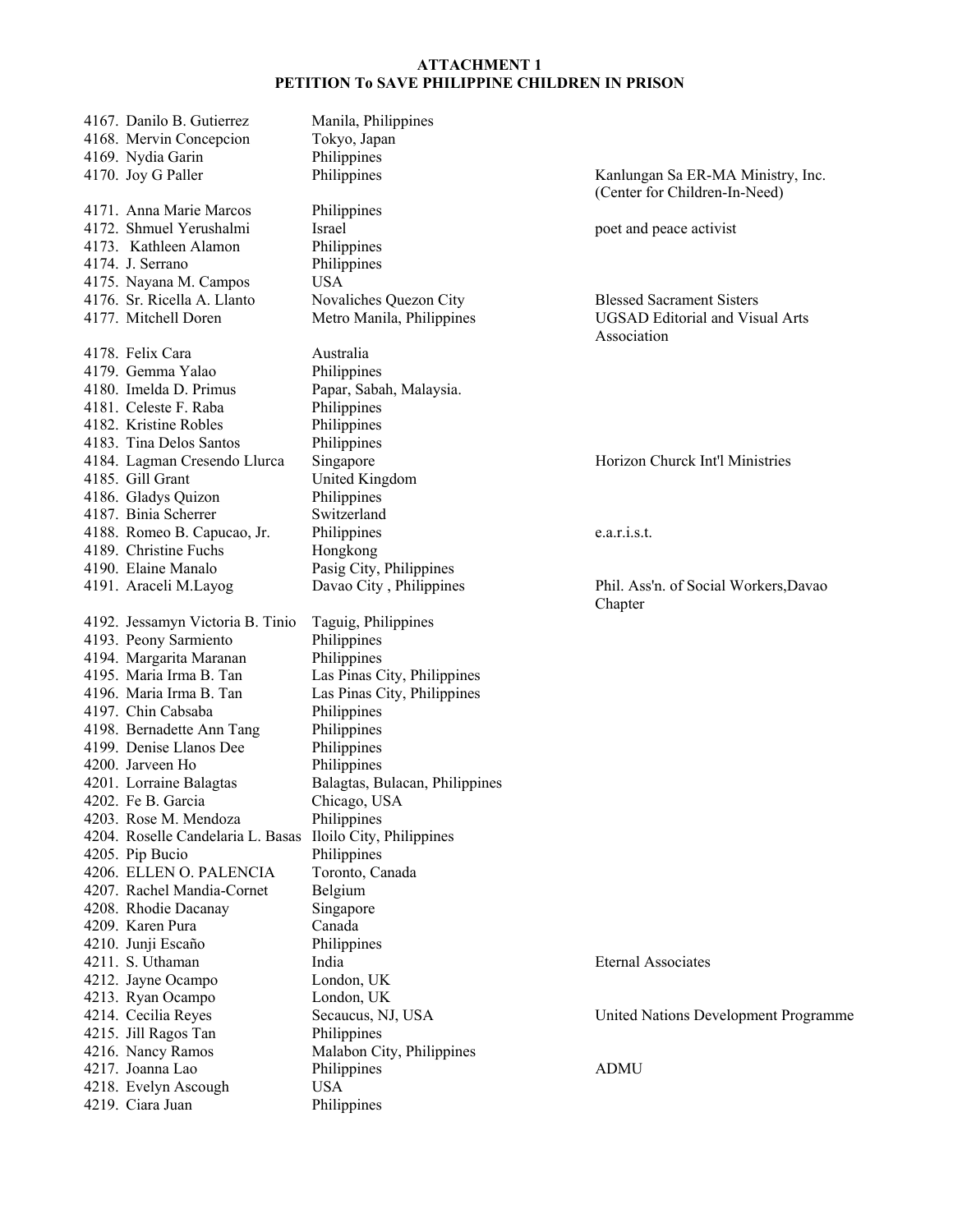4220. Rhea R. Ilagan Philippines 4221. Salvacion Neelankavil New York, USA UNICEF 4222. Delia V. Canlas Quezon City, Philippines 4223. Galen R. Koch Fort Worth/USA 4224. Pat Vandale Canada 4225. Iza Fernandez Quezon City, Philippines 4226. Clauee M. Vencio Davao City 4227. Kristine Racelis Philippines 4228. BRIDGET REILLY USA 4229. Lut Helin USA 4230. Amanda Lorraine Ting Selangor, Malaysia 4231. Samuel Buraschi Trodena (BZ) Iitaly 4232. Marsha Joy Catabay Portland OR USA 4233. Annabelle Gonzaga Baguio City Philippines momfi, bbms, pma 4234. Eva Vega Alexandria, VA - USA 4235. Emmanoel T. Francisco Costa Mesa, USA 4236. Maricel Chua Valenzuela City, Philippines 4237. Junn Emerald A. Felias Pasig City, Philippines 4238. JAFrancisco San Francisco, CA, USA 4239. Hazelle F. Morillo Manila, Philippines 4240. Cecilia Hill Denver, CO , USA Philippine American Society of Colorado 4241. Cesar Olegario Los Angeles,CA USA 4242. Shannon Astillero New Milford, NJ, USA 4243. Annamarie Arrozal San Mateo, California, USA 4244. Cory DeBattista San Bruno, CA U.S.A 4245. Angelina V Montuya Pleasanton, CA 4246. Minnie Santos Cainta, Rizal, Phils. 4247. Karlee Hodge Calgary/ Alberta 4248. Maria Longakit Irvine, CA, United States 4249. Ordwin E. Rebato Philipppines 4250. Epifania Aguila San Jose, California, USA Nationlink Global Club 4251. Linus dela Cruz Tracy, California, USA Nationlink Global Club 4252. Rafaelito A. Ogaco Vallejo, California, USA Nationlink Global Club 4253. Francisco A. Ogaco Vallejo, California USA Nationlink Global Club 4254. Rosario Alarcon American Canyon, CA. USA Nationlink Global Club 4255. Richard Angeles American Canyon` Nationlink Global Club 4256. Lolita Bautista Vallejo, CA. USA Nationlink Global Club 4257. Arturo de Leon Vallejo, CA USA NationlinkGlobal Club 4258. Demetrio Docena Vallejo, CA. USA Nationlink Global Club 4259. Eduardo Laag Chula Vista, CA. USA Nationlink Global Club 4260. Shirley Morales Vallejo, CA. USA Nationlink Global Club 4261. Frederick Ogaco Vallejo, CA. USA Nationlink Global Club 4262. Neslyn Gacula Philippines 4263. Estrella Paulus Dublin, CA. USA Nationlink Global Club 4264. Lorna Swepston England 4265. Patrick Ortañez Philippines 4266. Yanira Garcia-Barcena Miami, Florida, USA 4267. Phyllis Cabagnot Unites States 4268. Levi Lacandula Manila, Philippines 4269. Juanito Ramirez San Jose, CA. USA Nationlink Global Club 4270. Phyllis Cabagnot United States 4271. Garrick Reyes San Jose, CA USA Nationlink Global Club 4272. Feliciano Sunga Milpitas, CA. USA Nationlink Global Club 4273. Mary Racquel Villarino Vallejo, CA USA Nationlink Global Club 4274. Jose Katigbak USA 4275. Penny A. Aguila San Jose, CA USA CRABS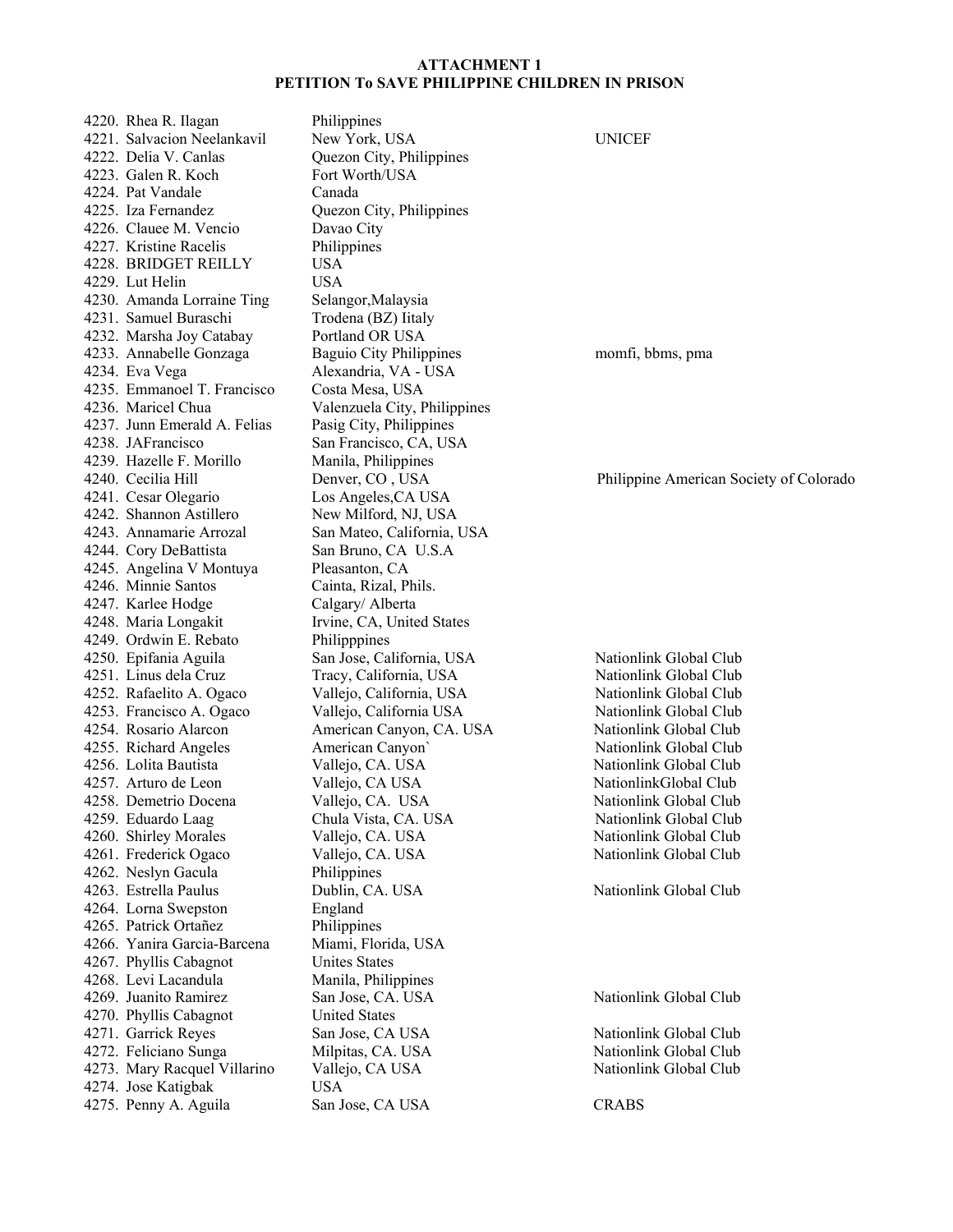4276. Rosevi Mojica-Sung Philippines 4277. Jose Cabaltera USA 4278. J.S.Alvarez Placentia, CA, USA 4279. Hope Robillos Los Angeles, CA 4280. Xenia Moehwald GERMANY 4281. Mary Anne Cano Winnetka, California USA 4282. Purita Cruz Paraguay 4283. Florence Mendoza San Francisco, CA. 4284. Linda Nguyen San Jose, CA. USA 4285. Nanette Dizon USA 4286. Madison Nguyen San Jose, CA. USA 4287. Emmanuel J. Francisco, Jr. Cleveland, Ohio USA 4288. Sheila Marie Astone Olongapo City/philippines 4289. Nick Astone Lennox head/Australia 4290. Joyce Sing Manila, Philippines 4291. Rudy Narona Denver, CO USA 4292. Rodel J. Ramos Mississauga, Ontario, Canada Philippine Press Club of Ontario 4293. Bryan Ty Philippines 4294. Sr. Victricia Pascasio, SSpS Philippines SSpS Socio Pastoral Coordinating Office 4295. Nelia Pecaso Philippines 4296. Lory Meneses Manila, Philippines 4297. Connie J. Andres Walnut, Ca. U.S.A. 4298. Kristine Belarmino Elmwood Park, IL, USA 4299. John Servantes Philippines 4300. Rafael M. Avena Marietta, GA, USA 4301. Erlinda Madrid Panorama City, California 4302. Angela Mendoza Philippines University of the Philippines Outdoor Recreation Group 4303. Ramone Madrid Panorama City, California 4304. Velia A. Capati New York City, USA 4305. JC Z. Apduhan Manila/Philippines 4306. Arjie P. Aragdon Marikina/Philippines Alpha Kapal Muks 4307. Nenita M. Guerrero Suwanee, Georgia U.S.A. 4308. Christian "boloks" Santos Rizal/Philippines Alpha Kapal Muks 4309. Jacob G. Guerrero Suwanee, Georgia, U.S.A. 4310. Manuel E.F.R. Santos Makati City, Philippines Careerwise Inc. 4311. Sharareh Javadian Tehran/Iran 4312. Arne Lawrence S. Sarmiento Manila, Philippines 4313. Amando G. Asperas Quezon City, Philippines 4314. Kate Villaluna Philippines 4315. Angela Scantick Colonial Heights, VA USA 4316. Chona Noguchi Japan 4317. Samantha Limbo Philippines 4318. Ramon R. Tayas Jakarta, Indonesia 4319. Louella Estopia Quezon City 4320. Marife Alfonso-Gutierrez Floral Park, New York USA 4321. Vianca Anonuevo Philippines 4322. Joy Ann Yu Manila, Philippines 4323. Reuben Ganaden II Zhejiang Province, PRC 4324. terencia Curayag Quezon city Philippines Mercedarian Missionary 4325. Nilo V. Manangan Ifugao/Philippines 4326. Gene Rabe San Diego/USA 4327. Michael Angelo G. Lijauco Calamba City Philippines Food and Nutrition Research Institute 4328. Stacey Hill Australia 4329. Mila Santos-Chu Philippines 4330. Herbert Batacan Philippines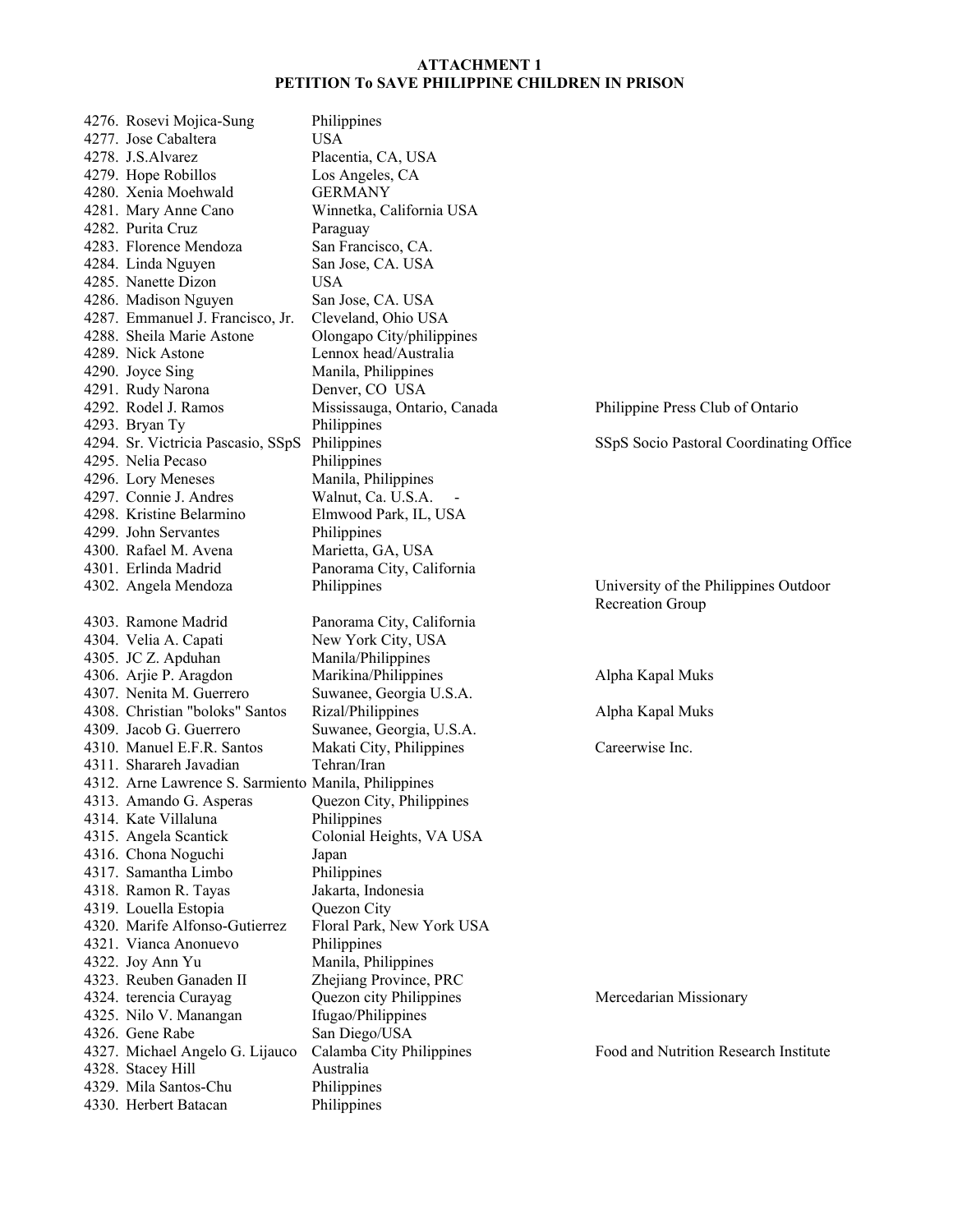| 4331. Sonya Rodolfo-Sioson                  | Berkeley, CA, USA                    |                                       |
|---------------------------------------------|--------------------------------------|---------------------------------------|
| 4332. Victoria Paz Cruz                     | Manila, Philippines                  | CHILDHOPE ASIA Philippines; The       |
|                                             |                                      | Philippine Women's University         |
| 4333. Kathy Tubale                          | Australia                            |                                       |
| 4334. Mark Tubale                           | Australia                            |                                       |
| 4335. Rosela Supremo                        | Philippines                          |                                       |
| 4336. Vivien Cheong                         | Malaysia                             |                                       |
| 4337. Jen Tuckey                            | Edmonton                             |                                       |
| 4338. Ice Morales                           | Manila                               |                                       |
| 4339. Jason Matthew Sehleng Lim Philippines |                                      |                                       |
| 4340. Ice Morales                           | Manila                               | <b>UP Outdoor Recreation Group</b>    |
| 4341. Ling Tuong Thai                       | Malaysia                             |                                       |
| 4342. John Torres                           | Redondo Beach, CA, USA               | Christian                             |
| 4343. Erlinda T. Cruz                       | Philippines                          |                                       |
| 4344. Nilo Asperas                          | California                           | AAA, PDA                              |
| 4345. Joselito Abacan                       | Manila/Philippines, Sydney/Australia |                                       |
| 4346. Jean Mendoza                          | Philippines                          |                                       |
| 4347. Joanne Williams                       | Makati City, Philippines             |                                       |
| 4348. Thelma Nambu                          | Quezon City, Philippines             | Samaritana                            |
| 4349. Maricar M. Veluz                      | Philippines                          | UP Journalism Club, PSALM Corporation |
| 4350. Agustin Infante                       | Philippines                          |                                       |
| 4351. Gemma V. Pulido                       | Las Piñas City, Philippines          |                                       |
| 4352. Jose C. Villavicencio                 | Pasig, Philippines                   |                                       |
| 4353. Rhoda Santos                          | Quezon City                          | <b>PSALM</b>                          |
| 4354. Igor Mygor                            | <b>USA</b>                           |                                       |
| 4355. Juvy Marcellano                       | Australia University of Sydney       |                                       |
| 4356. Cristoffer Mark Alejo                 | Philippines                          |                                       |
| 4357. Arthur Abulencia                      | Philippines                          | <b>PMU</b>                            |
| 4358. Cecilia M. Gatbunton                  | Cavite, Philippines                  |                                       |
| 4359. Maria Frederika Bautista              | Madrid, Spain                        |                                       |
| 4360. Dnise Pbilona                         | Vlenzuela Cty, Pilippines            |                                       |
| 4361. Helena Law                            | Singapore                            |                                       |
| 4362. Maria Regina Sambalido                | Metro Manila, Philippines            |                                       |
| 4363. Zsuzsa Octaviano                      | Australia, Perth                     |                                       |
| 4364. John Carpenter                        | Memphis/USA                          |                                       |
| 4365. January Ching                         | Las Piñas, Philippines               |                                       |
| 4366. Carmela Woitecki                      | Germany                              |                                       |
| 4367. MArielle Beniquez                     | <b>USA</b>                           |                                       |
| 4368. Genevieve L. Logan                    | Philippines                          |                                       |
| 4369. Marlyn kasca                          | <b>USA</b>                           |                                       |
| 4370. Diana Zamora                          | Metro Manila                         |                                       |
| 4371. Jillian L. Bunag                      | Philippines                          | Cradle to Crayons Learning Center     |
| 4372. Monica Freeman                        | Miami/United States                  |                                       |
| 4373. Stanley James Dominick                | Key Largo, FL USA                    |                                       |
| 4374. Doreen Tolentino                      | Mandaluyong City, Philippines        | University of the Philippines Diliman |
| 4375. Shek Gong                             | Eton, Florida                        | Org of Chinese Americans              |
| 4376. Mrcel Bousseau                        | Torold Ontario Canada                |                                       |
| 4377. Leonard Romanski                      | <b>USA</b>                           |                                       |
| 4378. Barry Malabanan                       | Philippines                          |                                       |
| 4379. Ram P. Agarwal                        | Miami, FL, USA                       |                                       |
| 4380. Frances M. Bohnsack                   | Miami, FL USA                        |                                       |
| 4381. Paula Angela Ramos                    | Philippines                          |                                       |
| 4382. Norisa Hui                            | Miami Florida                        |                                       |
| 4383. Cynthia Llanes                        | San Jose, CA                         |                                       |
| 4384. Ma. Angelyne Z. Guzman                | Tuguegarao city, Philippines         |                                       |
| 4385. Rung Fong Hsu                         | Sacramento/USA                       | OCA Greater Sacramento Chapter        |
|                                             |                                      |                                       |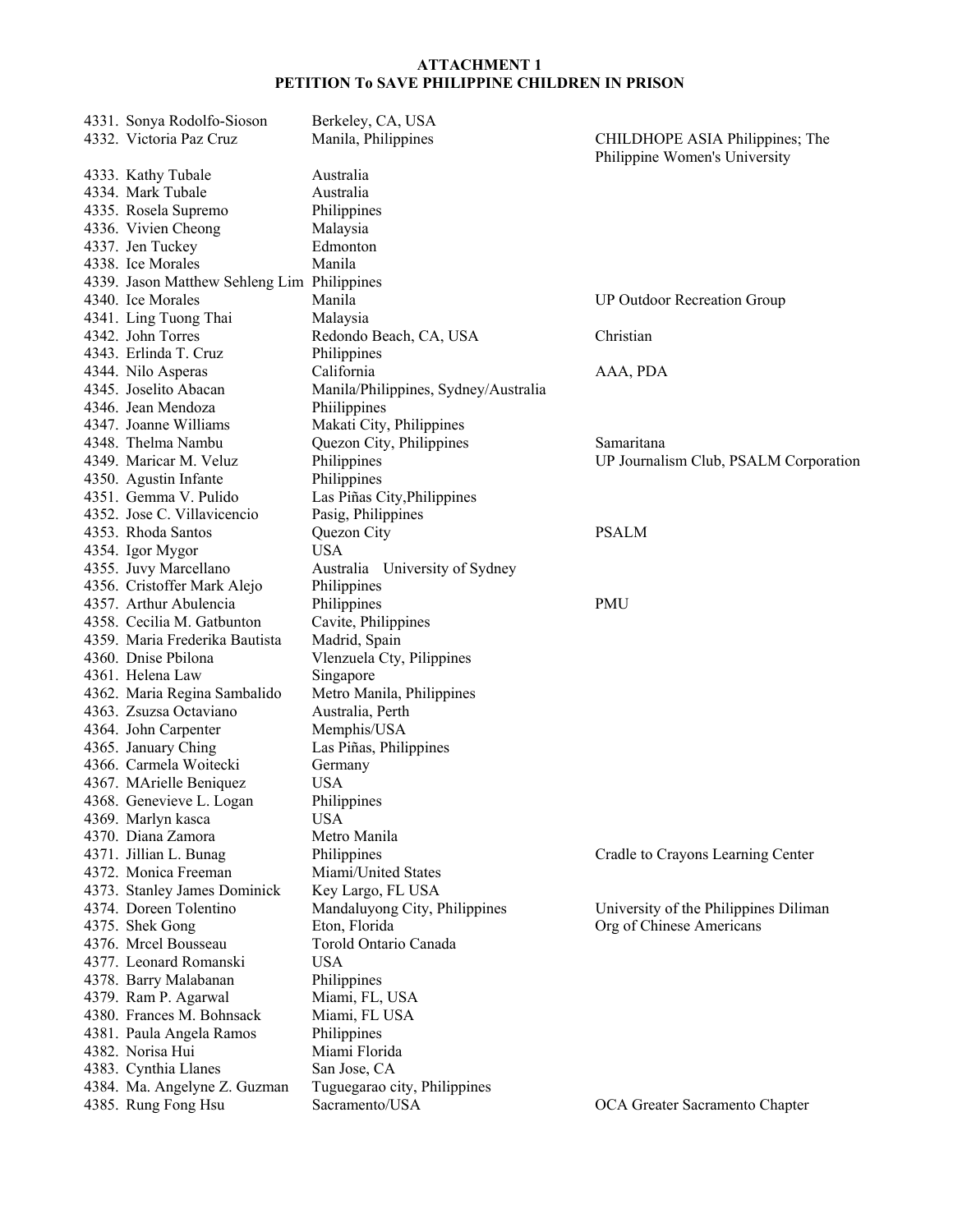| 4386. Limuel Razo                                   | Philippines                    |
|-----------------------------------------------------|--------------------------------|
| 4387. Philomela Ramos                               | Philippines                    |
| 4388. Dionne Ramos                                  | Pphilippines                   |
| 4389. Glenn Fajardo                                 | USA.                           |
| 4390. Jose Victor Maralit                           | Paranaque, Philippines         |
| 4391. Anna Coloma                                   | Philippines                    |
| 4392. Ray Jacinto                                   | Gilroy, USA                    |
| 4393. Victor Llanes                                 | San Jose, CA. U.S.A.           |
| 4394. Charito Manahan                               | Philippines                    |
| 4395. Kristine Arboneaux                            | Raleigh, NC, USA               |
| 4396. Olivia Zae Peneyra                            | Quezon City, Philippines       |
| 4397. Carrie Mero                                   | Raleigh, NC                    |
| 4398. Marie Nekoodast                               | Tehran, Iran                   |
| 4399. Levy Wong                                     | Miami, Florida                 |
| 4400. Sally Chu                                     | Makati, Philippines            |
| 4401. Heather Wright                                | Raleigh, NC, USA               |
| 4402. Ester Tabin                                   | Philippines                    |
| 4403. Laura-Lynn Alaura                             | Daly City/USA                  |
| 4404. Marvenia Fowler                               | Miami, FL USA                  |
| 4405. Winnie W. Yee                                 | Denver OCA                     |
| 4406. Carl F. Yee                                   | Denver OCA                     |
| 4407. Rev. Ernest Chu                               | Deerfield Beach, Fl. 33443 USA |
| 4408. Ireneo C. Nunez, Jr.                          | Manila, Philippines            |
| 4409. Cherie Lou Mendoza                            | Philippines                    |
| 4410. Angie Atwood                                  | Colorado/USA                   |
| 4411. Atty. Ma. Carmencita Obmina-Muaña Philippines |                                |

4413. Manuel Tayag Northridge, Ca. USA 4414. Camille Erin Llanes Fremont, CA , U.S.A. Kidango 4415. Agnes Dalumpines Australia 4416. Lilly Banks San Francisco 4417. Anne Carter San Diego, California 4418. Mil Holliday San Diego, CA 4419. Nadine Goquiolay-Ong Philippines and Ateneo de Manila 4420. Edgardo Zpata Manila, Philippines Couples for Christ 4421. Wendy Doromal Orlando, Florida USA 4422. Nestor A. Doromal Orlando, Florida USA 4423. Kristine-Ann Buela Antipolo City, Philippines 4424. Christine Dalumpines Australia 4425. Grace Deree USA 4426. Celeste Batino Philippines 4427. Aileen Tauro Philippines 4428. C Dalumpines Australia 4429. Mary Grace Taguiam Manila, Philippines 4430. Sara Loveria Ontario, Canada 4431. Marita G. Fiestada Philippines Concerned Teachers 4432. Susan Litchfield Delray Beach, Florida, USA Member, American Red Cross 4433. Tina Gagno Philippines 4434. David Jason Estonanto Philippines 4435. FERDINAND ESPIRITU Cagayan de Oro Philippines 4436. Ana Belen Bantog Philippines<br>4437. Mary Rose S. Oximas Philippines 4437. Mary Rose S. Oximas<br>4438. Randy Gimeno 4439. Janette B. Borac Manila/Philippines

Quezon City Philippines

PRUSA-Piddig Rooseveltian USA Bukas Loob sa Diyos Community

Chinese Cultural Foundation

#### PHILIPPINE NETWORK OF URBAN AND STREET MINISTRIES INC. (PNUSMI) 4412. Ptr. Raul Muaña Philippines AHON SA KALYE MINISTRIES INC.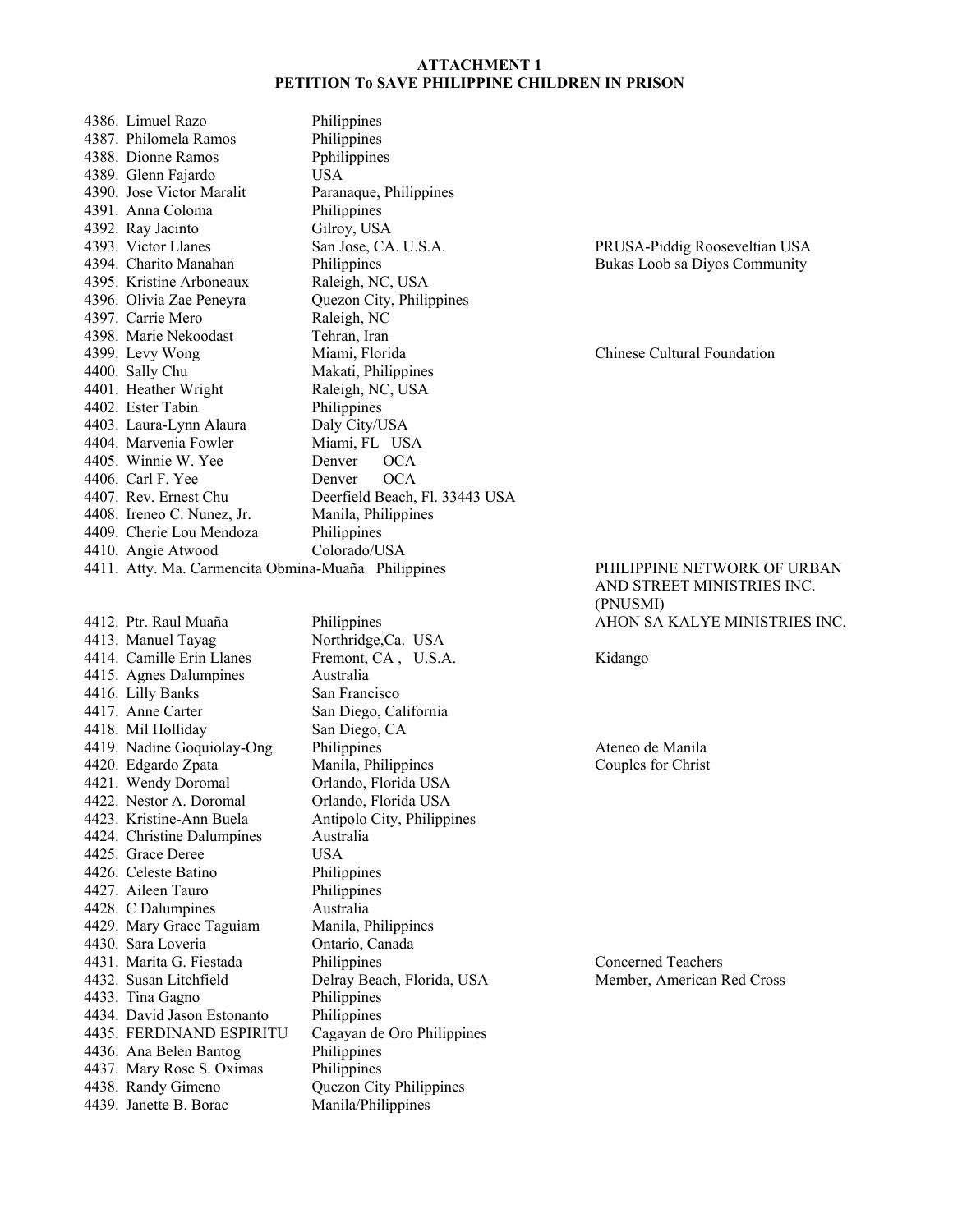4440. Ivy Borja Pasig City/Philippines 4441. Theresa Naraghi Grandville, US 4442. Kevin San Juan Miami, United States Couples For Christ - Youth 4443. Mercedes Rivera Miami/Florida 4444. Alvin Cruz Jacksonville, FL USA 4445. Kamille Layug Miami, USA 4446. Marissa Raymundo Philippines 4447. Jessie McLaughlin Fuquay-Varina, North Carolina USA 4448. Carla Legros USA 4449. Yvette Yap USA 4450. Marianne Agustin Miami, Florida<br>1451. Michael Paul Macalino Paranaque, Phil Paranaque, Philippines NetX Technology Solutions, Inc. 4452. Renee Ov Fontana BHS girls Tennis Organization 4453. Asser Saint-Val Hollywood, Florida Diaspora vibe Gallery 4454. Glenda Layug Miami, FL. USA 4455. Rizza Santos Cordelia, CA 4456. Maria Dolores Gelo Vicente Spain 4457. EJ Lavin Miami/USA 4458. Santas Rosario North Miami, United States 4459. Virginia de Leon U.S. 4460. Trinidad Francisco New York, USA 4461. Shannon Ward Miami, USA 4462. Kelly de Leon Fort Worth, Texas, USA 4463. Tina Garcia Philippines 4464. Hilda San Gabriel Philippines 4465. Shaira Jainal Zamboanga City, Philippines 4466. Rosafel Dizon Philippines 4467. Dalton Hurt Jacksonville, FL 4468. Odette Fara-on Quezon City/Philippines 4469. Majo Gertes Batangas 4470. Mario Duron Gainesville , FL 4471. Iya Lansang Manila, Philippines 4472. Mary Ann Hong Philippines 4473. Imelda Acuin Melbourne, Australia 4474. Arvin C. Diesmos Philippines Wildlife Conservation Society of the Philippines 4475. Calvin V. Sadiua Paranaque, Philippines 4476. Jocelyn M. Molina Cainta, Rizal, Philippines 4477. Aida Jallorina Angono, Rizal, Philippines 4478. Abigail Tumbocon Manila, Philippines 4479. Jose A. Cane Butuan City, Mindano, philippines Father Urios High School 4480. Edith Amante Woodridge, Illinois Life Inc. & United Asians Foundation 4481. Susan Junio Tuguegarao/Phillippines Junior chamber international 4482. Jennifer-Rose Bruce Cunanan Sherman Oaks, California, USA Elevee 4483. Marybelle Ignacio Sydney, Australia 4484. Maria Elena Bocalan Manila, Philippines Freedom, Peace and Justice Movement/ Union of the Masses for Democracy and Justice 4485. Ritchell Facultad Cebu City, Philippines 4486. Catherine Chiong Cebu City, Philippines 180 Degrees Young Professionals 4487. Michelle Lopez Hong Kong 4488. Princess Hagar Jainal Manila City/ Philippines 4489. Ces Alberto Georgia, USA Philippine-America Chamber of Commerce of Georgia 4490. Tony Alberto Georgia, USA Lilok USA 4491. Pearl Reyes Vigan City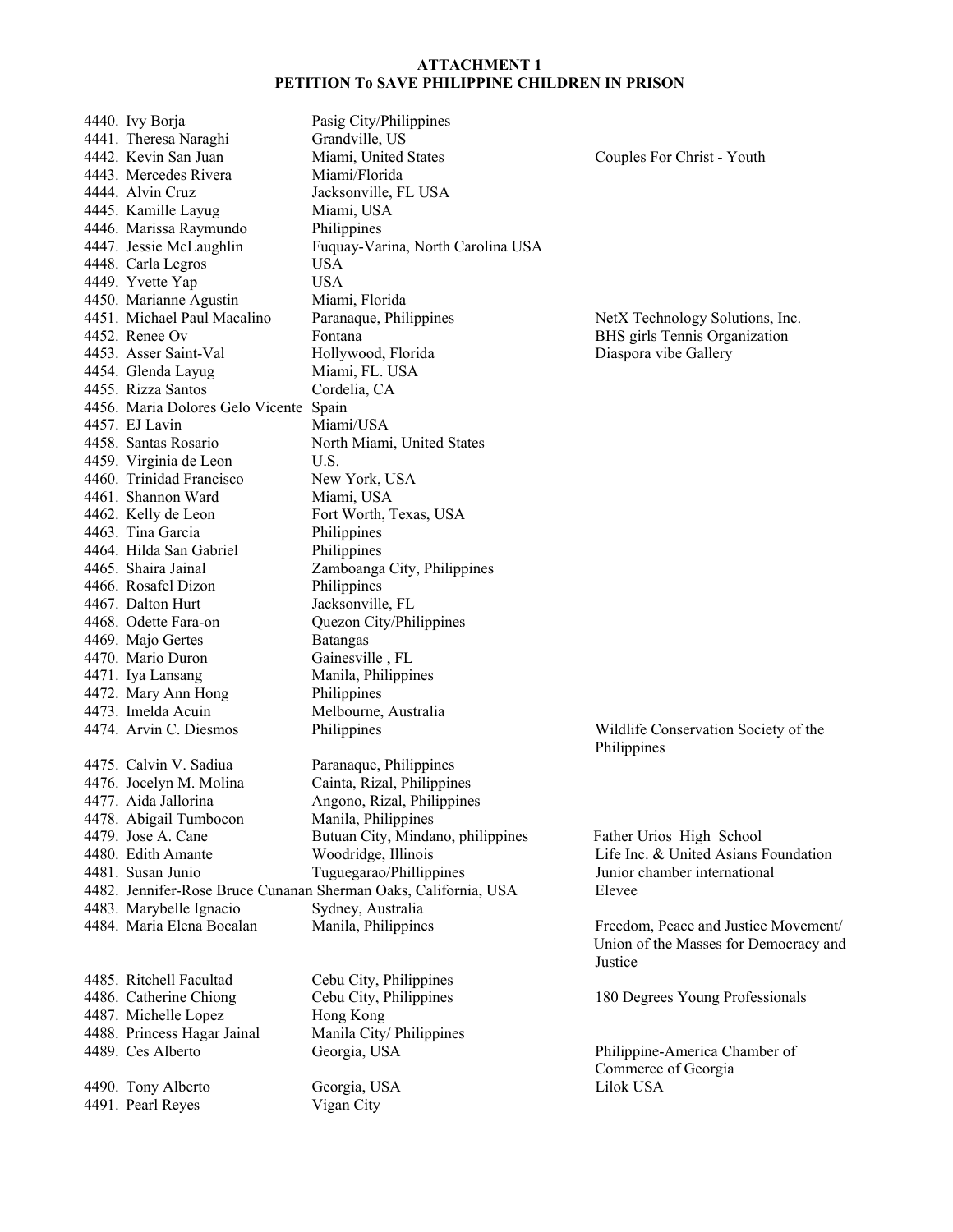4492. Col. Reynaldo C. Cabauatan Manila, Philippines Armed Forces of the Philippines 4493. Matea S. Esguerra United States of America Taytay Association of America 4494. CRAIG A. BROWN lawrenceville Georgia, USA Medical 4495. Ma. Cristina A. Casiple Bacolod City, Philippines 4496. nanette mogilevsky Chicago,USA 4497. Justine Schluntz Albuquerque/USA 4498. Aurora Costales USA 4499. Julia Perez Miami, FL Organization of Chinese Americans 4500. Rosita Yap Lim Philippines Mercedarian Missionaries of Berriz, Inc. 4501. Laura Krewson Portland, USA 4502. Catherine C. Cepeda Muntinlupa City, Philippines God Special Children Inc. 4503. Carmela Sa ntos Philippines 4504. Melanie Teng-Go Philippines 4505. portia lardizabal California, USA 4506. Hayley Gregory Thunder Bay Canada 4507. Kelly Sweeney belcamp/USA 4508. Horacio Torres Llima 4509. maja cubarrubia USA 4510. Victoria Purugganan USA 4511. Juan Quijanoi Modesto, CA USA<br>4512. Fredilyne Ruiz Victoria, Canada Victoria, Canada Victoria Women's Transition House 4513. Thomas J Green Derby/England Bethany Children's Trust 4514. Lilibeth Tello Philippines 4515. Tess Veloso Baltimore, MD USA 4516. Wai Kuen Elysia Tse Chicago, USA Organization of Chinese Americans 4517. Jaimee Castillo Jacksonville, FL 4518. Ike Santos Baltimore, MD USA TAA Foundation, Inc. 4519. Philip Caande United States 4520. Jasper Adviento Atlanta, USA 4521. Rowena Gonzalez USA 4522. Pamela B. Saddam Brisbane QLD Australia 4523. Dohn Samuel Schildkraut Kings Point, NY, USA 4524. Anna Villanueva Quezon City, Philippines 4525. Jaleel Pacheco Orange Park/USA 4526. Rudi Noordermeer Sydney Thornleigh Fishing Tackle & Sports 4527. Rosalind Espiritu Makati/Philippines 4528. Ariel Presbitero Philippines Peru Mission 4529. Ma. Carmela Abaygar Mandaluyong 4530. MARITES S. DOLLOSO PHILIPPINES 4531. Mimi Borromeo Markham/Canada 4532. Arnel Repalbor manila, philippines 4533. Yakap sa Kaunlaran ng Bata, Inc. Lucena City, Philippines YKBI 4534. Joan Olivar EL SALVADOR 4535. Michael Maneje Miramar, USA 4536. Theresa Cuevas Weston/USA<br>4537. Dianne Krista Miami. Florid 4537. Dianne Krista Miami, Florida United States Youth For Christ 4538. Rachel Flores Pembroke Pines, FL / USA 4539. Clarence O. Lati Pasig City, Philippines 4540. TranGi Nguyen M.I.R.A.M.A.R, USA AN BANG 4541. Jason Nazareth Zamboanga City, Philippines 4542. BJ Lavin Miami ,Fl USA 4543. Tom Panis Baguio City, Philippines Rotary Club of Metro Baguio 4544. Anna Lilia Los Angeles, CA 4545. Maristelle Yap Philippines 4546. Richard P. Dumapis Philippines 4547. Arlene Fontelo Philippines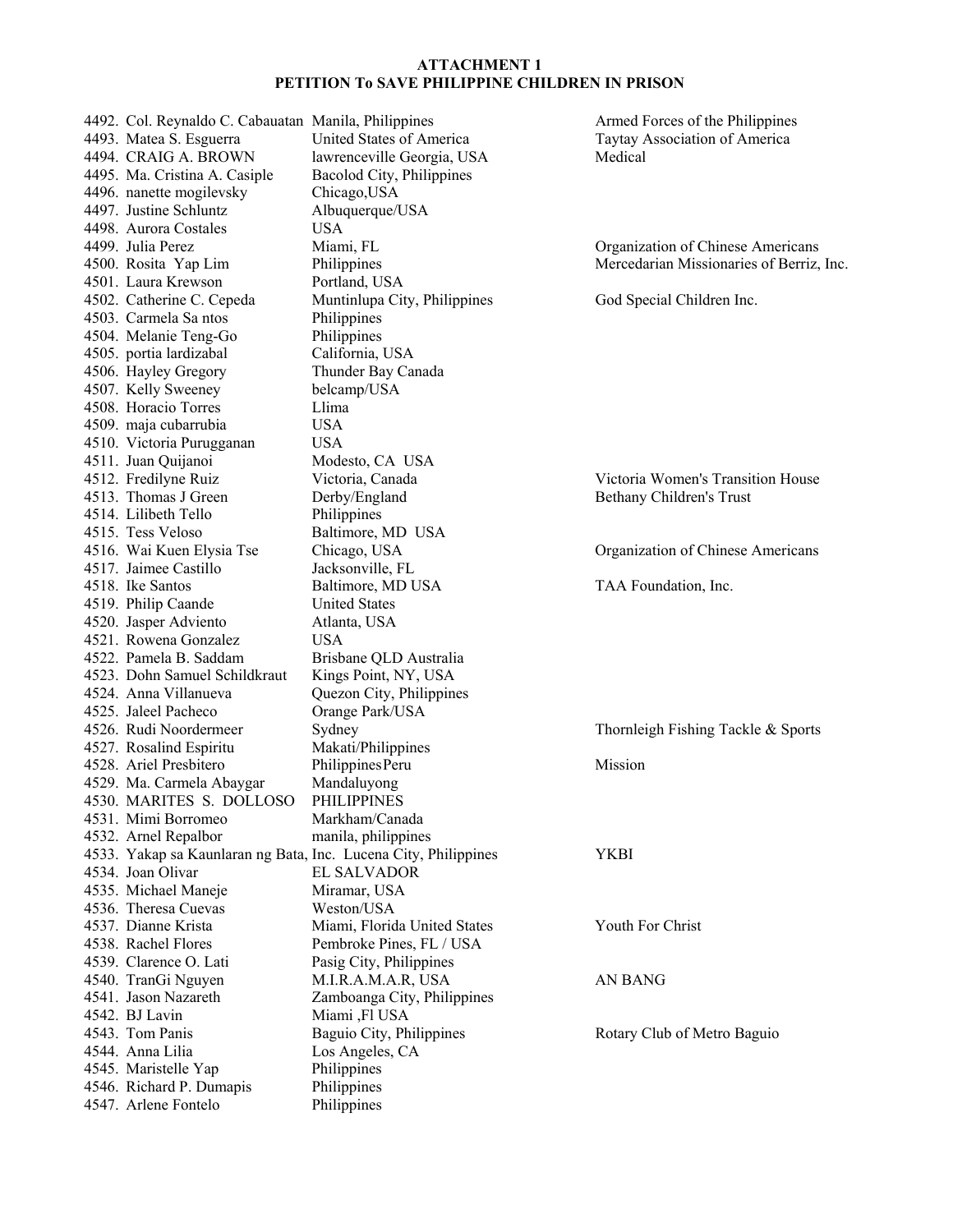| 4548. Alice B. Acejas                            | Manila, Philippines         |                                                |
|--------------------------------------------------|-----------------------------|------------------------------------------------|
| 4549. aurelio gonzalez                           | fremont, ca, usa            |                                                |
| 4550. Grace Ragheb                               | Atlanta, GA.                |                                                |
| 4551. Ros Campbell                               | Australia                   |                                                |
| 4552. Jenniveth Natasha A. HAmili Philippines    |                             |                                                |
| 4553. Lovelyn Germano                            | Philippines                 |                                                |
|                                                  |                             |                                                |
| 4554. Jay Mar Vergara<br>4555. Claudette Germano | Philippines                 |                                                |
|                                                  | Philippines                 |                                                |
| 4556. Joyce Germano                              | Philippines                 |                                                |
| 4557. Raymund dela Torre                         | Manila, Philippines         |                                                |
| 4558. Richard Brown                              | Wichita                     |                                                |
| 4559. Lianne Asuncion                            | Philippines                 |                                                |
| 4560. Kimberly Pabilona                          | Philippines                 |                                                |
| 4561. Armando T. Tantoco                         | Quezon City/Philippines     |                                                |
| 4562. Judy San Juan                              | Manila, Philippines         |                                                |
| 4563. Michelle Almenario                         | Makati/Philippines          | SGV & Co.                                      |
| 4564. Doris Lubaton                              | Philippines                 |                                                |
| 4565. Marcelino B. Mendoza                       | Marikina City/Philippines   | Kamuning Bible Christian Fellowship            |
| 4566. BUNNY SEVILLA                              | Philippines                 |                                                |
| 4567. Mhonnaliza P. Morales                      | Philippines                 |                                                |
| 4568. Bia Javelosa                               | Philippines                 |                                                |
| 4569. Mary Lordnes T. Caceres                    | Philippines                 |                                                |
| 4570. Karmela Chen                               | Philippines                 |                                                |
| 4571. Ma. Teresa R. Calimbahin                   | Makati City, Philippines    |                                                |
| 4572. Ma. Precilla S. Baun                       | El Salvador, San Salvador   |                                                |
| 4573. Lara Tajanlangit                           | Philippines 7107 LIFE       |                                                |
| 4574. William H. Generette                       | Miami, Florida/USA          | Philippine-American Ecumenical<br>Organization |
| 4575. Eduardo B. Gutang                          | Chicago, Illinois, USA      |                                                |
| 4576. Carol Villanueva                           | New Jersey, USA             |                                                |
| 4577. Katrina Teh                                | Philippines                 |                                                |
| 4578. Deborah Seidman                            | Suffern/NY/US               |                                                |
| 4579. Sr. Jean N. Enad, DW                       | Philipines                  | Daughters of Wisdom                            |
| 4580. Teresa Dadula                              | Canada                      |                                                |
| 4581. Belinda F. Rocello                         | Philippines                 |                                                |
| 4582. Natividad R. Sangcap                       | Singapore                   |                                                |
| 4583. JS Nery                                    | Philippines                 |                                                |
| 4584. Tab M Fulgencio                            | Philippines                 |                                                |
| 4585. Tenzig Norgay                              | New York, NY                |                                                |
| 4586. Mary Ann M. Herrera                        | Maryland, USA               |                                                |
| 4587. Mena A.Valencia                            | Quezon City/Philippines     |                                                |
| 4588. Susan Soriano                              | Manila, Philippines         |                                                |
| 4589. Josephine Masanque                         | Ashburn, Virginia U.S.A.    |                                                |
| 4590. Redempto B. Dimaculangan Kuwait            |                             |                                                |
| 4591. Leila Rose Ureta                           | Philippines                 |                                                |
| 4592. Andrita Cortes                             | <b>USA</b>                  |                                                |
| 4593. Jeffrey De Jesus                           | Burlingame, California      |                                                |
| 4594. Sr. Manol Rosal, ICM                       | Quezon City, Philippines    | religious                                      |
| 4595. Leonel G. Benjamin                         | Quezon City, Philippines    | Kapisanan ng mga brodkaster ng pilipinas       |
| 4596. Juliette LOUIS-SERVAIS                     | Manila                      | <b>ASMAE</b>                                   |
| 4597. Cecile Fadrigon                            | Quezon City/Phils.          |                                                |
| 4598. K Lee                                      | Philippines                 |                                                |
| 4599. Eliona P. Barcelona                        | Philippines                 | <b>FPJPM</b>                                   |
| 4600. Marmi Valerio                              | Zamboanga City, Philippines |                                                |
| 4601. GUILLAUME                                  | Paris                       | <b>ASMAE</b>                                   |
| 4602. Dexter Rayray                              | California, USA             | IEEE, Computer Soceity, MESA                   |
|                                                  |                             |                                                |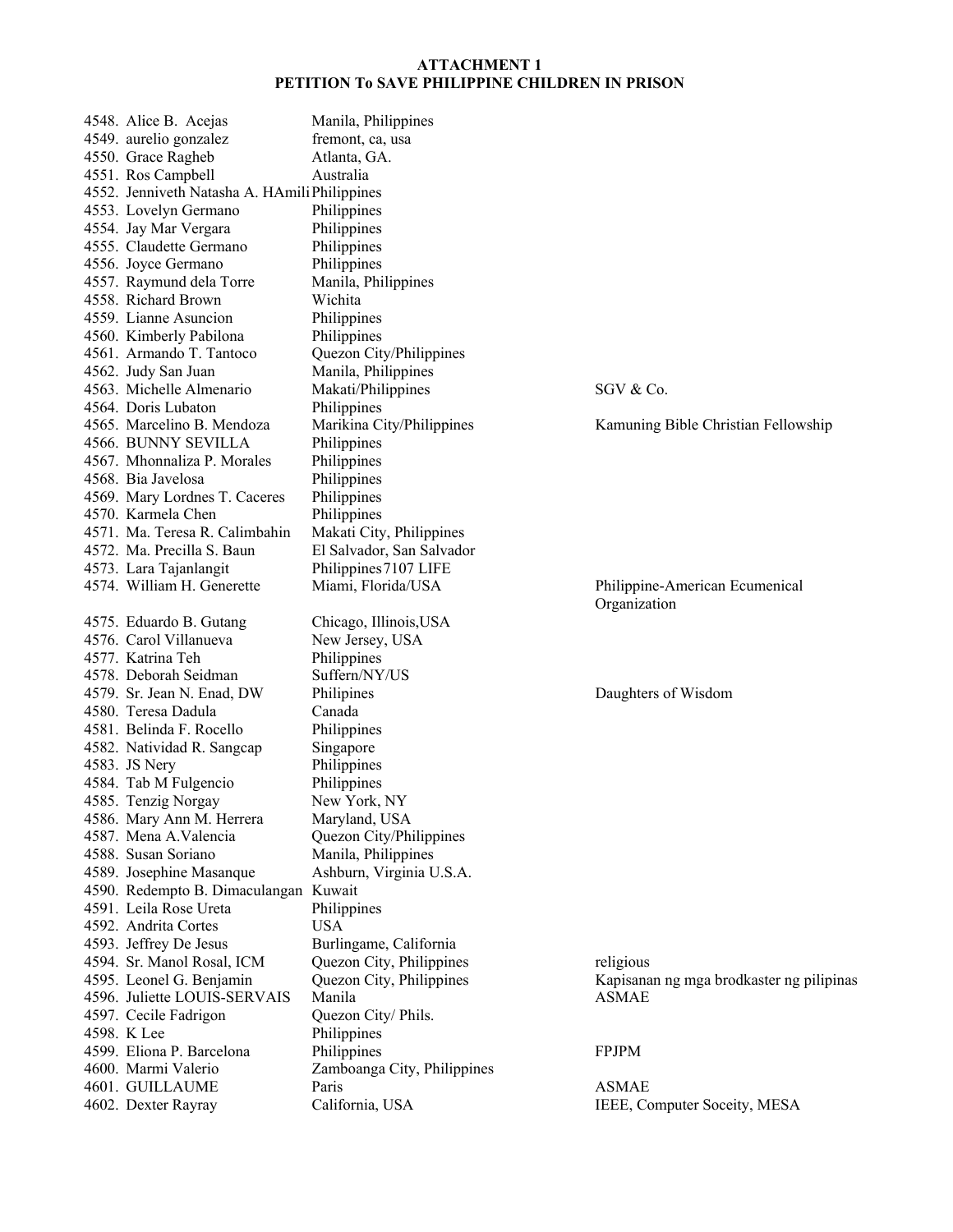| 4603. Nathalie Pavec                                   | France                           |                                           |
|--------------------------------------------------------|----------------------------------|-------------------------------------------|
| 4604. Pele berengere                                   | France                           |                                           |
| 4605. Krizia Isabelle Lim                              | Quezon City, Philippines         |                                           |
| 4606. Aubelle Alexia                                   | Lyon FRANCE                      | Student                                   |
| 4607. Manuel N Serina                                  | Cagayan de Oro City, Philippines |                                           |
| 4608. Maria Ricasion Tugadi                            | Manila, Philippines              |                                           |
| 4609. Katrina Lubaton                                  | Philippines                      |                                           |
| 4610. Ma. Elena Villacorta Cortez Australia            |                                  |                                           |
| 4611. Ana Isabel Gonzalez de Rueda Mandia Cadiz, Spain |                                  |                                           |
| 4612. Francisco Garcia                                 | Miami, USA                       |                                           |
| 4613. Justine Pe                                       | Tarpon Springs, Florida          |                                           |
| 4614. Jovita G. Marasigan                              | Philippines                      | Sigma Beta Sorority                       |
| 4615. Sr. Nicolasita C. Villarin, MIC Philippines      |                                  |                                           |
| 4616. John Macapinlac                                  | Vallejo, USA                     |                                           |
| 4617. Ceferina Sarsaba krishnamachari Texas, USA       |                                  |                                           |
| 4618. Eugene C. Nagle                                  | Escondido, Ca USA                |                                           |
| 4619. Caroline Cruz                                    | <b>USA</b>                       |                                           |
| 4620. SHERLY MALANOS                                   | Baguio City, Philippines         | Plan International                        |
| 4621. Camille Cabrera                                  | Philippines                      |                                           |
| 4622. HAUTEM Yerres                                    | France                           |                                           |
|                                                        |                                  |                                           |
| 4623. Abi Quinones                                     | Philippines                      |                                           |
| 4624. Imelda Borja                                     | Philippines                      |                                           |
| 4625. Quincy Raya                                      | Makati City, Philippines         |                                           |
| 4626. Marietta Pryor                                   | Dacula, GA, USA                  | Damayan Fil-Am and Saaranai Club          |
| 4627. Tonette b. sabalberino                           | Philippines                      |                                           |
| 4628. Patricia lopez                                   | Philippines                      |                                           |
| 4629. Diane Magnon-Pujo                                | France                           |                                           |
| 4630. Iris Stacy Hain Villaluna                        | Philippines                      |                                           |
| 4631. Teresa Flores                                    | Makati City, Philippines         |                                           |
| 4632. Clarita Galicia Balan                            | Riyadh, KSA                      |                                           |
| 4633. Carol Espiritu                                   | Philippines                      |                                           |
| 4634. JoAnne Colucci                                   | Stroudsburg, PA, USA             |                                           |
| 4635. Helen Diaz                                       | Peace River, AB Canada           |                                           |
| 4636. Mario Diaz                                       | Peace River, AB Canada           |                                           |
| 4637. Meryl Besabe                                     | Philippines                      |                                           |
| 4638. Jason Ongtengco                                  | <b>United States</b>             |                                           |
| 4639. Clyde Pryor                                      | Dacula, Ga. USA                  |                                           |
| 4640. Blondel Ophélie                                  | Lille/fFance                     |                                           |
| 4641. VINCENT-ROYOL Pierre                             | YERRES/France                    | SNADGI-CGT 77                             |
| 4642. VINCENT-ROYOL Marianne YERRES/France             |                                  |                                           |
| 4643. Michelle Ann Jimenez                             | Quezon City, Philippines         |                                           |
| 4644. Carmela Manarang                                 | Manila, Philippines              |                                           |
| 4645. Michelle Ann Jimenez                             | Quezon City, Philippines         |                                           |
| 4646. Ria M. Caganda                                   | Philippines                      |                                           |
| 4647. Conchita S. Rivera                               | Los Angeles, CA                  | University of the Philippines Alumni Assn |
|                                                        |                                  | of Greater Los Angeles                    |
| 4648. Julien Huyghe                                    | Lille / FRANCE                   | <b>ASMAE</b>                              |
| 4649. Marie Boulinaud                                  | France                           |                                           |
| 4650. Annie Halferty                                   | Ireland                          | A.S.M.A.E                                 |
| 4651. Minet Marc                                       | Lille/France                     |                                           |
| 4652. Tom Lanez                                        | Metuchen, NJ USA                 |                                           |
| 4653. Edilberto L. Opetina                             | Atlanta, GA, USA                 |                                           |
| 4654. P. Aynie                                         | <b>USA</b>                       |                                           |
| 4655. Stephanie Arboneaux                              | Virginia Beach, VA USA           |                                           |
| 4656. Angelie Clavio                                   | Philippines                      |                                           |
| 4657. Richard Collantes                                | Manila                           |                                           |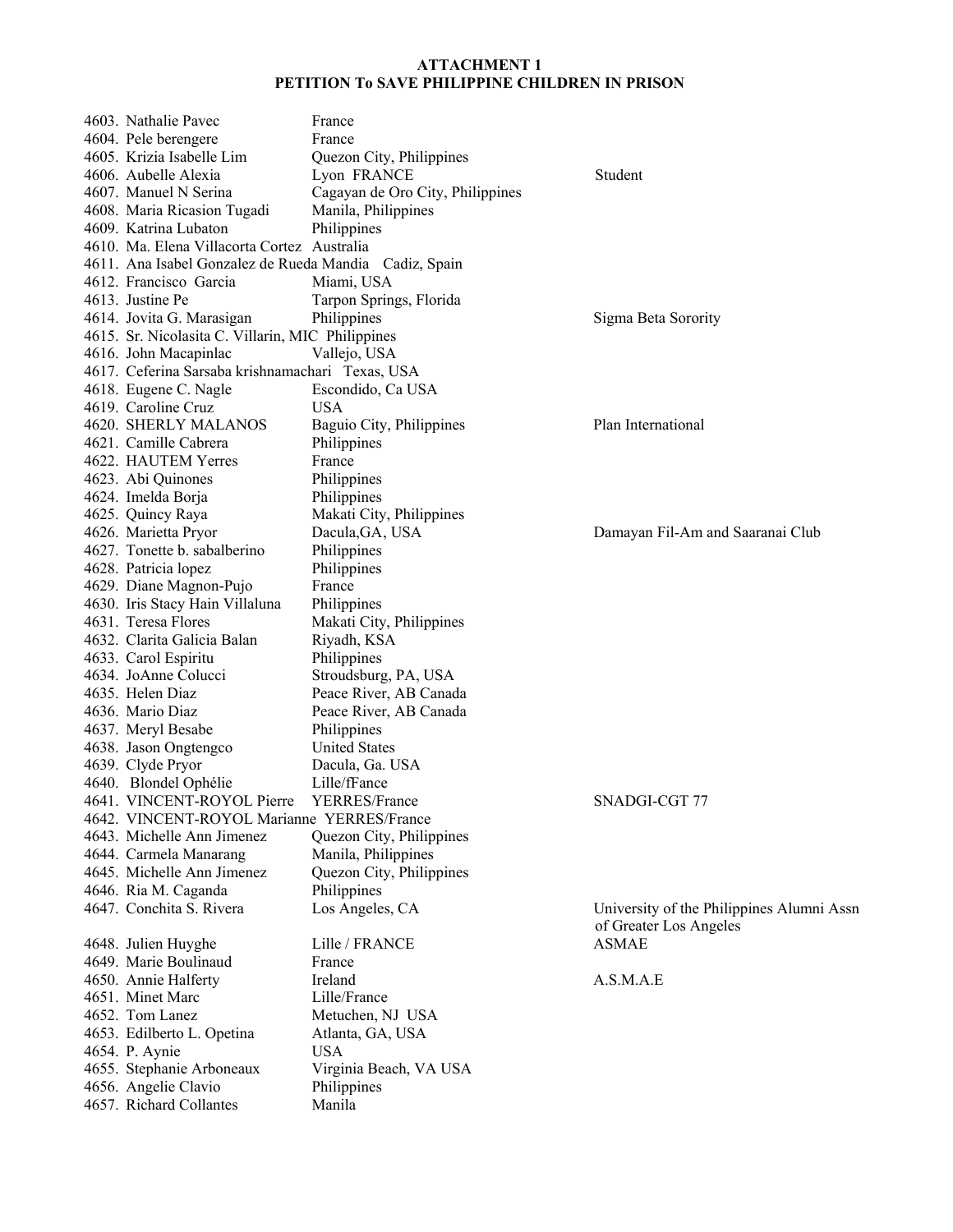| 4658. Lori Firth               | <b>United States</b>                                          |                                     |
|--------------------------------|---------------------------------------------------------------|-------------------------------------|
| 4659. Irene Macalua-Lomeda     | Manila, Philippines                                           | <b>PMA</b>                          |
| 4660. Ma. Teresa O. Ibañez     | Manila, Philippines                                           |                                     |
| 4661. Eileen Co                | Philippines                                                   | Greenpeace                          |
| 4662. Aubrey F. Albo           | Philippines                                                   | Communication Foundation for Asia   |
| 4663. Tilio V. Alicio          | <b>USA</b>                                                    | Knights of Columbus Council 13237   |
| 4664. Criselda I Young         | Laguna, Philippines                                           |                                     |
| 4665. Toni-Rose Criss          | Philippines                                                   | Kiwanis Club Metro Manila Sunrise   |
| 4666. Jenny Pangulayan-Medina  | Pasig City/Philippines                                        |                                     |
| 4667. Bertille JOSEPH          | Philippines                                                   |                                     |
| 4668. J. Gemzon                | Philippines                                                   |                                     |
| 4669. Rowie V. Moscardon       | Makati / Philippines                                          |                                     |
| 4670. Allan Morris S. Caras    | Philippines                                                   |                                     |
| 4671. Mary Clare Maninang      | USA.                                                          |                                     |
| 4672. Janssen Cordova          | Philippines                                                   |                                     |
| 4673. Kristina Bernadette      | Philippines                                                   |                                     |
| 4674. Vincent Allen            | Philippines                                                   |                                     |
| 4675. Pia Kraft                | Philippines                                                   |                                     |
| 4676. Marcel lalande           | Canada                                                        |                                     |
| 4677. Gliceria Gatus           | Philippines                                                   | Government                          |
| 4678. Cecile Ilagan            | Quezon City, Philippines                                      |                                     |
|                                | 4679. Emily Carmel Midel Bichara Mandaluyong City/Philippines |                                     |
| 4680. Jim I. Yabut             | Cainta, Philippines                                           |                                     |
| 4681. Meren Chaouche           | Manila                                                        | Camperspoint.com                    |
| 4682. Justine Lutero-Ceralde   | Philippines                                                   |                                     |
| 4683. Julien Couzy             | France                                                        |                                     |
| 4684. Liv Labaguis             | Philippines                                                   |                                     |
| 4685. Ma Christinne M. Cabrera | Cabanatuan City, Philippines                                  | Alpha Phi Omega Theta Delta Chapter |
| 4686. Trixia Carungcong        | Singapore                                                     |                                     |
| 4687. Ralph Julius M. Cabrera  | Philippines                                                   |                                     |
| 4688. Joseph Savigny           | France                                                        |                                     |
| 4689. Evadne Ong               | Philippines                                                   |                                     |
| 4690. Milanie Sarroca          | Makati City Philippines                                       |                                     |
| 4691. Jong Cuarteron           | Manila/Philippines                                            |                                     |
| 4692. Pinky Linatoc            | Las Vegas, Nevada USA                                         |                                     |
| 4693. SOCKEEL Béthune          | <b>FRANCE</b>                                                 |                                     |
| 4694. Menjon Claire            | Strasbourg, France                                            |                                     |
| 4695. De Sonis                 | <b>Binic</b>                                                  |                                     |
| 4696. Datu Emir E. Jainal      | Zamboanga City Philippines                                    | oxygene                             |
| 4697. Marianna Price           | Manila/Philippines                                            |                                     |
| 4698. Thelma Fernandez-Acero   | Philippines                                                   |                                     |
| 4699. Rossana L. Unson         | Philippines                                                   |                                     |
| 4700. Kristina Celebre         | Philippines                                                   |                                     |
| 4701. Katherine M. Aba         | Philippines                                                   |                                     |
| 4702. Anne Rachelle Acda       | Paranaque City Philippines                                    |                                     |
| 4703. Nicoel Marie T. Macesar  | Iligan City/Philippines                                       |                                     |
| 4704. Michael M. Abaï          | Philippines                                                   |                                     |
| 4705. Lear San Buenaventura    | Makati/ Philippines                                           | Junior Chamber International-       |
|                                |                                                               | Makati(Phils.)                      |
| 4706. Vanessa Abella           | Philippines                                                   | Venture for Fund Raising            |
| 4707. Betsi G. Balderia        | Makati City, Philippines                                      |                                     |
| 4708. Roselle V. Suan          | Philippines                                                   | JCI - Makati Princess Urduja        |
| 4709. Marilyn Lazo             | Bulacan, Philippines                                          | Hands on Manila                     |
| 4710. Jovie Importante         | Philippines                                                   |                                     |
| 4711. Rocel de Mesa            | Pasay city, Philippines                                       | Hands on Manila                     |
| 4712. Melissa C. Concepcion    | Philippines                                                   | Hands on Manila                     |
|                                |                                                               |                                     |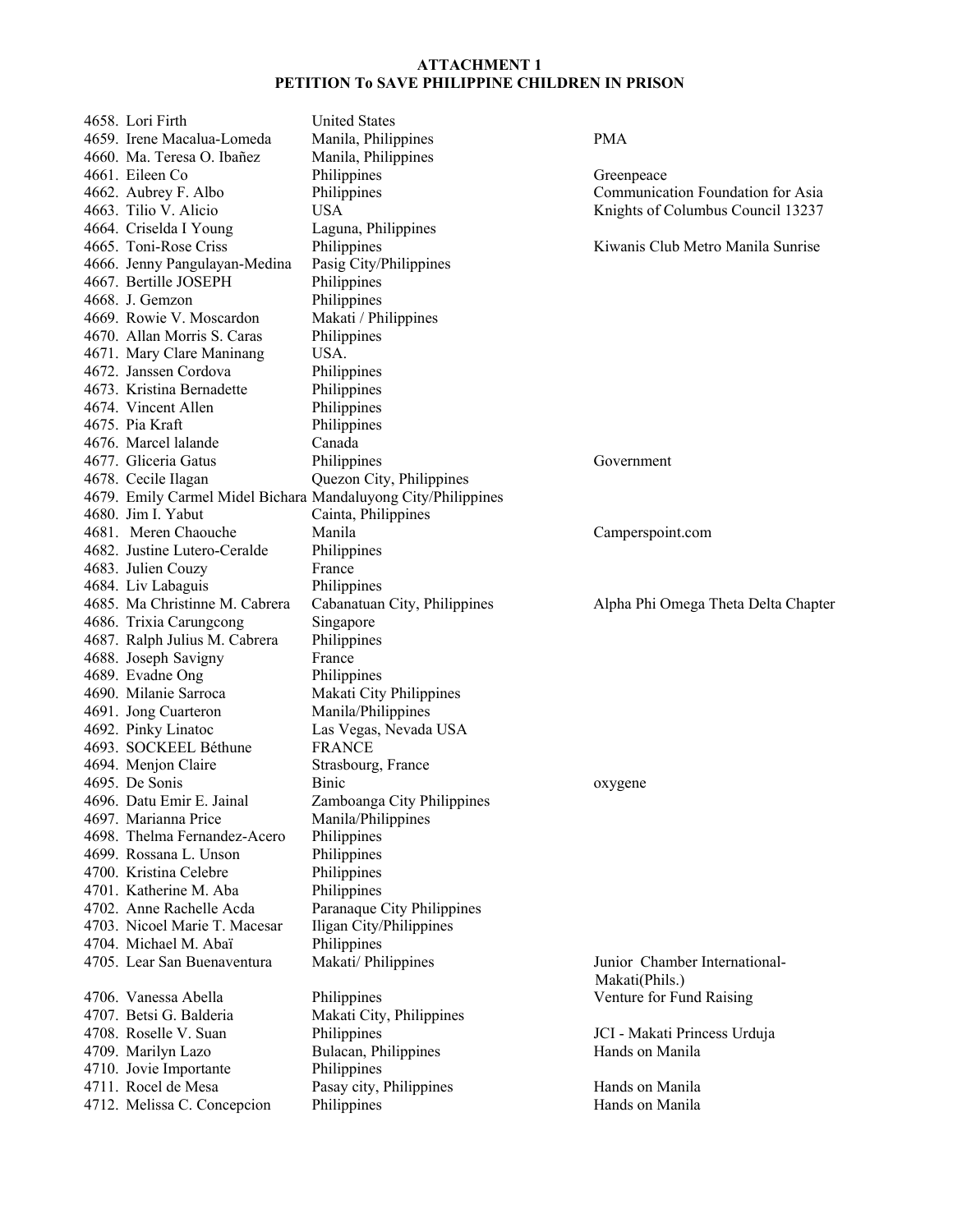| 4713. Kevin Agustin                           | Phillippines                              | bld youth                                       |
|-----------------------------------------------|-------------------------------------------|-------------------------------------------------|
| 4714. Marlyn Vance                            | Philippines                               |                                                 |
| 4715. Charibel Ruaya                          | Pasig City Makati Princess Urduja         | JCI                                             |
| 4716. K Soriano                               | Philippines                               |                                                 |
| 4717. Aurora Canave                           | Philippines                               | <b>SENTRO; CHARMS Healing Center</b>            |
| 4718. Socorro T. Diesta                       | Makati City, Philippines                  | Hands on Manila                                 |
| 4719. Catherine Dhaussy                       | France                                    |                                                 |
| 4720. Alejandro Umali                         | Quezon City, Philippines                  |                                                 |
| 4721. Ma. Rosario B. Chu                      | Philippines                               | Philippine Science High School Batch '95        |
| 4722. Kevin Uyehara                           | Honolulu/ U.S.A.                          |                                                 |
| 4723. Mila C Liquete de Santos                | Quezon City, Philippines                  | Hands on Manila                                 |
| 4724. Tri Col                                 | Quezon City, Philippines                  |                                                 |
| 4725. Antonio Romero II                       | Quezon City, Philippines                  |                                                 |
| 4726. John Ivan Bauzon                        | Philippines                               |                                                 |
| 4727. Iris Suason                             | Quezon City, Philippines                  | Kythe Foundation, Hands on Manila<br>Foundation |
| 4728. Patricia Nadine Mirasol                 | Philippines                               |                                                 |
| 4729. Michelle F. Tumada                      | Philippines                               |                                                 |
| 4730. Ricky A. Clores                         | Philippines                               | Asian Social Institute                          |
| 4731. Bernardita M. Abalos                    | Philadelphia, PA U.S.A.                   |                                                 |
| 4732. Denise Ledesma                          | Quezon City, Philippines                  |                                                 |
| 4733. Pia Creencia                            | Pasig City/ Philippines                   |                                                 |
| 4734. Bella dela Cruz                         | Manila, Philippines                       | Kythe Foundation                                |
| 4735. Sur Sotto                               | Quezon City, Philippines                  |                                                 |
| 4736. Gerlyn Petilos                          | Philippines Hands On Manila               |                                                 |
| 4737. Dianne Depra                            | Philippines                               |                                                 |
| 4738. Mika D. Singson                         | Philippines                               |                                                 |
| 4739. Bianca Padilla                          | Muntinlupa City, Philippines              |                                                 |
| 4740. Dianne Pineda                           | Philippines                               |                                                 |
| 4741. Romely Ramos                            | Philippines                               | Hands On Manila                                 |
| 4742. Kristine Camille Lui                    | Quezon City, Philippines                  |                                                 |
|                                               | Makati, Philippines                       |                                                 |
| 4743. Daisy Kibir<br>4744. Paz milla          |                                           |                                                 |
| 4745. LOUIS-SERVAIS Hélène                    | Quezon City, Philippines<br>Yerres FRANCE |                                                 |
|                                               |                                           |                                                 |
| 4746. Libian Siy                              | Philippines                               |                                                 |
| 4747. Pat Arboneaux                           | Newport News, Va, USA.                    |                                                 |
| 4748. Olivia King<br>4749. Bernice Mendoza    | Ireland                                   |                                                 |
|                                               | Baguio, Philippines                       |                                                 |
| 4750. Anne Elicano                            | Philippines                               |                                                 |
| 4751. Tanya Gisbert                           | Manila, Philippines                       |                                                 |
| 4752. Isabel Senal                            | Philippines                               |                                                 |
| 4753. Salvacion D. Panilla                    | Pasay City, Metro Manila                  |                                                 |
| 4754. Maria Christine D. Lechuga Philippines  |                                           | Ateneo Student Trainers (STRAINS)               |
| 4755. Azzle Ng                                | Philippines                               |                                                 |
| 4756. Ma. Rowena Montealegre                  | Philippines                               |                                                 |
| 4757. Margaux Tecson                          | Philippines                               |                                                 |
| 4758. Cristina M. Mendoza                     | Philippines                               |                                                 |
| 4759. Joanna Orbe                             | Philippines                               | Ateneo de Manila University                     |
| 4760. Fritz Tarronas                          | San Juan, Metro Manila, Philippines       |                                                 |
| 4761. Bossy Valladolid                        | España                                    |                                                 |
| 4762. Socorro Fuster                          | Washington DC, USA                        | International Finance Corporation               |
| 4763. Ma Corazon Demerin Villalon Philippines |                                           |                                                 |
| 4764. Iza Margaux Icamina                     | Philippines                               |                                                 |
| 4765. Maria Lourdes Diwa                      | Pasig/Philippines                         | Ateneo                                          |
| 4766. Joyce Ontangco                          | Philippines                               |                                                 |
| 4767. Cel Franco                              | Philippines                               |                                                 |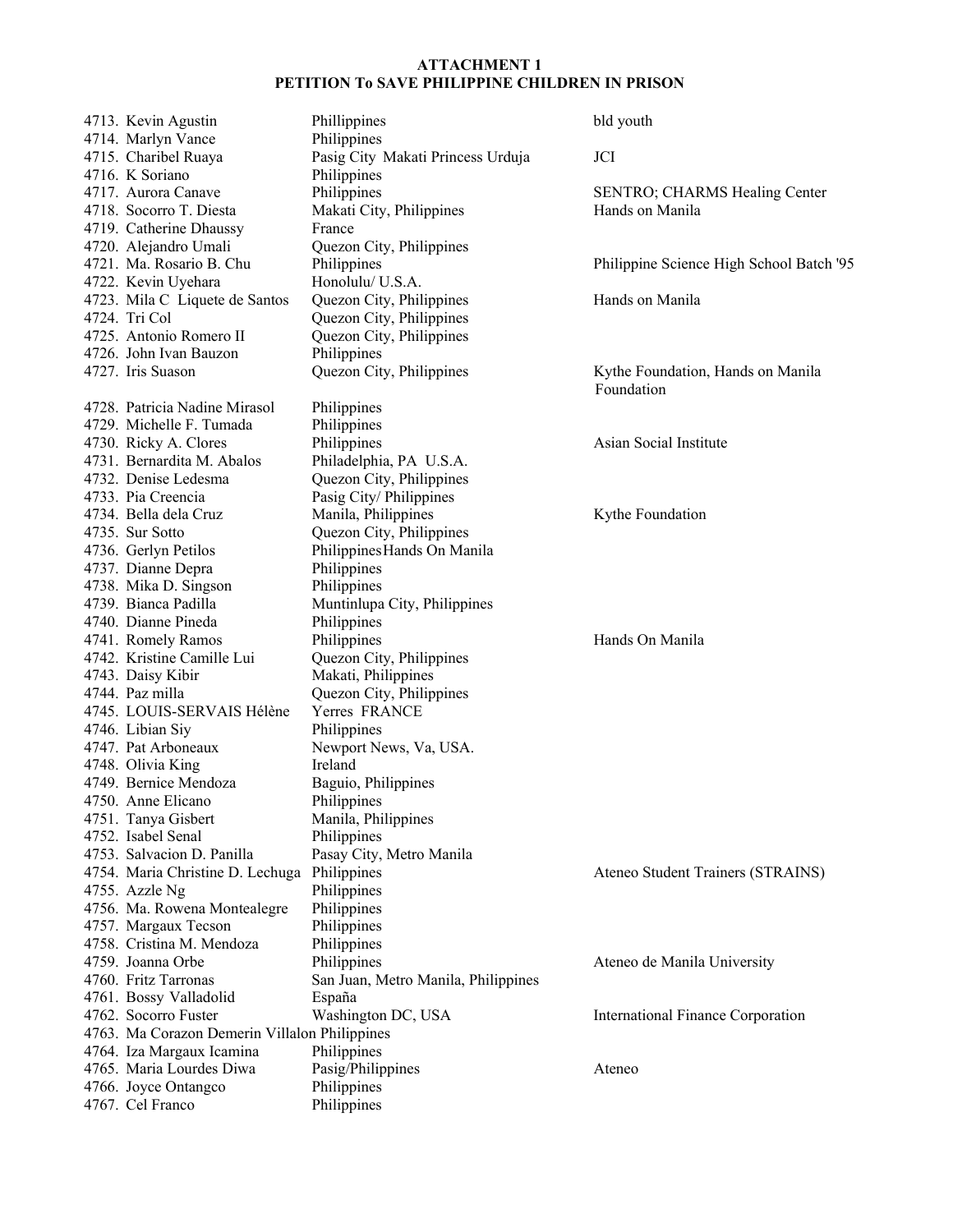|  | 4768. Jamielyn Co                               | Philippines                |                                         |
|--|-------------------------------------------------|----------------------------|-----------------------------------------|
|  | 4769. Diana N. Dy                               | Philippines                | <b>UST</b>                              |
|  | 4770. Belinda S. Bartolome                      | Quezon City, Philippines   |                                         |
|  | 4771. Zaralyn Villacorta                        | <b>USA</b>                 |                                         |
|  | 4772. Marj Arcayena                             | West Covina, Ca USA        |                                         |
|  | 4773. Homer C. Oclares                          | Quezon City/Philippines    | Hands on Manila                         |
|  | 4774. Regina Castillo                           | Pasig City, Philippines    |                                         |
|  | 4775. Clarisse Kilayko                          | Philippines                |                                         |
|  | 4776. Jeni Tumalad                              | Houston, USA               |                                         |
|  | 4777. Desages Sylvie                            | France                     |                                         |
|  | 4778. Jennilyn Q. Salvador                      | Manila, Philippines        |                                         |
|  |                                                 |                            |                                         |
|  | 4779. Chini Salonga<br>4780. Stella F. Gonzalez | Quezon City, Philippines   |                                         |
|  |                                                 | Springfield, VA            | Birhen Ng Antipolo USA                  |
|  | 4781. Humbert A.                                | France                     |                                         |
|  | 4782. Cecille A. Reyes                          | Philippines                | JCI Makati Princess Urduja              |
|  | 4783. Melanie Tarun                             | Philippines                |                                         |
|  | 4784. Gerard Quijano                            | Buena Park CA. USA         | CSA'90                                  |
|  | 4785. Oliver B. Colmenar                        | Fremont, USA               |                                         |
|  | 4786. SMORO WINSKI                              | <b>FRANCE</b>              |                                         |
|  | 4787. Joan Sy                                   | Philippines                |                                         |
|  | 4788. JACKIE LYN                                | PHILIPPINES                | UP ECOTOUR                              |
|  | 4789. Regina Reyes                              | Manila, Philippines        |                                         |
|  | 4790. Aletha Silang                             | Philippines                | <b>PMA</b>                              |
|  | 4791. Pilar Mendoza                             | Elizabeth, NJ, USA         |                                         |
|  | 4792. Stephanie Jill Tsai                       | Toronto, Canada            | <b>Ryerson University</b>               |
|  | 4793. Albert Sabiniano                          | Quezon City / Philippines  | Hands on Manila                         |
|  | 4794. Maria Farren                              | Ireland                    | <b>AIESEC</b>                           |
|  | 4795. NICOLE M. JALANDONI                       | Philippines                |                                         |
|  | 4796. Yvonne Marie D. Valencia                  | Philippines                | Maharlika Civicom Foundation            |
|  | 4797. Monica Cating                             | Philippines                |                                         |
|  | 4798. Rachell Lisbeth So                        | Manila, Philippines        |                                         |
|  | 4799. Anne Lacza                                | Philippines                |                                         |
|  | 4800. MARC VARGAS                               | PHILIPPINE QUEZON CITY     |                                         |
|  | 4801. Mark Ricafort                             | Philippines, Makati City   |                                         |
|  | 4802. Annie Ong                                 | Philippines                |                                         |
|  | 4803. Marie Nazal                               | Philippines                |                                         |
|  | 4804. Rhoda Marie V. Abubo                      | Philippines                | Cordillera Parents Federation Inc.      |
|  | 4805. Estella E. Castillo                       | Quezon City, Philippines   |                                         |
|  |                                                 | Philippines                |                                         |
|  | 4806. Jefferly Escudero<br>4807. Janice Tantoco | Philippines                |                                         |
|  |                                                 |                            |                                         |
|  | 4808. Glaiza Veluz                              | Pasig City, Philippines    | Hands On Manila                         |
|  | 4809. Milo Lim Timbol                           | Antipolo City, Philippines | Hands on Manila                         |
|  | 4810. Millie Anne R. Carreon                    | Manila/Philippines         | Singles for Christ Pandacan-Penafrancia |
|  |                                                 |                            | Chapter                                 |
|  | 4811. Gregory DOUCET                            | France                     |                                         |
|  | 4812. Angelica A. Marino                        | Makati City, Philippines   |                                         |
|  | 4813. May B. Amado                              | Philippines                |                                         |
|  | 4814. Catherine Vidar                           | Philippines                |                                         |
|  | 4815. Jath Romano                               | Philippines                | Chowuhyeah                              |
|  | 4816. Jose Antonio Diaz                         | Manila, Philippines        |                                         |
|  | 4817. Noreen Manzano                            | Caloocan City, Philippines |                                         |
|  | 4818. Leoponville Ndota                         | Manila, Philippines        | UP Manila                               |
|  | 4819. Ryan santos                               | Manila, Philippines        |                                         |
|  | 4820. Maria Rodriguez Java                      | Makati City, Philippines   | JCI Makati Princess Urduja (Urduja      |
|  |                                                 |                            | Jaycees)                                |
|  | 4821. Shirley P. Bastero                        | Manila/Philippines         |                                         |
|  |                                                 |                            |                                         |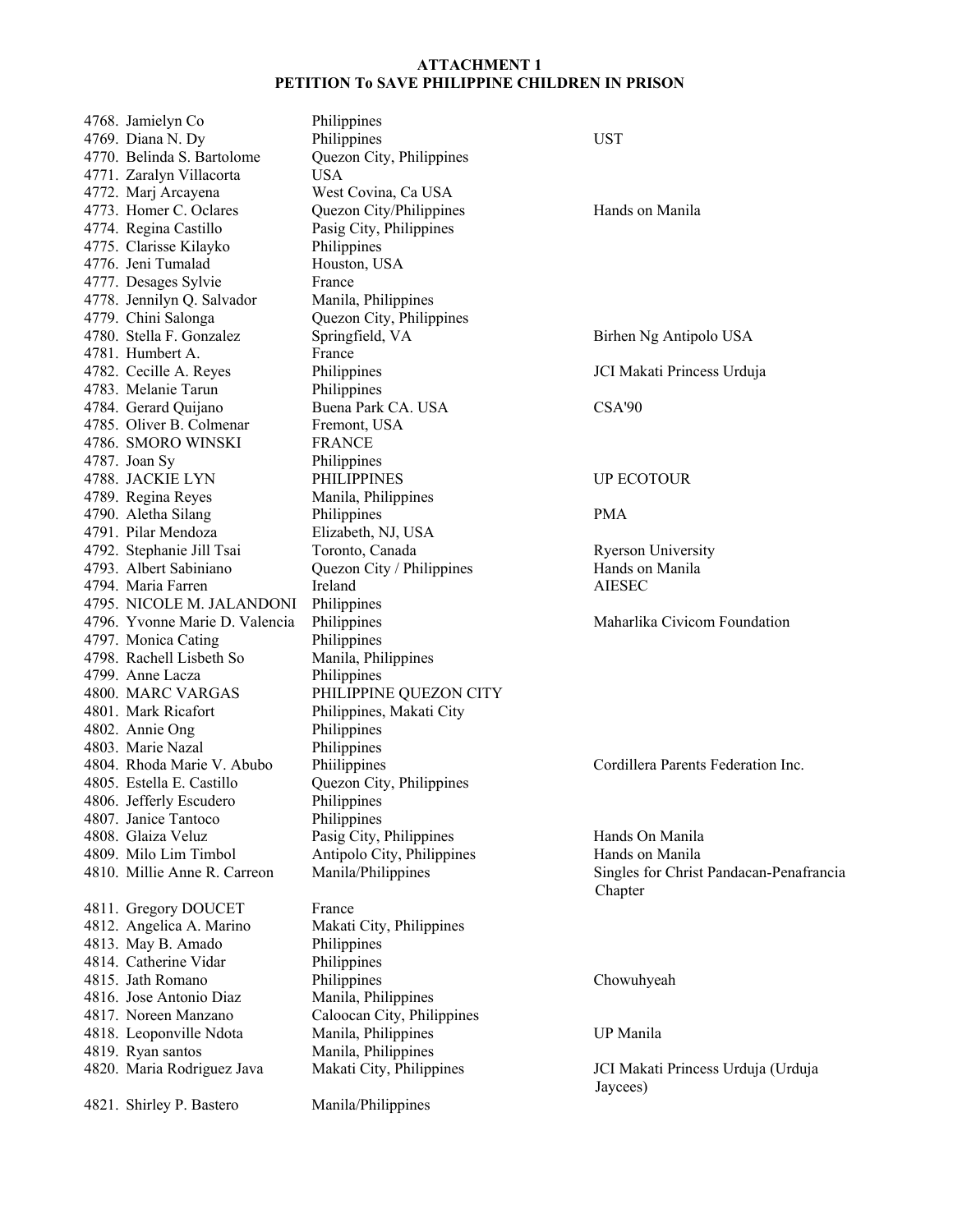4822. Joanne Cando Philippines 4823. Lorna Amara Philippines 4824. Karina Aquino Philippines 4825. Carina Adanza Manila, Philippines 4826. R Collantes Philippines 4827. Manny Reyes Manila Philippines 4828. Brien Myles Villamiel Metro Manila, Philippines Ligaya ng Panginoon Community 4829. Leila Evangelista San Pedro Laguna, Philippines Media 4830. Juancho S. Ong Philippines Deloitte Philippines 4831. Ma. Margarita Santos Philippines Quezon City 4832. RHODA S. APOLINAR New York, USA 4833. Dayen del Pilar Philippines Gender of Advocacy Development 4834. Patty Dayrit Philippines ADMU 4835. Neil Gosingtian Philippines 4836. Zara Musico Quezon City, Philippines 4837. Louie Tan Philippines 4838. Cherrie Nicolas Makati City, Philippines 4839. Lennie Rodriguez Manila, Philippines 4840. Cynthia Dy Macon, Georgia, USA 4841. Sylvia L. Mayuga Manila, Philippines<br>4842. Rydahl Bangkas Manila, Philippines 4842. Rydahl Bangkas 4843. Neriza Joaquin Philippines 4844. Jag Airben Caneda Cebu, Philippines 4845. Sarah Entena Philippines 4846. Alice Marie B. Gonzales Philippines 4847. Mah-anne Saracanlao Philippines 4848. Ginny S. Talavera Manila, Philippines Ligaya ng Panginoon 4849. Daryl L. Philippines Junior Chamber International-Makati 4850. Manuel Rosales Philippines 4851. Jerraleen Balais Quezon City, Philippines University of the Philippines- College of 4852. June Cecille V. Reyes Philippines The Thomson Phils Corp 4853. Dolores M. Litchfield New York, NY 4854. ARIEL SONER Makati, Philippines 4855. Rene Rhey Janda Philippines 4856. Czarina Sabado Philippines 4857. Villa Marie Madera Philippines 4858. Flora G. Bienvenida San Pablo City,Laguna, Philippines 4859. Izzy Laluna Philippines 4860. Jennifer Despojo Romeoville, Illinois, USA 4861. Baby Aimee N. Borlaza Philipinnes 4862. Pearl Sabio-Holgado Manila, Philippines 4863. Aisa Patajo Philippines SPC 4864. Martin Alejandro Violago, Jr. Philippines 4865. Karla P. Delgado Philippines Philippine Daily Inquirer 4866. Jobie M Makati City/Philippines 4867. May Antonnette Lebanan Philippines UPM 4868. Marie Anthonette Jacinto Philippines 4869. Ched Espiritu Philippines JGC 4870. Ariel N. Digma Philippines 4871. Sally Banduyang Makati/Philippines 4872. April Paligsa Philippines 4873. Jaime Del Rosario California, USA 4874. Jasmin S. Sunnyvale, CA

Princess Urduja Chapter

Social Work and Community Development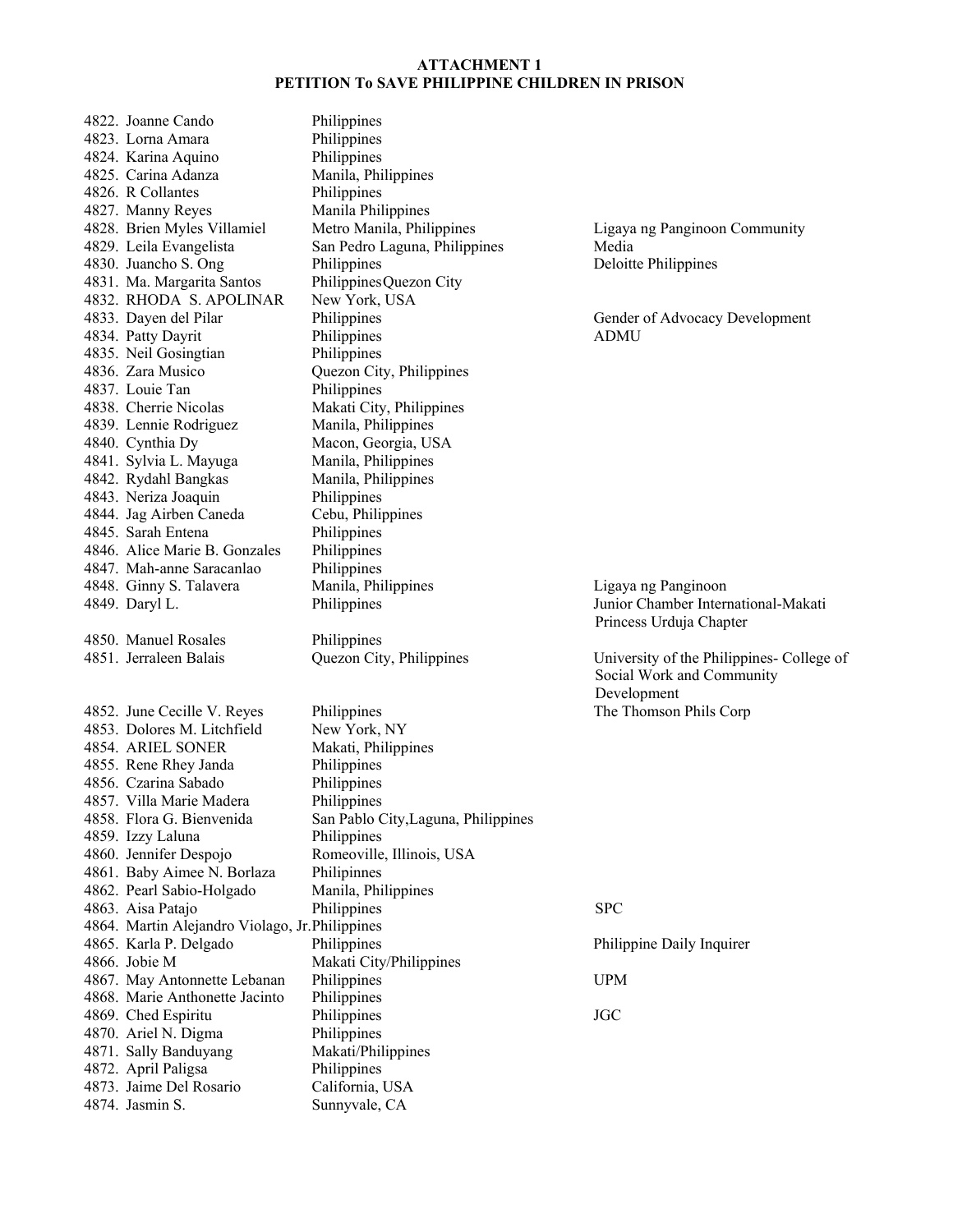| 4875. Judith Mercado                                           | Philippines                                              |                                                        |
|----------------------------------------------------------------|----------------------------------------------------------|--------------------------------------------------------|
| 4876. Angelie S. Abad                                          | Philippines                                              |                                                        |
| 4877. Tony Carluen                                             | Sydney/Australia                                         |                                                        |
| 4878. Mhiles debulos                                           | Philippines                                              |                                                        |
| 4879. Denwardson G. Estrada                                    | Marikina City, Philippines                               |                                                        |
| 4880. Chad P.                                                  | Philippines                                              |                                                        |
| 4881. Yvette Pantilla                                          | Philippines                                              | Amnesty International                                  |
| 4882. Andrie Banaga                                            | Philippines                                              |                                                        |
| 4883. Virra Valerie V. Villar                                  | Philippines                                              |                                                        |
| 4884. Carlo Yap                                                | Pasig City, Philippines                                  |                                                        |
| 4885. Iza Melissa Alcaraz                                      | Manila, Philippines                                      |                                                        |
| 4886. Elias M. Laberez                                         | Philippines                                              | <b>Buklod</b>                                          |
|                                                                | Manila, Philippines                                      |                                                        |
| 4887. Alma c. Buenviaje                                        |                                                          |                                                        |
| 4888. John Rainier P. Teña                                     | Pasig City/Philippines                                   |                                                        |
| 4889. Dagny C. Ayaay                                           | Philippines                                              |                                                        |
| 4890. Elmina S. Fajut                                          | Dubai, United Arab Emirates                              |                                                        |
| 4891. Tiffany Evangelista                                      | Philippines                                              |                                                        |
| 4892. Carlito Latorre                                          | Paranaque city, Philippines                              |                                                        |
| 4893. Christianne Sandstig                                     | Quezon City, Philippines                                 |                                                        |
| 4894. Sienna Flores                                            | Mandaluyong city, Philippines                            |                                                        |
| 4895. Marievic M.                                              | Makati City, Philippines                                 |                                                        |
| 4896. Sr. Marilou M. Camacho, DCThailand                       |                                                          |                                                        |
| 4897. Pierra Calasanz                                          | Philippines                                              | Meg Magazine                                           |
| 4898. Rosanna S. Latorre                                       | Lipa City, Philippines                                   |                                                        |
| 4899. Leia Khu Bartolome                                       | Philippines                                              |                                                        |
| 4900. TJ Correa                                                | Manila, Philippines                                      |                                                        |
| 4901. Dimple Pascual                                           | Philippines                                              |                                                        |
| 4902. Michael Allen Tolenitno                                  | Philippines                                              |                                                        |
| 4903. Kathee Garcia                                            | Philippines                                              |                                                        |
| 4904. Janice Lee                                               | Philippines                                              |                                                        |
| 4905. Princess Meeralith O. Celestino Quezon City, Philippines |                                                          | The Assembly (Ateneo de Manila<br>University)          |
| 4906. Ann P. Malinit                                           | Manila, Philippines                                      |                                                        |
|                                                                |                                                          |                                                        |
|                                                                |                                                          |                                                        |
| 4907. Jenie C.                                                 | Cavite, Philippines                                      |                                                        |
| 4908. Grachelle P.                                             | Pampanga, Philippines                                    |                                                        |
| 4909. Rina Fernando                                            | Quezon City, Philippines                                 |                                                        |
| 4910. Elma M. Reyes                                            | Mandaluyong City, Philippines                            | ABS-CBN Broadcasting Corporation                       |
| 4911. Bernard Thomas Rivera                                    | Philippines                                              | International Order of DeMolay                         |
| 4912. Elaine P.                                                | Philippines                                              |                                                        |
| 4913. Ghia Mallare                                             | Philippines                                              |                                                        |
| 4914. Arthur W. Nebrao, Jr., S.J.                              | Quezon City, Philippines                                 | Society of Jesus - Philippine Jesuit Prison<br>Service |
| 4915. Zacarias S. Ysalina, Jr.                                 | Saudi Arabia                                             |                                                        |
| 4916. Jenny Arce                                               | Philippines                                              |                                                        |
| 4917. AMY VICTA                                                | Makati City, Philippines                                 |                                                        |
|                                                                |                                                          |                                                        |
| 4918. Monique Roxas<br>4919. L. Aboulbene                      | Paranaque/Philippines<br>Paris - France                  |                                                        |
|                                                                |                                                          |                                                        |
| 4920. Cyreel S. Landicho<br>4921. Jenna Mae L. Atun            | Philippines                                              |                                                        |
|                                                                | Philippines                                              | UP Sorsogue $\tilde{A} \pm os$                         |
| 4922. Aileene Lomeda                                           | Las Pinas, Philippines                                   |                                                        |
| 4923. Roberta Rivin                                            | France                                                   |                                                        |
| 4924. L Lerma                                                  | Manila Philippines                                       |                                                        |
| 4925. Birgitt Maier                                            | Mainz Germany                                            |                                                        |
| 4926. Bob Lee                                                  | Mainz/Germany                                            |                                                        |
| 4927. Eric O. Fajut<br>4928. Mency T. Atienza                  | Dubai, United Arab Emirates<br>Malolos City, Philippines |                                                        |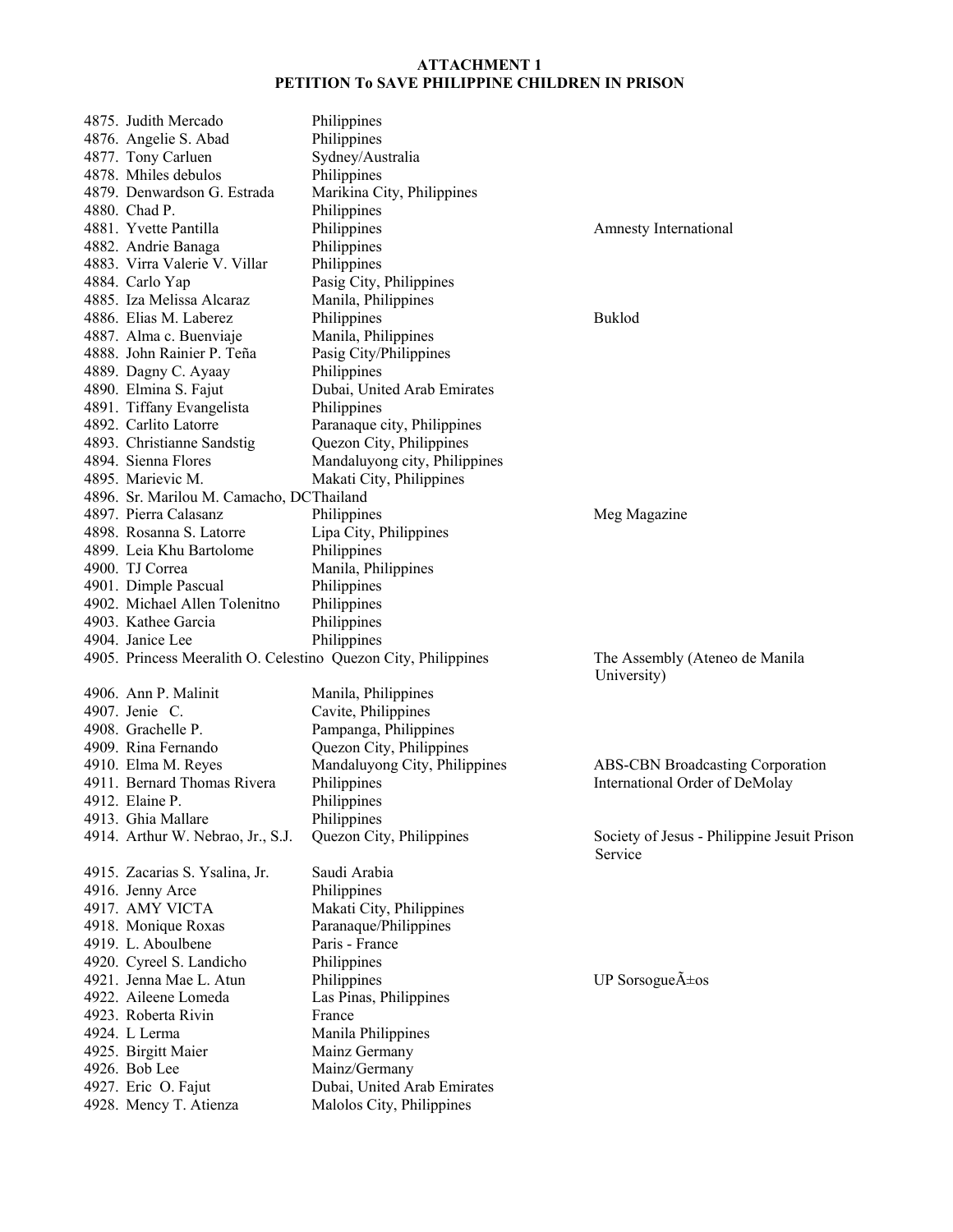| 4929. Adrian Tecson                             | Makati City, Philippines                |                                       |
|-------------------------------------------------|-----------------------------------------|---------------------------------------|
| 4930. Maria Elena A. Belardo                    | Makati City, Philippines.               | Haribon                               |
| 4931. Victoria Francisco                        | New York, USA                           |                                       |
| 4932. Binky Ilusorio                            | San Juan, Metro Manila, Philippines     |                                       |
| 4933. Susan Jane L. Espina                      | Palawan, Philippines                    |                                       |
| 4934. Abigail Lagus                             | Philippines                             |                                       |
| 4935. Myrna Paredes                             | Quezon City, Philippines                |                                       |
| 4936. Pamela Arellano                           | Philippines                             |                                       |
| 4937. Zai P.                                    | Philippines                             |                                       |
| 4938. Roy Vincent del Valle                     | Makati City, Philippines                |                                       |
| 4939. Lily O'Boyle                              | New York City. USA                      |                                       |
| 4940. Ofelia Gelvezon-Tequi                     | France                                  |                                       |
| 4941. Betchie P.                                | Philippines                             |                                       |
| 4942. Rosela Sartaguda                          | Philippines                             |                                       |
| 4943. Caroline Lin                              | Philippines                             |                                       |
| 4944. Selvino Miguel                            | Quezon City, Philippines                |                                       |
| 4945. Alexander R. Ilusorio                     | San Diego, California, USA              |                                       |
| 4946. Marie Antonette Conti                     | Pasig/Philippines                       |                                       |
| 4947. Joseph R. Mina                            | Quezon City, Philippines                | <b>Affairs Unlimited</b>              |
| 4948. Derrick Shih                              | Philippines                             | <b>JLLCF</b>                          |
| 4949. Arsenio R. Ilusorio                       | Philippines                             |                                       |
| 4950. Jenny Maureen L. Atun                     | Philippines                             |                                       |
| 4951. Dennison Buenafe                          | Pasig, Philippines                      |                                       |
| 4952. Karl Henessy Rafa                         | Manila, Philippines                     |                                       |
| 4953. Malou Salva                               | United Arab Emirates                    |                                       |
| 4954. Aurora Diaz                               | UK.                                     |                                       |
| 4955. Becky M.                                  | Manila, Philippines                     |                                       |
| 4956. Rachel Bugia                              | Philippines                             |                                       |
|                                                 |                                         |                                       |
|                                                 |                                         |                                       |
| 4957. Linus Dulay                               | Philippines                             |                                       |
| 4958. Felizardo R. Francisco                    | Philippines                             | Rotary Club ManilaSouth District 3810 |
| 4959. Camille Zaldarriaga                       | Manila, Philippines                     |                                       |
| 4960. Rommel P. Collado                         | Philippines                             |                                       |
| 4961. Diane Jean Vizconde                       | Makati City, Philippines                |                                       |
| 4962. Sarrah Gutierrez                          | Philippines                             |                                       |
| 4963. Anthony Werner                            | London, England                         |                                       |
| 4964. Katleen Pagsolingan                       | Philippines                             |                                       |
| 4965. Richard Reverente                         | Manila, Philippines                     |                                       |
| 4966. Joy Linao                                 | Rizal/Philippines                       |                                       |
| 4967. John Silva                                | Philippines                             | National Museum                       |
| 4968. Emil Benjamin B. Tapnio                   | Philippines                             | KAISA - UP Diliman                    |
| 4969. Godofredo Lanuza                          | Quezon City, Philippines                |                                       |
| 4970. Grace Tulauan                             | Philippines                             |                                       |
| 4971. Joel Sarmiento                            | Dubai, UAE                              |                                       |
| 4972. Candy R. Villegas                         | Dubai, U.A.E.                           |                                       |
| 4973. Dexter P.                                 | Philippines                             |                                       |
| 4974. Lanie Baetiong                            | Philippines                             |                                       |
| 4975. Marichi G. Francisco                      | Metro Manila, Philippines               |                                       |
| 4976. Rosario Juan                              | Makati City, Philippines                |                                       |
| 4977. Maria Isabel Bernabe                      | Paranaque City, Philippines             |                                       |
| 4978. Elizabeth Rodavia                         | Mandaluyong City Philippines            |                                       |
| 4979. John Raymond Concepcion                   | Philippines                             |                                       |
| 4980. Ester Lugue                               | Manila, Philippines                     |                                       |
| 4981. Ruben M. Puertollano, Jr.                 | Manila, Philippines                     |                                       |
| 4982. Abigail Casanova                          | Philippines                             |                                       |
| 4983. Michelle Satuito<br>4984. Marissa Lanorio | Quezon City, Philippines<br>Philippines | <b>Stradcom Corporation</b>           |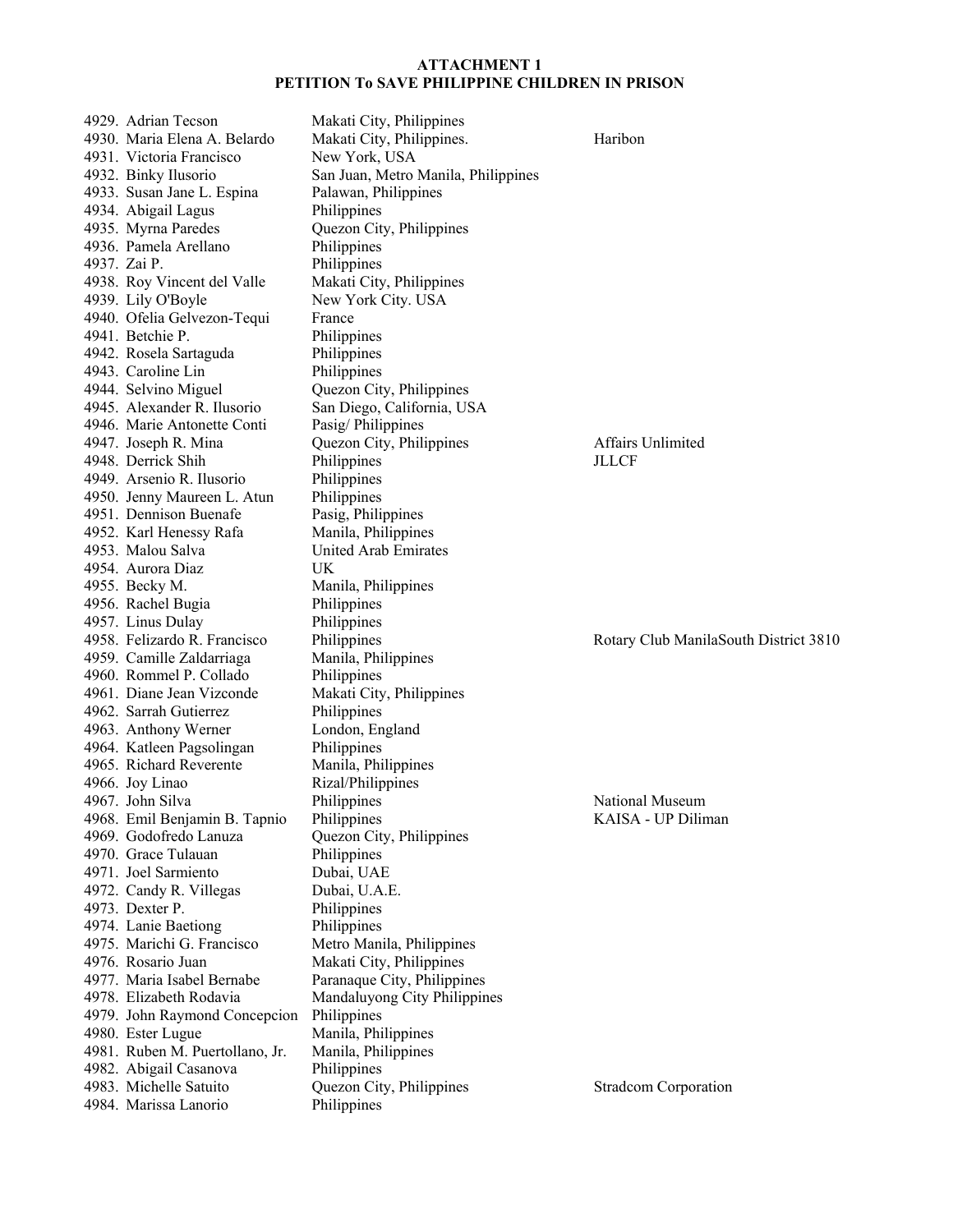| 4985. Melinda Antonio          | Philippines                 |                                   |
|--------------------------------|-----------------------------|-----------------------------------|
| 4986. Arlene B. Cao            | Philippines                 |                                   |
| 4987. Lyn Castillo             | Dubai, UAE                  |                                   |
| 4988. Denise Galvez            | Philippines                 | Ateneo de Manila University       |
| 4989. Frederick Nacario        | Parañaque/Philippines       |                                   |
| 4990. Melodee Gonzales         | Quezon City, Philippines    |                                   |
| 4991. Tessa Tayag              | Philippines                 |                                   |
| 4992. Haydee Go                | Taipei, Taiwan              |                                   |
| 4993. Conrado Sanchez, Jr.     | Makati City, Philippines    | <b>UNPHIL</b>                     |
| 4994. Stuart Wilson            | Makati City, Philippines    | <b>Carson Holdings</b>            |
| 4995. Charwil Saballe          | Manila, Philippines         |                                   |
| 4996. Jheric A. Saracho        | Philippines                 | Pinoypoets                        |
| 4997. Dequenne B.              | Bridel/Luxembourg           |                                   |
| 4998. Maria Preciosa dela Cruz | Philippines                 | <b>IRRI</b>                       |
| 4999. Anthony Telosa           | Philippines                 | <b>IRRI</b>                       |
| 5000. Nanette Q.               | Quezon City, Philippines    |                                   |
| 5001. POUSSIN Marie            | France                      | <b>ASMAE</b>                      |
| 5002. Archwin Dychingco        | Philippines                 |                                   |
| 5003. Mary Ronette A Ortiz     | Quezon City, Philippines    |                                   |
| 5004. John Patrick Gonzaga     | Manila, Philippines         |                                   |
| 5005. Norma B. Romanillos      | Pasig City, Philippines     |                                   |
| 5006. DOUCET P                 | Paris/France                |                                   |
| 5007. Carlo Angelo M. Vargas   | Cebu City, Philippines      | Entablado                         |
|                                |                             |                                   |
| 5008. David S.                 | Singapore                   |                                   |
| 5009. JoeyAyala                | QC Philippines              | <b>Bagong Lumad</b>               |
| 5010. Aimee Tan                | Quezon City, Philippines    |                                   |
| 5011. Jane P.                  | Philippines                 |                                   |
| 5012. Suzanne Brose-Hemmerick  | New york, New York          | <b>Custom Brokers</b>             |
| 5013. Chino Esguerra           | Philippines                 |                                   |
| 5014. Swit Ann Castro          | Hong kong                   |                                   |
| 5015. Janice Tiangco-Balais    | Manila, Philippines         |                                   |
| 5016. Jovalie Q                | Quezon City, Philippines    |                                   |
| 5017. Cynthia P                | Philippines                 |                                   |
| 5018. Corry O. Madronero       | Riyadh, Saudi Arabia        |                                   |
| 5019. Peter Heath              | Makati City, Philippines    |                                   |
| 5020. Lea Lansang              | Antipolo City, Philippines  | <b>UP Diliman</b>                 |
| 5021. Jean Marie Tiangco       | Caloocan City, Philippines  |                                   |
| 5022. Roberto and Evelyn Alvir | <b>USA</b>                  |                                   |
| 5023. Ma. Geraldine Azarcon    | Marikina/Philippines        | Rotaract International            |
| 5024. Tanya Juan               | Philippines                 |                                   |
| 5025. Aimee Pua                | Philippines                 | ama                               |
| 5026. Tanya Juan               | Philippines                 |                                   |
| 5027. Manny Escalante          | Calgary, Canada             | CFC; UPAAC                        |
| 5028. Len Carlos               | Las Pinas City/ Philippines |                                   |
| 5029. Ingrid Anne Yu Chi       | Tacloban City/Philippines   |                                   |
| 5030. Charlotte Tang           | Manila, Philippines         |                                   |
| 5031. Cynthia Marfori-Gordon   | New York City, USA          |                                   |
| 5032. Armie Ramos              | East Flanders/Belgium       |                                   |
| 5033. Rudy Van der Gucht       | East Flanders/Belgium       |                                   |
| 5034. Catherine Cheung         |                             |                                   |
|                                | Quezon City, Philippines    |                                   |
| 5035. Tata Lacson              | Quezon City, Philippines    |                                   |
| 5036. Faye Kristin Rodriguez   | Philippines                 |                                   |
| 5037. Kristine Cabanban        | New York, NY USA            |                                   |
| 5038. Faith Q.                 | Quezon City, Philippines    |                                   |
| 5039. Marievic G. Mariano      | Manila, Philippines         | IVP-Phils Alumni Foundation, Inc. |
| 5040. Fillip Castro            | Philippines                 |                                   |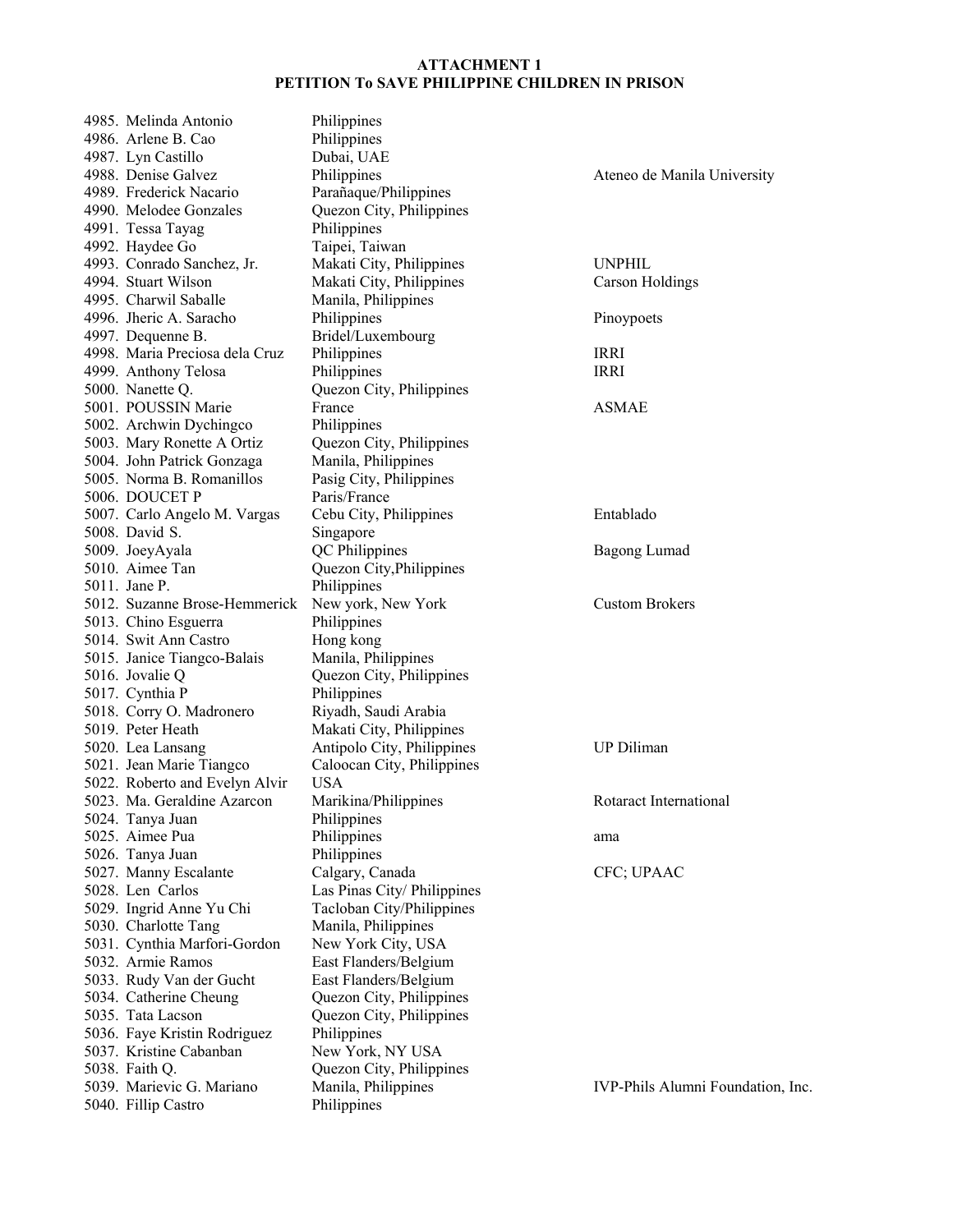| 5041. George Hanford                                 | Albuquerque New Mexico       |                                      |
|------------------------------------------------------|------------------------------|--------------------------------------|
| 5042. Mina Bolouri                                   | Albuquerque, New Mexico      |                                      |
| 5043. Carol Berman                                   | Old Westbury, U.S.A.         |                                      |
| 5044. Charisse Kho                                   | Manila, Philippines          | Hands on Manila                      |
| 5045. Jose Raymund Concepcion                        | Philippines                  |                                      |
| 5046. Beatriz Carmen M. Lacson                       | Marikina City, Philippines   |                                      |
| 5047. Mary Jane A. Afrondoza                         | <b>USA</b>                   |                                      |
| 5048. Marco Antonio Macatangay                       | Pasig / Philippines          |                                      |
| 5049. Dr. Peter Q. Teodoro, Jr.                      | Hayward, CA. U.S.A.          | The Solid Rock Music Ministry        |
| 5050. Jane Danette Uykimpang                         | Cebu City Philippines        |                                      |
| 5051. John Baruis                                    | Cebu City, Philippines       |                                      |
| 5052. DON SENO                                       | Cebu, Philippines            |                                      |
| 5053. JENNIFER QUILAQUIL                             | PARIS, FRANCE                |                                      |
| 5054. CIELO CARCEDO                                  | DAVAO PHIIPPPINES            |                                      |
| 5055. Milet Cayafite                                 | <b>CEBU PHILS</b>            |                                      |
| 5056. DREW UYKIMPANG                                 | <b>CEBU PHILS</b>            |                                      |
| 5057. NINA COMEROS                                   | Cebu city Philippines        |                                      |
| 5058. Leah Lorelei Lim                               | Philadelphia, PA, USA        |                                      |
| 5059. Tina Cee                                       | Caloocan City, Philippines   |                                      |
| 5060. Victoria M. Guidotti                           | Muntinlupa City, Philippines |                                      |
| 5061. Jake Ng                                        | Philippines                  |                                      |
| 5062. Virgil Heredia                                 | <b>USA</b>                   |                                      |
| 5063. Desiree Berjamin                               | Manila, Philippines          |                                      |
| 5064. Arthur Uy                                      | New York USA                 | Dink Records                         |
| 5065. Carmen Valdes                                  | San Francisco, California    | <b>AWARE</b>                         |
| 5066. Ellen Jovellanos                               | <b>USA</b>                   |                                      |
| 5067. Gay Capistrano                                 | United Kingdom               |                                      |
| 5068. Birck Cox                                      | <b>United States</b>         |                                      |
| 5069. Fernando Fidel C. Aracama                      | Philippines                  |                                      |
| 5070. Jennifer Scott                                 | Yreka/Siskiyou               |                                      |
| 5071. Elvira A. Morales                              | <b>USA</b>                   |                                      |
| 5072. Mark Bakunas                                   | Atlanta, USA                 |                                      |
| 5073. Priscilla V. Ilusorio                          | U.S.A.                       | Philippine Nurses Association of San |
|                                                      |                              | Diego                                |
| 5074. Amelia O. Belardo-Cox                          | Philadelphia, PA USA         |                                      |
| 5075. Mikael Gauffin                                 | Sweden                       |                                      |
| 5076. Christina Shat                                 | Philadelphia, PA             | Lutheran Children & Family Service   |
| 5077. Pamela Grace Portugal-Azicate United Kingdom   |                              |                                      |
| 5078. Gabriel Andres Portugal-Azicate United Kingdom |                              |                                      |
| 5079. Diane Sjolander                                | Lawrence, Kansas U.S.A.      |                                      |
| 5080. Ching Valdes                                   | New York, New York USA       |                                      |
| 5081. Cat Genato                                     | <b>United States</b>         |                                      |
| 5082. Lesaffre F.                                    | France                       |                                      |
| 5083. Brad Callahan                                  | Ottawa, Kansas/USA           |                                      |
| 5084. Cora Nieves                                    | <b>USA</b>                   |                                      |
| 5085. Ann Smith                                      | Lawrence, Kansas USA         |                                      |
| 5086. Sarah Zorca                                    | Quezon City, Philippines     |                                      |
| 5087. Glenn Pedelino                                 | UK                           |                                      |
| 5088. Christina Simeone                              | Philadelphia, USA            |                                      |
| 5089. Rosemarie Guerrero                             | UK                           |                                      |
| 5090. Severino Estrella                              | Rohnert Park, CA, USA        |                                      |
| 5091. W Tolentino                                    | <b>USA</b>                   |                                      |
| 5092. Melissa V.                                     | Brooklyn, NY, USA            |                                      |
| 5093. Valerie Moreau                                 | Lawrence, KS                 |                                      |
| 5094. TONY COLLADO                                   | TORONTO/CANADA               | ASINGANIAN OF CANADA                 |
| 5095. Angela da Roza                                 | Concord CA USA               |                                      |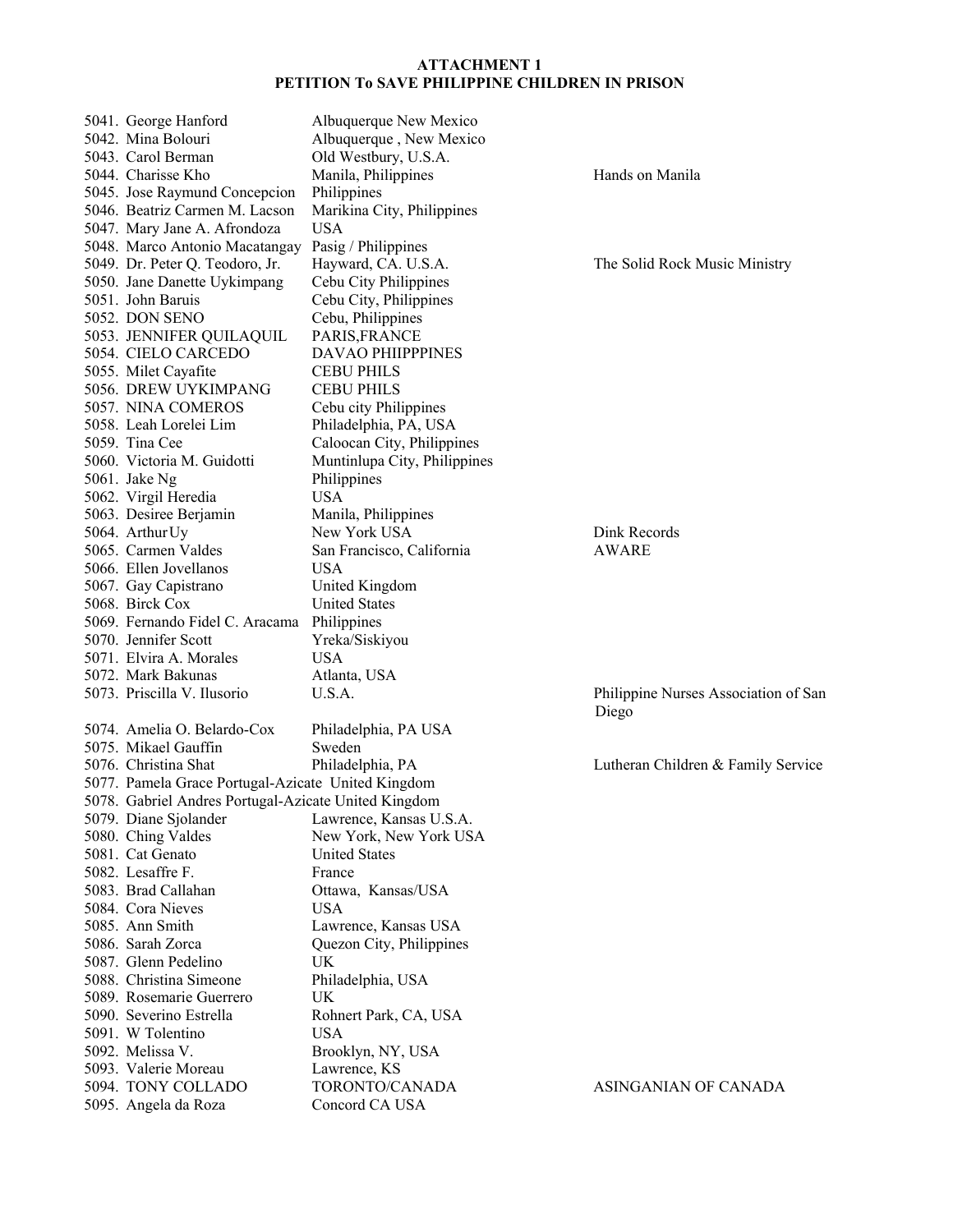| 5096. Victoria Magbilang                                  | Daly City, USA                            |       |
|-----------------------------------------------------------|-------------------------------------------|-------|
| 5097. Lelo Fiel                                           | Canada                                    |       |
| 5098. Pia-Marie D.R. Dioquino                             | Quezon City, Philippines                  |       |
| 5099. Amina Fahmy                                         | Philippines                               |       |
| 5100. Desireena Almoradie                                 | New York, U.S.                            |       |
| 5101. Jasmin Zaragoza                                     | McHenry, IL USA                           |       |
| 5102. Michele Baxter                                      | USA                                       |       |
| 5103. Rochelle Tinitigan                                  | California, U.S.A.                        |       |
| 5104. Jim Wood                                            | Columbia Cross Roads, PA                  |       |
| 5105. Jordan Genato                                       | Los Angeles, CA. USA                      |       |
| 5106. Dana Hasty                                          | Atlanta, GA, USA                          |       |
| 5107. Gregory Marquez                                     | Altadena, CA USA                          |       |
| 5108. Maria Catherine Baet                                | Las Vegas, Nevada USA                     |       |
| 5109. Anthony Ng                                          | Cherry Hill/Camden USA                    |       |
| 5110. Geraldine Picar                                     | USA                                       | UN    |
| 5111. Loida Apostol                                       | Los Angeles, California                   |       |
| 5112. Melvin J. Grossgold                                 | Salt Lake City, Utah USA                  |       |
| 5113. Jennifer Avancena                                   | Chicago, Illinois USA                     |       |
| 5114. Sumeet Bhullar                                      | Philadelphia, PA, USA                     |       |
| 5115. Corazon G. Gemil, M.D.                              | West Chester, PA USA                      |       |
| 5116. Mark Phillip Zubiri                                 | Philippines                               |       |
| 5117. Carolyn Kingsnorth                                  | Central Point, Oregon, USA                |       |
| 5118. Irene Cawaling                                      | Philippines                               |       |
| 5119. Jean Fairgrieve                                     | Sherwood, Oregon, USA                     |       |
| 5120. Gina Singer                                         | Cleveland, GA, USA                        |       |
| 5121. Anakarenina Aseorn                                  | Coronado, CA, USA                         |       |
| 5122. Angela Isabel A Zayco                               | New York, New York, U.S.A.                |       |
| 5123. Jennilyn Tan                                        | Philippines                               |       |
| 5124. SONNY SAN PEDRO                                     | <b>USA</b>                                |       |
| 5125. Apsara Desai                                        | New York, NY USA                          |       |
| 5126. Lulu Lim                                            | New York, USA                             |       |
| 5127. Blossom Valiente                                    | Philippines                               |       |
| 5128. Jason Jaewan Lee                                    | Philadelphia, PA                          | Sout  |
|                                                           |                                           | Asso  |
|                                                           |                                           | Funo  |
| 5129. Jennifer Diaz                                       | Philippines                               |       |
| 5130. Celestina Palma                                     | Quezon City, Philippines                  |       |
| 5131. Gloria Pineda                                       | <b>USA</b>                                |       |
| 5132. Lanie P.                                            | Philippines                               |       |
| 5133. Vivian Nicolas-Wilkinson                            | United Kingdom                            |       |
| 5134. Paul Wilkinson                                      | United Kingdom                            |       |
| 5135. Elodie Roquette                                     | <b>FRANCE</b>                             |       |
| 5136. Michael James O. Sepulveda Makati City, Philippines |                                           |       |
|                                                           |                                           |       |
| 5137. Johnny Malaran<br>5138. Merlinda Bobis              | Cherry Hill, New Jersey, USA<br>Australia |       |
|                                                           |                                           |       |
| 5139. JM Dimacisil                                        | Philippines                               |       |
| 5140. Randy l. Jacinto                                    | Tagaytay city, Philippines                | Ad i  |
|                                                           |                                           | frate |
| 5141. Nelinda Arguelles                                   | Canada                                    |       |
| 5142. Marinita T. Alano                                   | Manila, Philippines                       |       |
| 5143. Alicia Colby-Sy                                     | Philippines                               |       |
| 5144. Alastair Dingwall                                   | UK                                        |       |
| 5145. Nilan Yu                                            | Philippines                               | Univ  |
| 5146. Annsley P.                                          | Philippines                               |       |
| 5147. Pia Velazco                                         | <b>USA</b>                                |       |
| 5148. Ria Comsti                                          | Pasig City, Philippines                   |       |

PA Southeast Asian Mutual Assistance Associations Coalition, Social Justice Fund

5. Philippines **Ad infinitum fraternal organization**, fratello medico chapter

University of the Philippines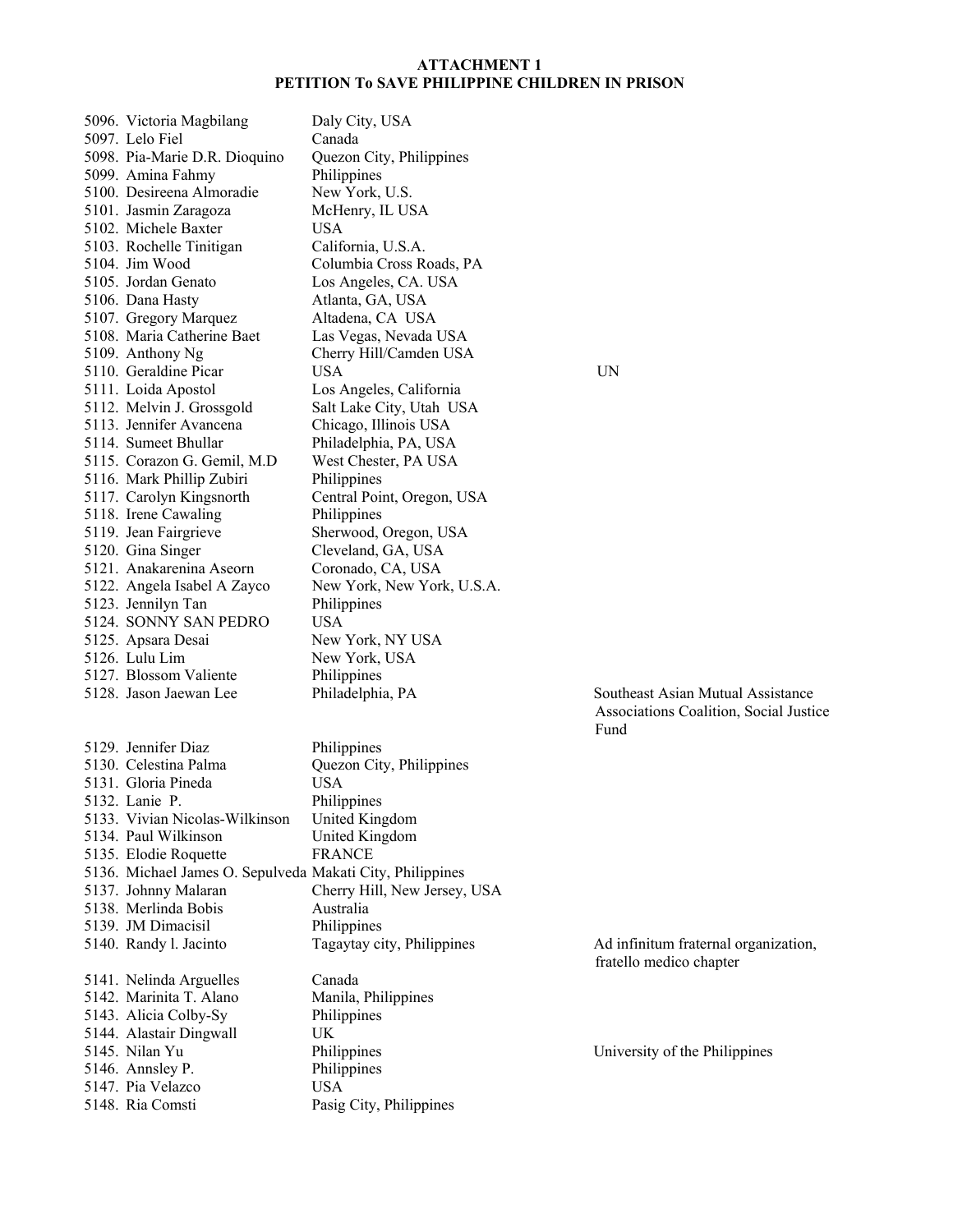|          | 5149. Marquez, Josefina                           | Canada                                                         |                                          |
|----------|---------------------------------------------------|----------------------------------------------------------------|------------------------------------------|
|          | 5150. Ma. Theresa M. Baguisi                      | Manila, Philippines                                            |                                          |
|          | 5151. Cherry Pie E. De Guzman                     | Mandaluyong City, Philippines                                  |                                          |
|          | 5152. Pascale Guyon                               | Philippines                                                    |                                          |
|          | 5153. Margaret Hercules                           | Manila, Philippines                                            |                                          |
|          | 5154. Sherylyn V. Montero                         | Philippines                                                    |                                          |
|          | 5155. Imee Baldo                                  | Pasig Philippines                                              |                                          |
|          | 5156. Athenee Pacardo                             | Philippines                                                    |                                          |
|          | 5157. Ma. Portia Navarrosa                        | Philippines                                                    |                                          |
|          | 5158. Ces Valeza                                  | Manila, Philippines                                            |                                          |
|          | 5159. Jude Gitamondoc                             | Cebu City, Philippines                                         | Don Bosco Technology Center              |
|          | 5160. Rhonda Vandeworp                            | Manila, Philippines                                            |                                          |
|          | 5161. Rochelle Tabing                             | Philippines                                                    |                                          |
|          | 5162. Erwin Viviezca                              | Philippines                                                    |                                          |
|          | 5163. Janice Ian Reyes                            | Manila, Philippines                                            |                                          |
|          | 5164. Nathan Mumar                                | Philippines                                                    | Focolare movement                        |
|          | 5165. Ma. Therese Ramos                           | Singapore                                                      |                                          |
|          | 5166. Noel Laurel Trinidad                        | Philippines                                                    |                                          |
|          | 5167. Pilar de Borja                              | Philippines                                                    |                                          |
| 5168. HF |                                                   | Ottawa, Canada                                                 |                                          |
|          | 5169. Kenneth Santos                              | Philippines                                                    |                                          |
|          | 5170. Angela De Jesus                             | Manila, Philippines                                            |                                          |
|          | 5171. Carlomagno Aguilar                          | Philippines/Pampanga                                           |                                          |
|          |                                                   | 5172. Elanie de los Reyes Saavedra Zamboanga City, Philippines |                                          |
|          | 5173. Mitzi Borromeo                              | Yokohama, Japan                                                |                                          |
|          | 5174. Alison Fairgrieve                           | United Kingdom                                                 |                                          |
|          | 5175. Ongpin, Maria Isabel                        | Philippines                                                    | Museum Foundation, Phils.                |
|          | 5176. John Paul Antes                             | Philippines                                                    |                                          |
|          | 5177. Marc R. Crowe                               | Manila, Philippines                                            |                                          |
|          | 5178. Julie Ann A. Cruz                           | Valenzuela City, Philippines                                   |                                          |
|          | 5179. Roy Canseco                                 | Philippines                                                    |                                          |
|          | 5180. Edelyn G. Fortes                            | Philippines                                                    |                                          |
|          | 5181. Peachie P.                                  | Philippines                                                    |                                          |
|          | 5182. Teena Nery                                  | Philippines                                                    | <b>WHO</b>                               |
|          | 5183. Leonardo M. Babol III                       | Philippines                                                    | Junior Chamber International Philippines |
|          |                                                   |                                                                | (JCIP)                                   |
|          | 5184. Jess Pesito                                 | King of Prussia/USA                                            | <b>YFUW</b>                              |
|          | 5185. Mary Grace Yu                               | Philippines                                                    |                                          |
|          | 5186. Romana Domingo                              | Metro Manila, Philippines                                      | Christian Life Community of the          |
|          |                                                   |                                                                | Philippines                              |
|          | 5187. Cole P.                                     | Philippines                                                    |                                          |
|          | 5188. Lovelyn S. Montejo                          | Quezon City/Philippines                                        |                                          |
|          | 5189. Bernardo Ngo Jr.                            | Philippines                                                    |                                          |
|          | 5190. Miguel M. Ripoll                            | Manila, Philippines                                            |                                          |
|          | 5191. Ferdinand/Ruth Luyun                        | Horsham, PA. USA                                               |                                          |
|          | 5192. Raffy P.                                    | Philippines                                                    |                                          |
|          |                                                   | 5193. Adelaida Sophia Marie F. Lucero Quezon City, Philippines | University of the Philippines Diliman    |
|          | 5194. Isabel Roxas                                | Makati, Philippines                                            |                                          |
|          | 5195. Ariane A. Servidad                          | Makati City, Philippines                                       |                                          |
|          | 5196. Cesar Banares                               | Philippines                                                    |                                          |
|          | 5197. GERARDO L. LIMCAOCO Makati City/Philippines |                                                                |                                          |
|          | 5198. Erica S. Fernando                           | Cebu City, Philippines                                         | <b>Focolare Movement</b>                 |
|          | 5199. Rommel J. Faustino                          | Philippines                                                    |                                          |
|          | 5200. Antonio C. Martino                          | Philippines                                                    |                                          |
|          | 5201. Ryan Barros                                 | Quezon City, Philippines                                       |                                          |
|          | 5202. Mariolito M. Bonggot                        | Tagbilaran City, Philippines                                   |                                          |
|          |                                                   |                                                                |                                          |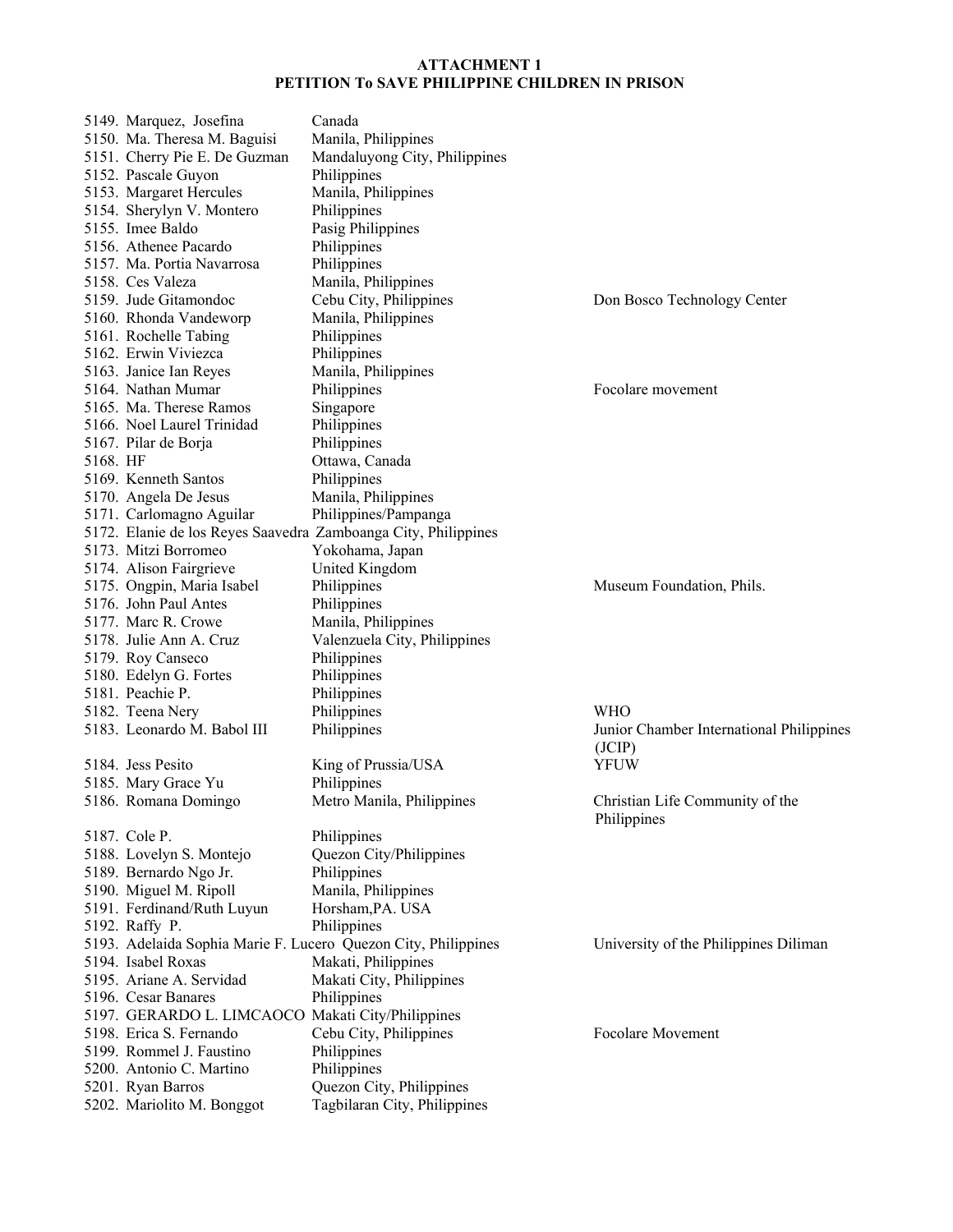| 5203. Merlie Asprer              | Philippines                                  |                               |
|----------------------------------|----------------------------------------------|-------------------------------|
| 5204. Cecilia Quimbo             | Quezon City, Philippines                     |                               |
| 5205. Liezl Bartolome            | Philippines                                  |                               |
| 5206. Maria Carmina S. Jorolan   | Philippines                                  | <b>CISV</b>                   |
| 5207. K Tiuseco                  | Philippines                                  | <b>UP Concert Chorus</b>      |
| 5208. Liza P.                    | Philippines                                  |                               |
| 5209. Karl F. Villareal          | Laguna, Philippines                          | Analog Devices Inc.           |
| 5210. Maila Presilda             | Paranaque City                               | HOM                           |
| 5211. Andre Miguel D. Cervantes  | Makati City, Philippines                     |                               |
| 5212. Ann Casagrande             | <b>United States</b>                         |                               |
| 5213. Kristine C.                | Cebu, Philippines                            |                               |
| 5214. Denice V. Paclipan         | Cebu City, Philippines                       | Ramon Aboitiz Foundation Inc. |
| 5215. Nina de Castro             | Manila, Philippines                          |                               |
| 5216. Ernie E. Ramos             | New York/USA                                 |                               |
|                                  |                                              |                               |
| 5217. Grace Taguiam              | Pasig City, Philippines                      |                               |
| 5218. Mitcho Gervacio            | NJ, USA                                      |                               |
| 5219. Jerwin M. Mascariñas       | Makati City, Philippines                     |                               |
| 5220. Jeanne Layon               | California, USA                              |                               |
| 5221. Don Angelo Bautista        | Philippines                                  |                               |
| 5222. Michael Layon              | California, USA                              |                               |
| 5223. Elizabeth Utschig          | California, USA                              |                               |
| 5224. Edson Fajilagot            | Philippines                                  | <b>HOM</b>                    |
| 5225. Portia Sta. Maria          | Makati City, Philippines                     |                               |
| 5226. Nina S.                    | Sacramento CA, USA                           |                               |
| 5227. Linda Cohen McKeever       | York, PA, USA                                |                               |
| 5228. Rowena F. Camarador        | PHILIPPINES                                  |                               |
| 5229. Annie Bailon               | Makati city, Philippines                     |                               |
| 5230. Gemma Bagayaua Mendoza     | Mandaluyong City                             |                               |
| 5231. Sylvia Isaac Tidwell       | Sacramento, CA                               |                               |
| 5232. Cecile A. Floirendo        | Cagayan de Oro City, Philippines             |                               |
| 5233. Elvira Liwanag             | Manila, Philippines                          |                               |
| 5234. Isadora de la Cruz         | Quezon City                                  | Ateneo LEX, Youth for Christ  |
| 5235. Lloyd A. Baraoidan         | Philippines                                  |                               |
| 5236. Ian Taylor                 | Sydney, Australia                            |                               |
| 5237. Roger C. Mendoza           | Philippines                                  |                               |
| 5238. Arlene Tan                 | Laguna/Philippines                           |                               |
| 5239. Marjorie Marquez           | Philippines                                  | Singles For Christ            |
| 5240. Cecilia M. Gatbunton       | Cavite, Philippines                          |                               |
| 5241. Mildred H. Bernabe         | Philippines                                  |                               |
| 5242. Jose Ma. Pablo M. Faustino | Philippines                                  |                               |
| 5243. Maria Fe Mapa              | Cebu City                                    | Singles for Christ, Chapter 1 |
| 5244. Russel Hernandez           | Philippines                                  | Manila Doctors Hospital       |
| 5245. Francis Roble              | Pasig, Philippines                           | Focolare                      |
| 5246. Cristina C. VJuan          | Philippines                                  |                               |
|                                  |                                              |                               |
| 5247. Joel F. timbang            | Parañaque City, Philippines                  |                               |
| 5248. Nureen Renee Guiaya        | Manila, Philippines                          |                               |
| 5249. Dori Merifield             | Los Angeles, CA                              |                               |
| 5250. Evelyn Javier              | Marikina, Philippines                        |                               |
| 5251. Bernadette Cerrudo         | Las-Pinas City, Philippines                  |                               |
| 5252. Nemesia M. Resplandor      | Philippines                                  |                               |
| 5253. Graciel Anne A. Pascual    | Cabanatuan City, Philippines                 | UST-UNICEF                    |
| 5254. Jocelyn Gaw                | Manila Philippines                           |                               |
| 5255. Sharron E. Manzano         | Philippines                                  |                               |
| 5256. May Gustilo                | Bacolod City, Negros Occidental, Philippines |                               |
| 5257. Mat Gustilo                | Philippines                                  |                               |
| 5258. Angie P.                   | Philippines                                  |                               |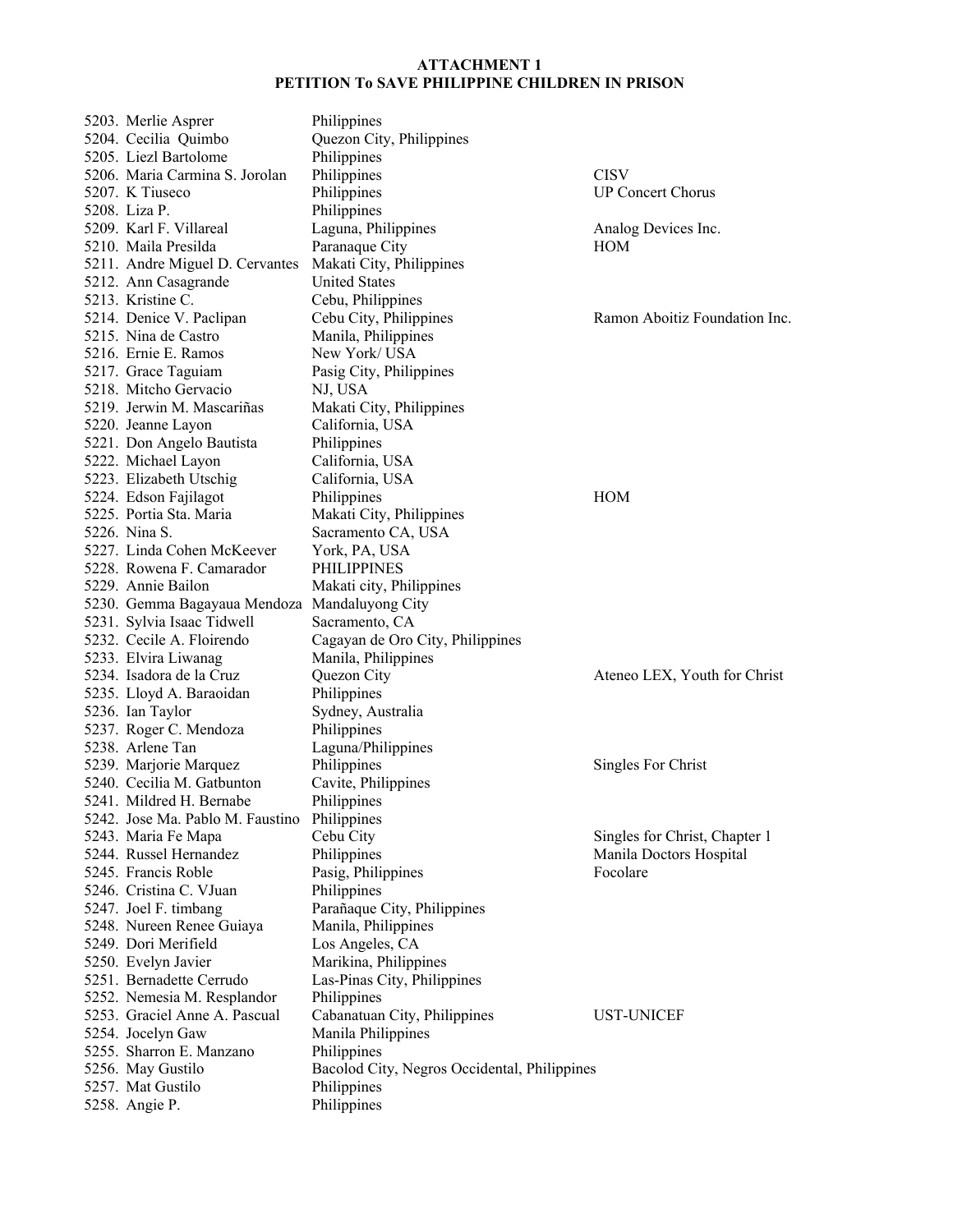|           | 5259. Chin Pangan                                             | Philippines                            |                                                         |
|-----------|---------------------------------------------------------------|----------------------------------------|---------------------------------------------------------|
|           | 5260. Kenneth Chew                                            | Manila, Philippines                    |                                                         |
|           | 5261. Kristine Lucas                                          | Philippines                            |                                                         |
|           | 5262. Vikki Luta                                              | Quezon City, Philippines               |                                                         |
| 5263. Joy |                                                               | Philippines                            |                                                         |
|           | 5264. Vic Acedillo Jr.                                        | Philippines                            |                                                         |
|           | 5265. Rosette H.                                              | Hongkong                               |                                                         |
|           | 5266. Golda A. Castro                                         | Quezon City / Philippines              |                                                         |
|           | 5267. Beng Kalaw                                              | Germany                                |                                                         |
|           | 5268. Kristoffer Perez                                        | Philippines                            |                                                         |
|           | 5269. Cristina Guytingco                                      | Italy                                  | <b>SPC</b>                                              |
|           | 5270. Stephanie Soenarto                                      | Netherlands                            |                                                         |
|           | 5271. Rachael Stirling                                        | United Kingdom                         |                                                         |
|           | 5272. Froilan Garcia                                          | Manila, Philippines                    | Foreign correspondents associatio of the<br>philippines |
|           | 5273. Ma. Rowena M. Buxani                                    | Davao City/Philippines                 |                                                         |
|           | 5274. Charmaine Cortez                                        | Philippines                            |                                                         |
|           | 5275. Karen Connie M. Abalos                                  | Quezon City/Philippines                |                                                         |
|           | 5276. Risha Tobias                                            | Singapore                              |                                                         |
|           | 5277. Rein N/                                                 | Netherlands                            | Student                                                 |
|           | 5278. Joline Ann Uichanco                                     | Singapore                              | National University of Singapore                        |
|           | 5279. Anna Elisa Yanson                                       | Manila/Philippines                     |                                                         |
|           | 5280. Mark Chan                                               | singapore                              |                                                         |
|           | 5281. Miguel Sun                                              | Singapore                              |                                                         |
|           | 5282. Alma Aurora De Leon                                     | Manila, Philippines                    | Philippine Medical Assosciation                         |
|           | 5283. Carlo Semilla                                           | Philippines                            |                                                         |
|           | 5284. Stuart McGougan                                         | UK                                     |                                                         |
|           | 5285. Sheila Tulipat                                          | Manila, Philippines                    |                                                         |
|           | 5286. Rainnier Andres                                         | Makati City, Philippines               |                                                         |
|           | 5287. Jill Almonicar                                          | Philippines                            |                                                         |
|           | 5288. Carmi Castillo                                          | Phillippines                           |                                                         |
|           | 5289. AMELITA A. TIU                                          | Caloocan City, Philippines             |                                                         |
|           | 5290. Nestie Carla Frias                                      | Philippines                            |                                                         |
|           | 5291. Carlito Almeida Jr.                                     | Cabuyao, Laguna, Philippines           |                                                         |
|           | 5292. Jan E. San Jose                                         | Philippines                            |                                                         |
|           | 5293. Melvin M. Torres                                        | Philippines                            | <b>IVP-Phils</b>                                        |
|           | 5294. Kim Arveen Moreno Patria                                | Sorsogon City/Quezon City, Philippines | <b>UP</b> Sorsoguenos                                   |
|           | 5295. Perrine Lhuillier                                       | Beijing, China                         |                                                         |
|           | 5296. Muriel S. Ordonez                                       | Philippines                            |                                                         |
|           | 5297. Jenie Gabriel                                           | Philippines                            | Musmos- Organization for and with<br>Streetchildren     |
|           | 5298. FRANCIS GERARD S. NOVIS Philippines                     |                                        |                                                         |
|           | 5299. Larissa Medina                                          | <b>MANILA</b>                          |                                                         |
|           | 5300. Filbert Catalino F. Flores III Quezon City, Philippines |                                        |                                                         |
|           | 5301. Dimples Aguiling                                        | Philippines                            |                                                         |
|           | 5302. Dholani Mawalage                                        | Colombo, Sri Lanka                     |                                                         |
|           | 5303. Marta lovina                                            | Philippines                            |                                                         |
|           | 5304. Rose Anne LL - Gonzalez                                 | Bacoor, Cavite, Philippines            |                                                         |
|           | 5305. Kim Cando                                               | Manila, Philippines                    | Hands On Manila, AIESEC Philippines                     |
|           | 5306. Brian Rito                                              | Philippines                            |                                                         |
|           | 5307. Lorelie Rachel Paraiso                                  | Manila, Philippines                    | De La Salle University, Philippines                     |
|           | 5308. Geviv Carolino                                          | QC, Philippines                        |                                                         |
|           | 5309. Florencio Conejares Jr.                                 | Manila, Philippines                    | Word for the World Makati                               |
|           | 5310. Corazon M. Raymundo                                     | Pasig City/Philippines                 | Univ of the Philippines                                 |
|           | 5311. Abe Medenilla                                           | Philippines                            |                                                         |
|           | 5312. PAULA VASCONCELOS                                       | <b>PORTUGAL</b>                        |                                                         |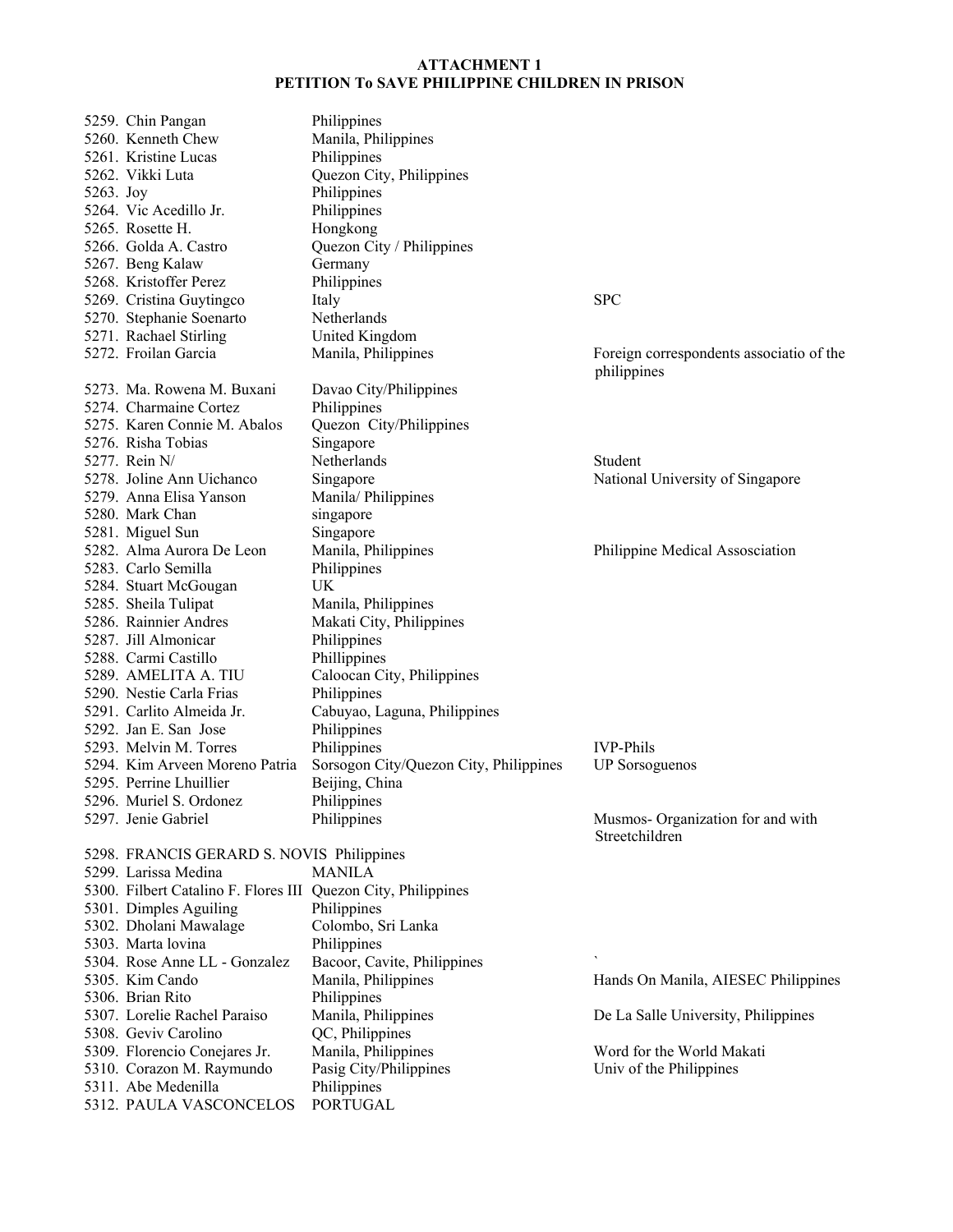| 5313. Janina P.                                         | Philippines                                                          |                                               |
|---------------------------------------------------------|----------------------------------------------------------------------|-----------------------------------------------|
| 5314. Janeth Molina                                     | Makati City, Philippines                                             | ECCC, SOS, HOM                                |
| 5315. Frederick Gomez                                   | Muntinlupa city, Philippines                                         |                                               |
| 5316. Anthony Rogelio F. Bernardo II Manila/Philippines |                                                                      |                                               |
| 5317. Ivy Antonio                                       | New York, USA                                                        |                                               |
| 5318. Edgie Guevarra                                    | QC, Philippines                                                      | Enterteynment para sa Tao, Bayan,             |
|                                                         |                                                                      | Lansangan, at Diyos (ENTABLADO)               |
| 5319. Kerwin Jeffrey Fargas                             | London, UK                                                           |                                               |
| 5320. Rosh O. Sunga                                     | Philippines                                                          |                                               |
| 5321. Karol Fleischer                                   | Slovakia                                                             | <b>SAT</b>                                    |
| 5322. Ramon Ramos                                       | U.S.A.                                                               | rrams2k&co.                                   |
| 5323. Julia Jean S. Lanuza                              | Quezon City, Metro Manila, Philippines                               | ACNielsen                                     |
| 5324. Sharon N.                                         | Netherlands                                                          |                                               |
|                                                         | Philippines                                                          |                                               |
| 5325. Caselyn Ibasco                                    |                                                                      |                                               |
| 5326. Aleksandra Fargas                                 | London, UK                                                           |                                               |
| 5327. Albert Cruz                                       | Phillippines                                                         | <b>UP Repertory Company</b>                   |
| 5328. Eva Nor                                           | Philippines                                                          |                                               |
| 5329. Paul Stirling                                     | Edinburgh/Scotland                                                   | <b>Edinburgh University</b>                   |
| 5330. Jonina Agatha T. Paraiso                          | Fountain valley, California/USA                                      |                                               |
| 5331. Josie D. Henson                                   | Angeles City, Philippines                                            |                                               |
| 5332. Rina De Vera                                      | Philippines                                                          |                                               |
| 5333. Gerard Ian V. Bernabe                             | Manila, Philippines                                                  | Philippine Action for Youth Offenders         |
| 5334. Edna Lorbes                                       | Makati, Philippines                                                  |                                               |
| 5335. Teresita Corazon Enriquez                         | Taipei, Taiwan - Rep. of China                                       | Missionary Sisters of the Immaculate          |
|                                                         |                                                                      | Heart of Mary                                 |
| 5336. Rose Geronimo                                     | Philippines                                                          |                                               |
| 5337. Alex Miller                                       | Brighton, MA, USA                                                    |                                               |
| 5338. Helen Eastman                                     | Scotland                                                             |                                               |
| 5339. Sonia S. Mendoza                                  | Quezon City/Philippines                                              | Mother Earth Foundation                       |
| 5340. Iain Stirling                                     | Beijing, China                                                       |                                               |
|                                                         | 5341. Rev. Fr. Oliver Castor, CSsR. Legazpi City, Albay, Philippines | Redemptorist Mission Community                |
| 5342. Dixi Mengote                                      | Philippines                                                          |                                               |
| 5343. Estanly V. Alfonzo                                | Los Angeles, California                                              |                                               |
| 5344. Swanie Goldsmith                                  | <b>USA</b>                                                           |                                               |
| 5345. Gail Richardson                                   | Washington, DC                                                       |                                               |
| 5346. Jose Manuel Samar                                 |                                                                      |                                               |
|                                                         |                                                                      |                                               |
|                                                         | Philippines                                                          |                                               |
| 5347. Jerome Q.                                         | Quezon City, Philippines                                             |                                               |
| 5348. James Zokay                                       | London, UK                                                           |                                               |
| 5349. Cathy Doubleday                                   | Hove, UK                                                             |                                               |
| 5350. Andree Trotter                                    | London                                                               |                                               |
| 5351. Stacy Ahn Regalado                                | Barcelona, Spain                                                     |                                               |
| 5352. Rosario Saavedra                                  | Mauban Quezon/ Philippines                                           | UP Kalilayan                                  |
| 5353. Ricard Casanova                                   | Barcelona, Spain                                                     |                                               |
| 5354. Delia Estur                                       | Manila, Philippines                                                  |                                               |
| 5355. Daniel C. Davalos                                 | Makati City, Philippines                                             |                                               |
| 5356. Tracie Pang                                       | Singapore                                                            |                                               |
| 5357. Henry James Banayat                               | San Fernando City, Philippines                                       | Compumatrix and Networks Interactive,<br>Inc. |
| 5358. Anna Liza Javier                                  | Pasig City, Philippines                                              |                                               |
| 5359. Mary Elaine T. Ellar                              | Manila, Philippines                                                  |                                               |
| 5360. Kitch Roland C. Medina                            | Metro Manila, Philippines                                            |                                               |
| 5361. Christian Duldulao                                |                                                                      | <b>UP-HPAIR</b>                               |
| 5362. Ma. Fe Divino                                     | Pasig, Philippines                                                   |                                               |
|                                                         | Philippines                                                          | <b>SSpS</b>                                   |
| 5363. Ella Oducayen                                     | Quezon City, Philippines<br><b>PHILIPPINES</b>                       |                                               |
| 5364. MARIA ISOLDE TANJAY<br>5365. Sjersti Elstad       | Barcelona, Spain                                                     |                                               |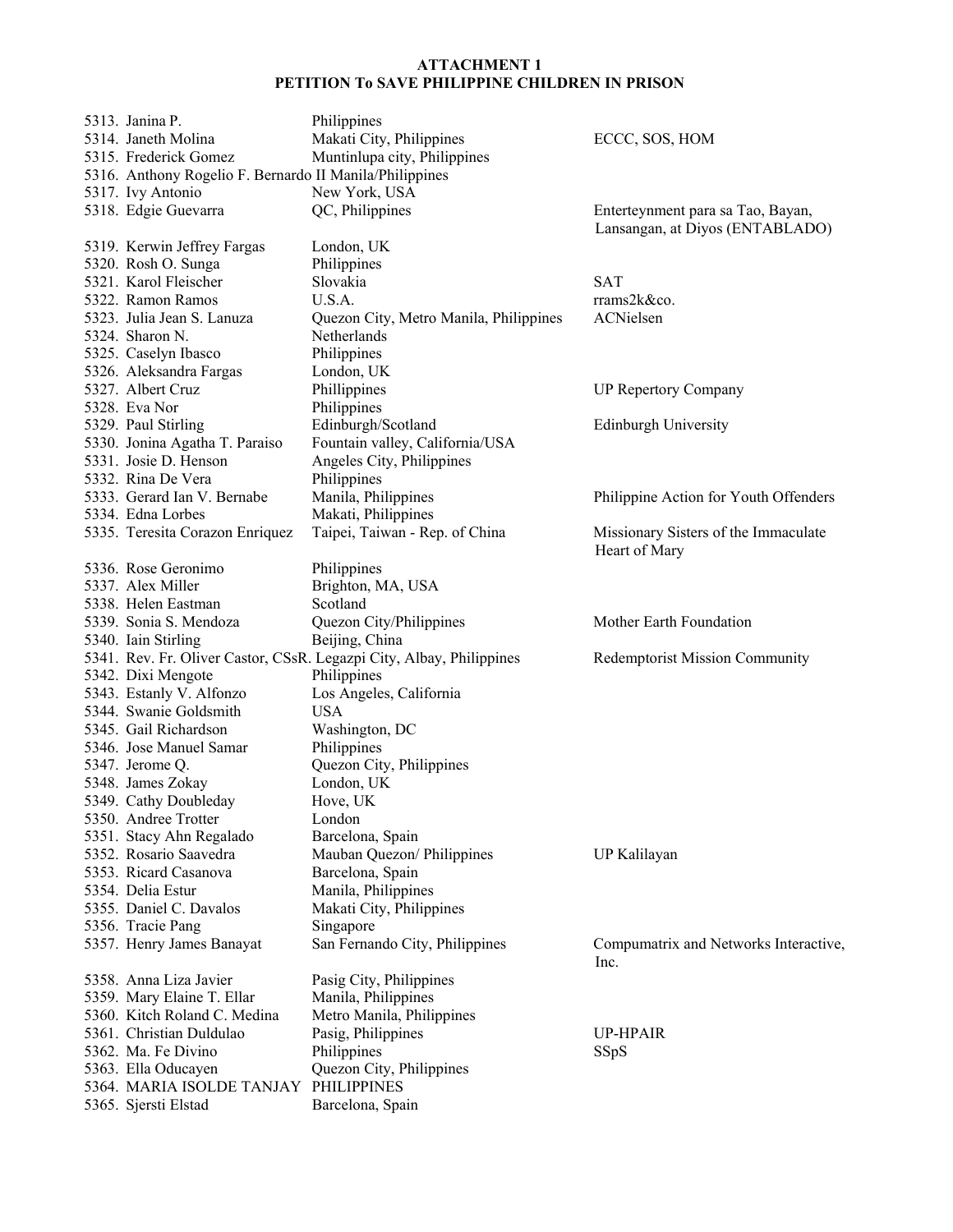| 5366. Elissa del Castillo         | Philippines                   |                                       |
|-----------------------------------|-------------------------------|---------------------------------------|
| 5367. Jocelyn Sala                | Windsor/Canada                |                                       |
| 5368. Anie Sanglang               | Philippines                   |                                       |
| 5369. Bubut G delos Santos        | Muntinlupa Philippines        |                                       |
| 5370. Honey Len Faustino          | Philippines                   |                                       |
| 5371. Polie de los Santos III     | Muntinlupa Philippines        | Rotary Club Alabang                   |
| 5372. Rodel Sanguir               | Philippines                   |                                       |
| 5373. Ruth Atkinson               | UK.                           |                                       |
| 5374. John Paul Uminga            | Caloocan City/Philippines     | Tamaraw Volunteers, Far Eastern       |
|                                   |                               | University                            |
| 5375. Virginia Yu Asensi          | New York, USA                 |                                       |
| 5376. Paolo Miguel M. Vicerra     | Philippines                   |                                       |
| 5377. ER Sala                     | Windsor/Canada                |                                       |
| 5378. Ella May M. Karaan          | Cavite, Philippines           |                                       |
| 5379. Ma. Erly P. Erasmo          | Tagaytay City/Philippines     |                                       |
| 5380. ADELE LUNEAU                | Babylon, New York             | San Mateo Montalban Assoc of N.Y.     |
| 5381. Margaret Duffy              | Derry, N. Ireland             |                                       |
| 5382. Leo Rialp                   | Philippines                   |                                       |
| 5383. Andrea Zulueta              | Makati City, Philippines      |                                       |
| 5384. Maite Celdran               | Makati City, Philippines      |                                       |
| 5385. Jack Hope                   | Lawrence, KS, USA             |                                       |
| 5386. Isac Waern Kyrck            | Sweden                        |                                       |
| 5387. Caroline Sax                | London, England               |                                       |
| 5388. Eustaquio O Abay II         | Wichita, KS, USA              | Kansas Spine Hospital                 |
| 5389. Alyda Keh                   | San Mateo Rizal, Philippines  |                                       |
| 5390. Angelito Chicano            | San Diego, California USA     |                                       |
| 5391. George V. Cabig             | Manila/Philippines            |                                       |
| 5392. Claudia Ellerman            | Wichita, KS USA               | Kansas Spine Hospital, LLC            |
| 5393. Watie McGlothlin            | El Dorado                     |                                       |
| 5394. Theresa Williams            | Philadelphia/USA              |                                       |
| 5395. Marilou Garingalao-Kho      | Philippines                   |                                       |
| 5396. Maricris Diamante           | Toronto, Canada               | Filipino Support Group of St. Paschal |
|                                   |                               | <b>Baylon Church</b>                  |
| 5397. Kenneth Kho                 | Bacolod City, Philippines     |                                       |
| 5398. Ayn Wilcox                  | Winnipeg, Canada              |                                       |
| 5399. Maria Josefina Quizon-Ellis | Sherman Oaks, CA USA          |                                       |
| 5400. Benedict Gerard M. Reyes    | Seattle, U.S.A.               |                                       |
| 5401. Laurie Jane Dy Sun          | Quezon City, Philippines      | <b>Focolare Movement</b>              |
| 5402. Emily Osorio                | Canada                        |                                       |
| 5403. Sheila W.                   | Washington, DC, USA           |                                       |
| 5404. Marianne Canete             | Manila, Philippines           |                                       |
| 5405. Natalie Amaro               | Philippines                   | <b>UTREK</b>                          |
| 5406. Judy C. Liu                 | Kuwait City, Kuwait           | Azhaar al-kuwait Est.,                |
| 5407. Joei Gana                   | Philippines                   |                                       |
| 5408. Criselda Abad-Santos, MD    | Dover, Delaware, USA          | Fellowship Health Resources, Inc.     |
| 5409. Irene m. de los Angeles     | Mandaluyong City, Philippines |                                       |
| 5410. Kim Yao                     | Philippines                   |                                       |
| 5411. Jesse Blakey                | Kansas City MO. USA           | True Vine Appraisal Company           |
| 5412. Primitiva V. Sabulao        | <b>USA</b>                    |                                       |
| 5413. Danilo R. Pagtakhan         | Saugus CA, USA                |                                       |
| 5414. Elisa M.Baja                | San Francisco, USA            | The Grail, Philippines                |
| 5415. Michelle Tacayon            | Riza/Philippines              |                                       |
| 5416. Renée Glynne                | U.K.                          |                                       |
| 5417. Maria Carmela V. Zabala     | Spain                         |                                       |
| 5418. Ruth Pedroza                | <b>CANADA</b>                 |                                       |
| 5419. Claudine Arcenas            |                               |                                       |
|                                   | Brooklyn, NY                  |                                       |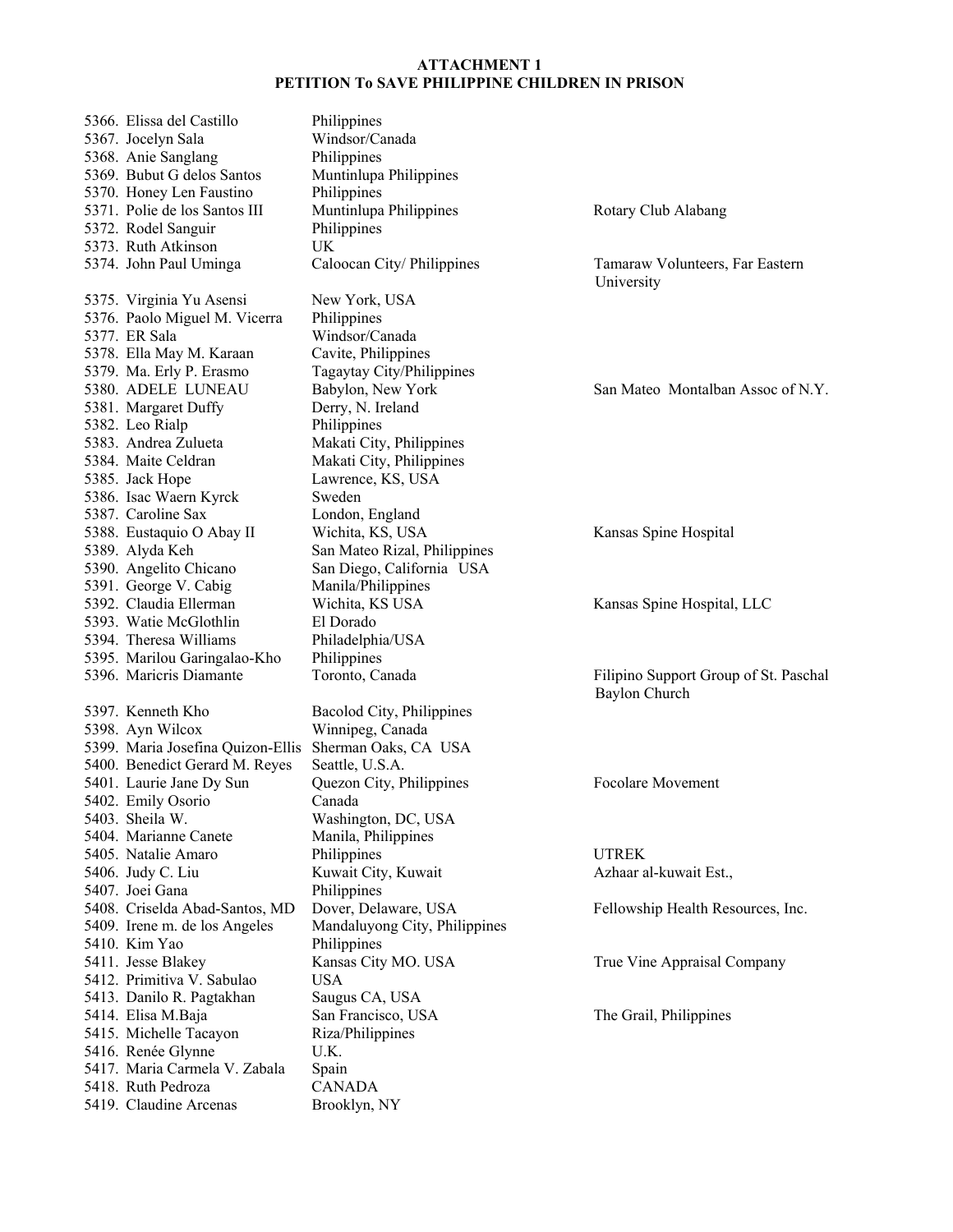5420. Sarah Medina Philippines 5421. Mustapha El Kadimi Morocco 5422. Rrodolfo Agbunag Seattle, Washington, USA filipino youth empowerment program & 5423. Benilda Nepomuceno Saugus, CA, USA 5424. Gerald Atta Chicago, IL 5425. Turatello Tiziana Venice,italy 5426. Melody Gobolos Frisco, Texas, USA 5427. Geraldine G. Bagsit Cincinnati, Ohio, U.S.A. 5428. Maricel Cuerdo Manila, Philippines 5429. Anne Marie Pintac Vienna, Austria 5430. Heinz Gossl UK 5431. Emmanuel Ruiz Pasig city Philippines 5432. Fredrik Telle Oslo/Norway 5433. Anne Katherine Dulce Quezon City / Philippines Youth for a United World 5434. Nikki Aguila USA 5435. Nikki Serrano Hicksville, NY 5436. Wilbert Aguila Hicksville, NY 5437. Georgina Serrano Washington, DC 5438. Roberto Serrano Washington, DC 5439. Aurora Aza 5440. Raghbir Singh United States 5441. Catherine San Pedro Torrance, CA USA 5442. Lei C. California, USA 5443. Ruth Gomintong Philippines 5444. Francine Hope Drilon Quezon City, Philippines 5445. Cindi Trujillo San Francisco, Ca, USA 5446. John Hanusin McLean, Virginia USA 5447. Antoinette L. Farley Evanston/Illinois/USA Families with Children from China-5448. Sarah Hayward UK 5449. Ricky John Philadelphia, Pa, USA 5450. Natalie Que Pe Perth, Australia 5451. HAMON Françoise Vienne, France 5452. Marvin Cadornigara New York, USA 5453. Carmen Belleza San Jose, CA USA 5454. Robert Gonzales San Francisco, CA, USA 5455. Sabrina Davis Wichita, USA 5456. Marife Maliksi Seattle, WA  $\hat{A}$ 5457. Pam Miras Philippines 5458. Elizabeth Guina Philippines 5459. Mequesa Marie Chan Philippines 5460. Jen Mariano Quezon City, Philippines 5461. Janice M. Manila, Philippines 5462. ROSALINA GARCIA PHILIPPINES 5463. Jenny Natividad Philippines 5464. Mitch Vasquez Makati, Philippines 5465. Cynthia P. Philippines 5466. Anna Marie Buenviaje Quezon City, Philippines 5467. Peaches Aranas Philippines 5468. Tess Mendoza Makati, Philippines 5469. Ronalisa A. Co Philippines 5470. Brenda C. Buktaw Glendale, California 5471. Mary Grace C. Tabios Quezon City, Philippines 5472. Luis Y. Buktaw Glendale, California United States downright pinoy identities

ateneo alumni association of washington

Chicago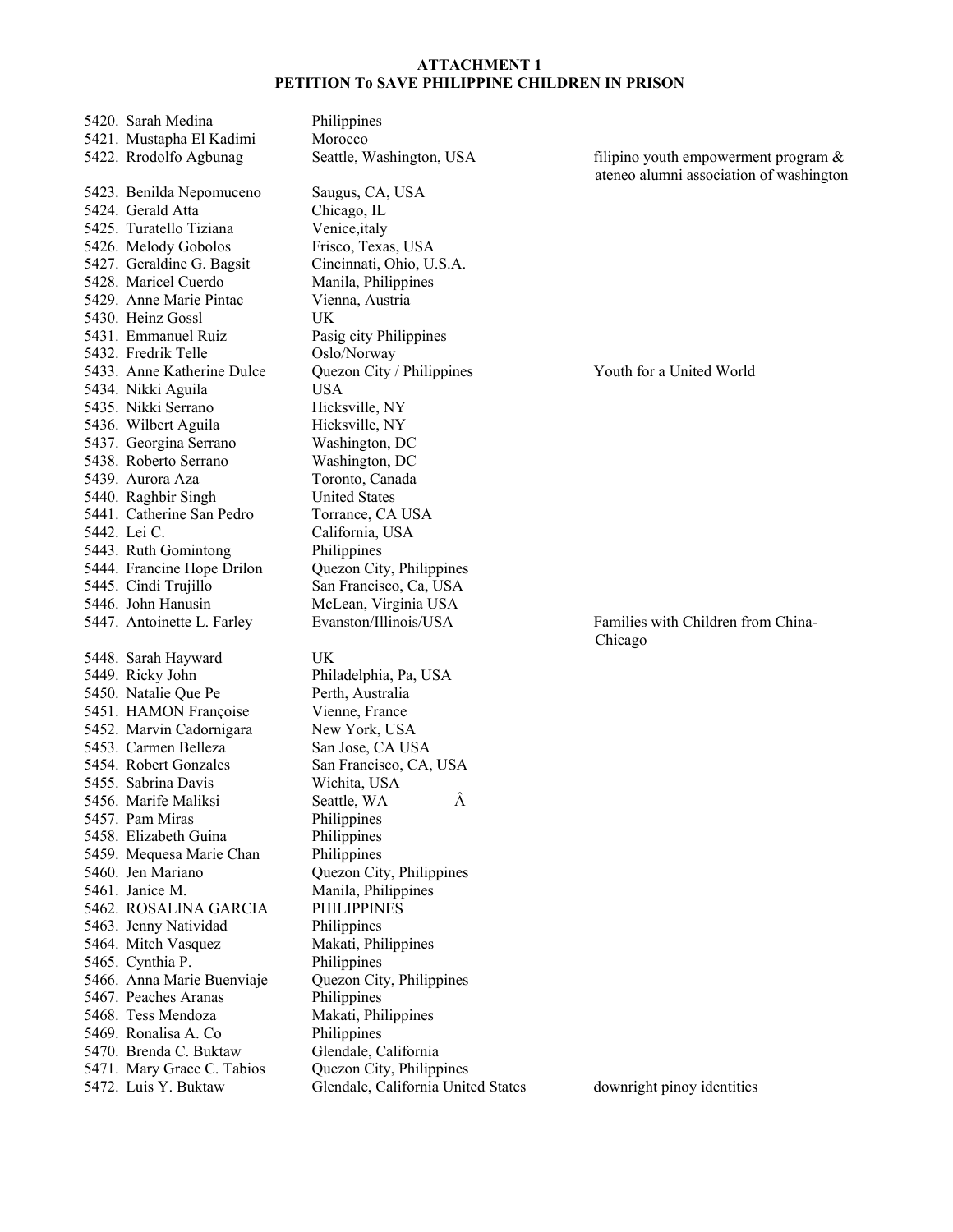| 5473. kristine ruth                                  | Cebu City, Philippines            | University of the Philippines/ Ramon |
|------------------------------------------------------|-----------------------------------|--------------------------------------|
| 5474. Criselda M.                                    | Manila/Philippines                | Aboitiz Foundation, Inc.             |
| 5475. Bel Dacio                                      | Philippines                       |                                      |
| 5476. Jonathan Blaza                                 | Philippines                       |                                      |
| 5477. Genevieve Go                                   | Philippines                       |                                      |
| 5478. Lalaine Ng                                     | Philippines                       |                                      |
| 5479. Catherine Batto                                | Melbourne, VIC                    |                                      |
| 5480. Perlita Flores                                 | California, USA                   |                                      |
| 5481. Luis Carballo                                  | Philippines                       |                                      |
| 5482. Arlene D. Manalang                             | Quezon City, Philippines          |                                      |
| 5483. Do Oda                                         | Quezon City, Philippines          |                                      |
| 5484. Suzanne Lee                                    | Singapore                         |                                      |
| 5485. Antonia Biding                                 | Australia                         |                                      |
| 5486. Radzma Lyn Aming                               | Makati, Philippines               |                                      |
| 5487. MOISES BARDOS                                  | Vancouver, Canada                 |                                      |
| 5488. Maria Luisa Y. Yu                              | Pasig City, Philippines           |                                      |
| 5489. Migs Torres                                    | Philippines                       |                                      |
| 5490. Anna Rosette Santos Bagunas Philippines        |                                   | Youth for a United World             |
| 5491. Belle P.                                       | Philippines                       |                                      |
| 5492. Romeo N. Dyoco, Jr.                            | ClarkSEZ, Philippines             |                                      |
| 5493. Lyzzette P.                                    | Philippines                       |                                      |
| 5494. Maila Ocampo-Reyes                             | Melbourne, AUSTRALIA              |                                      |
| 5495. Gian Marco P. Pau                              | Quezon City, Philippines          |                                      |
| 5496. Joyce Santiago                                 | Melbourne                         | <b>AFJ</b> Evangelist Association    |
| 5497. Felisa Guzman                                  | Caloocan City, Philippines        |                                      |
| 5498. Katherine Rose Violago                         | Quezon City/Philippines           |                                      |
| 5499. Elsie Yao                                      | Manila/Philippines                |                                      |
| 5500. Maritess S. Ferreras                           | Philippines                       |                                      |
| 5501. Cheryl David                                   | San Francisco, USA                |                                      |
| 5502. Ma. Lourdes Tuazon                             | Makati City, Philipppines         |                                      |
| 5503. Donna Ramirez                                  | Philippines                       |                                      |
| 5504. Josephine Co Salonga                           | Manila, Philippines               |                                      |
| 5505. Eduardo B. Chaves                              | Philippines                       | Rotary Club of Sta. Mesa QC          |
| 5506. Gina Cerrafon                                  | Philippines                       | SSpS Novitiate                       |
| 5507. Dennis G. Coralde                              | Manila, Philippines               |                                      |
| 5508. Jeffrey Diaz                                   | Quezon City, Philippines          |                                      |
| 5509. Ma. Elena C. Cardinez                          | Vigan City/Philippines            |                                      |
| 5510. Myra Bantugan                                  | Philippines                       |                                      |
| 5511. ORLANDO P. TUGOB                               | Quezon City/Philippines           |                                      |
| 5512. Mutya Aller                                    | Philippines                       | <b>UPLB COSS</b>                     |
| 5513. Poala Rulez                                    | Antipolo, Philippines             | <b>ITS</b>                           |
| 5514. Sarah Sayas-Tolentino                          | Philippines                       |                                      |
| 5515. Sonia Veran                                    | Manila, Philippines               |                                      |
| 5516. Nilo Nallas                                    | Fremont, CA USA                   |                                      |
| 5517. Vanessa Jeniffer Go                            | Quezon City, Philippines          |                                      |
| 5518. Leila Marie M. Pua<br>5519. MARY ROSE S. LEMA  | Philippines<br><b>PHILIPPINES</b> |                                      |
| 5520. Giovanni P.                                    | Philippines                       |                                      |
|                                                      | Philippines                       |                                      |
| 5521. Sr. Cristeta Pias, SSpS<br>5522. Ethel Sanchez | Philippines                       | SSpS                                 |
| 5523. Fatima Erasmo                                  | Philippines                       | Youth for a United World             |
| 5524. Almira Elorde                                  | Philippines                       |                                      |
| 5525. Rodel Inciong                                  | Hong Kong                         |                                      |
| 5526. Sony Rey O. Avila                              | Philippines                       |                                      |
| 5527. Catherine C. Cornell                           | Philippines                       |                                      |
|                                                      |                                   |                                      |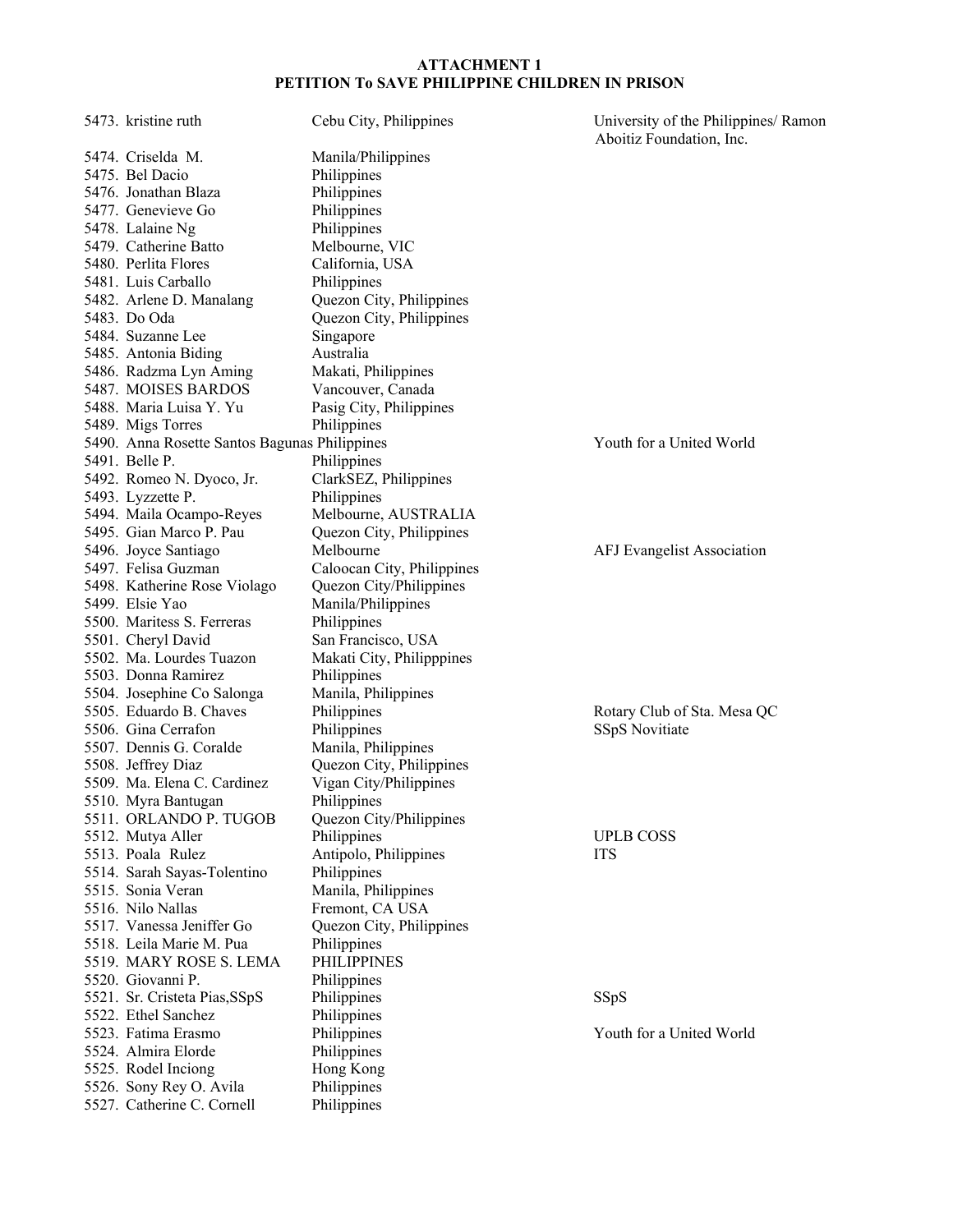| 5528. Mary Anne Madrid                                      | Naga City, Philippines                     |                                             |
|-------------------------------------------------------------|--------------------------------------------|---------------------------------------------|
| 5529. Maria Veronica Templo-Perez Manila, Philippines       |                                            |                                             |
| 5530. Ana Mabini                                            | Manila, Philippines                        |                                             |
| 5531. Maria Celia Teves                                     | Spain                                      |                                             |
| 5532. Patricia Jo C. Agarrado                               | Quezon City, Philippines                   |                                             |
| 5533. Bobby Lee                                             | Philippines                                |                                             |
| 5534. Cheska K. Amin                                        | Phillippines                               |                                             |
| 5535. Cindy Stoner                                          | Ventura USA                                |                                             |
| 5536. Evelyn Narne-Gallanosa                                | Vancouver, Canada                          |                                             |
| 5537. Sheila Marquez                                        | Manila/Philippines                         |                                             |
| 5538. Patricia Cotaoco                                      | Philippines                                |                                             |
| 5539. Anne J. Maske                                         | QC, Philippines                            |                                             |
| 5540. Claro Cortes III                                      | Makati, Philippines                        |                                             |
| 5541. Kara P.                                               | Philippines                                |                                             |
| 5542. Cynthia Chang                                         | <b>USA</b>                                 |                                             |
| 5543. Thelma Bowlen                                         | Philippines                                |                                             |
|                                                             |                                            |                                             |
| 5544. VANJ REYES                                            | Philippines                                |                                             |
| 5545. Renan C. Jubilo                                       | Philippines                                | <b>UP</b> Diwa                              |
| 5546. Viivan Ortiz                                          | Philippines                                |                                             |
| 5547. Susan Rialp                                           | Victoria, B.C., Canada                     |                                             |
| 5548. Shirley C. Tuazon                                     | Pasig City, Philippines                    | Law Student                                 |
| 5549. Dionne Afrondoza                                      | Riyadh, Saudi Arabia                       |                                             |
| 5550. Maui Salang                                           | Philippines                                | Educator                                    |
| 5551. Cecilia Quiocho Astilla                               | Quezon City, Philippines                   |                                             |
| 5552. Richard Macalintal                                    | Taiwan                                     |                                             |
| 5553. Shao Masula                                           | QC, Philippines                            | GMA 7 / The UP Repertory Company            |
| 5554. Macky Mina                                            | Manila, Philippines                        |                                             |
| 5555. Roma De Vera                                          | Philippines                                | <b>ICUP</b>                                 |
| 5556. Roma De Vera                                          | Philippines                                | International Club of UP, The Edge          |
| 5557. Maan Factura                                          | Manila/Philippines                         |                                             |
| 5558. Arlene T. Lomibao                                     | Philippines                                |                                             |
| 5559. Florencia Infante Roxas                               | Madrid, Spain                              |                                             |
| 5560. Budeck Flores                                         | Pasay City/Philippines                     |                                             |
| 5561. Aurora Wilson                                         | Philippines                                |                                             |
| 5562. Cayo N. Marschner                                     | Moraga, California USA                     |                                             |
| 5563. Leandro A. Abadia                                     | San Jose, California, USA                  |                                             |
| 5564. Loty B. Nayo                                          | Paris, France                              | <b>BST Colours - Filipino Gay Community</b> |
|                                                             |                                            | Paris                                       |
| 5565. Efren Alva                                            | Taguig, Philippines                        |                                             |
| 5566. Parco Bernardo Gaza                                   | Philippines                                | <b>CVI</b>                                  |
| 5567. Oliver Pestanas                                       | Philippines                                |                                             |
| 5568. Korinna P.                                            | Philippines                                |                                             |
| 5569. Marty Libao                                           | Philippines                                | <b>ACIL</b>                                 |
| 5570. Vanessa Ventura                                       | Philippines                                | Past Pupils of the Daughters of Mary Help   |
|                                                             |                                            | of Christians                               |
| 5571. Sam Teves                                             | Quezon City, Philippines                   |                                             |
| 5572. Rolando Recinto                                       | Torquay, Devon, England                    |                                             |
| 5573. Paola Monsanto                                        | Philippines                                |                                             |
| 5574. Gi Bernardo                                           | Philippines                                | <b>PTTL</b>                                 |
| 5575. Albert de Pano                                        | Quezon City, Philippines                   |                                             |
| 5576. David D. D'Angelo                                     | Baliuag, Philippines                       | Brotherhood of Destiny (BROOD)              |
| 5577. Maria Montserrat Iturralde-Hamlin Manila, Philippines |                                            | TeamAsia                                    |
| 5578. Didet Urbano                                          | Valenzuela City, Metro Manila, Philippines | Daughters of Mary Immaculate,               |
|                                                             |                                            | International                               |
| 5579. Anna Theresa Supnet                                   | Philippines                                |                                             |
| 5580. Maggie May Baybay                                     | Quezon City, Philippines                   | <b>Urban Poor Associates</b>                |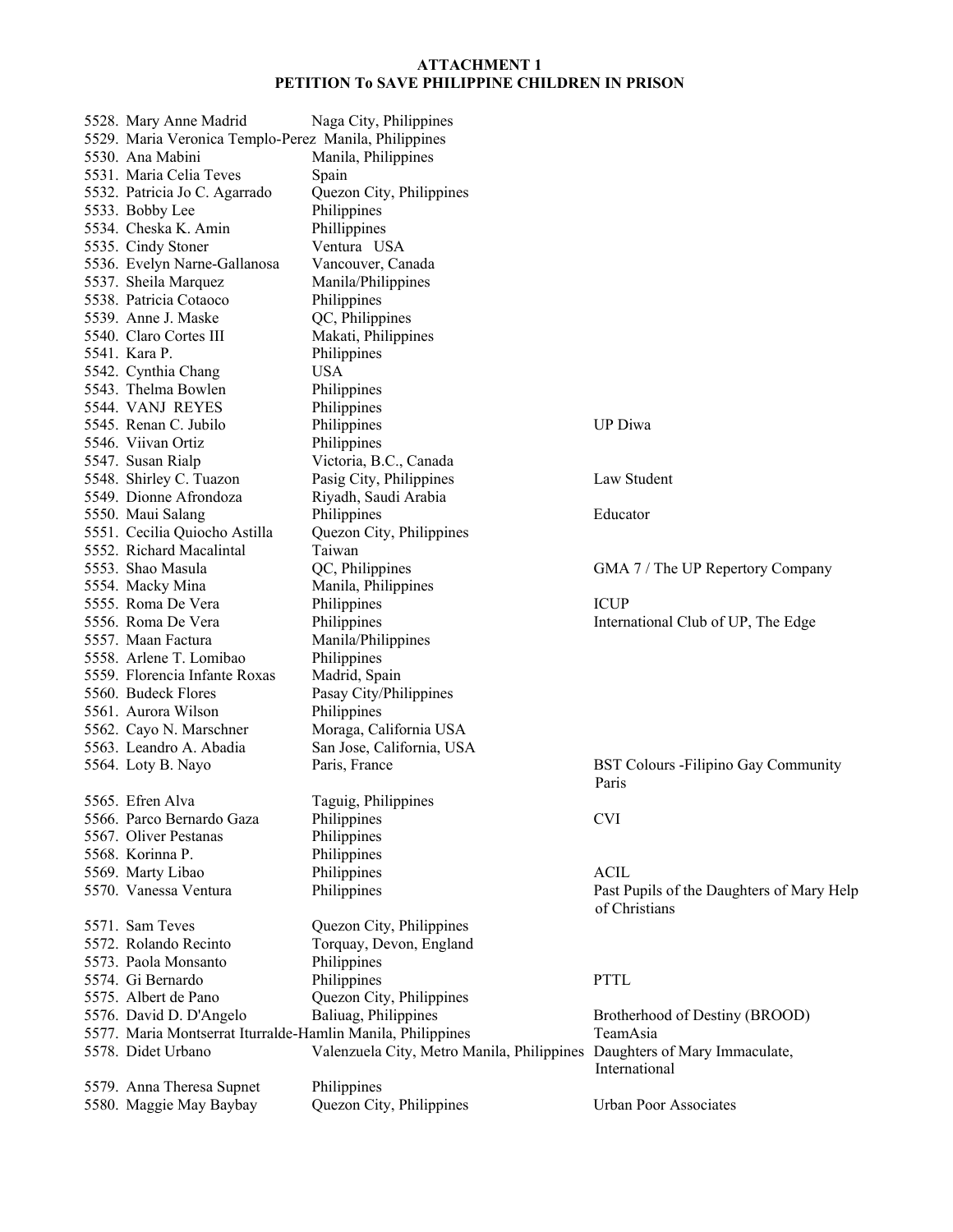| 5581. Queca Urdonez                                       | NYC, NY, USA                        |                                                                   |
|-----------------------------------------------------------|-------------------------------------|-------------------------------------------------------------------|
| 5582. Maritess Casuela                                    | philippines                         |                                                                   |
| 5583. Duday Camus                                         | Philippines                         |                                                                   |
| 5584. Joy Macalintal                                      | Pasay City, Philippines             |                                                                   |
| 5585. Carol Chua                                          | Spain                               |                                                                   |
| 5586. Cara Tanlimco                                       | Philippines                         |                                                                   |
| 5587. Ryan M.                                             | Manila, Philippines                 |                                                                   |
| 5588. Carlos C. Tabunda, Jr.                              | Manila, Philippines                 |                                                                   |
| 5589. Krizia Leal                                         | Philippines                         |                                                                   |
| 5590. Alfonso V. Quine                                    | Quezon City                         |                                                                   |
| 5591. Tabitha Bark                                        | South Korea                         | Missionary Society of St. Columban                                |
| 5592. Jorge R. Fanlo                                      | Makati City, Philippines            |                                                                   |
| 5593. Marifel Corpuz                                      | La Union, Philippines               |                                                                   |
| 5594. Ermelinda Florendo                                  | Quezon City, Philippines            |                                                                   |
| 5595. Row Naeseth                                         | NJ, USA                             |                                                                   |
| 5596. Robelene Tan                                        | caloocan city, philippines          | FEU tamaraw volunteers                                            |
| 5597. Rhods Uy                                            | Quezon City/Philippines             |                                                                   |
| 5598. Kria Tenefrancia                                    | Philippines                         |                                                                   |
| 5599. Israel Dizon                                        | Philippines                         |                                                                   |
| 5600. Imelda CAstaneda-Emenaker Hamilton, Ohio, USA       |                                     |                                                                   |
| 5601. Alex Kho                                            | Muntinlupa/Philippines              |                                                                   |
| 5602. Richelle Buensuceso                                 | Philippines                         |                                                                   |
| 5603. Ronald J. Babcock                                   | Millbrook, NY, USA                  |                                                                   |
| 5604. Maria Abigail Crystal                               | New Hope, PA / USA                  | Musmos (Ateneo de Manila University)                              |
| 5605. Romeo Dela Paz                                      | Palm Bay, FL, USA                   | Filipino-American Association of Brevard<br>County, Florida, Inc. |
| 5606. Dominic O. Endrinal                                 | Houston, Texas USA                  |                                                                   |
| 5607. Annalyn Conchada-Abarintos United States of America |                                     |                                                                   |
| 5608. SJ Uy                                               | Philippines                         |                                                                   |
|                                                           |                                     |                                                                   |
| 5609. MR M. MAPATAC                                       | JACKSONVILLE, FL, USA               | HK MANAGEMENT ASSOCIATION                                         |
| 5610. Vanessa L. Garces                                   | Philippines                         |                                                                   |
| 5611. George Robert Uyquiengco                            | Quezon City, Philippines            |                                                                   |
| 5612. Patrocenia T. Sobrepeña                             | Glendale, CA. U.S.A.                |                                                                   |
| 5613. Cynthia Pelaez                                      | Wheeling, WV USA                    |                                                                   |
| 5614. Joel Pelaez                                         | Wheeling, WV USA                    |                                                                   |
| 5615. Diane Castillo                                      | Philippines                         |                                                                   |
| 5616. Aristotle Delos Santos                              | Philippines                         |                                                                   |
| 5617. Marietta Datar                                      | <b>USA</b>                          |                                                                   |
| 5618. Samuel O. Co.                                       | Alhambra, CA, USA                   |                                                                   |
| 5619. Timothy Gatti                                       | Modesto, CA, USA                    |                                                                   |
| 5620. Rowena G. Cruz                                      | Manila, Philippines                 |                                                                   |
| 5621. Maria Clemencia Perez                               | Philippines                         |                                                                   |
| 5622. Damcelle S. Torres                                  | Philippines                         |                                                                   |
| 5623. Celia J. Salazar                                    | Milpitas, CA USA                    | <b>DUH</b> Group                                                  |
| 5624. Felicia Couto                                       | Montreal/Canada                     |                                                                   |
| 5625. Michael Reyes                                       | Glendale, USA                       |                                                                   |
| 5626. Ed Schriefer                                        | Jacksonville, FL                    |                                                                   |
| 5627. Michelle Agbing                                     | Quezon City, Philippines            |                                                                   |
| 5628. Brent Ortiz                                         | Santa Barbara, California/USA       |                                                                   |
| 5629. leonard escueta                                     | Philippines                         |                                                                   |
| 5630. Licia la Farina                                     | Vicenza Italy                       |                                                                   |
| 5631. Jamie J. Brunson                                    | Providence, RI, USA                 |                                                                   |
| 5632. Danilo o. Urquico                                   | Q.C. Philippines                    |                                                                   |
| 5633. Christine P.                                        | Philippines                         |                                                                   |
| 5634. Kristofer Jacobson Reyes<br>5635. Donnabelle Librea | Iceland<br>Edmonton, Alberta Canada |                                                                   |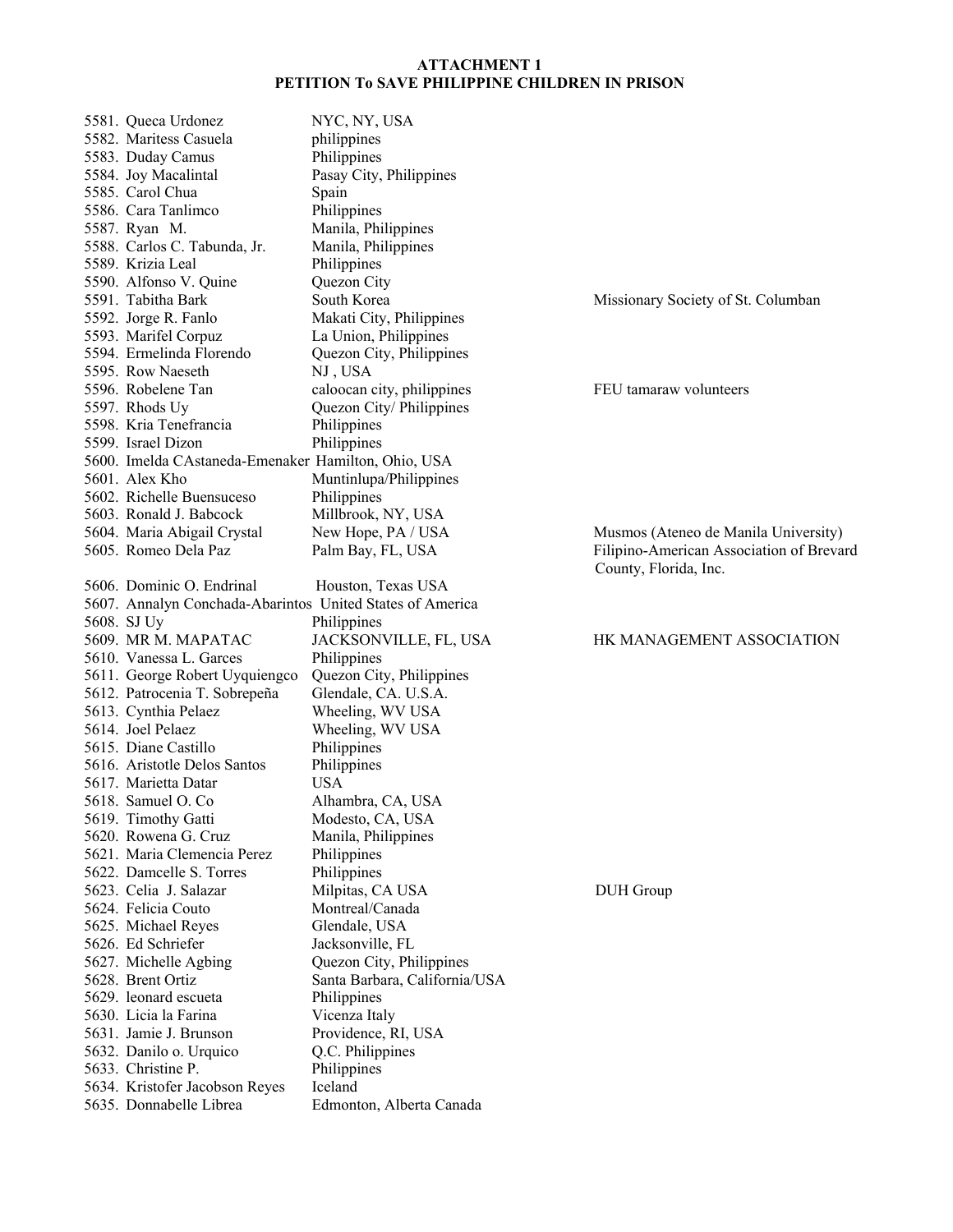| 5636. Catherine Ilacad                       | <b>PHILIPPINES</b>                                             |                                                                   |
|----------------------------------------------|----------------------------------------------------------------|-------------------------------------------------------------------|
| 5637. Glorita A. Pimentel-Tebbs              | Livermore, CA USA                                              |                                                                   |
| 5638. Tanya Mason                            | Northridge, USA                                                |                                                                   |
| 5639. Jacqueline Pasaoa                      | New York/USA                                                   |                                                                   |
| 5640. Louise Nicoll                          | London                                                         |                                                                   |
| 5641. Regina B. Timoteo                      | Quezon City, Philippines                                       | GMA Network, Inc.                                                 |
| 5642. Frank Masterson                        | Santa Rosa, California USA                                     |                                                                   |
| 5643. Norma K. Koenig, mph                   | Honolulu/USA                                                   |                                                                   |
| 5644. Lana N.                                | New York USA                                                   |                                                                   |
| 5645. Lisa Logue                             | Salt Lake City, Utah; USA                                      |                                                                   |
| 5646. Kierstin Salamanca                     | <b>USA</b>                                                     |                                                                   |
| 5647. Charlene Abdon                         | Baguio City, Philippines                                       | University of the Philippines Baguio                              |
| 5648. Pamela                                 | Bayside                                                        |                                                                   |
| 5649. Rob Gregory                            | United Kingdom                                                 |                                                                   |
| 5650. Web geeeek                             | Canada                                                         |                                                                   |
| 5651. Kathrina V.                            | Ventura California USA                                         |                                                                   |
| 5652. Gian Carlo                             | Los Angeles, Ca., USA                                          |                                                                   |
| 5653. Jose & Celia Tenorio                   | <b>USA</b>                                                     |                                                                   |
| 5654. Bebs Sim                               | Quezon City, Philippines                                       |                                                                   |
| 5655. Marga B,                               | Brighton, USA                                                  |                                                                   |
| 5656. Nova Leus                              | Manila, Philippines                                            |                                                                   |
| 5657. Jude Donor                             | Philippines                                                    |                                                                   |
| 5658. Nathalie Black                         | Washington, DC                                                 |                                                                   |
| 5659. Justin Claravall                       | Artesia, United States of America                              |                                                                   |
| 5660. June P.                                | Philippines                                                    | Kids for Christ                                                   |
| 5661. Cherry Amansec                         | Cavite Philippines                                             |                                                                   |
| 5662. Alison L. Tiangson                     | Marikina/Philippines                                           |                                                                   |
| 5663. Frederick Weinstein                    | California USA                                                 |                                                                   |
| 5664. Sonia Astudillo                        | Philippines                                                    |                                                                   |
| 5665. Nicole Weinstein                       | California USA                                                 |                                                                   |
| 5666. Juliet Protacio                        | Melbourne, Australia                                           |                                                                   |
| 5667. SILVANA A. DIAZ                        | Philippines                                                    | Samahang UP ng Victoria<br>NCCA/Phil. Italian                     |
|                                              |                                                                | Association/INAANAK, Inc.                                         |
| 5668. MARIBETH L. MANUEL                     | Philippines                                                    | Community Organization                                            |
|                                              | Australia                                                      |                                                                   |
| 5669. Katrina Danque                         |                                                                |                                                                   |
| 5670. Gerry C. Torres                        | paranaque city, philippines                                    | Iglesia ng Dios kay Kristo Hesus/Church<br>of God in Christ Jesus |
| 5671. Emma Alcantara                         |                                                                |                                                                   |
| 5672. Cynthia Helenna Matias                 | Manila, Philippines<br>Parañaque City Philippines              |                                                                   |
|                                              |                                                                |                                                                   |
| 5673. Kamille Angelie P. Narisma Philippines |                                                                |                                                                   |
| 5674. Dee lucenara<br>5675. Liezel A. Diala  | Quezon City, Philippines                                       |                                                                   |
|                                              | Davao Philippines                                              |                                                                   |
| 5676. hasmin Almencion                       | Marikina/Philippines                                           |                                                                   |
|                                              | 5677. Germaine Gabrielle del Rosario Belmonte II - Philippines |                                                                   |
| 5678. Berlin Conard                          | Reinholds, USA                                                 |                                                                   |
| 5679. Manfred Cardenas                       | Manila/Philippines                                             |                                                                   |
| 5680. Kaye Sayson                            | Philippines                                                    |                                                                   |
| 5681. Marco Fragante                         | Paranaque, Philippines                                         |                                                                   |
| 5682. Emma Fronda                            | Manila/Phils                                                   |                                                                   |
| 5683. May Alvarez                            | <b>CANADA</b>                                                  |                                                                   |
| 5684. Munira Jane C. Manuel                  | Philippines                                                    |                                                                   |
| 5685. Katherine P. Bustamante                | Philippines                                                    |                                                                   |
| 5686. Kent Jousel Austria                    | Cotabato City, Philippines                                     |                                                                   |
| 5687. Cindy Stoner                           | Ventura USA                                                    |                                                                   |
| 5688. Niko Tolentino                         | Philippines                                                    | Musmos, Ateneo de Manila University                               |
| 5689. Benigno Robles Quiazon                 | <b>Batangas</b>                                                |                                                                   |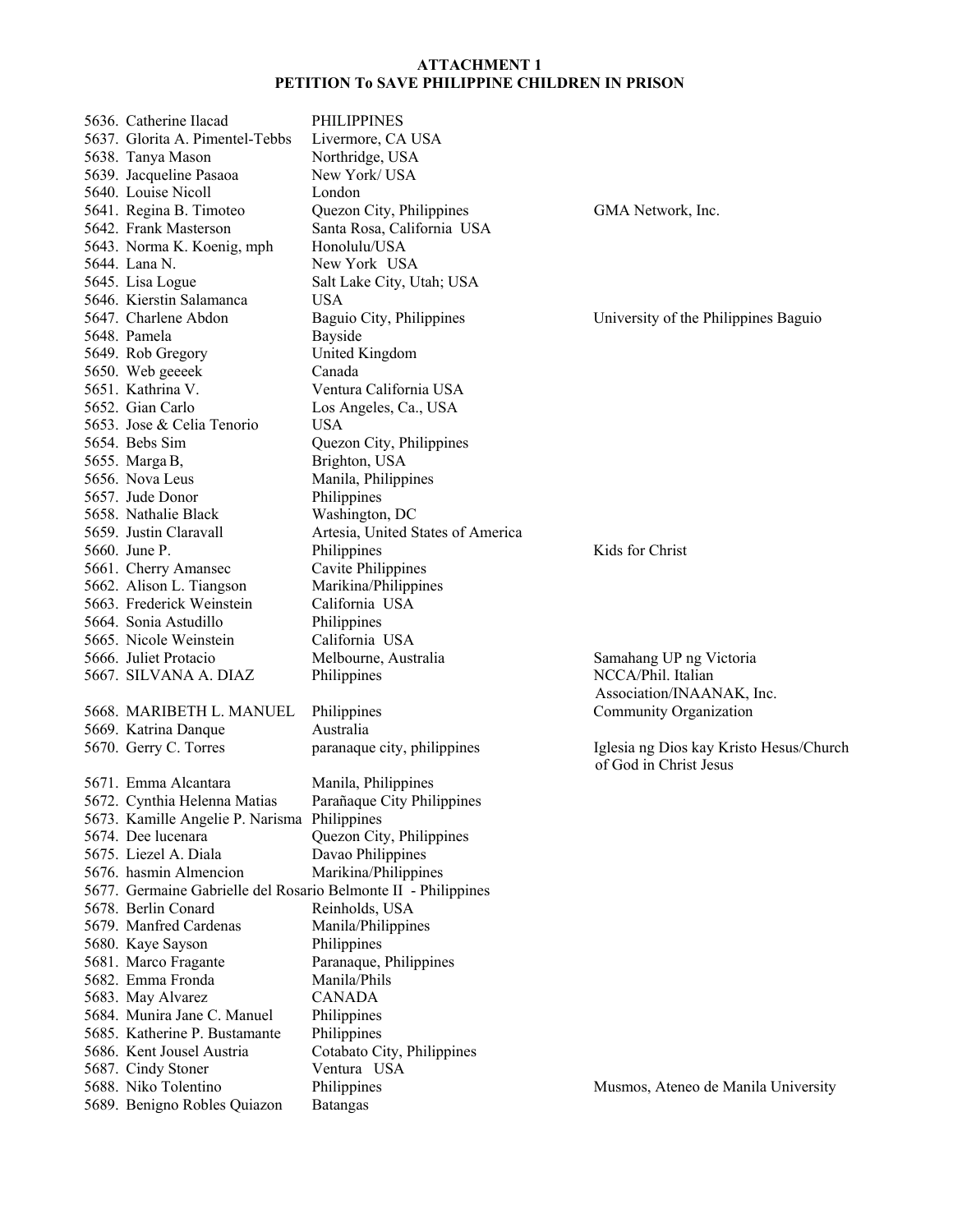5690. Joy Margret Espartinez Philippines Philippine Nurses association 5691. Lance Reyes Manila, Philippines 5692. Keilyn Fauni Manila/Philippines 5693. Merci B. Paredes Philippines Corp. (SSP Intertrade Corp. 5694. Andrei Soriano Philippines Musmos 5695. Shalimar Angus Garsula Philippines Brotherhood of Destiny 5696. Mara Villabroza Philippines 5697. Leah C. Estepa Philippines Philippines AI - Philippines 5698. Dida Ruiz Philippines 5699. Souliard F. 5700. Bianca Anonas Metro Manila, Philippines 5701. Alvi Viadoy Philippines Focolare Movement 5702. Ernesto urbano Philippines Philippines Rotary Club of Metro Valenzuela Dist. 5703. Rich King Manila, Philippines University of the Philippines 5704. Rebecca R. Santibanez USA Word International-Houston 5705. Laurence Gullas Lucero Cebu city, Philippines 5706. Rachel M. Dalby London, UK 5707. Adelle Idjao-Geraldo Philippines 5708. John Dalby London/England 5709. Rex Gadia  $\qquad \qquad$  Los Angeles, CA USA USA US Army 5710. Marissa Concepcion Pike California, USA 5711. Cheryl Lyn Santos USA 5712. Kat Rodriguez Philippines 5713. Jed A. Ala San Jose, CA USA 5714. Carla Carino Simi Valley, CA, USA APTA 5715. Rowena Reyes Glendale, CA, USA 5716. Kajuko Ewasaki Sapporo, Japan 5717. Miho Manabe Sapporo, Japan 5718. Masashi Matsao Sapporo, Japan 5719. Chihanar Sudo Sapporo, Japan 5720. Chiaki Abe Sapporo, Japan 5721. Yosoi Maranaga Sapporo, Japan 5722. Celia Yamamoto Sapporo, Japan 5723. Tomoe Maekawa Sapporo, Japan 5724. Shizo Katakawi Sapporo, Japan 5725. Yasuharo Takagawa Sapporo, Japan 5726. Emiko Takagawa Sapporo, Japan 5727. Morimasi Takagawa Sapporo, Japan 5728. Masami Shibuya Sapporo, Japan 5729. Yusuke Shibuya Sapporo, Japan 5730. Kiyoishi Mikami Sapporo, Japan 5731. Kenichi Tamano Sapporo, Japan 5732. Kouji Itou Sapporo, Japan 5733. Serichi Yamakumar Sapporo, Japan 5734. Jose de Guzman Sapporo, Japan 5735. J. Herbert B. Tuazon Sapporo, Japan 5736. Nenita B. Jorda Sapporo, Japan 5737. Hiroaki Miyakubo Sapporo, Japan 5738. William King Sapporo, Japan 5739. Billy King Sapporo, Japan 5740. Evangeline M. Kudo Sapporo, Japan 5741. Ikumi Saito Sapporo, Japan 5742. Luna Nishikawa Sapporo, Japan 5743. Petra Ishibaki Sapporo, Japan 5744. Fr. James Jr Mylet Sapporo, Japam

3800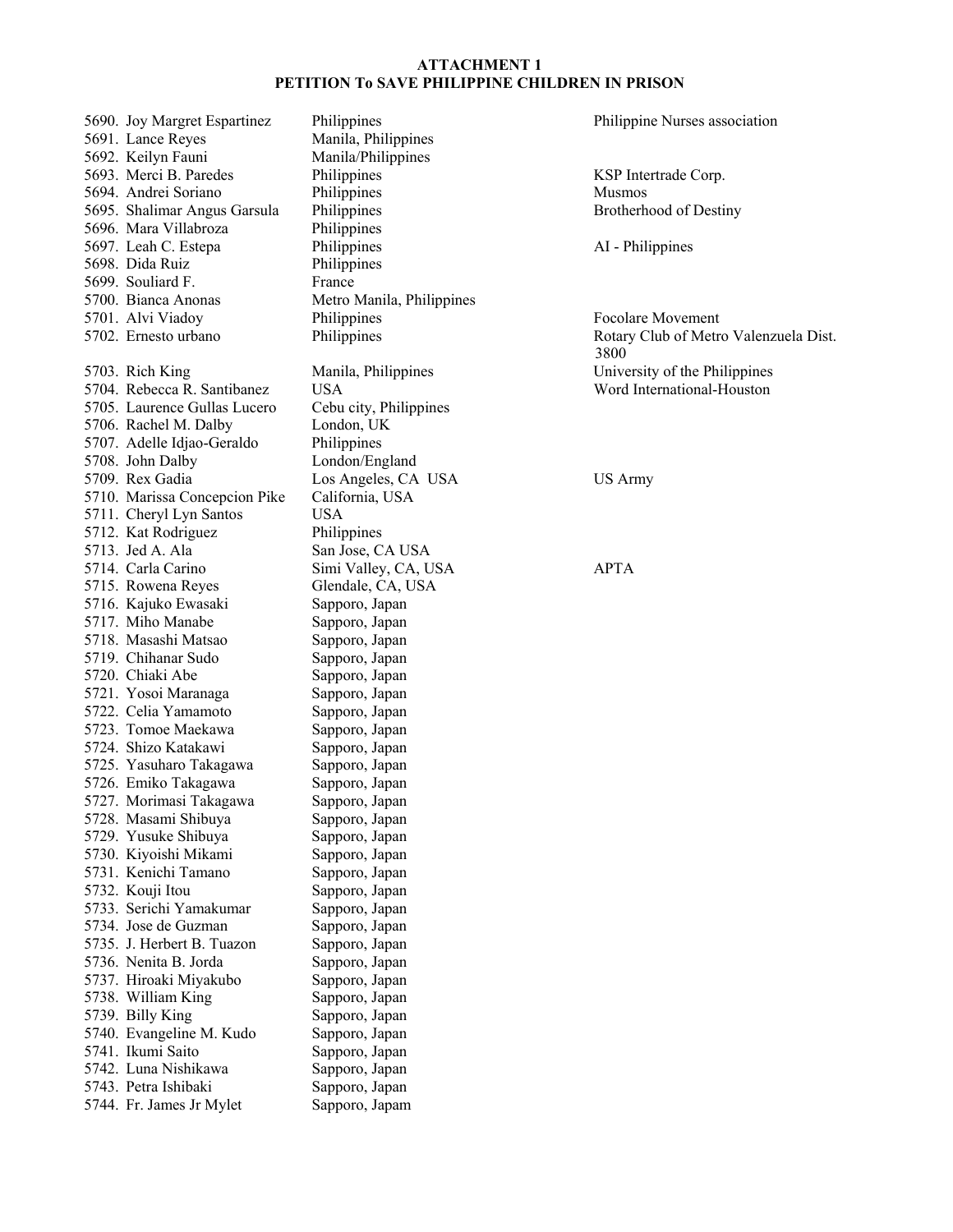## **ATTACHMENT 1 PETITION To SAVE PHILIPPINE CHILDREN IN PRISON**

| 5745. Rosalie C. Okamoto                   | Sapporo, Japan  |
|--------------------------------------------|-----------------|
| 5746. Rachel Takahoma                      | Sapporo, Japan  |
| 5747. Susan E. Altillo                     | Sapporo, Japan  |
| 5748. Teresa Ungay                         | Sapporo Japan   |
| 5749. Miriam Khan                          | Sapporo, Japan  |
| 5750. Satami Kai                           | Sapporo, Japan  |
| 5751. Kimiko Imimoto                       | Sapporo, Japan  |
| 5752. Keiko Kondo                          | Sapporo, Japan  |
| 5753. Kikuna Yamazaki                      | Sapporo, Japan  |
| 5754. Orie Yamazaki                        | Sapporo, Japan  |
| 5755. Yuneko Yamazaki                      | Sapporo, Japan  |
| 5756. So Yamazalez                         | Sapporo, Japan  |
| 5757. Emiko Yoshida                        | Sapporo, Japan  |
| 5758. Shigeo Matsushita                    | Sapporo, Japan  |
|                                            |                 |
| 5759. Ayako Wakai<br>5760. Mithuhaki Wakai | Sapporo, Japan  |
|                                            | Sapporo, Japan  |
| 5761. Haruka Wakai                         | Sapporo, Japan  |
| 5762. Koyaa Yeko                           | Sapporo, Japan  |
| 5763. Shiari Takahashi                     | Sapporo, Japan  |
| 5764. Ippel Takahashi                      | Sapporo, Japan  |
| 5765. Sarah Yonetahi                       | Sapporo, Japan  |
| 5766. Mar Watanabe                         | Sapporo, Japan  |
| 5767. Joyce Alanan                         | London, England |
| 5768. Gilbert Alanan                       | London, England |
| 5769. Rosemona White                       | London, England |
| 5770. Frederick Ohemeng                    | London, England |
| 5771. Marhina Osei                         | London, England |
| 5772. A. Playta                            | London, England |
| 5773. Alistair Hill                        | London, England |
| 5774. Rahma Fares                          | London, England |
| 5775. Veronica Brown                       | London, England |
| 5776. I. Laing                             | London, England |
| 5777. B. Keane                             | London, England |
| 5778. Aggie Jokhan                         | London, England |
| 5779. Selina Zahri                         | London, England |
| 5780. Grace Jetteh                         | London, England |
| 5781. Vivienne Clotfey                     | London, England |
| 5782. Carl Clotfey                         | London, England |
| 5783. Sheila Hamilton                      | London, England |
| 5784. Bo Elimlahi                          | London, England |
| 5785. Omar Elimlahi                        | London, England |
| 5786. Sylvia Major                         | London, England |
| 5787. Paul Labrador                        | London, England |
| 5788. Yousef Elimlahi                      |                 |
|                                            | London, England |
| 5789. Annabelle Arim                       | London, England |
| 5790. Menierva dela Cruz                   | London, England |
| 5791. Rose Culaba                          | U.K.            |
| 5792. Billy Palawayan                      | U.K.            |
| 5793. Eva P. Ong                           | U.K.            |
| 5794. Adeline Labrador                     | England, U.K.   |
| 5795. Julieta Abogadie                     | London, U.K.    |
| 5796. Gigi Ong                             | London, U.K.    |
| 5797. S. Mould                             | U.K.            |
| 5798. C. Labrador                          | U.K.            |
| 5799. P.M. Mill                            | London, England |
| 5800. Gil Rumi                             | England         |
|                                            |                 |